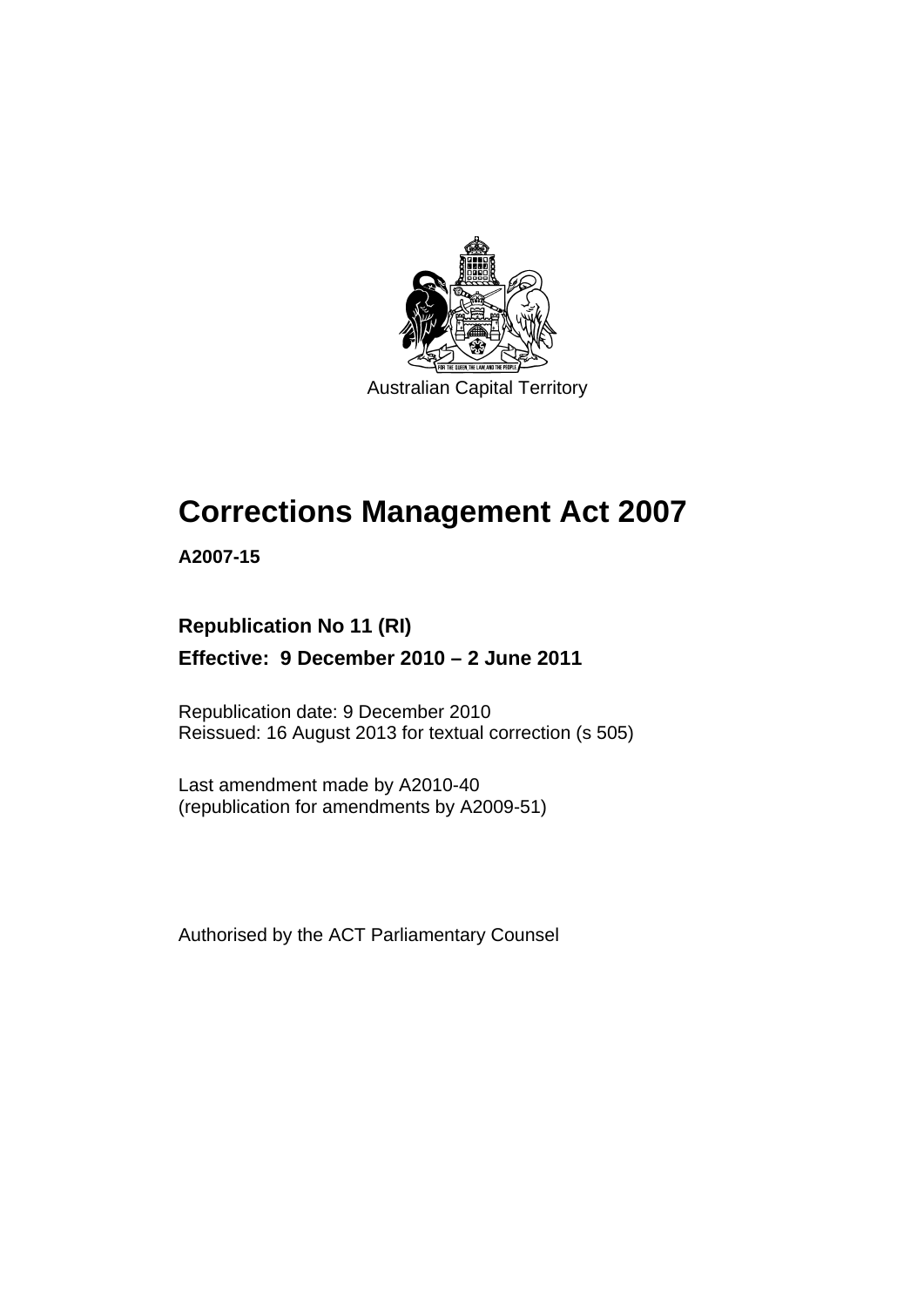#### **About this republication**

#### **The republished law**

This is a republication of the *Corrections Management Act 2007* (including any amendment made under the *Legislation Act 2001*, part 11.3 (Editorial changes)) as in force on 9 December 2010*.* It also includes any amendment, repeal or expiry affecting the republished law to 9 December 2010.

The legislation history and amendment history of the republished law are set out in endnotes 3 and 4.

#### **Kinds of republications**

The Parliamentary Counsel's Office prepares 2 kinds of republications of ACT laws (see the ACT legislation register at www.legislation.act.gov.au):

- authorised republications to which the *Legislation Act 2001* applies
- unauthorised republications.

The status of this republication appears on the bottom of each page.

#### **Editorial changes**

The *Legislation Act 2001*, part 11.3 authorises the Parliamentary Counsel to make editorial amendments and other changes of a formal nature when preparing a law for republication. Editorial changes do not change the effect of the law, but have effect as if they had been made by an Act commencing on the republication date (see *Legislation Act 2001*, s 115 and s 117). The changes are made if the Parliamentary Counsel considers they are desirable to bring the law into line, or more closely into line, with current legislative drafting practice.

This republication does not include amendments made under part 11.3 (see endnote 1).

#### **Uncommenced provisions and amendments**

If a provision of the republished law has not commenced or is affected by an uncommenced amendment, the symbol  $\mathbf{U}$  appears immediately before the provision heading. The text of the uncommenced provision or amendment appears only in the last endnote.

#### **Modifications**

If a provision of the republished law is affected by a current modification, the symbol  $\mathbf{M}$ appears immediately before the provision heading. The text of the modifying provision appears in the endnotes. For the legal status of modifications, see *Legislation Act 2001*, section 95.

#### **Penalties**

At the republication date, the value of a penalty unit for an offence against this law is \$110 for an individual and \$550 for a corporation (see *Legislation Act 2001*, s 133).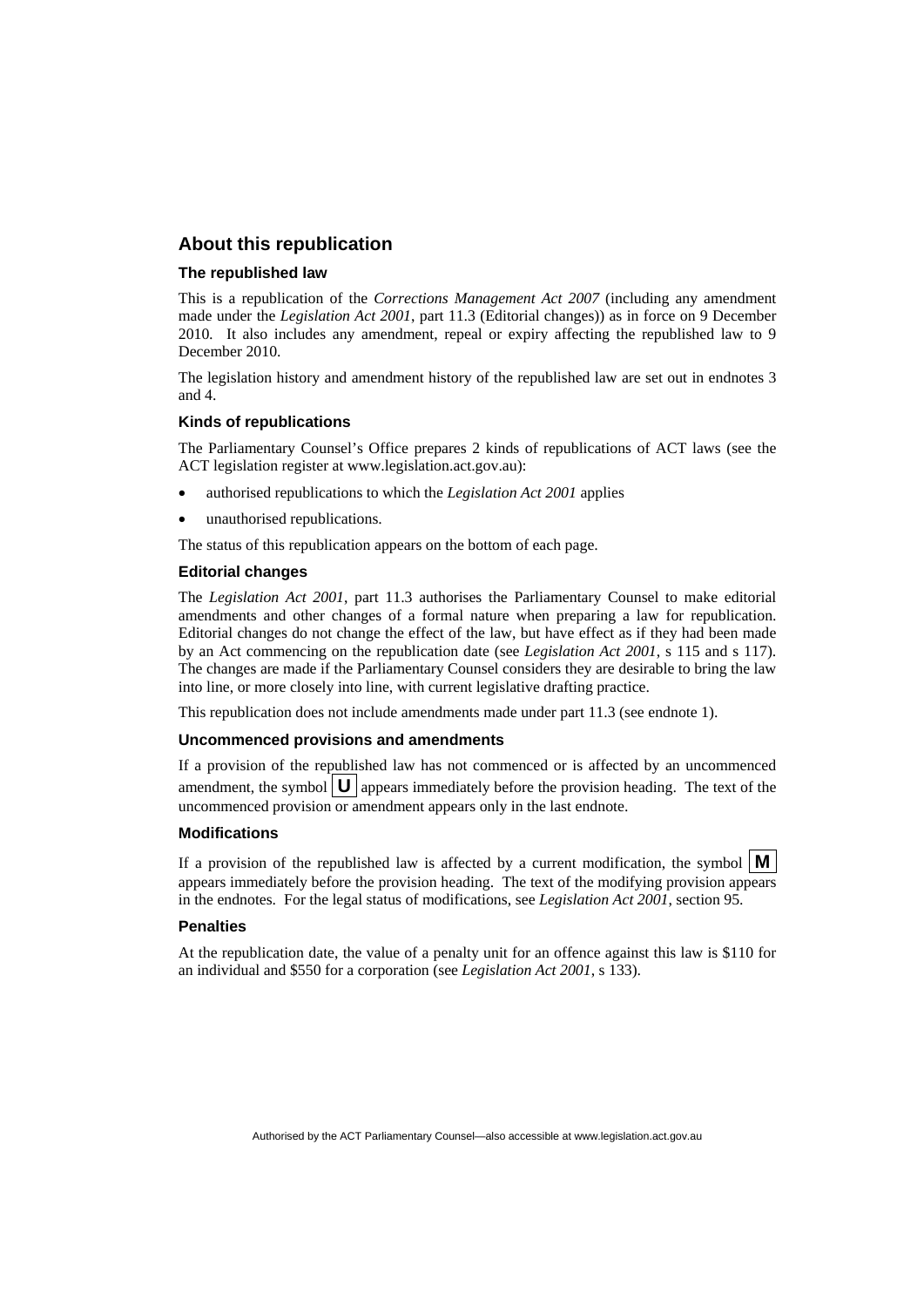

# **Corrections Management Act 2007**

## **Contents**

|                      |                                                       | Page       |
|----------------------|-------------------------------------------------------|------------|
| Preamble             |                                                       | 2          |
|                      |                                                       |            |
| <b>Chapter 1</b>     | <b>Preliminary</b>                                    |            |
| 1                    | Name of Act                                           | 3          |
| 3                    | Dictionary                                            | 3          |
| 4                    | <b>Notes</b>                                          | 3          |
| 5                    | Offences against Act-application of Criminal Code etc | 4          |
| 6                    | Application of Act-detainees                          | 4          |
|                      |                                                       |            |
| <b>Chapter 2</b>     | <b>Objects and principles</b>                         |            |
| 7                    | Main objects of Act                                   | 6          |
| 8                    | Management of correctional services                   | 6          |
| 9                    | Treatment of detainees generally                      |            |
| 10                   | Treatment of remandees                                |            |
|                      |                                                       |            |
| R <sub>11</sub> (RI) | Corrections Management Act 2007                       | contents 1 |
| 16/08/13             | Effective: 09/12/10-02/06/11                          |            |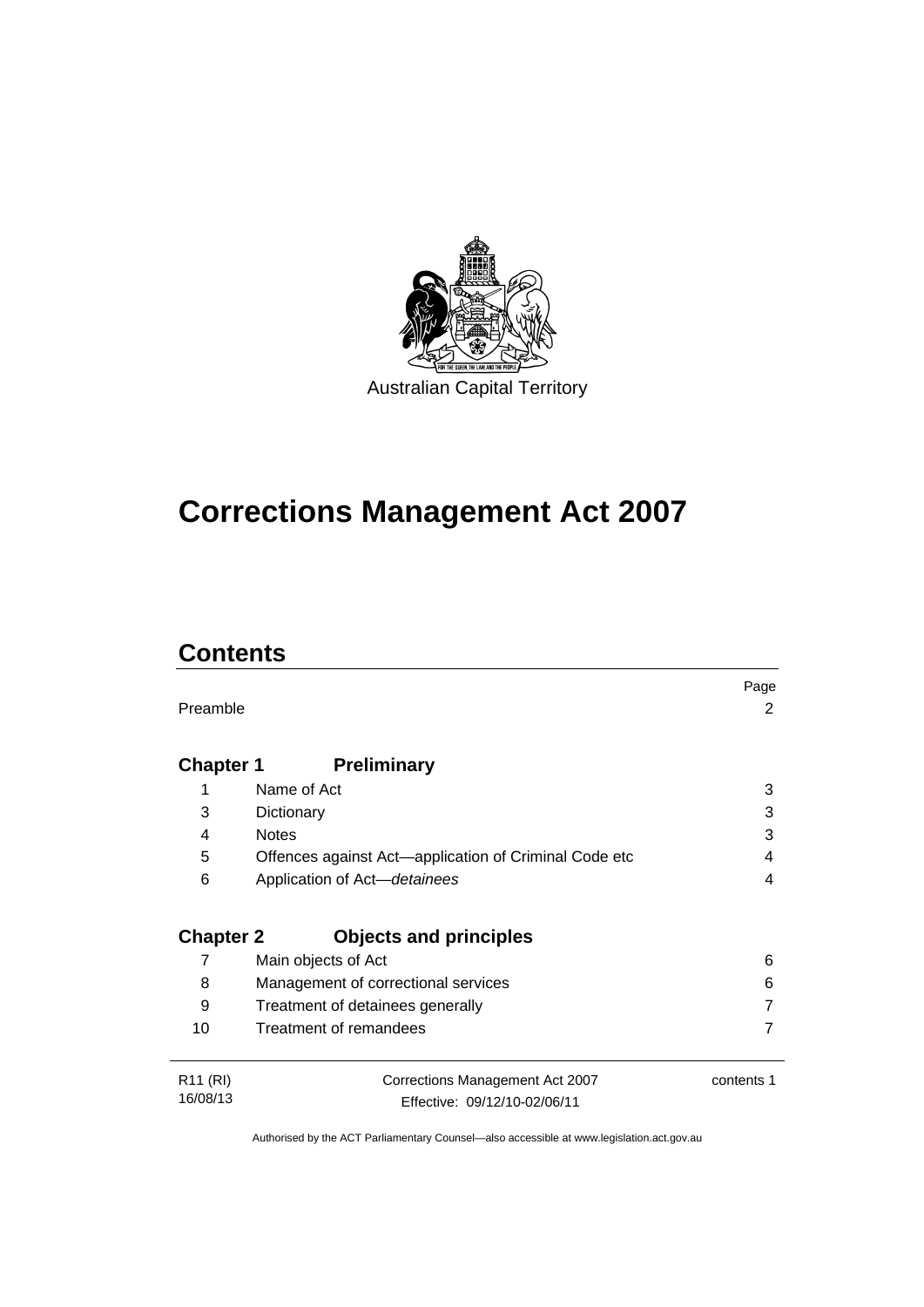|       |                                                | Page |
|-------|------------------------------------------------|------|
| $-11$ | Treatment of certain detainees                 |      |
| -12   | Correctional centres—minimum living conditions |      |

### **Chapter 3 [Administration](#page-23-0)**

| <b>Part 3.1</b>  | <b>Administration-general</b>                                          |                      |
|------------------|------------------------------------------------------------------------|----------------------|
| 13               | Ministerial directions to chief executive                              | 10                   |
| 14               | Corrections policies and operating procedures                          | 10                   |
| 15               | Exclusions from notified corrections policies and operating procedures | 11                   |
| 16               | Chief executive directions                                             | 12                   |
| 17               | Chief executive delegations                                            | 12                   |
| 18               | Chief police officer delegations                                       | 13                   |
| <b>Part 3.2</b>  | <b>Corrections officers</b>                                            |                      |
| 19               | Corrections officers-appointment                                       | 14                   |
| 20               | Corrections officers-functions                                         | 14                   |
| 21               | Doctors-health service appointments                                    | 15                   |
| 22               | Health practitioners-non-therapeutic functions                         | 15                   |
| 23               | Identity cards                                                         | 15                   |
| <b>Part 3.3</b>  | <b>Correctional centres</b>                                            |                      |
| 24               | Correctional centres-declaration                                       | 17                   |
| 25               | Correctional centres-arrangements with NSW                             | 17                   |
| <b>Part 3.4</b>  | <b>Administration-special provisions</b>                               |                      |
| 26               | Declaration of emergency                                               | 19                   |
| 27               | <b>Emergency powers</b>                                                | 20                   |
| 28               | Arrangements with police                                               | 20                   |
| <b>Chapter 4</b> | Detention in police and court cells etc                                |                      |
| 29               | Definitions-ch 4                                                       | 21                   |
| 30               | Detention in police cells                                              | 21                   |
| 31               | Detention in police cells-search powers etc                            | 22                   |
| 31A              | Detention in police cells—additional provisions for young detainees    | 23                   |
|                  |                                                                        |                      |
| contents 2       | Corrections Management Act 2007                                        | R <sub>11</sub> (RI) |
|                  | Effective: 09/12/10-02/06/11                                           | 16/08/13             |

Effective: 09/12/10-02/06/11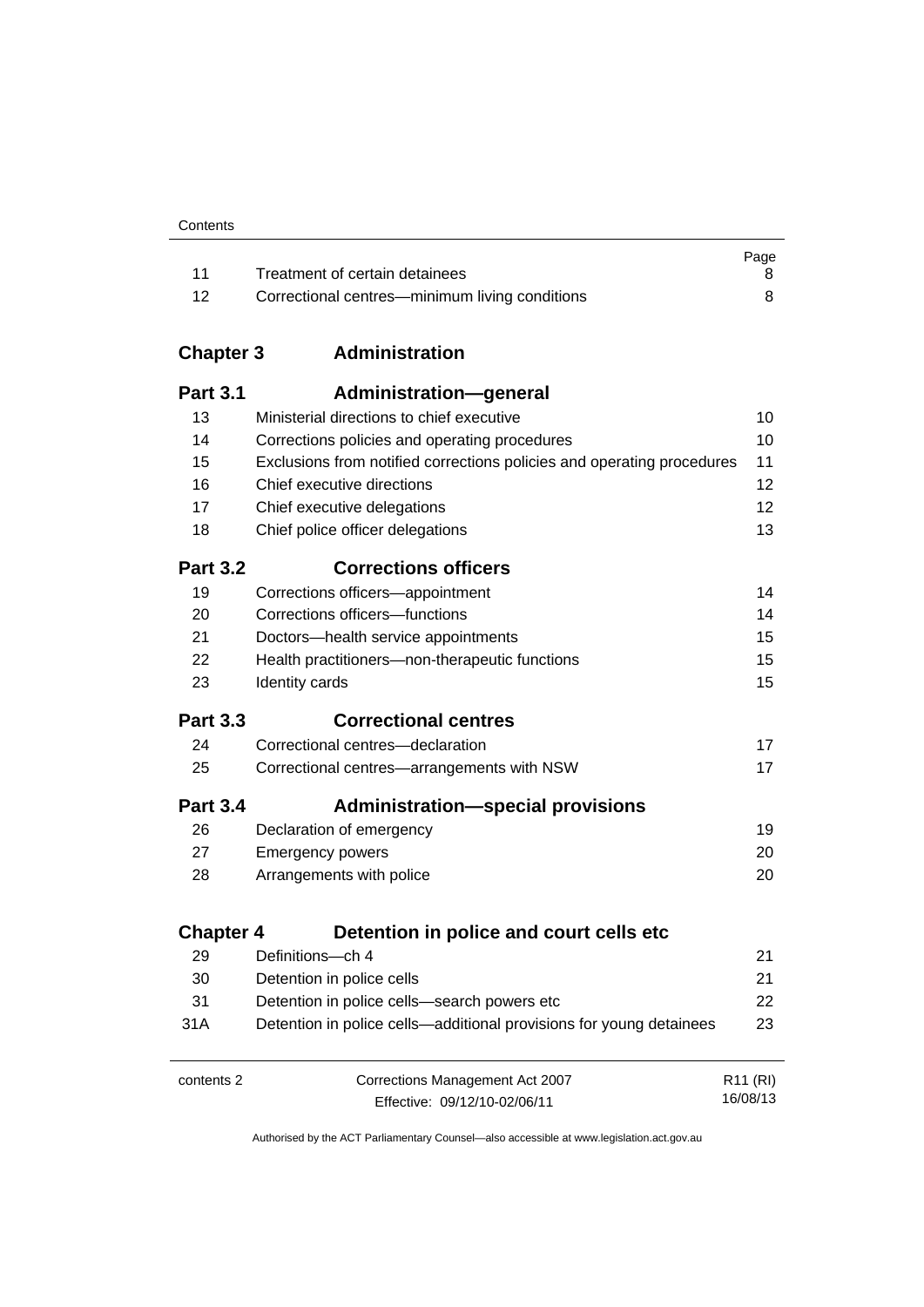|                                                                    | Page |
|--------------------------------------------------------------------|------|
| Other police powers not limited                                    | 24   |
| Detention in court cells                                           | 24   |
| Detention in court cells—additional provisions for young detainees | 25   |
| Detainees accommodated away from correctional centre               | 26.  |
|                                                                    |      |

### **Chapter 5 [Escorting detainees](#page-41-0)**

| 35 | Escort officer functions etc                      | 28. |
|----|---------------------------------------------------|-----|
| 36 | Escorting arrested person to court etc.           | 28. |
| 37 | Custody etc during proceedings                    | 29. |
| 38 | Executing warrants of imprisonment or remand etc. | 29  |
| 39 | Other powers not limited                          | 30  |

### **Chapter 6 [Living conditions at correctional centres](#page-44-0)**

| 40 | Food and drink                                     | 31 |
|----|----------------------------------------------------|----|
| 41 | Clothing                                           | 32 |
| 42 | Personal hygiene                                   | 32 |
| 43 | Sleeping areas                                     | 33 |
| 44 | Treatment of convicted and non-convicted detainees | 33 |
| 45 | Access to open air and exercise                    | 34 |
| 46 | Communication with family and others               | 35 |
| 47 | Telephone calls                                    | 36 |
| 48 | Mail                                               | 37 |
| 49 | Visits by family members etc                       | 39 |
| 50 | Contact with accredited people                     | 40 |
| 51 | Visits---protected communications                  | 41 |
| 52 | News and educational services                      | 41 |
| 53 | Health care                                        | 42 |
| 54 | Transfers to health facilities                     | 43 |
| 55 | Religious, spiritual and cultural needs            | 44 |
|    |                                                    |    |

### **Chapter 7 [Inspection of correctional centres](#page-59-0)**

| 56                   | Independent inspections         | 46         |
|----------------------|---------------------------------|------------|
| 57                   | Official visitors-appointment   | 46         |
|                      |                                 |            |
| R <sub>11</sub> (RI) | Corrections Management Act 2007 | contents 3 |
| 16/08/13             | Effective: 09/12/10-02/06/11    |            |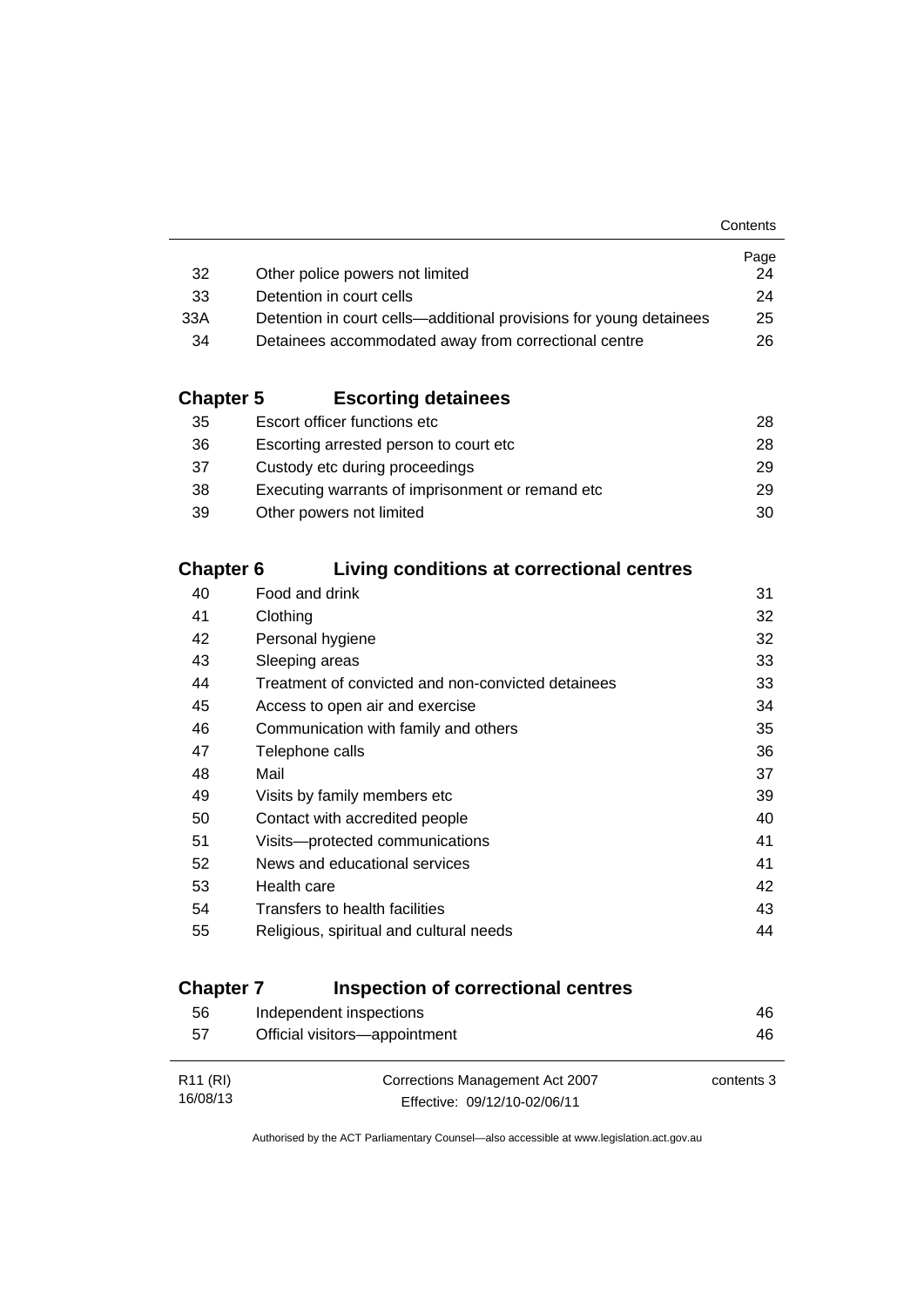|    |                                         | Page |
|----|-----------------------------------------|------|
| 58 | Official visitors-functions             | 47   |
| 59 | Complaints to official visitors         | 48   |
| 60 | Investigation etc by official visitors  | 48   |
| 61 | Official visitors—ending appointments   | 49   |
| 62 | Relationship with other inspection laws | 50   |

### **Chapter 8 [Admission to correctional centres](#page-65-0)**

| 63 | Meaning of admission to correctional centre    | 52 |
|----|------------------------------------------------|----|
| 64 | Authority for detention                        | 52 |
| 65 | Identification of detainees                    | 53 |
| 66 | Information about entitlements and obligations | 54 |
| 67 | Initial assessment                             | 56 |
| 68 | Health assessment                              | 56 |
| 69 | Alcohol and drug tests on admission            | 57 |
| 70 | Strip search on admission                      | 57 |
| 71 | Property of detainees                          | 57 |
| 72 | Security classification                        | 58 |
| 73 | Case management plan                           | 58 |
| 74 | Entries in register of detainees               | 58 |

### **Chapter 9 [Management and security](#page-72-0)**

| <b>Part 9.1</b> | <b>Management and security-general</b>             |    |
|-----------------|----------------------------------------------------|----|
| 75              | Compliance with chief executive's directions       | 59 |
| 76              | Register of detainees                              | 59 |
| 77              | Health reports                                     | 60 |
| 78              | Case management plans-scope etc                    | 62 |
| 79              | Transgender and intersex detainees—sexual identity | 64 |
| 80              | Security classification-basis etc                  | 65 |
| 81              | Prohibited things                                  | 66 |
| 82              | Possession of prohibited things                    | 66 |
| 83              | Work by detainees                                  | 67 |
| 84              | Trust accounts for detainees                       | 67 |

| contents 4 | Corrections Management Act 2007 | R11 (RI) |
|------------|---------------------------------|----------|
|            | Effective: 09/12/10-02/06/11    | 16/08/13 |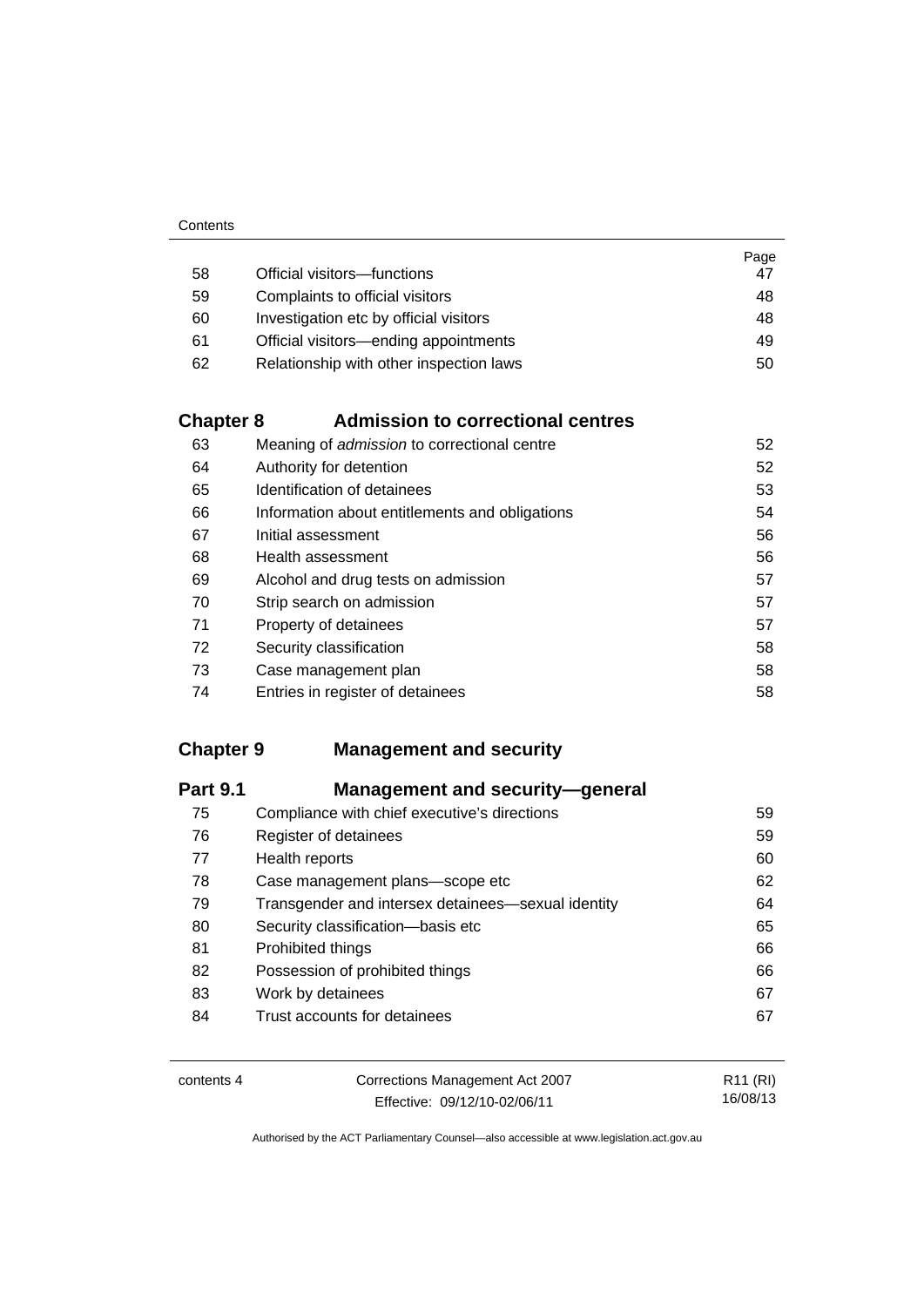|                 |                                                                          | Contents |
|-----------------|--------------------------------------------------------------------------|----------|
|                 |                                                                          | Page     |
| 85              | <b>Prohibited areas</b>                                                  | 67       |
| 86              | Nonsmoking areas                                                         | 68       |
| 87              | Management and security-corrections policies and operating<br>procedures | 68       |
| <b>Part 9.2</b> | <b>Segregation</b>                                                       |          |
| 88              | Meaning of segregation                                                   | 69       |
| 89              | Segregation under pt 9.2-purpose                                         | 69       |
| 90              | Segregation-safety and security                                          | 69       |
| 91              | Segregation-protective custody                                           | 70       |
| 92              | Segregation-health                                                       | 72       |
| 93              | Interstate segregated detainees transferred to ACT                       | 73       |
| 94              | Segregated detainees removed to NSW                                      | 74       |
| 95              | Segregation not to affect minimum living conditions                      | 74       |
| 96              | Application for review of segregation directions                         | 74       |
| 97              | Review of segregation directions                                         | 75       |
| 98              | Other separation of detainees                                            | 76       |
| <b>Part 9.3</b> | <b>Monitoring</b>                                                        |          |
| 99              | Monitoring-general considerations                                        | 77       |
| 100             | Monitoring at correctional centres                                       | 77       |
| 101             | Personal monitoring devices                                              | 78       |
| 102             | Interfering with personal monitoring devices                             | 78       |
| 103             | Monitoring telephone calls etc                                           | 78       |
| 104             | Monitoring ordinary mail                                                 | 79       |
| 105             | Monitoring protected mail                                                | 80       |
| 106             | Mail searches-consequences                                               | 81       |
| <b>Part 9.4</b> | <b>Searches</b>                                                          |          |
| Division 9.4.1  | Searches-general                                                         |          |
| 107             | Definitions-searches                                                     | 82       |
| 108             | Intrusiveness of searches                                                | 83       |
| 109             | Searches of transgender and intersex detainees                           | 83       |
| 110             | Register of strip and body searches                                      | 84       |
|                 |                                                                          |          |

| R11 (RI) | Corrections Management Act 2007 | contents 5 |
|----------|---------------------------------|------------|
| 16/08/13 | Effective: 09/12/10-02/06/11    |            |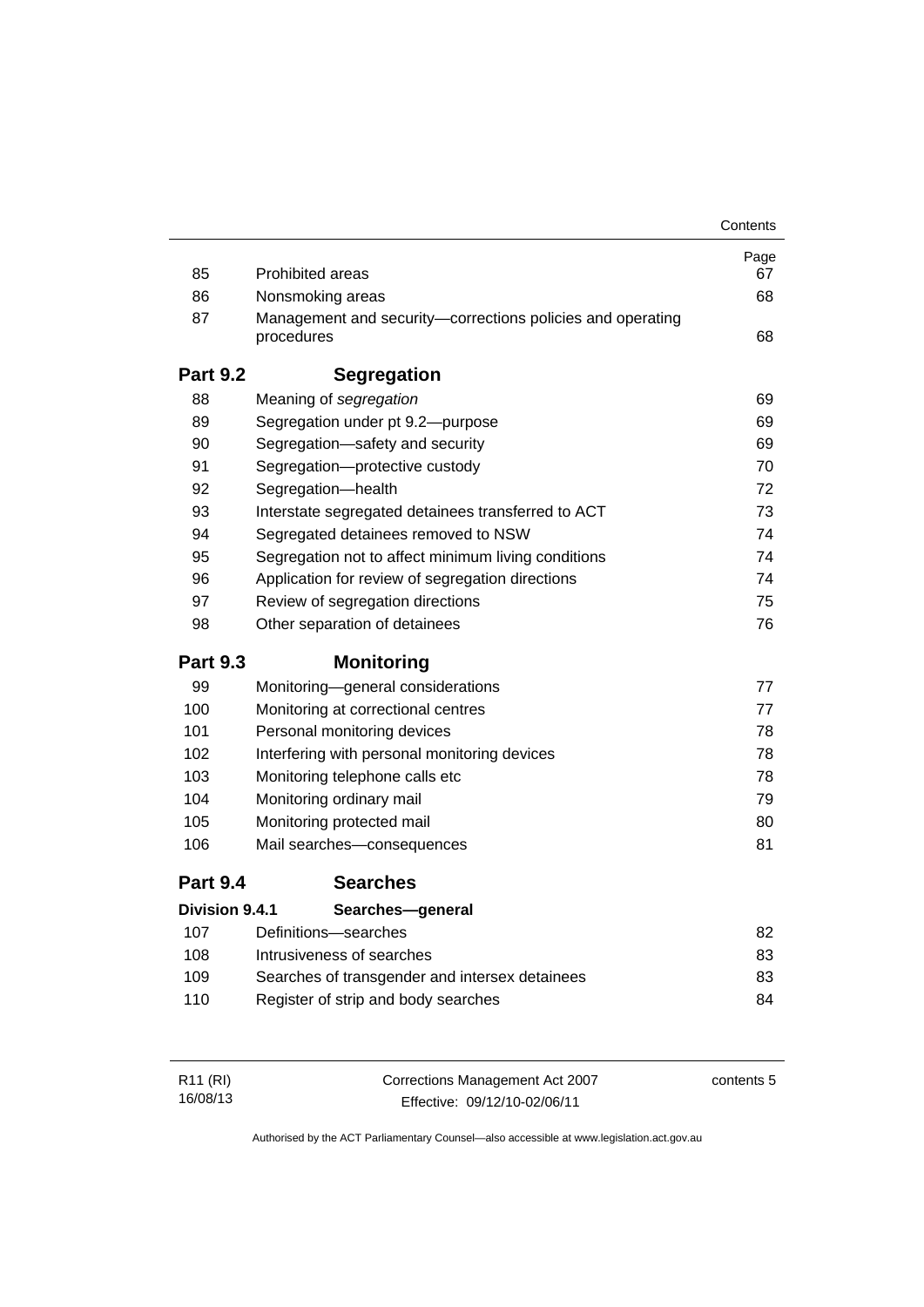#### **Contents**

| Division 9.4.2  |                                                                  | Page |
|-----------------|------------------------------------------------------------------|------|
| 111             | Scanning, frisk and ordinary searches                            | 84   |
|                 | Scanning, frisk and ordinary searches-directions                 |      |
| 112             | Scanning, frisk and ordinary searches-requirements               | 85   |
| Division 9.4.3  | <b>Strip searches</b>                                            |      |
| 113             | Meaning of seizeable item-div 9.4.3                              | 86   |
| 113A            | Strip searches-when may be conducted                             | 86   |
| 113B            | Strip searches-on suspicion                                      | 86   |
| 113C            | Strip searches-where prudent                                     | 87   |
| 114             | Strip searches-presence of corrections officers                  | 88   |
| 115             | Strip searches-general rules                                     | 88   |
| Division 9.4.4  | <b>Body searches</b>                                             |      |
| 116             | Body searches-directions                                         | 89   |
| 117             | Body searches-presence of nurse and corrections officers         | 90   |
| 118             | Body searches—assistance from corrections officer                | 90   |
| 119             | Body searches-rules about detainee's clothing                    | 91   |
| 120             | Body searches—rules about touching detainee                      | 91   |
| 121             | Body searches-seizing things                                     | 91   |
| Division 9.4.5  | Searches of premises and property                                |      |
| 122             | Searches-premises and property                                   | 92   |
| 123             | Searches of detainee cells-legally privileged material           | 93   |
| 124             | Searches of detainee cells-suspected legally privileged material | 93   |
| Division 9.4.6  | Searches-miscellaneous                                           |      |
| 125             | Searches-use of corrections dogs                                 | 94   |
| 126             | Searches-use of force                                            | 95   |
| <b>Part 9.5</b> | <b>Seizing property</b>                                          |      |
| 127             | Seizing mail etc                                                 | 96   |
| 128             | Seizing property-general                                         | 97   |
| 129             | Receipt for seizure                                              | 97   |
| 130             | Forfeiture of things seized                                      | 98   |
| 131             | Return of things seized but not forfeited                        | 99   |
|                 |                                                                  |      |

contents 6 Corrections Management Act 2007 Effective: 09/12/10-02/06/11

R11 (RI) 16/08/13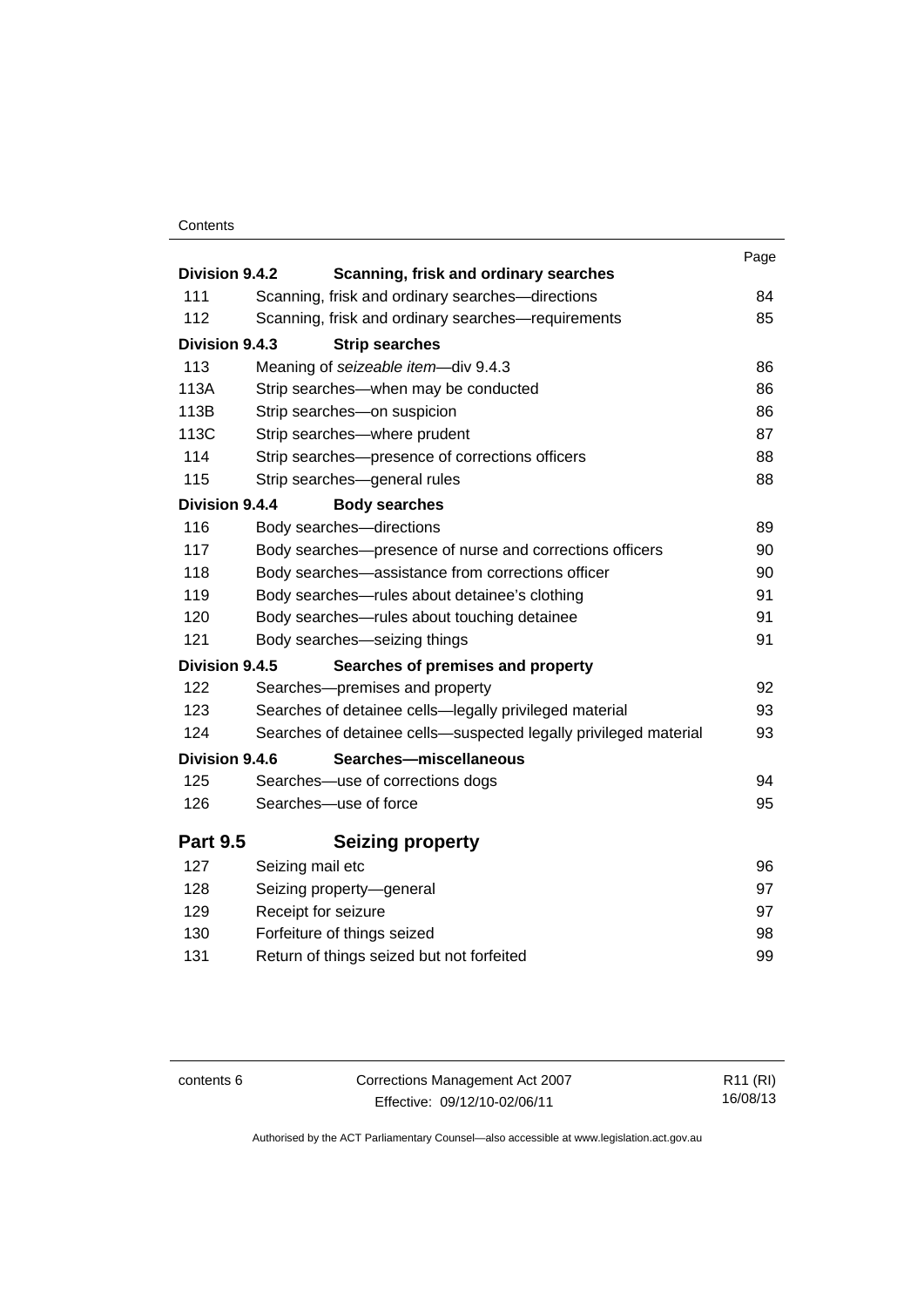|                       |                                                       | Contents |
|-----------------------|-------------------------------------------------------|----------|
|                       |                                                       | Page     |
| <b>Part 9.6</b>       | <b>Alcohol and drug testing</b>                       |          |
| Division 9.6.1        | General                                               |          |
| 132                   | Definitions-drug and test sample                      | 101      |
| 133                   | When test sample positive                             | 101      |
| Division 9.6.2        | Alcohol and drug testing-detainees                    |          |
| 134                   | Alcohol and drug testing of detainees                 | 103      |
| 135                   | Effect of positive test sample from detainee          | 103      |
| <b>Division 9.6.3</b> | Alcohol and drug testing-corrections officers etc     |          |
| 136                   | Alcohol and drug testing of corrections officers etc  | 104      |
| <b>Part 9.7</b>       | Use of force                                          |          |
| 137                   | Managing use of force                                 | 105      |
| 138                   | Authorised use of force                               | 105      |
| 139                   | Application of force                                  | 106      |
| 140                   | Use of restraints or weapons                          | 106      |
| 141                   | Medical examination after use of force                | 108      |
| 142                   | Reporting use of force                                | 108      |
| <b>Part 9.8</b>       | <b>Access to correctional centres</b>                 |          |
| 143                   | Visiting conditions                                   | 109      |
| 144                   | Notice of visiting conditions                         | 109      |
| 145                   | Taking prohibited things etc into correctional centre | 110      |
| 146                   | Directions to visitors                                | 110      |
| 147                   | Searches of visitors                                  | 111      |
| 148                   | Directions to leave correctional centre etc.          | 111      |
| 149                   | Removing people from correctional centre              | 112      |
| <b>Chapter 10</b>     | <b>Discipline</b>                                     |          |
| <b>Part 10.1</b>      | General                                               |          |
| 150                   | Application-ch 10                                     | 113      |
| 151                   | Definitions-discipline                                | 113      |

| R11 (RI) | Corrections Management Act 2007 | contents 7 |
|----------|---------------------------------|------------|
| 16/08/13 | Effective: 09/12/10-02/06/11    |            |

Authorised by the ACT Parliamentary Counsel—also accessible at www.legislation.act.gov.au

152 Meaning of *disciplinary breach* [114](#page-127-0) 153 Meaning of *investigator* [116](#page-129-0)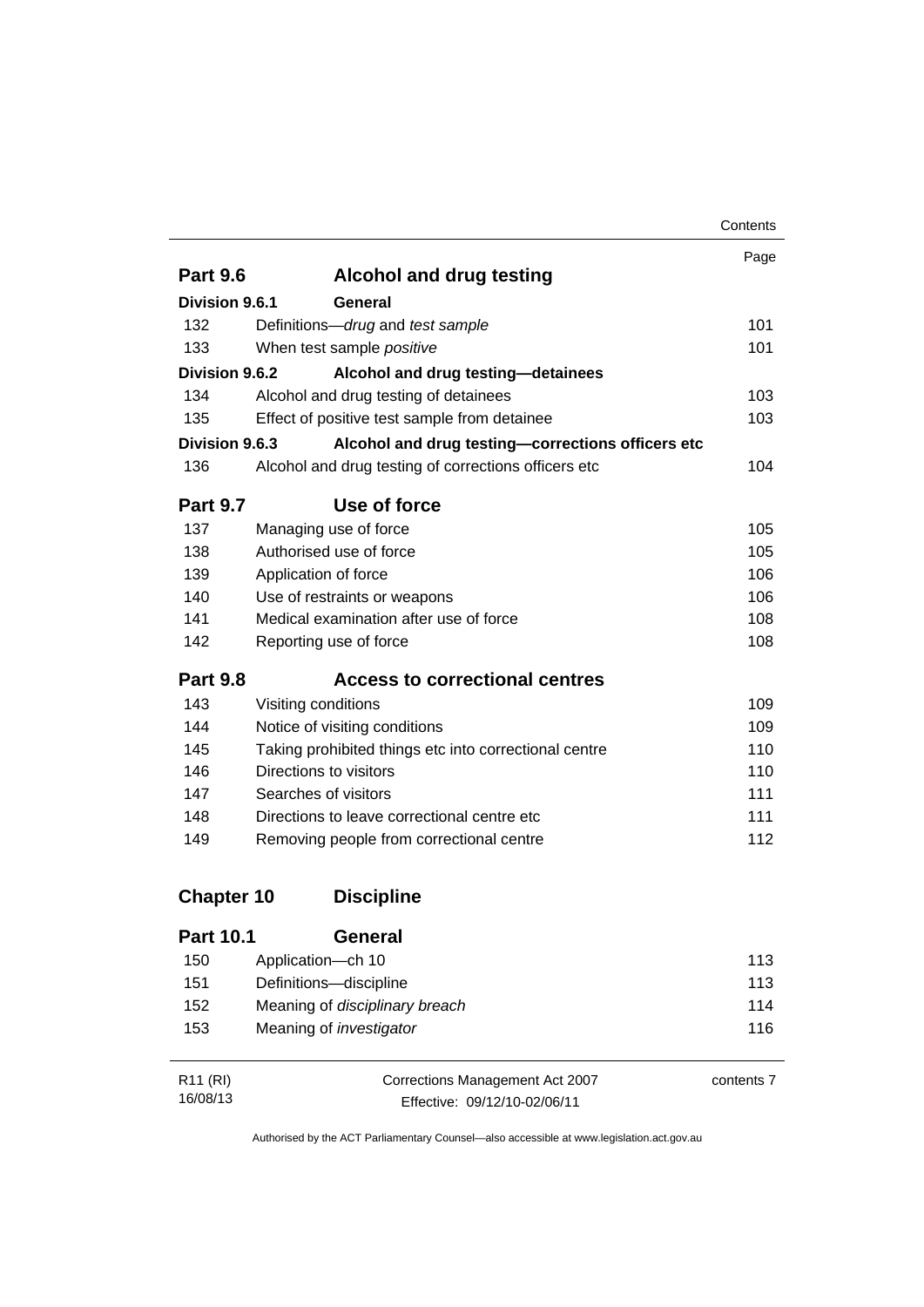| Contents |
|----------|
|----------|

| 154<br>155       | Meaning of <i>privilege</i><br>Overlapping disciplinary breaches and criminal offences | Page<br>117<br>117               |
|------------------|----------------------------------------------------------------------------------------|----------------------------------|
| <b>Part 10.2</b> | <b>Disciplinary investigations</b>                                                     |                                  |
| Division 10.2.1  | Investigation of disciplinary breaches                                                 |                                  |
| 156              | Report etc by corrections officer                                                      | 119                              |
| 157              | Report etc by investigator                                                             | 120                              |
| 158              | Action by administrator                                                                | 121                              |
| 159              | Disciplinary charge                                                                    | 122                              |
| Division 10.2.2  | <b>Investigative segregation</b>                                                       |                                  |
| 160              | Chief executive directions-investigative segregation                                   | 123                              |
| 161              | Grounds for investigative segregation                                                  | 123                              |
| 162              | Notice of investigative segregation                                                    | 123                              |
| 163              | Duration of investigative segregation                                                  | 124                              |
| 164              | Application for review of investigative segregation directions                         | 125                              |
| 165              | Review of investigative segregation directions                                         | 125                              |
| <b>Part 10.3</b> | <b>Disciplinary action and review</b>                                                  |                                  |
| Division 10.3.1  | Disciplinary action-with accused's consent                                             |                                  |
| 166              | Meaning of presiding officer-div 10.3.1                                                | 127                              |
| 167              | Disciplinary breach admitted by accused                                                | 127                              |
| 168              | Presiding officer's powers-breach admitted by accused                                  | 128                              |
| Division 10.3.2  | Internal disciplinary inquiry                                                          |                                  |
| 169              | Meaning of presiding officer-div 10.3.2                                                | 128                              |
| 170              | Disciplinary inquiry into charge                                                       | 129                              |
| 171              | Presiding officer's powers after internal inquiry                                      | 129                              |
| Division 10.3.3  | Internal review of inquiry decision                                                    |                                  |
| 172              | Meaning of review officer-div 10.3.3                                                   | 130                              |
| 173              | Application for review of inquiry decision                                             | 131                              |
| 174              | Chief executive to assign review officer                                               | 131                              |
| 175              | Review of inquiry decision                                                             | 132                              |
| 176              | Review officer's powers after further inquiry                                          | 132                              |
| Division 10.3.4  | <b>External review of inquiry decisions</b>                                            |                                  |
| 177              | Appointment of adjudicator                                                             | 133                              |
| contents 8       | Corrections Management Act 2007<br>Effective: 09/12/10-02/06/11                        | R <sub>11</sub> (RI)<br>16/08/13 |

Effective: 09/12/10-02/06/11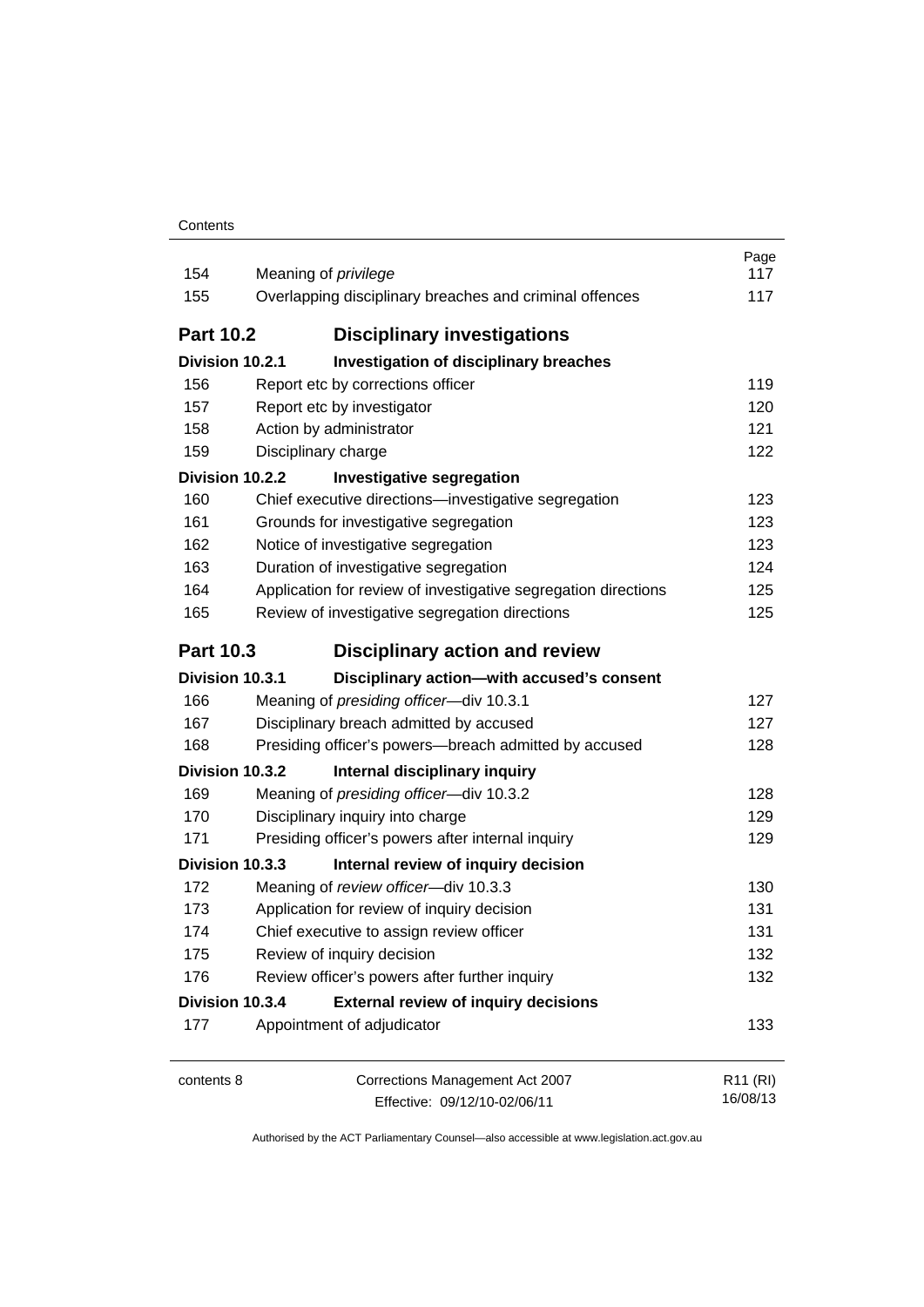|     |                                                   | Contents |
|-----|---------------------------------------------------|----------|
|     |                                                   | Page     |
| 178 | Application for review by adjudicator             | 133      |
| 179 | Review by adjudicator                             | 134      |
| 180 | Adjudicator's powers after review                 | 134      |
|     | Division 10.3.5<br><b>Disciplinary action</b>     |          |
| 181 | Application-div 10.3.5                            | 135      |
| 182 | Meaning of relevant presiding officer-div 10.3.5  | 135      |
| 183 | Disciplinary action by relevant presiding officer | 136      |
| 184 | Administrative penalties                          | 136      |
| 185 | Reparation                                        | 137      |
| 186 | Maximum administrative penalties                  | 138      |
| 187 | Separate confinement conditions                   | 138      |
| 188 | Privileges and entitlements—impact of discipline  | 138      |
| 189 | Record of disciplinary action                     | 139      |

### **Chapter 11 [Disciplinary inquiries](#page-153-0)**

| <b>Part 11.1</b>     | Conduct of disciplinary inquiries—general               |            |
|----------------------|---------------------------------------------------------|------------|
| 190                  | Application-ch 11                                       | 140        |
| 191                  | Meaning of presiding officer-ch 11                      | 140        |
| <b>Part 11.2</b>     | Disciplinary inquiry procedures                         |            |
| 192                  | Nature of disciplinary inquiries                        | 141        |
| 193                  | Application of Criminal Code, ch 7                      | 141        |
| 194                  | Notice of disciplinary inquiry etc                      | 141        |
| 195                  | Conduct of disciplinary inquiries                       | 142        |
| 196                  | Presiding officer may require official reports          | 143        |
| 197                  | Presiding officer may require information and documents | 143        |
| 198                  | Possession of inquiry documents etc.                    | 144        |
| 199                  | Record of inquiry                                       | 144        |
| <b>Part 11.3</b>     | <b>Disciplinary hearing procedures</b>                  |            |
| 200                  | Notice of disciplinary hearing                          | 145        |
| 201                  | Appearance at disciplinary hearing                      | 145        |
| 202                  | Rights of accused at disciplinary hearing               | 146        |
| R <sub>11</sub> (RI) | Corrections Management Act 2007                         | contents 9 |
| 16/08/13             | Effective: 09/12/10-02/06/11                            |            |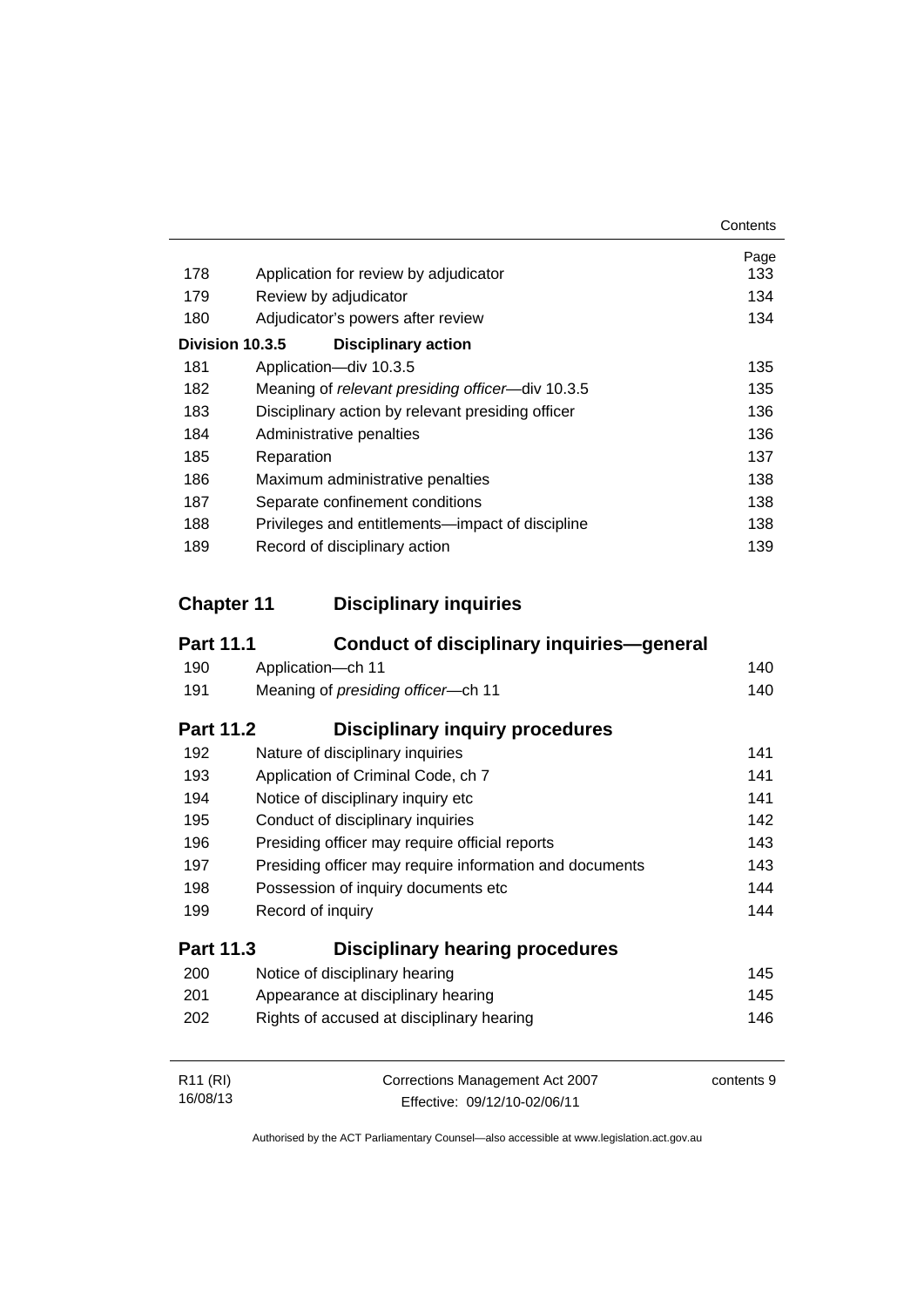| 203               | Appearance at disciplinary hearing—audiovisual or audio link           | Page<br>147          |
|-------------------|------------------------------------------------------------------------|----------------------|
| <b>Chapter 12</b> | <b>Full-time detainees-leave</b>                                       |                      |
| <b>Part 12.1</b>  | <b>Local leave</b>                                                     |                      |
| 204               | Local leave directions                                                 | 149                  |
| 205               | Local leave permits                                                    | 150                  |
| <b>Part 12.2</b>  | <b>Interstate leave</b>                                                |                      |
| Division 12.2.1   | General                                                                |                      |
| 206               | Definitions-pt 12.2                                                    | 151                  |
| 207               | Declaration of corresponding leave laws                                | 151                  |
| Division 12.2.2   | <b>ACT permits for interstate leave</b>                                |                      |
| 208               | Interstate leave permits                                               | 152                  |
| 209               | Effect of ACT permit for interstate leave                              | 153                  |
| 210               | Notice to participating States                                         |                      |
| 211               | Powers of escort officers                                              | 154                  |
| 212               | Liability for damage etc                                               | 155                  |
| Division 12.2.3   | Interstate leave under corresponding leave laws                        |                      |
| 213               | Effect in ACT of interstate leave permit under corresponding leave law | 155                  |
| 214               | Powers of interstate escort officers                                   | 155                  |
| 215               | Escape of interstate detainee                                          | 156                  |
| 216               | Return of escaped interstate detainee                                  | 156                  |
| <b>Chapter 13</b> | <b>Miscellaneous</b>                                                   |                      |
| 217               | Lawful temporary absence from correctional centre                      | 158                  |
| 218               | Detainee's work-no employment contract etc                             | 158                  |
| 219               | Detainee's work-work safety                                            | 159                  |
| 220               | Personal injury management-detainees etc                               | 159                  |
| 221               | Random testing of detainees-statistical purposes                       | 160                  |
| 222               | Confidentiality                                                        | 160                  |
| 223               | Protection from liability                                              | 163                  |
| 224               | Corrections dogs                                                       | 163                  |
| contents 10       | Corrections Management Act 2007                                        | R <sub>11</sub> (RI) |

Effective: 09/12/10-02/06/11

16/08/13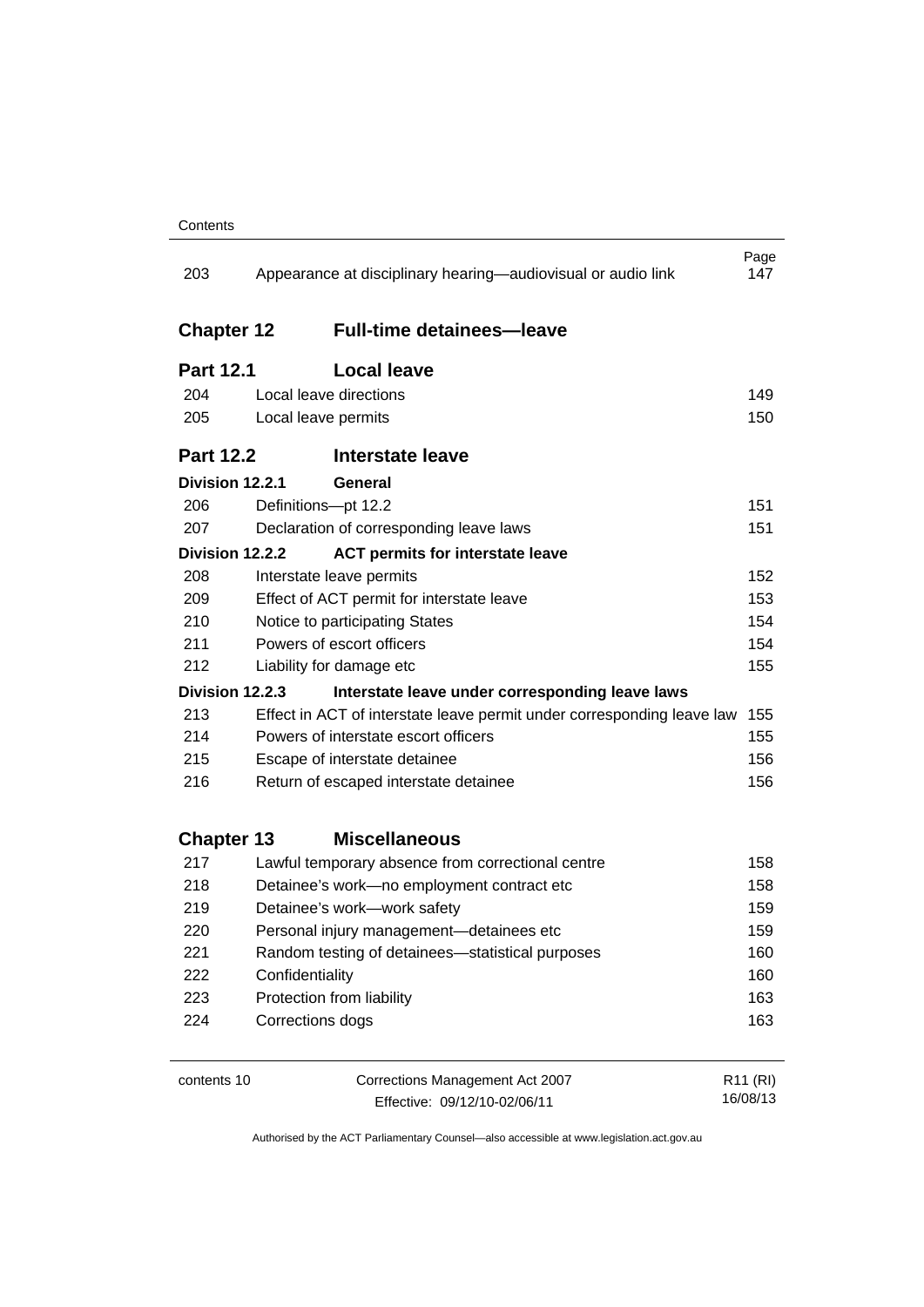**Contents** 

|     |                                              | Page |
|-----|----------------------------------------------|------|
| 225 | Declaration of corresponding corrections law | 164  |
| 226 | Evidentiary certificates                     | 164  |
| 227 | Determination of fees                        | 165  |
| 228 | Approved forms                               | 165  |
| 229 | Regulation-making power                      | 166  |

### **Chapter 50 [Transitional](#page-181-0)**

| 500 | Meaning of <i>commencement</i> day—ch 50                    | 168 |
|-----|-------------------------------------------------------------|-----|
| 501 | Application of Act to transitional detainees                | 168 |
| 502 | Application of Act to transitional interstate leave permits | 168 |
| 505 | Construction of outdated references                         | 169 |

### **[Dictionary](#page-184-0)** [171](#page-184-0)

#### **[Endnotes](#page-191-0)**

|   | About the endnotes     | 178 |
|---|------------------------|-----|
| 2 | Abbreviation key       | 178 |
| 3 | Legislation history    | 179 |
| 4 | Amendment history      | 181 |
| 5 | Earlier republications | 184 |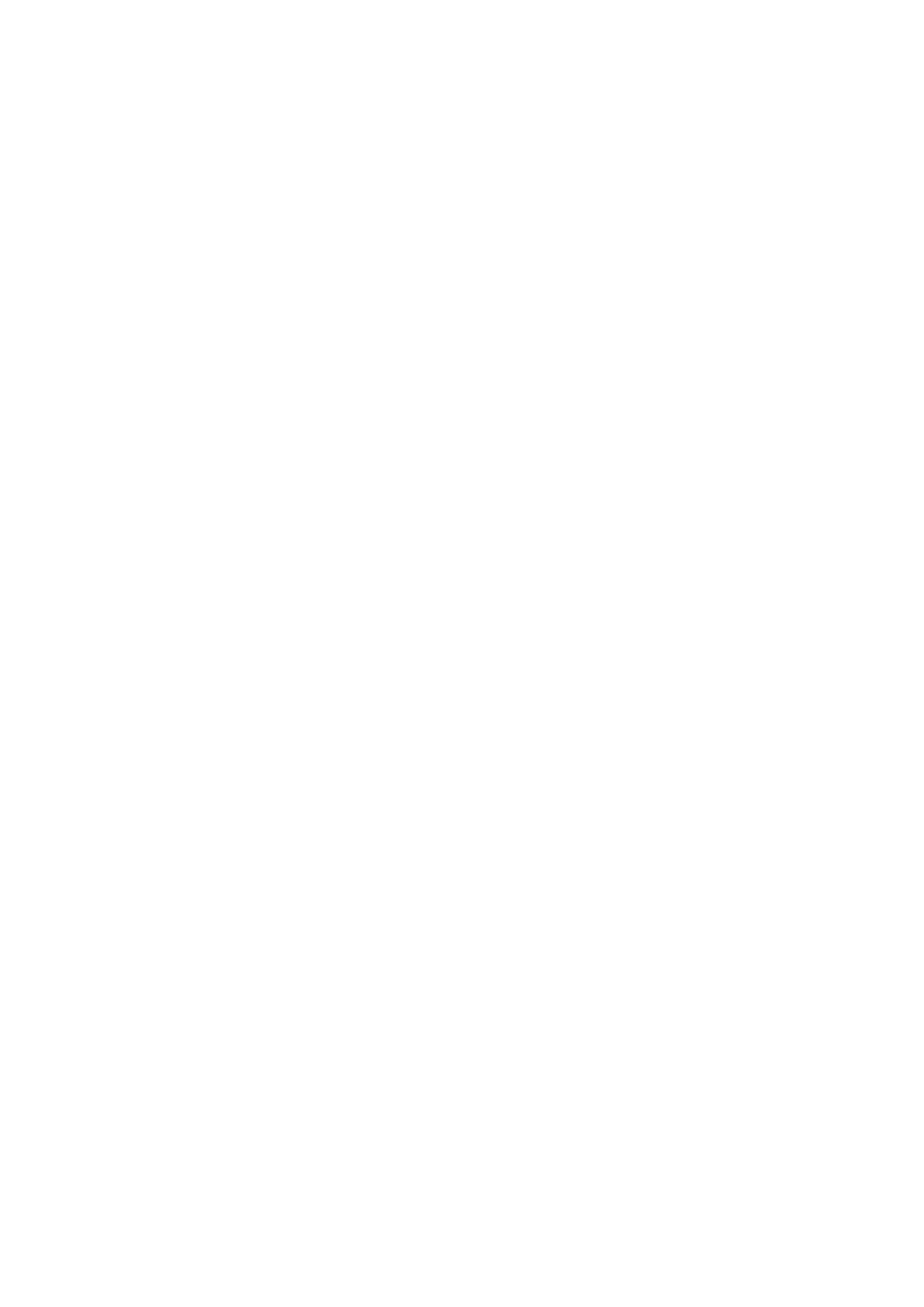

# **Corrections Management Act 2007**

An Act relating to correctional services, and for other purposes

R11 (RI) 16/08/13

Ī

Corrections Management Act 2007 Effective: 09/12/10-02/06/11

page 1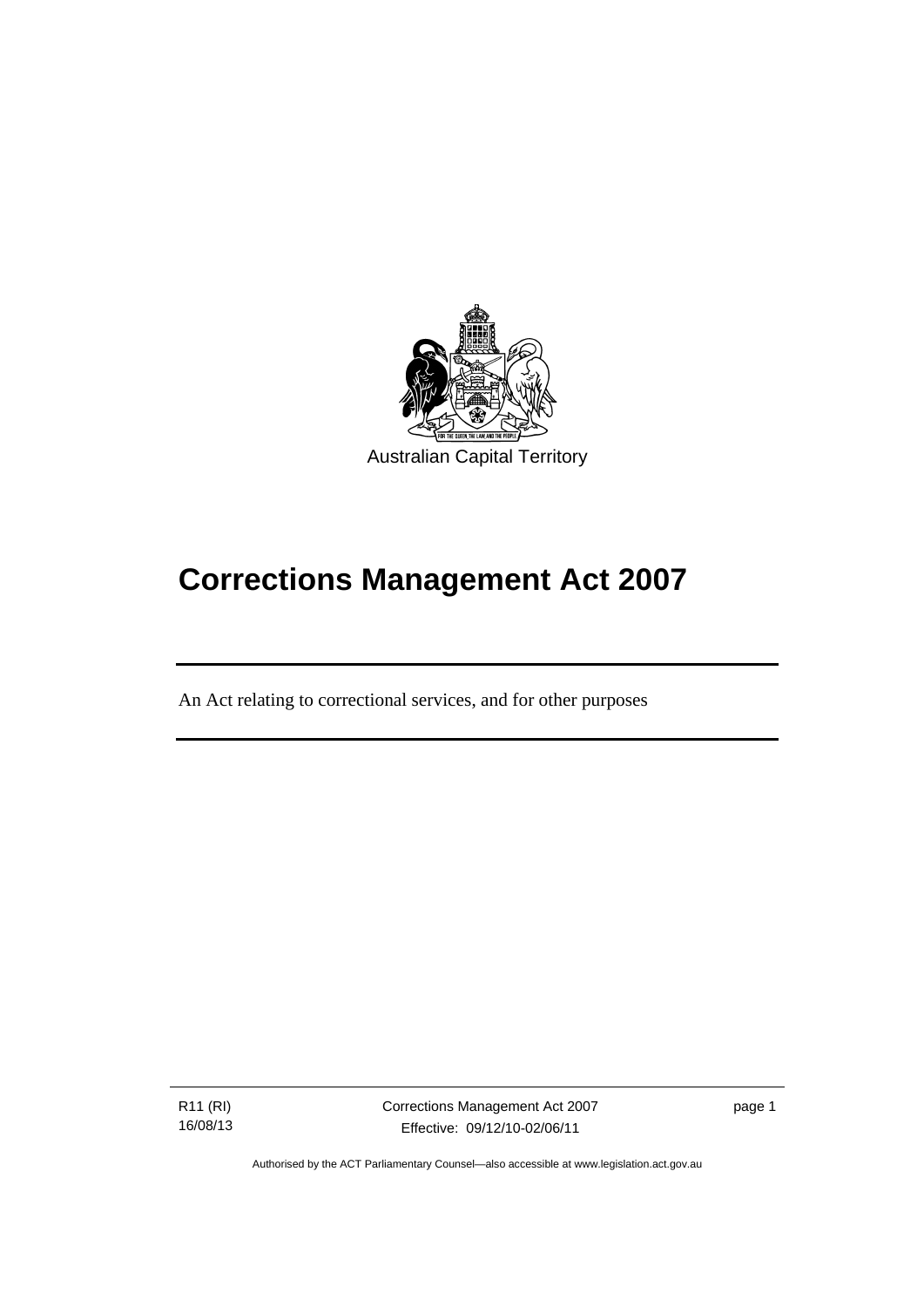#### <span id="page-15-0"></span>**Preamble**

- 1 The inherent dignity of all human beings, whatever their personal or social status, is one of the fundamental values of a just and democratic society.
- 2 The criminal justice system should respect and protect all human rights in accordance with the *Human Rights Act 2004* and international law.
- 3 Sentences are imposed on offenders as punishment, not for punishment.
- 4 The management of imprisoned offenders, and people remanded or otherwise detained in lawful custody, should contribute to the maintenance of a safe, just and democratic society, particularly as follows:
	- (a) by ensuring justice, security and good order at correctional centres;
	- (b) by ensuring that harm suffered by victims of offenders, and their need for protection, are considered appropriately in making decisions about the management of offenders;
	- (c) by promoting the rehabilitation of imprisoned offenders and their reintegration into society;
	- (d) by ensuring that imprisoned offenders and people remanded or otherwise detained in lawful custody are treated in a decent, humane and just way.

The Legislative Assembly for the Australian Capital Territory therefore enacts as follows: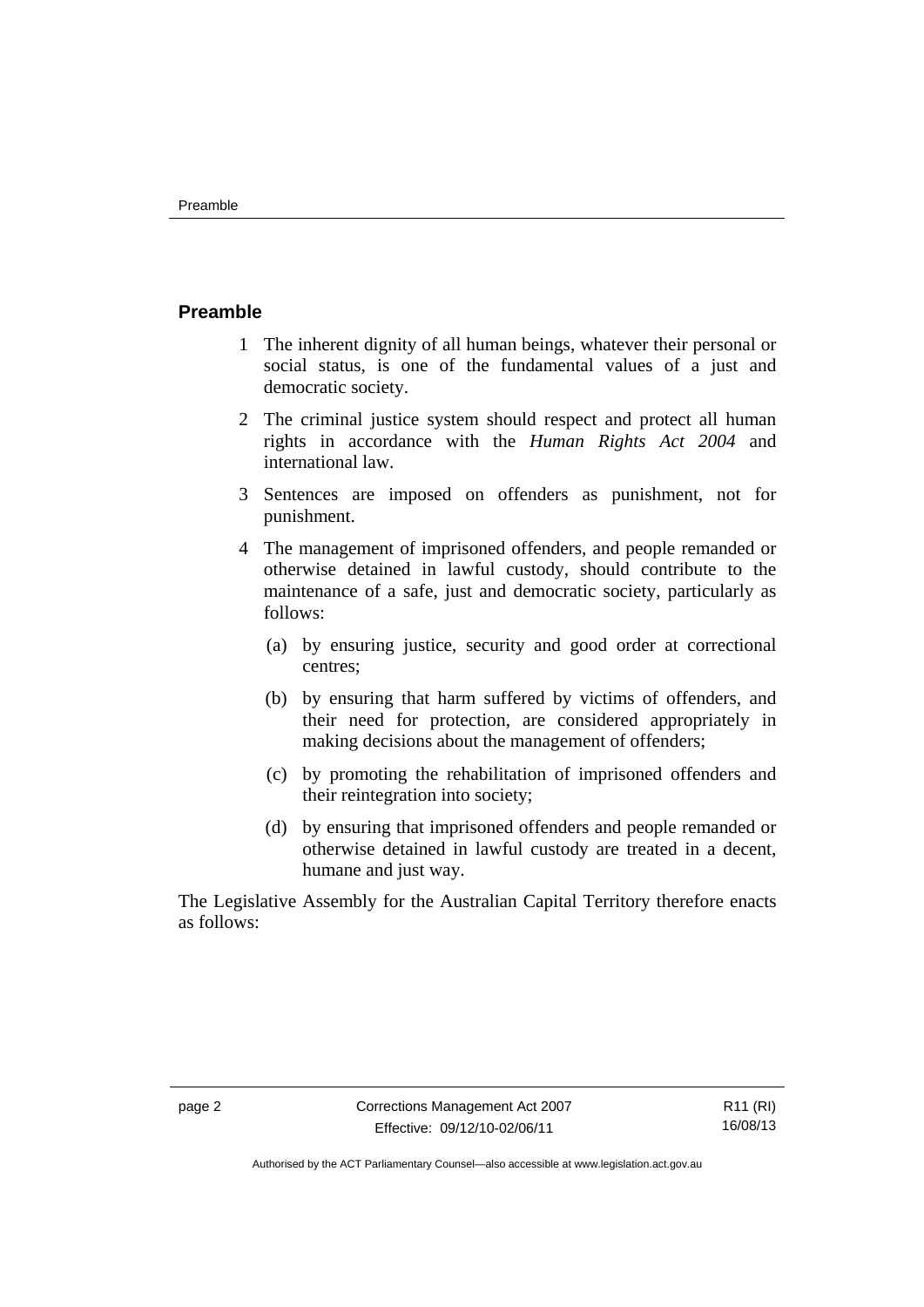## <span id="page-16-0"></span>**Chapter 1** Preliminary

#### <span id="page-16-1"></span>**1 Name of Act**

This Act is the *Corrections Management Act 2007*.

#### <span id="page-16-2"></span>**3 Dictionary**

The dictionary at the end of this Act is part of this Act.

*Note 1* The dictionary at the end of this Act defines certain terms used in this Act, and includes references (*signpost definitions*) to other terms defined elsewhere.

> For example, the signpost definition '*detainee*—see section 6.' means that the term '*detainee*' is defined in that section and the definition applies to this Act.

*Note 2* A definition in the dictionary (including a signpost definition) applies to the entire Act unless the definition, or another provision of the Act, provides otherwise or the contrary intention otherwise appears (see Legislation Act,  $s$  155 and  $s$  156 (1)).

#### <span id="page-16-3"></span>**4 Notes**

A note included in this Act is explanatory and is not part of this Act.

*Note* See the Legislation Act, s 127 (1), (4) and (5) for the legal status of notes.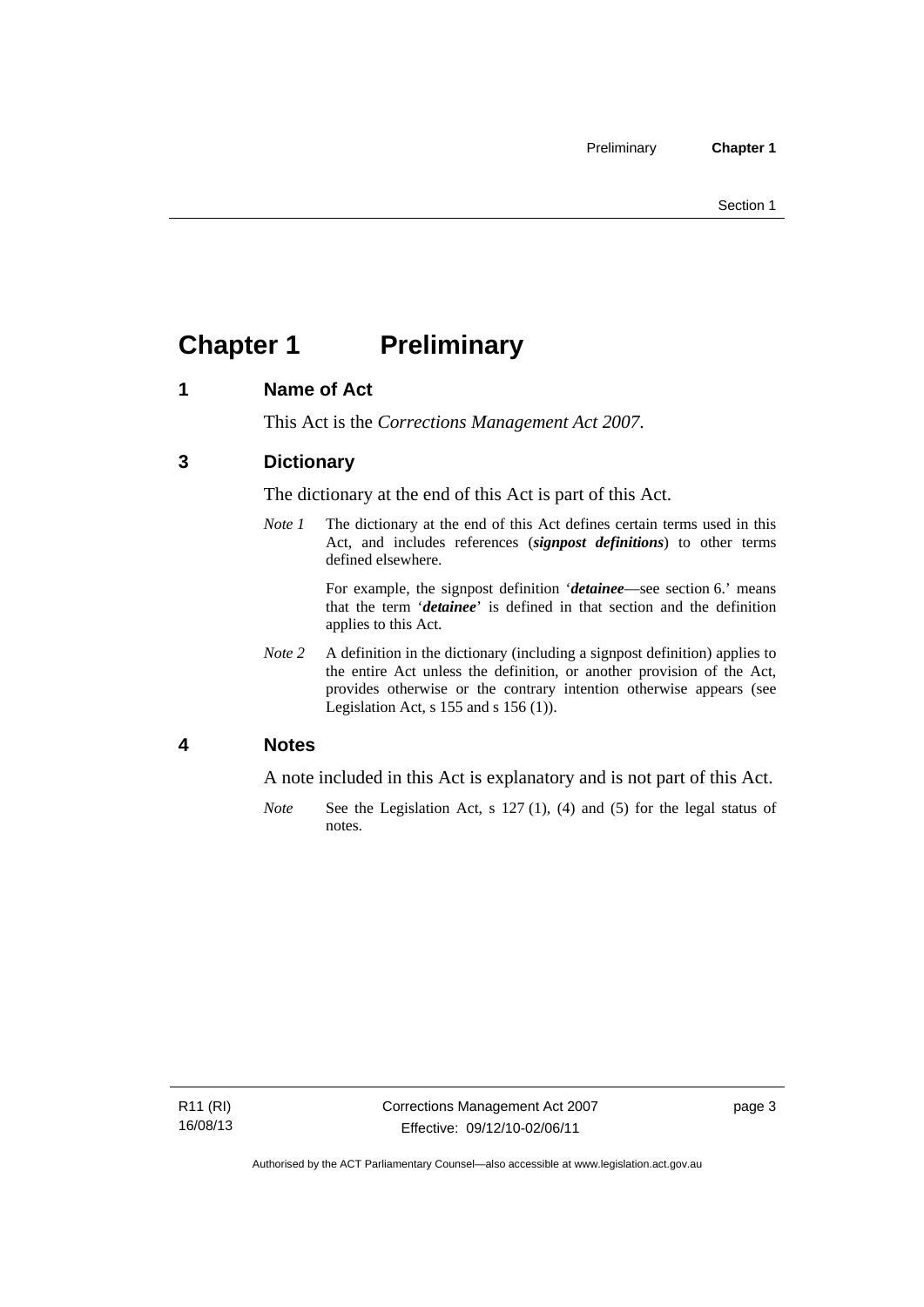#### <span id="page-17-0"></span>**5 Offences against Act—application of Criminal Code etc**

Other legislation applies in relation to offences against this Act.

#### *Note 1 Criminal Code*

The Criminal Code, ch 2 applies to all offences against this Act (see Code, pt 2.1).

The chapter sets out the general principles of criminal responsibility (including burdens of proof and general defences), and defines terms used for offences to which the Code applies (eg *conduct*, *intention*, *recklessness* and *strict liability*).

#### *Note 2 Penalty units*

The Legislation Act, s 133 deals with the meaning of offence penalties that are expressed in penalty units.

#### <span id="page-17-1"></span>**6 Application of Act—***detainees*

- (1) This Act applies to each of the following (each of whom is a *detainee*):
	- (a) an offender while the offender is required to be imprisoned under full-time detention because of a committal order for the *Crimes (Sentence Administration) Act 2005*, part 3.1;
	- (b) an offender under a sentence of imprisonment while the offender is required to perform periodic detention in a detention period under the *Crimes (Sentence Administration) Act 2005,* part 5.3;
	- (c) a person while the person is remanded in custody because of an order for remand for the *Crimes (Sentence Administration) Act 2005*, part 3.2;
	- (d) anyone else while the person is required to be held in custody or detention under a territory law or a law of the Commonwealth, a State or another Territory.

#### **Examples—par (d)**

1 a person held on a warrant issued under the *Royal Commissions Act 1991*, section 35 (Apprehension of witnesses failing to appear)

R11 (RI) 16/08/13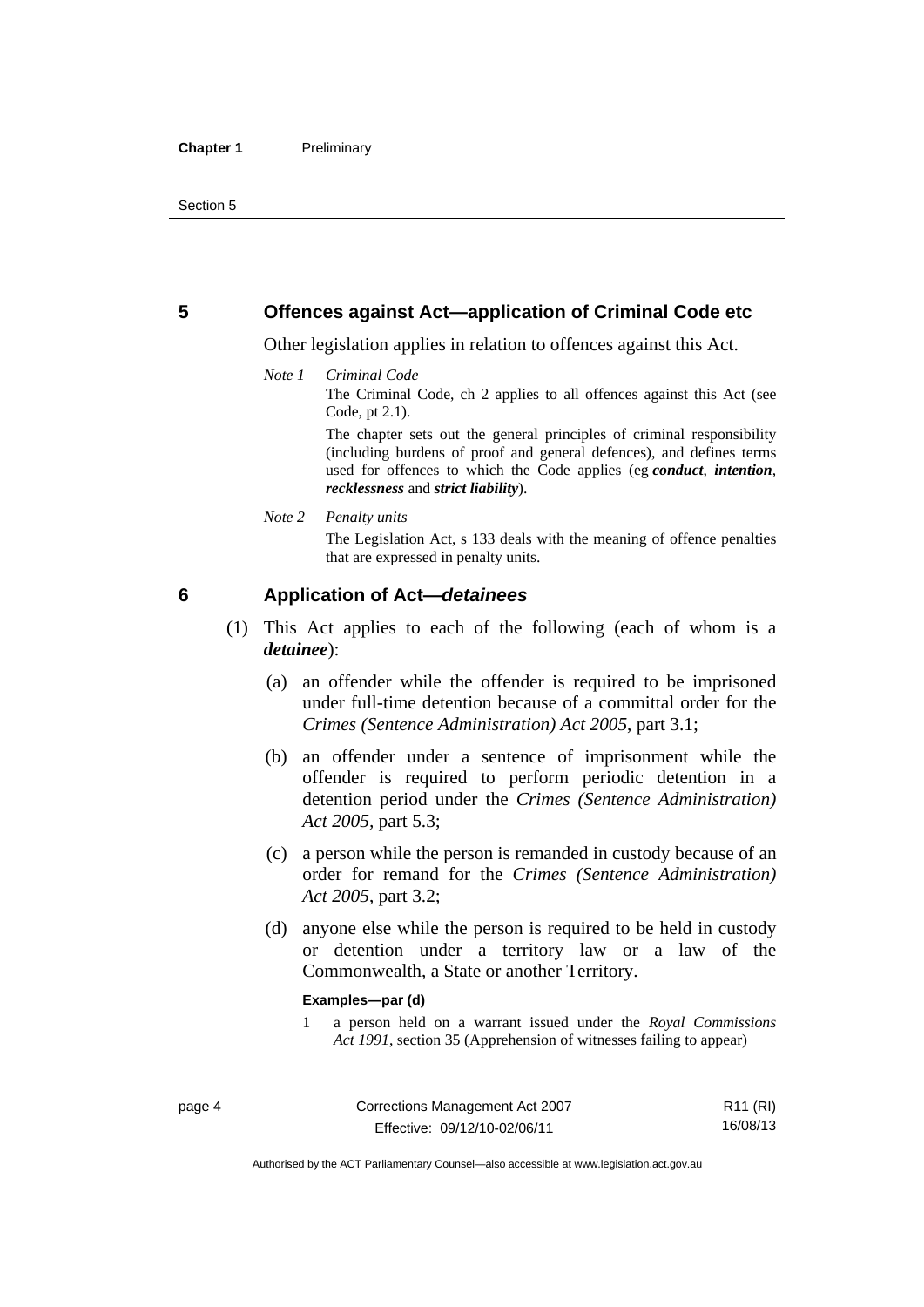- 2 a person in immigration detention under the *Migration Act 1958*  (Cwlth)
- 3 an interstate detainee on leave in the ACT held in custody overnight
- *Note 1* An example is part of the Act, is not exhaustive and may extend, but does not limit, the meaning of the provision in which it appears (see Legislation Act, s 126 and s 132).
- *Note 2* For the application of the Act to offenders in full-time imprisonment, or people remanded or otherwise in custody, immediately before the commencement of this Act, see s 501 (Application of Act to transitional detainees).
- (2) However, the application of this Act is subject to the *Crimes (Sentence Administration) Act 2005*, part 4.3 (Full-time detention in NSW).
- (3) Also, this Act (other than chapter 4 (Detention in police and court cells)) does not apply to a person detained under the *Children and Young People Act 2008*.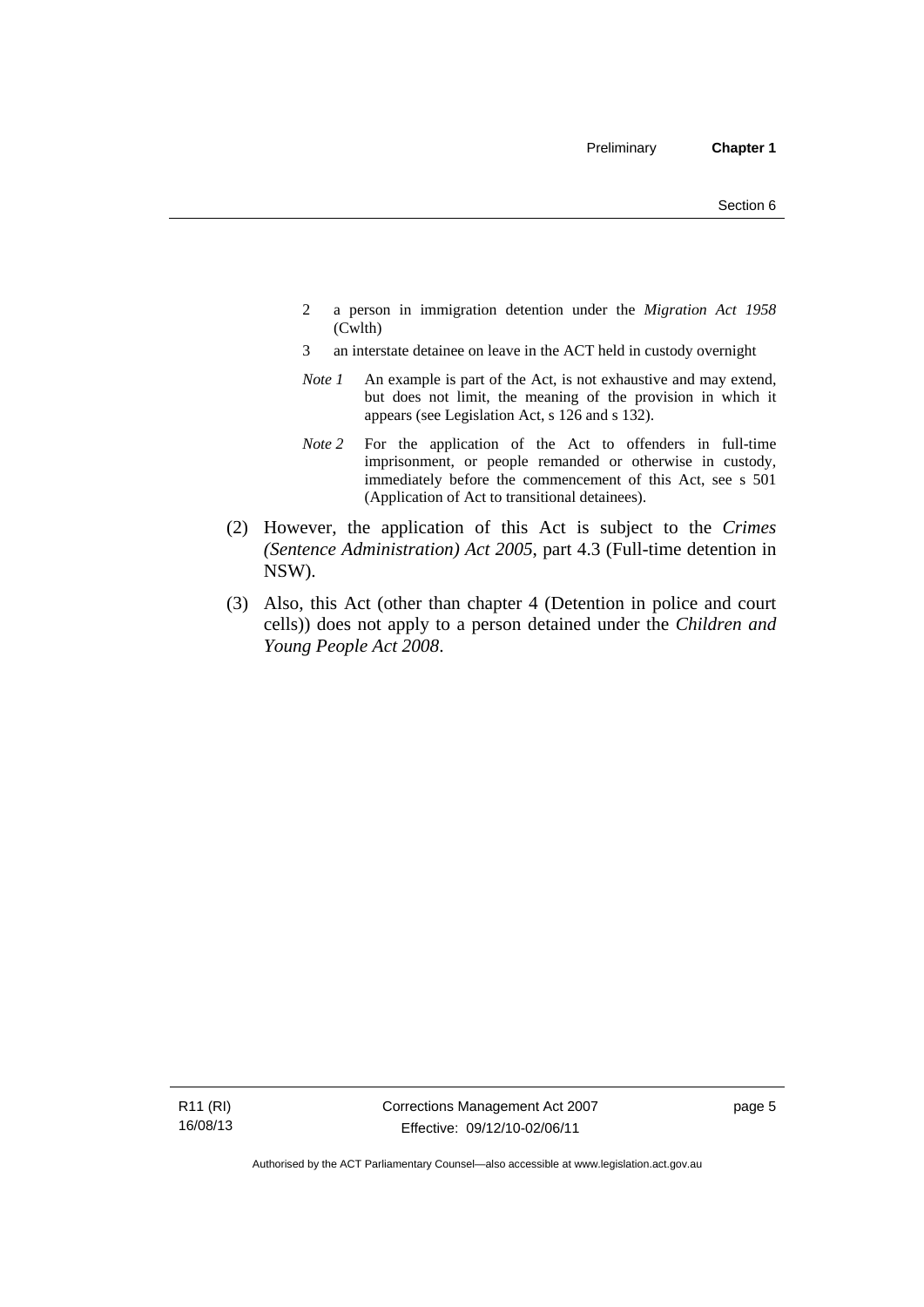Section 7

### <span id="page-19-0"></span>**Chapter 2 Objects and principles**

#### <span id="page-19-1"></span>**7 Main objects of Act**

The main objects of this Act are to promote public safety and the maintenance of a just society, particularly by—

- (a) ensuring the secure detention of detainees at correctional centres; and
- (b) ensuring justice, security and good order at correctional centres; and
- (c) ensuring that detainees are treated in a decent, humane and just way; and
- (d) promoting the rehabilitation of offenders and their reintegration into society.

#### <span id="page-19-2"></span>**8 Management of correctional services**

Correctional services must be managed so as to achieve the main objects of this Act, particularly by—

- (a) ensuring that public safety is the paramount consideration in decision-making about the management of detainees; and
- (b) ensuring respect for the humanity of everyone involved in correctional services, including detainees, corrections officers and other people who work at or visit correctional centres; and
- (c) ensuring behaviour by corrections officers that recognises and respects the inherent dignity of detainees as individuals; and
- (d) ensuring that harm suffered by victims, and their need for protection, are considered appropriately in decision-making about the management of detainees.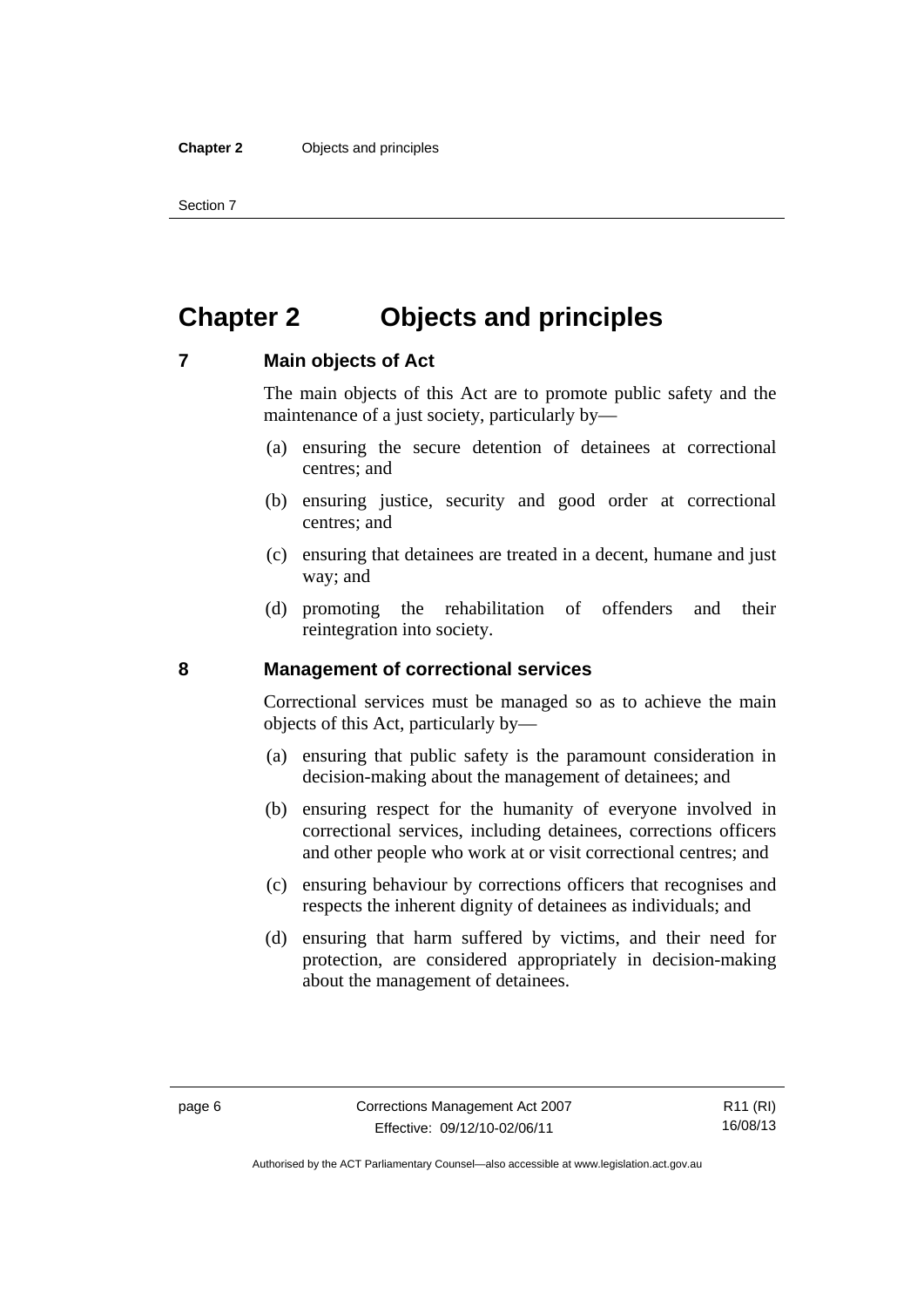### <span id="page-20-0"></span>**9 Treatment of detainees generally**

Functions under this Act in relation to a detainee must be exercised as follows:

- (a) to respect and protect the detainee's human rights;
- (b) to ensure the detainee's decent, humane and just treatment;
- (c) to preclude torture or cruel, inhuman or degrading treatment;
- (d) to ensure the detainee is not subject to further punishment (in addition to deprivation of liberty) only because of the conditions of detention;
- (e) to ensure the detainee's conditions in detention comply with section 12 (Correctional centres—minimum living conditions);
- (f) if the detainee is an offender—to promote, as far as practicable, the detainee's rehabilitation and reintegration into society.

#### <span id="page-20-1"></span>**10 Treatment of remandees**

- (1) Functions under this Act in relation to a detainee who is a remandee must also be exercised to recognise and respect that—
	- (a) the remandee must be presumed innocent of any offence for which the remandee is remanded; and
	- (b) the detention is not imposed as punishment of the remandee.
- (2) Subsection (1) does not apply if the remandee—
	- (a) has been convicted or found guilty of the offence for which the remandee is detained; or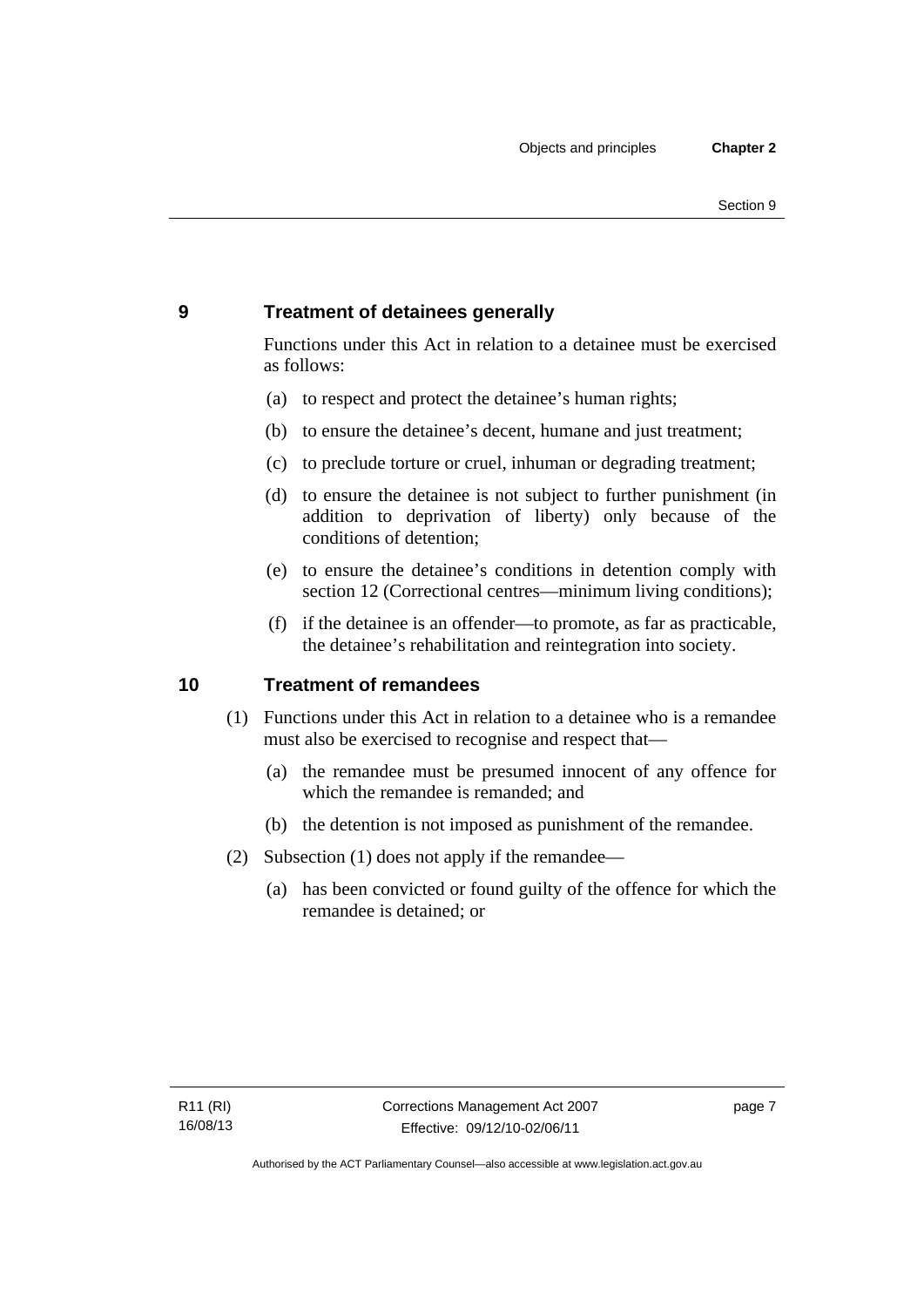(b) is under a sentence of imprisonment in relation to another offence.

#### **Examples—par (a)**

- 1 a convicted person remanded in custody for sentencing
- 2 a paroled offender remanded in custody during an adjournment of a hearing by the sentence administration board
- *Note* An example is part of the Act, is not exhaustive and may extend, but does not limit, the meaning of the provision in which it appears (see Legislation Act, s 126 and s 132).

#### <span id="page-21-0"></span>**11 Treatment of certain detainees**

- (1) This section applies to a person (other than a sentenced offender or remandee) while the person is required to be held in custody or detention under a territory law or a law of the Commonwealth, a State or another Territory.
- (2) Functions under this Act in relation to the person must be exercised to recognise and respect the purpose for which the person is held in custody or detention.
- (3) This Act applies in relation to the person as a full-time detainee, with any changes prescribed by regulation.

#### <span id="page-21-1"></span>**12 Correctional centres—minimum living conditions**

- (1) To protect the human rights of detainees at correctional centres, the chief executive must ensure, as far as practicable, that conditions at correctional centres meet at least the following minimum standards:
	- (a) detainees must have access to sufficient food and drink to avoid hunger and poor nourishment;
	- (b) detainees must have access to sufficient suitable clothing that does not degrade or humiliate detainees;
	- (c) detainees must have access to suitable facilities for personal hygiene;

Authorised by the ACT Parliamentary Counsel—also accessible at www.legislation.act.gov.au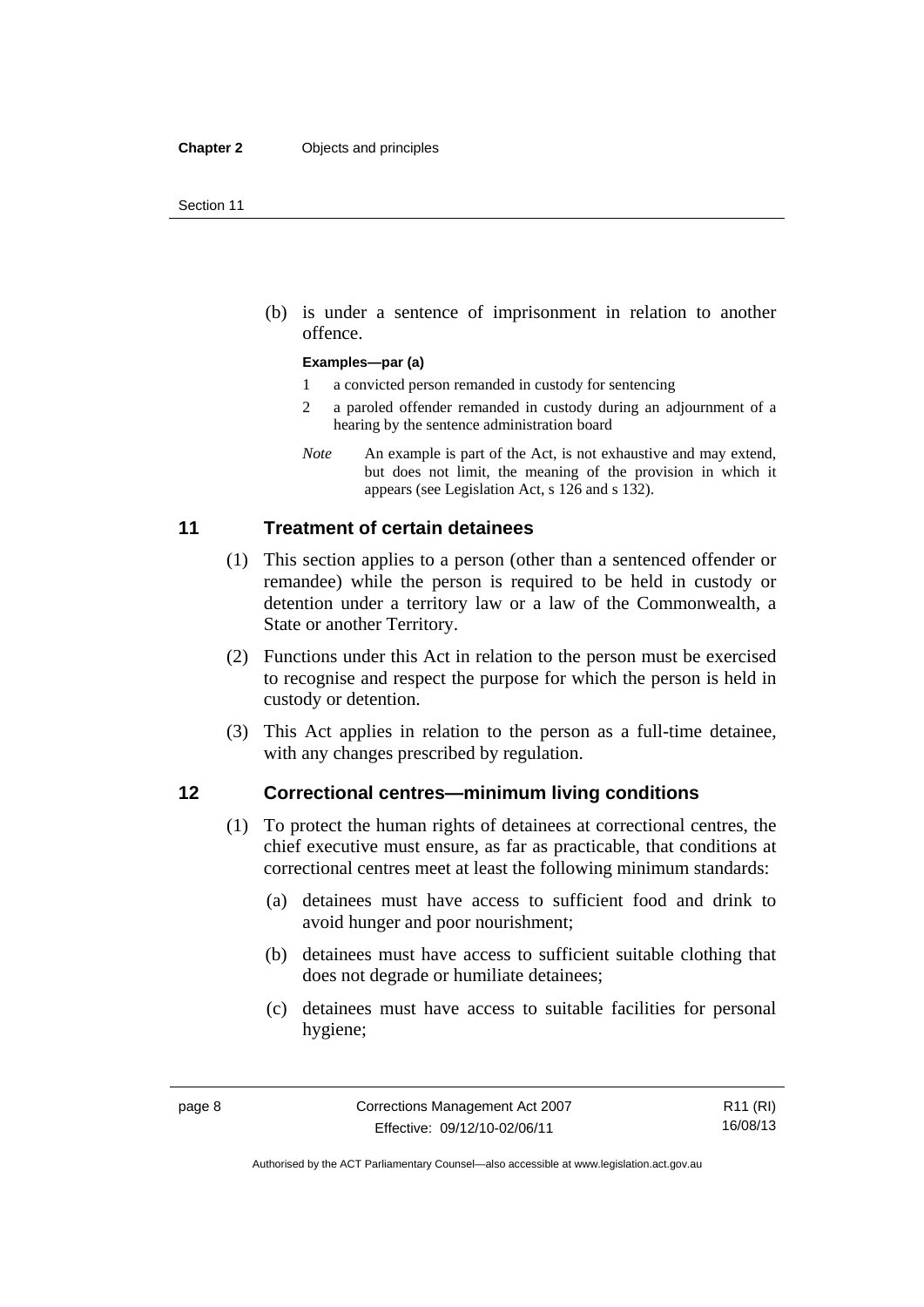- (d) detainees must have suitable accommodation and bedding for sleeping in reasonable privacy and comfort;
- (e) detainees must have reasonable access to the open air and exercise;
- (f) detainees must have reasonable access to telephone, mail and other facilities for communicating with people in the community;
- (g) detainees must have reasonable opportunities to receive visits from family members, accredited people and others;
	- *Note Family member* and *accredited person* are defined in the dictionary.
- (h) detainees must have reasonable opportunities to communicate with their lawyers;
- (i) detainees must have reasonable access to news and education services and facilities to maintain contact with society;
- (j) detainees must have access to suitable health services and health facilities;
- (k) detainees must have reasonable opportunities for religious, spiritual and cultural observances.

#### **Example—par (k)**

observances and practices relating to religious or spiritual beliefs, including indigenous spiritual beliefs

- *Note* An example is part of the Act, is not exhaustive and may extend, but does not limit, the meaning of the provision in which it appears (see Legislation Act, s 126 and s 132).
- (2) Chapter 6 (Living conditions at correctional centres) applies in relation to correctional centres.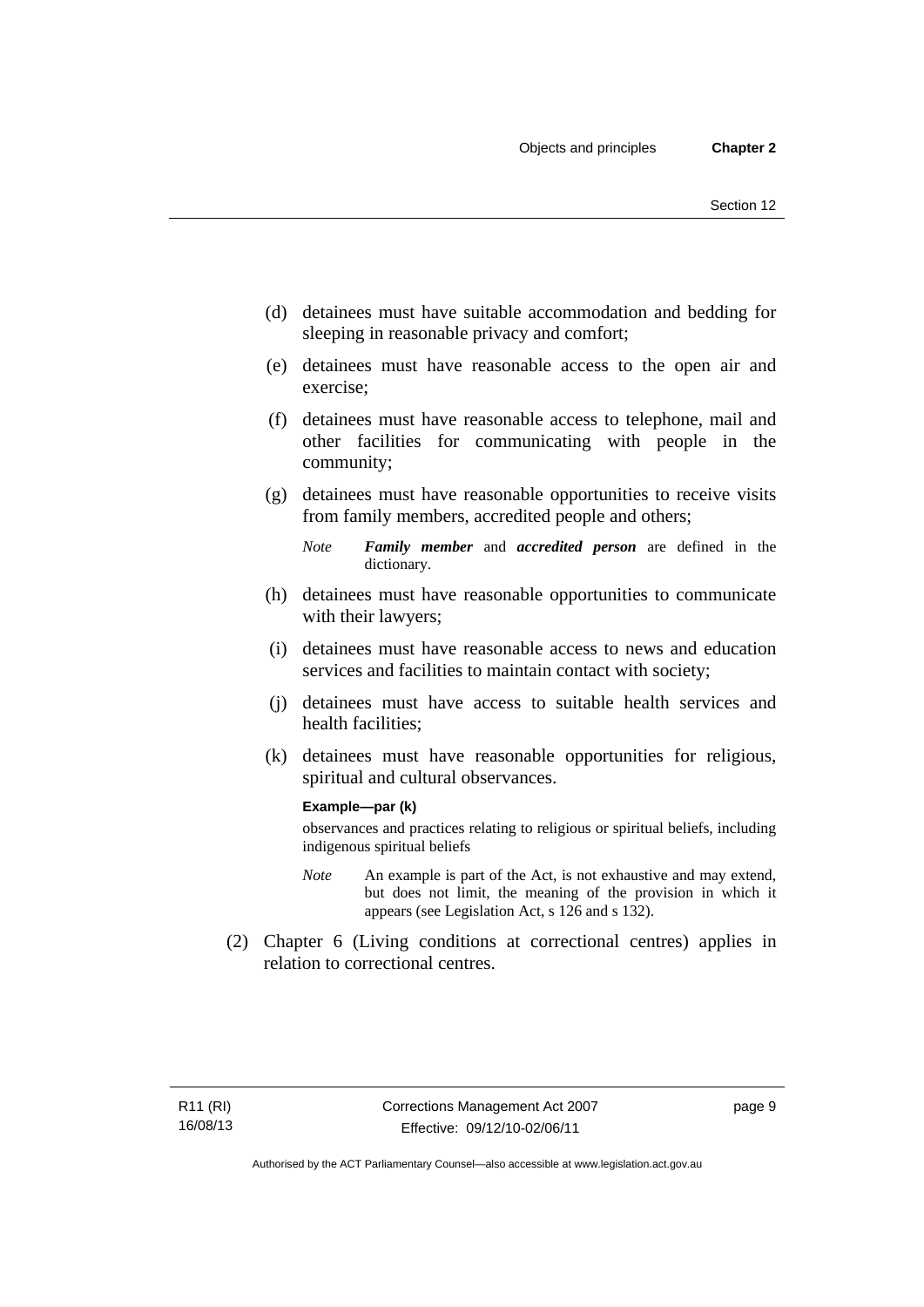**Chapter 3** Administration<br>**Part 3.1** Administration-Administration—general

Section 13

### <span id="page-23-0"></span>**Chapter 3 Administration**

### <span id="page-23-1"></span>**Part 3.1 Administration—general**

#### <span id="page-23-2"></span>**13 Ministerial directions to chief executive**

 (1) The Minister may give written directions to the chief executive about the exercise of functions under this Act.

#### **Example of direction**

a direction to make corrections policies or operating procedures to ensure that functions are exercised in accordance with a particular decision of the Supreme Court or a particular finding of a board of inquiry or royal commission

- *Note* An example is part of the Act, is not exhaustive and may extend, but does not limit, the meaning of the provision in which it appears (see Legislation Act, s 126 and s 132).
- (2) The chief executive must comply with a direction under this section.
- (3) A direction is a notifiable instrument.

*Note* A notifiable instrument must be notified under the Legislation Act.

#### <span id="page-23-3"></span>**14 Corrections policies and operating procedures**

- (1) The chief executive may make corrections policies and operating procedures, consistent with this Act, to facilitate the effective and efficient management of correctional services.
- (2) Each corrections policy or operating procedure is a notifiable instrument.
	- *Note 1* A notifiable instrument must be notified under the Legislation Act.
	- *Note* 2 The amendment or repeal of a corrections policy or operating procedure is also a notifiable instrument. See the Legislation Act, section 46 (Power to make instrument includes power to amend or repeal).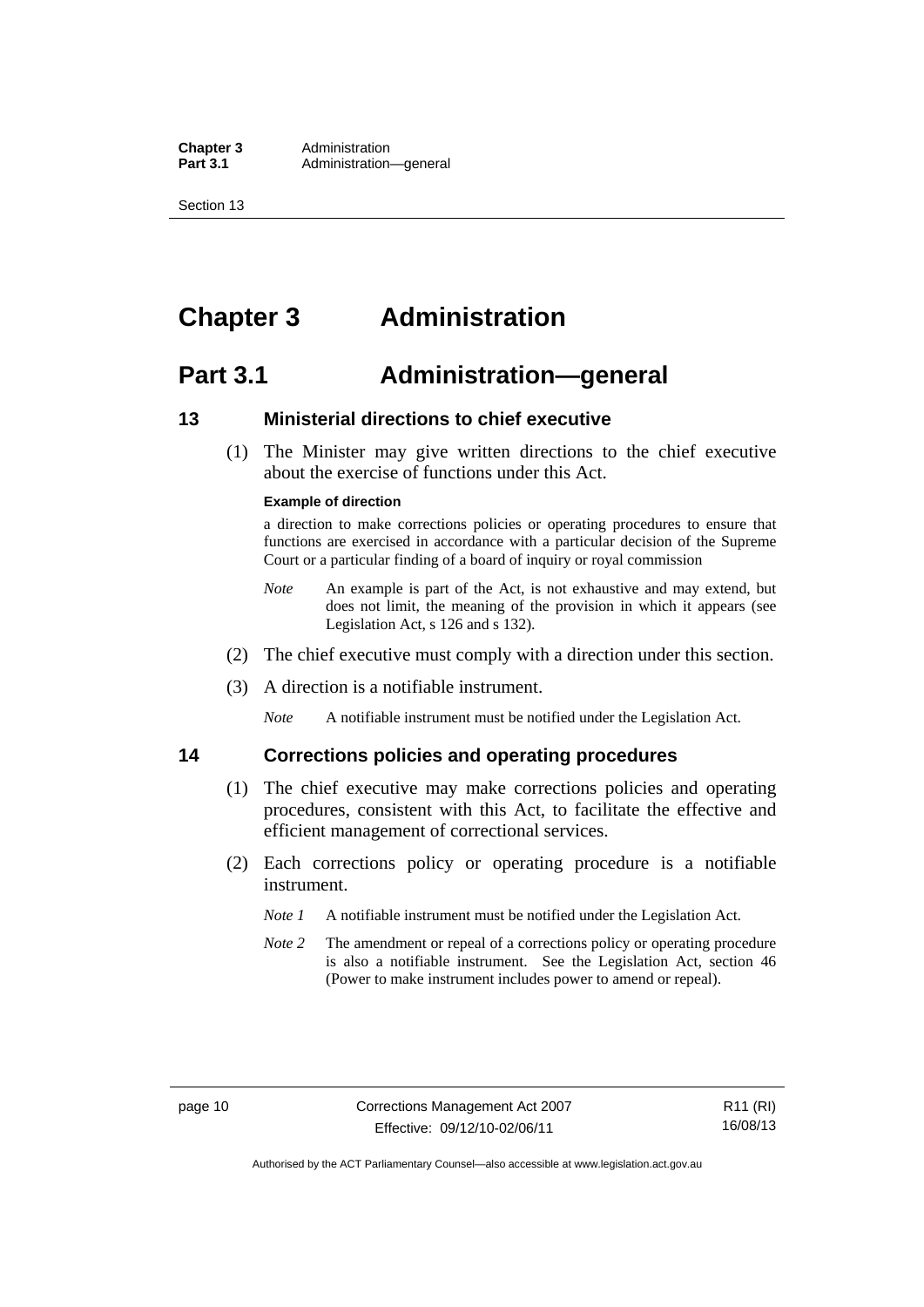- (3) Each corrections policy or operating procedure—
	- (a) must be available for inspection by anyone at each correctional centre; and
	- (b) may be made available for inspection at any other place decided by the chief executive.

#### <span id="page-24-0"></span>**15 Exclusions from notified corrections policies and operating procedures**

- (1) The chief executive may exclude from a corrections policy or operating procedure notified or available for inspection in accordance with section 14 any matter that the chief executive believes, on reasonable grounds, would be likely to disclose—
	- (a) information that may endanger public safety or undermine justice, security or good order at a correctional centre; or
	- (b) anything prescribed by regulation.
- (2) If subsection (1) applies to a corrections policy or operating procedure—
	- (a) the policy or procedure must contain a statement about the effect of this section; and
	- (b) the excluded matter must be available for inspection, on request, by any of the following:
		- (i) a judge or magistrate;
		- (ii) a member of the Legislative Assembly;
		- (iii) an official visitor;
		- (iv) the human rights commissioner;
		- (v) the public advocate;
		- (vi) the ombudsman;

page 11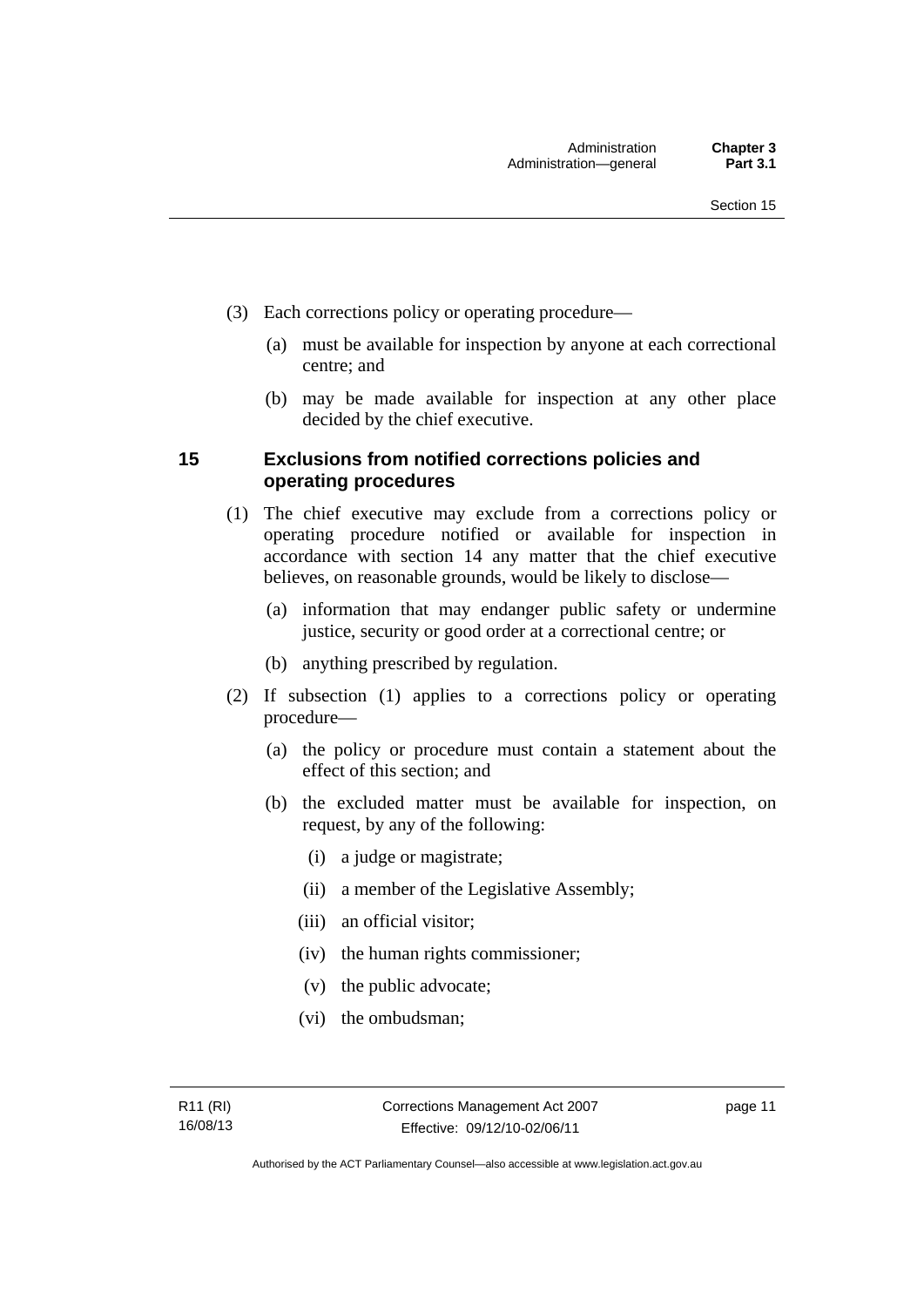Section 16

- (vii) anyone else prescribed by regulation.
- *Note* Territory laws apply to a delegate of a person in the exercise of a delegation as if the delegate were the person who appointed the delegate (see Legislation Act, s 239 (2)).

#### <span id="page-25-0"></span>**16 Chief executive directions**

- (1) The chief executive may give directions in relation to a detainee.
- (2) Without limiting subsection (1), the chief executive may give a direction that the chief executive considers necessary and reasonable in relation to any of the following:
	- (a) the welfare or safety of the detainee or anyone else;
	- (b) security or good order at a correctional centre;
	- (c) ensuring compliance with any requirement under this Act or another territory law.
- (3) A direction may be given orally or in writing and may apply to a particular detainee or 2 or more detainees.
- (4) A direction by the chief executive under this Act, or anything done under the direction, is not invalid because of a defect or irregularity in or in relation to the direction.

#### <span id="page-25-1"></span>**17 Chief executive delegations**

- (1) The chief executive may delegate any of the chief executive's functions under this Act to a corrections officer.
- (2) This section does not limit the chief executive's power to delegate a function under any other territory law.

#### **Examples of delegation**

1 a delegation for directions to be given to detainees at a correctional centre by the corrections officer in charge of the centre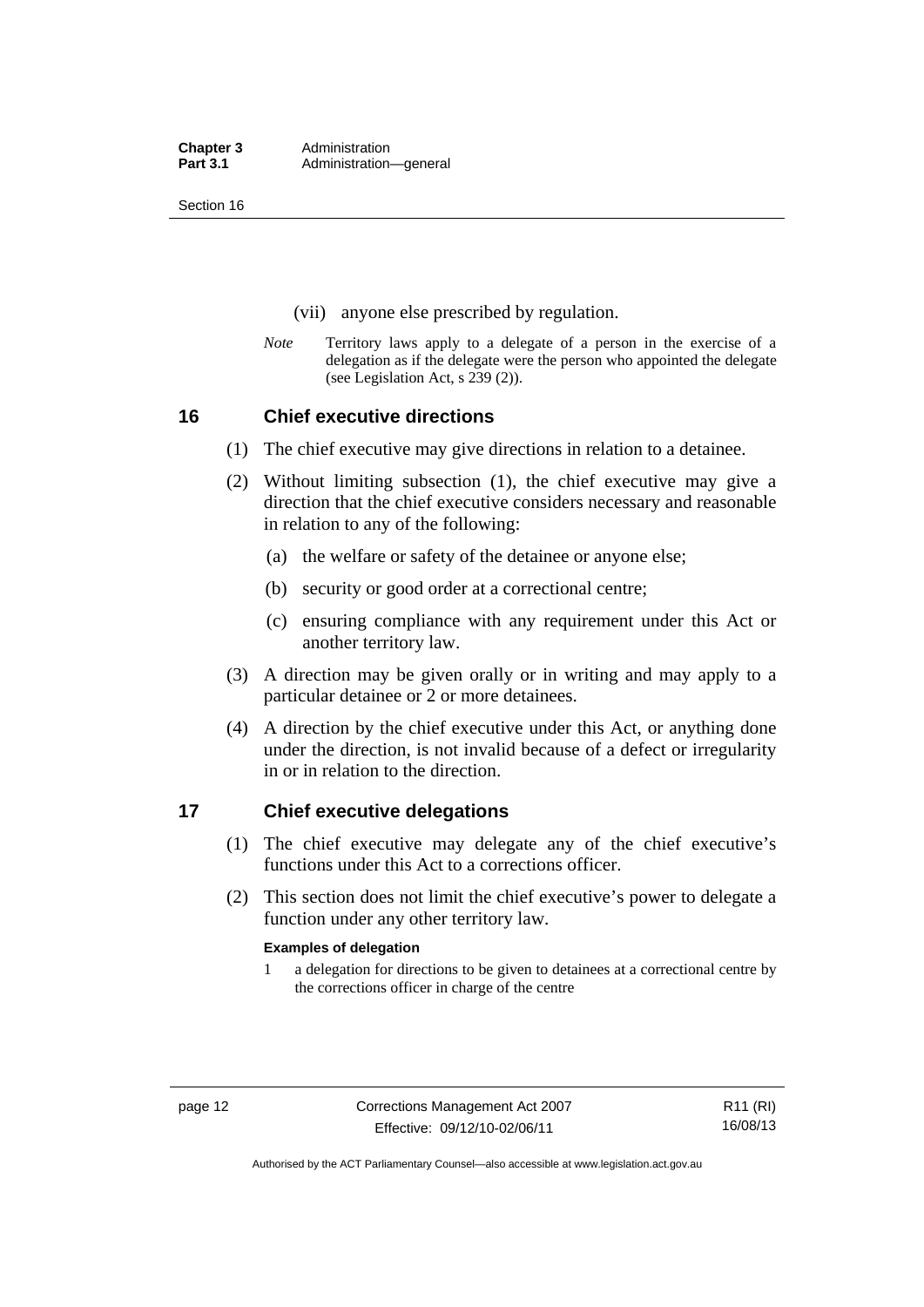- 2 a delegation for functions under chapter 10 (Discipline) to be exercised by a corrections officer at a correctional centre
- *Note 1* An example is part of the Act, is not exhaustive and may extend, but does not limit, the meaning of the provision in which it appears (see Legislation Act, s 126 and s 132).
- *Note 2* For the making of delegations and the exercise of delegated functions, see the Legislation Act, pt 19.4.
- *Note 3* The *Public Sector Management Act 1994*, s 36 also provides for a chief executive to delegate, and sub-delegate, powers given to the chief executive under a territory law.

#### <span id="page-26-0"></span>**18 Chief police officer delegations**

- (1) The chief police officer may delegate any of the chief police officer's functions under this Act to a police officer.
- (2) This section does not limit the chief police officer's power to delegate a function under any other territory law.

#### **Example of delegation**

a delegation for giving directions under section 30 (Detention in police cells).

- *Note 1* An example is part of the Act, is not exhaustive and may extend, but does not limit, the meaning of the provision in which it appears (see Legislation Act, s 126 and s 132).
- *Note* 2 For the making of delegations and the exercise of delegated functions, see the Legislation Act, pt 19.4.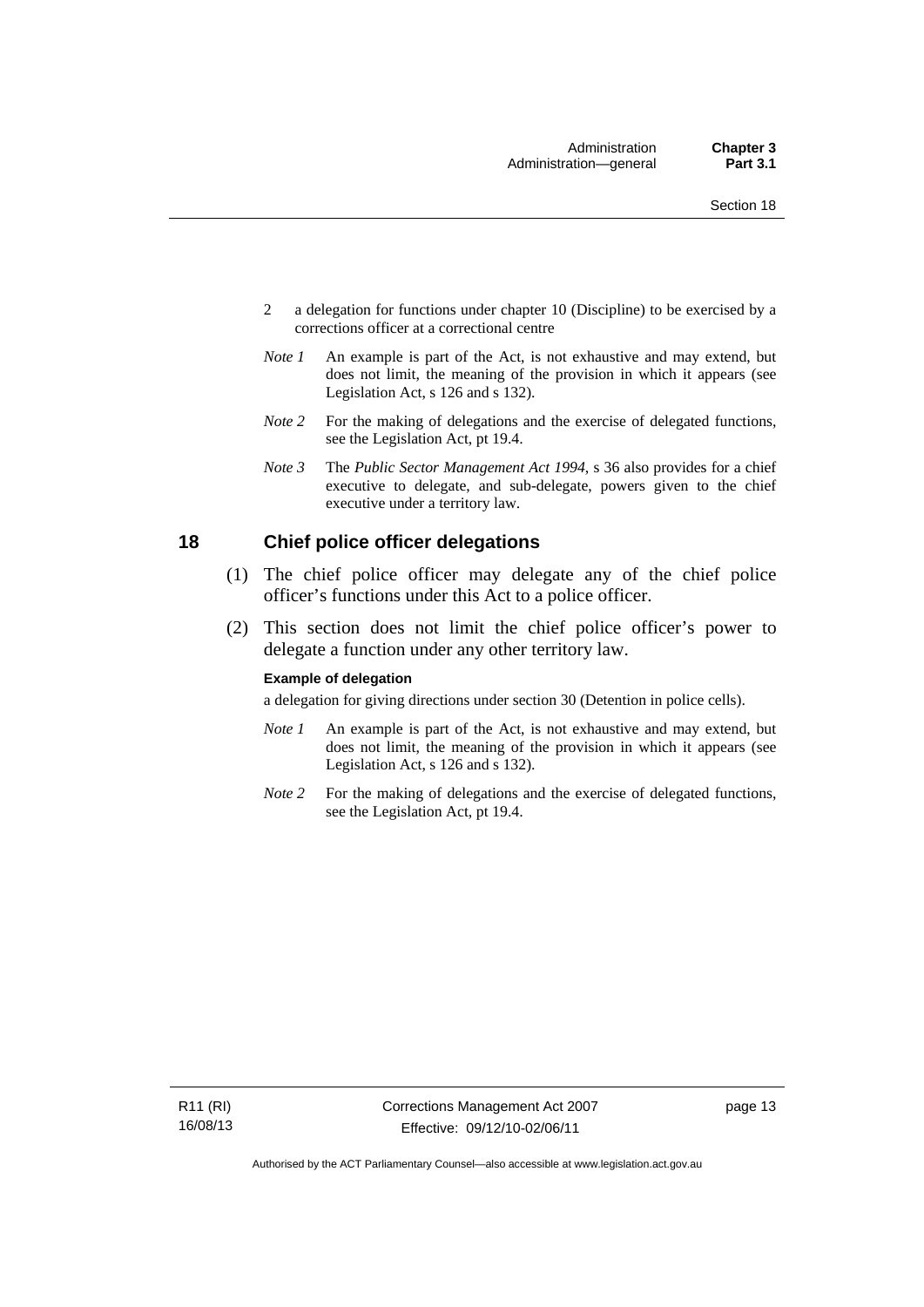**Chapter 3** Administration<br> **Part 3.2** Corrections off **Corrections officers** 

Section 19

### <span id="page-27-0"></span>**Part 3.2 Corrections officers**

#### <span id="page-27-1"></span>**19 Corrections officers—appointment**

- (1) The chief executive may appoint a public servant, or anyone else, as a corrections officer for this Act.
	- *Note 1* For the making of appointments (including acting appointments), see the Legislation Act, pt 19.3.
	- *Note 2* In particular, a person may be appointed for a particular provision of a law (see Legislation Act, s 7 (3)) and an appointment may be made by naming a person or nominating the occupant of a position (see s 207).
	- *Note 3* A reference to an Act includes a reference to the statutory instruments made or in force under the Act, including any regulation and corrections policy and operating procedure (see Legislation Act, s 104).
- (2) The chief executive may make an appointment under this section only if satisfied that the appointee has appropriate qualifications or experience to exercise the functions of a corrections officer.

#### <span id="page-27-2"></span>**20 Corrections officers—functions**

- (1) A corrections officer—
	- (a) has the functions given to the officer under this Act or any other territory law; and
	- (b) is subject to the directions of the chief executive in the exercise of the functions.
- (2) The functions of a corrections officer may be limited by—
	- (a) the instrument appointing the officer; or
	- (b) written notice given to the officer by the chief executive; or
	- (c) a regulation.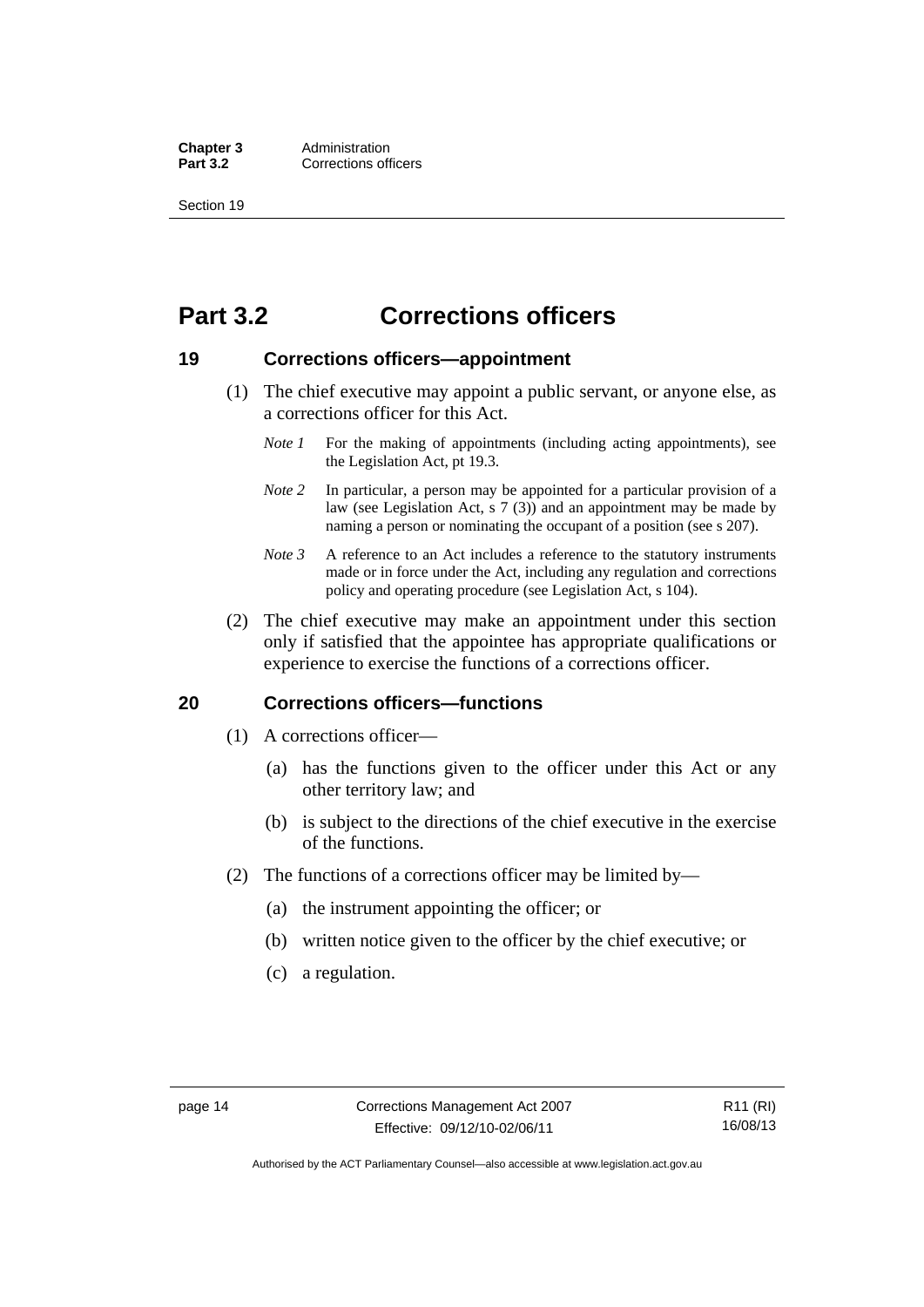#### <span id="page-28-0"></span>**21 Doctors—health service appointments**

- (1) The chief executive responsible for the administration of the *Public Health Act 1997* must appoint a doctor for each correctional centre.
- (2) The doctor's functions are—
	- (a) to provide health services to detainees; and
	- (b) to protect the health of detainees (including preventing the spread of disease at correctional centres).
- (3) A doctor appointed for a correctional centre must be available to provide health services at the centre at least once each week.
- (4) The doctor may give written directions to the chief executive for subsection (2) (b).
- (5) The chief executive must ensure that each direction under subsection (4) is complied with unless the chief executive believes, on reasonable grounds, that compliance would undermine security or good order at the correctional centre.

#### <span id="page-28-1"></span>**22 Health practitioners—non-therapeutic functions**

- (1) The chief executive must appoint a health practitioner to exercise non-therapeutic functions at each correctional centre.
	- *Note Health practitioner* includes a doctor and nurse registered under the *Health Practitioner Regulation National Law (ACT)*.
- (2) In this section:

*non-therapeutic function* does not include a health service or other function mentioned in section 21.

#### <span id="page-28-2"></span>**23 Identity cards**

- (1) This section applies in relation to a person appointed under any of the following:
	- (a) section 19 (Corrections officers—appointment);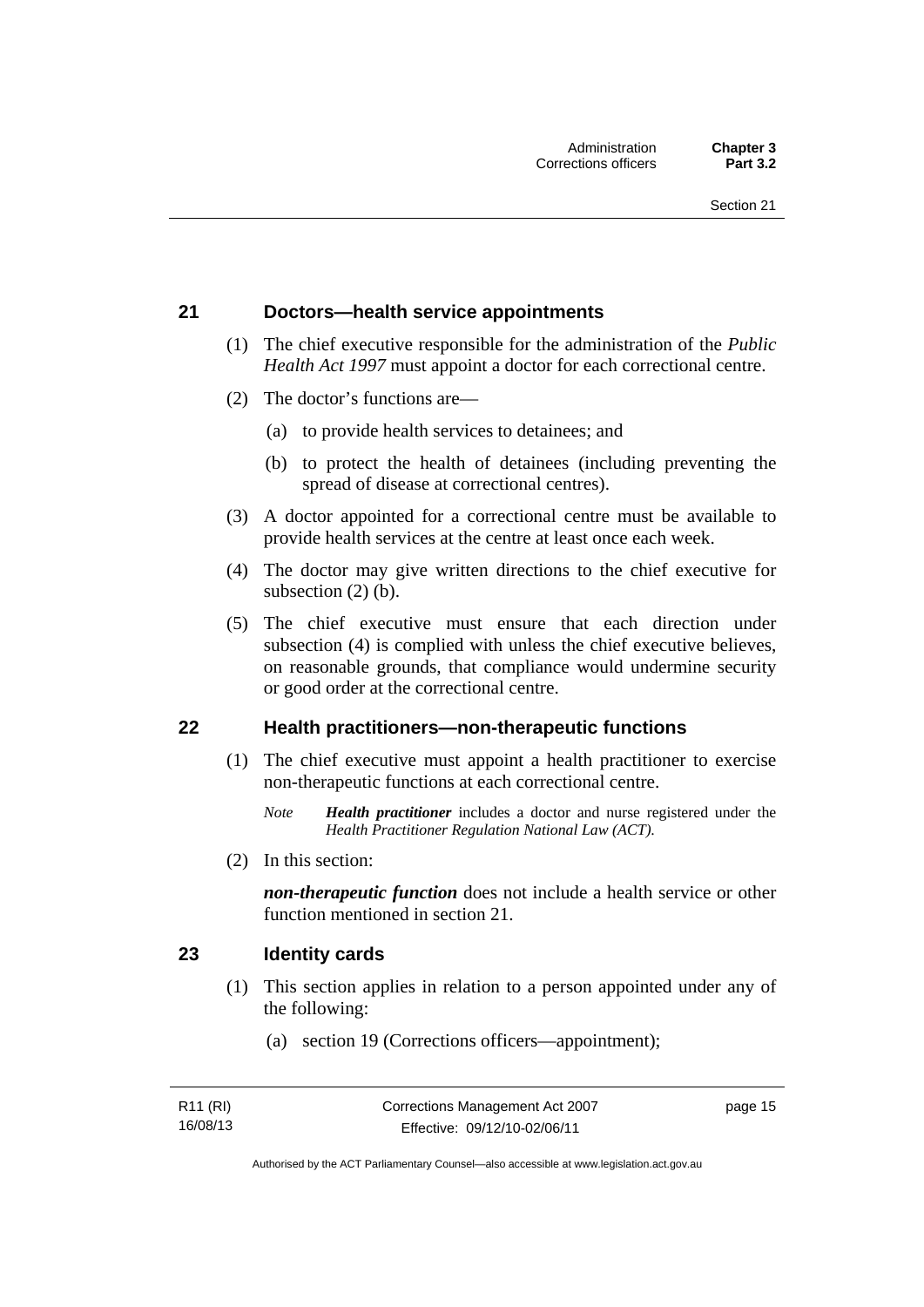Section 23

- (b) section 21 (Doctors—health service appointments);
- (c) section 22 (Health practitioners—non-therapeutic functions).
- (2) The chief executive must give each person an identity card stating the person's name and the position to which the person is appointed.
- (3) The identity card must show—
	- (a) a recent photograph of the person; and
	- (b) the card's date of issue and expiry; and
	- (c) anything else prescribed by regulation.
- (4) A person commits an offence if the person—
	- (a) stops being a person to whom this section applies; and
	- (b) does not return the person's identity card to the chief executive no later than 7 days after the day the person stops being a corrections officer.

Maximum penalty: 1 penalty unit.

(5) An offence against this section is a strict liability offence.

Authorised by the ACT Parliamentary Counsel—also accessible at www.legislation.act.gov.au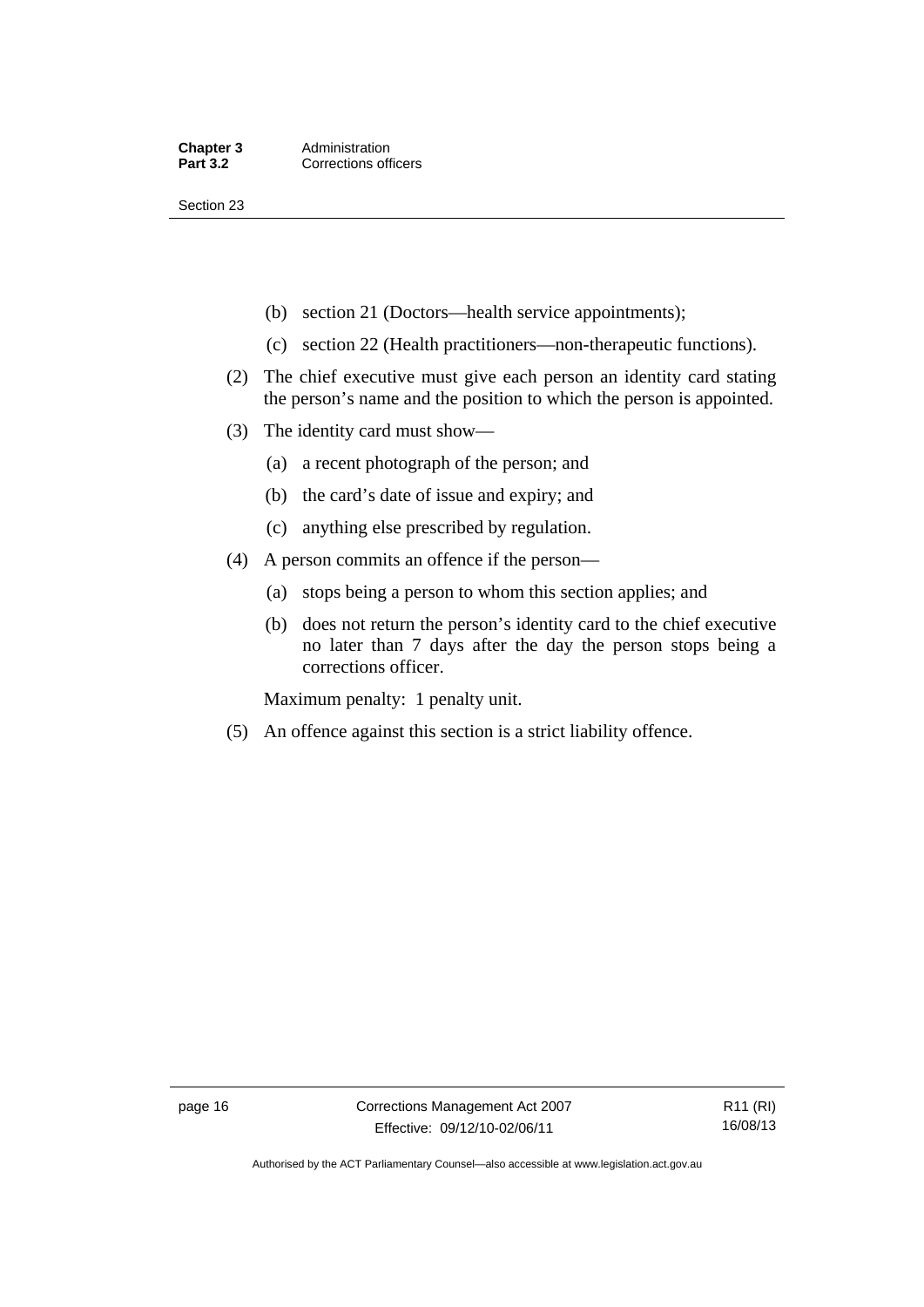### <span id="page-30-0"></span>**Part 3.3 Correctional centres**

#### <span id="page-30-1"></span>**24 Correctional centres—declaration**

- (1) The Minister may declare a place to be a correctional centre.
- (2) A declaration is a notifiable instrument.

#### **Examples of declarations**

- 1 the declaration of a place, including a buffer zone surrounding a secure perimeter, to be a correctional centre
- 2 a declaration of a place to be a correctional centre for full-time detention, or for a stated time and purpose, eg a temporary correctional centre for remandees
- *Note 1* An example is part of the Act, is not exhaustive and may extend, but does not limit, the meaning of the provision in which it appears (see Legislation Act, s 126 and s 132).
- *Note 2* A notifiable instrument must be notified under the Legislation Act.
- *Note 3* The power to make an instrument includes power to make different provisions in relation to different matters or different classes of matters, and provisions that apply differently by reference to stated exceptions or factors (see Legislation Act, s 48).

#### <span id="page-30-2"></span>**25 Correctional centres—arrangements with NSW**

- (1) The Chief Minister may make arrangements with the Governor of New South Wales in relation to keeping full-time detainees at a NSW correctional centre.
- (2) The arrangements may include provision for—
	- (a) the exercise by NSW officers of functions in relation to full-time detainees kept at a NSW correctional centre; and
	- (b) reports by NSW officers about the exercise of those functions.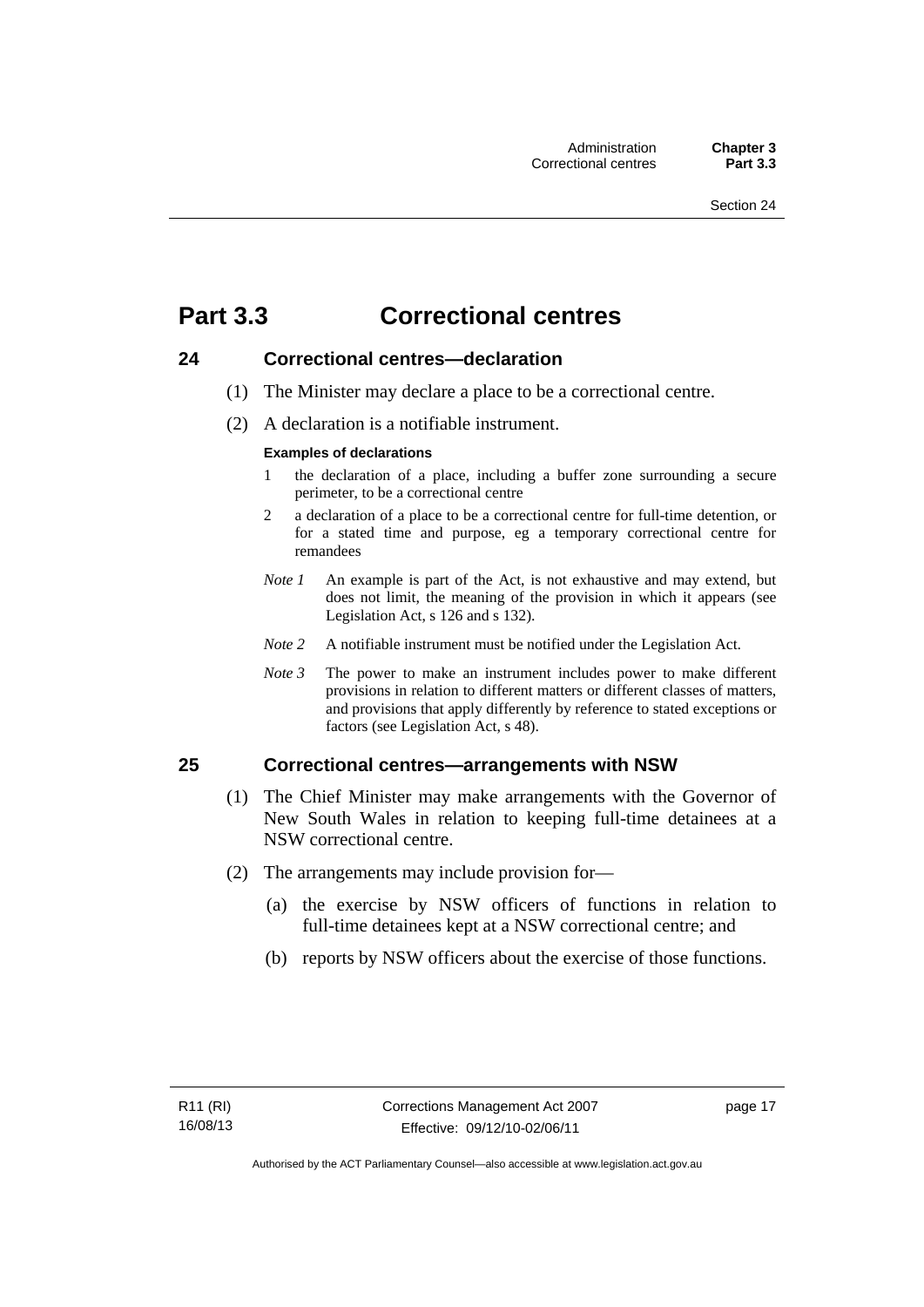| Chapter 3       | Administration       |
|-----------------|----------------------|
| <b>Part 3.3</b> | Correctional centres |

Section 25

(3) In this section:

*NSW officer* means an officer or other person having authority under the *Crimes (Administration of Sentences) Act 1999* (NSW) to exercise a function in relation to a full-time detainee.

*Note* The *Crimes (Sentence Administration) Act 2005*, pt 4.3 (Full-time detention in NSW) provides for the removal of full-time detainees to NSW correctional centres.

page 18 Corrections Management Act 2007 Effective: 09/12/10-02/06/11

R11 (RI) 16/08/13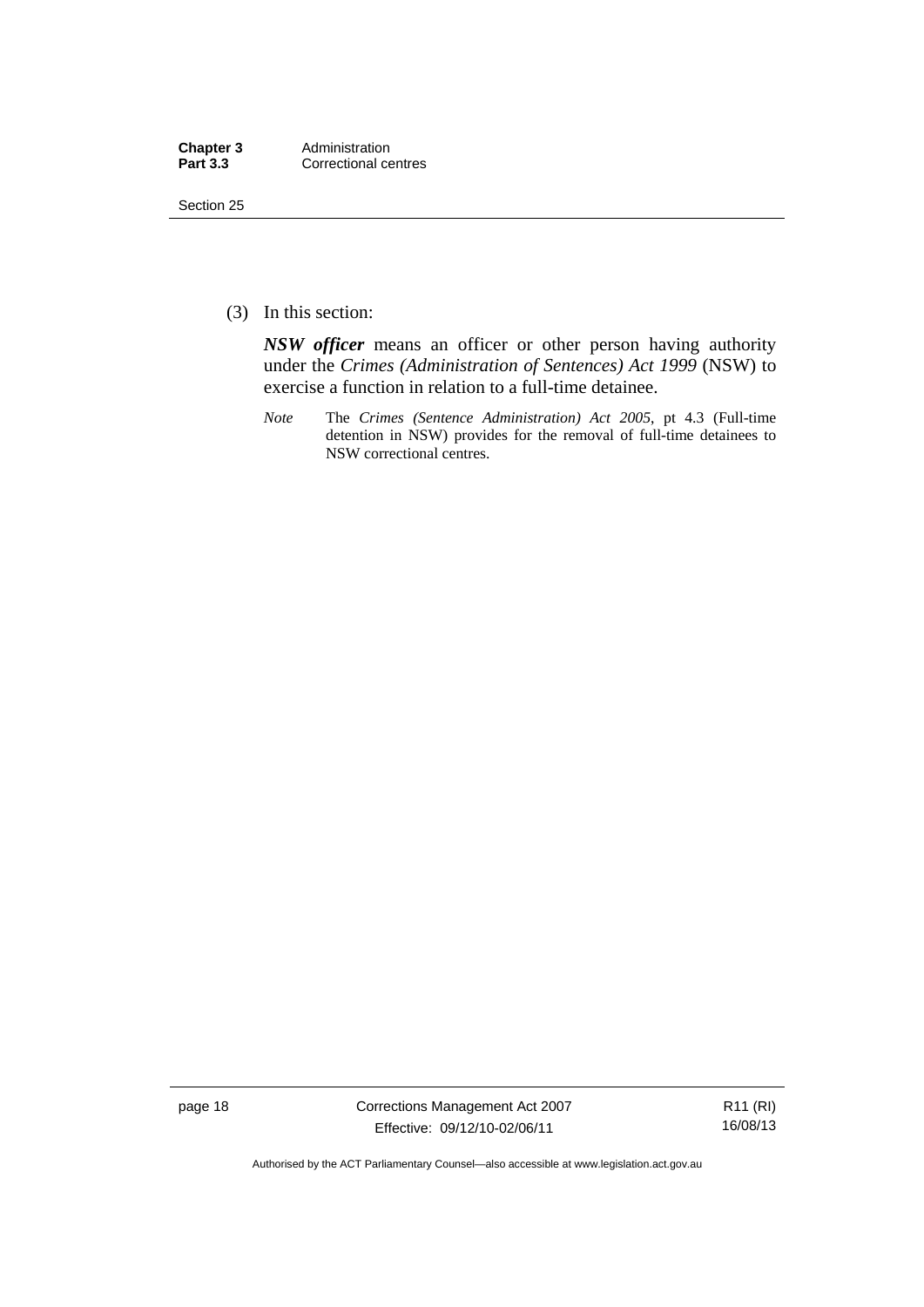### <span id="page-32-0"></span>**Part 3.4 Administration—special provisions**

#### <span id="page-32-1"></span>**26 Declaration of emergency**

- (1) This section applies if the chief executive believes, on reasonable grounds, that an emergency (including an imminent emergency) exists in relation to a correctional centre that threatens or is likely to threaten—
	- (a) security or good order at the centre; or
	- (b) the safety of anyone at the centre or elsewhere.
- (2) The chief executive may declare that an emergency exists in relation to the correctional centre for a stated period of not more than—
	- (a) 3 days; or
	- (b) if another period is prescribed by regulation—the period prescribed.
- (3) To remove any doubt, the chief executive may make declarations for 2 or more consecutive periods in relation to the same emergency.
- (4) A declaration commences when it is made, unless it provides for a later commencement.
- (5) A declaration—
	- (a) is a notifiable instrument; and
	- (b) must be notified under the Legislation Act no later than the day after the day it is made.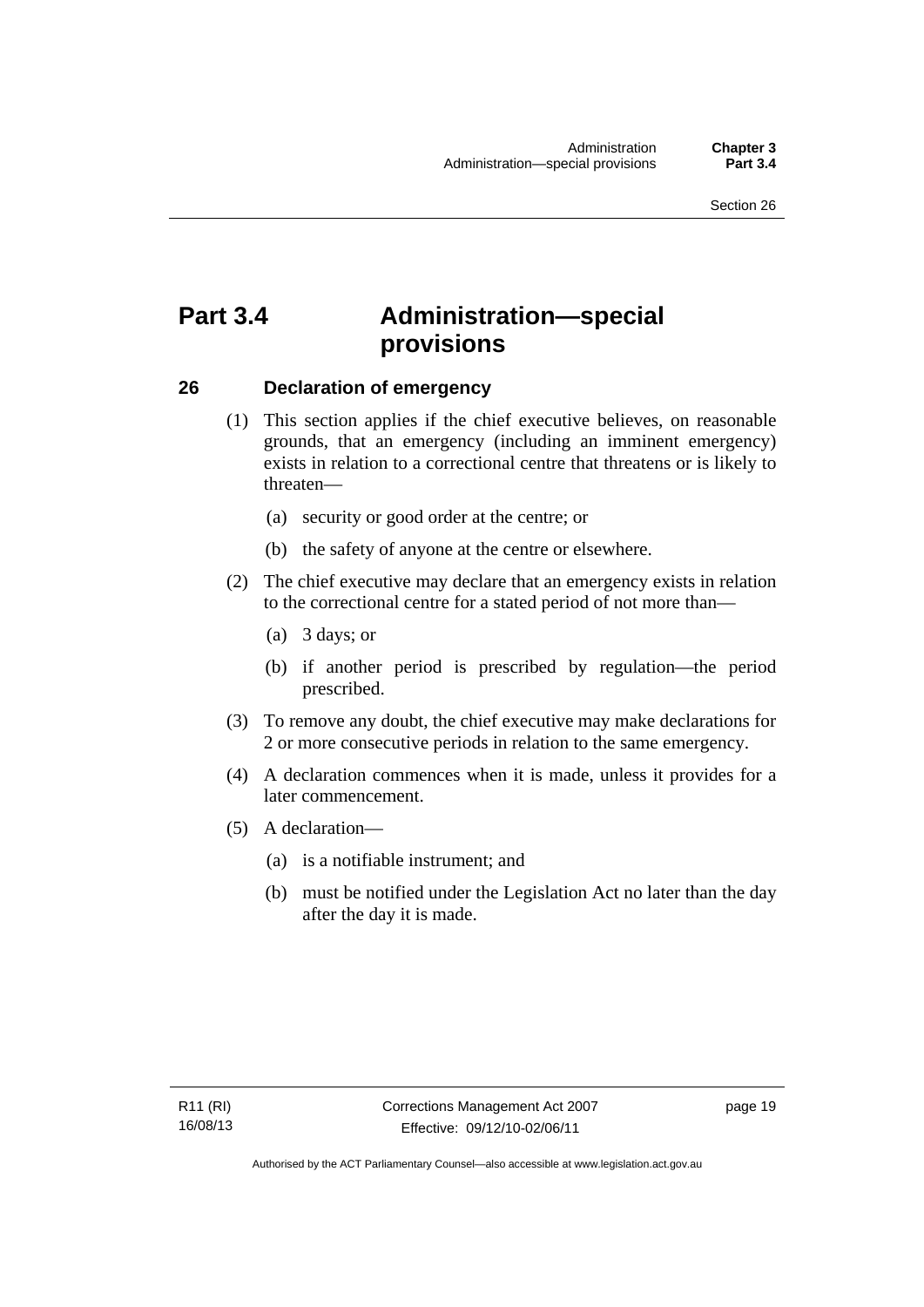Section 27

#### <span id="page-33-0"></span>**27 Emergency powers**

- (1) While an emergency is declared under section 26 in relation to a correctional centre, the chief executive may do 1 or more of the following:
	- (a) restrict any work or activity at the centre;
	- (b) restrict access in, or to or from, the centre or any part of the centre;
	- (c) restrict communications between a detainee and anyone else;
	- (d) authorise a police officer or public servant to exercise any function exercisable by a corrections officer under this Act in accordance with any direction by the chief executive.
- (2) The chief executive must ensure that action taken under this section is necessary and reasonable in the circumstances.

#### <span id="page-33-1"></span>**28 Arrangements with police**

- (1) The chief executive may make arrangements with the chief police officer for police assistance in relation to the administration of the following Acts:
	- (a) the *Crimes (Sentencing) Act 2005*;
	- (b) the *Crimes (Sentence Administration) Act 2005*;
	- (c) this Act.
- (2) Subject to any arrangement under this section, the chief police officer must comply, as far as practicable, with any request by the chief executive for police assistance mentioned in subsection (1).
- (3) A police officer providing assistance under this section may exercise any function exercisable by a corrections officer under an Act mentioned in subsection (1) in accordance with any direction by the chief executive.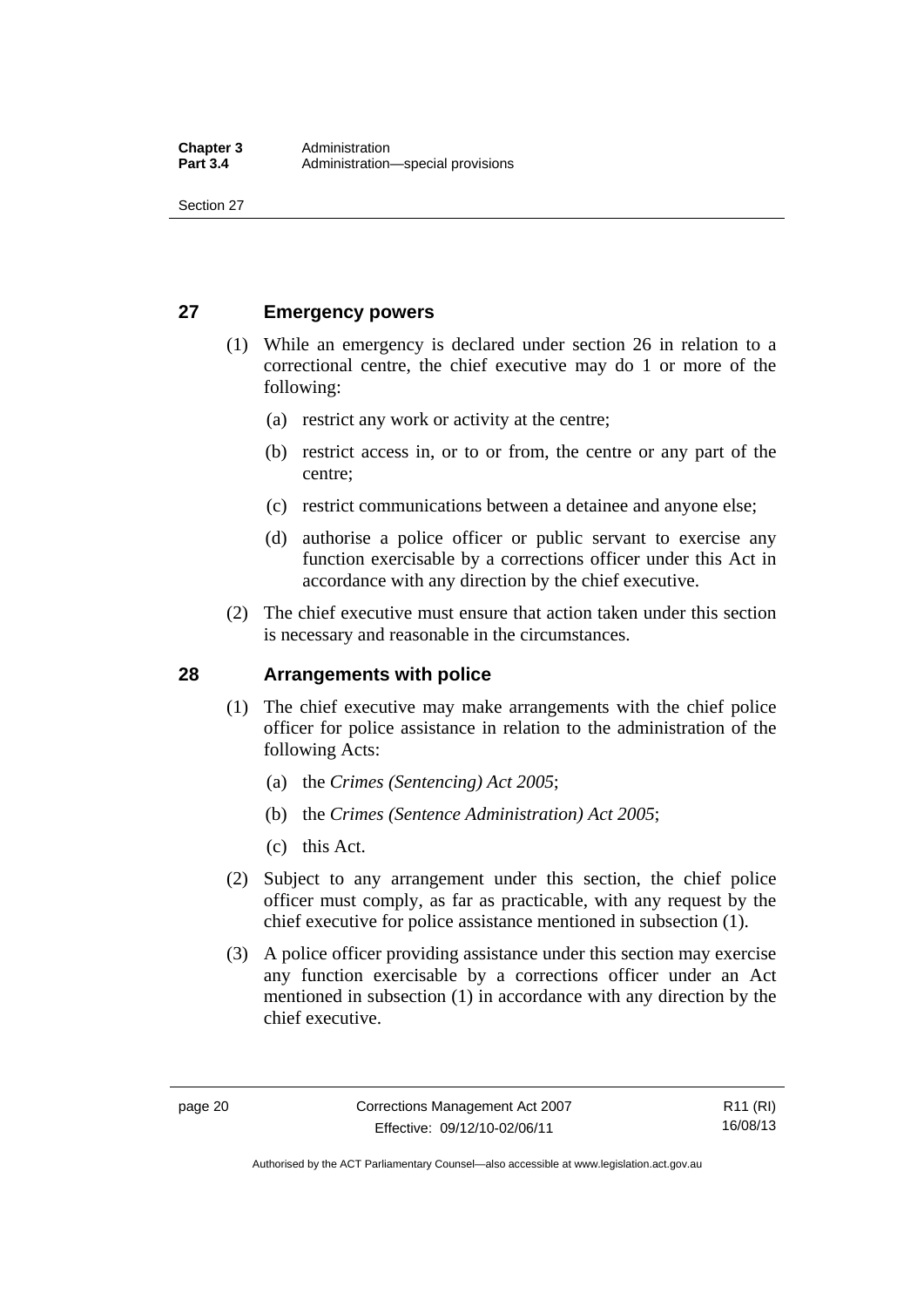### <span id="page-34-0"></span>**Chapter 4 Detention in police and court cells etc**

#### <span id="page-34-1"></span>**29 Definitions—ch 4**

(1) In this chapter:

*chief executive* means—

- (a) for a detainee (other than a young detainee)—the chief executive responsible for this Act;
- (b) for a young detainee—the chief executive responsible for the *Children and Young People Act 2008*.

*court cell* means a cell (however described) for the detention of a person at a court.

*police cell* means a cell (however described) for the detention of a person at a police station.

*young detainee*—see the *Children and Young People Act 2008*, section 95.

- (2) In this chapter—
	- (a) a reference to a *correctional centre* is, in relation to the custody or detention of a young detainee, a reference to a detention place under the *Children and Young People Act 2008*; and
	- (b) a reference to a *corrections officer* is, in relation to the custody or detention of a young detainee, a reference to a youth detention officer under the *Children and Young People Act 2008*.

#### <span id="page-34-2"></span>**30 Detention in police cells**

 (1) A person lawfully required to be in police custody may, for the purposes of the custody, be detained at a police cell.

| R11 (RI) | Corrections Management Act 2007 | page 21 |
|----------|---------------------------------|---------|
| 16/08/13 | Effective: 09/12/10-02/06/11    |         |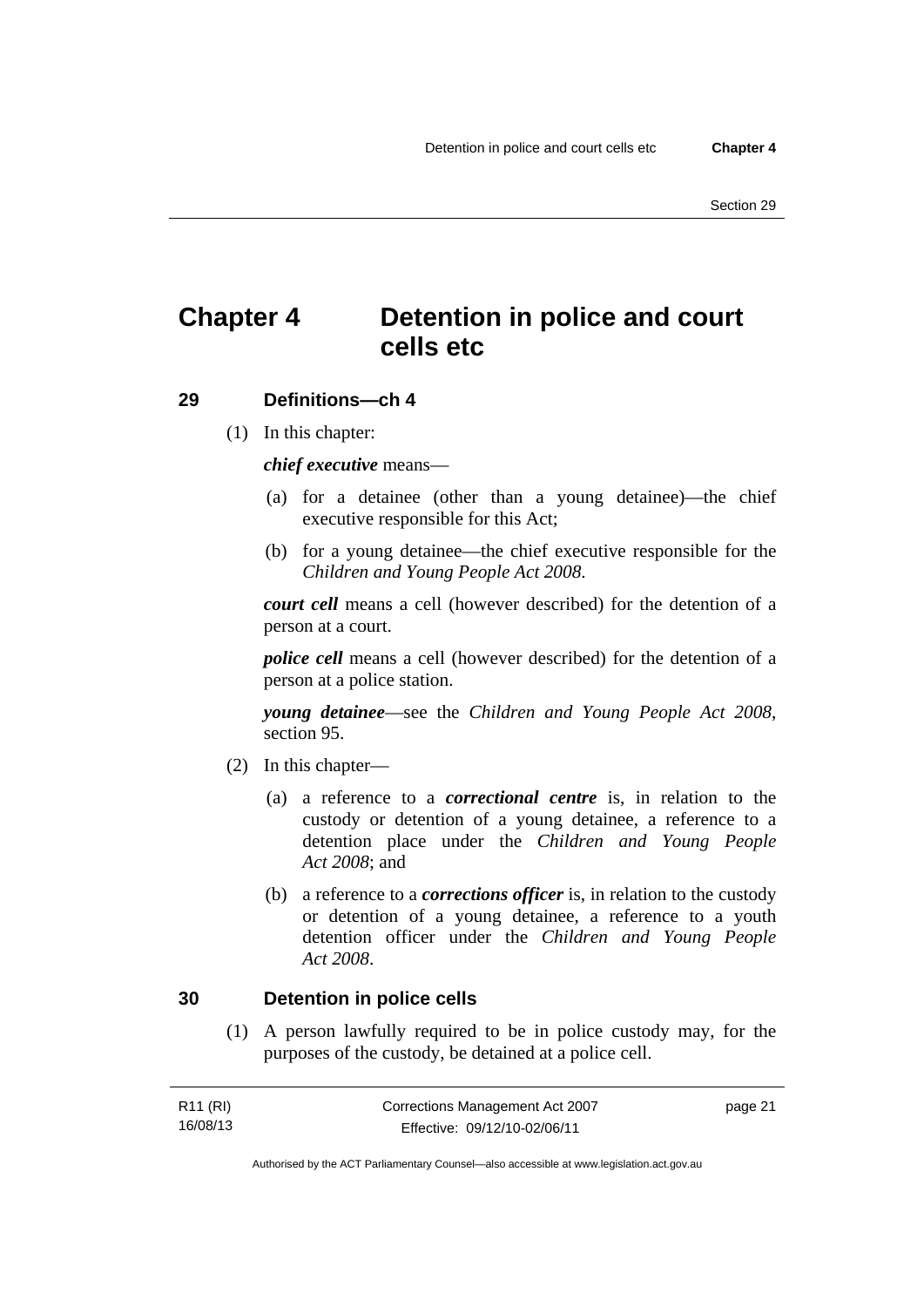#### Section 31

- (2) However, a person lawfully required to be in police custody must not be detained continuously at a police cell for a period longer than the following period (the *allowed period*):
	- (a) for a detainee (other than a young detainee)—36 hours;
	- (b) for a young detainee—12 hours.
- (3) If a person is lawfully required to remain in police custody for a period longer than the allowed period, the chief police officer may direct that the person be transferred to the custody of the chief executive for the purposes of the police custody.
- (4) The direction by the chief police officer—
	- (a) authorises the chief executive to have custody of the person under the direction; and
	- (b) requires the chief executive to do the following:
		- (i) take the person into custody;
		- (ii) arrange for the person's admission to a correctional centre;
		- (iii) keep the person in custody under full-time detention under the direction;
		- (iv) provide for police access to the person;
		- (v) return the person to the custody of the chief police officer as required by the direction.
- (5) To remove any doubt, the person is also taken to remain in police custody while in custody under subsection (4).

#### <span id="page-35-0"></span>**31 Detention in police cells—search powers etc**

 (1) The chief police officer may direct a police officer to conduct a scanning search, frisk search, ordinary search or strip search of a person detained at a police cell.

R11 (RI) 16/08/13

Authorised by the ACT Parliamentary Counsel—also accessible at www.legislation.act.gov.au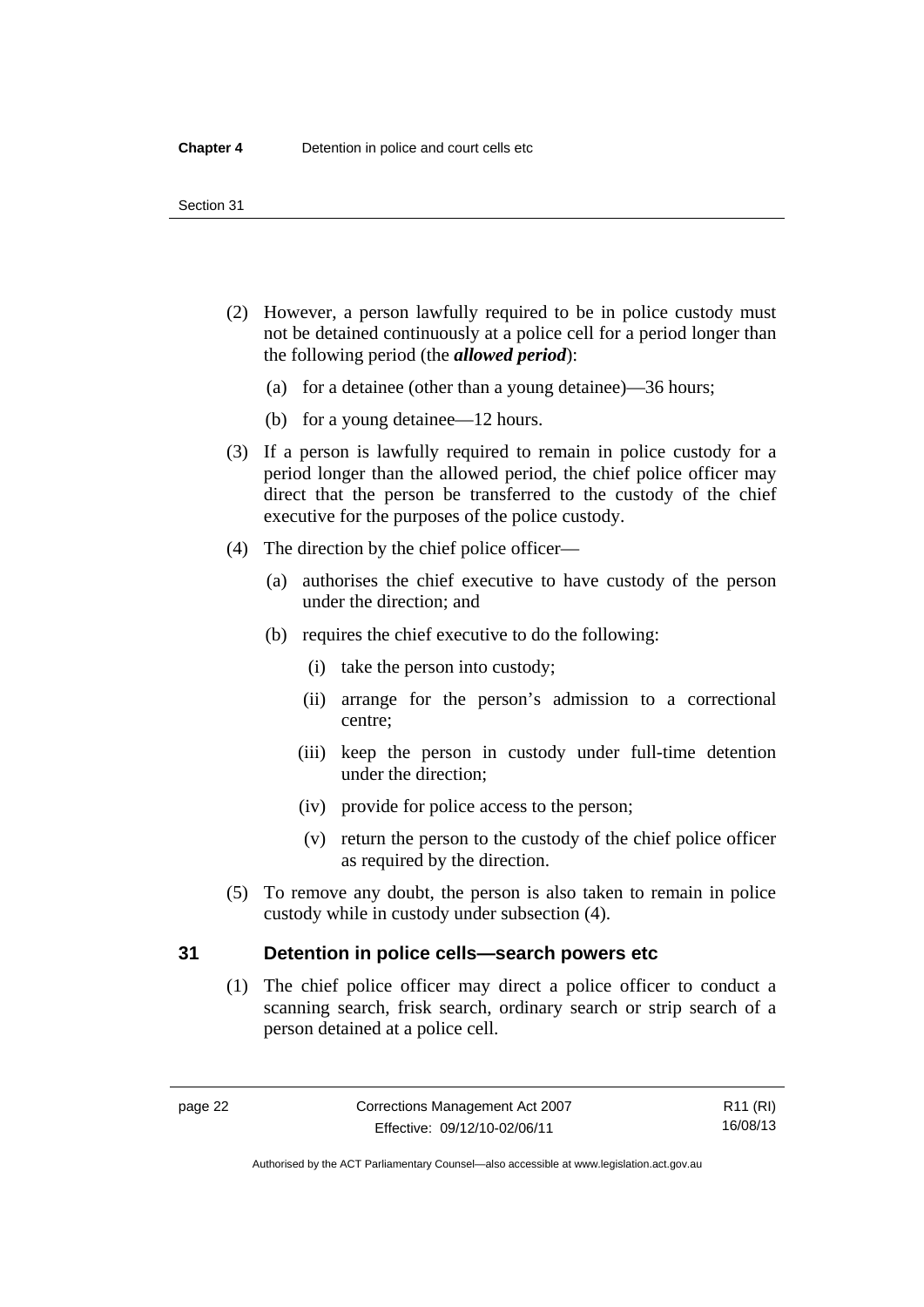- (2) For the application of this section to a detainee (other than a young detainee), part 9.4 (Searches) and part 9.5 (Seizing property) apply as if the direction, search or seizure occurred under the relevant part in relation to a detainee at a correctional centre.
- (3) For the application of this section to a young detainee, the following provisions of the *Children and Young People Act 2008* apply as if the direction, search or seizure occurred under the relevant part in relation to a young detainee at a detention place:
	- (a) part 7.1 (Preliminary—ch 7);
	- (b) part 7.2 (Searches generally);
	- (c) part 7.3 (Scanning, frisking and ordinary searches);
	- (d) part 7.4 (Strip searches—young detainees);
	- (e) part 7.9 (Seizing property).

# **31A Detention in police cells—additional provisions for young detainees**

- (1) This section applies if a young detainee is detained at a police cell under section 30.
- (2) The chief police officer must ensure that the young detainee—
	- (a) is kept separate from adult detainees; and
	- (b) has prompt access to medical and legal assistance; and
	- (c) is told, in language and a way he or she can readily understand, about the reason for the detention and the procedures that apply; and
	- (d) is able to contact and be contacted by each of the following:
		- (i) a commissioner exercising functions under the *Human Rights Commission Act 2005*;
		- (ii) the public advocate;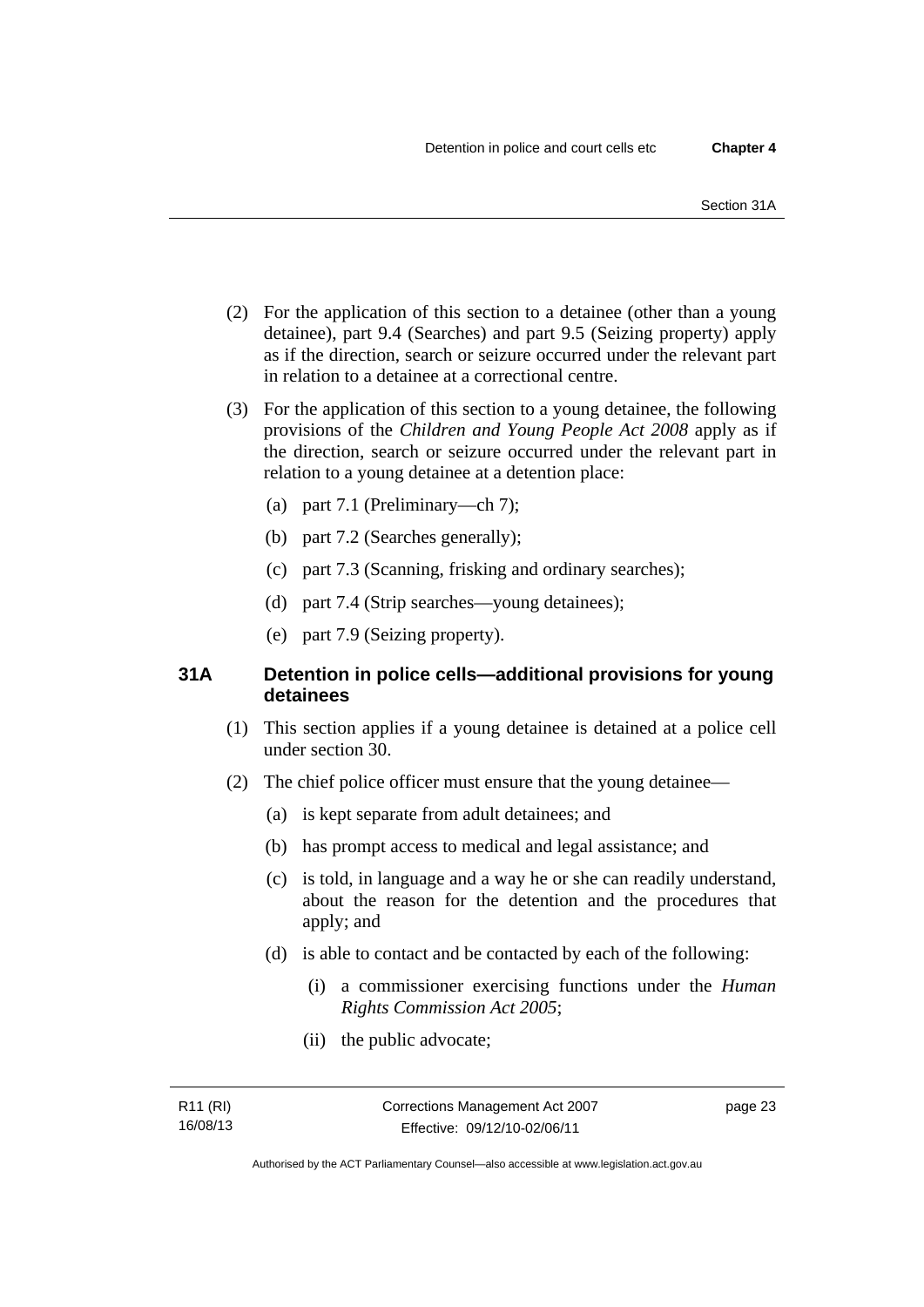#### (iii) the ombudsman.

*Note* The *Crimes Act 1914* (Cwlth), pt 1C contains provisions about investigation of offences (including about periods of arrest and obligations of investigating officials) that apply to offences against ACT laws punishable by imprisonment for longer than 12 months.

In particular, that Act, s 23Q provides that a person who is under arrest or a protected suspect must be treated with humanity and with respect for human dignity, and must not be subjected to cruel, inhuman or degrading treatment.

### **32 Other police powers not limited**

To remove any doubt, section 30 and section 31 are additional to, and do not limit, any other provision relating to a police function under a territory law or a law of the Commonwealth, a State or another Territory.

### **33 Detention in court cells**

- (1) This section applies to a person who is—
	- (a) in the chief executive's custody but not admitted as a detainee at a correctional centre; and
	- (b) required to attend a court.
- (2) The chief executive may direct that the person be detained at a court cell in the custody of a corrections officer for the purposes of the person's attendance at the court.
	- *Note* If the person is a young offender who is under 18 years old, he or she must not be placed in a room with an adult who is under detention (see *Children and Young People Act 2008*, s 100).
- (3) However, the person must not be detained continuously at a court cell for a period longer than the following period (the *allowed period*):
	- (a) for a detainee (other than a young detainee)—36 hours;
	- (b) for a young detainee—12 hours.

Authorised by the ACT Parliamentary Counsel—also accessible at www.legislation.act.gov.au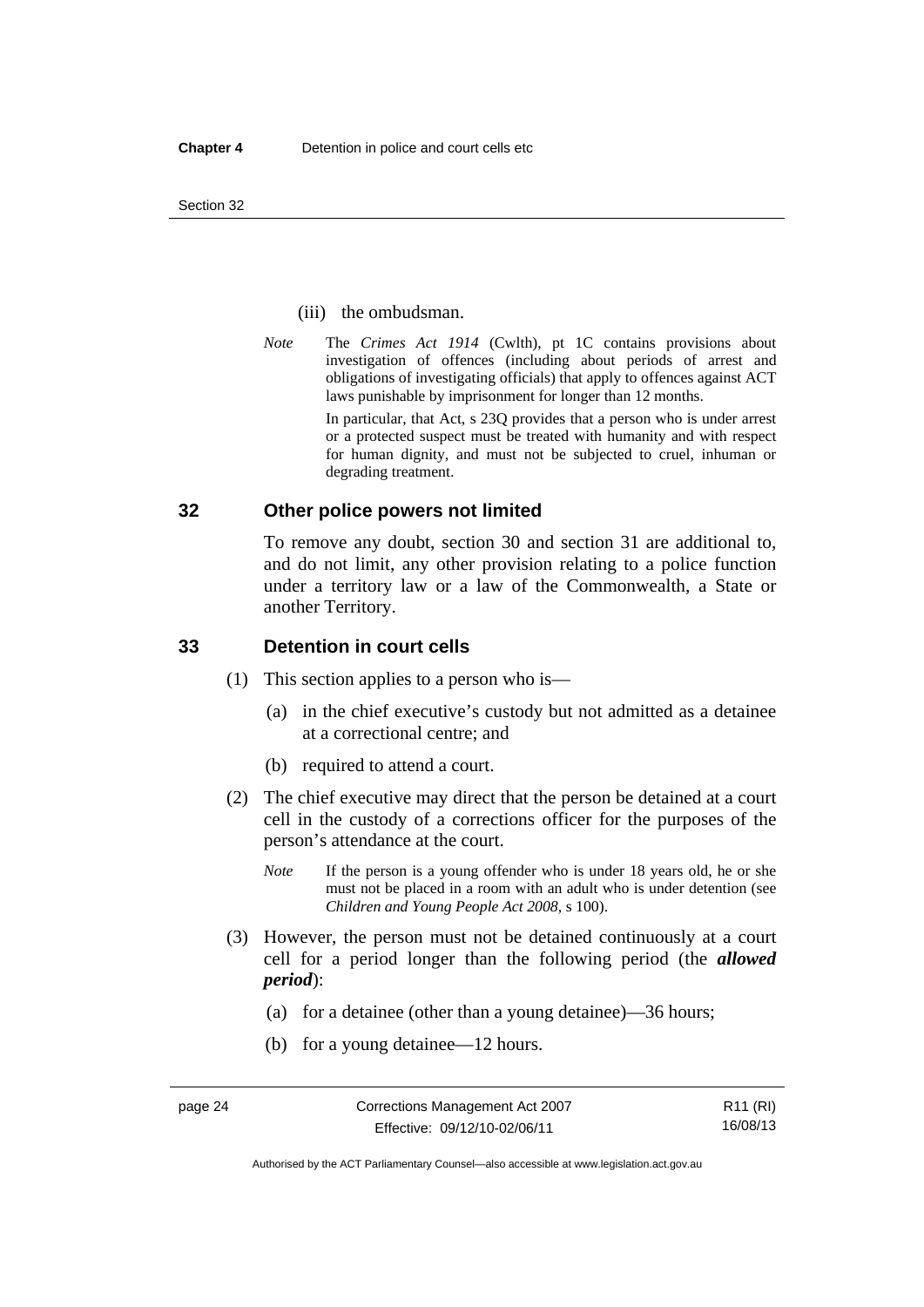- (4) If the person is required to remain in detention for a period longer than the allowed period for the court attendance, the chief executive must—
	- (a) arrange for the person's admission to a correctional centre; and
	- (b) keep the person in custody under full-time detention for the attendance; and
	- (c) take the person to the court as required by the court.
- (5) While detained at a court cell under this section—
	- (a) a detainee (other than a young detainee) is taken to be a detainee for all purposes under this Act; and
	- (b) a young detainee is taken to be a young detainee for all purposes under the *Children and Young People Act 2008*.

## **33A Detention in court cells—additional provisions for young detainees**

- (1) This section applies if a young detainee is detained at a court cell under section 33.
- (2) The chief executive must ensure that the young detainee—
	- (a) is kept separate from adult detainees; and
	- (b) has prompt access to medical and legal assistance; and
	- (c) is told, in language and a way he or she can readily understand, about the reason for the detention and the procedures that apply; and
	- (d) is able to contact and be contacted by each of the following:
		- (i) a commissioner exercising functions under the *Human Rights Commission Act 2005*;
		- (ii) the public advocate;
		- (iii) the ombudsman.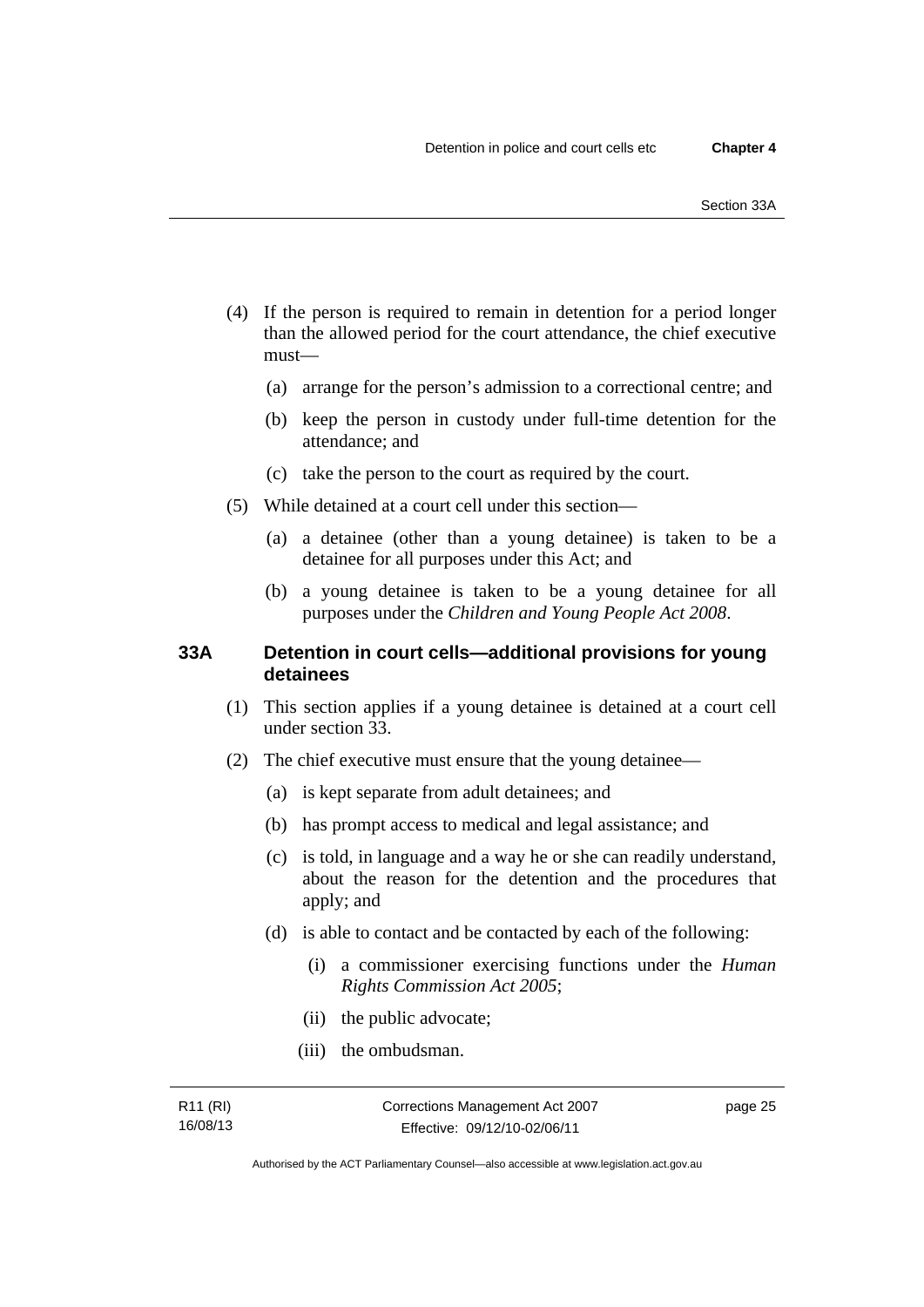## **34 Detainees accommodated away from correctional centre**

 (1) This section applies if the chief executive believes, on reasonable grounds, that circumstances exist in relation to a correctional centre that make it necessary or prudent for a detainee admitted at the centre to be accommodated temporarily away from the centre.

#### **Examples**

- 1 where a correctional centre cannot properly accommodate any more detainees
- 2 where there is an outbreak of disease or violent behaviour at a correctional centre
- 3 where a detainee is being transferred to or from a correctional centre or other place and needs accommodation in transit
- *Note* An example is part of the Act, is not exhaustive and may extend, but does not limit, the meaning of the provision in which it appears (see Legislation Act, s 126 and s 132).
- (2) The chief executive may declare that this section applies in relation to the correctional centre for a stated period.
- (3) A declaration is a notifiable instrument.

*Note* A notifiable instrument must be notified under the Legislation Act.

- (4) The chief executive may direct that, while a declaration is in force in relation to a correctional centre, a detainee at the centre be detained—
	- (a) at a police cell in the custody of a police officer; or
	- (b) at a court cell in the custody of a corrections officer.
- (5) The period of detention at a police cell or court cell is not limited by section 30 or section 33.
- (6) To remove any doubt, while detained under this section—
	- (a) a detainee (other than a young detainee) remains a detainee for all purposes under this Act; and

R11 (RI) 16/08/13

Authorised by the ACT Parliamentary Counsel—also accessible at www.legislation.act.gov.au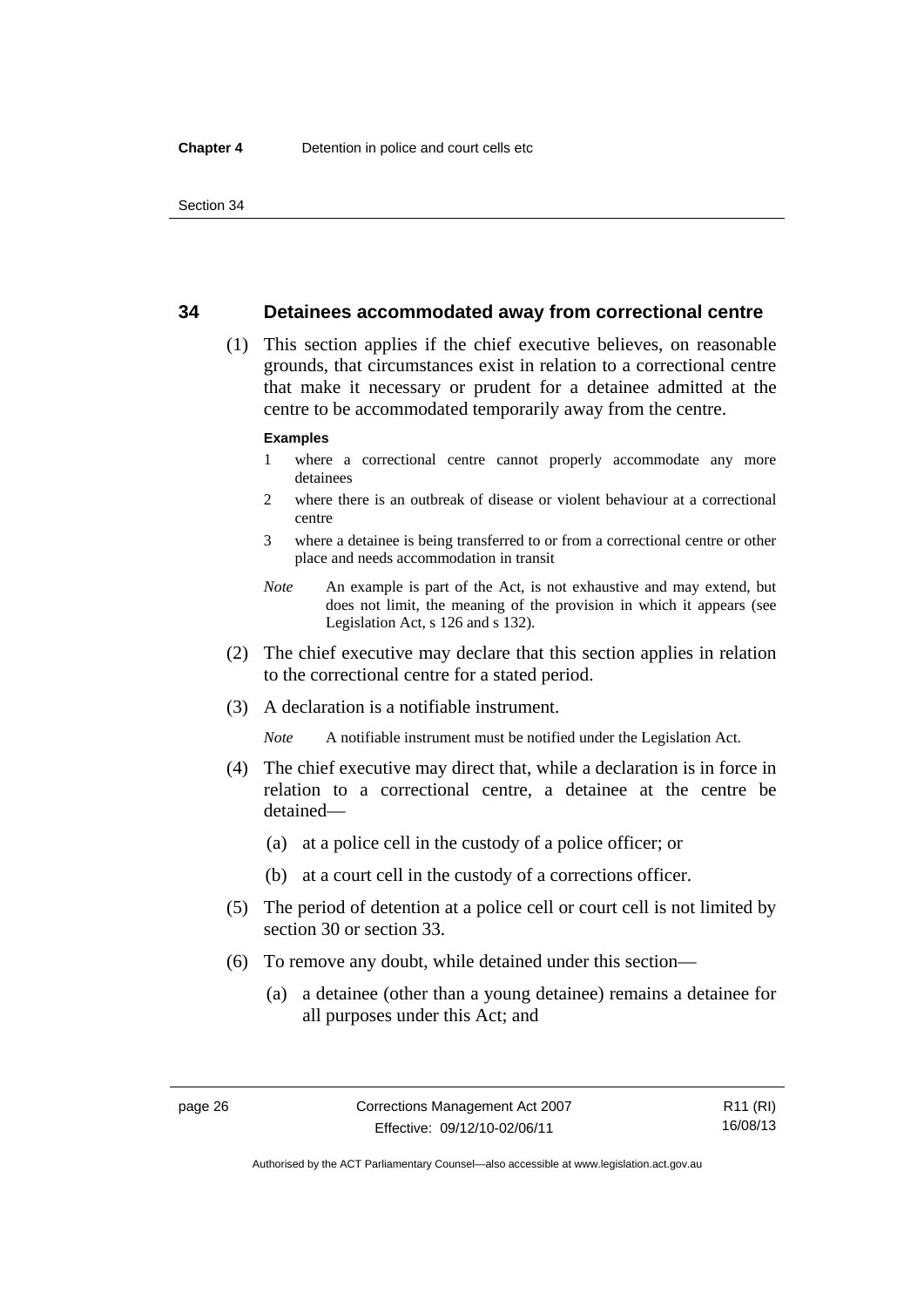(b) a young detainee remains a young detainee for all purposes under the *Children and Young People Act 2008*.

R11 (RI) 16/08/13 Corrections Management Act 2007 Effective: 09/12/10-02/06/11

page 27

Authorised by the ACT Parliamentary Counsel—also accessible at www.legislation.act.gov.au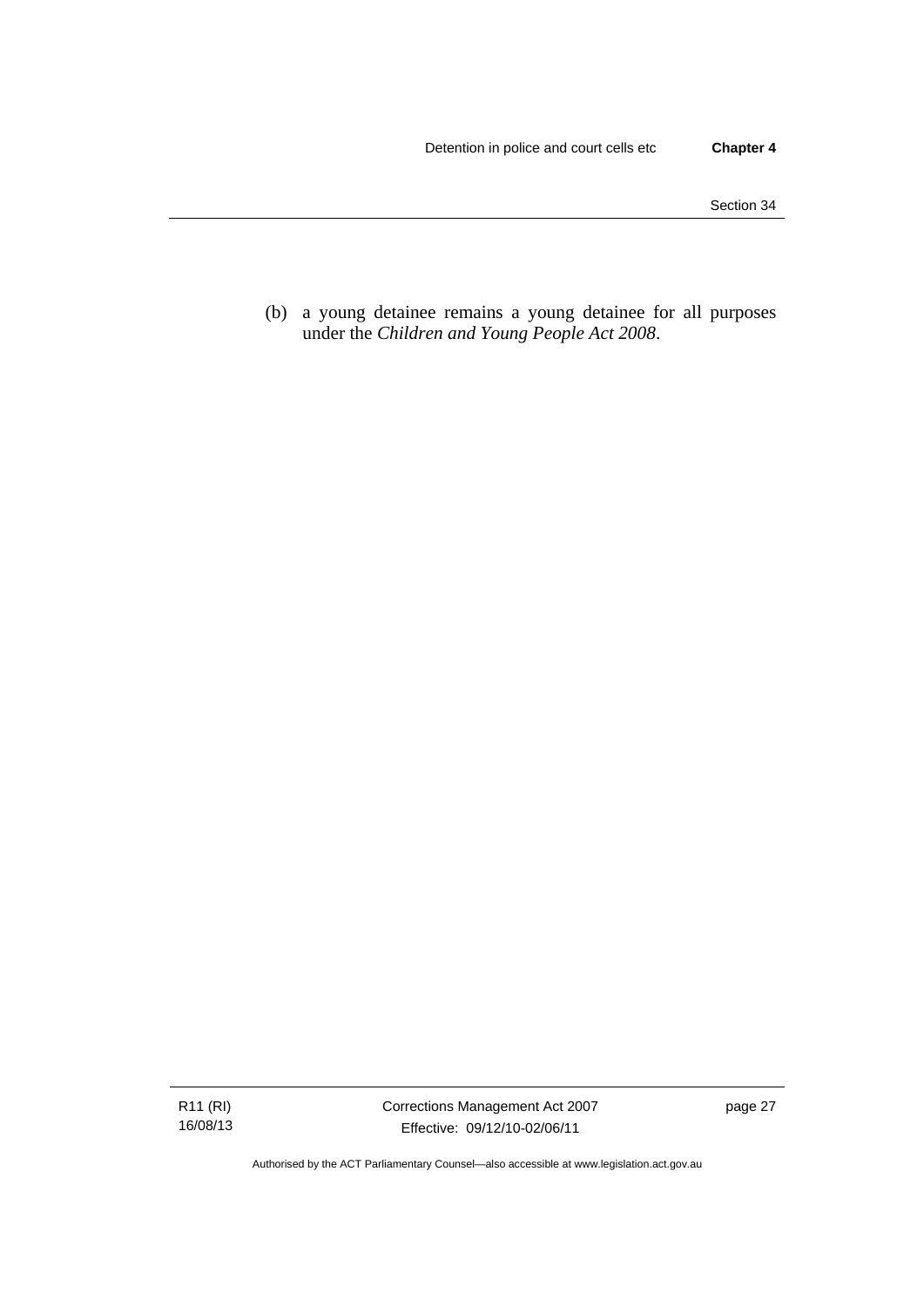#### **Chapter 5** Escorting detainees

Section 35

# **Chapter 5 Escorting detainees**

# **35 Escort officer functions etc**

- (1) This section applies if, under a law in force in the ACT, a person required to be held in the chief executive's custody is to be escorted anywhere by an escort officer.
- (2) To remove any doubt—
	- (a) the escort officer is authorised to have custody of the person for the purpose of escorting the person; and
	- (b) the person is also taken to be in the chief executive's custody; and
	- (c) a corrections officer acting as the escort officer may, for the purpose of escorting the person, exercise any function under this Act that the officer may exercise in relation to a detainee admitted at a correctional centre.

#### **Examples of functions—par (c)**

- 1 functions given to the officer under section 20 (Corrections officers functions) or delegated to the officer by the chief executive (for example, giving directions to detainees)
- 2 the officer's functions under part 9.4 (Searches) or part 9.7 (Use of force)
- *Note* An example is part of the Act, is not exhaustive and may extend, but does not limit, the meaning of the provision in which it appears (see Legislation Act, s 126 and s 132).

# **36 Escorting arrested person to court etc**

- (1) This section applies if a person arrested by a police officer—
	- (a) has not been released on bail; and
	- (b) is in police custody; and
	- (c) is required by law to be brought before a court or tribunal.

Authorised by the ACT Parliamentary Counsel—also accessible at www.legislation.act.gov.au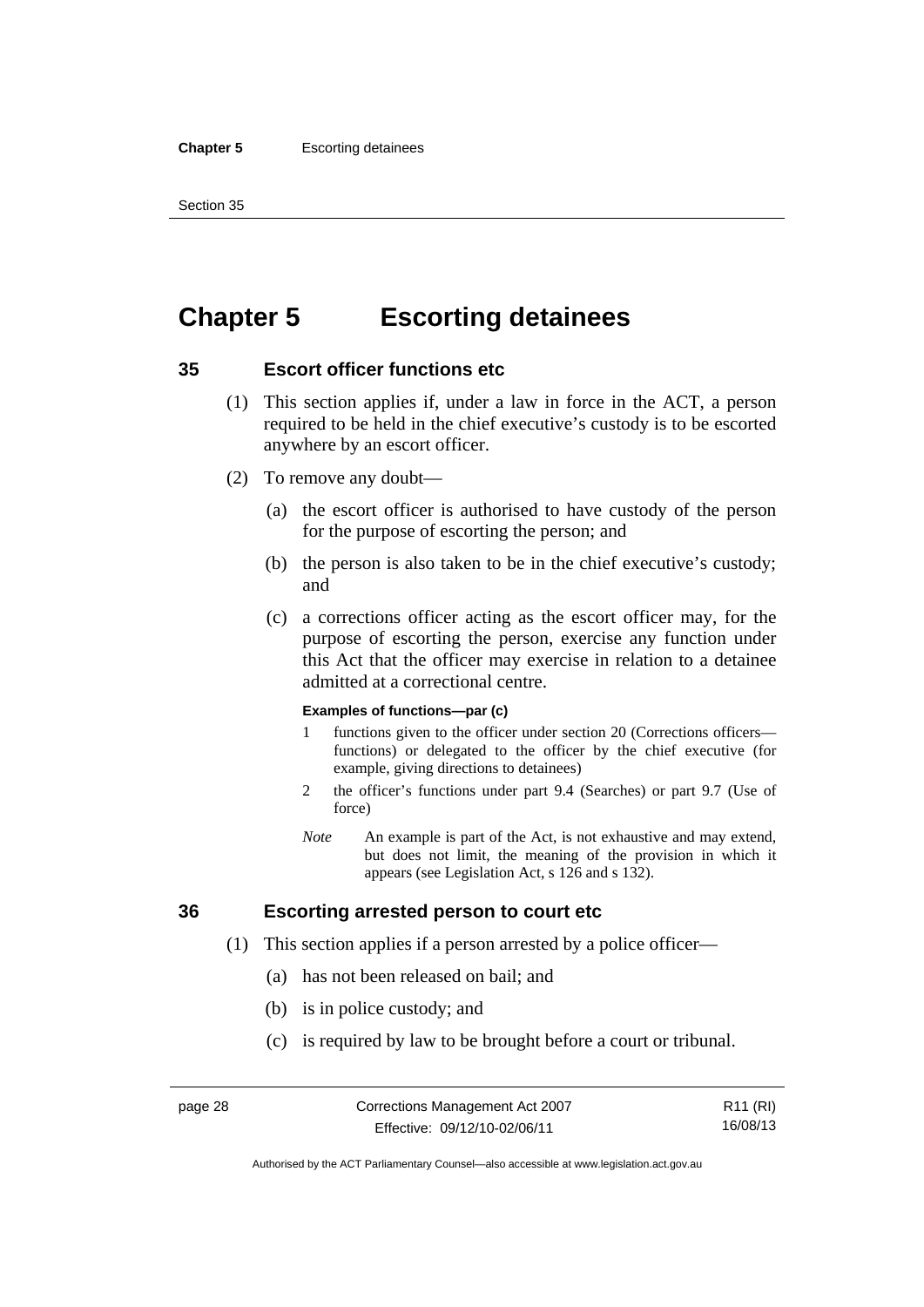- (2) A police officer may request an escort officer to bring the person before the court or tribunal.
- (3) The escort officer must bring the person before the court or tribunal and, for that purpose, may—
	- (a) take the person into custody; and
	- (b) arrange for the person to be detained under this Act until the person is brought before the court or tribunal.

# **37 Custody etc during proceedings**

Subject to any order or direction of a court, an escort officer who is required to bring a person before a court must, as far as practicable—

- (a) ensure the safe custody and welfare of the person for the purposes of the proceeding; and
- (b) ensure that the person does not obstruct or hinder the proceeding.

# **38 Executing warrants of imprisonment or remand etc**

- (1) The chief executive may make escort officers available to attend on a court or tribunal—
	- (a) to take a person into custody; or
	- (b) to arrange for a person to be kept in custody; or
	- (c) to transfer or otherwise deal with a person.
- (2) An order or direction of the court addressed to all escort officers—
	- (a) is taken to be addressed to each escort officers; and
	- (b) may be executed by any escort officers.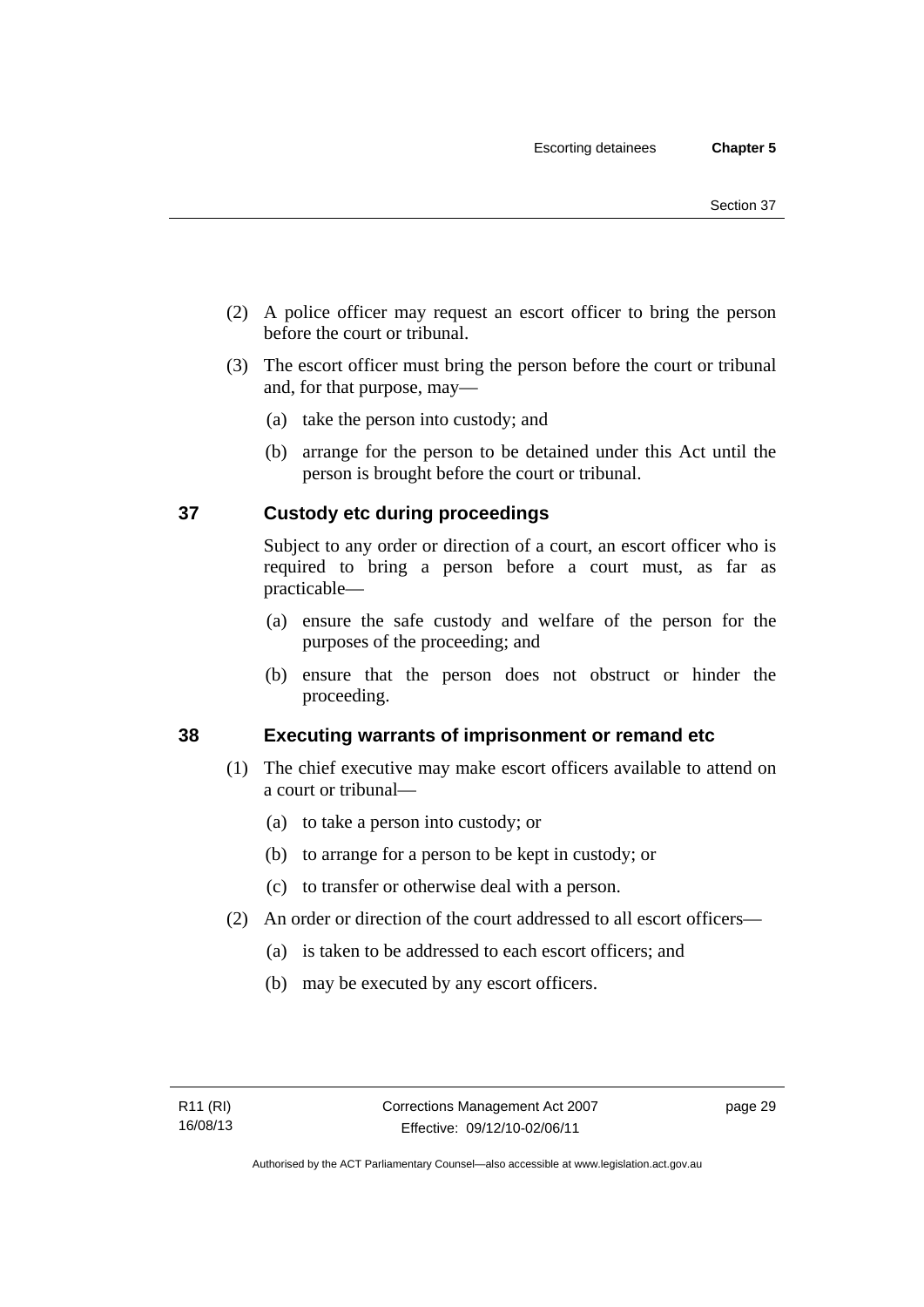#### **Chapter 5** Escorting detainees

Section 39

# **39 Other powers not limited**

To remove any doubt, this chapter is additional to, and does not limit, any other provision relating to the escorting of detainees under a territory law or a law of the Commonwealth, a State or another territory.

#### **Examples of other provisions**

- 1 The *Crimes Sentence (Administration) Act 2005*, part 3.3 (Committal miscellaneous)—
	- section 20 (Directions to escort officers)
	- section 21 (Orders to bring offender or remandee before court etc).
- 2 A law of a State relating to the escort of prisoners through the ACT.
- *Note* An example is part of the Act, is not exhaustive and may extend, but does not limit, the meaning of the provision in which it appears (see Legislation Act, s 126 and s 132).

page 30 Corrections Management Act 2007 Effective: 09/12/10-02/06/11

R11 (RI) 16/08/13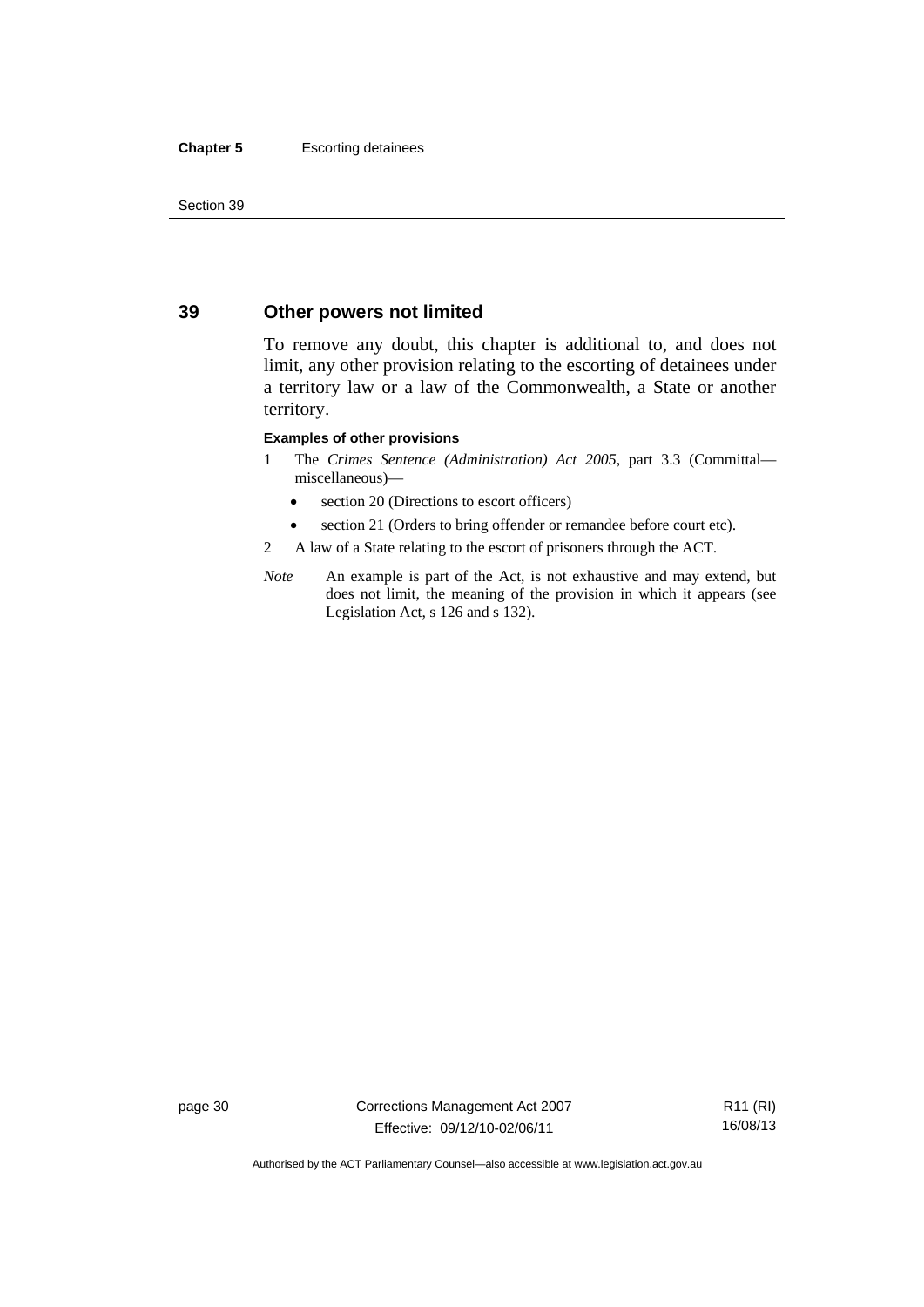# **Chapter 6 Living conditions at correctional centres**

#### *Note to ch 6*

Anything expressed in this chapter to be an entitlement for ch 10 (Discipline) is not affected by anything that happens under that chapter. See s 154 (Meaning of *privilege*) and s 188 (Privileges and entitlements—impact of discipline).

#### **40 Food and drink**

- (1) The chief executive must ensure that—
	- (a) sufficient nutritional food and drink are provided for detainees to avoid hunger and poor nourishment; and
	- (b) meals are provided for detainees at times consistent with the cultural norms of Australia; and
	- (c) clean drinking water is provided to meet the needs of detainees.
- (2) The chief executive must also ensure, as far as practicable, that allowance is made for the religious, spiritual and cultural needs of detainees in relation to the provision of food and drink.
- (3) If a doctor, other than a doctor appointed under section 22 (Health practitioners—non-therapeutic functions), prescribes a particular diet for a detainee, the chief executive must ensure that reasonable steps are taken to provide the detainee with the diet.
- (4) For chapter 10 (Discipline), subsections (1), (2) and (3) are taken to provide an entitlement for each detainee in relation to food and drink.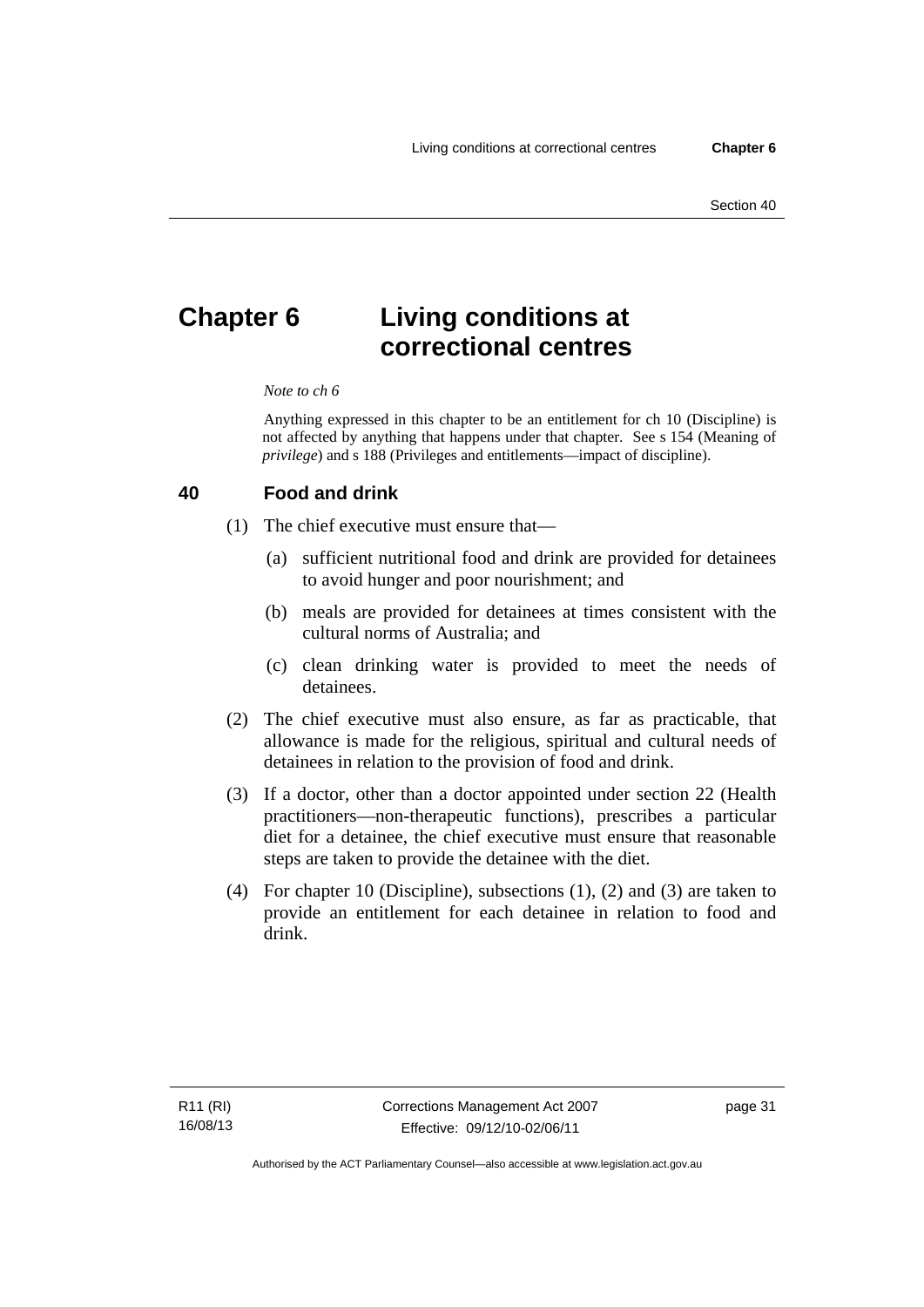- (5) Without limiting section 14 (Corrections policies and operating procedures), a corrections policy or operating procedure may include provision for any of the following:
	- (a) the nutritional standards to be met by food and drink for detainees;
	- (b) the provision of nutritional advice about food and drink provided to detainees;
	- (c) the appointment of a nutritionist.
- (6) For chapter 10 (Discipline), a detainee's entitlement in relation to food and drink includes anything expressed to be an entitlement in a corrections policy or operating procedure made for subsection (5).

# **41 Clothing**

- (1) The chief executive must ensure that—
	- (a) sufficient, suitable clothing is provided for detainees; and
	- (b) any particular clothing, including a uniform, issued to detainees is not likely to degrade or humiliate detainees.
- (2) The chief executive must also ensure, as far as practicable, that clothing provided for detainees is clean and hygienic.
- (3) For chapter 10 (Discipline), this section is taken to provide an entitlement for each detainee in relation to clothing.

# **42 Personal hygiene**

- (1) The chief executive must ensure that—
	- (a) toilet facilities and washing or showering facilities are available to detainees; and
	- (b) the facilities are clean, hygienic and private enough to ensure the dignity and self-respect of detainees.

Authorised by the ACT Parliamentary Counsel—also accessible at www.legislation.act.gov.au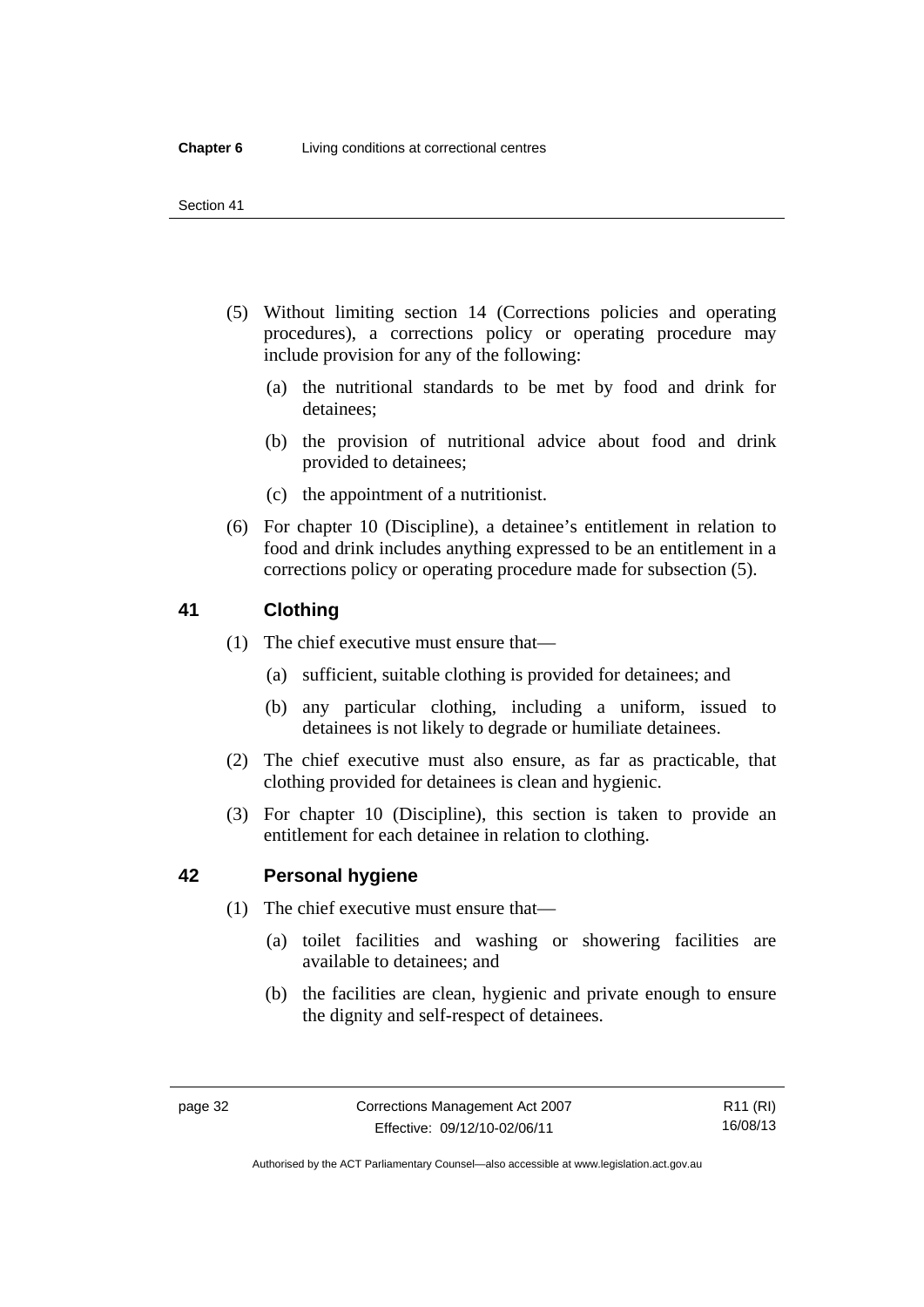(2) For chapter 10 (Discipline), this section is taken to provide an entitlement for each detainee in relation to personal hygiene.

# **43 Sleeping areas**

- (1) The chief executive must ensure that—
	- (a) detainees have sleeping places, with bed and bedding, suitable for reasonable privacy and comfort; and
	- (b) sleeping places, including beds and bedding, are clean and hygienic.
- (2) For chapter 10 (Discipline), this section is taken to provide an entitlement for each detainee in relation to sleeping areas.

# **44 Treatment of convicted and non-convicted detainees**

 (1) Without limiting section 14 (Corrections policies and operating procedures), the chief executive must make a corrections policy or operating procedure providing for different treatment of convicted detainees and non-convicted detainees.

### **Example**

a corrections policy or operating procedure, in accordance with the following rules of the United Nations *Standard Minimum Rules for the Treatment of Prisoners*, for non-convicted detainees to be able to—

- procure food at own expense (r 87)
- be offered work but not be obliged to work (r 89)
- procure reading and writing material at own expense (r 90)
- visit and be treated by own doctor at own expense (r 91)
- *Note* An example is part of the Act, is not exhaustive and may extend, but does not limit, the meaning of the provision in which it appears (see Legislation Act, s 126 and s 132).
- (2) The chief executive must also ensure that convicted detainees are accommodated separately from non-convicted detainees.

page 33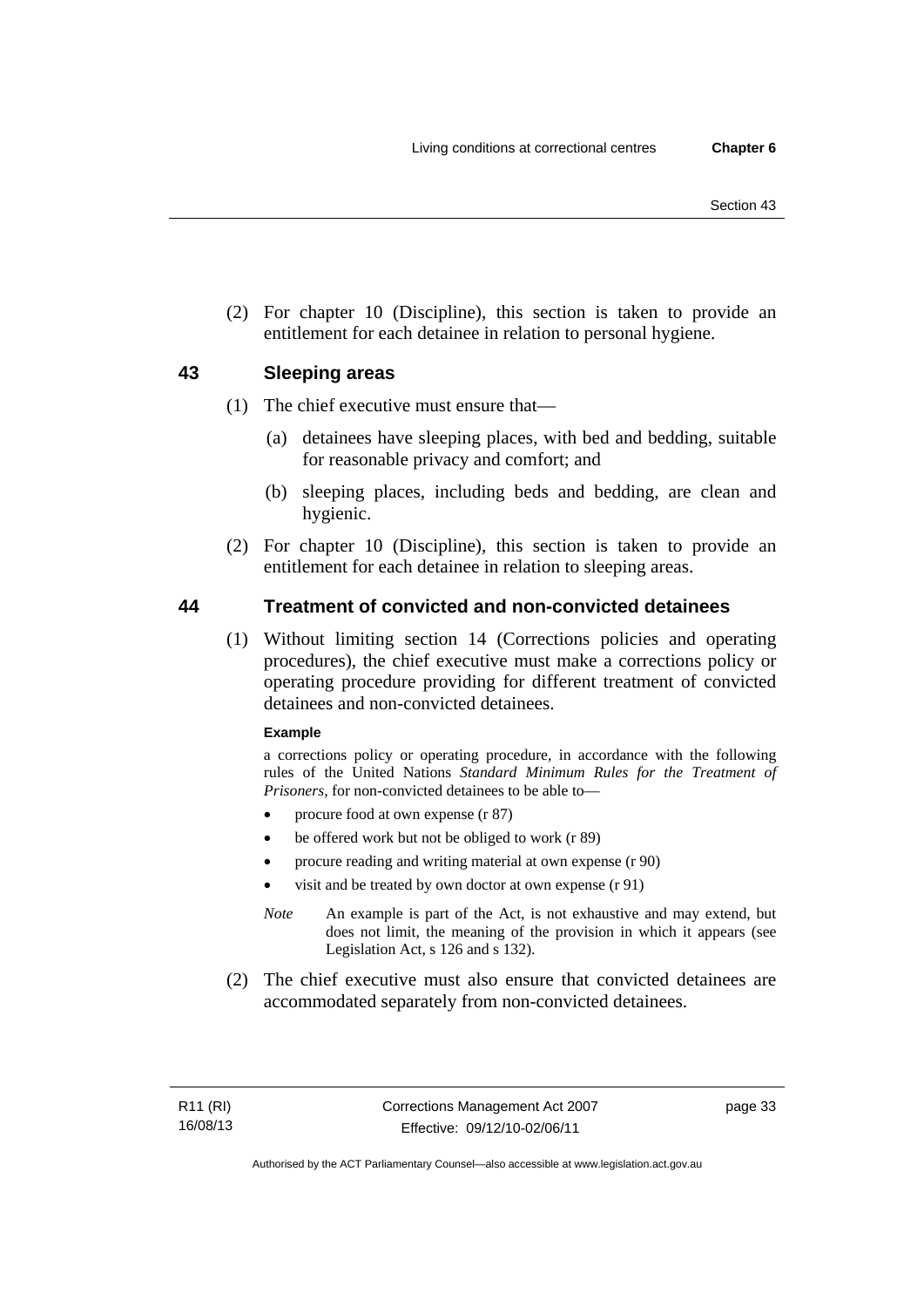- (3) For chapter 10 (Discipline)—
	- (a) a detainee's entitlement in relation to treatment in detention includes anything expressed to be an entitlement in a corrections policy or operating procedure made for subsection (1); and
	- (b) subsection (2) is taken to provide an entitlement for each detainee in relation to accommodation.
- (4) However, the chief executive may give directions for different accommodation of a non-convicted detainee if the chief executive suspects, on reasonable grounds, that is necessary to ensure the safety of the detainee or anyone else.

#### **Example**

Remandee J has served various sentences for violence offences, has an aggressive personality and enjoys bullying other people. The chief executive suspects that other remandees detained with J are highly vulnerable in comparison with J. The chief executive decides that J should be accommodated with convicted offenders.

- *Note* An example is part of the Act, is not exhaustive and may extend, but does not limit, the meaning of the provision in which it appears (see Legislation Act, s 126 and s 132).
- (5) In this section:

*convicted detainee* means a detainee whose detention is because of the detainee's conviction of an offence.

# **45 Access to open air and exercise**

- (1) The chief executive must ensure, as far as practicable, that detainees—
	- (a) have access to the open air for at least 1 hour each day; and
	- (b) can exercise for at least 1 hour each day.
- (2) The standards under subsection (1) may both be satisfied during the same hour on any day.

R11 (RI) 16/08/13

Authorised by the ACT Parliamentary Counsel—also accessible at www.legislation.act.gov.au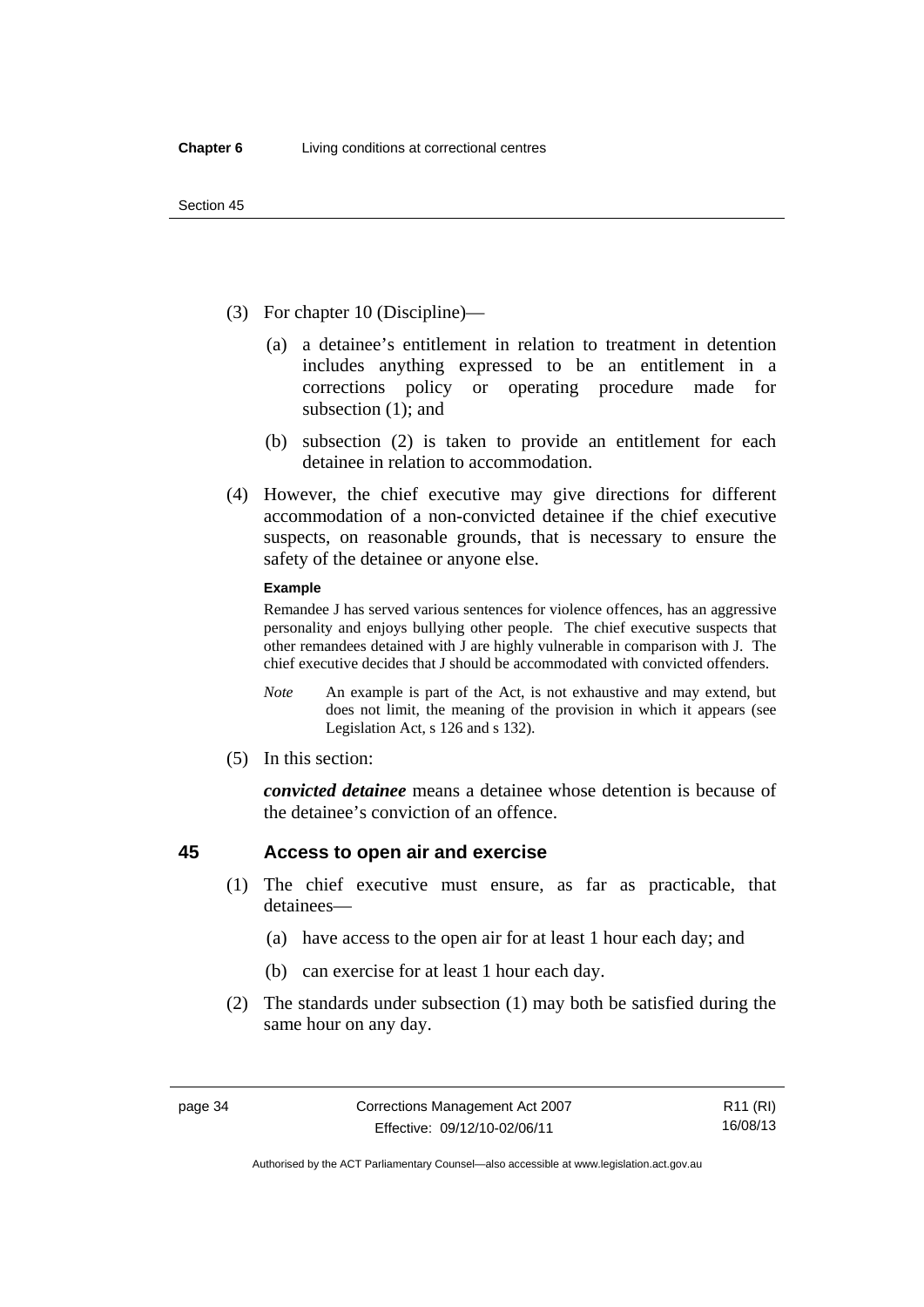(3) For chapter 10 (Discipline), this section is taken to provide an entitlement for each detainee in relation to access to the open air and exercise.

# **46 Communication with family and others**

- (1) The chief executive must ensure, as far as practicable, that adequate opportunities are provided for detainees to be able to remain in contact with family members, friends, associates and others by telephone calls, mail and visits.
- (2) For subsection (1), the chief executive must have regard, in addition to any other relevant matter, to whether the detainee's detention is for a reason other than the conviction of an offence.
- (3) The chief executive must also ensure that the overall treatment of a detainee, including any segregation or disciplinary action, does not unreasonably deprive the detainee generally of all communication with other people.
- (4) In particular, the chief executive must ensure that the overall treatment of a detainee does not deprive the detainee generally of all communication with any of the following:
	- (a) the courts;
	- (b) accredited people;
	- (c) a doctor of the detainee's choice for health services;
	- (d) family members;
	- (e) other people with whom the detainee may communicate under this Act.
- (5) For chapter 10 (Discipline), subsections (1) to (4) are taken to provide an entitlement for each detainee in relation to communication generally with other people.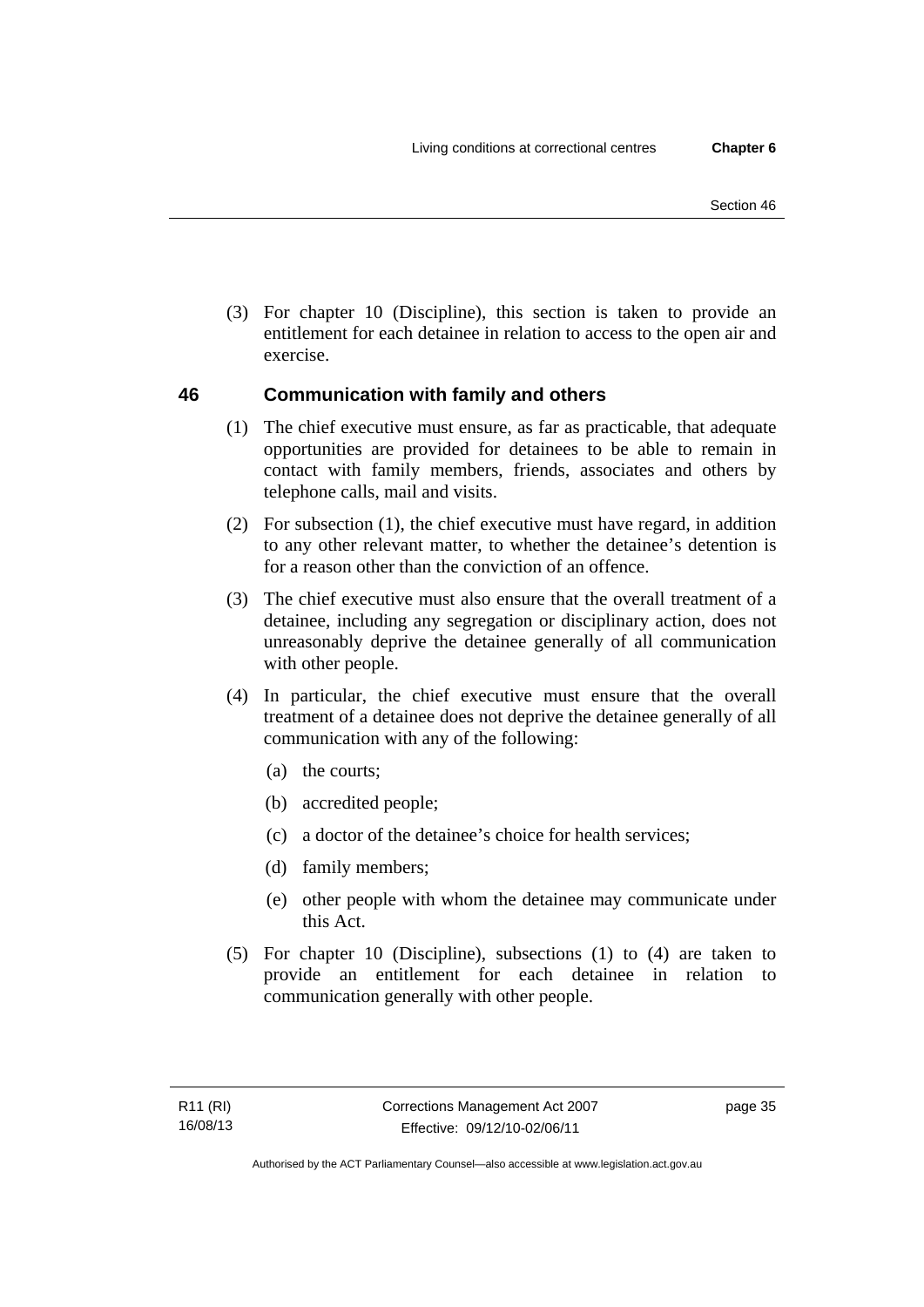- (6) However, this section is subject to the following:
	- (a) section 47 (Telephone calls);
	- (b) section 48 (Mail);
	- (c) section 49 (Visits by family members etc);
	- (d) section 50 (Contact with accredited people).

## **47 Telephone calls**

- (1) The chief executive must ensure that each correctional centre has telephone facilities for detainees to make and receive telephone calls.
- (2) A detainee may make at least—
	- (a) 1 telephone call on admission to a correctional centre; and
	- (b) 1 telephone call each week to a family member.

*Note Family member* is defined in the dictionary.

- (3) A detainee may also make and receive further telephone calls for necessary contact with a family member, friend or someone else.
- (4) A detainee who makes a telephone call mentioned in subsection (2) or (3) must pay for the call if the chief executive believes, on reasonable grounds, that is appropriate.

#### **Example**

if the detainee can afford to pay for the call

- *Note* An example is part of the Act, is not exhaustive and may extend, but does not limit, the meaning of the provision in which it appears (see Legislation Act, s 126 and s 132).
- (5) For chapter 10 (Discipline), subsections (2) and (3) are taken to provide entitlements for each detainee in relation to telephone calls.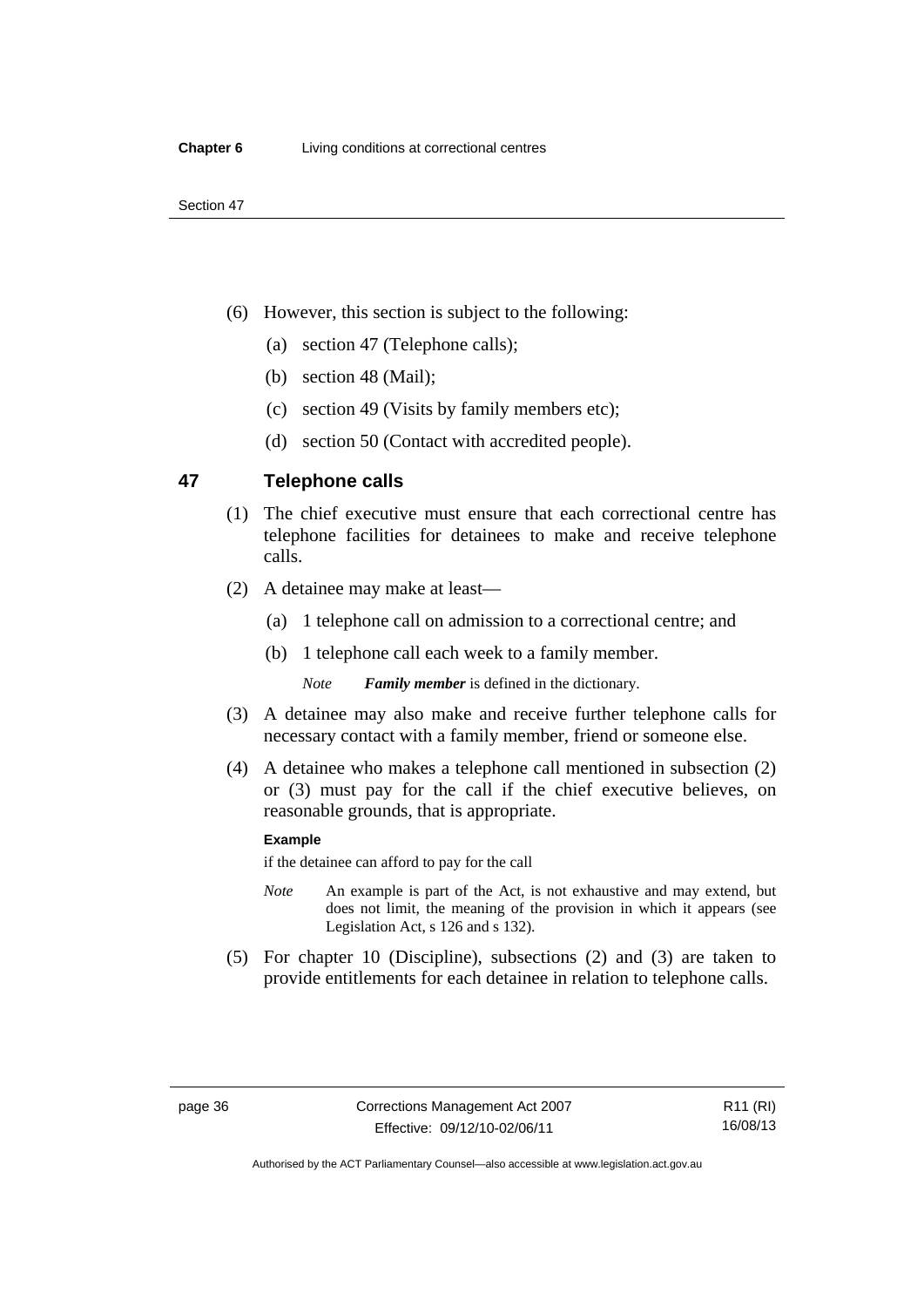- (6) However, the chief executive may give directions denying or limiting the use of a telephone by a detainee for a call mentioned in subsection (2) or (3) if the chief executive suspects, on reasonable grounds, that the call may—
	- (a) undermine security or good order at a correctional centre; or
	- (b) revictimise a victim; or
	- (c) circumvent any process for investigating complaints or reviewing decisions under this Act; or
	- (d) have the purpose of causing community distress.

#### **Example—par (d)**

Mr F was imprisoned for intentionally inflicting grievous bodily harm against his former wife. He had been convicted previously of domestic violence offences. He believes he has a right to assault his former wife and advocates the matter is private. Mr F believes that organisations that support victims of domestic violence are a social evil. He begins to use telephone calls to his brother to organise him into inciting violence against organisations advocating women's rights. Following complaints from the organisations, the chief executive denies phone calls between Mr F and his brother.

- (7) Also, subsections (2) and (3) are subject to—
	- (a) section 103 (Monitoring telephone calls etc); and
	- (b) any operating procedure mentioned in subsection (8).
- (8) An operating procedure may include provision regulating the following in relation to detainees' telephone calls:
	- (a) the times for making or receiving calls;
	- (b) the frequency and length of calls;
	- (c) arrangements for payment for the cost of calls made.

### **48 Mail**

 (1) The chief executive must ensure, as far as practicable, that detainees can send and receive as much mail as they wish.

| R <sub>11</sub> (RI) | Corrections Management Act 2007 | page 37 |
|----------------------|---------------------------------|---------|
| 16/08/13             | Effective: 09/12/10-02/06/11    |         |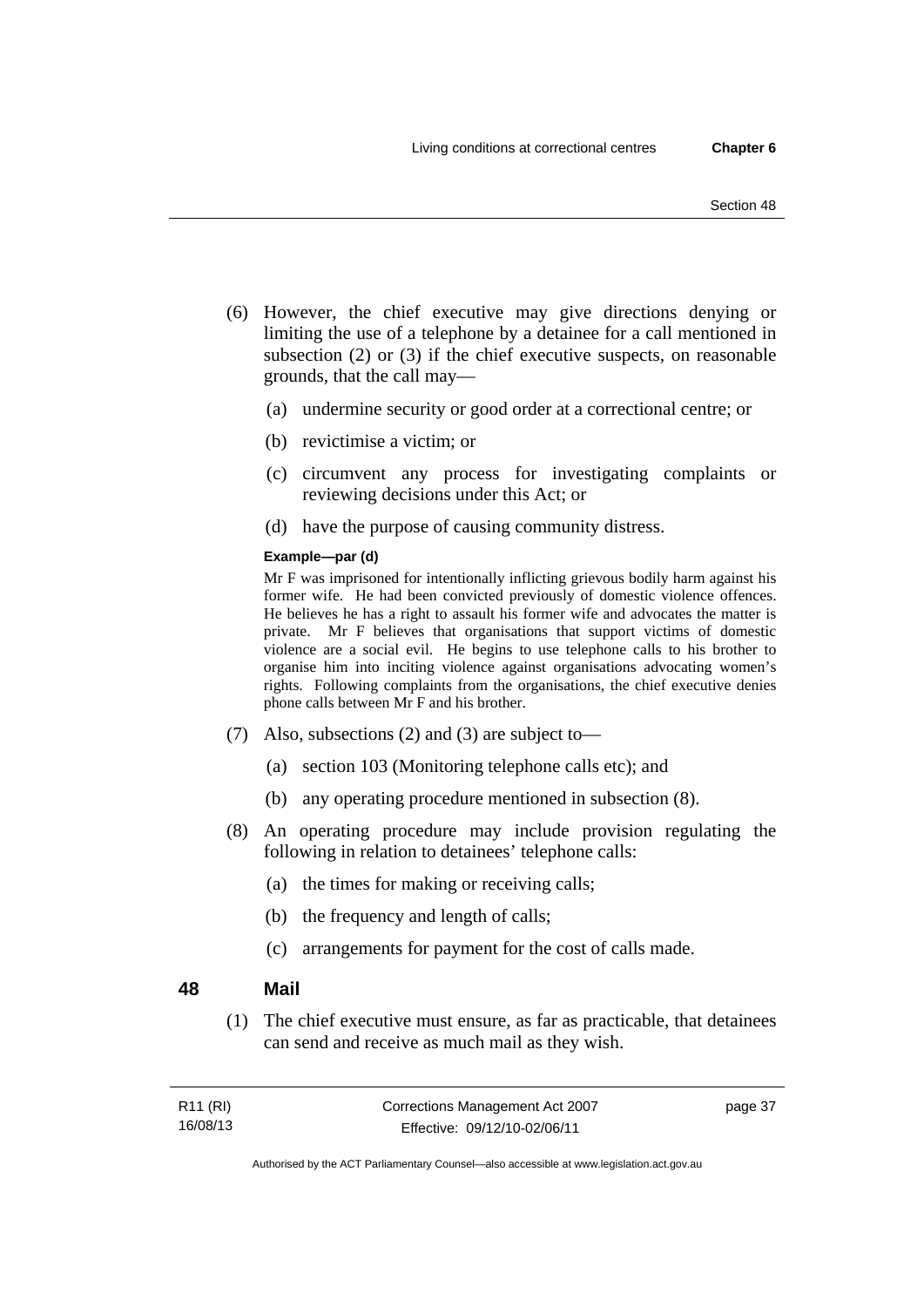- (2) However, a detainee may send mail to, and receive mail from, a person only if the person is nominated by the detainee by written notice given to the chief executive.
- (3) A detainee who sends mail must pay for the cost of any writing and other material, and postage, for the mail if the chief executive believes, on reasonable grounds, that is appropriate.

#### **Example**

if the detainee can afford to pay for the material and postage

- *Note* An example is part of the Act, is not exhaustive and may extend, but does not limit, the meaning of the provision in which it appears (see Legislation Act, s 126 and s 132).
- (4) For chapter 10 (Discipline), subsection (2) is taken to provide an entitlement for each detainee in relation to mail.
- (5) However, the chief executive may give directions denying or limiting the sending or receiving of an item of mail by a detainee if the chief executive suspects, on reasonable grounds, that it may—
	- (a) undermine security or good order at a correctional centre; or
	- (b) revictimise a victim; or
	- (c) circumvent any process for investigating complaints or reviewing decisions under this Act; or
	- (d) have the purpose of causing community distress.

#### **Example—par (d)**

AW was convicted of murdering her parents with a view to obtaining an inheritance. The W family are well known in the community and family members had actively campaigned for a higher sentence for AW. AW began writing inflammatory letters to her relatives and friends of her parents. Having received complaints about the letters from family members, the chief executive denies AW from sending further letters to family members who had complained about the letters.

- (6) Also, subsections (1) and (2) are subject to—
	- (a) section 104 (Monitoring ordinary mail); and

Authorised by the ACT Parliamentary Counsel—also accessible at www.legislation.act.gov.au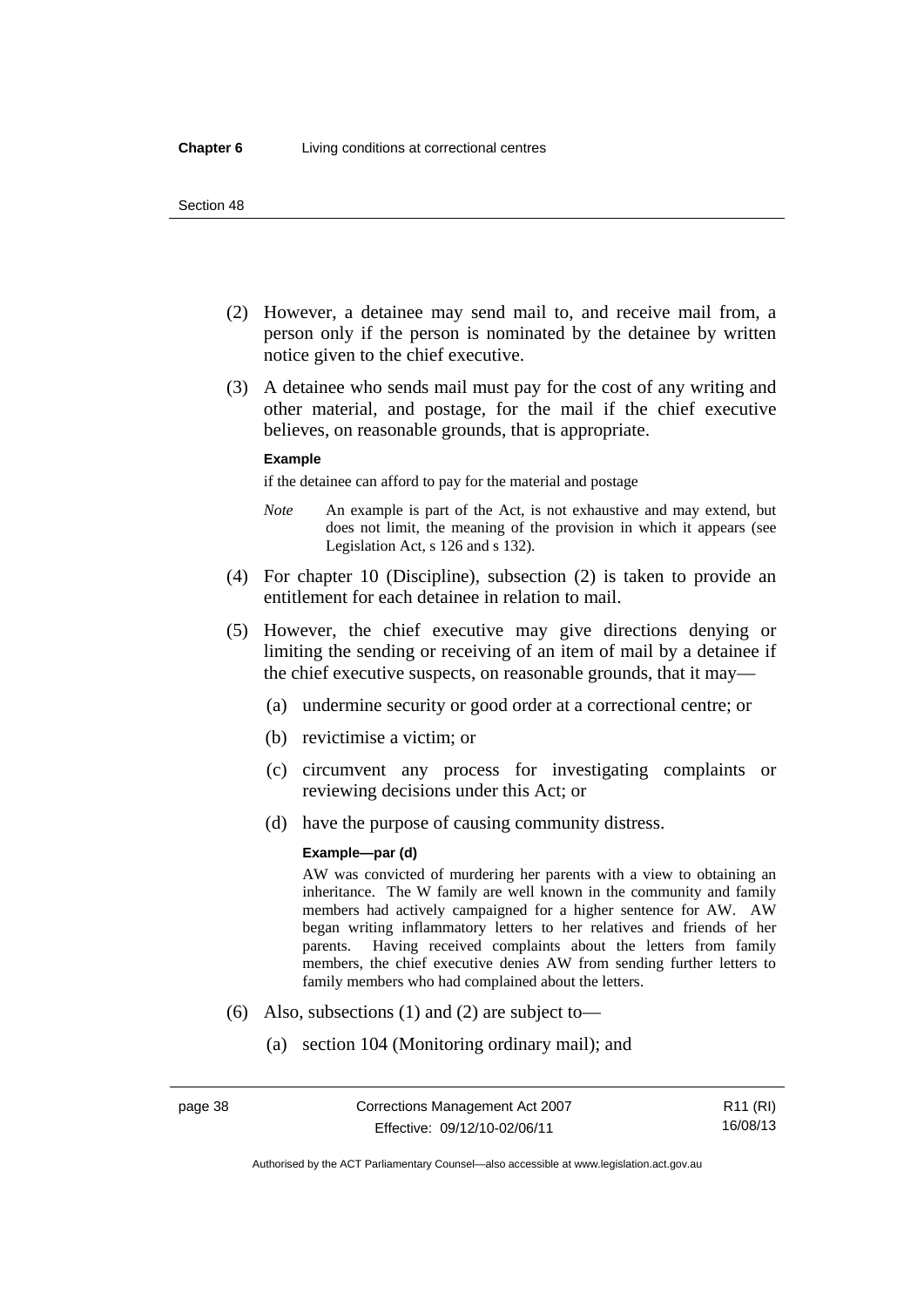- (b) section 105 (Monitoring protected mail); and
- (c) any operating procedure mentioned in subsection (7).
- (7) An operating procedure may include provision regulating the following in relation to detainees' mail:
	- (a) the way mail is sent or received;
	- (b) the provision of writing and other material for sending mail;
	- (c) arrangements for payment for the cost of the material and postage.

# **49 Visits by family members etc**

 (1) The chief executive must ensure that each correctional centre has suitable facilities for detainees to receive visits from family members and other people.

#### **Example of non-family member visitor**

a person who is a long-term friend or a friend who normally lives with the detainee

- *Note* An example is part of the Act, is not exhaustive and may extend, but does not limit, the meaning of the provision in which it appears (see Legislation Act, s 126 and s 132).
- (2) A detainee may have at least 1 visit, of at least 30 minutes, each week by a family member.

*Note Family member* is defined in the dictionary.

- (3) For chapter 10 (Discipline), subsection (2) is taken to provide an entitlement for each detainee in relation to visits by family members.
- (4) However, the chief executive may give directions denying or limiting a visit mentioned in subsection (1) if the chief executive suspects, on reasonable grounds, that the visit may—
	- (a) undermine security or good order at a correctional centre; or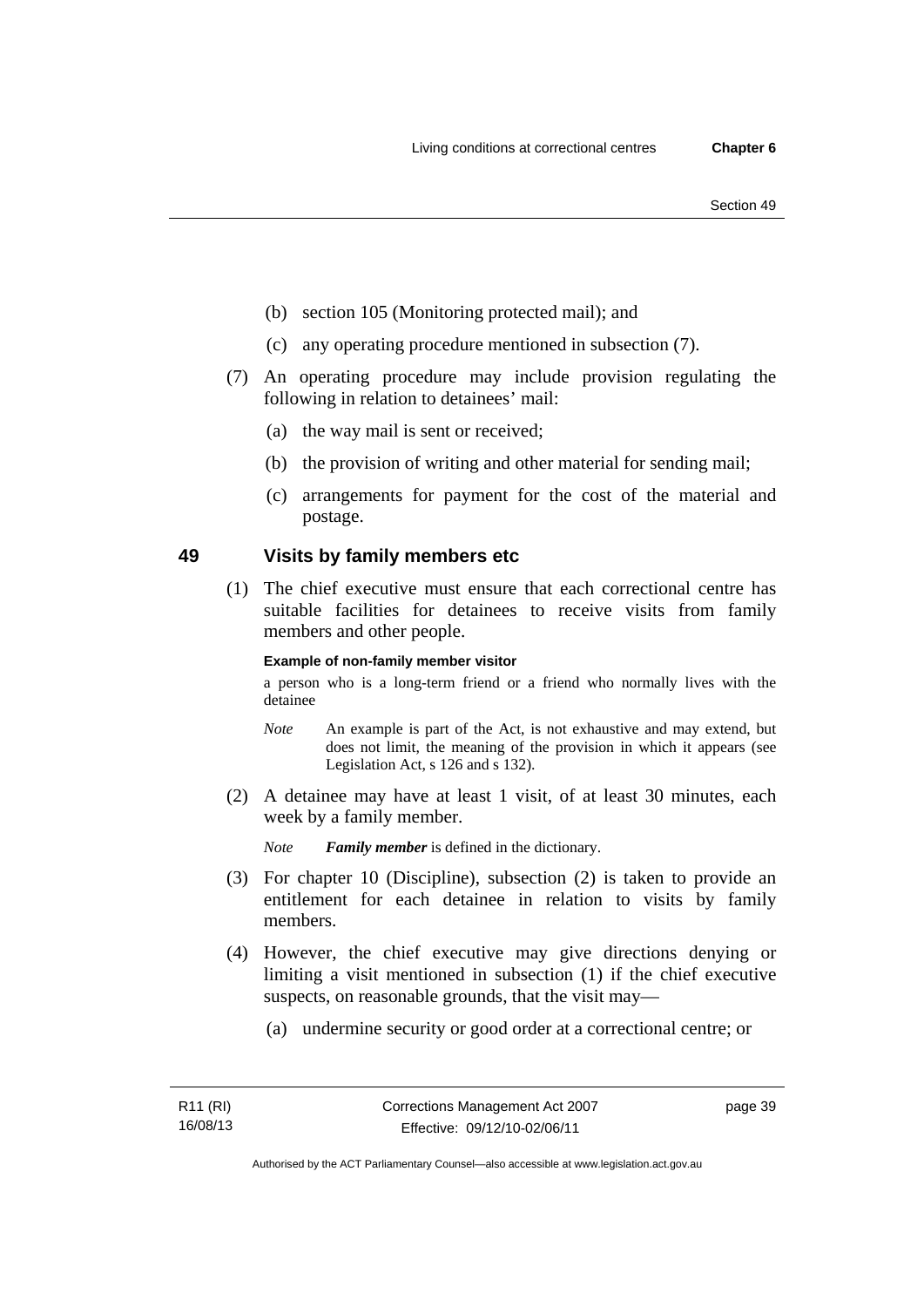- (b) revictimise a victim; or
- (c) circumvent any process for investigating complaints or reviewing decisions under this Act; or
- (d) have the purpose of causing community distress.

#### **Example—par (d)**

Mr J is convicted of numerous serious sexual offences against young girls. He begins to write letters to various public figures, including journalists, stating that his crimes were motivated by a love for the children and that he intends to change his name to that of one of his victims. He makes arrangements for a visit by a journalist for a story about why he wants to change his name. The chief executive may deny the visit on the ground that it may cause community distress.

(5) Also, this section is subject to section 143 (Visiting conditions).

### **50 Contact with accredited people**

 (1) The chief executive must ensure that a detainee has adequate opportunities for contact with an accredited person, whether by telephone or mail or by a visit by an accredited person.

*Note Accredited person* is defined in the dictionary.

- (2) For chapter 10 (Discipline), subsection (1) is taken to provide an entitlement for each detainee in relation to contact with an accredited person.
- (3) However, the chief executive may give directions denying or limiting a detainee's contact with an accredited person if the chief executive suspects, on reasonable grounds, that the contact may—
	- (a) undermine security or good order at a correctional centre; or
	- (b) circumvent any process for investigating complaints or reviewing decisions under this Act.
- (4) Also, this section is subject to section 143 (Visiting conditions).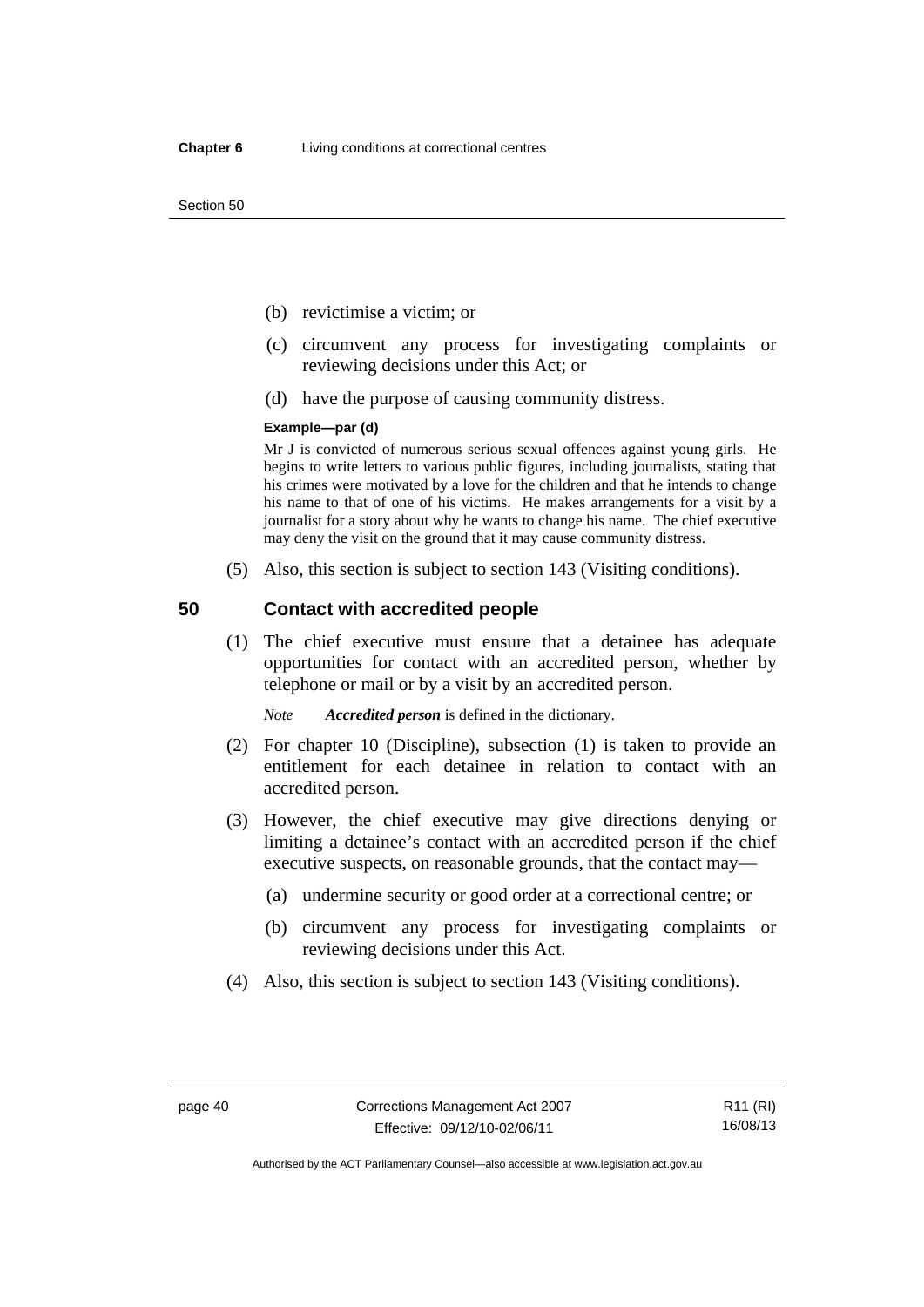# **51 Visits—protected communications**

The chief executive must not listen to, or record, a communication at a visit between a detainee and any of the following people:

- (a) a lawyer representing the detainee;
- (b) an official visitor;
- (c) the human rights commissioner;
- (d) the public advocate;
- (e) the ombudsman;
- (f) a person prescribed by regulation.
- *Note 1* Electronic communications between a detainee and a person mentioned in this section must not be monitored, see s 103.
- *Note 2* For restrictions on monitoring mail between a detainee and a person mentioned in this section, see s 105.

# **52 News and educational services**

- (1) The chief executive must ensure, as far as practicable, that detainees have reasonable access to—
	- (a) newspapers, radio and television broadcasts and other mass media (including the internet) for news and information; and
	- (b) a library or library service.
- (2) The chief executive may, as part of a detainee's case management plan, approve a detainee participating in academic, vocational or cultural education or training if satisfied it would benefit the detainee in any of the following ways:
	- (a) by providing the detainee with suitable vocational skills;
	- (b) by promoting the detainee's rehabilitation or reintegration into society;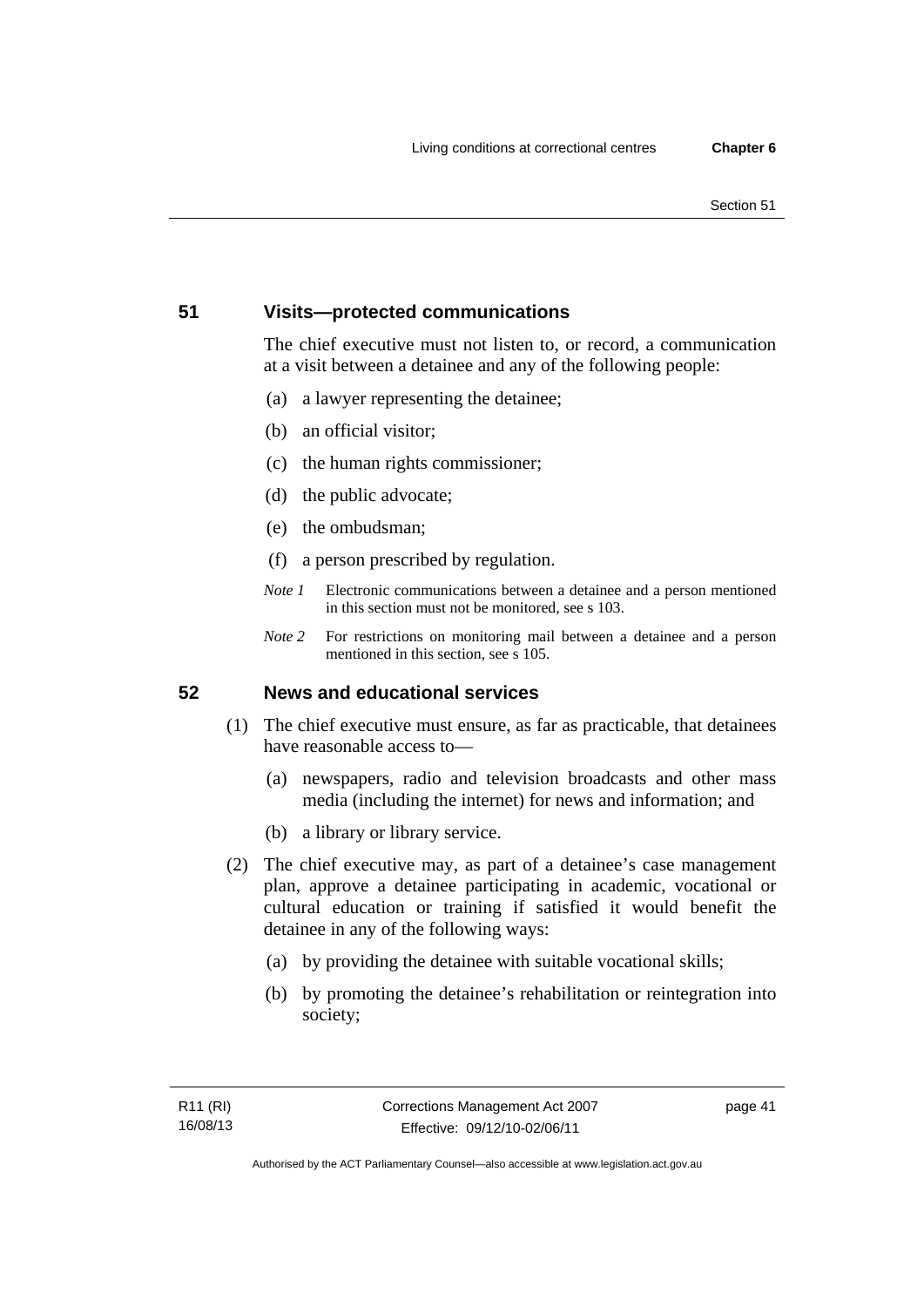- (c) by contributing satisfactorily to the detainee's personal development.
- (3) For chapter 10 (Discipline), participation in education or training approved under subsection (2) is taken to be an entitlement for the detainee.

### **53 Health care**

- (1) The chief executive must ensure that—
	- (a) detainees have a standard of health care equivalent to that available to other people in the ACT; and
	- (b) arrangements are made to ensure the provision of appropriate health services for detainees; and
	- (c) conditions in detention promote the health and wellbeing of detainees; and
	- (d) as far as practicable, detainees are not exposed to risks of infection.
- (2) In particular, the chief executive must ensure that detainees have access to—
	- (a) regular health checks; and
	- (b) timely treatment where necessary, particularly in urgent circumstances; and
	- (c) hospital care where necessary; and
	- (d) as far as practicable—
		- (i) specialist health services from health practitioners; and
		- (ii) necessary health care programs, including rehabilitation programs.
- (3) For chapter 10 (Discipline), subsections (1) and (2) are taken to provide an entitlement for each detainee in relation to health care.

R11 (RI) 16/08/13

Authorised by the ACT Parliamentary Counsel—also accessible at www.legislation.act.gov.au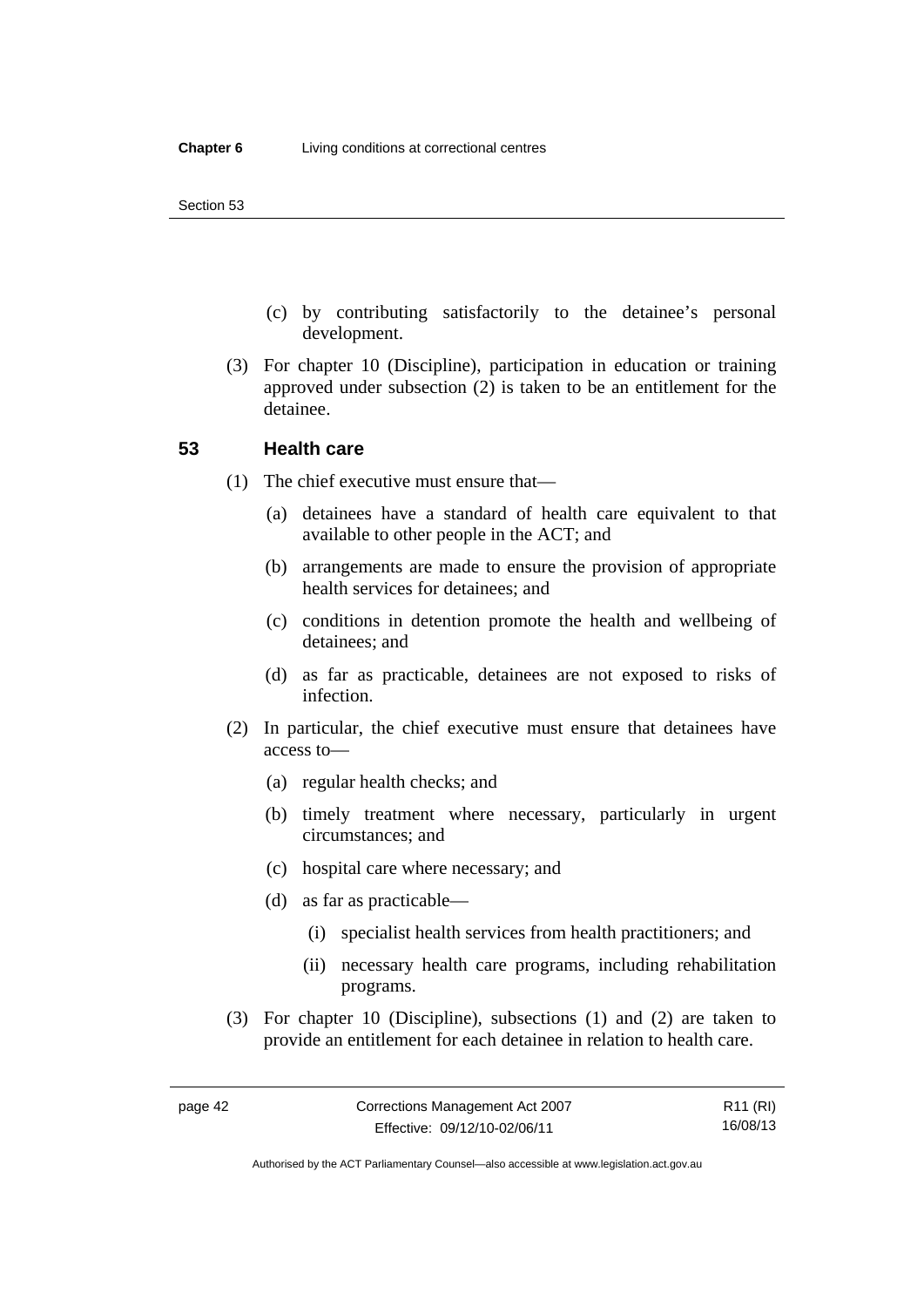- (4) A regulation may make provision in relation to health services for detainees, including provision about the following:
	- (a) the appointment of health practitioners for this Act;
	- (b) the provision of health service clinics for detainees;
	- (c) appointments for detainees with health practitioners;
	- (d) rehabilitation for detainees who suffer personal injury arising out of or in the course of their detention;
	- (e) security arrangements for detainees visiting health practitioners or health facilities, particularly outside correctional centres.
- (5) For chapter 10 (Discipline), a detainee's entitlement in relation to health care includes anything expressed to be an entitlement in a regulation made for subsection (4).

# **54 Transfers to health facilities**

 (1) The chief executive may direct that a detainee be transferred to a health facility at a correctional centre, or outside a correctional centre, if the chief executive believes, on reasonable grounds, that is necessary or desirable for the detainee to receive health services at the facility.

*Note Health facility* is defined in the dictionary.

- (2) The chief executive must have regard to the advice of a doctor appointed under section 21 (Doctors—health service appointments) when considering whether to make a direction under subsection  $(1)$ .
- (3) The chief executive may direct an escort officer to escort the detainee to or from the health facility, or while at the facility.
- (4) The detainee may be discharged from the health facility only if—
	- (a) the health practitioner in charge of the detainee's care approves the discharge; or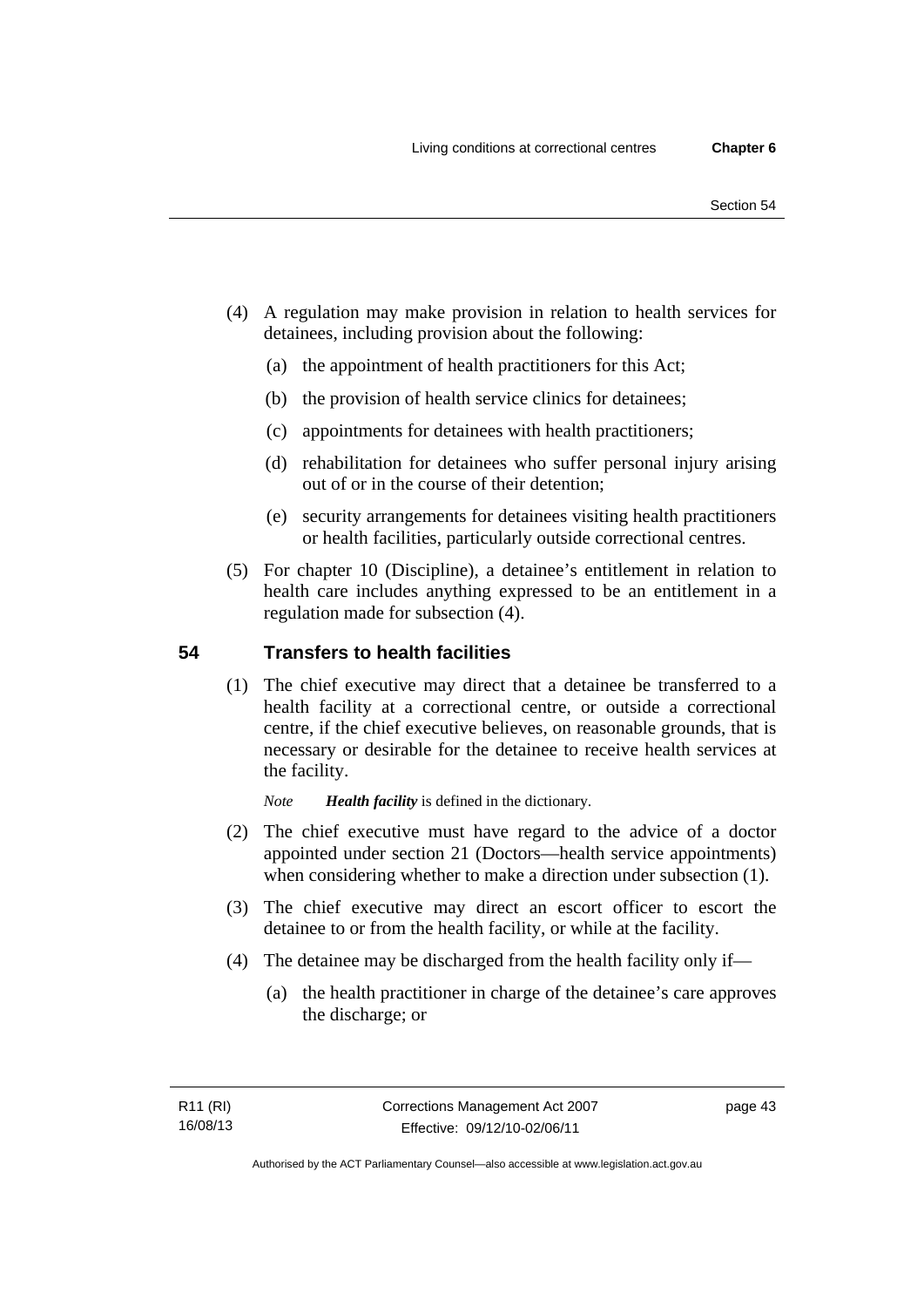(b) the chief executive directs that the detainee be removed from the facility.

#### **Example of direction for removal of detainee from health facility**

where the detainee is a danger to the safety of people at the facility

- *Note* An example is part of the Act, is not exhaustive and may extend, but does not limit, the meaning of the provision in which it appears (see Legislation Act, s 126 and s 132).
- (5) The chief executive may give a direction for ensuring that a detainee discharged from a health facility under this section is returned to a correctional centre stated in the direction.
- (6) For chapter 10 (Discipline), this section is taken to provide an entitlement for each detainee in relation to health care.

# **55 Religious, spiritual and cultural needs**

 (1) The chief executive must ensure, as far as practicable, that provision is made at correctional centres for the religious, spiritual and cultural needs of detainees.

#### **Examples of religious, spiritual or cultural needs**

- 1 observances and practices relating to religious or spiritual beliefs, including indigenous spiritual beliefs
- 2 observances or practices arising because a person belongs to a particular culture
- *Note* An example is part of the Act, is not exhaustive and may extend, but does not limit, the meaning of the provision in which it appears (see Legislation Act, s 126 and s 132).
- (2) In particular, the chief executive must ensure, as far as practicable, that detainees have reasonable access to—
	- (a) ministers of religion and other people with standing in a particular culture whom detainees wish to see for religious, spiritual or cultural purposes; and
	- (b) religious services at the correctional centre; and

Authorised by the ACT Parliamentary Counsel—also accessible at www.legislation.act.gov.au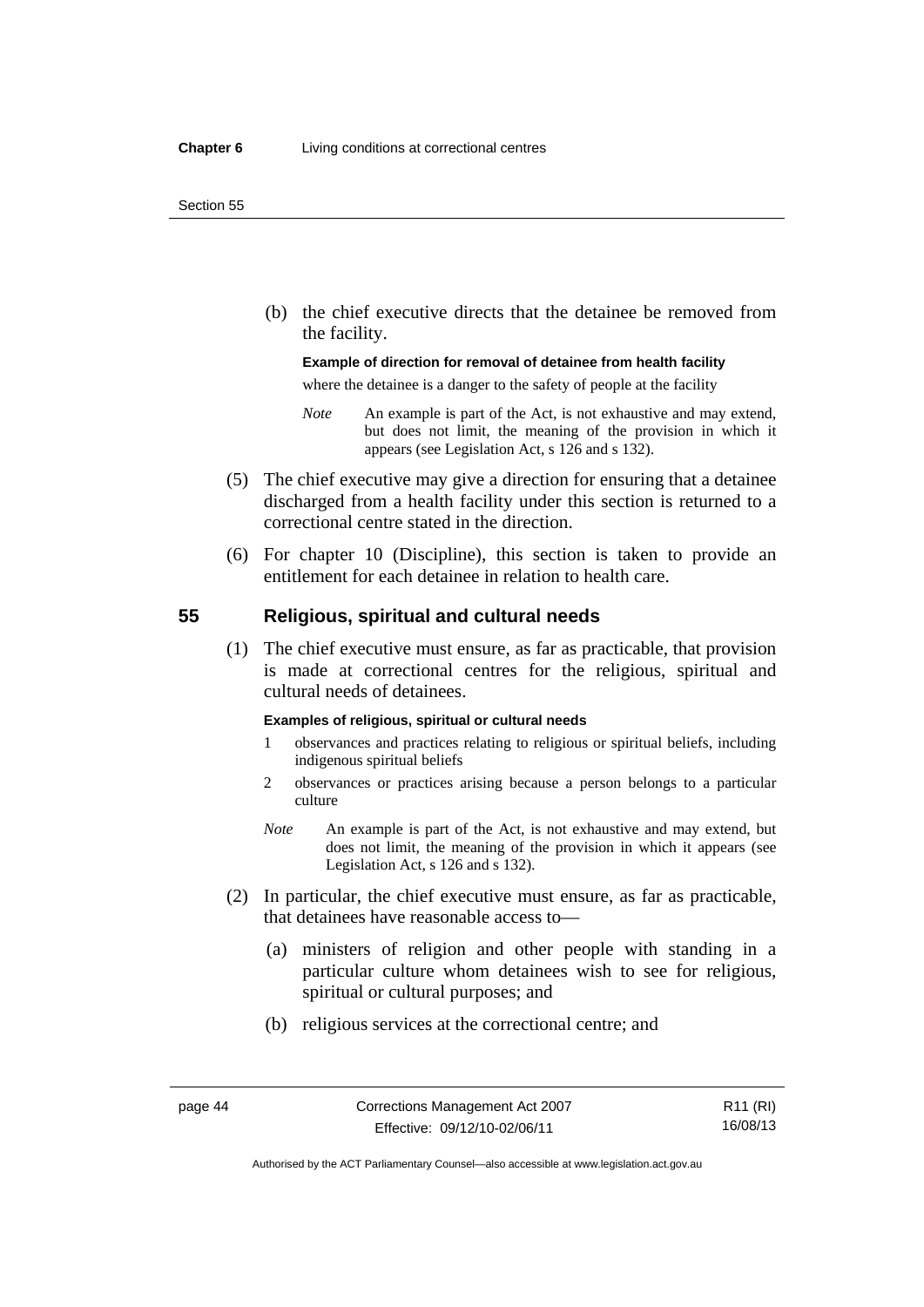- (c) books and other articles associated with their religious, spiritual or cultural practices.
- (3) However, the chief executive may give directions denying or limiting a detainee's access under subsection (1) or (2) if the chief executive suspects, on reasonable grounds, that it may—
	- (a) undermine security or good order at a correctional centre; or
	- (b) revictimise a victim; or
	- (c) circumvent any process for investigating complaints or reviewing decisions under this Act; or
	- (d) cause community distress.
- (4) A detainee must not be required to receive a visit from anyone representing a particular religion, spiritual belief or culture, or attend any related service or practice, if the detainee does not wish to do so.
- (5) For chapter 10 (Discipline), subsections (1) and (2) are taken to provide an entitlement for each detainee in relation to religious observance.
- (6) In this section:

*minister of religion* means—

- (a) a person registered under the *Marriage Act 1961* (Cwlth), part 4.1 (Authorised celebrants); or
- (b) a person prescribed by regulation.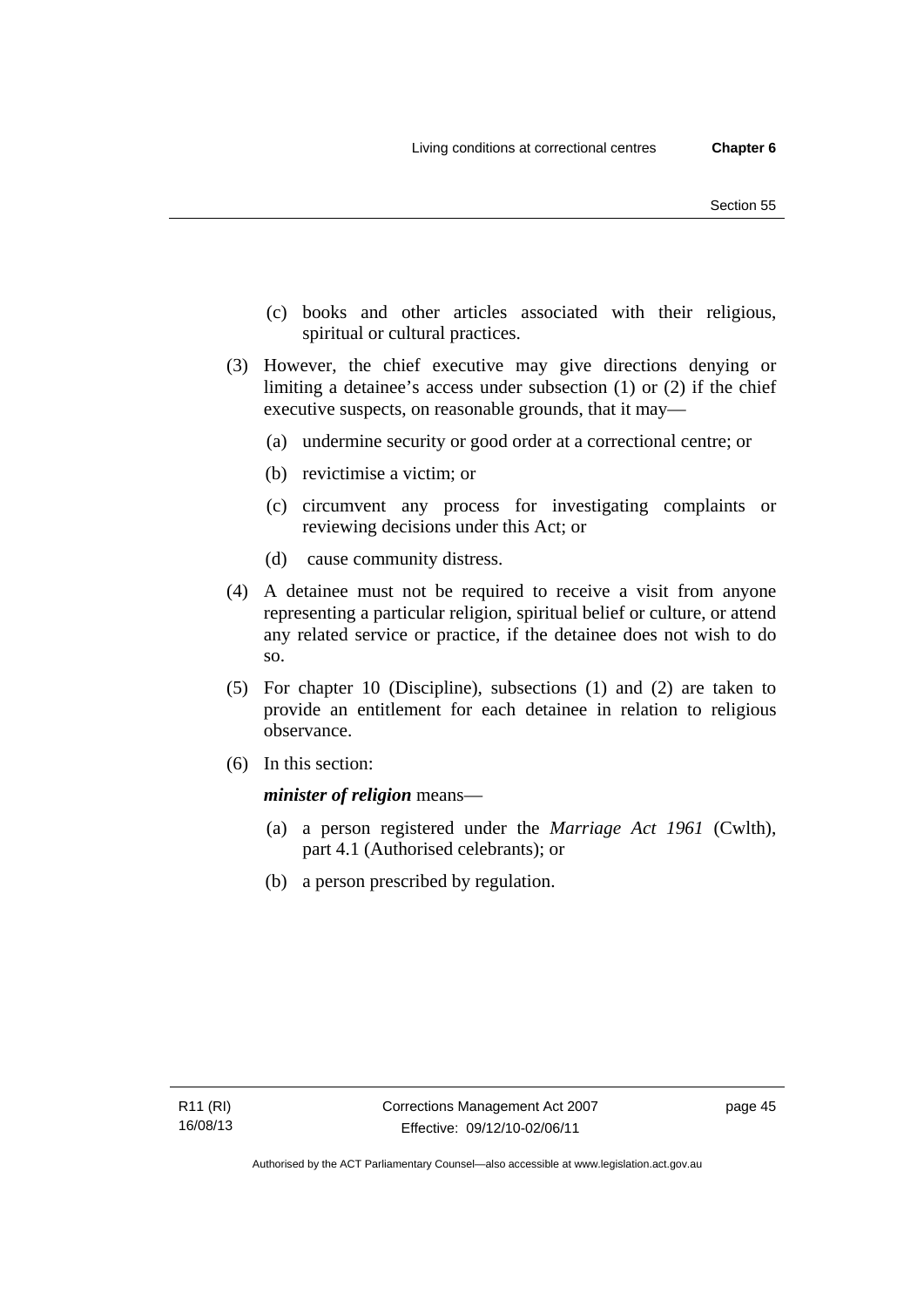# **Chapter 7 Inspection of correctional centres**

### **56 Independent inspections**

- (1) This section applies to each of the following:
	- (a) a judge;
	- (b) a magistrate;
	- (c) a member of the Legislative Assembly;
	- (d) the human rights commissioner;
	- (e) the ombudsman.
- (2) A person mentioned in subsection (1) may, at any reasonable time, enter and inspect—
	- (a) a correctional centre; or
	- (b) a place outside a correctional centre where a detainee is, or has been, directed to work or participate in an activity.

#### **Example of time that would not be reasonable**

a time that would hinder a search at a correctional centre

*Note* An example is part of the Act, is not exhaustive and may extend, but does not limit, the meaning of the provision in which it appears (see Legislation Act, s 126 and s 132).

### **57 Official visitors—appointment**

- (1) The Minister must appoint at least 1 official visitor.
- (2) The Minister may appoint a person as an official visitor only if satisfied the person has suitable qualifications or experience to exercise the functions of an official visitor.
- (3) The Minister must not appoint a public employee as an official visitor.

R11 (RI) 16/08/13

Authorised by the ACT Parliamentary Counsel—also accessible at www.legislation.act.gov.au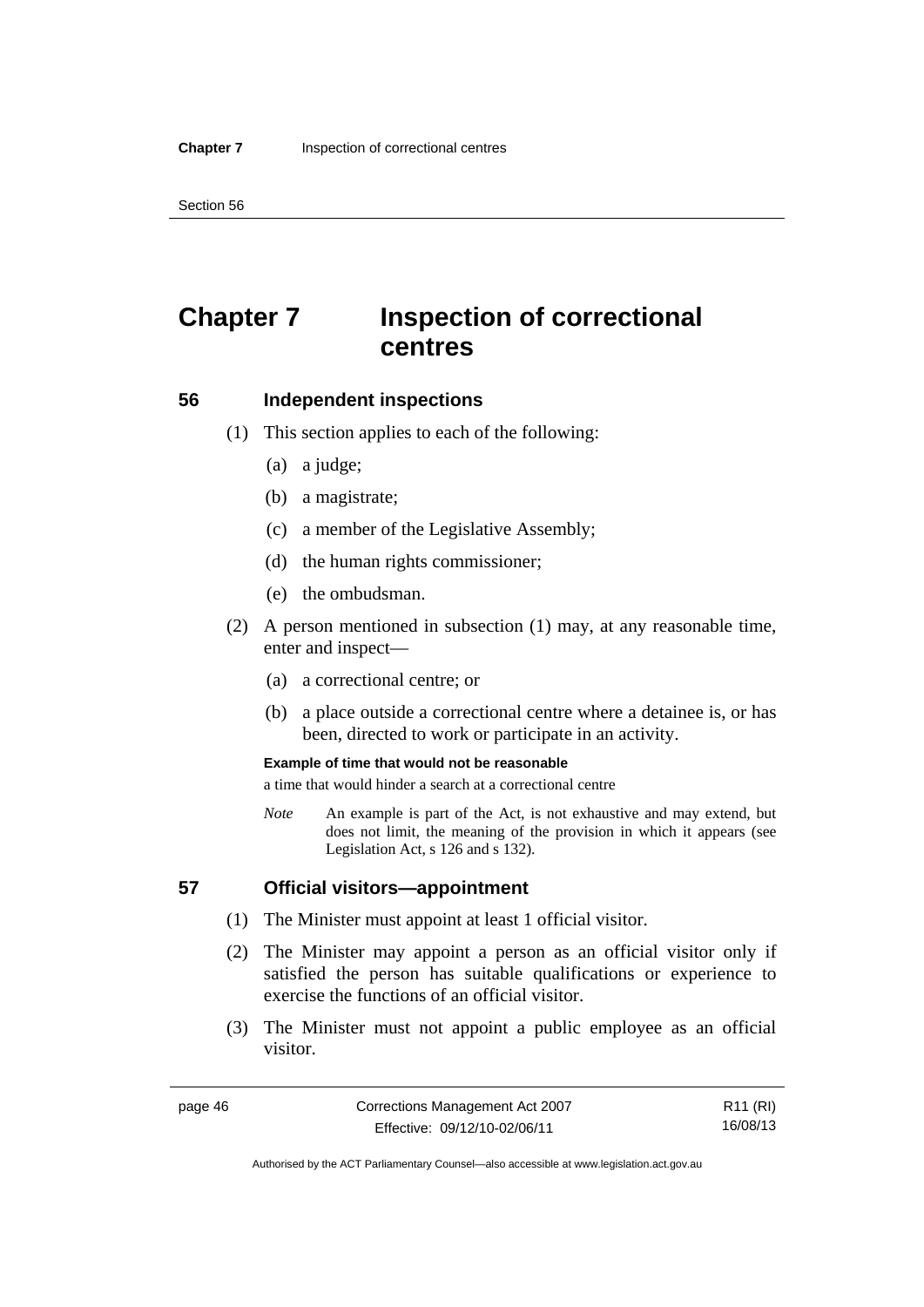- Section 58
- (4) An appointment of an official visitor must be for not longer than 3 years.
- (5) The conditions of appointment of an official visitor are the conditions agreed between the Minister and the member, subject to any determination under the *Remuneration Tribunal Act 1995*.
	- *Note 1* For the making of appointments (including acting appointments), see the Legislation Act, pt 19.3.
	- *Note 2* Certain Ministerial appointments require consultation with an Assembly committee and are disallowable (see Legislation Act, div 19.3.3).
	- *Note 3* A person may be reappointed to a position if the person is eligible to be appointed to the position (see Legislation Act, s 208 and dict, pt 1, def *appoint*).

# **58 Official visitors—functions**

- (1) An official visitor's functions are—
	- (a) to inspect correctional centres and places outside correctional centres where detainees are, or have been, directed to work or participate in an activity; and
	- (b) to exercise any other function given to an official visitor under this Act or another territory law.
- (2) For subsection (1), an official visitor—
	- (a) must visit each correctional centre in accordance with the conditions of the official visitor's appointment; and
	- (b) may visit a place outside a correctional centre where a detainee is, or has been, directed to work or participate in an activity; and
	- (c) may, at any reasonable time, enter a correctional centre or a place mentioned in paragraph (b).

**Example of time that would not be reasonable** 

a time that would hinder a search at a correctional centre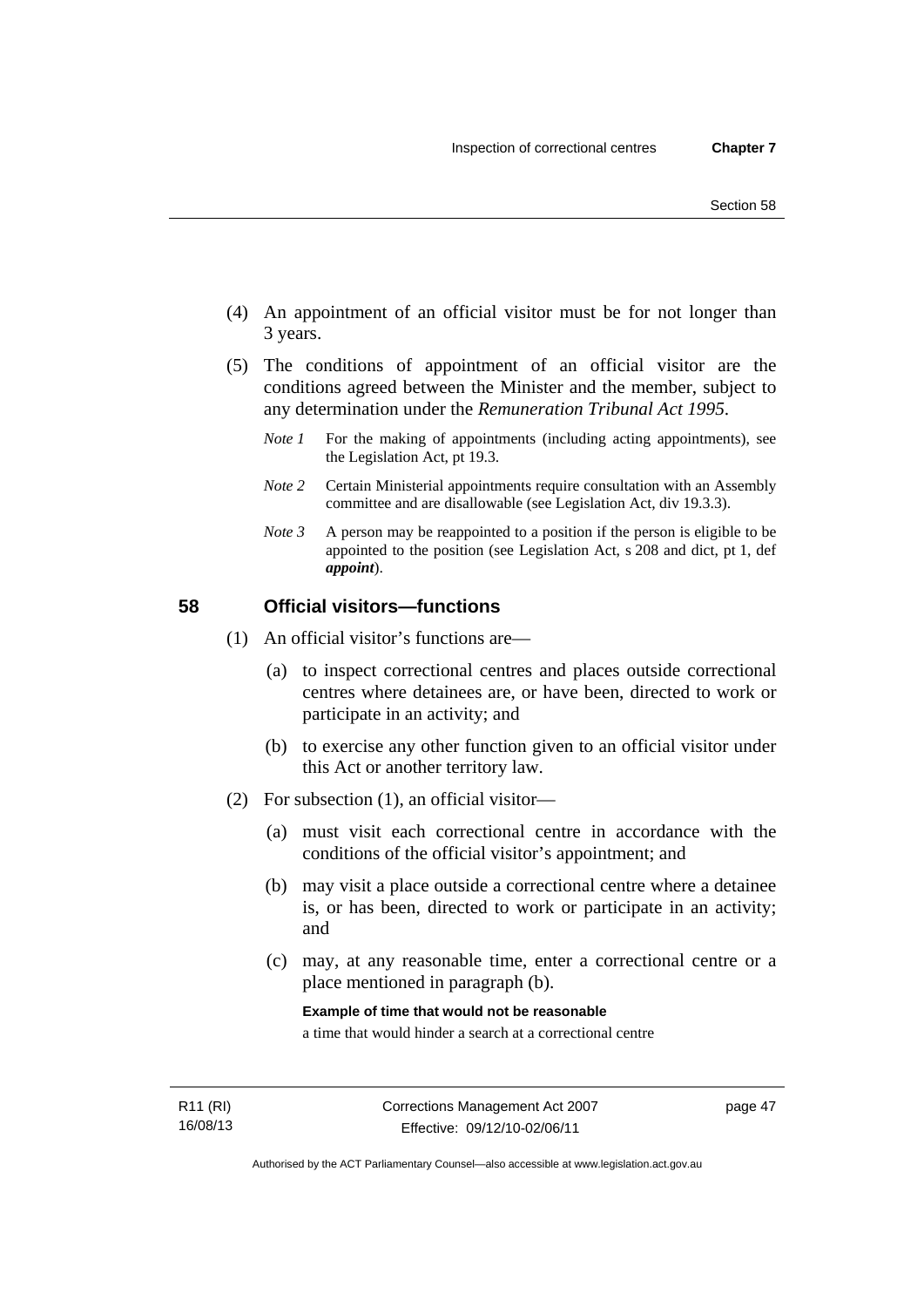- *Note* An example is part of the Act, is not exhaustive and may extend, but does not limit, the meaning of the provision in which it appears (see Legislation Act, s 126 and s 132).
- (3) If an official visitor believes, on reasonable grounds, that the detention of a detainee (including any aspect of the treatment, living conditions, work or activities of the detainee) is not in accordance with this Act, the official visitor must report that belief to the Minister in writing.
- (4) A corrections officer must give an official visitor any reasonable help the official visitor asks for to exercise the official visitor's functions.

# **59 Complaints to official visitors**

- (1) A detainee may complain to an official visitor about any aspect of the detainee's detention or treatment in detention, including—
	- (a) the operation of a correctional centre where the detainee is detained; or
	- (b) conditions, or work or activities provided, at a place where the detainee is, or has been, directed to work or participate in an activity.
- (2) The chief executive must ensure that an official visitor is told as soon as practicable about any detainee who has told a corrections officer that the detainee wants to see an official visitor.
- (3) A detainee is not required to explain to the chief executive or a corrections officer why the detainee may want to see an official visitor.

# **60 Investigation etc by official visitors**

 (1) An official visitor must investigate each complaint made under section 59 unless the official visitor believes, on reasonable grounds, that the complaint is frivolous or vexatious.

R11 (RI) 16/08/13

Authorised by the ACT Parliamentary Counsel—also accessible at www.legislation.act.gov.au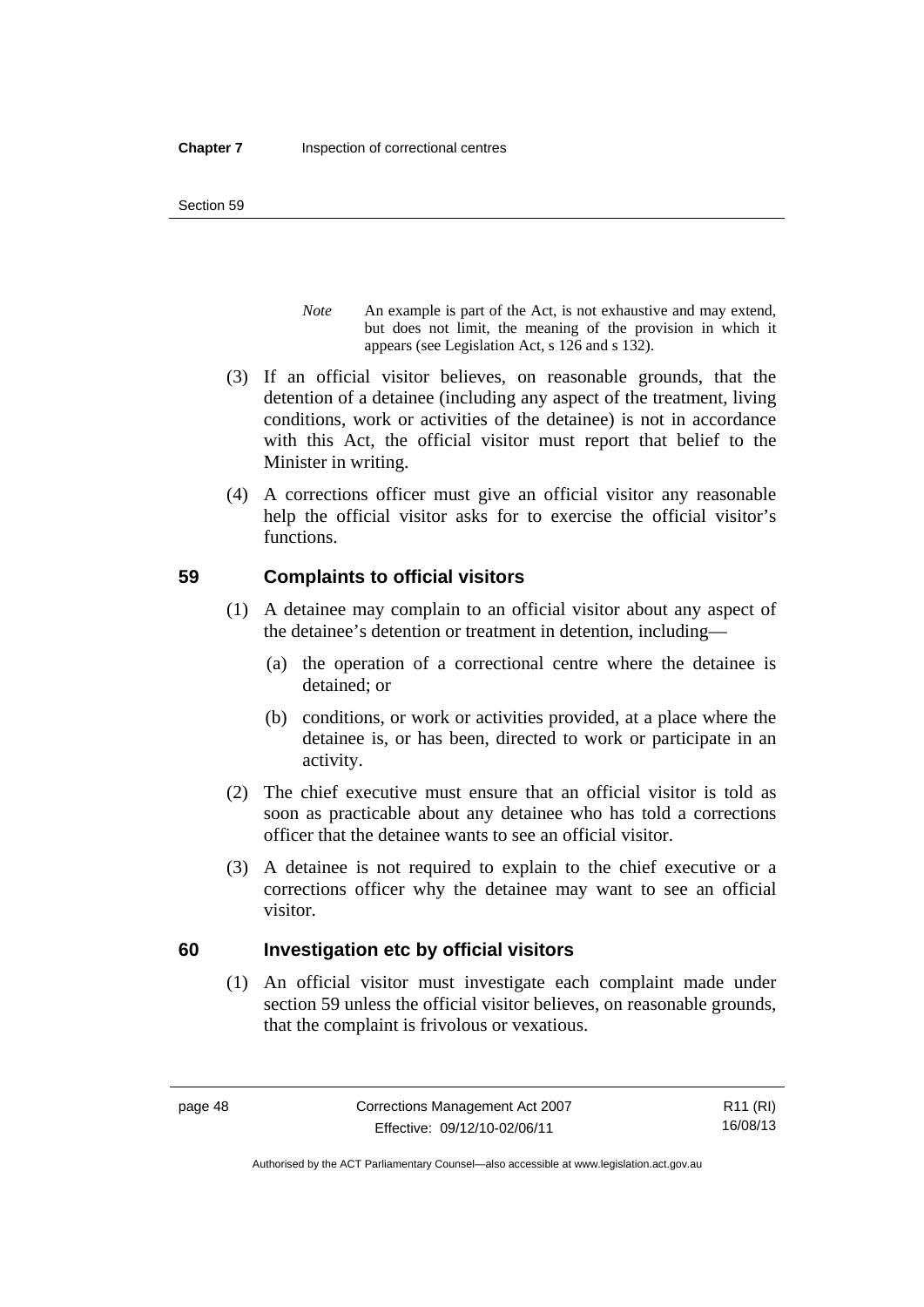- (2) An official visitor may—
	- (a) make a recommendation about the complaint to the chief executive; or
	- (b) if the official visitor considers it is appropriate, give the Minister a report about any complaint or investigation.
- (3) As soon as practicable after the end of each quarter, an official visitor must give the Minister a written report for the quarter summarising—
	- (a) the number and kinds of complaints received by the official visitor; and
	- (b) the number and kinds of complaints investigated by the official visitor; and
	- (c) the outcomes of investigations of complaints.
	- *Note* For the meaning of *quarter*, see the Legislation Act, dict, pt 1.
- (4) The quarterly report may include comments by the official visitor about anything in relation to a complaint or investigation to which the report applies.

### **61 Official visitors—ending appointments**

- (1) The Minister may end the appointment of an official visitor—
	- (a) if the official visitor contravenes a territory law; or
	- (b) for misbehaviour; or
	- (c) if the official visitor becomes bankrupt or personally insolvent; or

*Note Bankrupt or personally insolvent*—see the Legislation Act, dictionary, pt 1.

 (d) if the official visitor is convicted or found guilty, in the ACT, of an offence punishable by imprisonment for at least 1 year; or

| R11 (RI) | Corrections Management Act 2007 | page 49 |
|----------|---------------------------------|---------|
| 16/08/13 | Effective: 09/12/10-02/06/11    |         |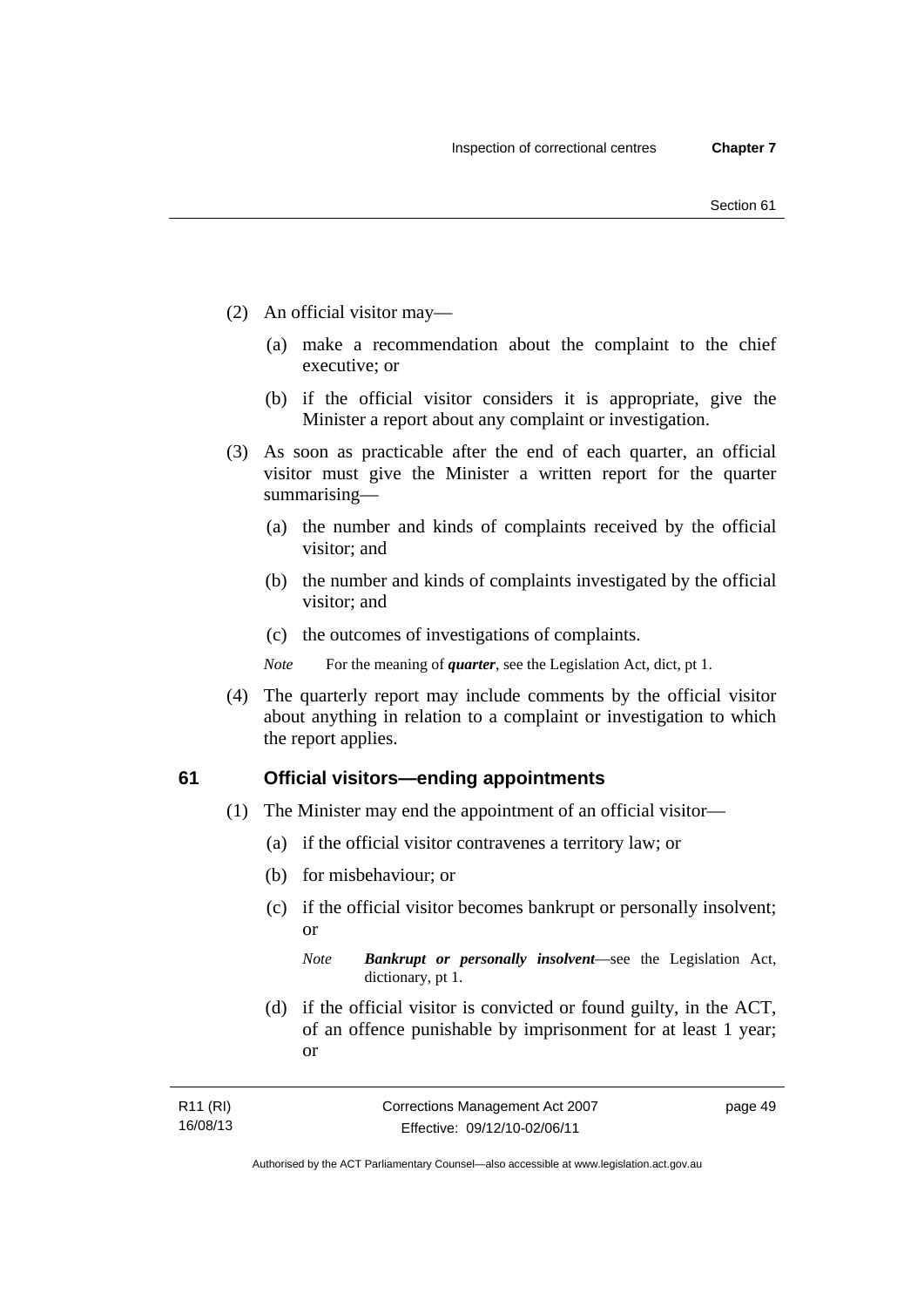- (e) if the official visitor is convicted or found guilty, outside the ACT, in Australia or elsewhere, of an offence that, if it had been committed in the ACT, would be punishable by imprisonment for at least 1 year; or
- (f) if the official visitor fails to visit a correctional centre in accordance with the conditions of the official visitor's appointment without the Minister's approval; or
- (g) for physical or mental incapacity, if the incapacity substantially affects the exercise of the official visitor's functions.
- (2) An official visitor's appointment ends if the person becomes a public employee.
	- *Note 1* A public employee must not be appointed as an official visitor (see s 57 (3)).
	- *Note 2* A person's appointment also ends if the person resigns (see Legislation Act, s 210).

## **62 Relationship with other inspection laws**

- (1) This Act must be construed and administered in a way that is consistent with an inspection law unless the contrary intention appears from this Act or that law.
- (2) This Act is taken to be consistent with an inspection law to the extent that it is capable of operating concurrently with that law.
- (3) The chief executive may make arrangements with a person responsible for the exercise of functions under an inspection law to ensure, as far as practicable, the safety of an inspector (however described) or anyone else affected by the exercise of the function in relation to a detainee or correctional centre.
- (4) A person exercising a function under an inspection law in relation to a detainee or correctional centre must exercise the function in accordance with any direction by the chief executive in relation to—
	- (a) the safety of anyone at the correctional centre; or

Authorised by the ACT Parliamentary Counsel—also accessible at www.legislation.act.gov.au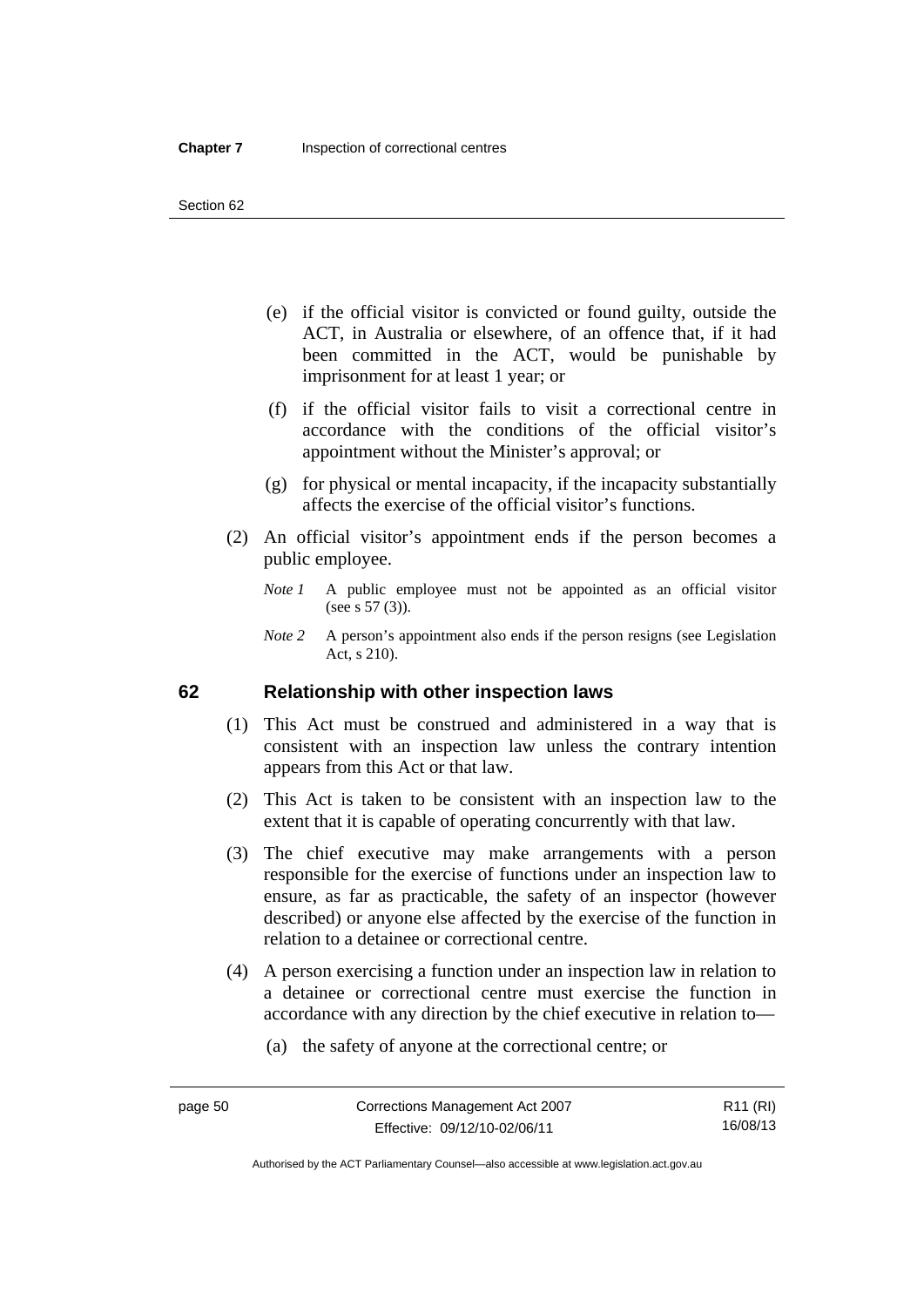- (b) security or good order at a correctional centre.
- (5) In this section:

*inspection law* means an Act that provides for the entry and inspection of premises, or the search of people or premises.

#### **Examples of inspection laws**

- *Crimes Act 1900*
- *Emergencies Act 2004*
- *Food Act 2001*
- *Public Health Act 1997*
- *Note* An example is part of the Act, is not exhaustive and may extend, but does not limit, the meaning of the provision in which it appears (see Legislation Act, s 126 and s 132).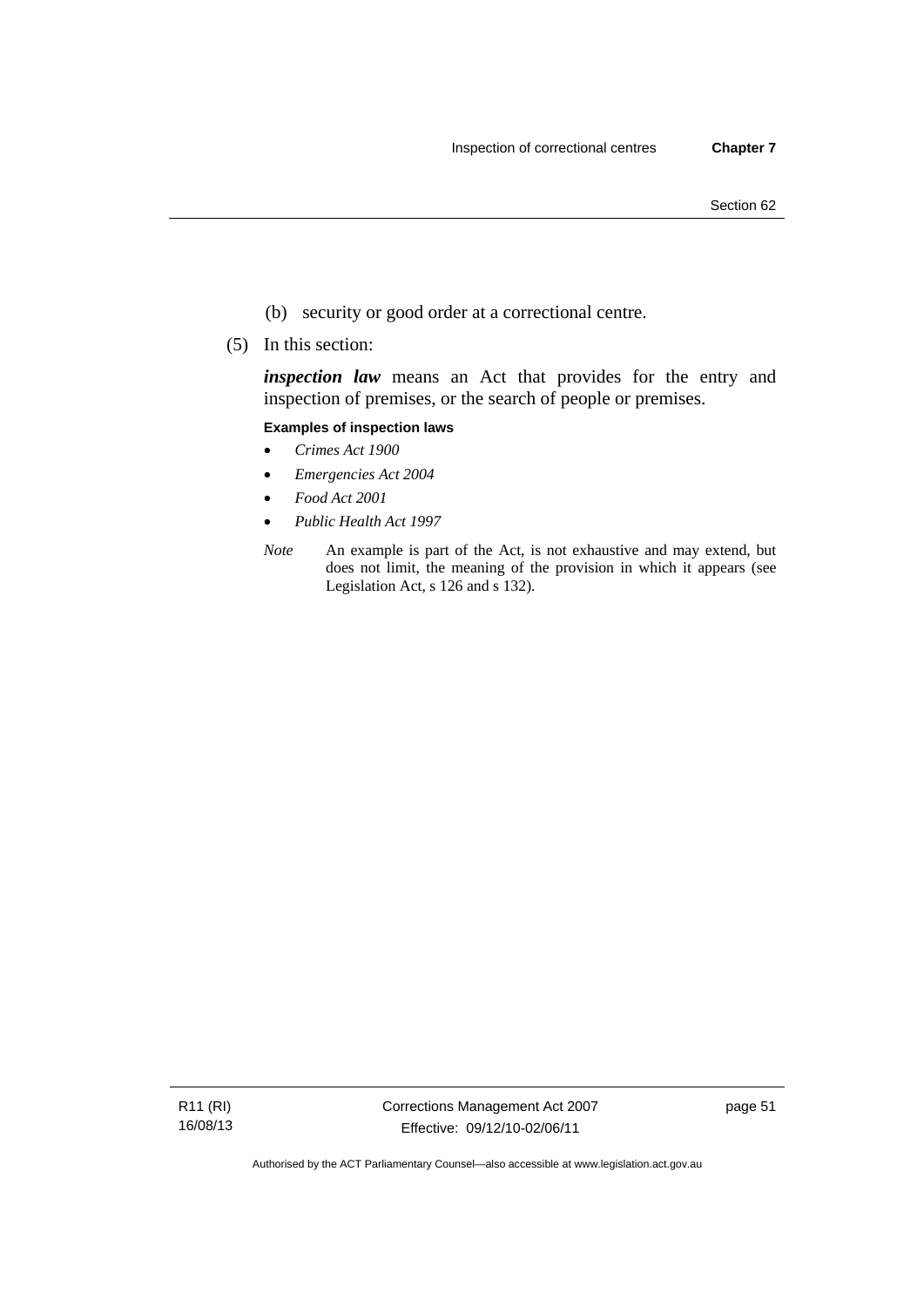# **Chapter 8 Admission to correctional centres**

### **63 Meaning of** *admission* **to correctional centre**

In this Act:

*admission,* of a detainee to a correctional centre, means—

- (a) admission of the detainee to the centre for detention; and
- (b) for a detainee reporting to the centre to perform periodic detention—includes the first, but not the second or subsequent, time the detainee reports to the centre to perform periodic detention.

### **64 Authority for detention**

- (1) A person must not be admitted to, or detained at, a correctional centre unless the detention is—
	- (a) authorised by a warrant under the *Crimes (Sentence Administration) Act 2005*, section 12 (Warrant for imprisonment); or
	- (b) authorised by a warrant under the *Crimes (Sentence Administration) Act 2005*, section 17 (Warrant for remand); or
	- (c) otherwise authorised, whether by a warrant or other authority (however named), under a territory law or a law of the Commonwealth, a State or another Territory.

#### **Examples—par (c)**

- 1 an accused person who is refused bail by an authorised person under the *Bail Act 1992*
- 2 a person held on a warrant issued under the *Royal Commissions Act 1991*, section 35 (Apprehension of witnesses failing to appear)
- 3 a person in immigration detention under the Migration Act 1958 (Cwlth)

R11 (RI) 16/08/13

Authorised by the ACT Parliamentary Counsel—also accessible at www.legislation.act.gov.au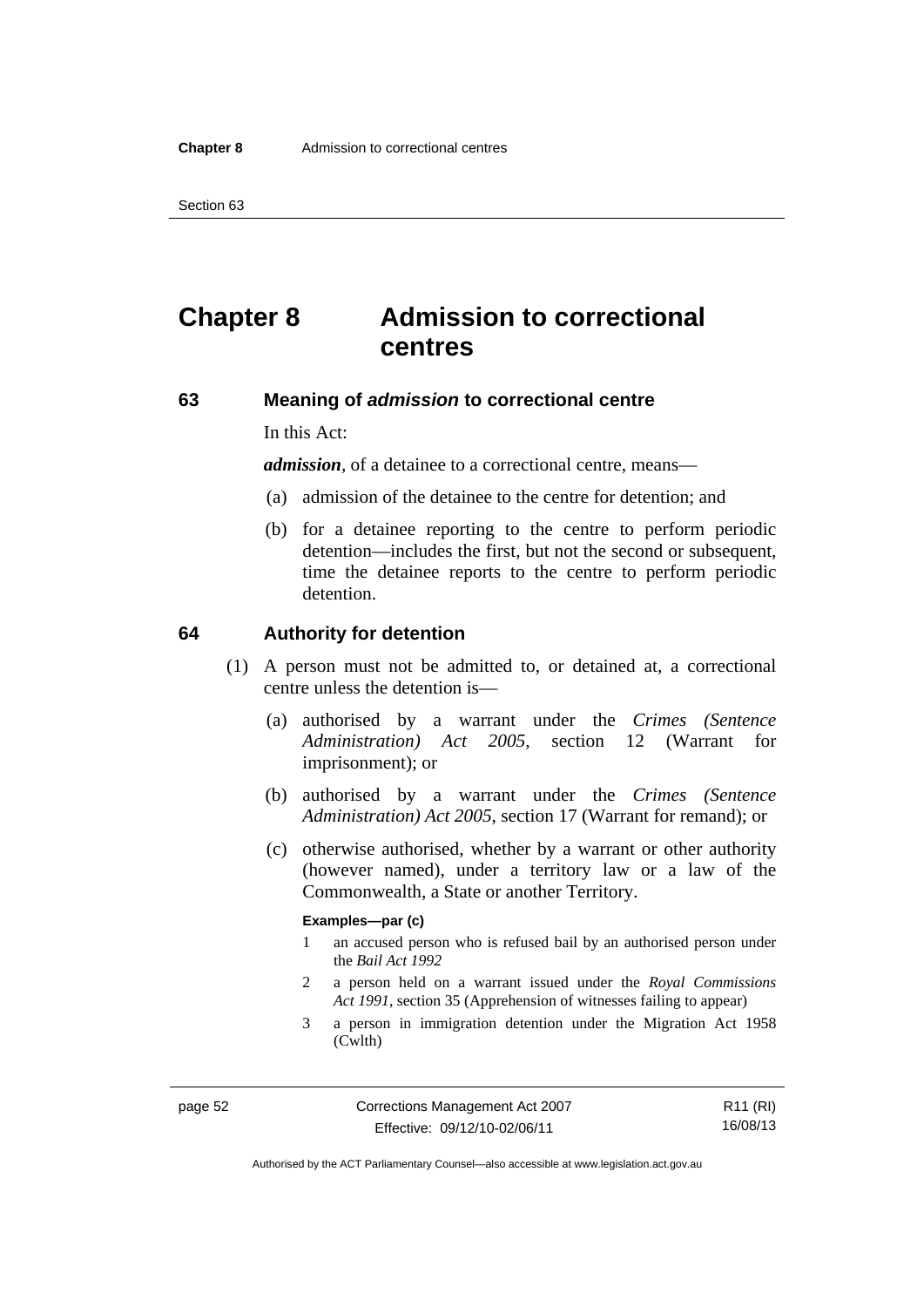- 4 an interstate detainee on leave in the ACT held in custody overnight
- *Note* An example is part of the Act, is not exhaustive and may extend, but does not limit, the meaning of the provision in which it appears (see Legislation Act, s 126 and s 132).
- (2) Before the person is admitted to the correctional centre, the chief executive must be given the warrant or evidence of other authority for the detention.
- (3) The validity of a person's detention at a correctional centre is not affected by a defect or irregularity in or in relation to the warrant or the evidence of other authority for the detention.

### **65 Identification of detainees**

- (1) For the identification of a detainee admitted to a correctional centre, the chief executive may direct that all or any of the following be taken of, or from, the detainee:
	- (a) prints of the detainee's hands, fingers, feet or toes;
	- (b) a photograph or video recording;
	- (c) a measurement;
	- (d) a cast or impression;
	- (e) a buccal swab or saliva sample;
	- (f) a blood sample;
	- (g) anything else prescribed by regulation.
- (2) Anything taken of, or from, a detainee under subsection (1) must be destroyed if—
	- (a) the detainee is found not guilty of any offence to which the detention relates, other than on the ground of unsoundness of mind; or
	- (b) proceedings for any offence to which the detention relates are discontinued or dismissed.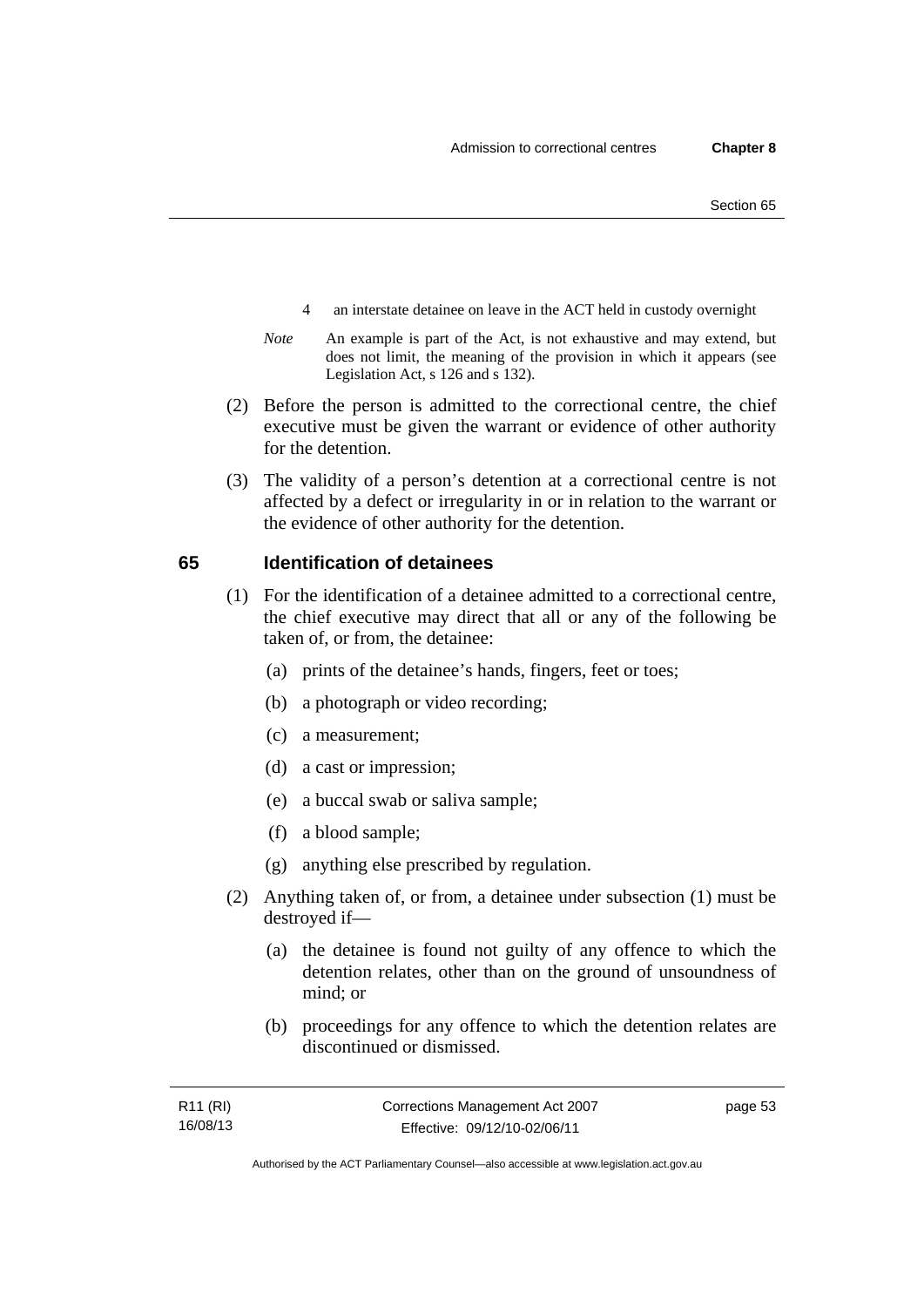- (3) However, subsection (2) does not apply if, for any part of the period of detention in relation to an offence, the detainee was also being detained for another offence—
	- (a) of which the detainee has been convicted; or
	- (b) for which a proceeding (including any appeal proceeding) is still pending.
- (4) A blood sample under this section may only be taken by a health practitioner appointed under section 22 (Health practitioners non-therapeutic functions).
	- *Note* The *Crimes (Forensic Procedures) Act 2000* includes provision for carrying out forensic procedures on people in custody. See particularly pt 2.7 (Carrying out of certain forensic procedures after conviction of serious offenders).

### **66 Information about entitlements and obligations**

- (1) As soon as practicable after a detainee is admitted to a correctional centre, the chief executive must ensure that reasonable steps are taken to explain the following to the detainee:
	- (a) the detainee's entitlements and obligations under this Act;
	- (b) the case management plan arrangements;
	- (c) the role of official visitors;
	- (d) the procedures for seeking information and making complaints;
	- (e) if the detainee is a national of a foreign country—the right to have a diplomatic or consular representative of the country told about the detention;
	- (f) anything else prescribed by regulation;
	- (g) anything else the chief executive considers necessary or desirable.

**Examples—par (g)** 

1 corrections policies and operating procedures relevant to the detainee

| page 54 | Corrections Management Act 2007 | R11 (RI) |
|---------|---------------------------------|----------|
|         | Effective: 09/12/10-02/06/11    | 16/08/13 |

Authorised by the ACT Parliamentary Counsel—also accessible at www.legislation.act.gov.au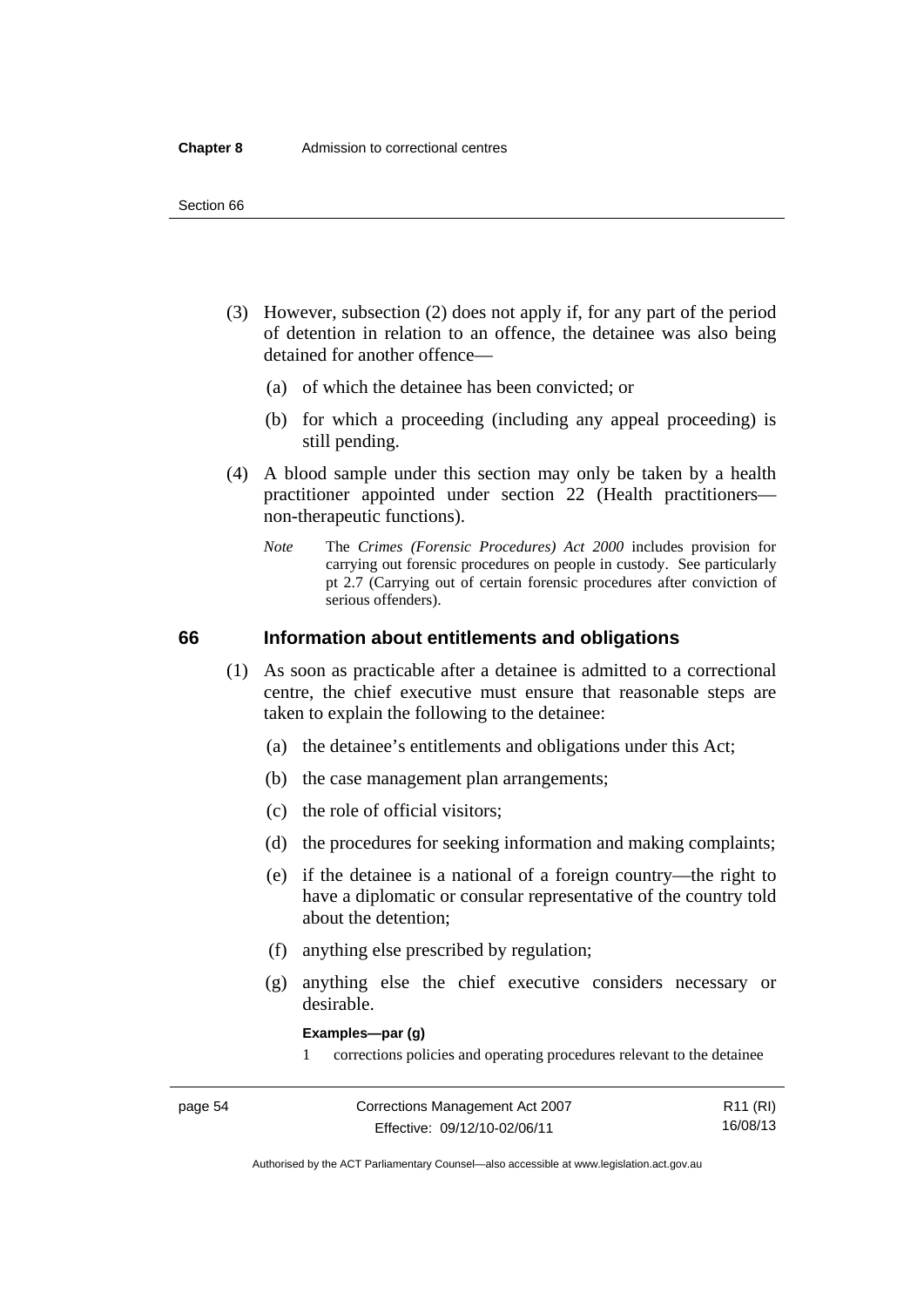- 2 the scope and effect of the chief executive's directions
- 3 for a transgender or intersex detainee—the effect of section 79 in relation to choice of sexual identity
- 4 the health services, work and activities available to detainees
- 5 for an offender—the role of the sentence administration board
- *Note* An example is part of the Act, is not exhaustive and may extend, but does not limit, the meaning of the provision in which it appears (see Legislation Act, s 126 and s 132).
- (2) The explanation under subsection (1)—
	- (a) may be in general terms; and
	- (b) as far as practicable, must be in language the detainee can readily understand.

**Example—par (a)** 

a written statement or checklist used by corrections officers to give detainees a general summary of the things mentioned in subsection (1)

- *Note* An example is part of the Act, is not exhaustive and may extend, but does not limit, the meaning of the provision in which it appears (see Legislation Act, s 126 and s 132).
- (3) The chief executive must arrange for the assistance of an interpreter in complying with subsection (1) or (2) if the chief executive believes, on reasonable grounds, that the detainee is unable, because of inadequate knowledge of the English language or a disability, to communicate with reasonable fluency in English.
- (4) Without limiting subsection (3), the assistance of the interpreter may be provided by telephone.
- (5) The chief executive must also ensure that copies of the following are available for inspection by detainees at each correctional centre:
	- (a) this Act;
	- (b) corrections policies and operating procedures available under section 14.

page 55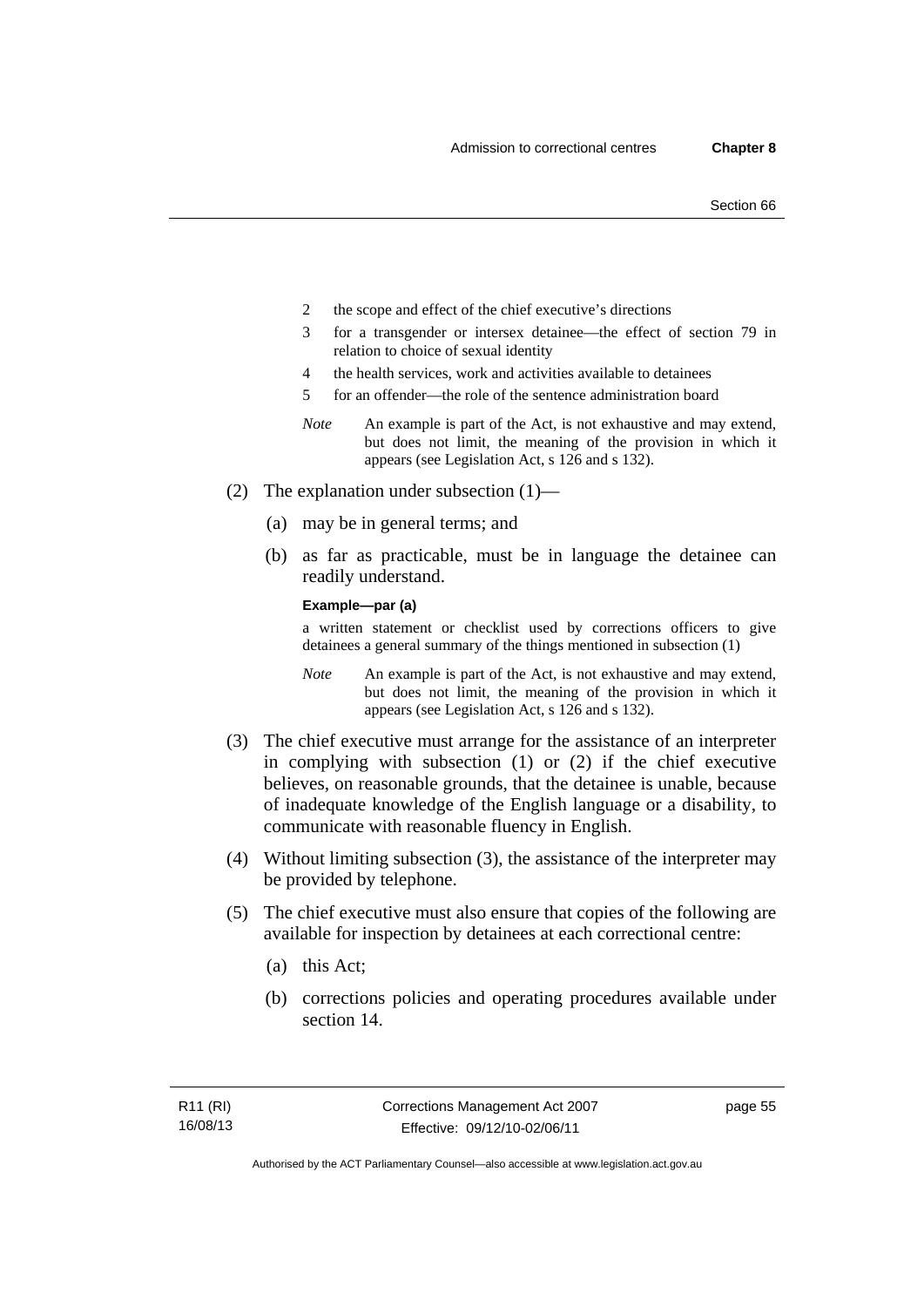(6) The chief executive must tell a diplomatic or consular representative of a foreign country about the detention of a national of that country, if asked by the detainee.

# **67 Initial assessment**

- (1) The chief executive must ensure that—
	- (a) each detainee admitted to a correctional centre is assessed as soon as practicable to identify any immediate physical or mental health, or safety or security, risks and needs; and
	- (b) any risks and needs identified by the assessment are addressed.
- (2) In particular, the chief executive must ensure that any ongoing risks and needs are addressed in the detainee's case management plan.

### **68 Health assessment**

- (1) The assessment under section 67 of a detainee's physical and mental health needs and risks must be made within 24 hours after the detainee's admission.
- (2) The health assessment must involve—
	- (a) an initial assessment by a nurse and a review of the nurse's assessment by a doctor appointed under section 21 (Doctors health service appointments); or
	- (b) an assessment by a doctor appointed under section 21 (Doctors—health service appointments).
- (3) The health assessment must include an assessment of the detainee's risk of self-harm.
	- *Note 1* The detainee's case management plan must also address the detainee's health condition, any risk of self-harm and any treatment regime (see s 78).
	- *Note 2* The *Mental Health (Treatment and Care) Act 1994* also includes provision for assessment orders, and emergency detention and care, under that Act.

R11 (RI) 16/08/13

Authorised by the ACT Parliamentary Counsel—also accessible at www.legislation.act.gov.au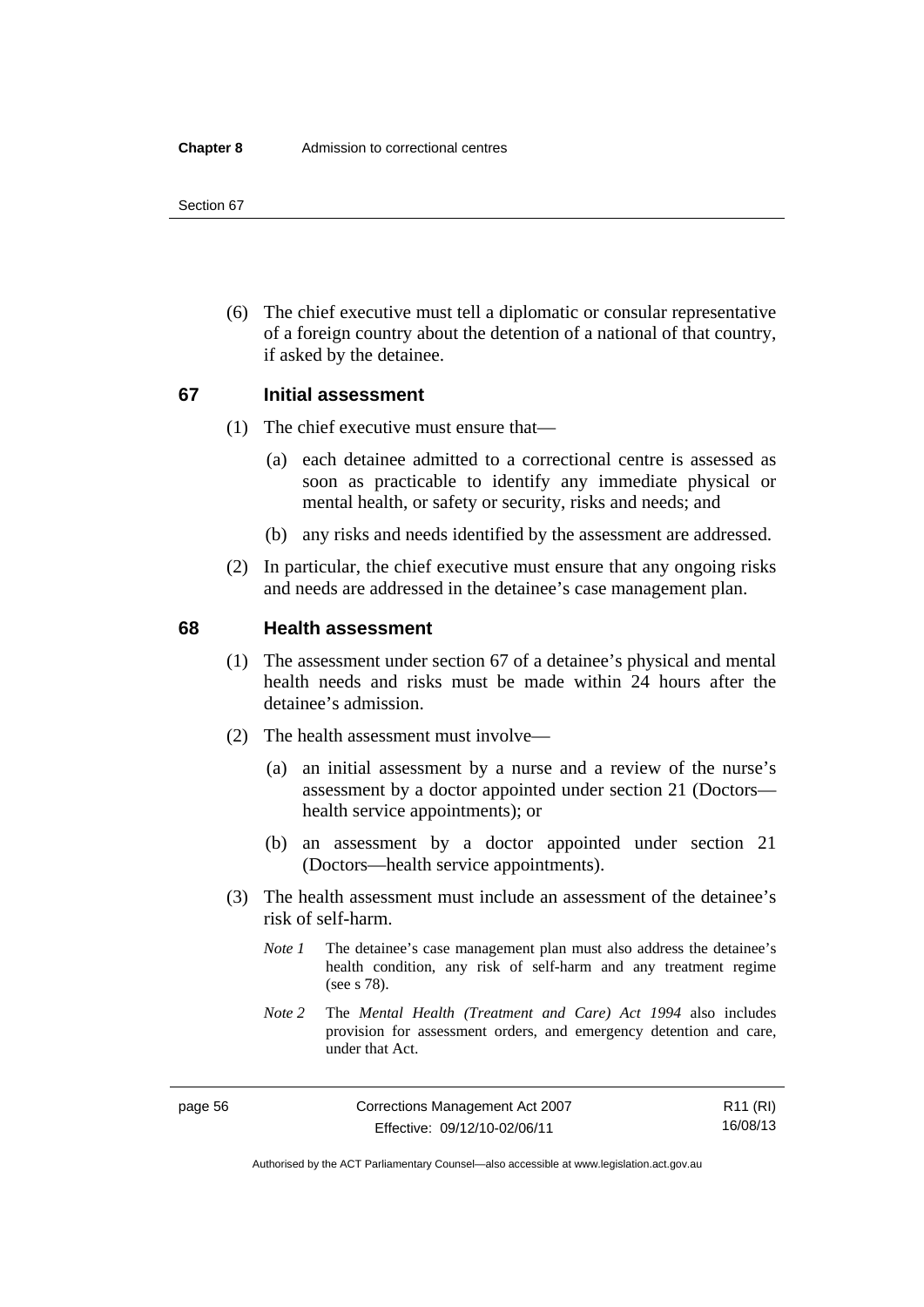# **69 Alcohol and drug tests on admission**

- (1) For an assessment under section 67, the chief executive may direct the detainee, orally or in writing, to provide a test sample.
- (2) Division 9.6.2 (Alcohol and drug testing—detainees) applies in relation to the direction and any sample given under the direction.

# **70 Strip search on admission**

- (1) For an assessment under section 67, the chief executive may direct the detainee, orally or in writing, to submit to a strip search.
- (2) Part 9.4 (Searches) and part 9.5 (Seizing property) apply in relation to the direction and any strip search conducted under the direction.

# **71 Property of detainees**

- (1) The chief executive may allow a detainee's property to be brought into a correctional centre.
- (2) However, the chief executive may give directions imposing conditions in relation to the detainee's property brought into a correctional centre, including conditions in relation to—
	- (a) the nature, amount and location of property that may be held by a detainee at the centre; and
	- (b) the use of the property.
- (3) The chief executive must ensure that the register of detainees includes details of the property each detainee has at a correctional centre.
- (4) Without limiting section 14 (Corrections policies and operating procedures), a corrections policy or operating procedure may make provision in relation to detainee's property, including provision in relation to the following:
	- (a) the taking and storage of the property;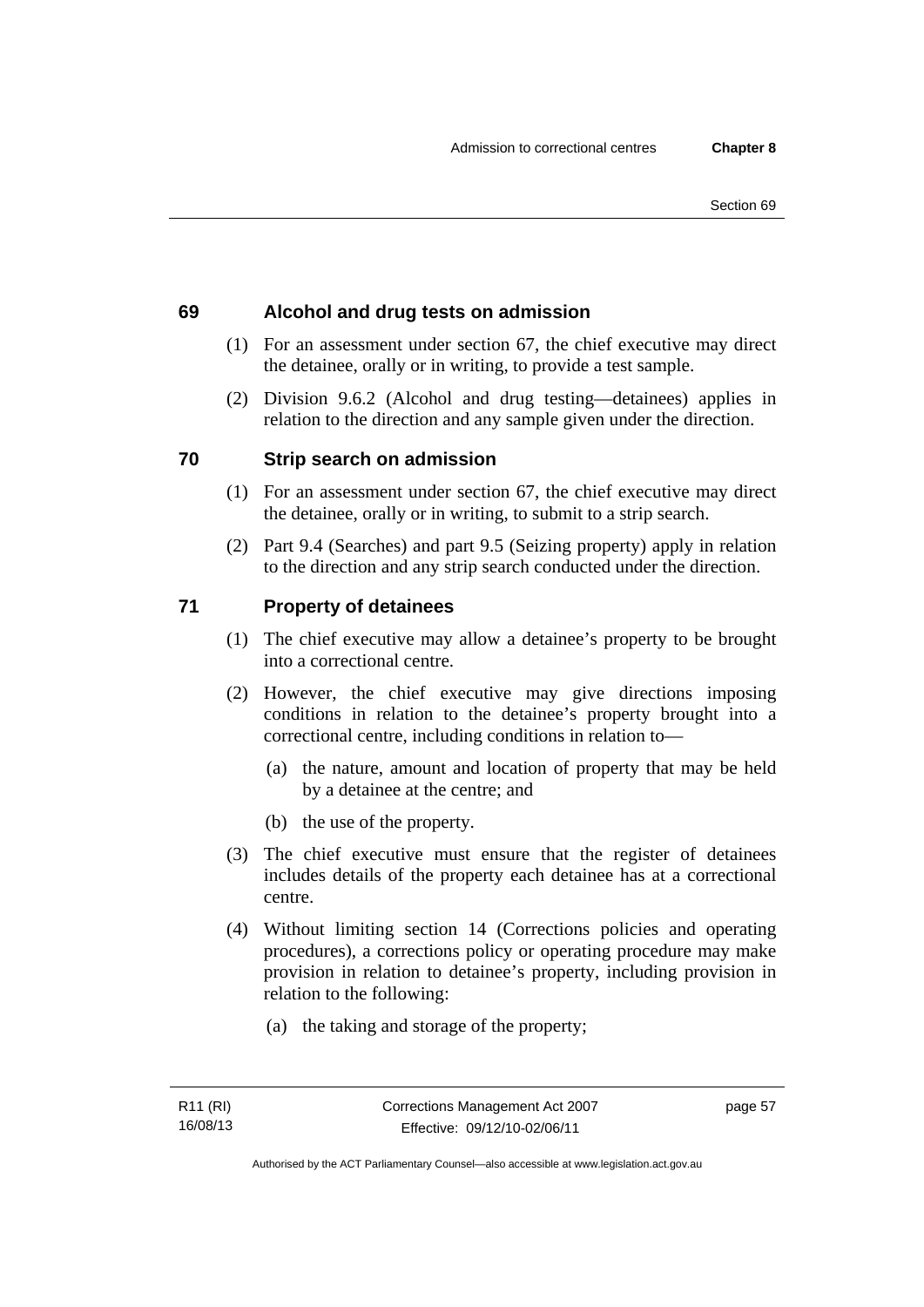- (b) access to, and use of, the property;
- (c) transfer of the property;
- (d) compensation for loss or damage;
- (e) return of the property to the detainee.
- (5) In this section:

*detainee's property* does not include a prohibited thing.

*Note* Pt 9.5 (Seizing property) provides generally for the seizure, forfeiture and return of property.

### **72 Security classification**

The chief executive must arrange a security classification for a detainee as soon as practicable after the detainee's admission to a correctional centre.

### **73 Case management plan**

The chief executive must arrange for a case management plan to be prepared for a detainee as soon as practicable after the detainee's admission to a correctional centre.

# **74 Entries in register of detainees**

The chief executive must ensure that details of each detainee admitted to a correctional centre are entered in the register of detainees on the detainee's admission to the centre.

*Note* The chief executive must keep a register of detainees at a correctional centre (see s 76).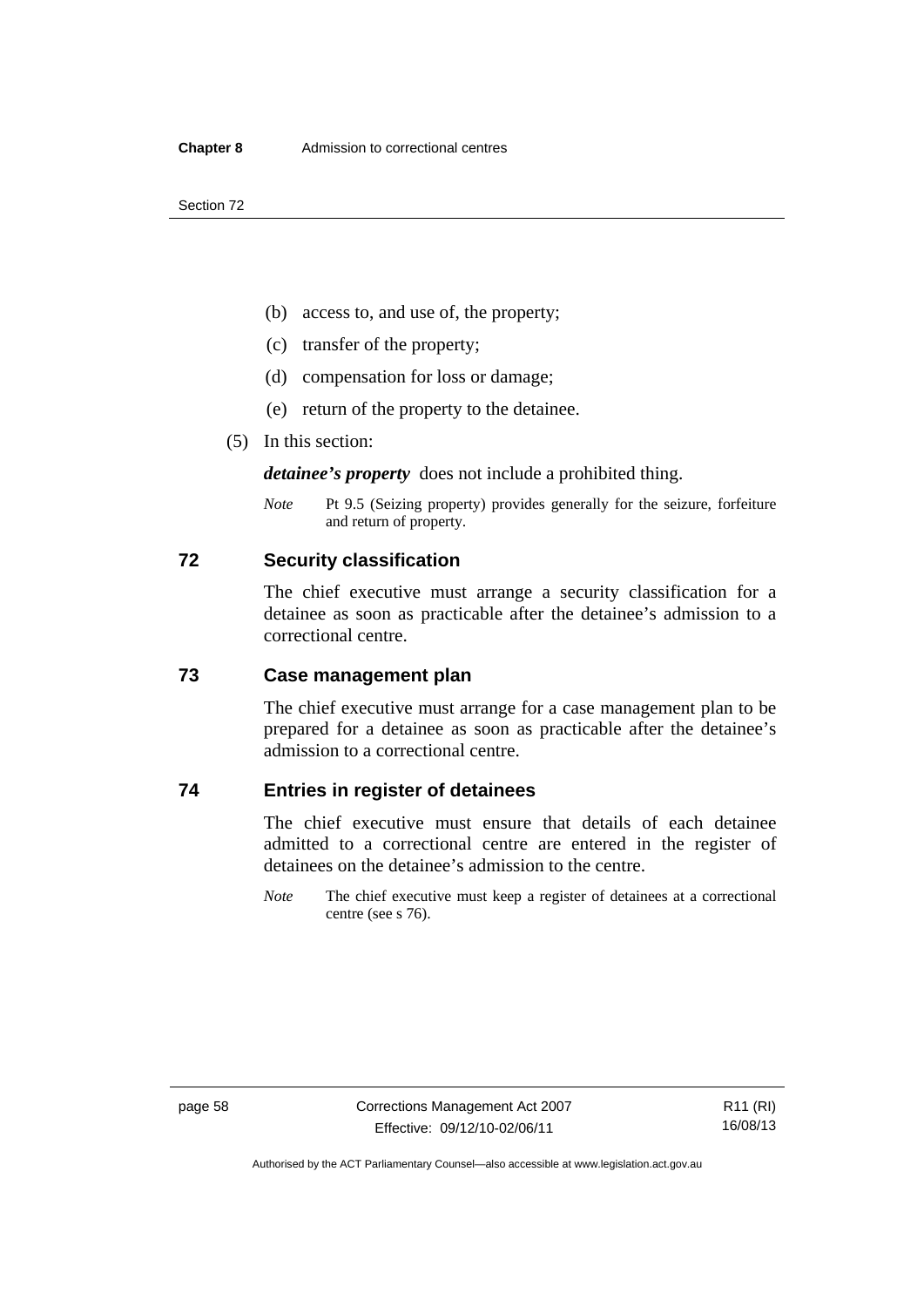# **Chapter 9 Management and security**

# **Part 9.1 Management and security general**

## **75 Compliance with chief executive's directions**

A detainee must comply with any direction given under this Act to the detainee by the chief executive.

*Note* Under s 17, the chief executive may delegate any of the chief executive's functions, including the giving of directions, to a corrections officer.

## **76 Register of detainees**

- (1) The chief executive must keep a register containing details of each detainee at a correctional centre.
- (2) The register must include details of the following for each detainee:
	- (a) full name;
	- (b) authority for detention;
	- (c) period of authorised detention;
	- (d) for a detainee under a sentence of imprisonment—
		- (i) the sentence, including any periodic detention period or other element of a combination sentence; and
		- (ii) any nonparole period;
	- (e) current place of detention;
	- (f) security classification;
	- (g) case management plan;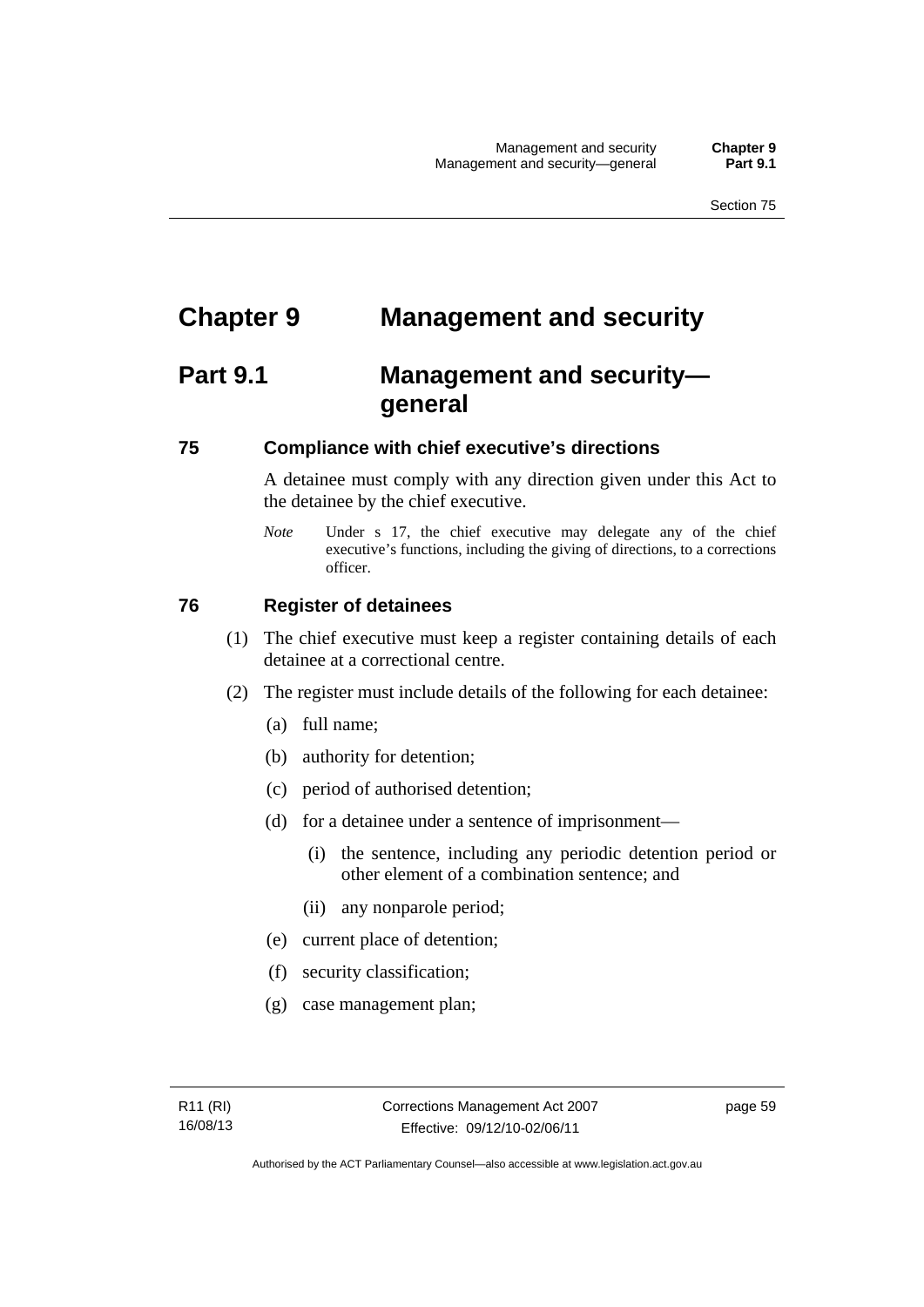- (h) sex, including that chosen under section 79 (Transgender and intersex detainees—sexual identity);
- (i) any known condition of the detainee that requires, or is likely to require, a health service;
- (j) anything taken under section 65 (Identification of detainees);
- (k) anything else the chief executive considers necessary or appropriate for the proper management of the detainee.

## **Examples—par (i)**

- 1 nutritional or health needs
- 2 need for spectacles, contact lens, crutches, prosthesis or other artificial aids
- 3 language or literacy difficulties
- *Note* An example is part of the Act, is not exhaustive and may extend, but does not limit, the meaning of the provision in which it appears (see Legislation Act, s 126 and s 132).
- (3) The register must be available for inspection under chapter 7 (Inspection of correctional centres).
- (4) In this section:

*combination sentence*—see the *Crimes (Sentencing) Act 2005*, dictionary.

# **77 Health reports**

- (1) For this Act, the chief executive may ask a relevant chief executive for a written report about a detainee's health.
- (2) The relevant chief executive must comply with the request as soon as practicable.
- (3) The relevant chief executive's report must include personal health information about the detainee that is in a health record—
	- (a) in the relevant chief executive's custody; or

Authorised by the ACT Parliamentary Counsel—also accessible at www.legislation.act.gov.au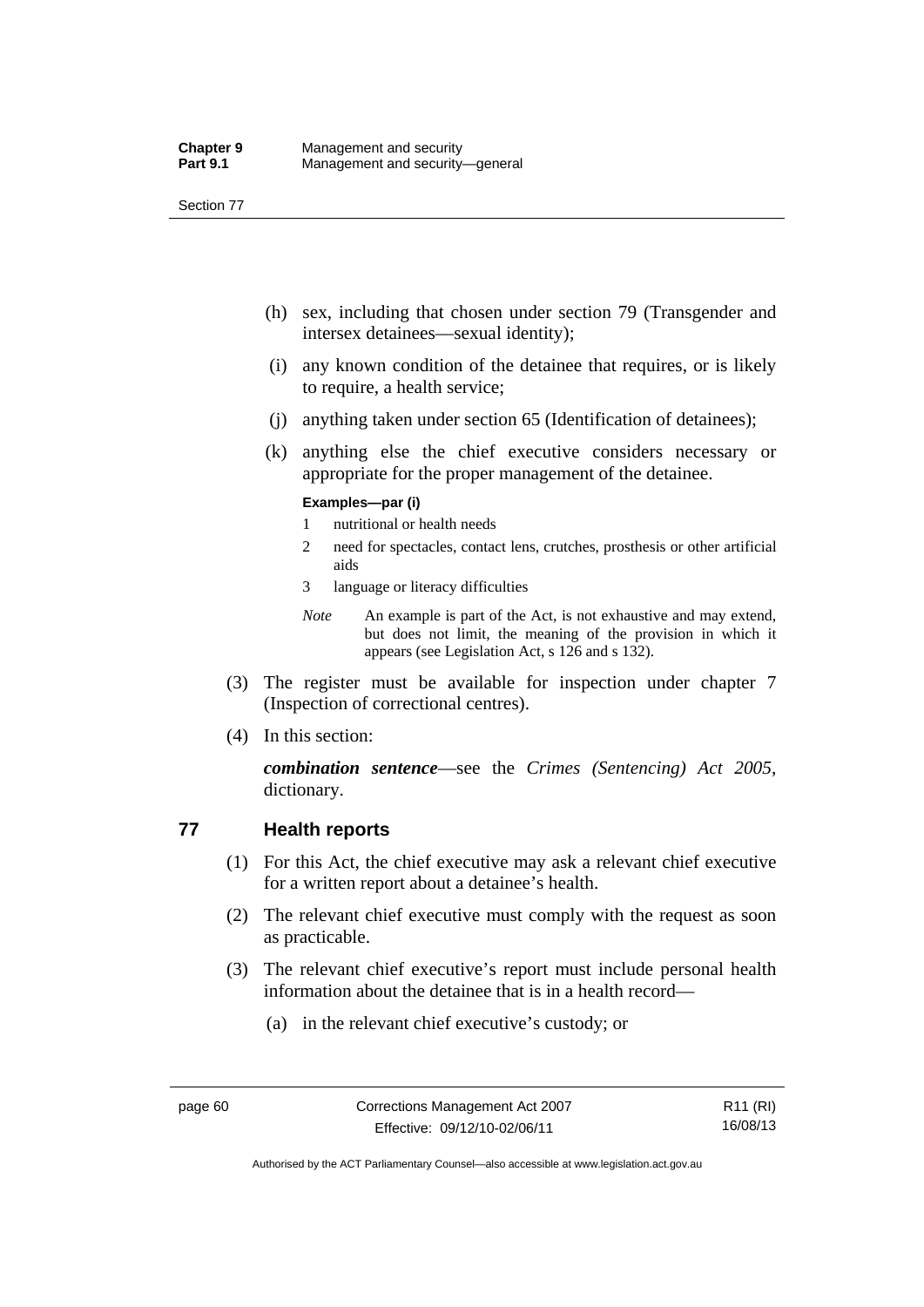- (b) to which the relevant chief executive has access through any arrangement with another chief executive.
- (4) The chief executive must ensure that a doctor appointed under section 21 (Doctors—health service appointments) assesses the report from a relevant chief executive and includes a statement of the detainee's condition (the *health schedule*) in the detainee's case management plan.
- (5) The health schedule must include a summary of—
	- (a) the detainee's condition and health risks, including any likelihood of the condition resulting in a medical emergency or the onset of significant health problems and any associated symptoms; and
	- (b) a treatment regime for the detainee

#### **Examples—s (5)**

- 1 Detainee D has diabetes. The health schedule for D explains the type of diabetes, the treatment required, any likely medical emergency or significant health problem and the associated symptoms, such as hypoglycaemia.
- 2 Detainee P has epilepsy. The health schedule for P explains the type of epilepsy, the treatment required, the symptoms and consequences of any failure to maintain the treatment regime.
- *Note* An example is part of the Act, is not exhaustive and may extend, but does not limit, the meaning of the provision in which it appears (see Legislation Act, s 126 and s 132).
- (6) Without limiting section 14 (Corrections policies and operating procedures), a corrections policy or operating procedure may include provision in relation to the health schedule, including provision in relation to any of the following:
	- (a) the content of the schedule and, in particular, any statement about the detainee's health risks and treatment regime;
	- (b) the people who may access the health schedule and the circumstances for access.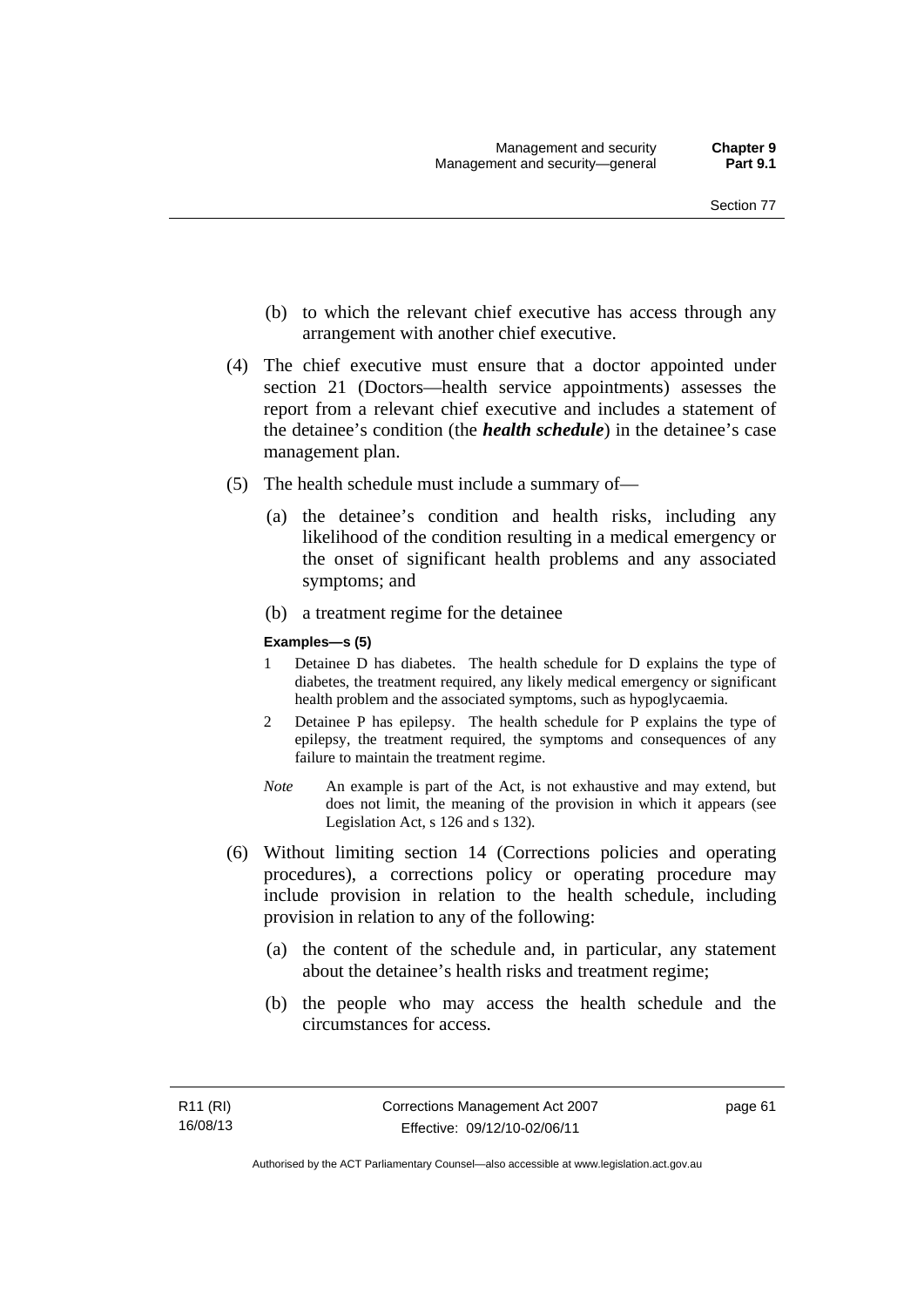- (7) The chief executive must ensure that the relevant chief executive's report and the health schedule is available only to people authorised by the chief executive.
- (8) In this section:

*health record*—see the *Health Records (Privacy and Access) Act 1997*, dictionary.

*personal health information*—see the *Health Records (Privacy and Access) Act 1997*, dictionary.

*relevant chief executive* means a chief executive whose administrative unit is responsible for any provision of the following Acts:

- (a) the *Children and Young People Act 2008*;
- (b) the *Disability Services Act 1991*;
- (c) the *Health Act 1993*;
- (d) the *Mental Health (Treatment and Care) Act 1994*.
- *Note* Compliance with a request under this section does not involve a contravention of a privacy principle under the *Health Records (Privacy and Access) Act 1997* (see that Act, s 5 (The privacy principles))*.*

## **78 Case management plans—scope etc**

- (1) The chief executive—
	- (a) must maintain an individual management plan for each detainee, other than a remandee; and
	- (b) may maintain an individual management plan for a detainee who is a remandee.
- (2) A case management plan for a detainee must—
	- (a) outline work and activities for the detainee; and

Authorised by the ACT Parliamentary Counsel—also accessible at www.legislation.act.gov.au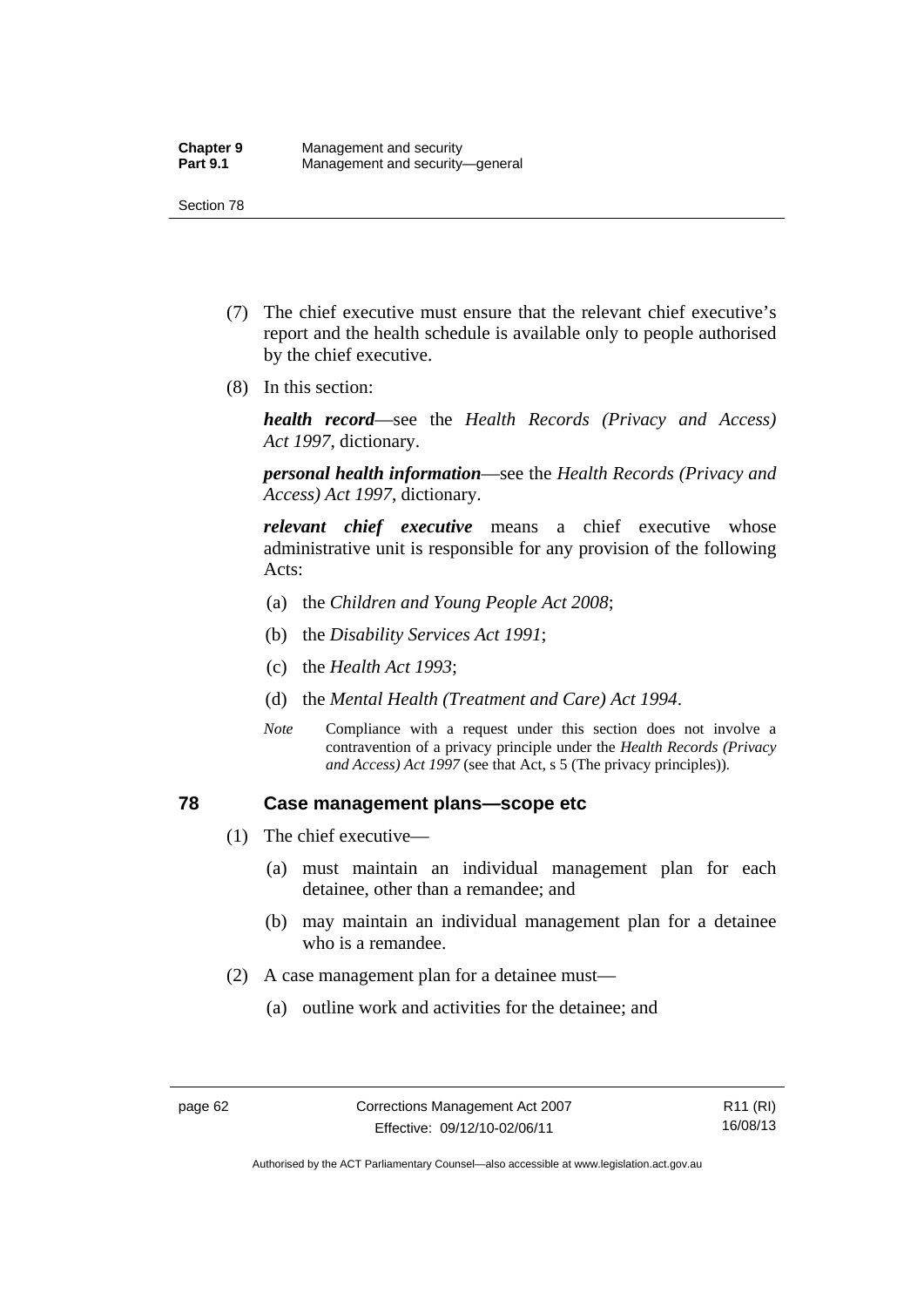- (b) be based on an assessment of the needs, capacities and disposition of the detainee; and
- (c) be consistent with the resources available to the chief executive to manage the detainee; and
- (d) if the detainee is an offender—outline how the detainee is to be prepared for lawful release and reintegration into society at the earliest possible time.
- (3) A case management plan may deal with any matter relating to a detainee, including the following:
	- (a) provision for the safe, secure and humane treatment of the detainee;
	- (b) for a detainee at risk of self-harm—an outline of the risk and strategies for managing the risk;
	- (c) the welfare of the detainee, including the detainee's participation in work or activities, and other constructive use of time in detention;
	- (d) details of any academic, vocational or cultural education or training for the detainee approved under section 52 (News and educational services);
	- (e) the detainee's health condition and risks, and any associated treatment regime;
	- (f) for a detainee with a physical, mental or educational disability—strategies for extra assistance to minimise any disadvantage suffered by the detainee because of the disability, particularly in relation to suitability for work and release from detention;
	- (g) for a detainee serving a sentence of imprisonment by full-time detention—requirements for the detainee to be—
		- (i) told the detainee's release date under the sentence; and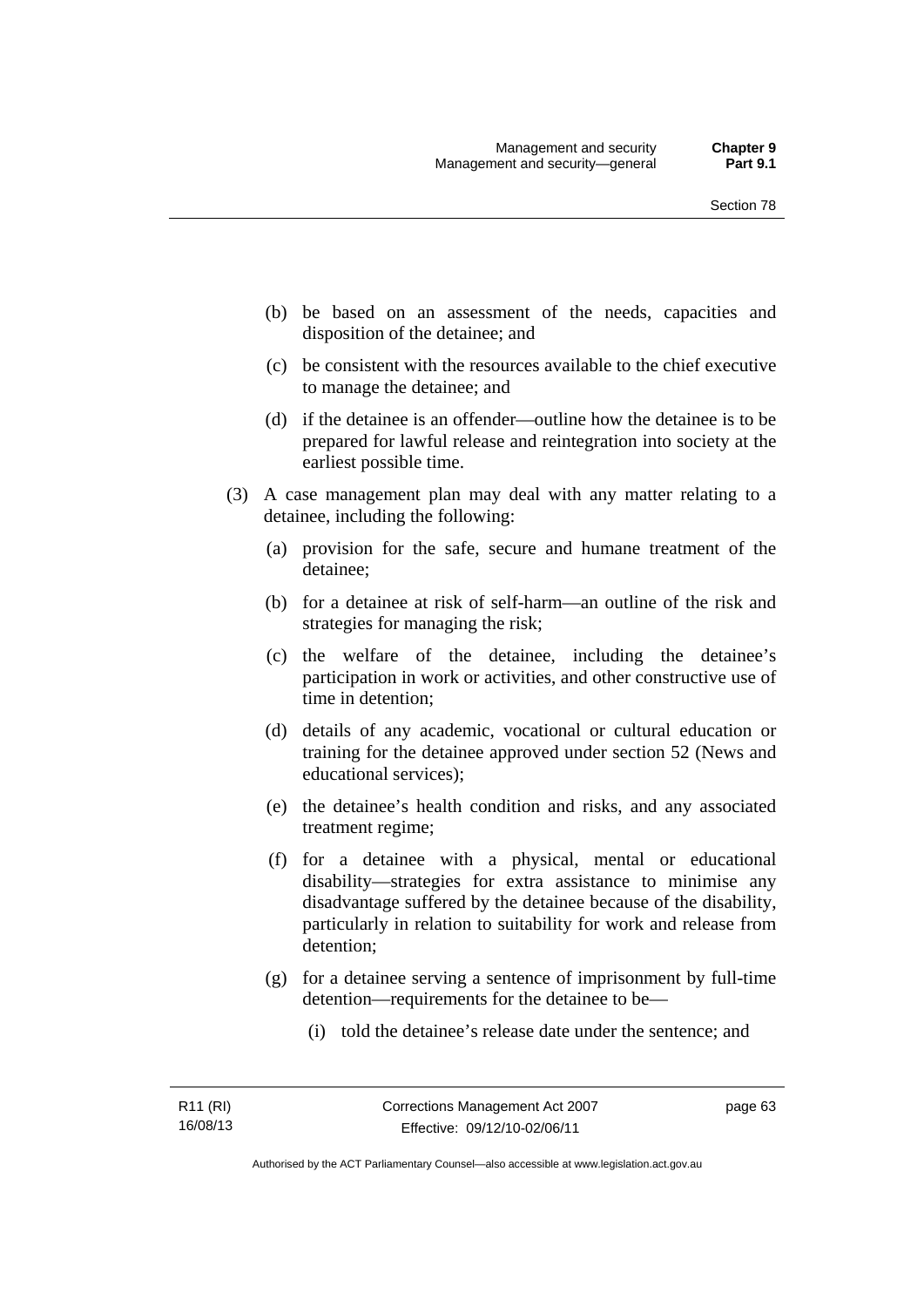- (ii) given necessary assistance in applying for parole;
- (h) anything else prescribed by regulation or directed by the chief executive.

## **79 Transgender and intersex detainees—sexual identity**

- (1) This section applies to a transgender or intersex detainee.
- (2) For this Act, the sex of the detainee is taken to be—
	- (a) the sex chosen under subsection (3); or
	- (b) if subsection (4) applies—the sex chosen with approval under subsection (4).
- (3) On admission to a correctional centre—
	- (a) the detainee may tell the chief executive the sex the detainee chooses to be identified with; or
	- (b) if the detainee fails to make a choice under paragraph (a)—the chief executive may choose the sex the detainee is to be identified with having regard to the report obtained under subsection (5).

*Note Fail* includes refuse, see the Legislation Act, dict, pt 1.

- (4) The chief executive may, on application by the detainee, approve a change in the sex the detainee chooses to be identified with, having regard to the report obtained under subsection (5).
- (5) Before making a decision under subsection (3) or (4), the chief executive must obtain a report by a doctor appointed under section 22 (Health practitioners—non-therapeutic functions) about the detainee's sexual identity.
- (6) The chief executive must—
	- (a) give the detainee written notice of a decision by the chief executive under subsection (3) or (4); and

R11 (RI) 16/08/13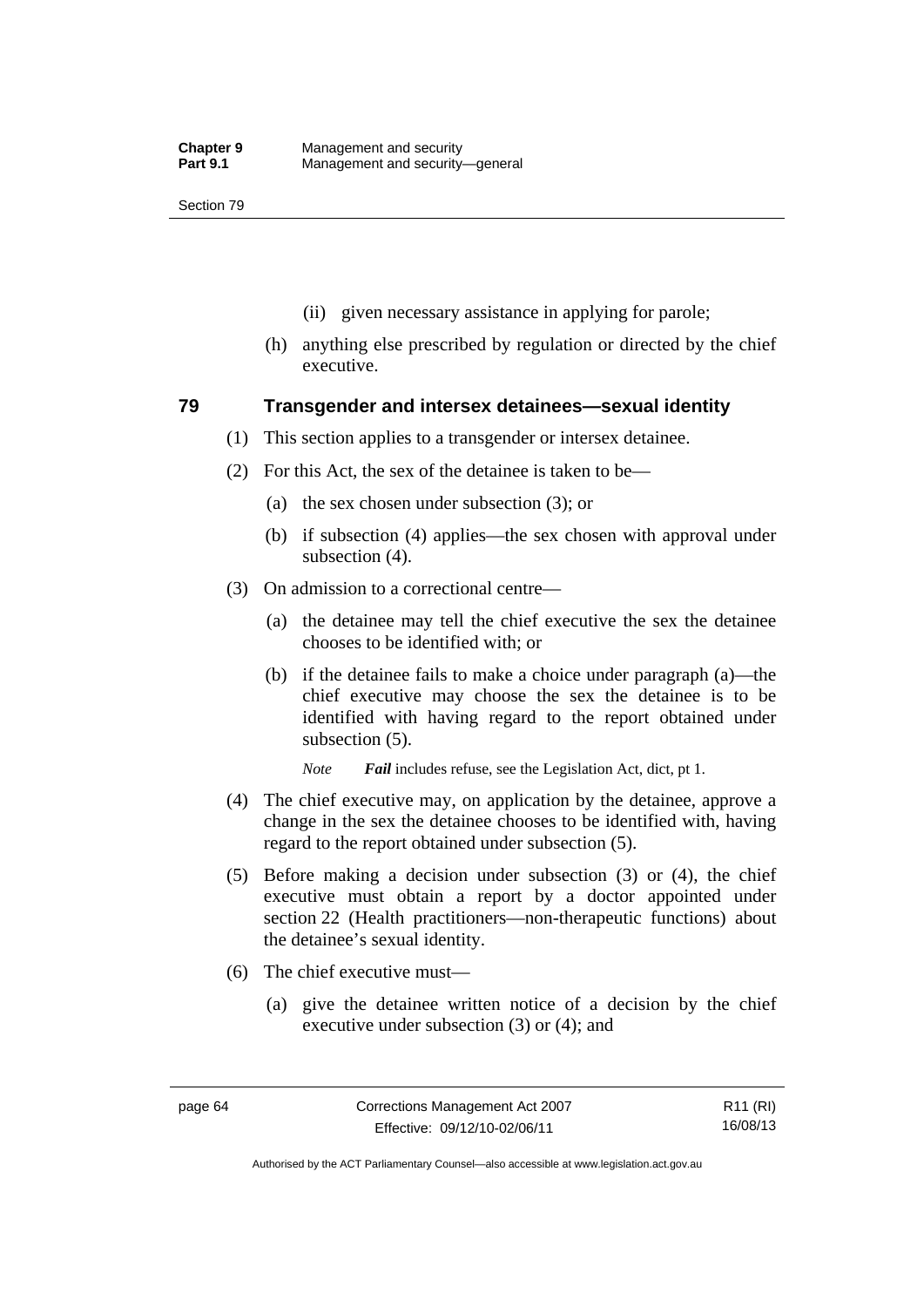(b) must ensure that the detainee's sex chosen under this section is entered in the register of detainees.

#### **Examples of effect of this section**

The conduct of searches of the detainee, and the allocation of accommodation and sanitary facilities for the detainee, would be on the basis that the detainee was a person of the chosen sex.

*Note* An example is part of the Act, is not exhaustive and may extend, but does not limit, the meaning of the provision in which it appears (see Legislation Act, s 126 and s 132).

## **80 Security classification—basis etc**

- (1) The chief executive must—
	- (a) give each detainee a security classification; and
	- (b) review the classification at least annually or otherwise as prescribed by regulation.
- (2) When deciding a detainee's security classification, the chief executive must consider the following:
	- (a) the reason for the detention, including the nature of any offence for which the detainee is detained;
	- (b) the risks posed by the detainee if the detainee were to escape;
	- (c) the risk of the detainee escaping;
	- (d) the risks posed by the detainee while at a correctional centre;
	- (e) the risks to the detainee of being accommodated with particular detainees or in particular areas at a correctional centre;
	- (f) any matter prescribed by regulation.
- (3) The chief executive may consider anything else the chief executive considers relevant.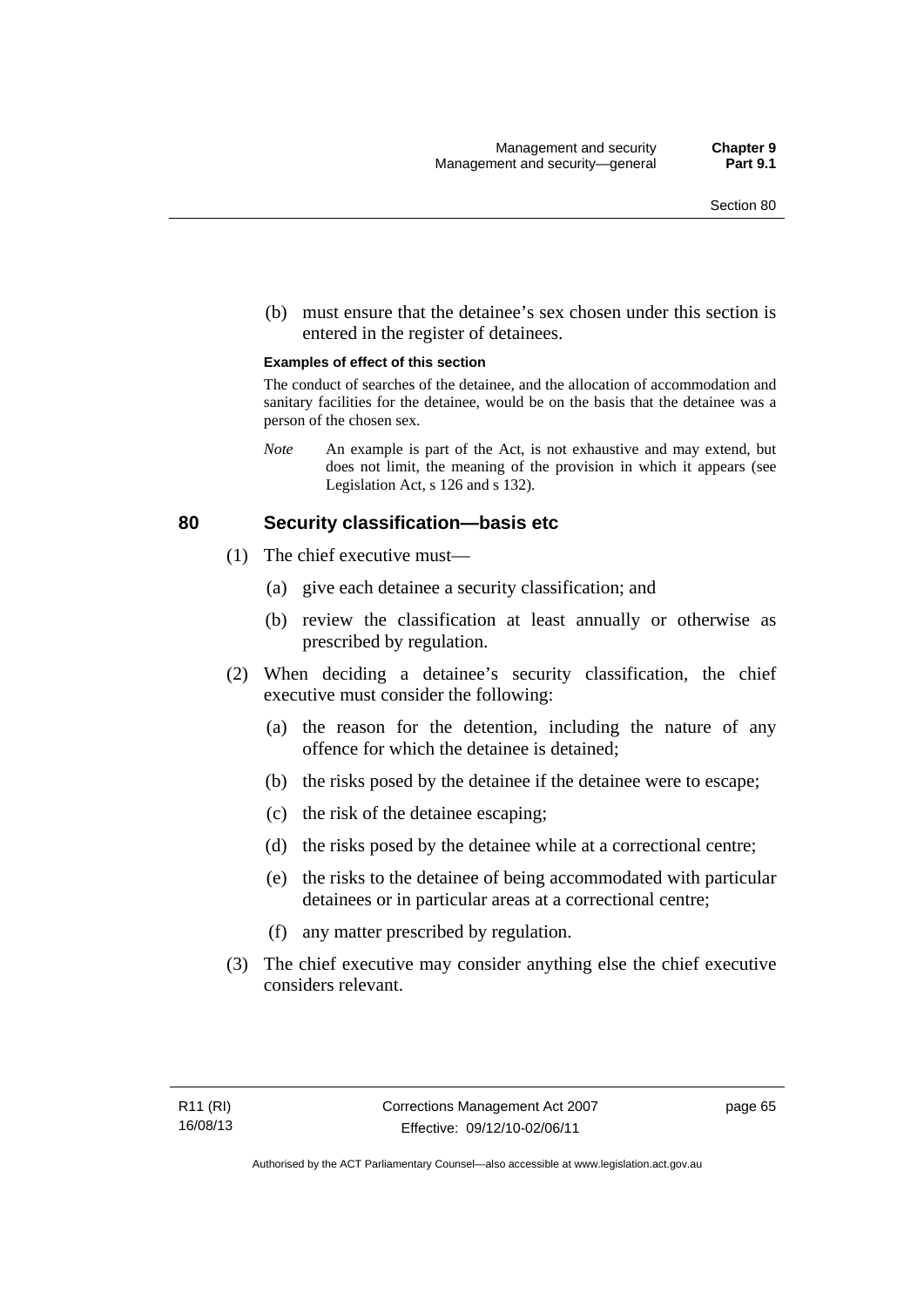(4) The security measures to which a detainee is subject under a security classification must be the minimum necessary to ensure secure detention of the detainee.

## **81 Prohibited things**

- (1) The chief executive may declare a thing to be a prohibited thing.
- (2) A declaration is a notifiable instrument.

## **Examples of prohibited things**

- 1 a weapon or something crafted as a weapon
- 2 an explosive
- 3 alcohol
- 4 a controlled drug under the Criminal Code
- 5 a mobile phone
- *Note 1* The power to make an instrument includes power to make different provisions in relation to different matters or different classes of matters, and provisions that apply differently by reference to stated exceptions or factors (see Legislation Act, s 48.)
- *Note 2* A notifiable instrument must be notified under the Legislation Act.
- *Note 3* An example is part of the Act, is not exhaustive and may extend, but does not limit, the meaning of the provision in which it appears (see Legislation Act, s 126 and s 132).

## **82 Possession of prohibited things**

 (1) A detainee commits an offence if the detainee possesses a prohibited thing.

Maximum penalty: 50 penalty units, imprisonment for 6 months or both.

 (2) Subsection (1) does not apply if the chief executive approves the detainee's possession of the thing.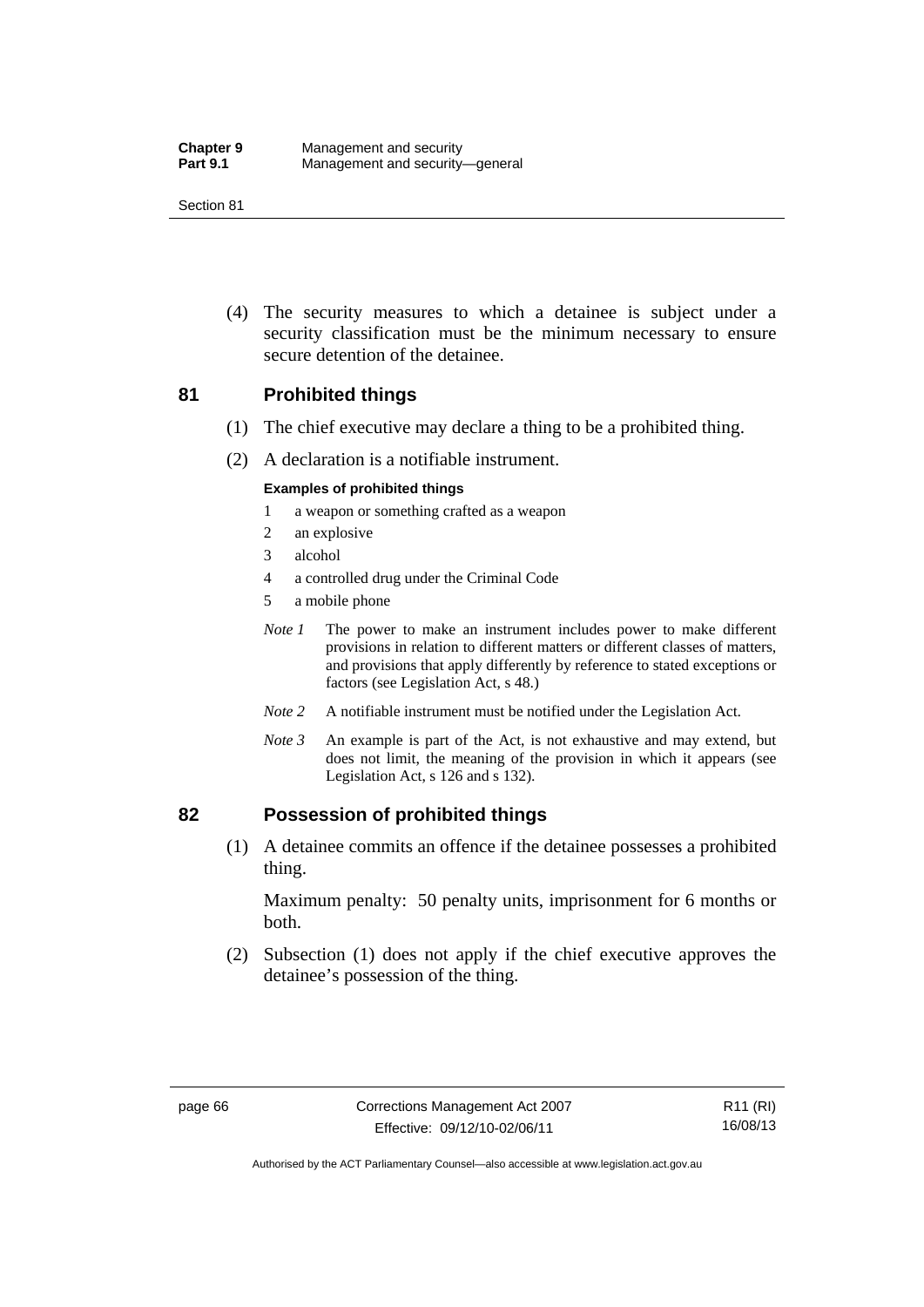## **83 Work by detainees**

A regulation may make provision in relation to work by detainees, including provision in relation to any of the following:

- (a) the kind of work that may be done by detainees;
- (b) the places where detainees may work, including places outside a correctional centre;
- (c) any payment or other return to which detainees are entitled for work done;
- (d) accounting for any payment or other return credited to detainees for work done.

## **84 Trust accounts for detainees**

- (1) The chief executive must ensure that money belonging to a detainee is held for the detainee in a trust account.
- (2) The chief executive may deduct amounts from the amount held in trust for a detainee the amount for payment of any financial penalty or reparation that must be paid as disciplinary action against the detainee.
- (3) A regulation may make provision in relation to the operation or maintenance of trust accounts.

## **85 Prohibited areas**

- (1) The chief executive may define an area at a correctional centre where detainees are prohibited (a *prohibited area*).
- (2) The chief executive must take reasonable steps to bring each prohibited area to the attention of detainees, corrections officers and other people who work at or visit the centre.
- (3) Without limiting subsection (1), the chief executive must ensure that notices or signs are prominently displayed at or near each prohibited area indicating that it is an area where detainees are prohibited.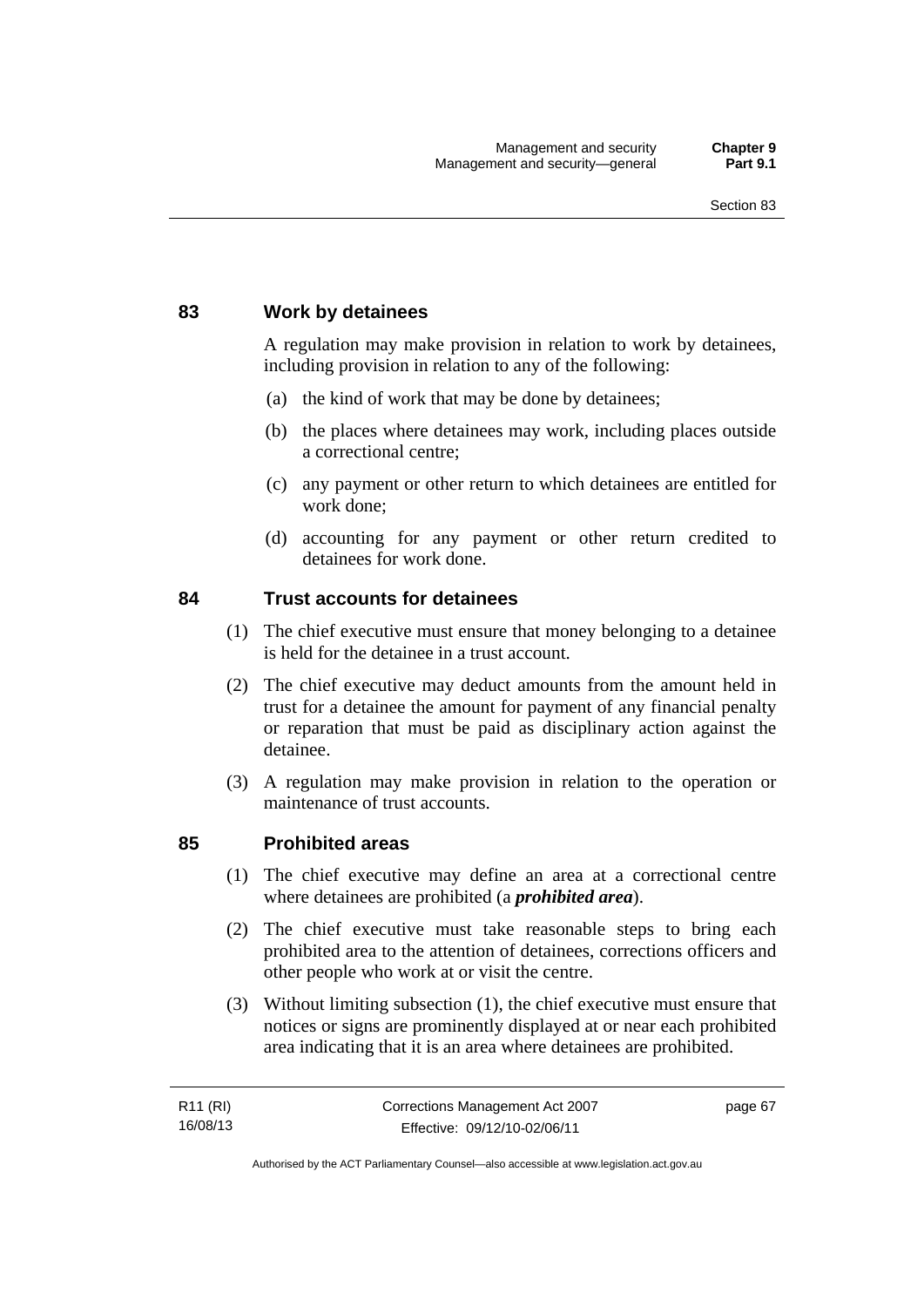## **86 Nonsmoking areas**

- (1) The chief executive may define an area at a correctional centre as an area in which smoking is prohibited (a *nonsmoking area*).
- (2) The chief executive must take reasonable steps to bring each non-smoking area to the attention of detainees, corrections officers and other people who work at or visit the centre.
- (3) Without limiting subsection (1), the chief executive must ensure that notices or signs are prominently displayed at or near each nonsmoking area indicating that smoking is prohibited in the area.
- (4) The *Smoke-Free Public Places Act 2003* does not apply to a correctional centre.

# **87 Management and security—corrections policies and operating procedures**

- (1) Without limiting section 14 (Corrections policies and operating procedures), a corrections policy or operating procedure may include provision for any other matter in relation to the management or security of detainees.
- (2) The chief executive must ensure that a corrections policy or operating procedure makes provision in relation to each the following:
	- (a) a detainee giving birth;
	- (b) a marriage or civil partnership of a detainee;
	- (c) the death of a detainee.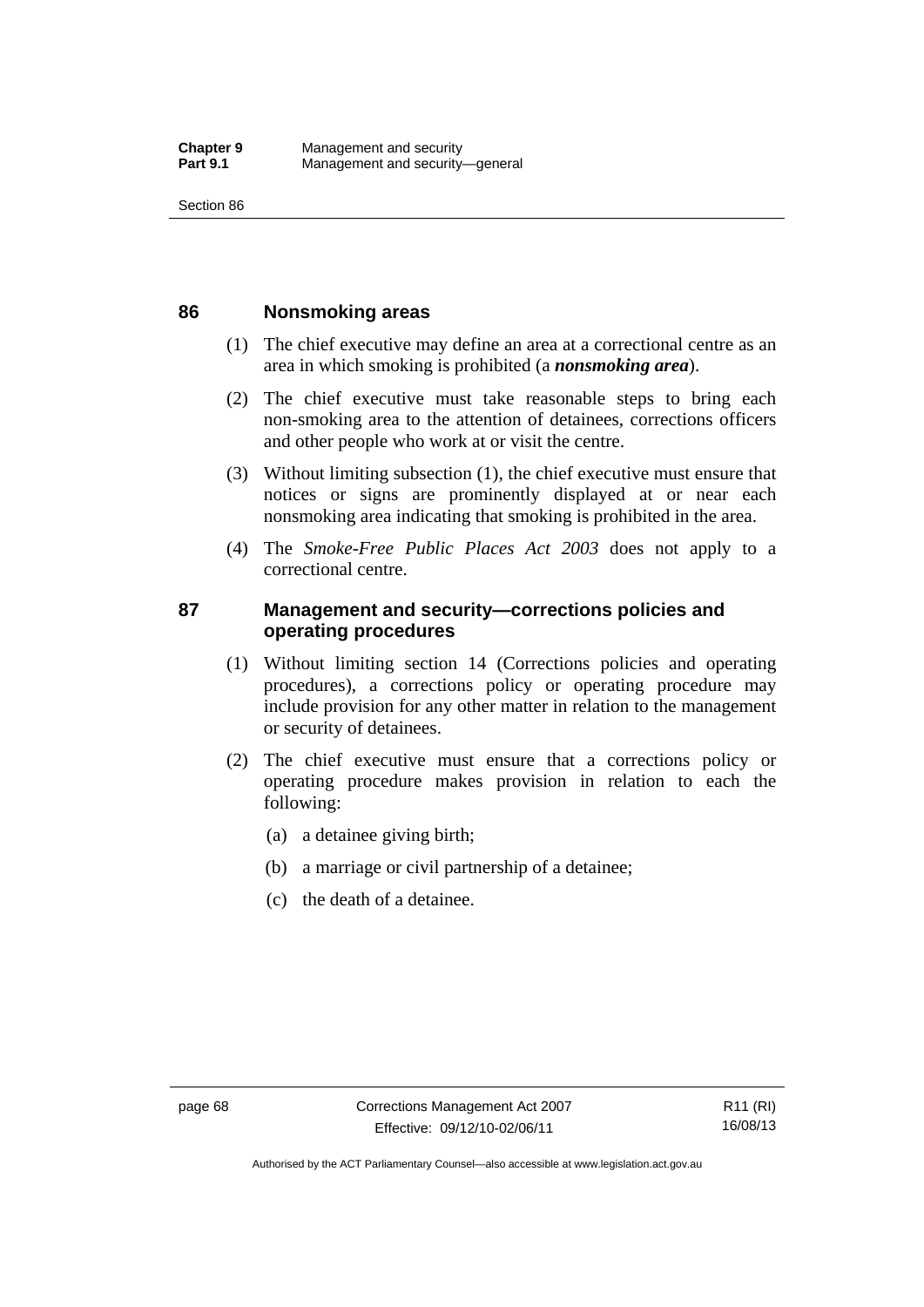# **Part 9.2 Segregation**

## **88 Meaning of** *segregation*

In this Act:

*segregation*, of a detainee—

- (a) means the restriction or denial of the detainee's opportunity—
	- (i) to go into, or be in, a particular part of a correctional centre; or
	- (ii) to associate with other detainees; and
- (b) includes separate confinement.

## **89 Segregation under pt 9.2—purpose**

To remove any doubt, segregation under this part must not be used for punishment or disciplinary purposes.

## **90 Segregation—safety and security**

- (1) The chief executive may direct that a detainee be segregated from other detainees if the chief executive believes, on reasonable grounds, that the segregation is necessary or prudent to protect—
	- (a) the safety of anyone else at a correctional centre; or
	- (b) security or good order at a correctional centre.
- (2) When making a direction under this section, the chief executive must also have regard to any relevant, known cultural consideration and the likely impact of segregation on the health and wellbeing of the detainee.
- (3) The chief executive must give the detainee prompt notice of the direction, why it was given, when it takes effect and the provisions for its duration and review under this part.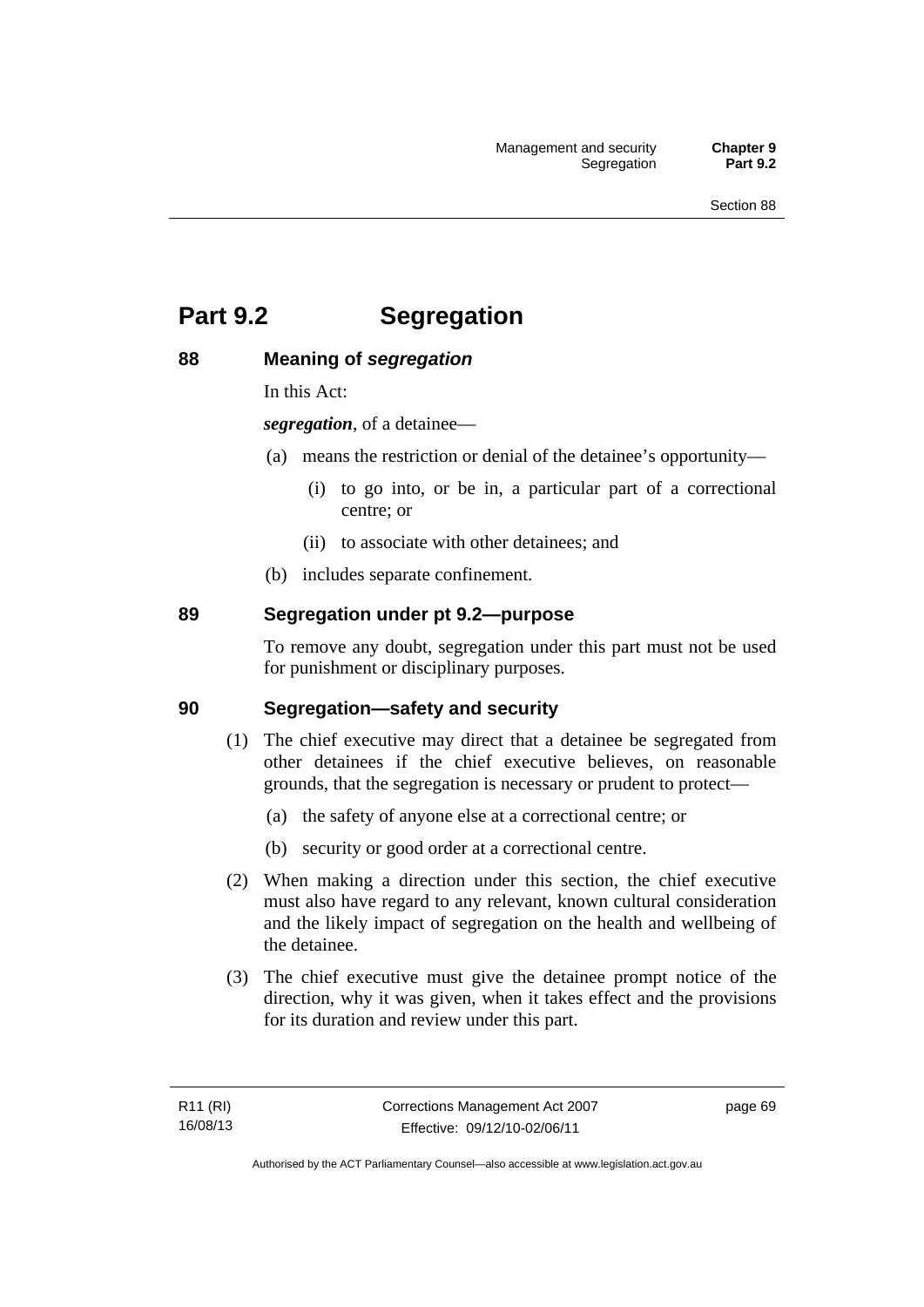- (4) The chief executive must revoke the direction if the chief executive believes, on reasonable grounds, that the protection mentioned in subsection (1) is no longer necessary or prudent.
- (5) The chief executive—
	- (a) may review the direction at any time, on the chief executive's own initiative or on request by the detainee; and
	- (b) must review the direction before any transfer of the detainee to another correctional centre; and
	- (c) must review the direction at least once every 21 days while it remains in force.
- (6) After reviewing the direction, the chief executive may—
	- (a) confirm the direction; or
	- (b) make a further direction under subsection (1); or
	- (c) revoke the direction under subsection (4).
- (7) To remove any doubt, the chief executive may make more than 1 further direction under this section.
- (8) Subject to this section and section 94 (Segregated detainees removed to NSW), a direction ends at the end of—
	- (a) 28 days after the day it is given; or
	- (b) if subsection (6) (b) applies—90 days after the day the further direction, or latest further direction, is given.

# **91 Segregation—protective custody**

 (1) The chief executive may direct that a detainee be segregated from other detainees if the chief executive believes, on reasonable grounds, that the segregation is necessary or prudent to protect the safety of the detainee.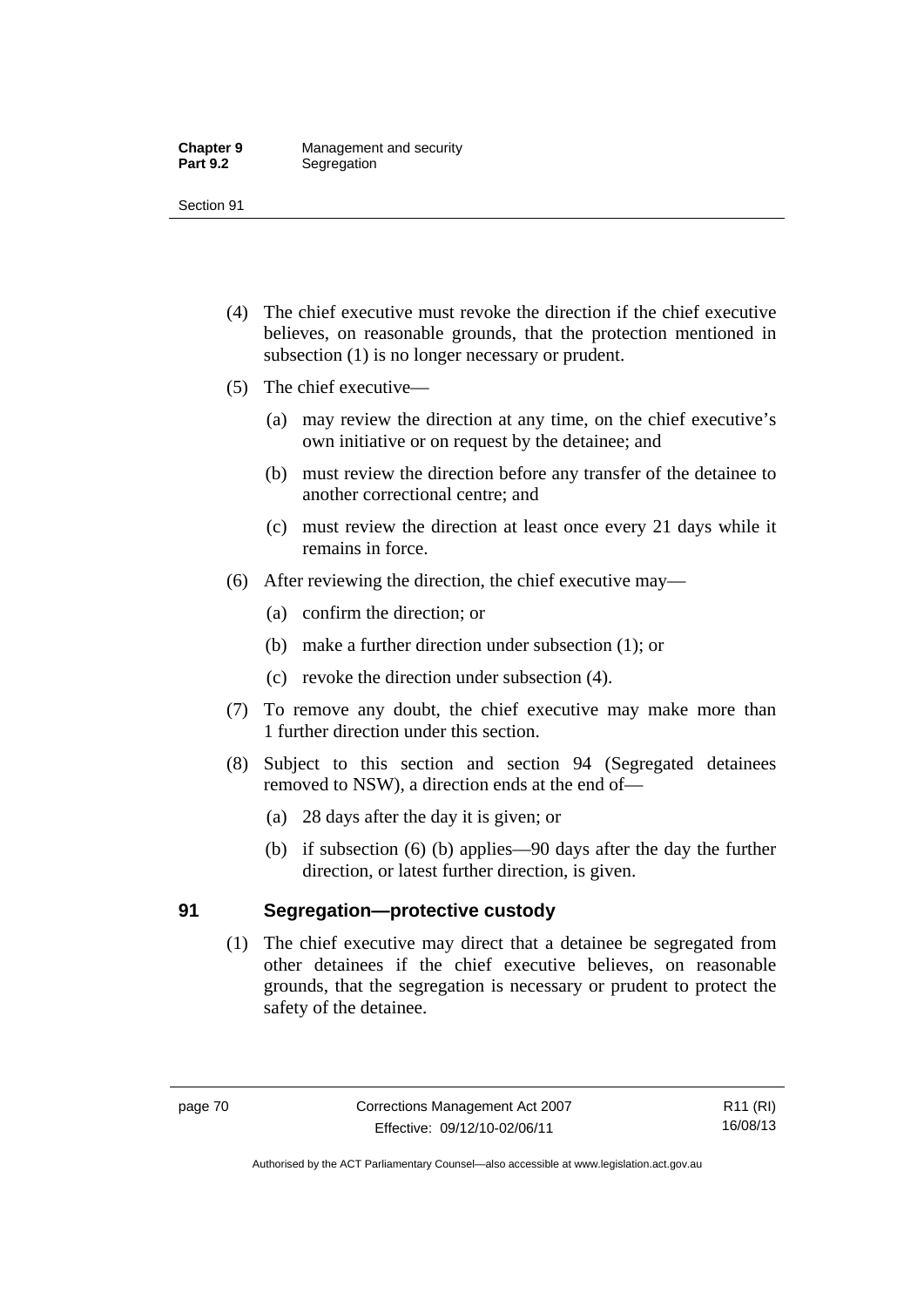- (2) The chief executive may give the direction at any time, on the chief executive's own initiative or on request by the detainee.
- (3) The chief executive must give the detainee prompt notice of the direction, why it was given, when it takes effect and the provisions for its duration and review under this part.
- (4) The chief executive must revoke the direction if the chief executive believes, on reasonable grounds, that the protection mentioned in subsection (1) is no longer necessary or prudent.
- (5) The chief executive—
	- (a) may review the direction at any time, on the chief executive's own initiative or on request by the detainee; and
	- (b) must review the direction before any transfer of the detainee to another correctional centre; and
	- (c) must review the direction at least once every 21 days while it remains in force.
- (6) After reviewing the direction, the chief executive may—
	- (a) confirm the direction; or
	- (b) make a further direction under subsection (1); or
	- (c) revoke the direction under subsection (4).
- (7) To remove any doubt, the chief executive may make more than 1 further direction under this section.
- (8) Subject to this section and section 94 (Segregated detainees removed to NSW), a direction ends—
	- (a) 28 days after the day it is given; or
	- (b) if subsection (6) (b) applies—90 days after the day the further direction, or latest further direction, is given.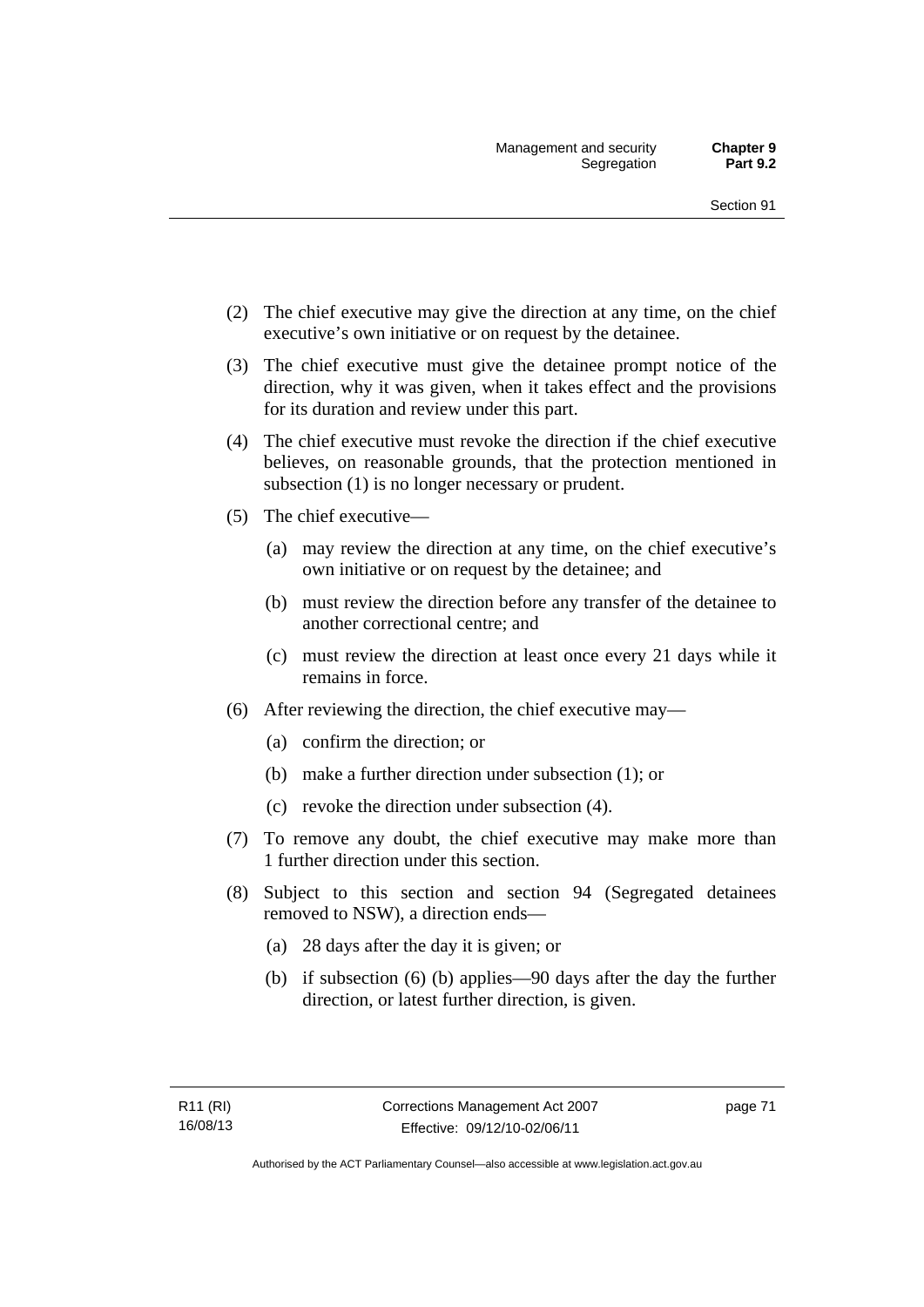## **92 Segregation—health**

- (1) The chief executive may direct that a detainee be segregated from other detainees if the chief executive believes, on reasonable grounds, that the segregation is necessary or prudent—
	- (a) to assess the detainee's physical or mental health; or
	- (b) to protect anyone (including the detainee) from harm because of the detainee's physical or mental health; or
	- (c) to prevent the spread of disease.
- (2) The chief executive must give the detainee prompt notice of the direction, why it was given, when it takes effect and the provisions for its duration and review under this part.
- (3) The chief executive must revoke the direction if the chief executive believes, on reasonable grounds, that the direction is no longer necessary or prudent.
- (4) The chief executive—
	- (a) may review the direction at any time, on the chief executive's own initiative or on request by the detainee; and
	- (b) must review the direction on request by a doctor appointed under section 21 (Doctors—health service appointments); and
	- (c) must review the direction before any transfer of the detainee to another correctional centre; and
	- (d) must review the direction at least once every 21 days while it remains in force.
- (5) After reviewing the direction, the chief executive may—
	- (a) confirm the direction; or
	- (b) make a further direction under subsection (1); or
	- (c) revoke the direction under subsection (3).

Authorised by the ACT Parliamentary Counsel—also accessible at www.legislation.act.gov.au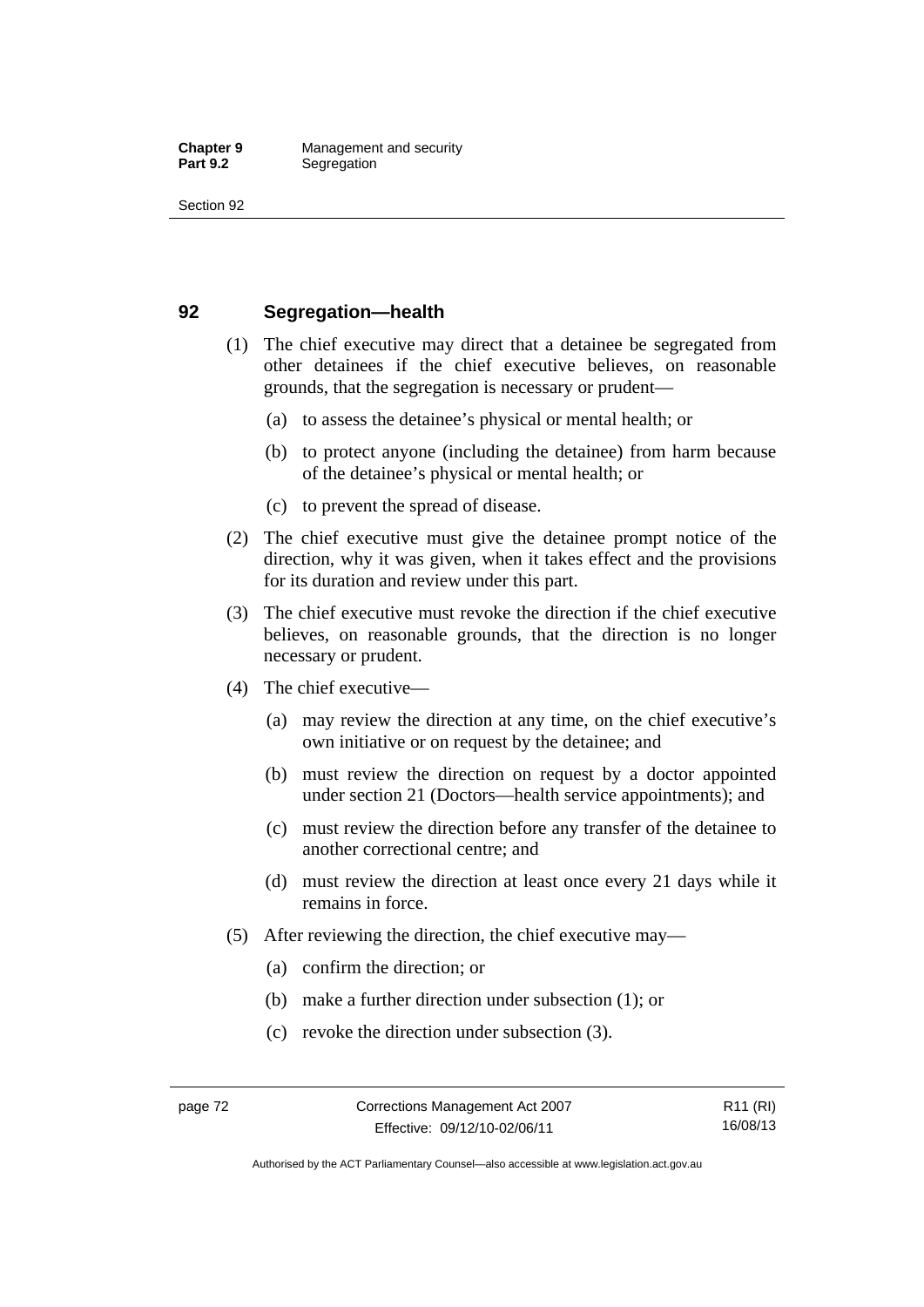- (6) To remove any doubt, the chief executive may make more than 1 further direction under this section.
- (7) When acting under subsection (1), (3) or (4), the chief executive must have regard to any advice given by a doctor appointed under section 21 (Doctors—health service appointments) in relation to the segregation of the detainee.

## **93 Interstate segregated detainees transferred to ACT**

- (1) This part applies if—
	- (a) an interstate segregation direction applies to a detainee; and
	- (b) the detainee is transferred (however described) into custody at a correctional centre in the ACT.
- (2) Despite the transfer, the interstate direction—
	- (a) continues to apply in relation to the detainee—
		- (i) as if it were a direction under this part; and
		- (ii) with any necessary changes, and any change prescribed by regulation; and
	- (b) subject to this part, ends 3 days after the day the detainee is taken into custody at the correctional centre in the ACT.
- (3) In this section:

*interstate segregation direction* means a direction or order (however described) that—

- (a) corresponds substantially to a direction under this part; and
- (b) is in force under a law of the Commonwealth, a State or another Territory that is declared by regulation to be a corresponding law for this section.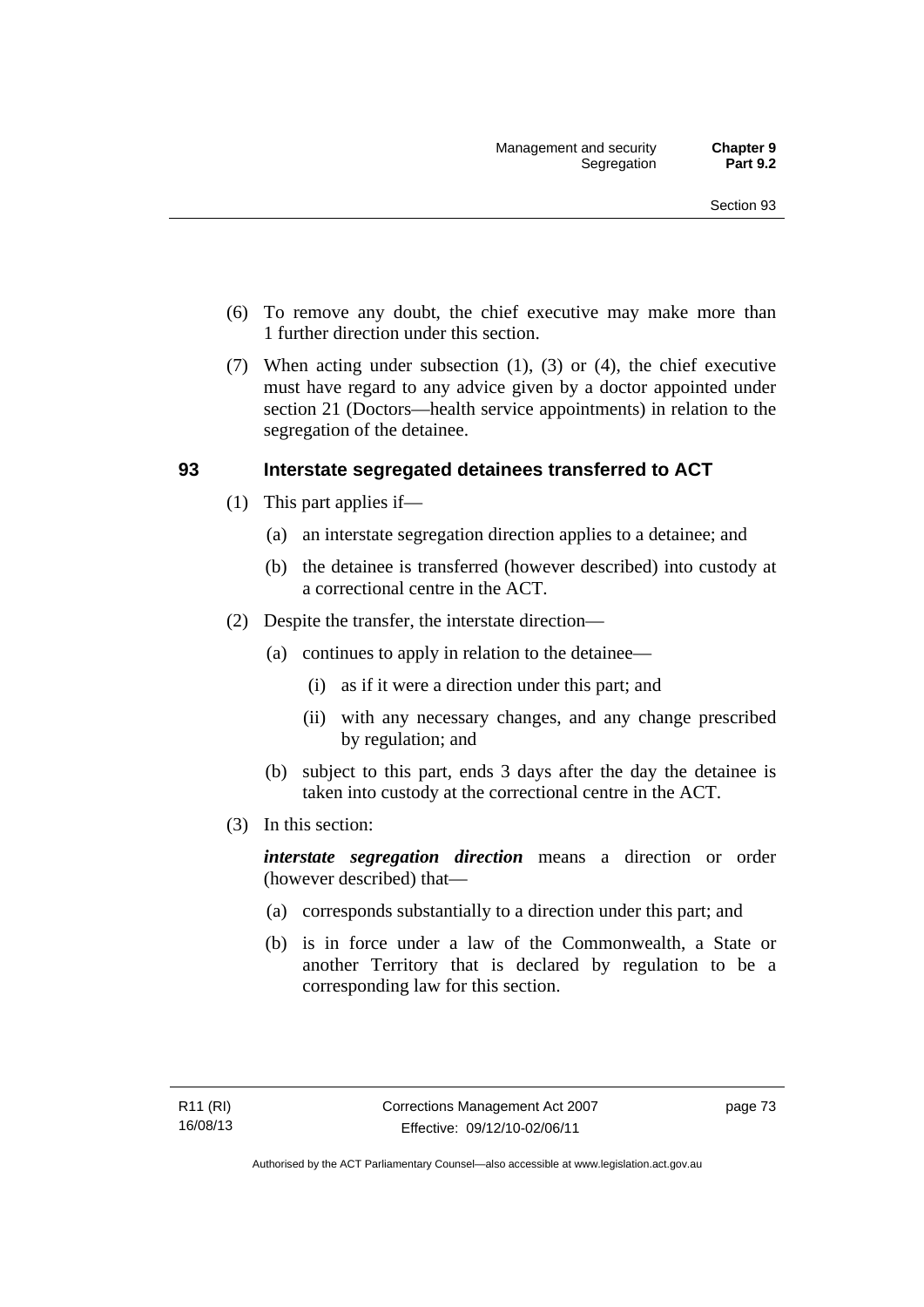## **94 Segregated detainees removed to NSW**

- (1) This section applies if both of the following apply to a detainee:
	- (a) a direction under the *Crimes (Sentence Administration) Act 2005*, section 26 (Full-time detention in ACT or NSW) that the detainee be removed to a NSW correctional centre;
	- (b) a direction (the *ACT direction*)—
		- (i) under this part; or
		- (ii) under chapter 10 (Discipline) for investigative segregation.
- (2) Despite the detainee's removal to a NSW correctional centre, the ACT direction—
	- (a) continues to apply in relation to the detainee, with any necessary changes, and any change prescribed by regulation; and
	- (b) subject to this part, ends 3 days after the day the detainee is taken into custody at the NSW correctional centre.

# **95 Segregation not to affect minimum living conditions**

- (1) The segregation of a detainee under this part does not affect the standards applying to the detainee under section 12 (Correctional centres—minimum living conditions).
- (2) However, subsection (1) does not prevent the application of the standards in a way that is necessary and reasonable for the purpose of the segregation.

# **96 Application for review of segregation directions**

- (1) A detainee may apply to an adjudicator for a review of the chief executive's directions under any of the following sections:
	- (a) section 90 (Segregation—safety and security);

Authorised by the ACT Parliamentary Counsel—also accessible at www.legislation.act.gov.au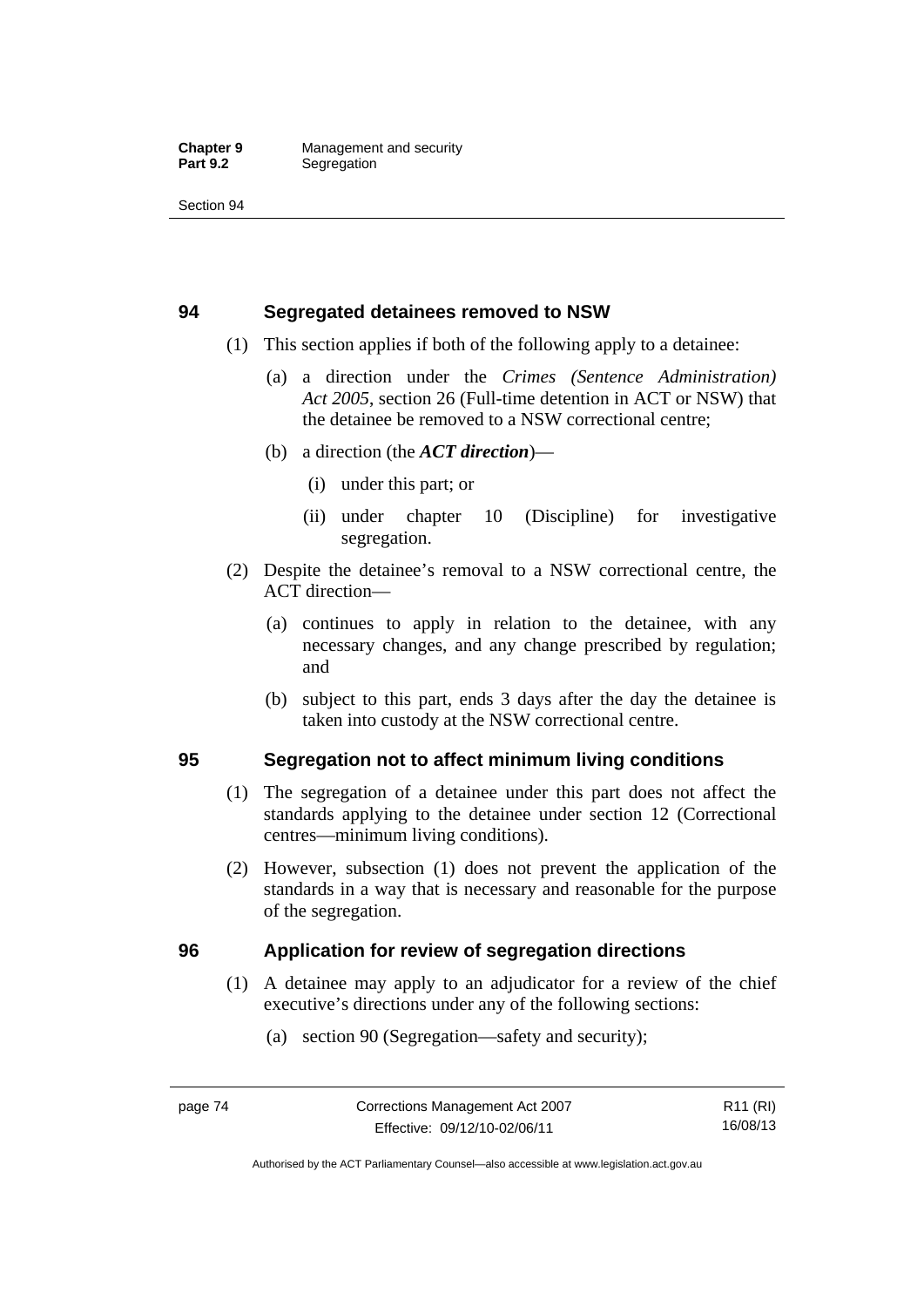- (b) section 91 (Segregation—protective custody);
- (c) section 92 (Segregation—health).
- (2) The application must be made no later than 7 days after the day the chief executive gives the detainee notice of the direction.
	- *Note* If a form is approved under s 228 for an application under this section, the form must be used.
- (3) Subject to any decision by the adjudicator under section 97, the application does not affect the segregation of the detainee under the direction under review.

## **97 Review of segregation directions**

- (1) On application under section 96, an adjudicator may—
	- (a) conduct an inquiry to review the chief executive's direction; or
	- (b) refuse to review the chief executive's direction.
- (2) Chapter 11 (Disciplinary inquiries) applies, with any changes prescribed by regulation, in relation to the inquiry as if it were an inquiry under that chapter.
- (3) After completing an inquiry under this section, the adjudicator may—
	- (a) confirm the direction under review; or
	- (b) give any direction the chief executive may make under the section authorising the direction under review, either by—
		- (i) amending the direction under review; or
		- (ii) setting aside the direction under review and making a direction in substitution for the direction set aside.
- (4) The adjudicator must give the detainee prompt written notice of the adjudicator's decision under this section.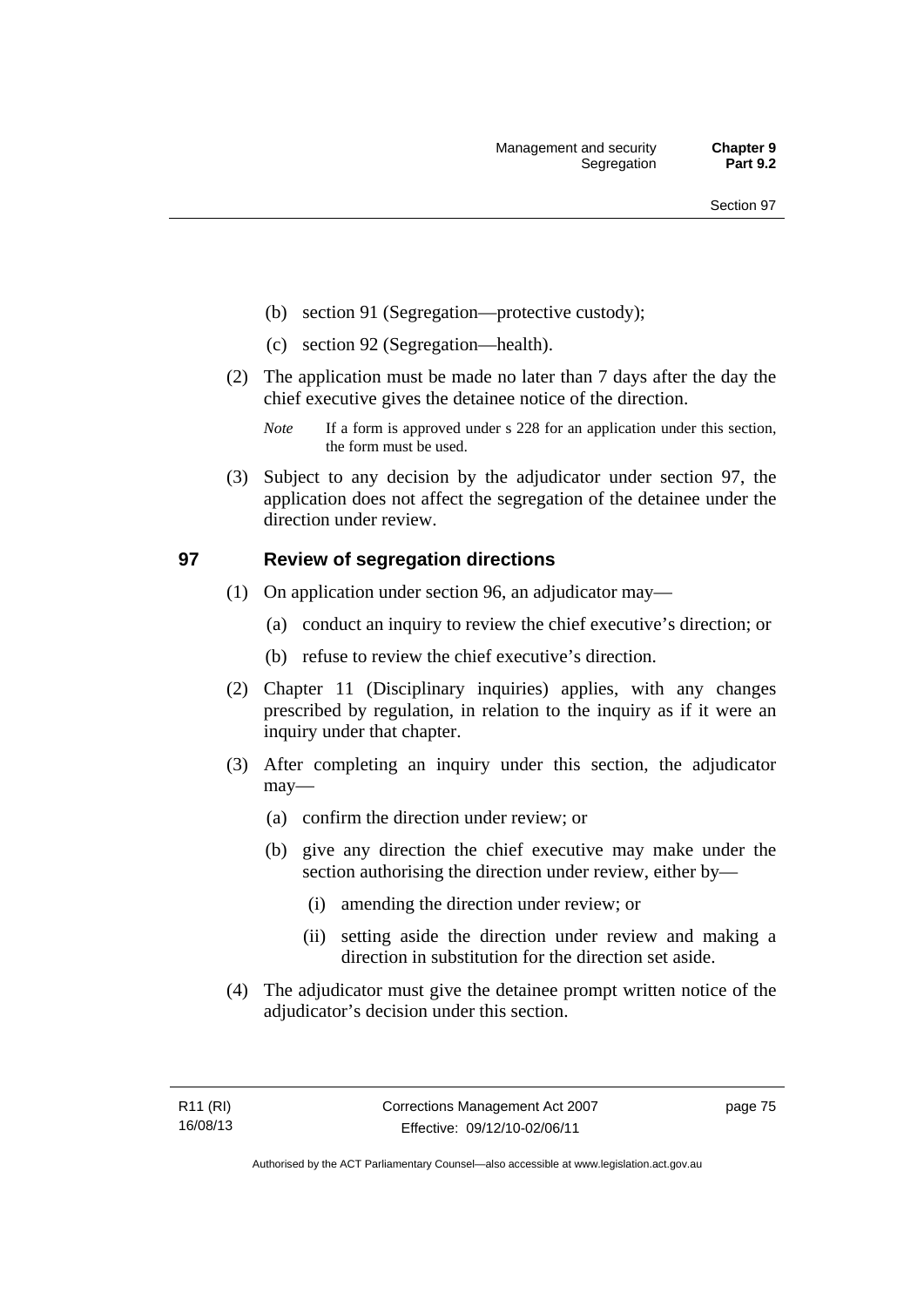- (5) If the adjudicator refuses to review the chief executive's direction, the notice must include the reasons for the refusal.
	- *Note* Under the *Administrative Decisions (Judicial Review) Act 1989*, a person aggrieved by an administrative decision made under an enactment may apply to the Supreme Court for a review of the decision. Subject to any order of the court, the making of the application does not affect the operation of the decision or prevent its implementation (see that Act, s 16).

## **98 Other separation of detainees**

- (1) The chief executive must provide separate accommodation for males and females.
- (2) Without limiting section 14 (Corrections policies and operating procedures), the chief executive may make a corrections policy or operating procedure in relation to the management of detainees, including provision in relation to the separation of detainees in relation to any of the following:
	- (a) the cultural background or vulnerability of detainees;
	- (b) accommodation or use of facilities;
	- (c) participation in work or other activities.

Authorised by the ACT Parliamentary Counsel—also accessible at www.legislation.act.gov.au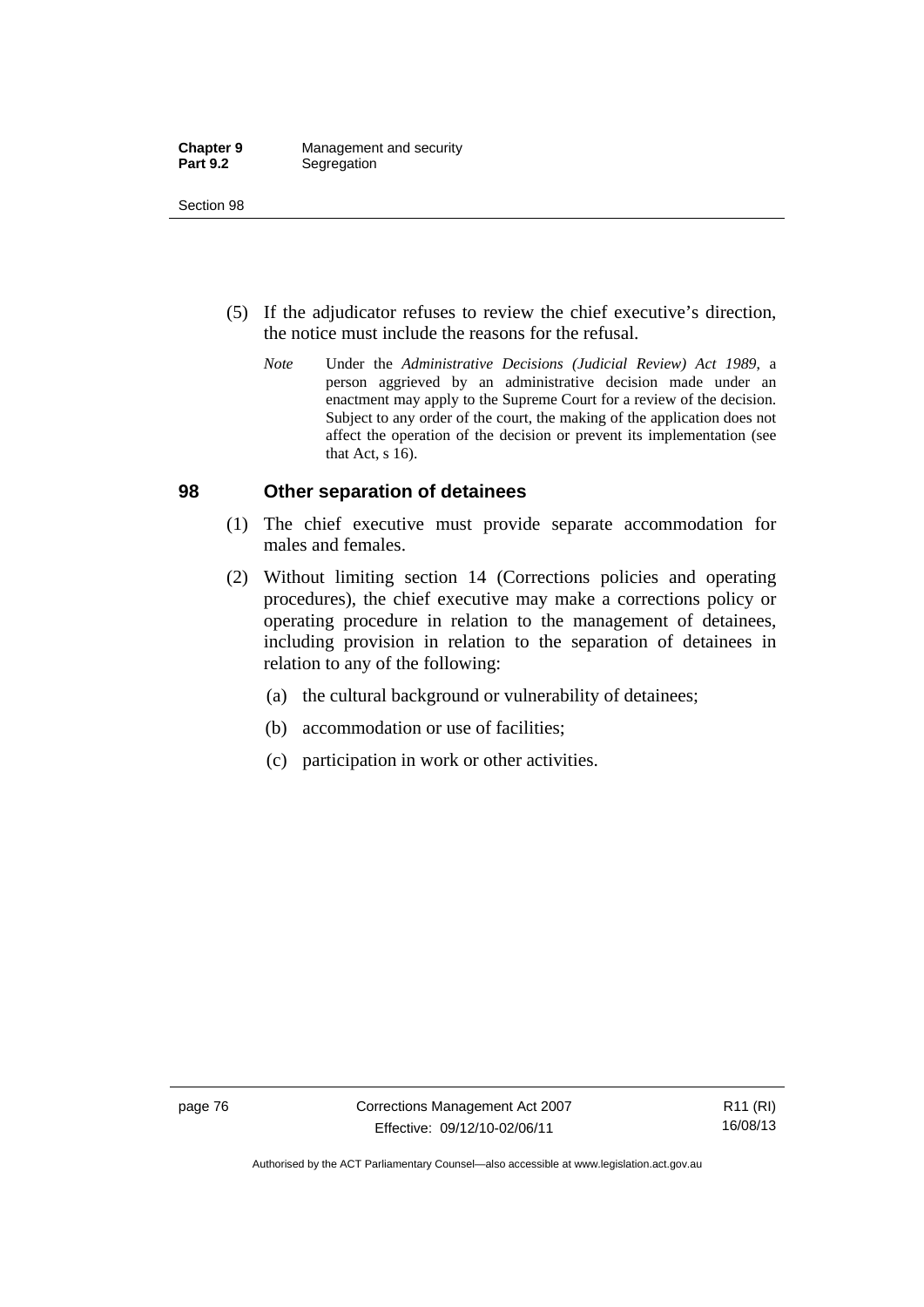# **Part 9.3 Monitoring**

## **99 Monitoring—general considerations**

In exercising a function under this part, the chief executive must ensure that the following are balanced appropriately:

- (a) the need to protect the safety of detainees, corrections officers, other people who work at or visit correctional centres, and the community;
- (b) the need for security and good order at correctional centres;
- (c) the benefits of detainees maintaining contact with the community outside correctional centres;
- (d) the need to protect the privacy of detainees;
- (e) the need to prevent intimidation and corruption at correctional centres, and the commission of offences;
- (f) the need to detect prohibited things entering, at, or leaving correctional centres;
- (g) anything else the chief executive considers, on reasonable grounds, to be relevant.

## **100 Monitoring at correctional centres**

The chief executive may arrange for any part of a correctional centre to be monitored for any activity, including the movement of anyone at the centre.

## **Examples of monitoring**

direct viewing, closed-circuit television coverage and the use of other devices for detecting movement

*Note* An example is part of the Act, is not exhaustive and may extend, but does not limit, the meaning of the provision in which it appears (see Legislation Act, s 126 and s 132).

R11 (RI) 16/08/13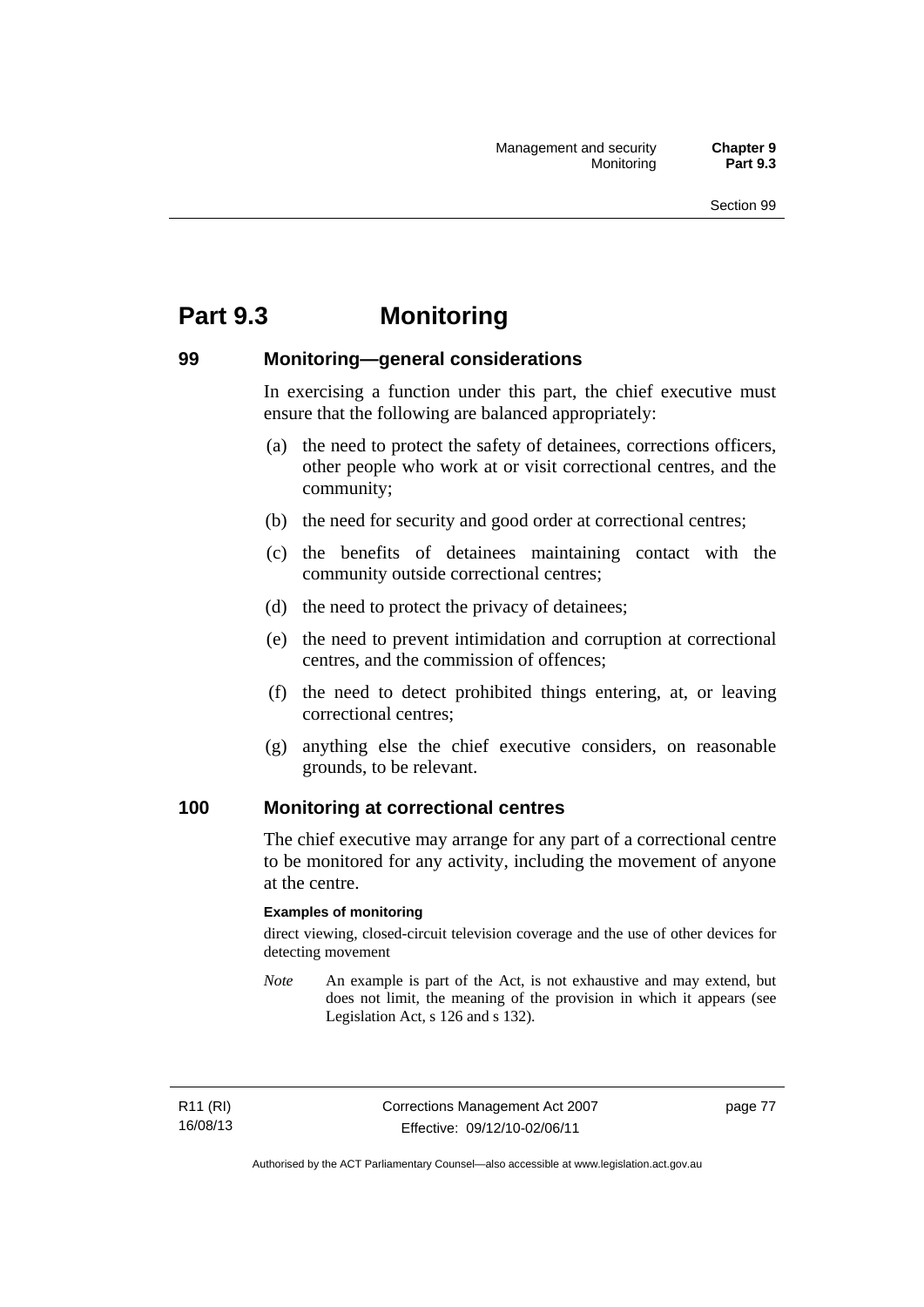## **Chapter 9 Management and security**<br>**Part 9.3 Monitoring Monitoring**

Section 101

# **101 Personal monitoring devices**

- (1) The chief executive may, orally or in writing, direct a person at a correctional centre to wear a device (a *personal monitoring device*) that allows the person's location at the centre to be monitored.
- (2) To remove any doubt, a direction under this section may be given to any of the following:
	- (a) a detainee;
	- (b) a corrections officer;
	- (c) anyone working at or visiting a correctional centre.

## **102 Interfering with personal monitoring devices**

 (1) A person commits an offence if the person interferes with a personal monitoring device.

Maximum penalty: 50 penalty units, imprisonment for 6 months or both.

- (2) It does not matter whether the interference is by the person directed to wear the device or someone else.
- (3) Subsection (1) does not apply if the interference is authorised by the chief executive.
- (4) In this section:

*interfere*, with a personal monitoring device, includes damage, cause to malfunction, disable and remove but does not include the effect of normal wear and tear associated with wearing the device.

## **103 Monitoring telephone calls etc**

 (1) This section applies in relation to an electronic communication with a detainee, other than a protected electronic communication.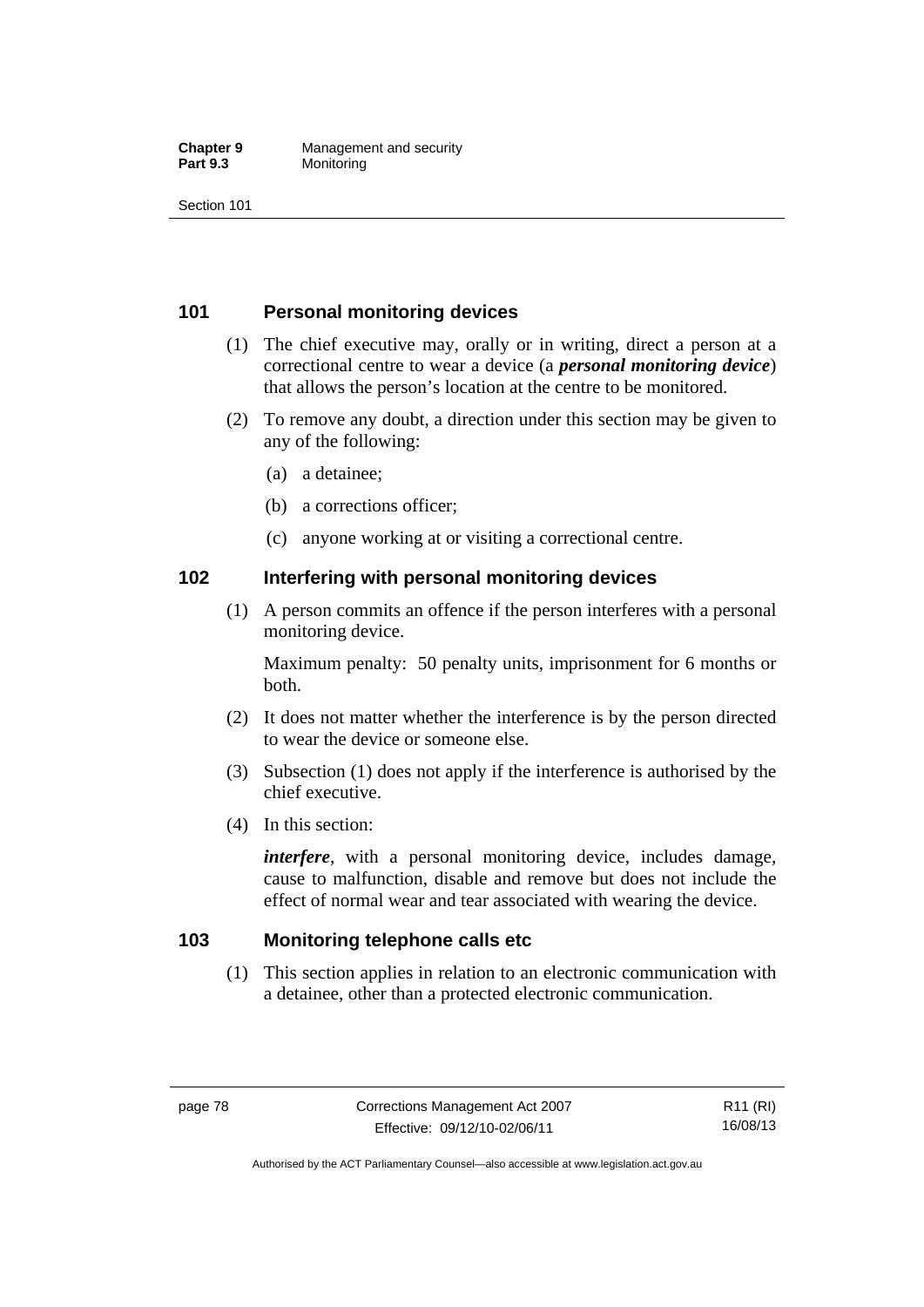- (2) The chief executive may do either or both of the following in relation to the communication:
	- (a) monitor the communication;
	- (b) record the communication.
- (3) The chief executive must tell the parties to the communication that the communication might be monitored and recorded.
- (4) If the communication reveals information about the commission of an offence, the chief executive must give the information to the chief police officer.
- (5) In this section:

*electronic communication* means communication by—

- (a) telephone, email or fax; or
- (b) any other electronic means.

*protected electronic communication* means an electronic communication between a detainee and any of the following:

- (a) a lawyer representing the detainee;
- (b) an official visitor;
- (c) the human rights commissioner;
- (d) the public advocate;
- (e) the ombudsman;
- (f) a person prescribed by regulation.

## **104 Monitoring ordinary mail**

- (1) The chief executive may open and search a detainee's ordinary mail.
- (2) The chief executive may read a detainee's ordinary mail only if the chief executive suspects, on reasonable grounds, that the mail may—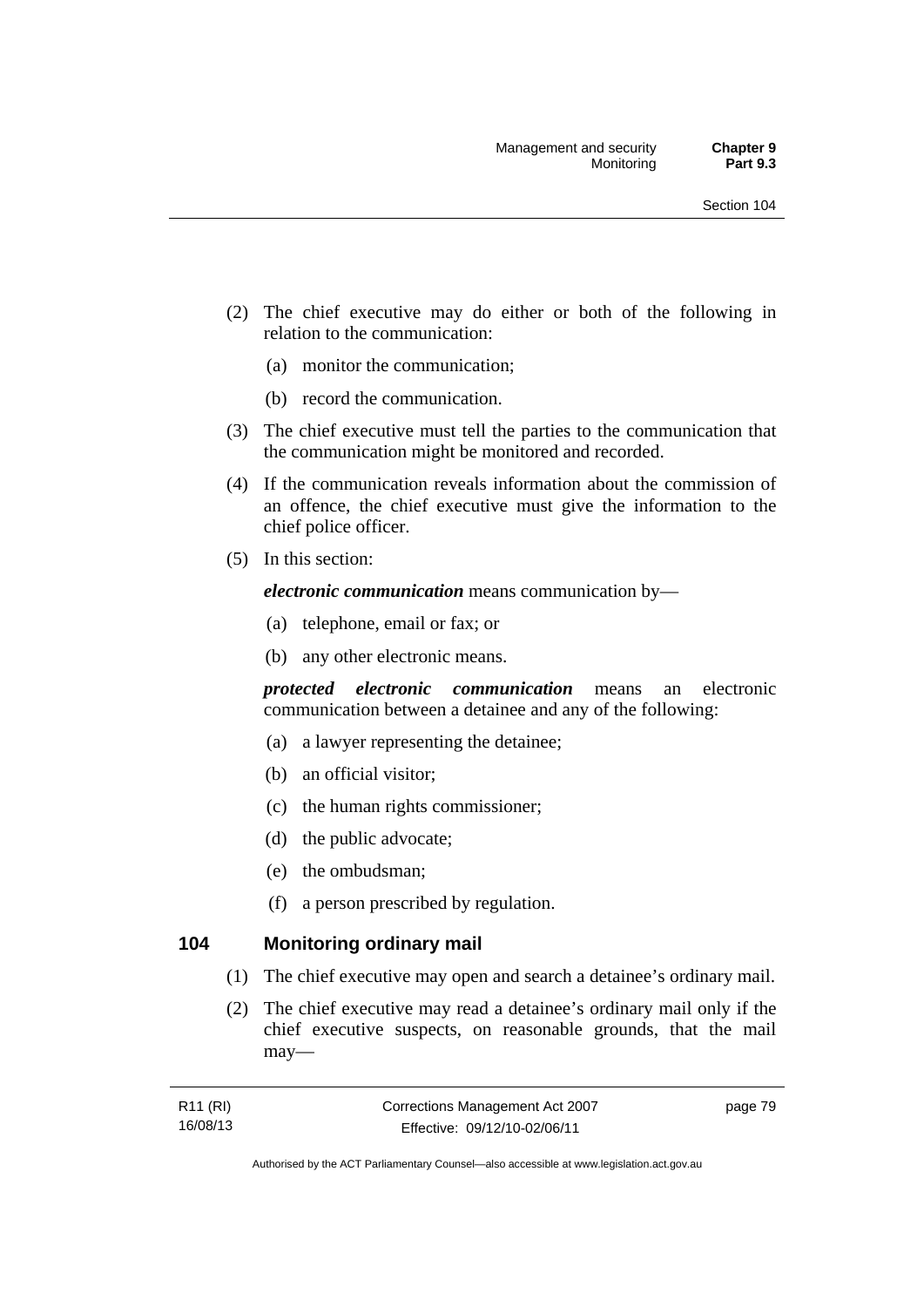- (a) undermine security or good order at a correctional centre; or
- (b) revictimise a victim; or
- (c) circumvent any process for investigating complaints or reviewing decisions under this Act.
- (3) However, and without limiting section 14 (Corrections policies and operating procedures), the chief executive may make a corrections policy or operating procedure in relation to reading a random selection of detainees' ordinary mail.
- (4) In this section:

*ordinary mail* means mail other than protected mail.

*protected mail* means mail between a detainee and any of the following:

- (a) a lawyer representing the detainee;
- (b) an official visitor;
- (c) the human rights commissioner;
- (d) the public advocate;
- (e) the ombudsman;
- (f) a person prescribed by regulation.

*search* includes search—

- (a) with any device using electronic or other technology; and
- (b) by physical means; and
- (c) with the assistance of a corrections dog.

## **105 Monitoring protected mail**

 (1) The chief executive may open and search a detainee's protected mail in the detainee's presence if the chief executive suspects, on reasonable grounds, that the mail contains—

R11 (RI) 16/08/13

Authorised by the ACT Parliamentary Counsel—also accessible at www.legislation.act.gov.au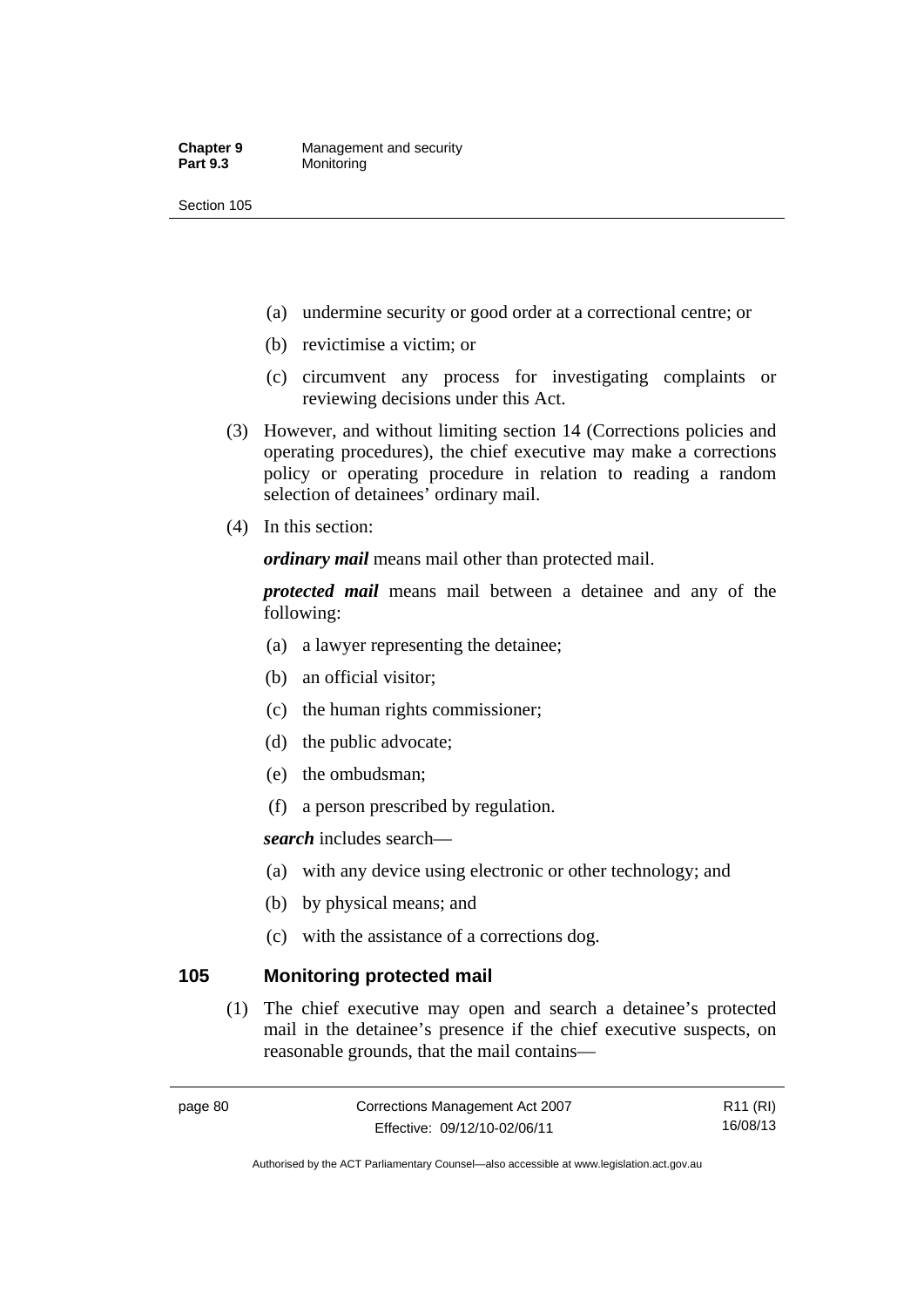- (a) something that may physically harm the addressee; or
- (b) a prohibited thing.
- (2) However, the chief executive must not read a detainee's protected mail without the detainee's written consent.
- (3) In this section:

*search*—see section 104 (4).

# **106 Mail searches—consequences**

- (1) Subject to section 127 (Seizing mail etc), a detainee's mail, once searched, must be delivered to the addressee as soon as practicable.
- (2) If a search of a detainee's mail reveals information about the commission of an offence, the chief executive must give the information to the chief police officer.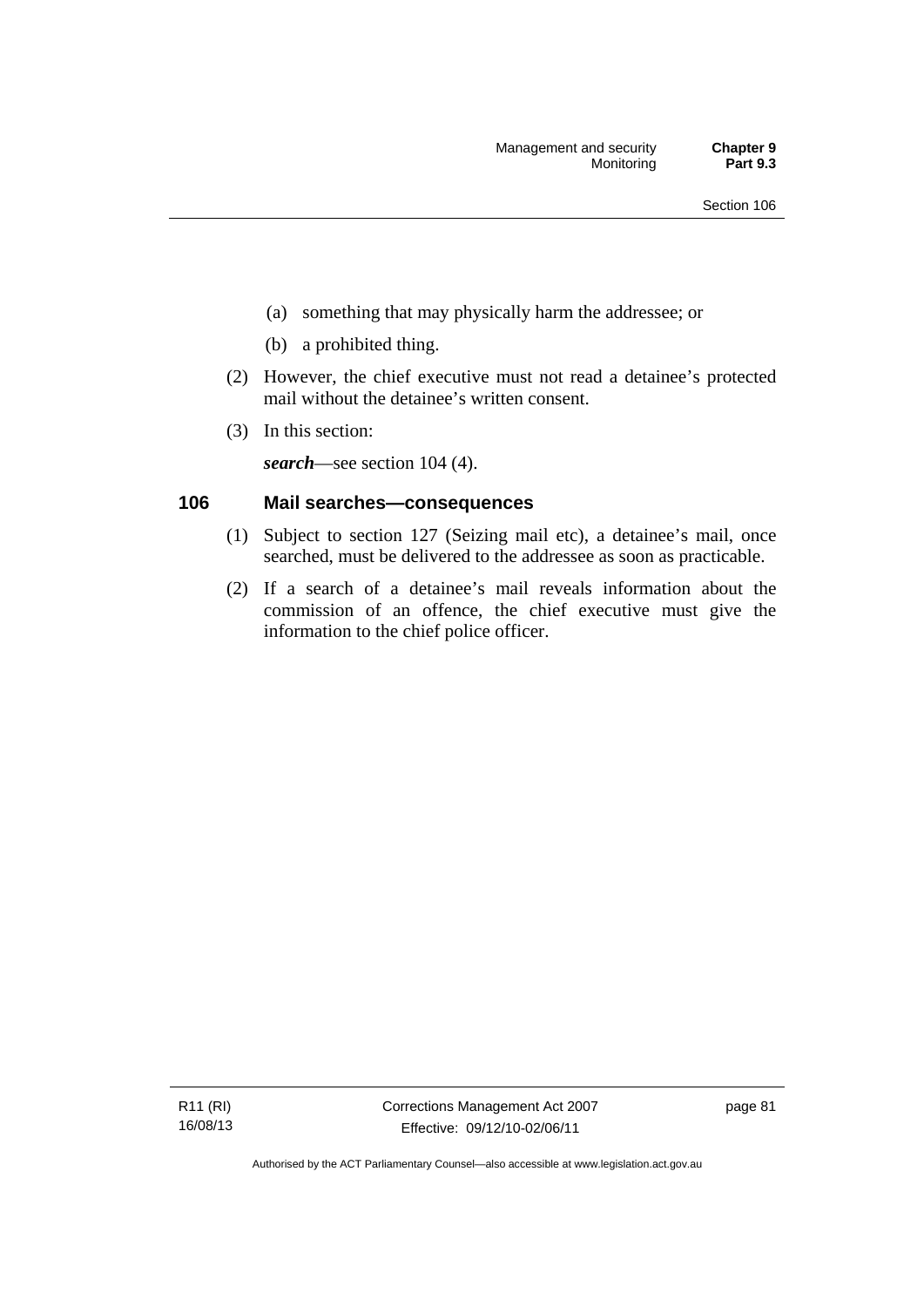**Chapter 9 Management and security**<br>**Part 9.4 Searches Part 9.4 Searches**<br>**Division 9.4.1 Searches Division 9.4.1** Searches—general Section 107

**Part 9.4 Searches** 

# **Division 9.4.1 Searches—general**

## **107 Definitions—searches**

In this Act:

*body search*, of a detainee, means a search of the detainee's body, including an examination of any orifice or cavity of the detainee's body.

*frisk search* means—

- (a) a search of a person conducted by quickly running the hands over the person's outer garments; and
- (b) an examination of anything worn or carried by the person that is conveniently and voluntarily removed by the person.

*ordinary search* means a search of a person, or of articles in a person's possession, that may include—

- (a) requiring the person to remove the person's overcoat, coat or jacket and any gloves, shoes or hat; and
- (b) an examination of those items.

*scanning search* means a search of a person by electronic or other means that does not require the person to remove the person's clothing or to be touched by someone else.

## **Examples of scanning searches**

- 1 passing a portable electronic or other device over a person
- 2 requiring a person to pass by or through an electronic or other device
- *Note* An example is part of the Act, is not exhaustive and may extend, but does not limit, the meaning of the provision in which it appears (see Legislation Act, s 126 and s 132).

page 82 Corrections Management Act 2007 Effective: 09/12/10-02/06/11

R11 (RI) 16/08/13

Authorised by the ACT Parliamentary Counsel—also accessible at www.legislation.act.gov.au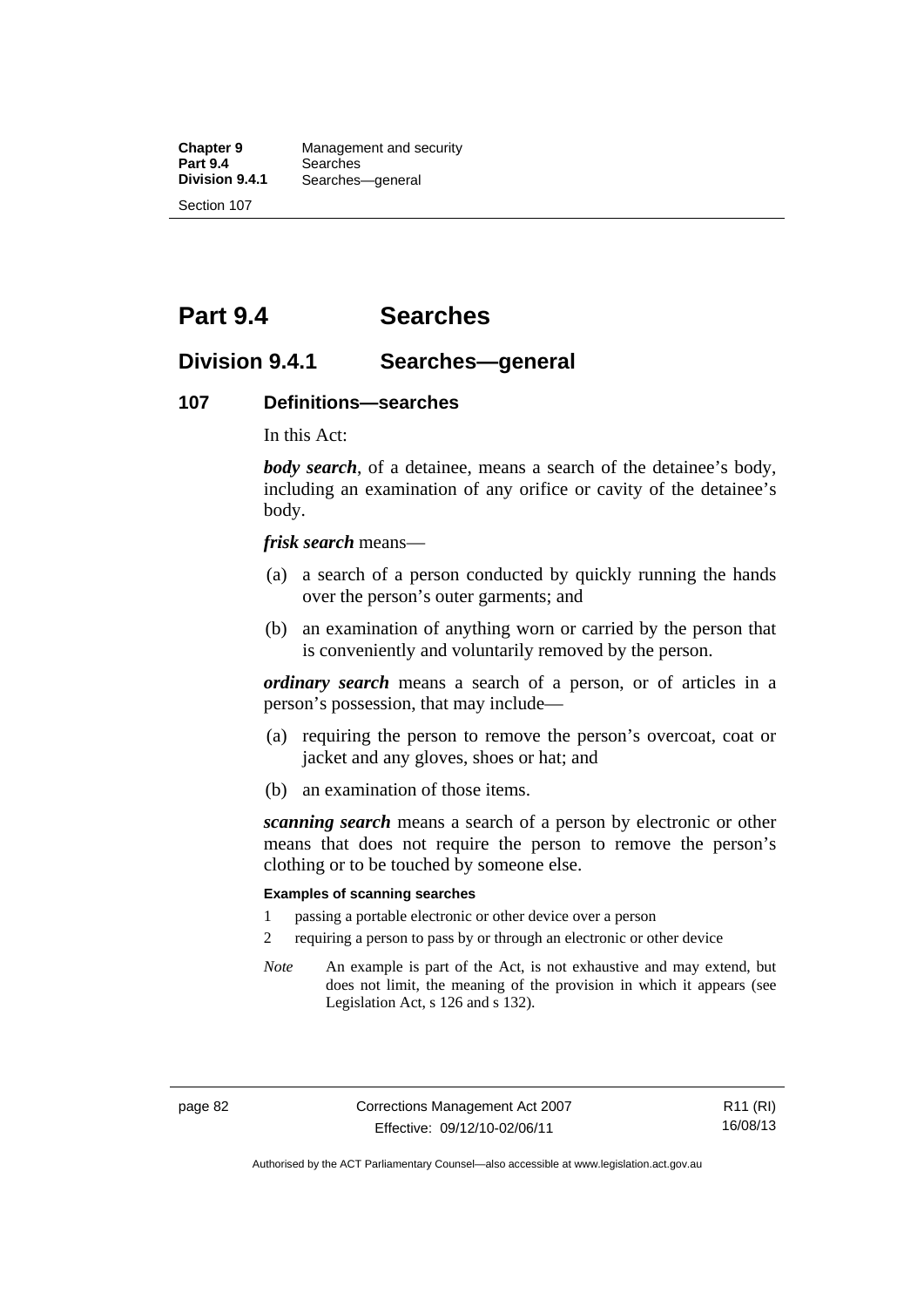*strip search*, of a detainee, means a search of the detainee, or of articles in the detainee's possession, that may include—

- (a) requiring the detainee to remove all of the detainee's clothing; and
- (b) an examination of the detainee's body (but not the detainee's body orifices or cavities) and of that clothing.

## **108 Intrusiveness of searches**

The person conducting a search of a person under this part must ensure, as far as practicable, that—

- (a) the search is the least intrusive kind of search that is reasonable and necessary in the circumstances; and
- (b) the search is conducted in the least intrusive way that is reasonable and necessary in the circumstances.

## **Example**

searching for a prohibited thing by a frisk search (rather than an ordinary search) with the assistance of a corrections dog

*Note* An example is part of the Act, is not exhaustive and may extend, but does not limit, the meaning of the provision in which it appears (see Legislation Act, s 126 and s 132).

## **109 Searches of transgender and intersex detainees**

- (1) This section applies if a transgender or intersex detainee is to be subjected to a search under this part.
- (2) To remove any doubt, the detainee's sex is taken to be that entered for the detainee in the register of detainees.
	- *Note* For the meaning of *transgender person* and *intersex person*, see the Legislation Act, s 169A and s 169B.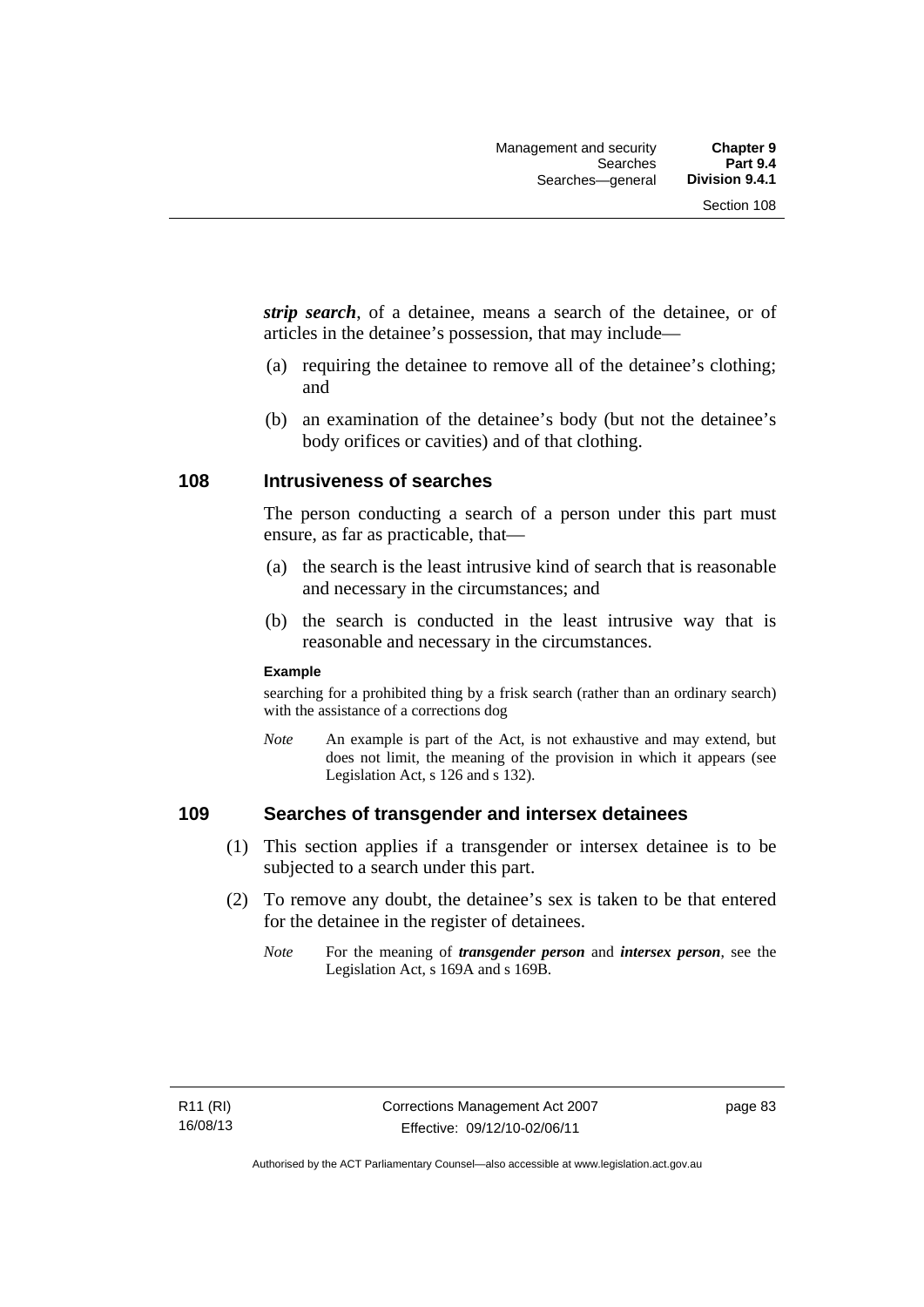# **110 Register of strip and body searches**

- (1) This section applies in relation to—
	- (a) a strip search of a detainee; and
	- (b) a body search of a detainee.
- (2) The chief executive must keep a register containing the following details in relation to each search:
	- (a) the name of the detainee searched;
	- (b) the reason for the search;
	- (c) when the search was conducted;
	- (d) the name of each person present at any time during the search;
	- (e) details of anything seized during the search;
	- (f) anything else prescribed by regulation.
- (3) The register may contain anything else the chief executive considers relevant.
- (4) The register must be available for inspection under chapter 7 (Inspection of correctional centres).

# **Division 9.4.2 Scanning, frisk and ordinary searches**

## **111 Scanning, frisk and ordinary searches—directions**

- (1) The chief executive may, at any time, direct a corrections officer to conduct a scanning search, frisk search or ordinary search of a detainee, another corrections officer or anyone else working at or visiting a correctional centre if the chief executive believes, on reasonable grounds, that it is prudent to conduct the search to protect—
	- (a) the safety of anyone at a correctional centre; or

Authorised by the ACT Parliamentary Counsel—also accessible at www.legislation.act.gov.au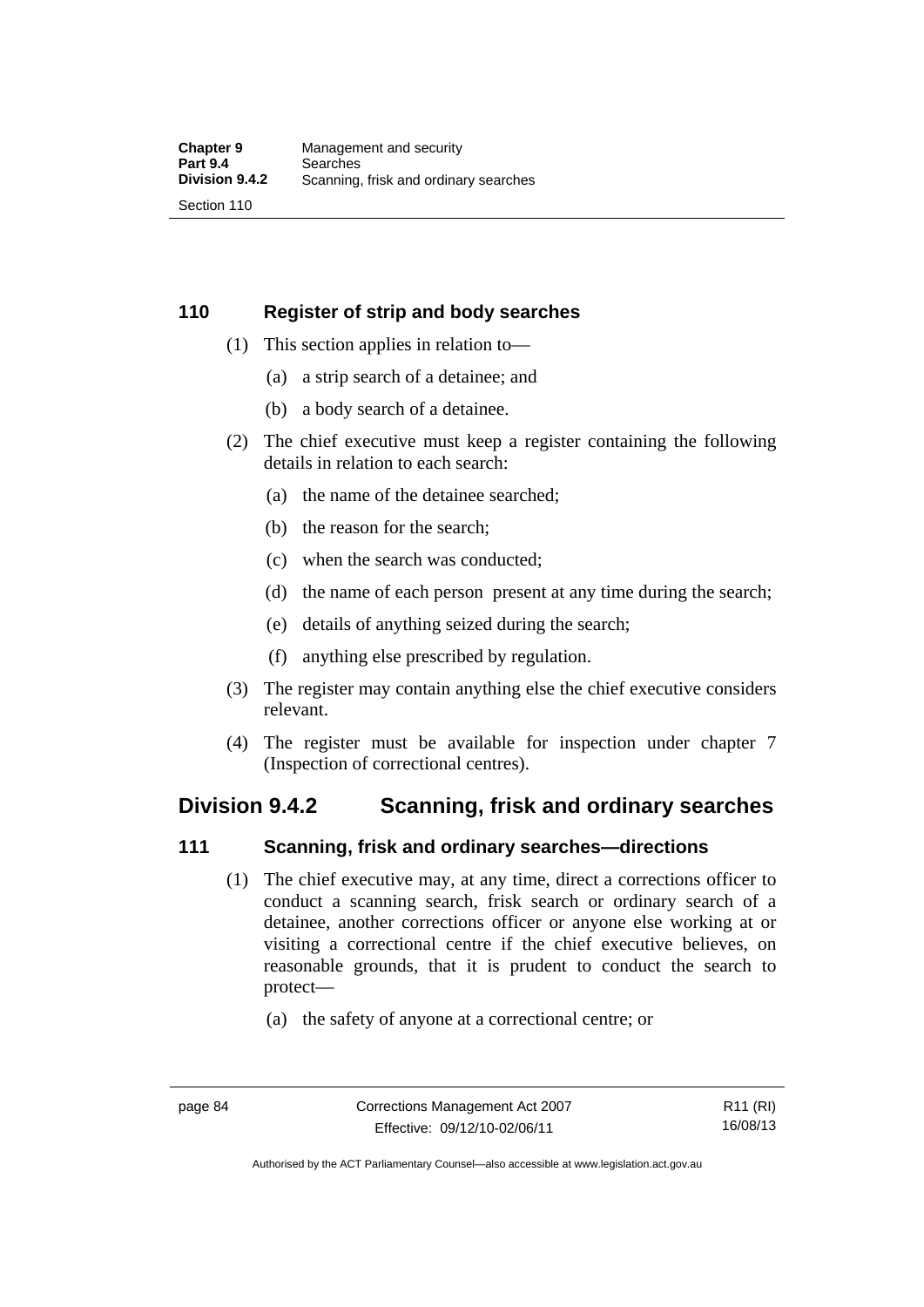## (b) security or good order at a correctional centre.

#### **Examples of other people working at correctional centre**

counsellors, psychologists, maintenance workers and volunteers

#### **Examples of searches**

- 1 searching a detainee returning to a correctional centre after performing community service
- 2 searching a corrections officer reporting for work
- 3 searching a person engaged to provide an educational program at a correctional centre when the person arrives at, or returns to, the centre
- 4 searching a detainee returning to the detainee's accommodation at a correctional centre after working in another part of the centre
- *Note* An example is part of the Act, is not exhaustive and may extend, but does not limit, the meaning of the provision in which it appears (see Legislation Act, s 126 and s 132).
- (2) Also, a corrections officer may conduct a scanning search, frisk search or ordinary search of a detainee if the officer suspects, on reasonable grounds, that the detainee is carrying—
	- (a) a prohibited thing; or
	- (b) anything else that creates, or is likely to create, a risk to—
		- (i) the personal safety of the detainee or anyone else; or
		- (ii) security or good order at a correctional centre.
	- *Note* Section 126 provides for the use of force to carry out searches under this part.

## **112 Scanning, frisk and ordinary searches—requirements**

- (1) A corrections officer may conduct a scanning search, frisk search or ordinary search of a person under section 111 only if—
	- (a) the person is of the same sex as the officer; or
	- (b) if that is not the case—another person of the same sex as the person to be searched is present while the search is conducted.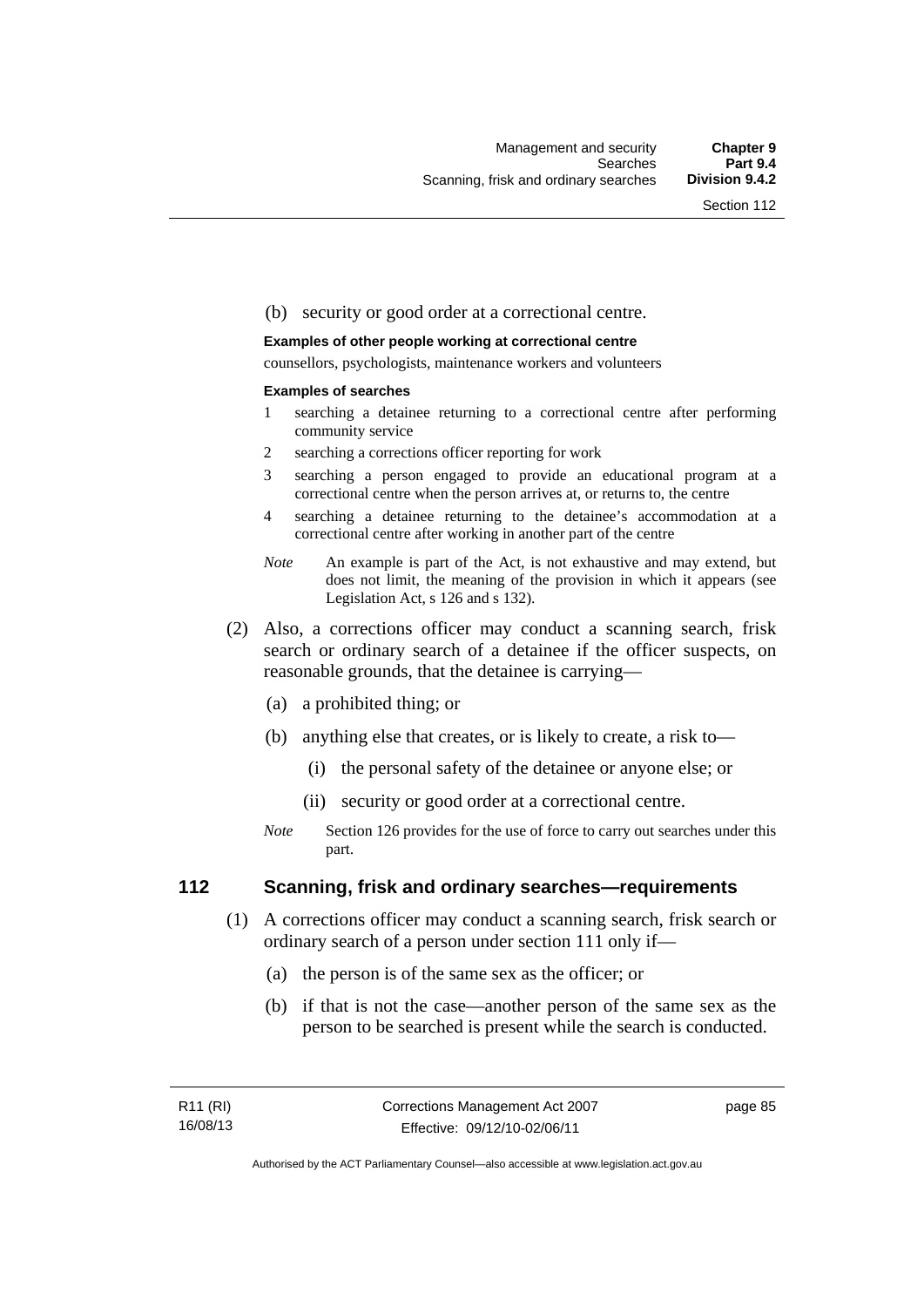(2) The other person mentioned in subsection (1) must not be a detainee.

# **Division 9.4.3 Strip searches**

## **113 Meaning of** *seizeable item***—div 9.4.3**

In this division:

*seizeable item* means anything that—

- (a) is a prohibited thing; or
- (b) may be used by the detainee in a way that may involve—
	- (i) intimidating anyone else; or
	- (ii) an offence or disciplinary breach; or
	- (iii) a risk to the personal safety of anyone else; or
	- (iv) a risk to security or good order at a correctional centre.

# **113A Strip searches—when may be conducted**

- (1) A detainee may be strip searched only if the chief executive gives a direction in accordance with section 113B or section 113C.
	- *Note* Section 126 provides for the use of force to carry out searches under this part.
- (2) To remove any doubt, a strip search of a detainee may be conducted immediately after any scanning search, frisk search or ordinary search of the detainee.

# **113B Strip searches—on suspicion**

The chief executive may direct a corrections officer to strip search a detainee if the chief executive suspects on reasonable grounds that the detainee has a seizeable item concealed on the detainee.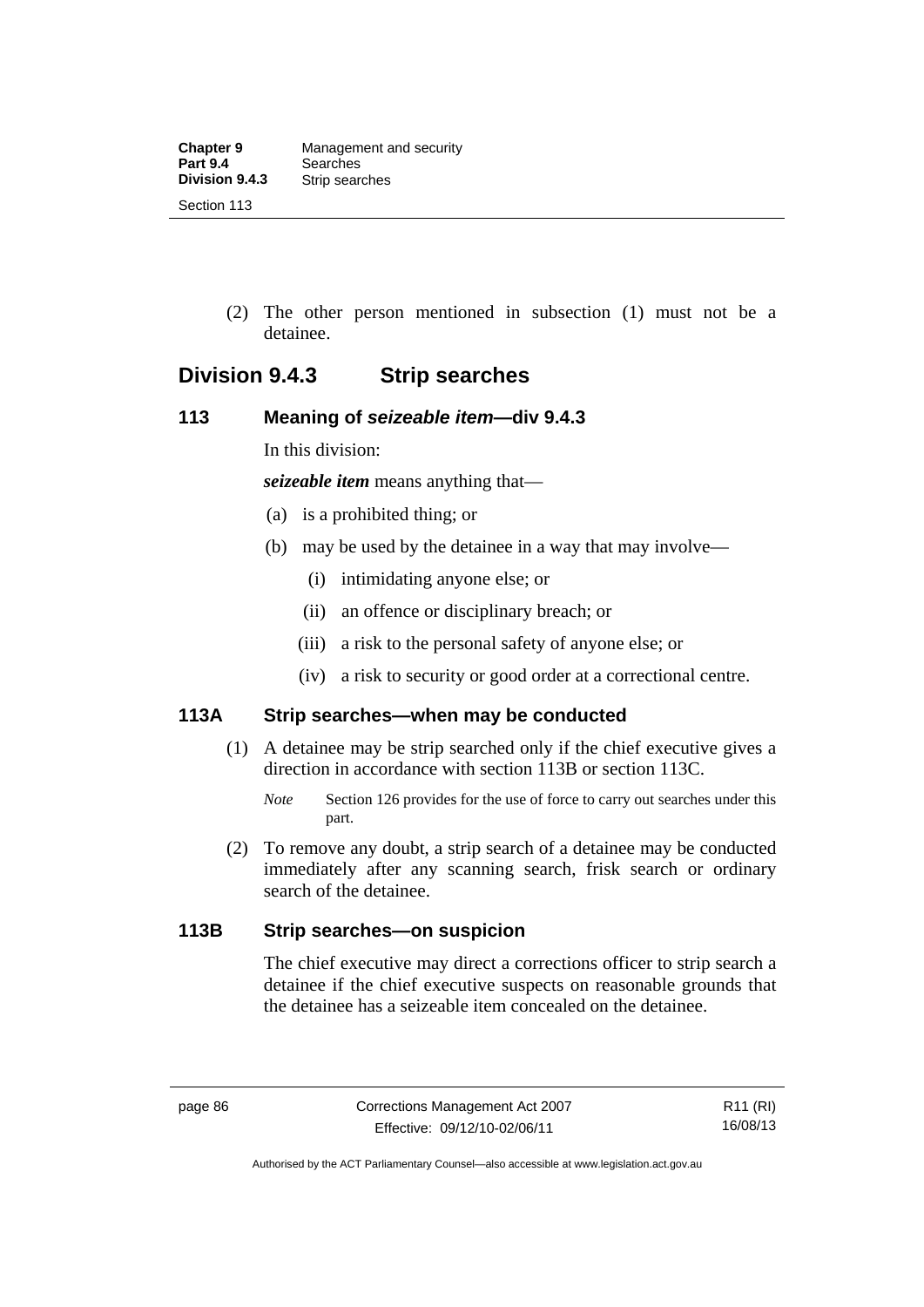## **113C Strip searches—where prudent**

- (1) The chief executive may direct a corrections officer to strip search a detainee at a correctional centre if—
	- (a) the chief executive believes on reasonable grounds that it is prudent to search the detainee for a seizeable item that may be concealed on or in the detainee because the detainee—
		- (i) has recently not been under the control or immediate supervision of a corrections officer for a period; and
		- (ii) during the period, may have had an opportunity to obtain a seizeable item; and
	- (b) a scanning search may assist in detecting the item but—
		- (i) the means of conducting the search is not available at the correctional centre; or
		- (ii) if the means of conducting the search is available—the scanning search is not likely to detect more than a limited range of seizeable items; or
		- (iii) the search could only be carried out using force that would be likely to make it ineffectual; and
	- (c) a frisk search or ordinary search is not likely to detect more than a limited range of seizeable items.

## **Example—par (a) (ii)**

the detainee has had a personal contact visit by someone who is not an accredited person

## **Example—par (b) (ii)**

a metal detector

*Note* An example is part of the Act, is not exhaustive and may extend, but does not limit, the meaning of the provision in which it appears (see Legislation Act, s 126 and s 132).

R11 (RI) 16/08/13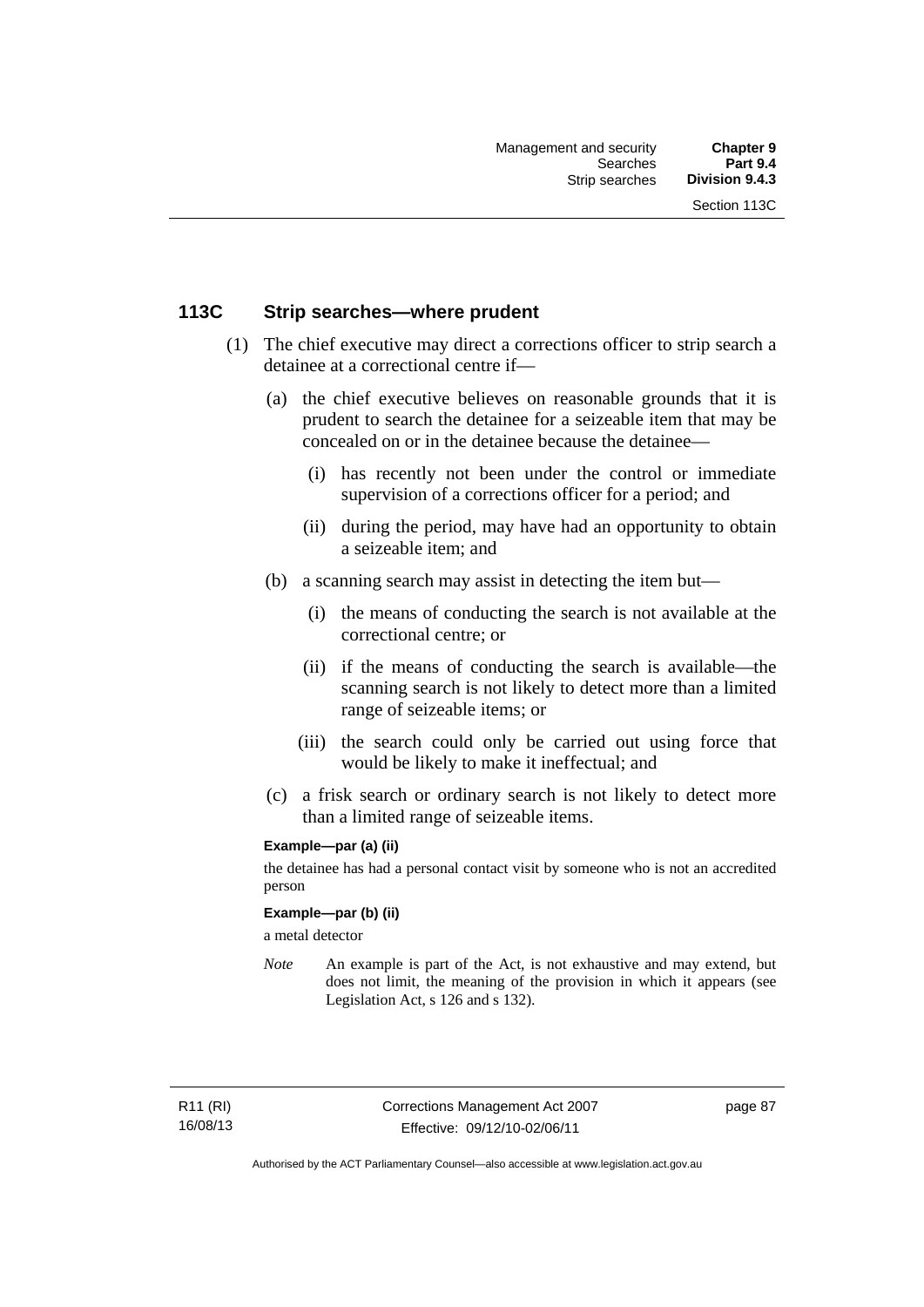(2) Without limiting section 14 (Corrections policies and operating procedures), the chief executive must make a corrections policy or operating procedure in relation to strip searches under this section.

## **114 Strip searches—presence of corrections officers**

- (1) A strip search of a detainee must be done—
	- (a) by a corrections officer of the same sex as the detainee; and
	- (b) in the presence of 1 or more other corrections officers each of whom must be of the same sex as the detainee.
- (2) However, the number of corrections officers present during the search must be no more than necessary and reasonable to ensure the search is carried out as safely and effectively as possible.
- (3) The corrections officer conducting the search may direct another corrections officer present to provide assistance that the conducting officer believes, on reasonable grounds, is necessary and reasonable for the search.
- (4) A corrections officer may give directions to the detainee for the conduct of the search in accordance with this section.

## **Examples**

directions that the detainee raise 1 or both arms, raise any long hair or turn in a particular direction

*Note* An example is part of the Act, is not exhaustive and may extend, but does not limit, the meaning of the provision in which it appears (see Legislation Act, s 126 and s 132).

## **115 Strip searches—general rules**

- (1) A strip search must be conducted in a private area or an area that provides reasonable privacy for the detainee being searched.
- (2) The search must not be conducted—
	- (a) in the presence of someone of the opposite sex to the detainee; or

R11 (RI) 16/08/13

Authorised by the ACT Parliamentary Counsel—also accessible at www.legislation.act.gov.au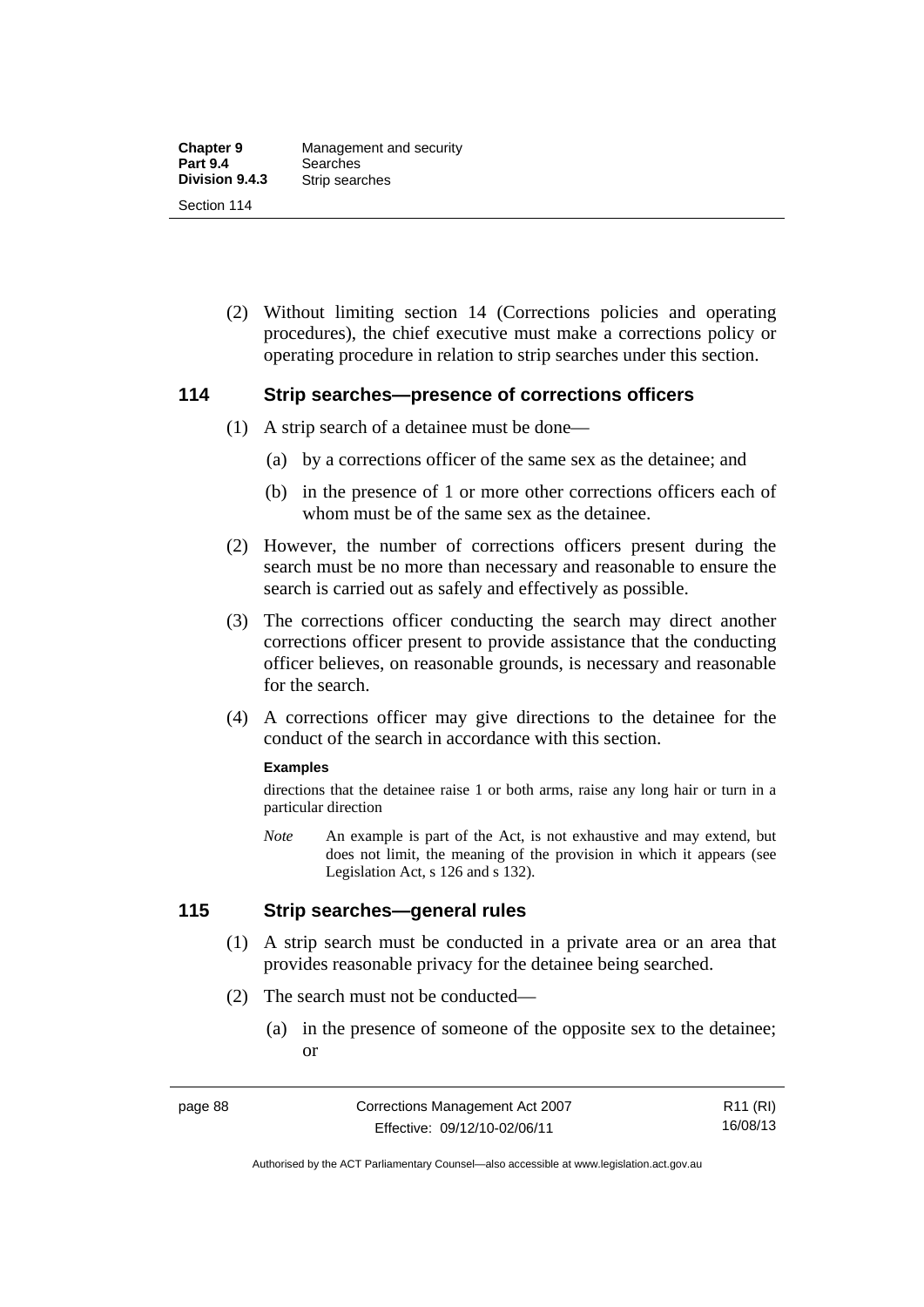- (b) in the presence or sight of someone else whose presence is not necessary for the search or the safety of everyone present.
- (3) The search must not involve—
	- (a) the removal from the detainee of more clothes than is necessary and reasonable to conduct the search; or
	- (b) the removal from the detainee of more clothes at any time than is necessary and reasonable to conduct the search; or
	- (c) without limiting paragraph (b), both the upper and lower parts of the person's body being uncovered at the same time.
- (4) Subject to section 126 (Searches—use of force), the search must not involve any touching of the detainee's body by a corrections officer.
- (5) Each corrections officer present during the search must ensure, as far as practicable, that—
	- (a) the search is done in a way that minimises embarrassment for the detainee; and
	- (b) the search is done quickly; and
	- (c) the detainee is allowed to dress in private immediately after the search is finished.
- (6) If clothing from a detainee is seized during a strip search, the chief executive must ensure that the detainee is left with, or given, appropriate clothing to wear.

# **Division 9.4.4 Body searches**

## **116 Body searches—directions**

The chief executive may direct a doctor appointed under section 22 (Health practitioners—non-therapeutic functions) to conduct a body search of a detainee if the chief executive suspects, on reasonable grounds, that the detainee—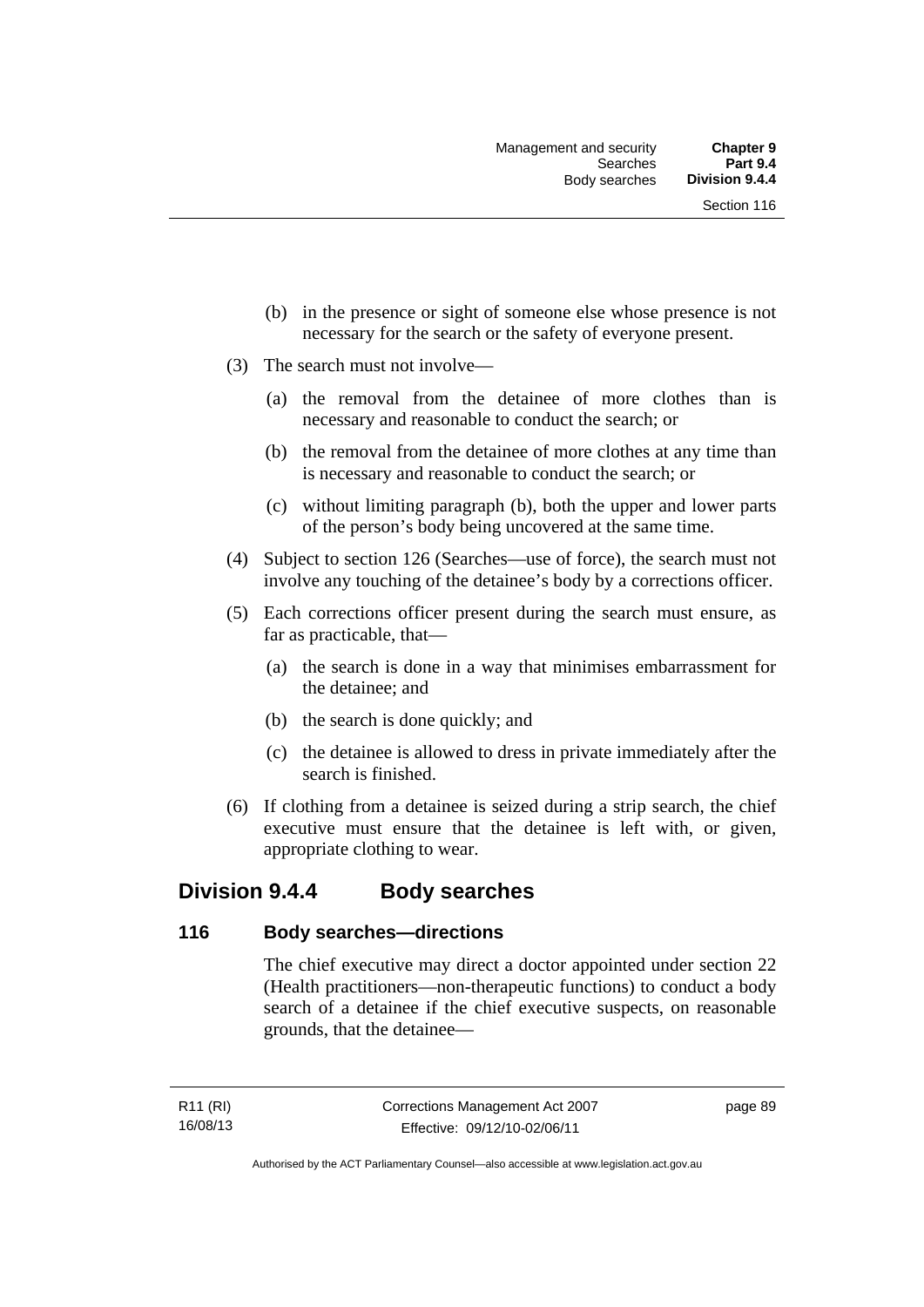- (a) has ingested or inserted something in the detainee's body that may jeopardise the detainee's health or wellbeing; or
- (b) has a prohibited thing concealed in or on the detainee's body that may be used in a way that may pose a risk to the security or good order at a correctional centre; or
- (c) has evidence of the commission of an offence or disciplinary breach concealed in or on the detainee.

## **117 Body searches—presence of nurse and corrections officers**

- (1) A nurse appointed under section 22 (Health practitioners non-therapeutic functions) must be present during the body search of a detainee.
- (2) If the doctor conducting the body search is not of the same sex as the detainee, the nurse must be of the same sex as the detainee.
- (3) The chief executive may direct 1 or more corrections officers to be present during the search, each of whom must be of the same sex as the detainee.
- (4) However, the number of corrections officers present during the search must be no more than is necessary and reasonable to ensure the search is carried out as safely and effectively as possible.
- (5) A body search must be conducted in a private area or an area that provides reasonable privacy for the detainee being searched.

# **118 Body searches—assistance from corrections officer**

- (1) This section applies if the doctor conducting a body search of a detainee asks the chief executive for assistance that the doctor believes, on reasonable grounds, is necessary and reasonable for the search.
- (2) The chief executive may direct a corrections officer (the *assistant*) to assist in the conduct of the search.

Authorised by the ACT Parliamentary Counsel—also accessible at www.legislation.act.gov.au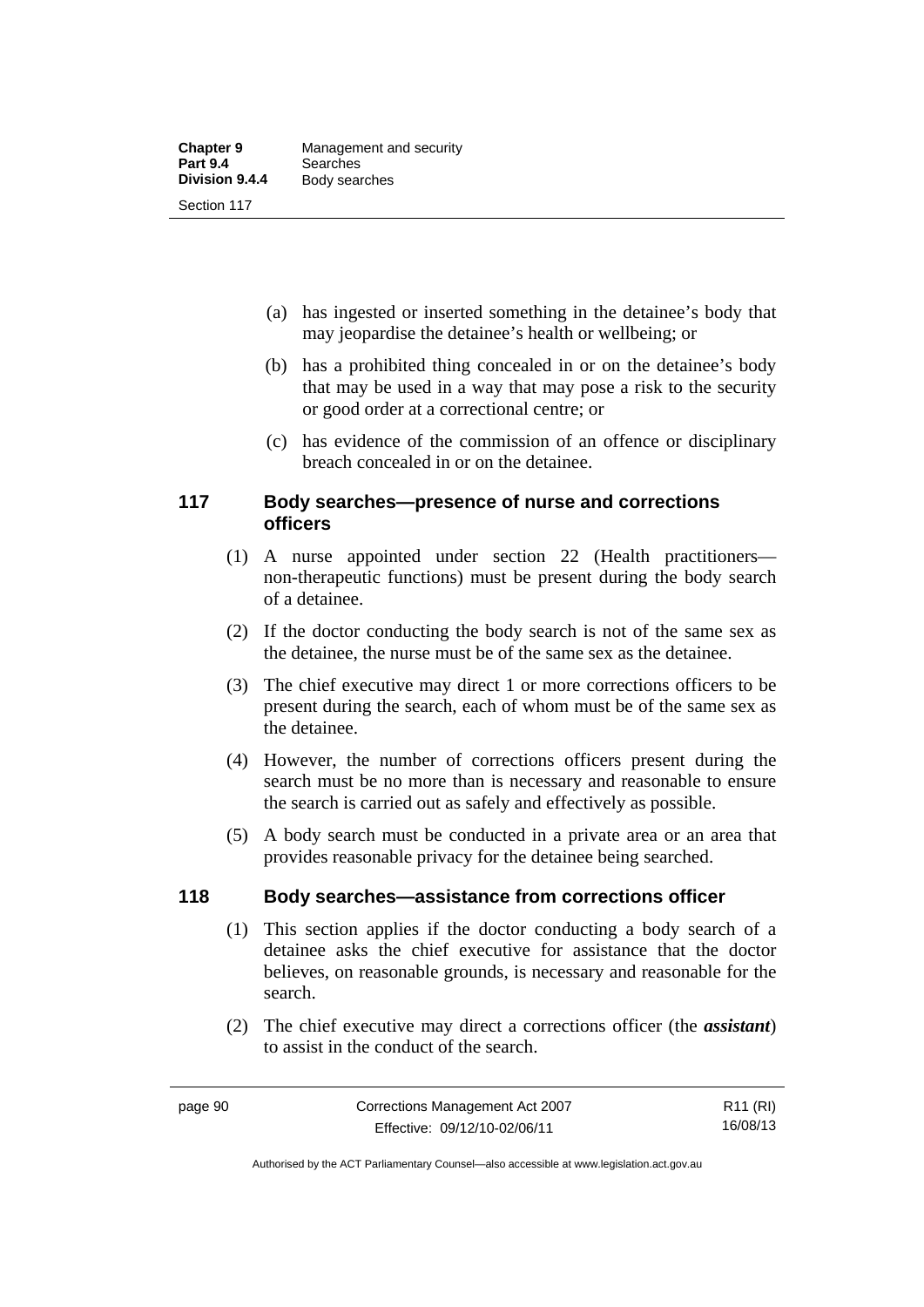- (3) However, the assistant must be of the same sex as the detainee.
	- *Note* Section 126 provides for the use of force to assist at a body search.

# **119 Body searches—rules about detainee's clothing**

- (1) A body search of a detainee must not involve—
	- (a) the removal of more clothes than is necessary and reasonable to conduct the search; or
	- (b) the removal of more clothes at any time than is necessary and reasonable to conduct the search; or
	- (c) without limiting paragraph (b), both the upper and lower parts of the person's body being uncovered at the same time.
- (2) A detainee who has been body searched must be allowed to dress in private immediately after the search is finished.
- (3) If clothing from a detainee is seized during a body search, the chief executive must ensure that the detainee is left with, or given, appropriate clothing to wear.

# **120 Body searches—rules about touching detainee**

The doctor conducting the body search of a detainee, and the nurse present at the search, may, for the search, touch the detainee and examine the detainee's orifices and cavities, but only if the doctor or nurse is of the same sex as the detainee.

# **121 Body searches—seizing things**

- (1) The doctor conducting a body search of a detainee may seize anything discovered during the search if—
	- (a) seizing the thing would not be likely to cause injury to the detainee; and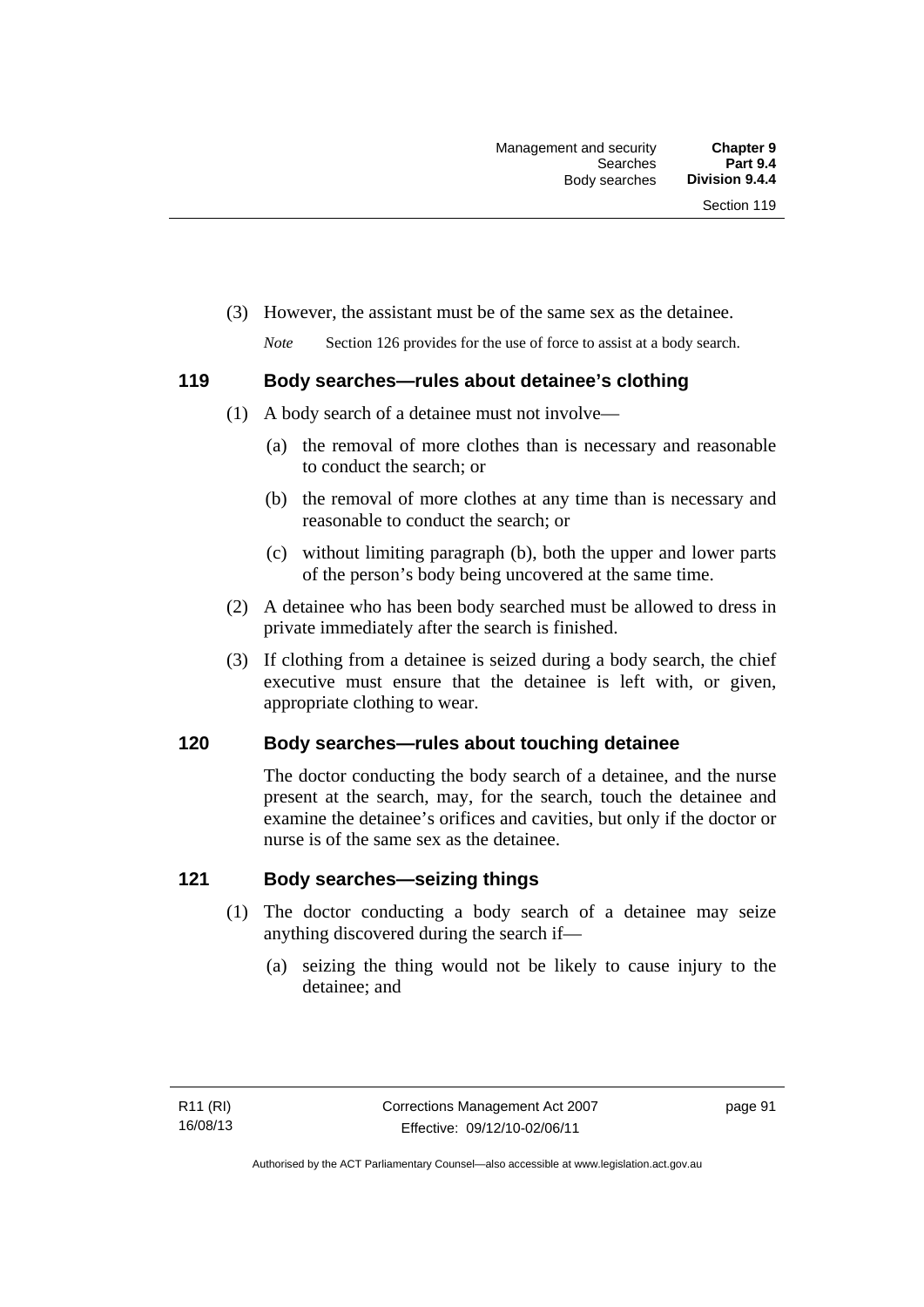- (b) the doctor believes, on reasonable grounds, that the thing may be evidence of the commission of an offence or disciplinary breach by the detainee.
- (2) The doctor must give the thing seized to a corrections officer as soon as practicable.

# **Division 9.4.5 Searches of premises and property**

## **122 Searches—premises and property**

- (1) The chief executive may, at any time, direct a corrections officer to search—
	- (a) any part of a correctional centre; or
	- (b) anything at a correctional centre, including anything in the possession of anyone at a correctional centre; or
	- (c) any vehicle used for transporting a detainee.

## **Examples of searches under this section**

a search of any of the following for a prohibited thing:

- any area or building or part of a building (including a cell) at a correctional centre
- any storage area, including an area used by detainees or corrections officers, at a correctional centre
- any vehicle, machinery or equipment at a correctional centre
- *Note* An example is part of the Act, is not exhaustive and may extend, but does not limit, the meaning of the provision in which it appears (see Legislation Act, s 126 and s 132).
- (2) However, this section does not authorise—
	- (a) a search of anyone at a correctional centre; or
	- (b) any clothing being worn by anyone at a correctional centre at the time of the search.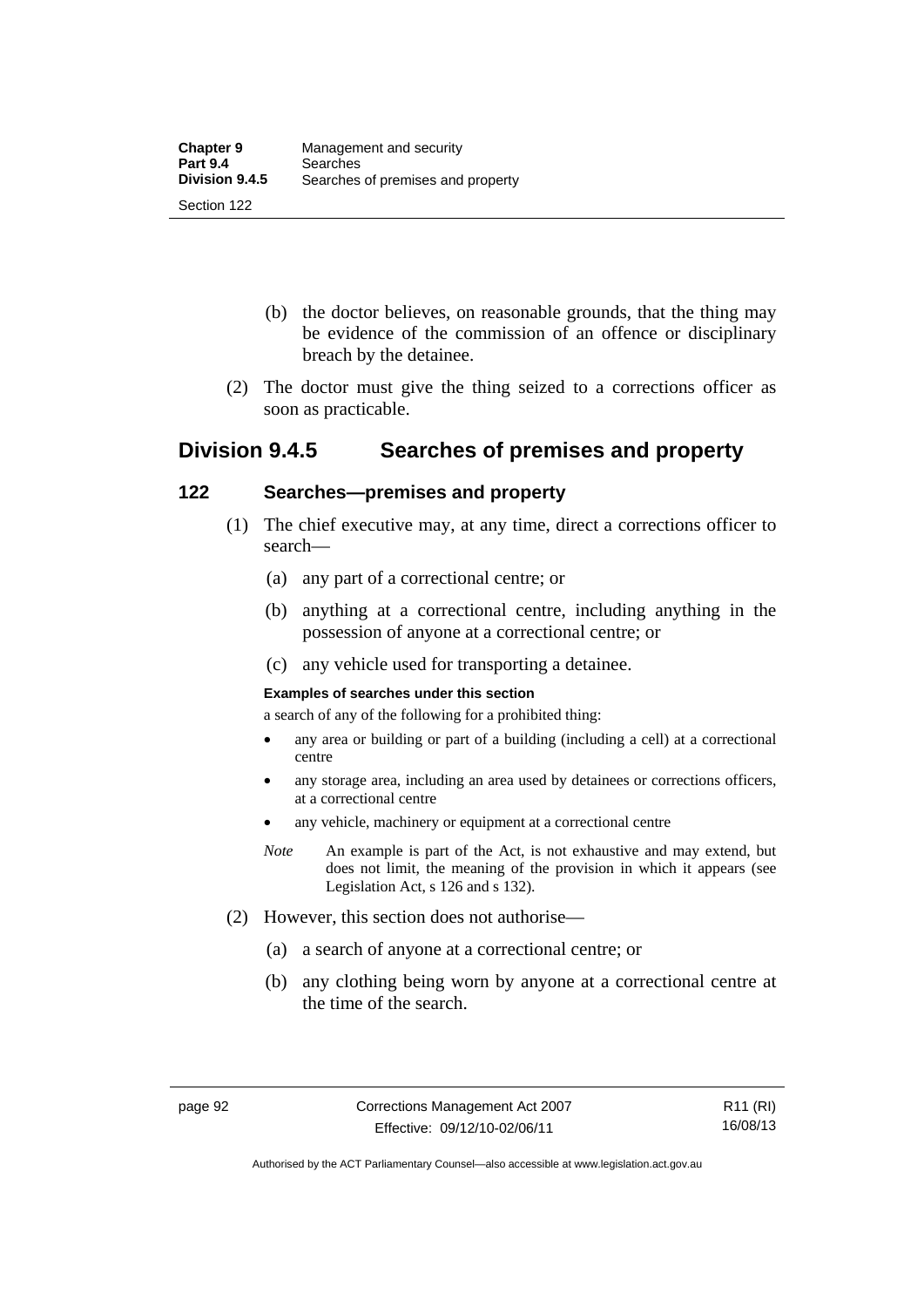(3) In this section:

*search* includes search—

- (a) with any device using electronic or other technology; and
- (b) by physical means; and
- (c) with the assistance of a corrections dog.

## **123 Searches of detainee cells—legally privileged material**

- (1) This section applies if a detainee has legally privileged material at a correctional centre.
- (2) A corrections officer may search the detainee's cell under section 122 in the absence of the detainee if—
	- (a) the detainee removes the legally privileged material from the cell; or
	- (b) the legally privileged material is stored in accordance with a corrections policy or operating procedure made for subsection (3).
- (3) Without limiting section 14 (Corrections policies and operating procedures), a corrections policy or operating procedure may include provision for the secure storage at a correctional centre of legally privileged material for detainees.

# **124 Searches of detainee cells—suspected legally privileged material**

- (1) If a corrections officer suspects, on reasonable grounds, that a detainee's cell contains legally privileged material, the officer may search the cell only if the detainee is present.
- (2) A search under subsection (1) may include an examination of any legally privileged material, and anything containing the material, found in the cell.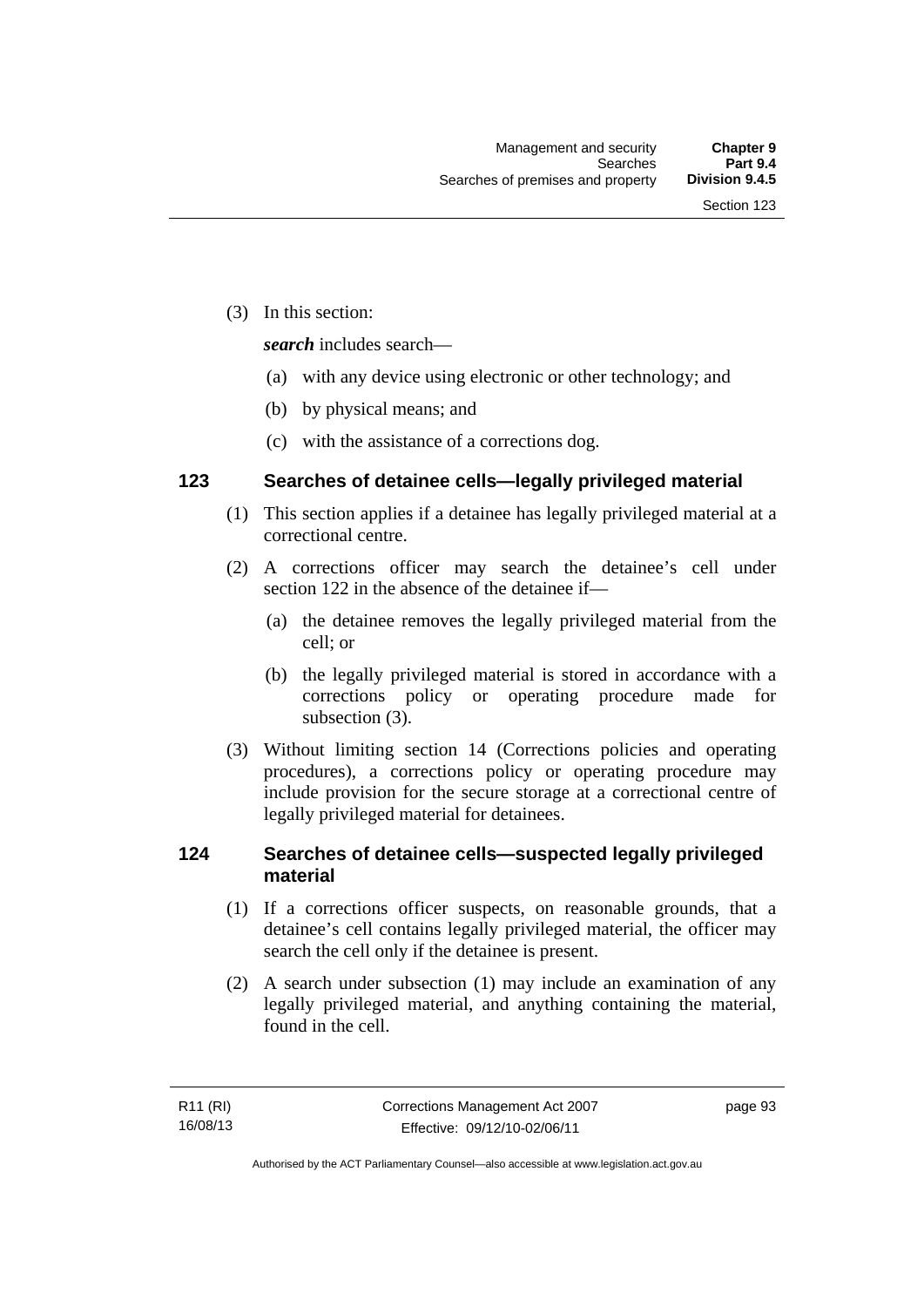- (3) However, the officer may not read any legally privileged material found in the cell unless the detainee is present and—
	- (a) the detainee consents to the officer reading the material; or
	- (b) the officer suspects, on reasonable grounds, that the material contains information that—
		- (i) may threaten security or good order at a correctional centre; or
		- (ii) relates to an offence or disciplinary breach.
- (4) The officer need not comply with subsection (1) or (3) if the officer believes, on reasonable grounds, that urgent circumstances exist and that complying with the subsection would create a risk of injury to the officer, the detainee or anyone else.
- (5) The chief executive must ensure that a record of action under subsection (4) is made and entered in the register of detainees.

# **Division 9.4.6 Searches—miscellaneous**

## **125 Searches—use of corrections dogs**

- (1) The chief executive may direct a corrections officer to use a corrections dog to assist the officer in conducting a search under this part.
- (2) Without limiting subsection (1), the chief executive may give the direction if the chief executive believes, on reasonable grounds, that the assistance of the dog would minimise the intrusiveness of the search of a detainee by the officer.
- (3) The corrections officer and corrections dog may enter, and remain at any place, to assist in the conduct of a search under this part.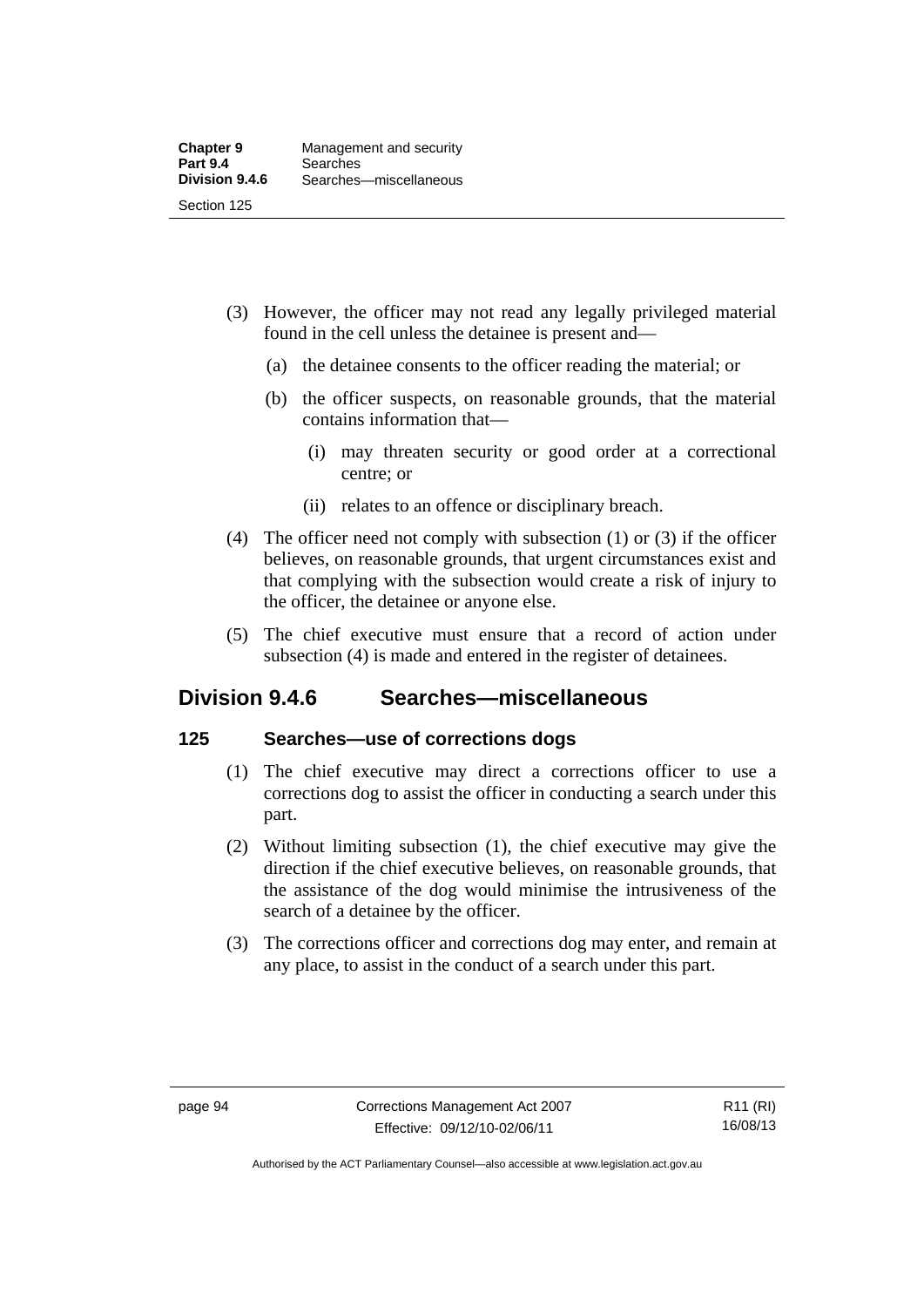## **126 Searches—use of force**

- (1) A corrections officer may use force—
	- (a) to carry out a search under this part; or
	- (b) to assist at a body search under section 118 (Body searches assistance from corrections officer); or
	- (c) to prevent the loss, destruction or contamination of anything seized, or that may be seized, during the search.
- (2) However, the corrections officer may use force only in accordance with part 9.7 (Use of force).

R11 (RI) 16/08/13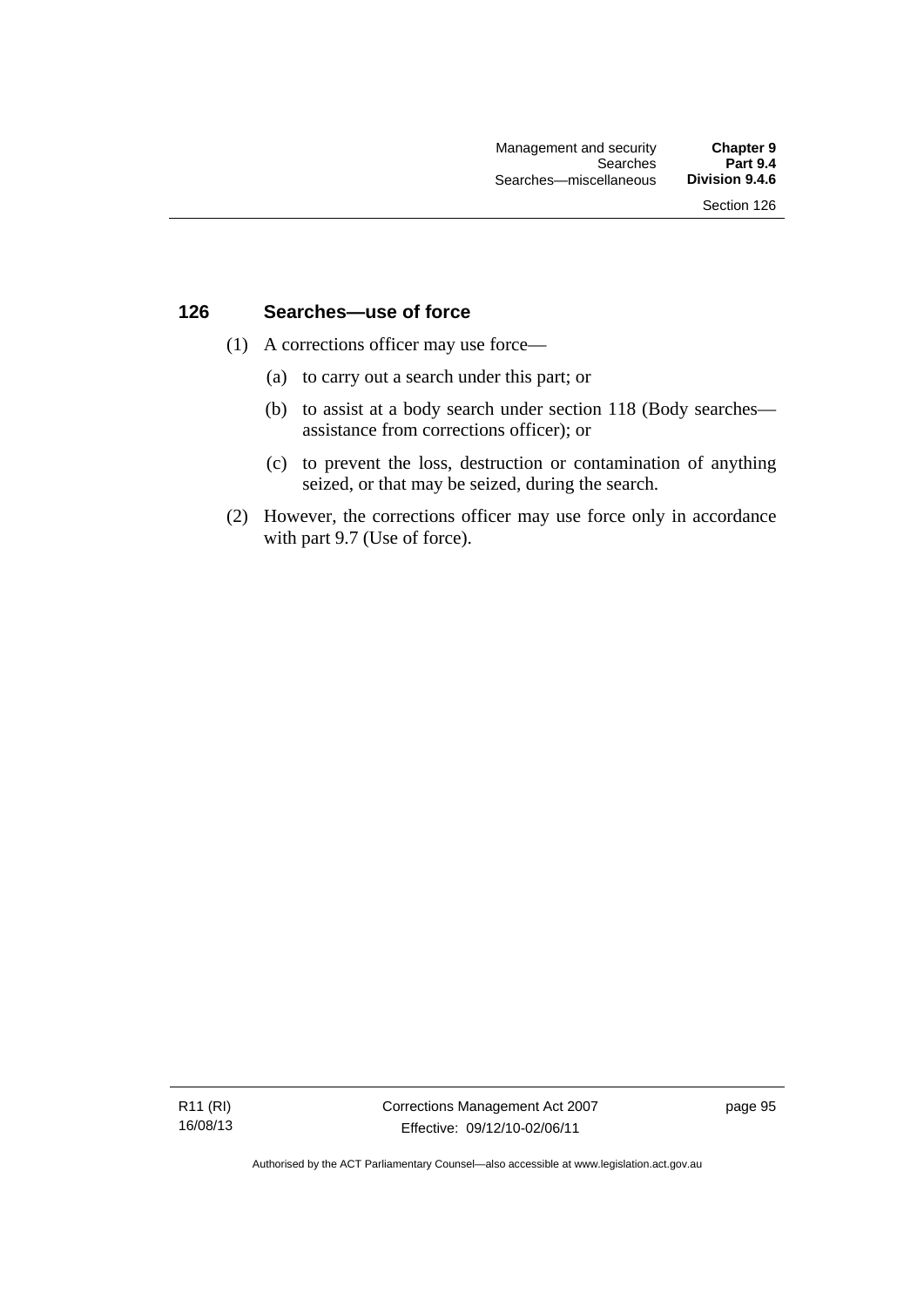**Chapter 9 Management and security**<br>**Part 9.5 Seizing property Seizing property** 

Section 127

# **Part 9.5 Seizing property**

### **127 Seizing mail etc**

- (1) The chief executive may seize anything in a detainee's protected mail if the chief executive believes, on reasonable grounds, that the thing—
	- (a) may physically harm the addressee or anyone else; or
	- (b) is a prohibited thing.
- (2) The chief executive may seize other mail of a detainee, or anything in the mail, if the chief executive suspects, on reasonable grounds, that the seizure is necessary to stop—
	- (a) any of the following entering or leaving a correctional centre:
		- (i) a prohibited thing;
		- (ii) anything that may pose a risk to security or good order at a correctional centre;
		- (iii) anything that appears is being used, or is intended, for the commission of an offence or disciplinary breach; or
	- (b) threatening or otherwise inappropriate correspondence leaving a correctional centre; or
	- (c) a detainee obtaining or buying goods without the chief executive's approval.

#### **Example of inappropriate correspondence—par (b)**

mail addressed to a person by someone convicted of a sexual offence against the person

*Note* An example is part of the Act, is not exhaustive and may extend, but does not limit, the meaning of the provision in which it appears (see Legislation Act, s 126 and s 132).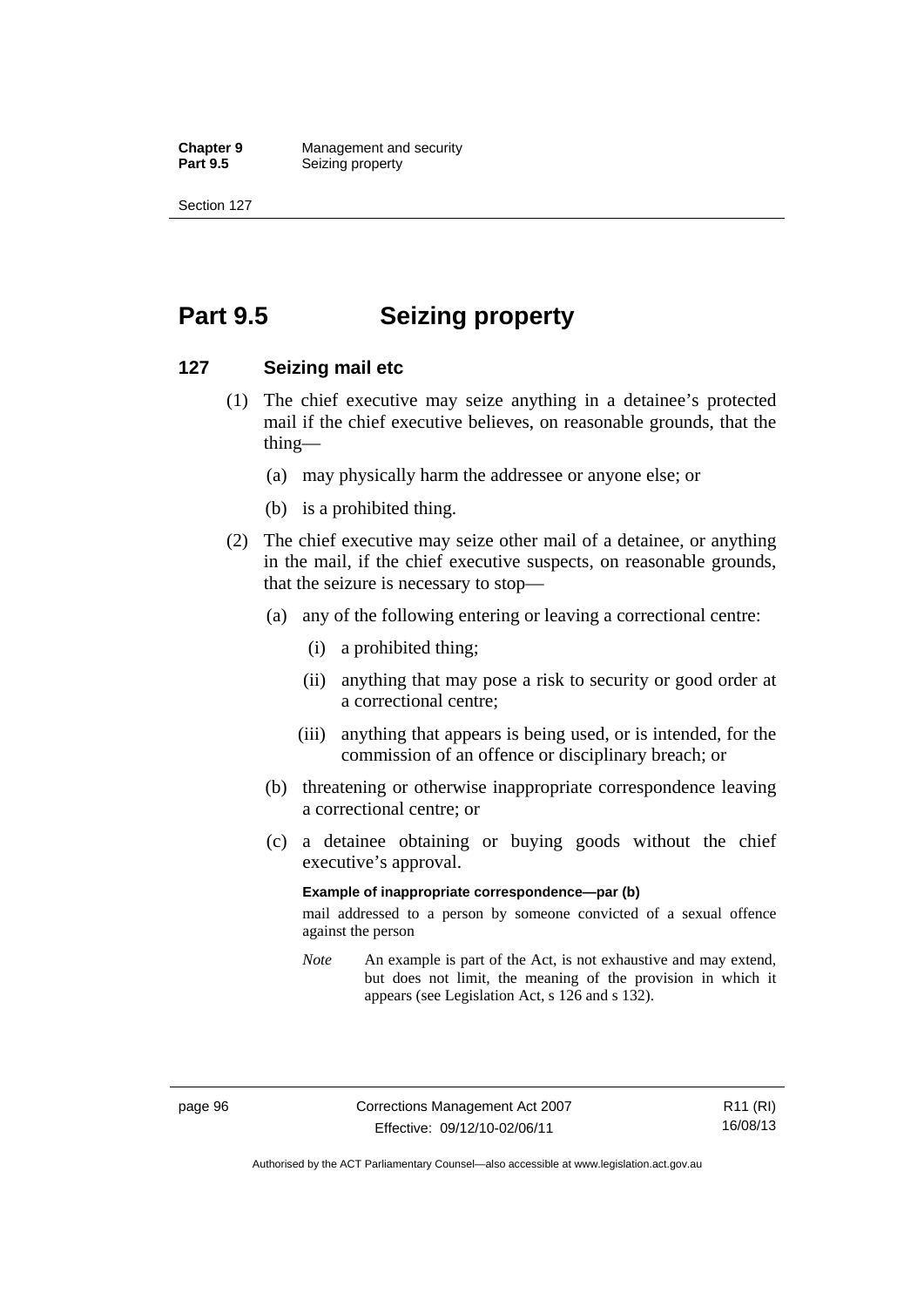(3) The chief executive may seize a document only if the chief executive believes, on reasonable grounds, that the document is not legally privileged.

# **128 Seizing property—general**

- (1) The chief executive may seize—
	- (a) anything found at a correctional centre, whether or not in a person's custody or possession, that the chief executive suspects, on reasonable grounds, jeopardises or is likely to jeopardise—
		- (i) security or good order at a correctional centre; or
		- (ii) the safety of anyone at a correctional centre; or
	- (b) anything found at a correctional centre, whether or not in a person's possession, that the chief executive suspects, on reasonable grounds, is being used, or is intended, for the commission of an offence or a disciplinary breach; or
	- (c) a prohibited thing found on a detainee or in a detainee's custody or possession, unless the detainee has the written approval of the chief executive to possess the thing.
- (2) To remove any doubt, this section extends to anything found in a search under part 9.4 (Searches).
- (3) The chief executive may seize a document only if the chief executive believes, on reasonable grounds, that the document is not legally privileged.

# **129 Receipt for seizure**

 (1) The chief executive must prepare a written receipt for a seizure under section 127 or section 128.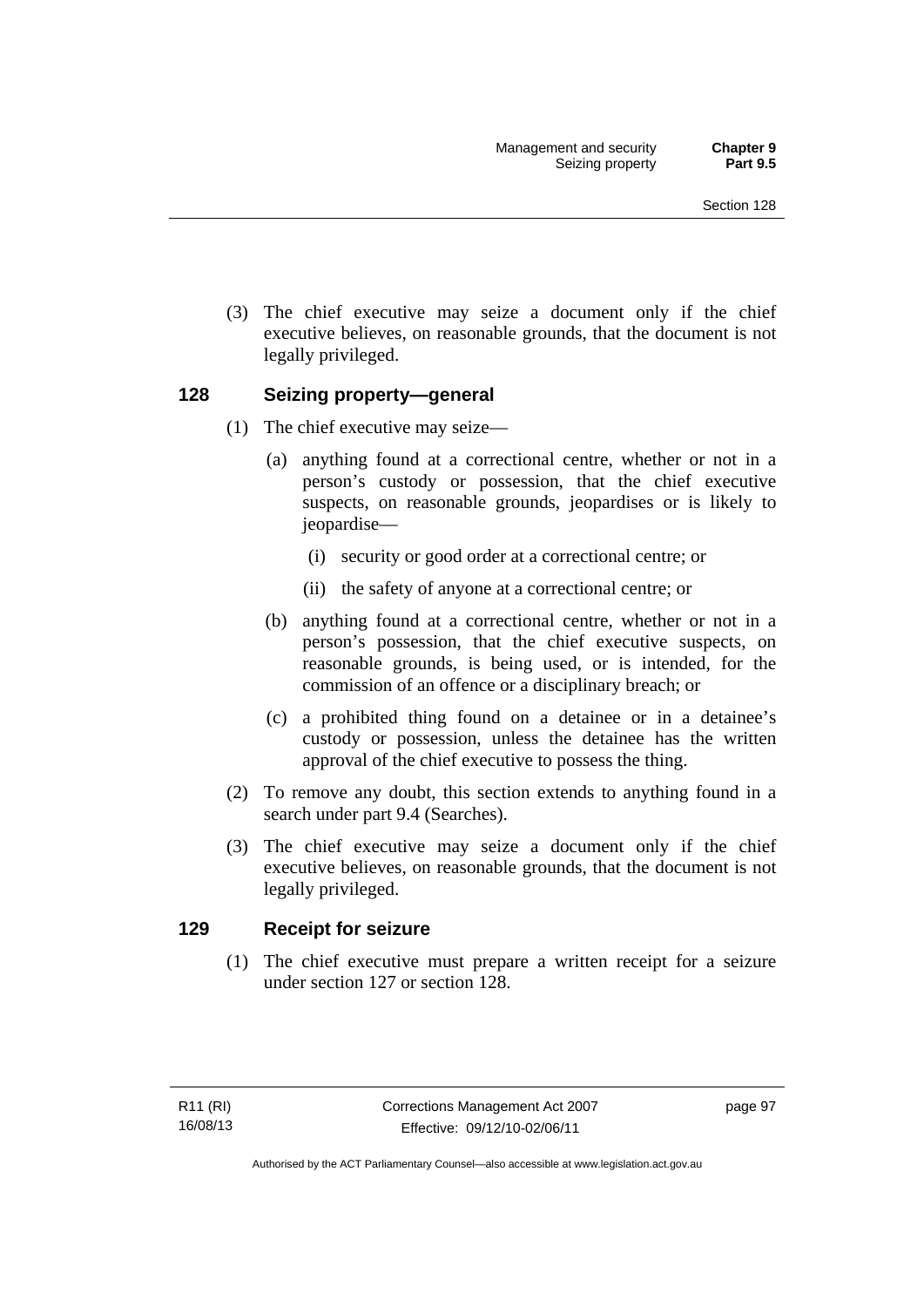#### **Chapter 9 Management and security**<br>**Part 9.5 Seizing property Seizing property**

Section 130

- (2) As soon as practicable after the seizure (but no later than 7 days after the day of the seizure), the chief executive must give a copy of the receipt to—
	- (a) the owner of the thing seized; or
	- (b) if the owner cannot be identified after reasonable inquiries (given the thing's apparent value)—the person from whom the thing was seized.
- (3) The receipt must—
	- (a) identify the thing seized; and
	- (b) outline the grounds for the seizure; and
	- (c) include a statement about the effect of section 130; and
	- (d) include anything else prescribed by regulation.
- (4) In this section:

*owner*, of a thing, includes a person entitled to possession of the thing.

# **130 Forfeiture of things seized**

- (1) A thing seized under section 127 or section 128 is forfeited to the Territory if the chief executive decides, on reasonable grounds—
	- (a) that—
		- (i) after making reasonable inquiries (given the thing's apparent value), the owner of the thing cannot be found; or
		- (ii) after making reasonable efforts (given the thing's apparent value), the thing cannot be returned to the owner; or

Authorised by the ACT Parliamentary Counsel—also accessible at www.legislation.act.gov.au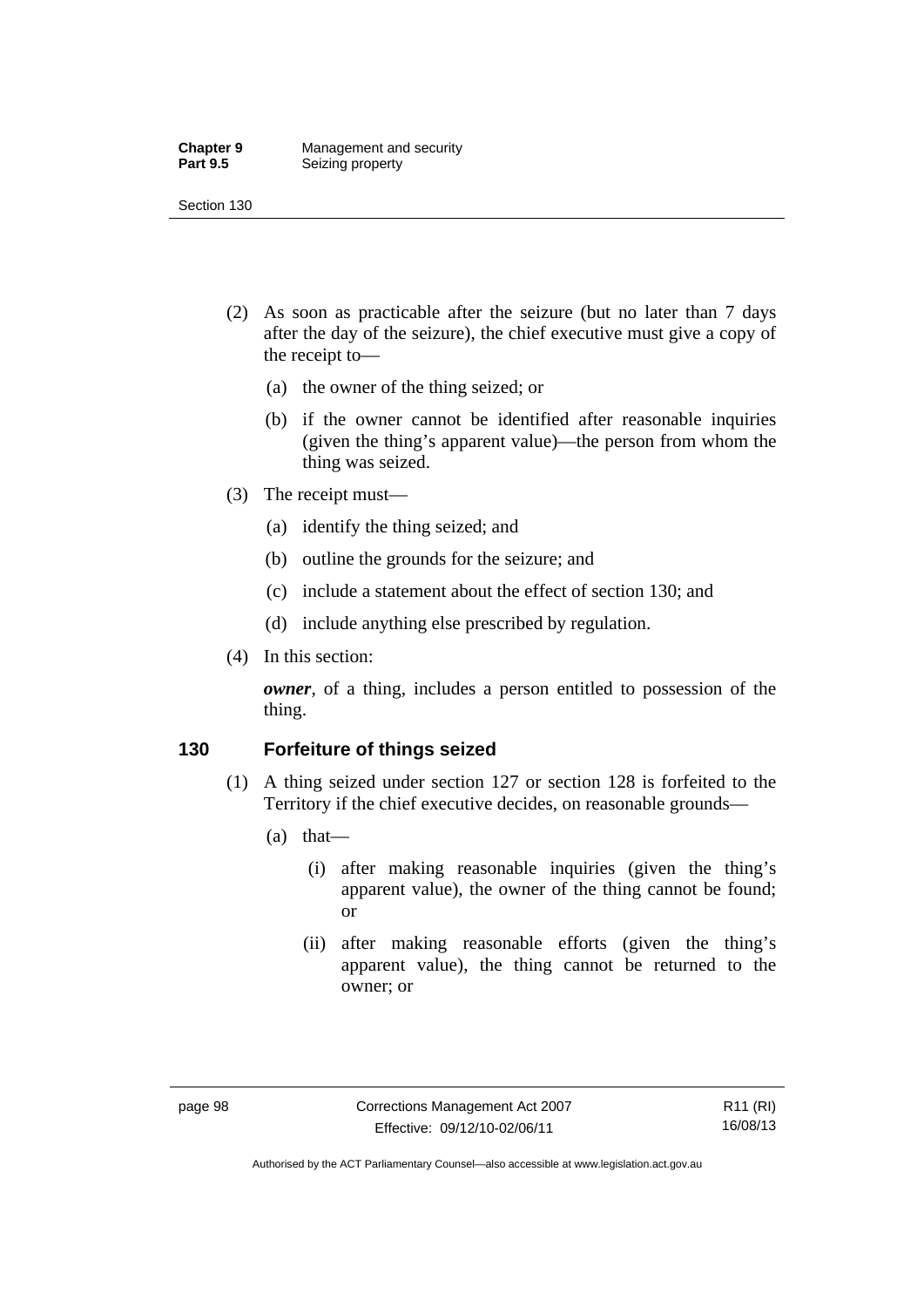- (b) that—
	- (i) possession of the thing by a detainee is an offence or disciplinary breach; or
	- (ii) it is necessary to keep the thing to stop it being used for the commission of an offence or disciplinary breach; or
	- (iii) the thing is inherently unsafe.
- (2) The chief executive may deal with a thing forfeited to the Territory under this section, or dispose of it, as the chief executive considers, on reasonable grounds, to be appropriate.
- (3) However, subsection (2) is subject to any order under the *Crimes Act 1900,* section 249 (Seizure of forfeited articles).

#### **Examples—s (2)**

- 1 giving a forfeited weapon to a police officer
- 2 keeping a forfeited electrical appliance and using it for the benefit of detainees generally
- 3 dumping a forfeited thing of little value
- *Note 1* An example is part of the Act, is not exhaustive and may extend, but does not limit, the meaning of the provision in which it appears (see Legislation Act, s 126 and s 132).
- *Note 2* The *Crimes Act 1900* also provides for articles forfeited under any law in force in the ACT to be seized by a member of the police force, taken before the Magistrates Court and for the court to order disposal of the article by the public trustee (see that Act, s 249 and s 250).
- *Note 3* The *Uncollected Goods Act 1996* provides generally for the disposal of uncollected goods, including goods abandoned on premises controlled by the Territory.

### **131 Return of things seized but not forfeited**

- (1) If a thing seized under section 127 or section 128 is not forfeited, the chief executive must return it to its owner—
	- (a) no later than the end of 6 months after the day it was seized; or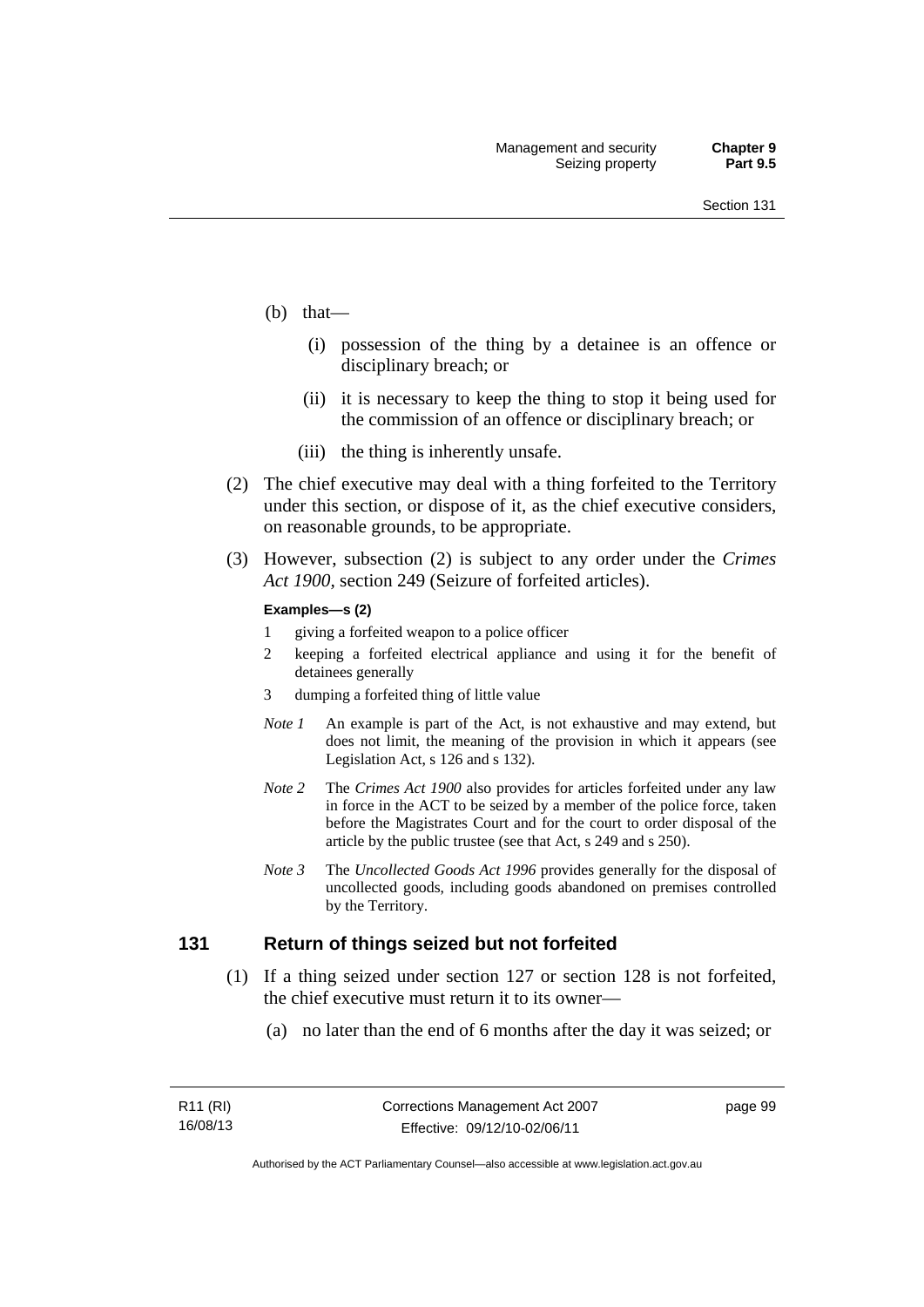| <b>Chapter 9</b> | Management and security |
|------------------|-------------------------|
| <b>Part 9.5</b>  | Seizing property        |

- (b) if a proceeding for an offence or disciplinary breach involving the thing is started within the 6-month period—at the end of the proceeding and any appeal from, or the review of, the proceeding.
- (2) However, if the thing was being retained as evidence of an offence or disciplinary breach and the chief executive believes, on reasonable grounds, that its retention as evidence is no longer necessary, the chief executive must return it immediately.
- (3) In this section:

*owner*—see section 129 (4).

page 100 Corrections Management Act 2007 Effective: 09/12/10-02/06/11

R11 (RI) 16/08/13

Authorised by the ACT Parliamentary Counsel—also accessible at www.legislation.act.gov.au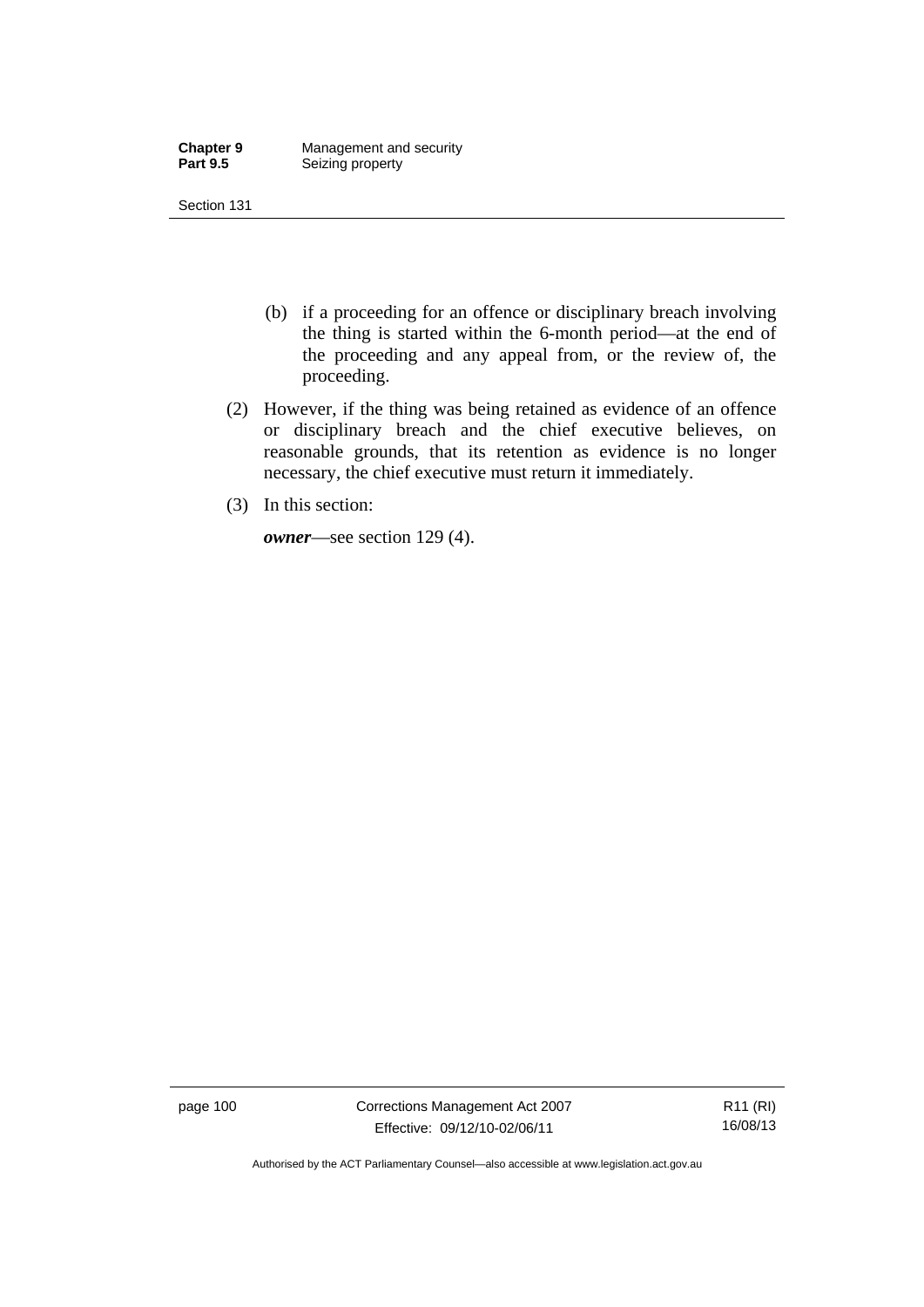# **Part 9.6 Alcohol and drug testing**

# **Division 9.6.1 General**

# **132 Definitions—***drug* **and** *test sample*

In this Act:

### *drug*—

- (a) means—
	- (i) a controlled drug under the Criminal Code, section 600; or
	- (ii) a substance prescribed by regulation for this definition; but
- (b) does not include any of the following:
	- (i) a drug lawfully supplied, and taken as prescribed or directed, by a health practitioner;
	- (ii) a drug lawfully supplied and self-administered;
	- (iii) a drug exempted under section 133.

*test sample* means a sample of breath, saliva, urine, hair, blood, or anything else prescribed by regulation.

### **133 When test sample** *positive*

- (1) A person is taken to provide a *positive* test sample for alcohol or a drug if, when directed under this Act or the *Crimes (Sentence Administration) Act 2005*, to provide a test sample—
	- (a) the person fails to provide a test sample in accordance with the direction; or
		- *Note Fail* includes refuse, see the Legislation Act, dict, pt 1.
	- (b) the person provides an invalid test sample; or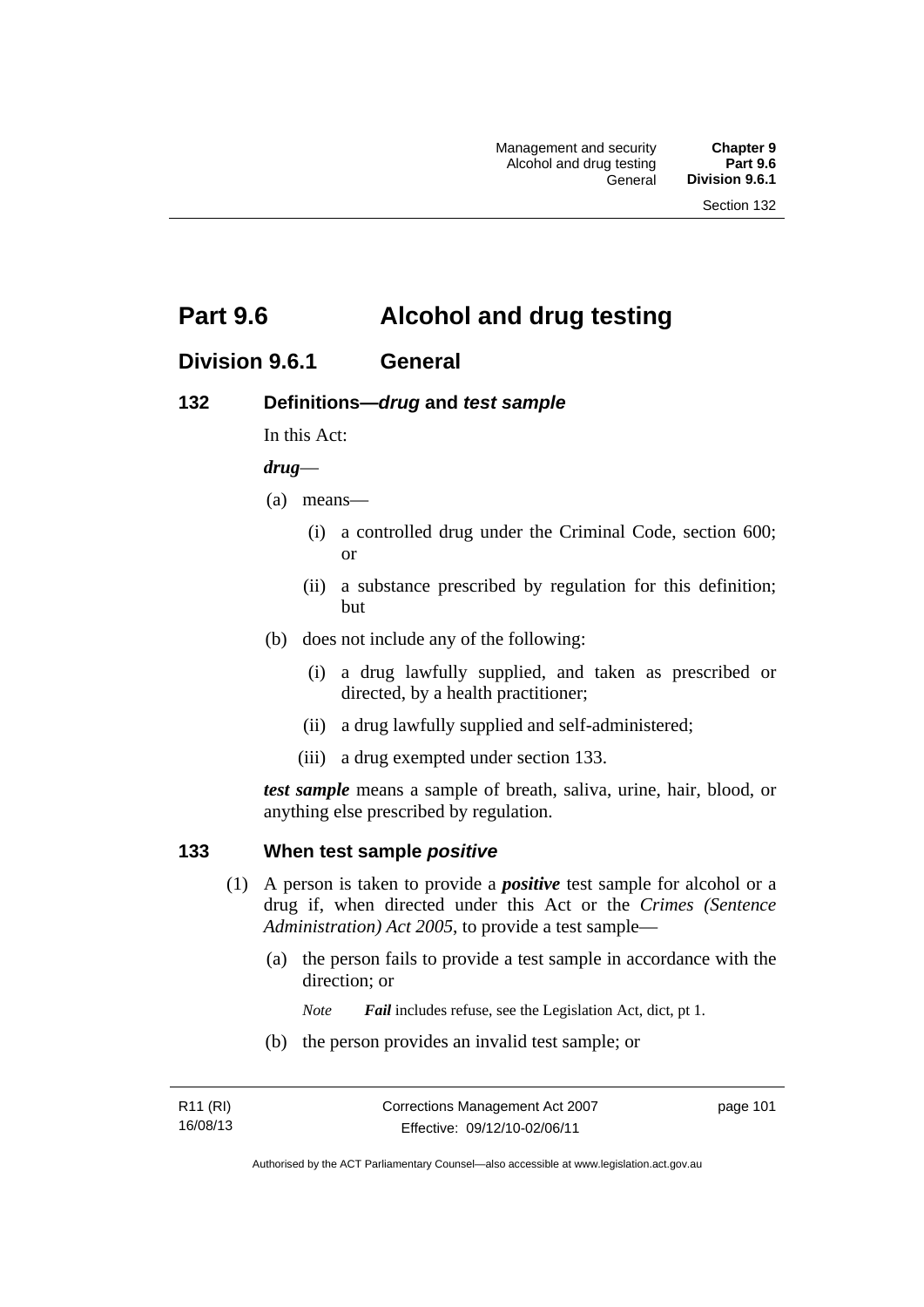- (c) for a full-time detainee—the detainee provides a test sample that shows the detainee has taken alcohol or a drug; or
- (d) for a detainee under periodic detention—the detainee provides a test sample that shows the detainee—
	- (i) has a blood alcohol concentration of the prescribed concentration or more; or
	- (ii) has taken a drug.
- (2) However, subsection (1) (a) does not apply if the person has a reasonable excuse for failing to provide the test sample within a reasonable time of the direction being given.

#### **Examples of reasonable excuse**

- 1 a medical condition that prevents the person from providing a test sample as directed
- 2 prescribed medication that may affect test results
- *Note* An example is part of the Act, is not exhaustive and may extend, but does not limit, the meaning of the provision in which it appears (see Legislation Act, s 126 and s 132).
- (3) The chief executive may exempt a drug from the application of this part.
- (4) An exemption is a notifiable instrument.

*Note* A notifiable instrument must be notified under the Legislation Act.

(5) In this section:

*invalid*—a test sample provided by a person is *invalid* if—

- (a) the person tampers, or attempts to tamper, with the test sample; or
- (b) the person otherwise changes, or attempts to change, the results of the test sample.

*prescribed concentration*, of alcohol, means—

(a) 0.02g of alcohol per 100mL of blood; or

Authorised by the ACT Parliamentary Counsel—also accessible at www.legislation.act.gov.au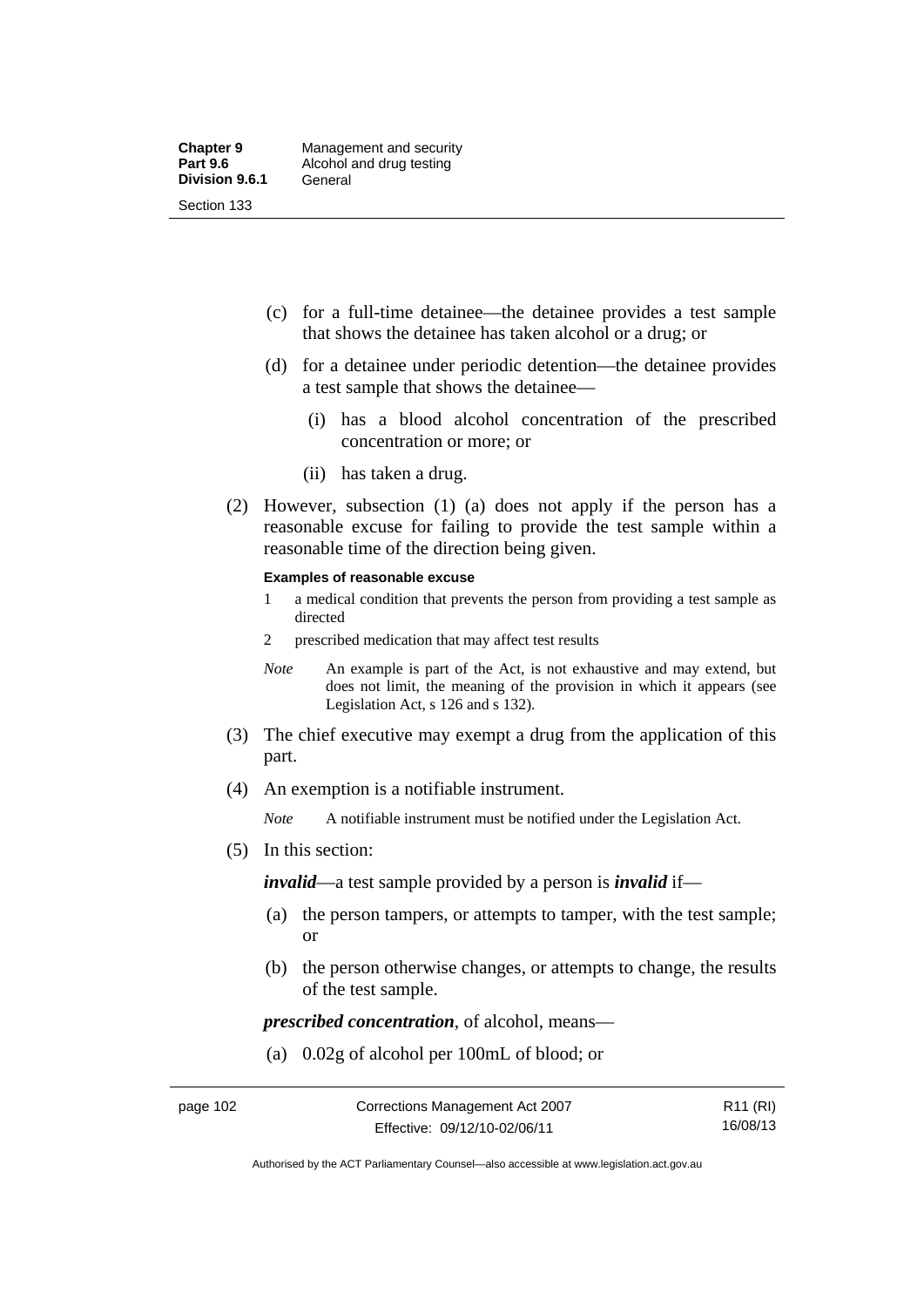(b) if a regulation prescribes another concentration—the prescribed concentration.

# **Division 9.6.2 Alcohol and drug testing—detainees**

# **134 Alcohol and drug testing of detainees**

- (1) The chief executive may direct a detainee to provide a stated kind of test sample.
- (2) The chief executive, or a doctor, or nurse, appointed under section 22 (Health practitioners—non-therapeutic functions), may give a detainee a direction about the way a detainee must provide the test sample.
- (3) However—
	- (a) a direction under this section must be consistent with any requirement prescribed by an operating procedure for this section; and
	- (b) only a doctor, or nurse, appointed under section 22 (Health practitioners—non-therapeutic functions) may take a blood sample.
- (4) A doctor or nurse who takes a test sample from a detainee must give the sample to a corrections officer.
- (5) The chief executive must give the detainee notice of the results of any test conducted on the test sample as soon as practicable after the chief executive receives them.

# **135 Effect of positive test sample from detainee**

- (1) This section applies if—
	- (a) a detainee is directed under this Act or the *Crimes (Sentence Administration) Act 2005* to provide a test sample; and
	- (b) the test sample provided by the detainee is positive.

page 103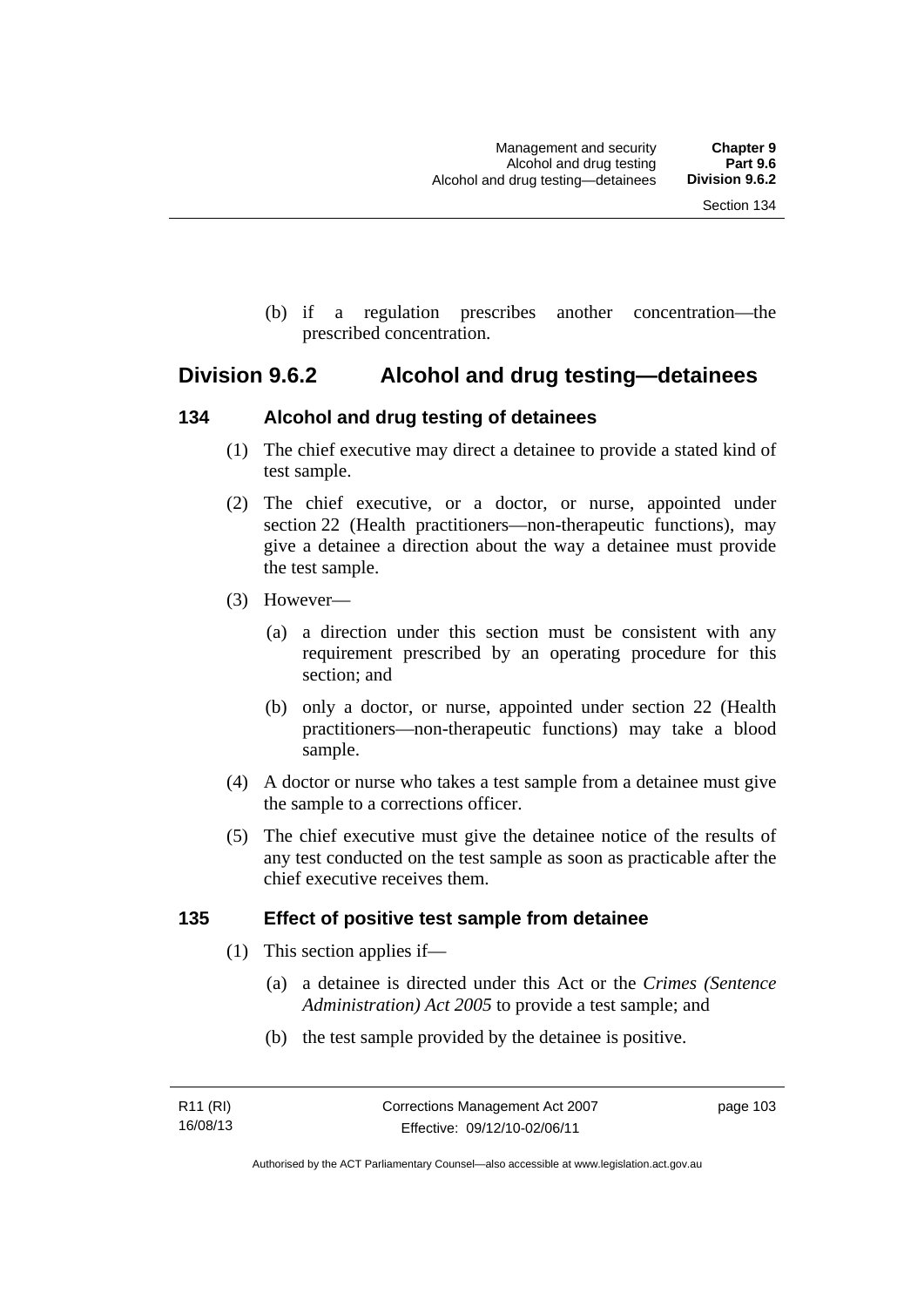(2) The chief executive may have regard to the positive test sample in making any decision in relation to the management of the detainee under this Act.

#### **Examples of decisions**

- 1 decisions under section 78 (Case management plans—scope etc) or section 80 (Security classification—basis etc)
- 2 decisions under chapter 10 (Discipline)
- *Note 1* An example is part of the Act, is not exhaustive and may extend, but does not limit, the meaning of the provision in which it appears (see Legislation Act, s 126 and s 132).
- *Note* 2 The taking (in any way) of alcohol or a drug into the body is a disciplinary breach (see s 152 (Meaning of *disciplinary breach*)). The results of the analysis of a substance under this Act, signed by an analyst, is evidence of the facts stated in the certificate (see s 226 (Evidentiary certificates)).

# **Division 9.6.3 Alcohol and drug testing—corrections officers etc**

# **136 Alcohol and drug testing of corrections officers etc**

- (1) A regulation may make provision in relation to alcohol and drug testing of—
	- (a) corrections officers; and
	- (b) public servants and other people who work at or visit correctional centres, whether as employees, contractors, volunteers or otherwise.
- (2) In particular, a regulation may make provision in relation to any of the following:
	- (a) the circumstances for testing, including when and where tests may be conducted;
	- (b) the conduct of the tests.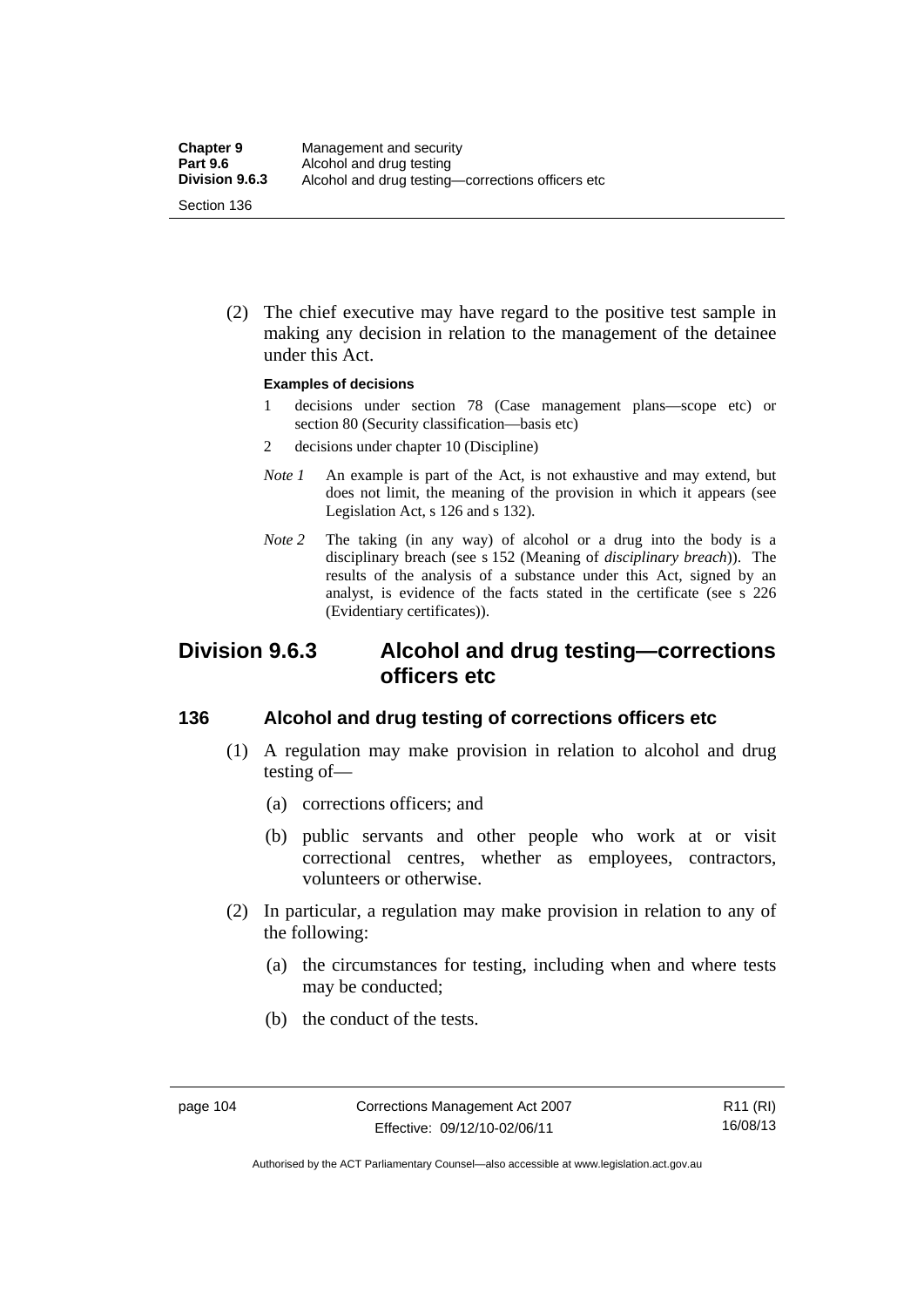# **Part 9.7 Use of force**

# **137 Managing use of force**

- (1) The chief executive must ensure, as far as practicable, that the use of force in relation to the management of detainees is always—
	- (a) a last resort; and
	- (b) in accordance with this part.
- (2) Without limiting section 14 (Corrections policies and operating procedures), the chief executive must make a corrections policy or operating procedure in relation to the use of force, including provision in relation to the following:
	- (a) the circumstances, and by whom, force may be used;
	- (b) the kinds of force that may be used.
	- *Note* The power to make a corrections policy or operating procedure includes power to make different provisions in relation to different matters or different classes of matters, and provisions that apply differently by reference to stated exceptions or factors (see Legislation Act, s 48).

# **138 Authorised use of force**

- (1) A corrections officer may use force that is necessary and reasonable for this Act, including for any of the following:
	- (a) to compel compliance with a direction given in relation to a detainee by the chief executive;
	- (b) to act under section 126 (Searches—use of force);
	- (c) to prevent or stop the commission of an offence or disciplinary breach;
	- (d) to prevent the escape of a detainee;
	- (e) to prevent unlawful damage, destruction or interference with property;

| R11 (RI) | Corrections Management Act 2007 | page 105 |
|----------|---------------------------------|----------|
| 16/08/13 | Effective: 09/12/10-02/06/11    |          |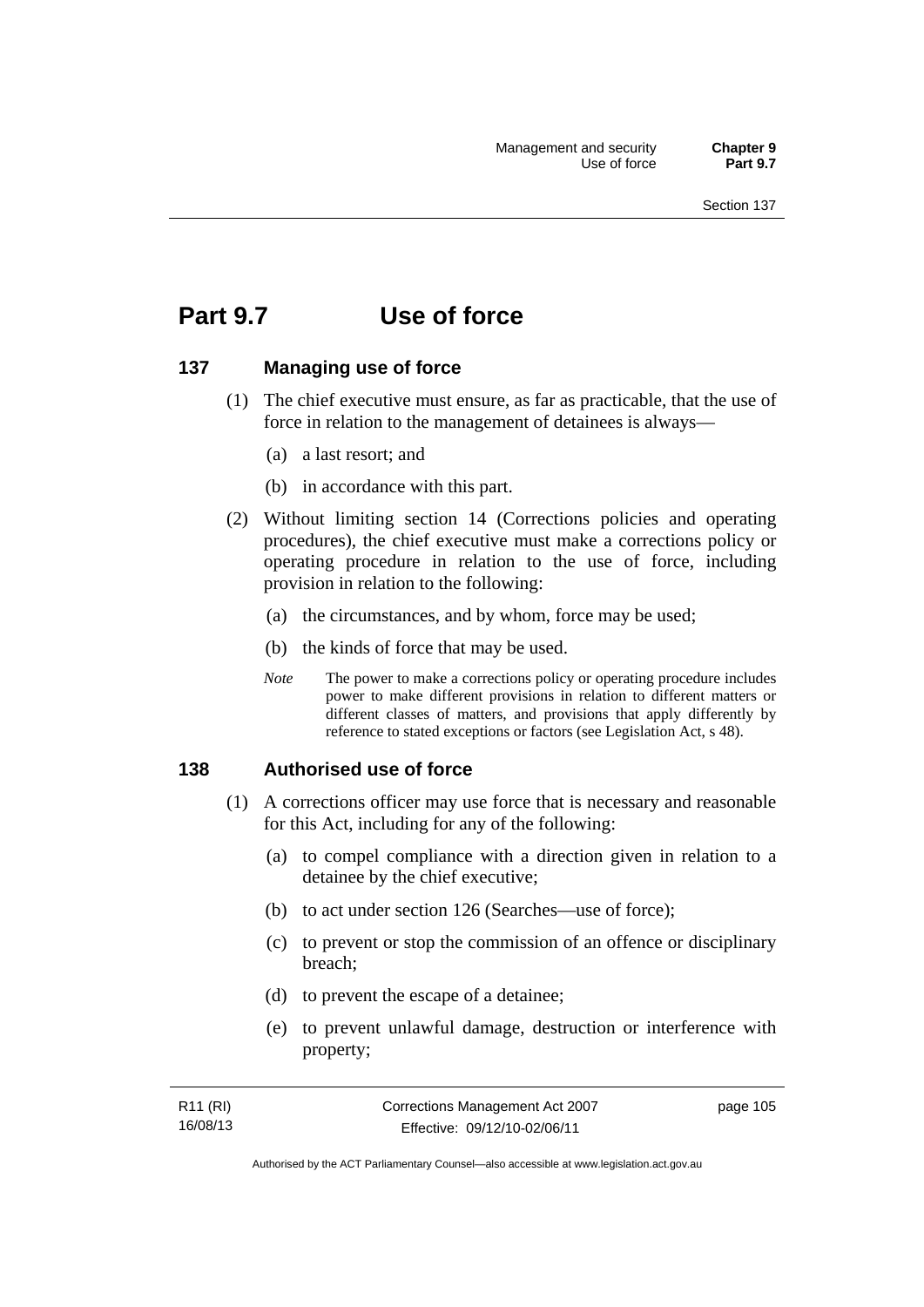- (f) to defend the officer or someone else;
- (g) to prevent a detainee from inflicting self-harm;
- (h) anything else prescribed by regulation.
- (2) However, a corrections officer may use force only if the officer believes, on reasonable grounds, that the purpose for which force may be used cannot be achieved in another way.

# **139 Application of force**

- (1) A corrections officer may use force under this part only if the officer—
	- (a) gives a clear warning of the intended use of force; and
	- (b) allows enough time for the warning to be observed; and
	- (c) uses no more force than is necessary and reasonable in the circumstances; and
	- (d) uses force, as far as practicable, in a way that reduces the risk of causing death or grievous bodily harm.
- (2) However, the corrections officer need not comply with subsection  $(1)$   $(a)$  or  $(b)$  if, in urgent circumstances, the officer believes, on reasonable grounds, that doing so would create a risk of injury to the officer, the detainee or anyone else.

### **Example of urgent circumstances**

the detainee is assaulting someone or engaging in self-harm

*Note* An example is part of the Act, is not exhaustive and may extend, but does not limit, the meaning of the provision in which it appears (see Legislation Act, s 126 and s 132).

# **140 Use of restraints or weapons**

 (1) The use of force under this part includes the use of restraints and weapons.

page 106 Corrections Management Act 2007 Effective: 09/12/10-02/06/11

R11 (RI) 16/08/13

Authorised by the ACT Parliamentary Counsel—also accessible at www.legislation.act.gov.au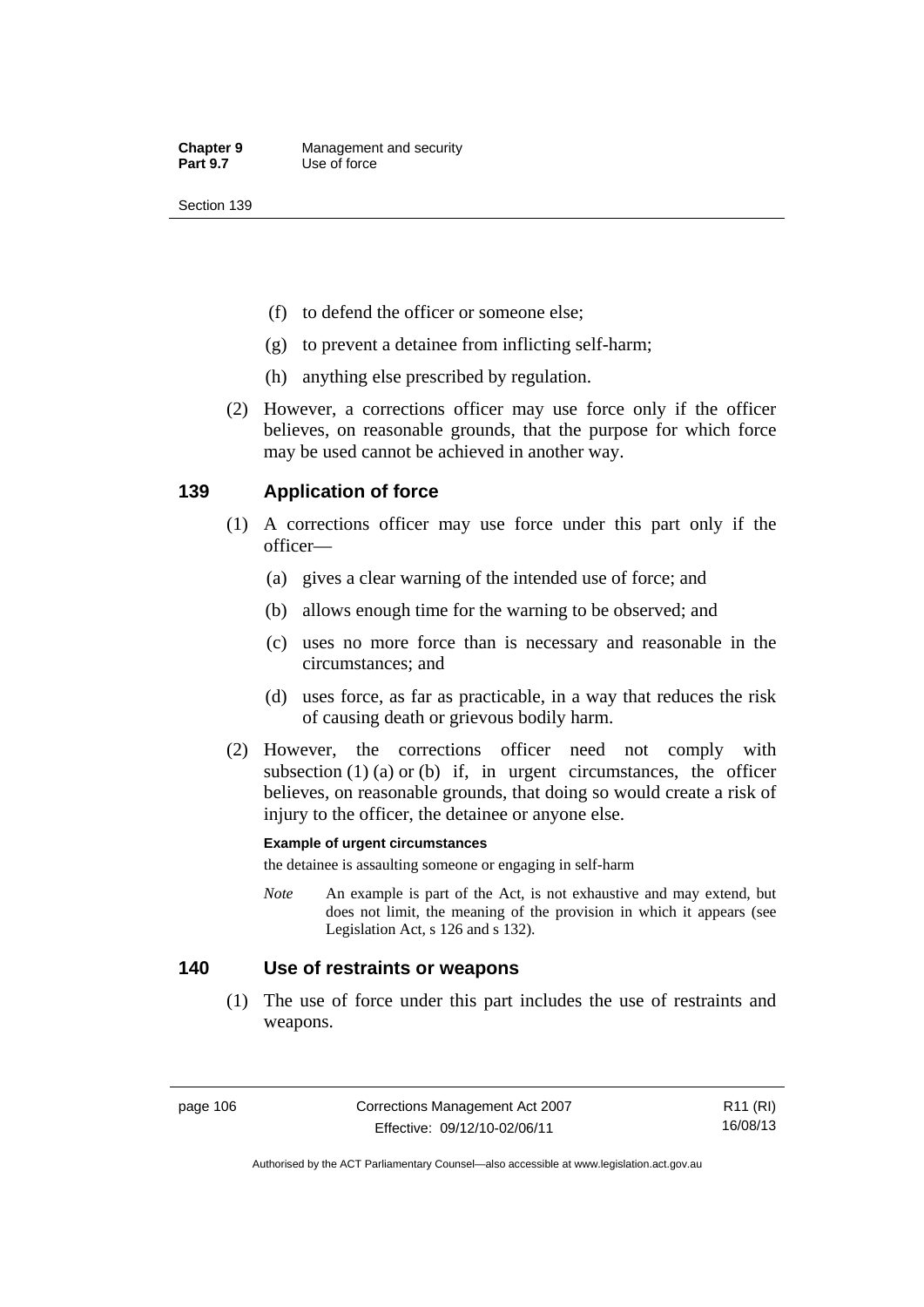- (2) The chief executive must ensure, as far as practicable, that the use of force involving a restraint or weapon is proportionate to the circumstances, and in particular that—
	- (a) the circumstances are sufficiently serious to justify the use; and
	- (b) the kind of restraint or weapon is appropriate in the circumstances; and
	- (c) the restraint or weapon is used appropriately in the circumstances.
- (3) The chief executive must also ensure that restraints and weapons are only used under this part—
	- (a) by corrections officers trained to use them; and
	- (b) in accordance with a corrections policy or operating procedure that applies to their use.
- (4) A health practitioner appointed under section 22 (Health practitioners—non-therapeutic functions) may administer a drug as a restraint, or direct the use of another form of restraint, if the health practitioner believes, on reasonable grounds, that is necessary and reasonable—
	- (a) to treat a detainee, particularly where the detainee's behaviour cannot be controlled otherwise; or
	- (b) to prevent a detainee inflicting self-harm, or harming someone else, particularly where other forms of restraint are unlikely to be effective; or
	- (c) to prevent the escape of a detainee, particularly while being transferred to or from a correctional centre or other place.
- (5) The chief executive must ensure that firearms are not used under this part unless someone's life is under threat or a detainee or other person offers armed resistance to a corrections officer or police officer exercising a function under this Act or another Act.

page 107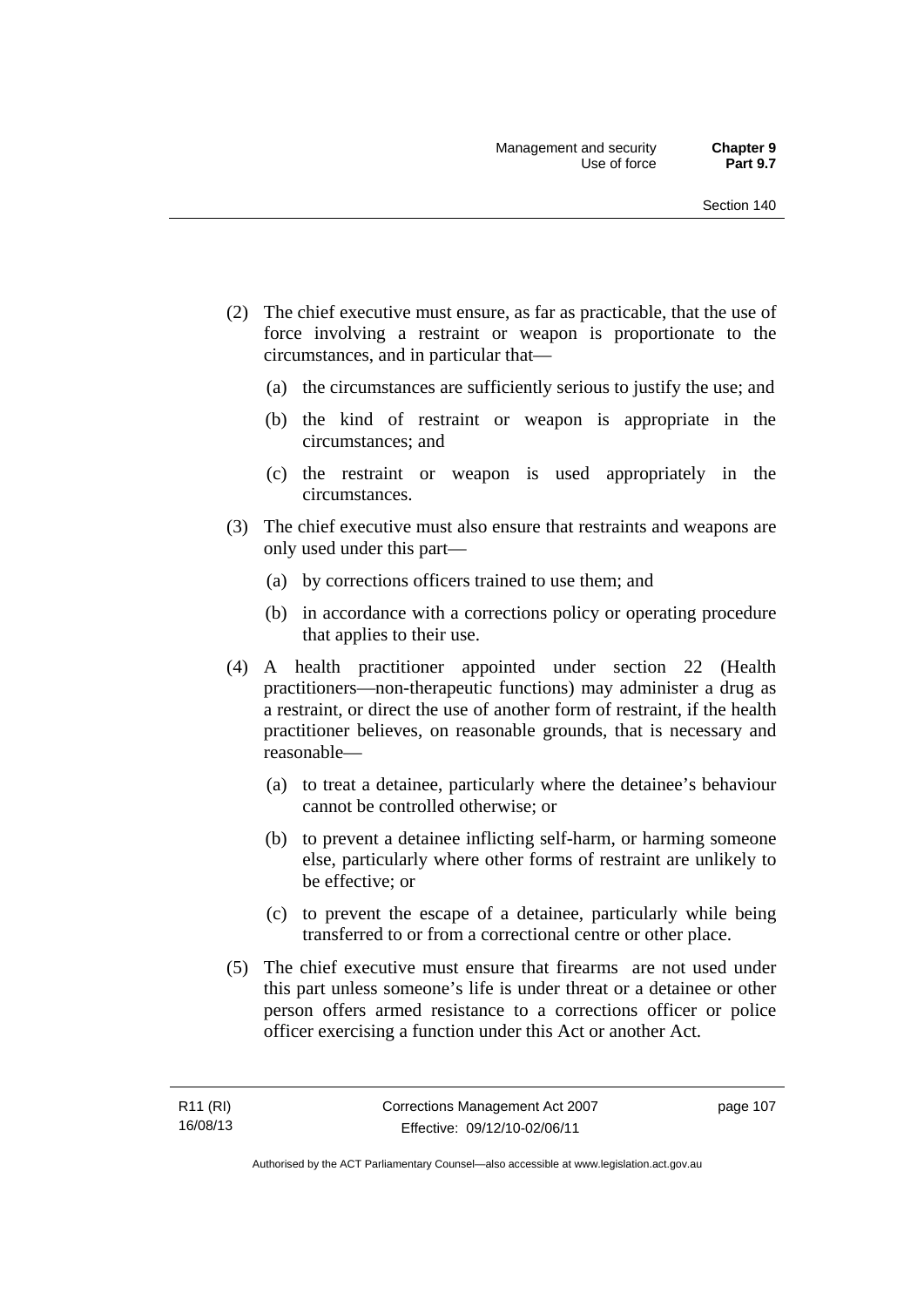| <b>Chapter 9</b> | Management and security |
|------------------|-------------------------|
| <b>Part 9.7</b>  | Use of force            |

- (6) In applying force under this part, a corrections officer may use a restraint or weapon, including any of the following:
	- (a) body contact;
	- (b) handcuffs, restraint jackets and other restraining devices;
	- (c) riot control equipment;
	- (d) a chemical agent;
	- (e) a gas gun;
	- (f) a firearm;
	- (g) anything else prescribed by regulation.

# **141 Medical examination after use of force**

The chief executive must ensure that a doctor appointed under section 21 (Doctors—health service appointments) examines a detainee injured by the use of force under this part as soon as practicable and that appropriate health care is available to the detainee.

# **142 Reporting use of force**

- (1) The chief executive must keep a record of any incident involving the use of force under this part that causes injury or death to anyone.
- (2) The record must—
	- (a) include details of the incident, including the circumstances, the decision to use force and the force used; and
	- (b) be available for inspection under chapter 7 (Inspection of correctional centres).
- (3) The chief executive must give a copy of the record to an official visitor.

R11 (RI) 16/08/13

Authorised by the ACT Parliamentary Counsel—also accessible at www.legislation.act.gov.au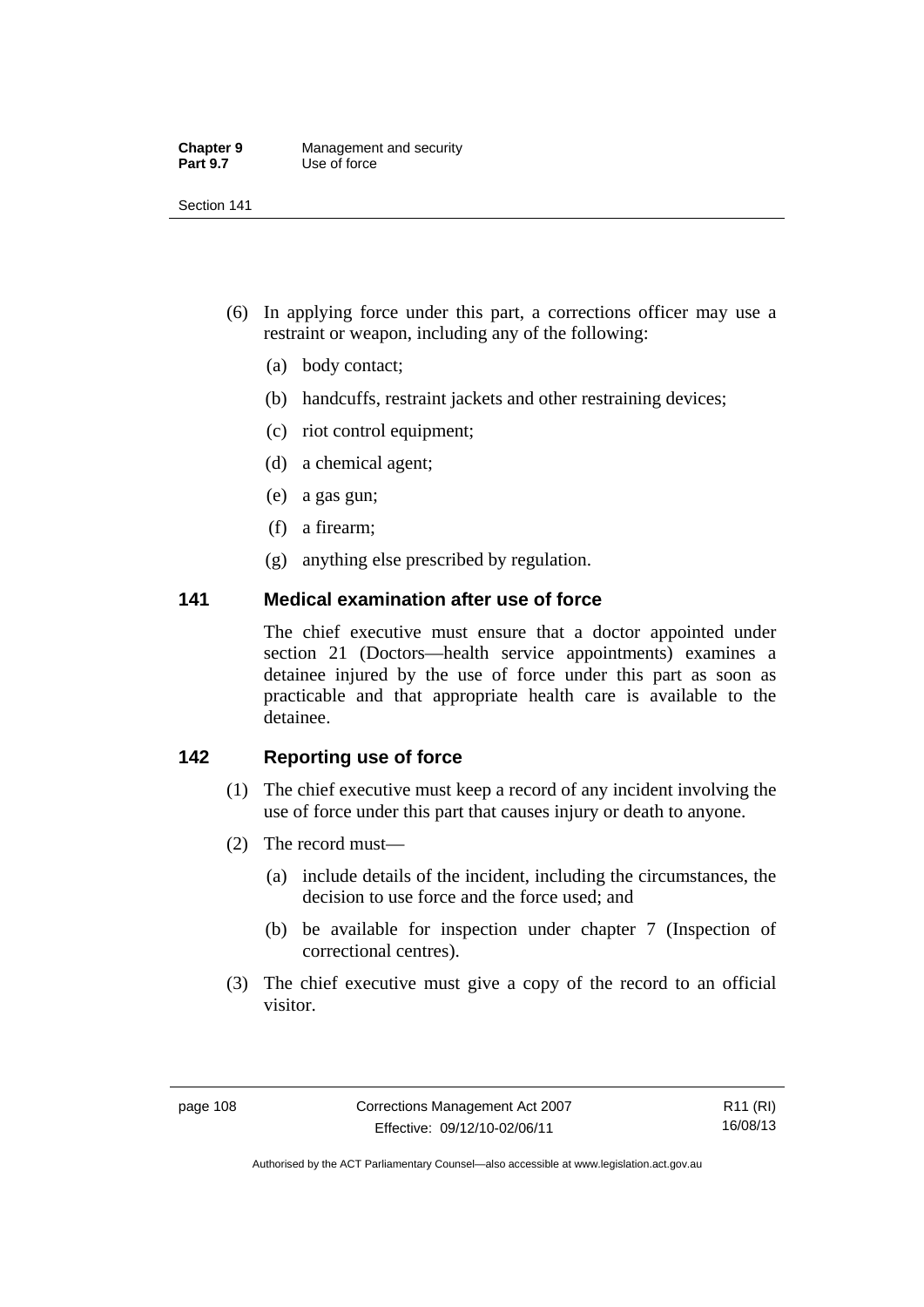# **Part 9.8 Access to correctional centres**

### **143 Visiting conditions**

 (1) The chief executive may declare conditions that apply in relation to visits to a correctional centre.

#### **Examples of conditions declared**

- 1 the times and duration of visits
- 2 the number of visitors allowed
- 3 the conditions for conjugal, contact and non-contact visits
- 4 the circumstances in which visitors may be monitored
- 5 a prohibition on smoking in nonsmoking areas
- *Note* An example is part of the Act, is not exhaustive and may extend, but does not limit, the meaning of the provision in which it appears (see Legislation Act, s 126 and s 132).
- (2) A declaration is a disallowable instrument.
	- *Note I* The power to make an instrument includes power to make different provisions in relation to different matters or different classes of matters, and provisions that apply differently by reference to stated exceptions or factors (see Legislation Act, s 48).
	- *Note 2* A disallowable instrument must be notified, and presented to the Legislative Assembly, under the Legislation Act.

### **144 Notice of visiting conditions**

- (1) The chief executive must take reasonable steps to bring the visiting conditions to the attention of visitors at a correctional centre.
- (2) Without limiting subsection (1), the chief executive must ensure that—
	- (a) a notice is prominently displayed at each entrance to the centre open to visitors to the effect that visiting conditions apply at the centre; and
	- (b) a copy of the visiting conditions is available for inspection on request by visitors at the centre.

| R11 (RI) | Corrections Management Act 2007 | page 109 |
|----------|---------------------------------|----------|
| 16/08/13 | Effective: 09/12/10-02/06/11    |          |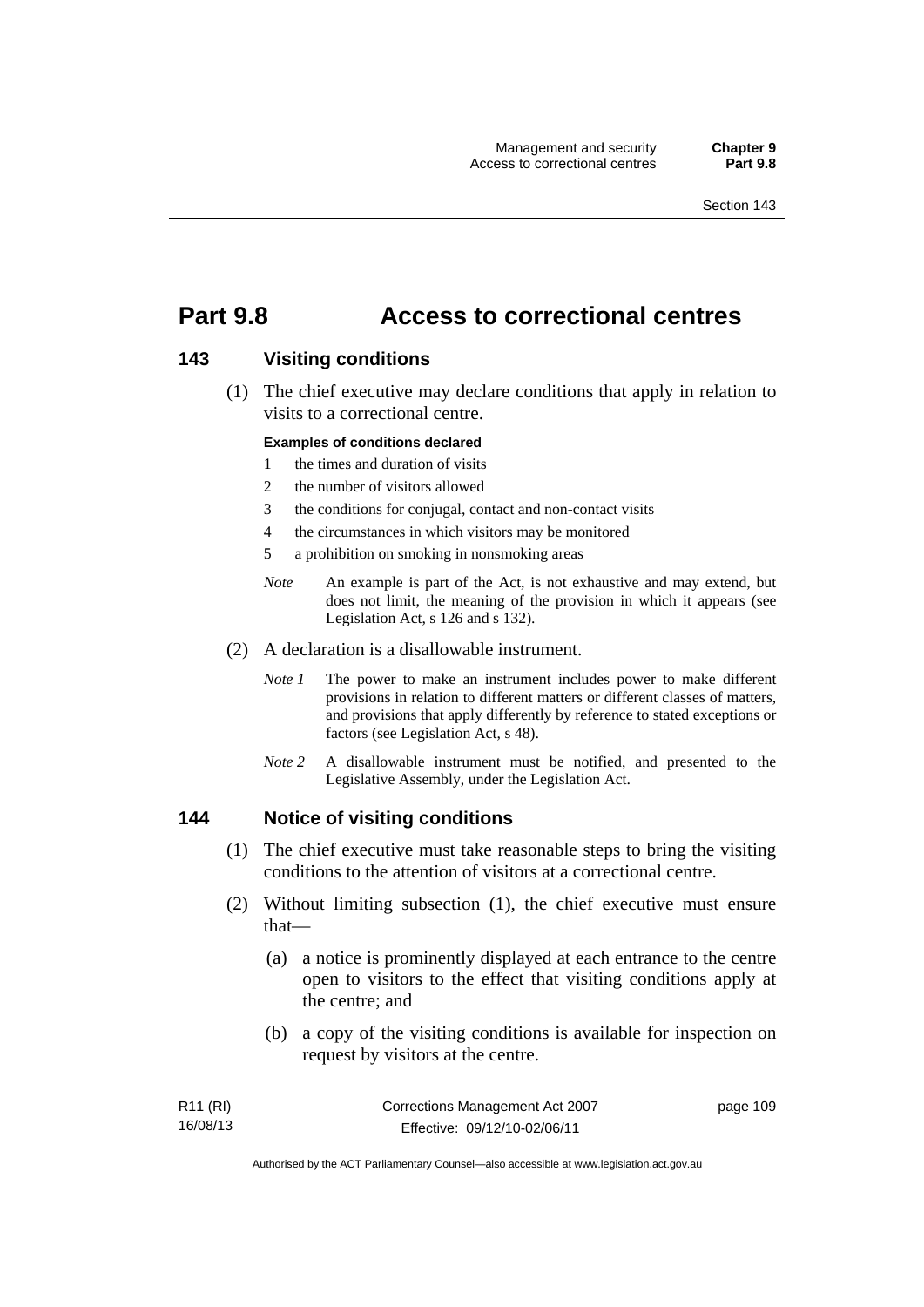# **145 Taking prohibited things etc into correctional centre**

- (1) A person commits an offence if the person—
	- (a) takes a prohibited thing into a correctional centre; or
	- (b) gives a prohibited thing to a detainee; or
	- (c) removes a prohibited thing from a correctional centre.

Maximum penalty: 100 penalty units, imprisonment for 1 year or both.

- (2) Subsection (1) does not apply to any action approved by the chief executive.
- (3) In this section:

*give* includes send.

*prohibited thing* includes something the person intends a detainee to use for making a prohibited thing or use otherwise in relation to a prohibited thing.

# **146 Directions to visitors**

- (1) The chief executive may, orally or in writing, give a direction to a visitor at a correctional centre to do, or not do, something if the chief executive believes, on reasonable grounds, that the direction is necessary and reasonable—
	- (a) to ensure compliance with the visiting conditions; or
	- (b) for security or good order at a correctional centre.
- (2) A person commits an offence if the person fails to comply with a direction given to the person under this section.

Maximum penalty: 50 penalty units, imprisonment for 6 months or both.

(3) An offence against this section is a strict liability offence.

Authorised by the ACT Parliamentary Counsel—also accessible at www.legislation.act.gov.au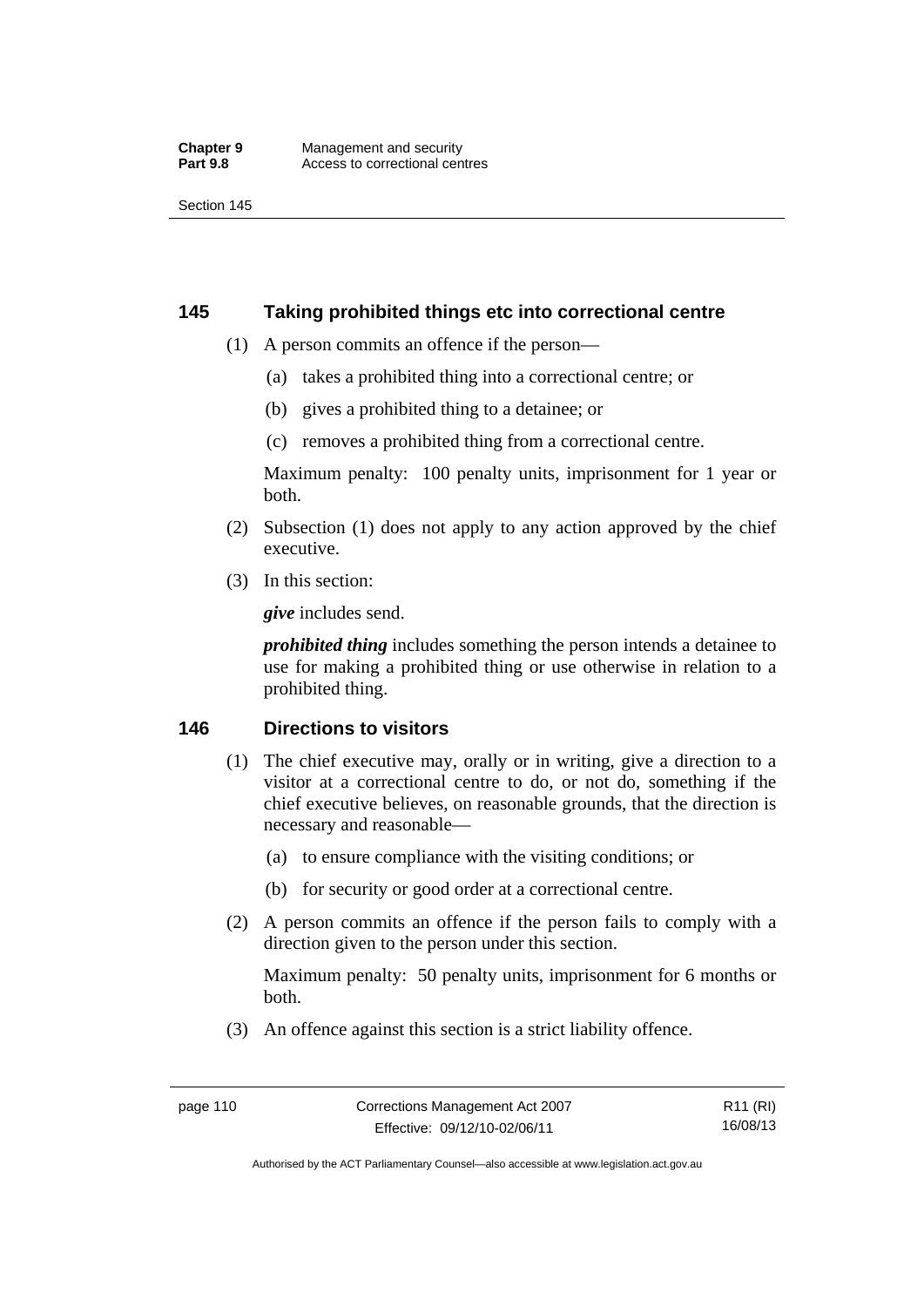(4) Subsection (2) does not apply if the person takes reasonable steps to comply with the direction.

## **147 Searches of visitors**

- (1) The chief executive may direct a corrections officer to conduct a scanning search, frisk search or ordinary search of a visitor at a correctional centre if the chief executive suspects, on reasonable grounds, that the visitor is carrying—
	- (a) a prohibited thing; or
	- (b) anything else that creates, or is likely to create, a risk to—
		- (i) the personal safety of anyone else; or
		- (ii) security or good order at a correctional centre.
- (2) Part 9.4 (Searches) and part 9.5 (Seizing property) apply as if a direction under this section, any scanning search, frisk search or ordinary search conducted under the direction, and anything found in the search, occurred under the relevant part in relation to a detainee at a correctional centre.
- (3) However, section 126 (Searches—use of force) does not apply in relation to a search of a visitor at a correctional centre.

### **148 Directions to leave correctional centre etc**

- (1) The chief executive may direct a person at a correctional centre—
	- (a) not to enter the centre; or
	- (b) if the person is already in the centre—to leave the centre.
- (2) The chief executive may give the direction only if—
	- (a) the chief executive suspects, on reasonable grounds, that—
		- (i) the person is intoxicated; or
		- (ii) the person has possession of a prohibited thing; or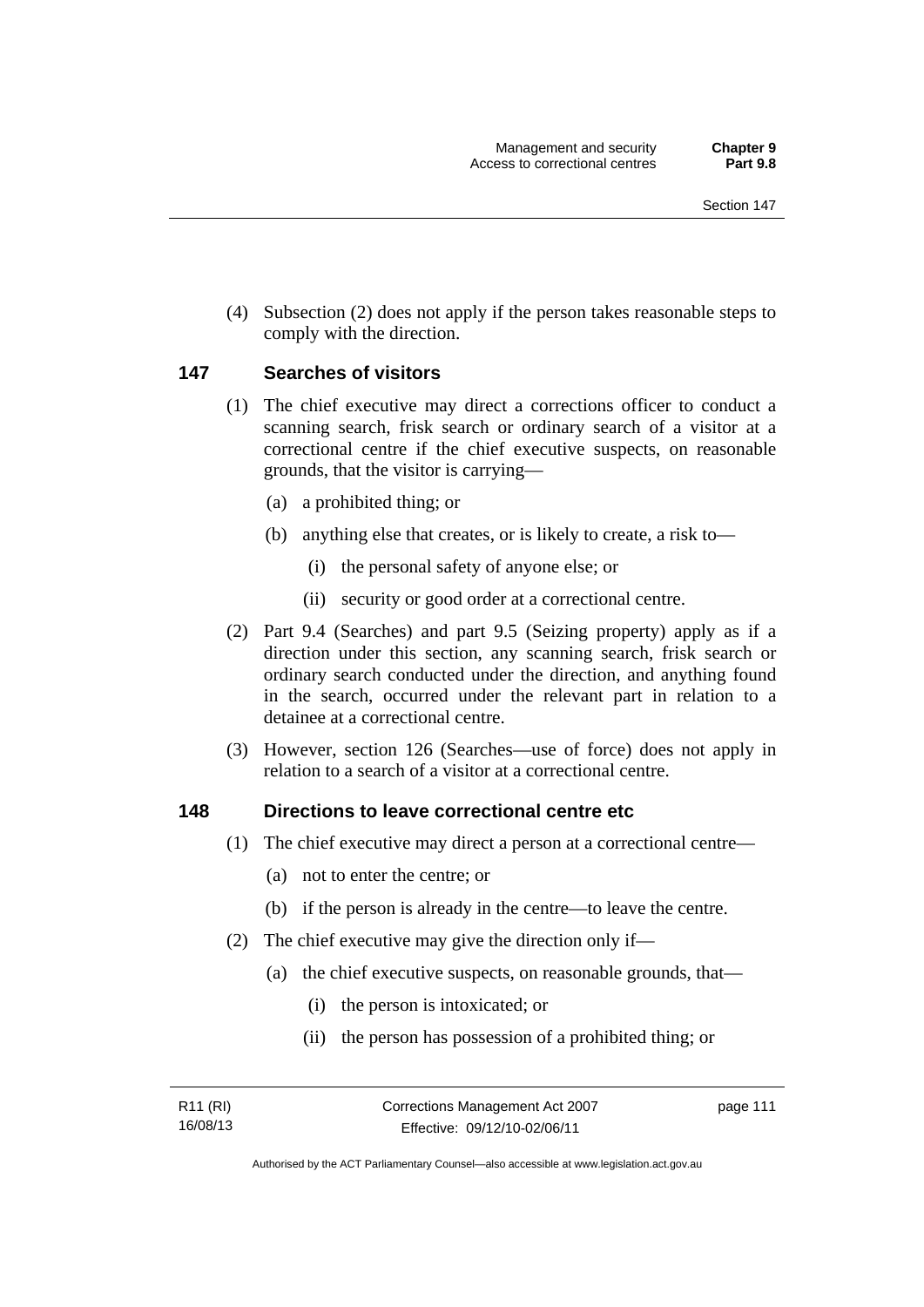- (iii) the direction is necessary and reasonable for security or good order at a correctional centre; or
- (b) the person contravenes a direction given to the person under section 146.
- (3) A person commits an offence if the person fails to comply with a direction given to the person under this section.

Maximum penalty: 50 penalty units, imprisonment for 6 months or both.

- (4) An offence against this section is a strict liability offence.
- (5) Subsection (3) does not apply if the person takes reasonable steps to comply with the direction.
- (6) In this section:

*intoxicated* means under the influence of alcohol, a drug or another substance, or a combination of alcohol, drugs or substances.

### **Examples of substances**

- 1 glue
- 2 petrol
- 3 another solvent
- *Note* An example is part of the Act, is not exhaustive and may extend, but does not limit, the meaning of the provision in which it appears (see Legislation Act, s 126 and s 132).

*prohibited thing*—see section 145 (3).

### **149 Removing people from correctional centre**

- (1) The chief executive may direct a corrections officer to enforce a direction under section 148 if the person given the direction contravenes the direction.
- (2) The corrections officer may use force that is necessary and reasonable to enforce the direction.

Authorised by the ACT Parliamentary Counsel—also accessible at www.legislation.act.gov.au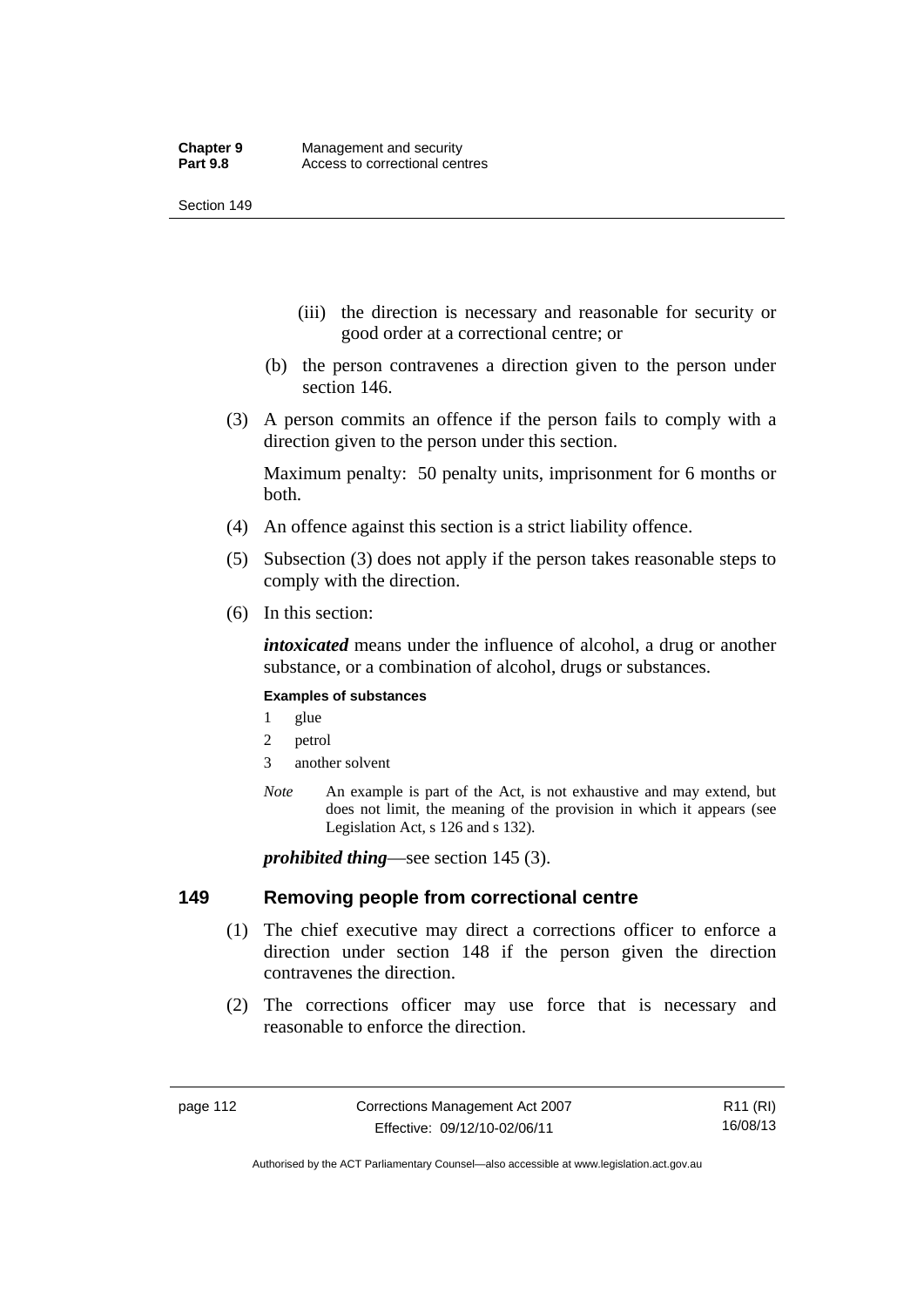# **Chapter 10 Discipline**

# **Part 10.1 General**

# **150 Application—ch 10**

This chapter applies in relation to a disciplinary breach committed, or allegedly committed, by a detainee.

# **151 Definitions—discipline**

In this Act:

*accused* means a detainee charged with a disciplinary breach.

*administrative penalty*—see section 184.

*administrator* means a corrections officer to whom the chief executive has given functions of an administrator under this chapter.

*charge* means a disciplinary charge.

*charge notice*—see section 159.

*disciplinary action*—see section 183.

*disciplinary breach*—see section 152.

*disciplinary charge* means a charge under section 159.

*hearing*, for an inquiry, means a hearing under part 11.3 (Disciplinary hearing procedures).

*inquiry* means an inquiry to which chapter 11 (Disciplinary inquiries) applies.

*investigative segregation* means segregation directed under any of the following:

(a) section 156 (Report etc by corrections officer);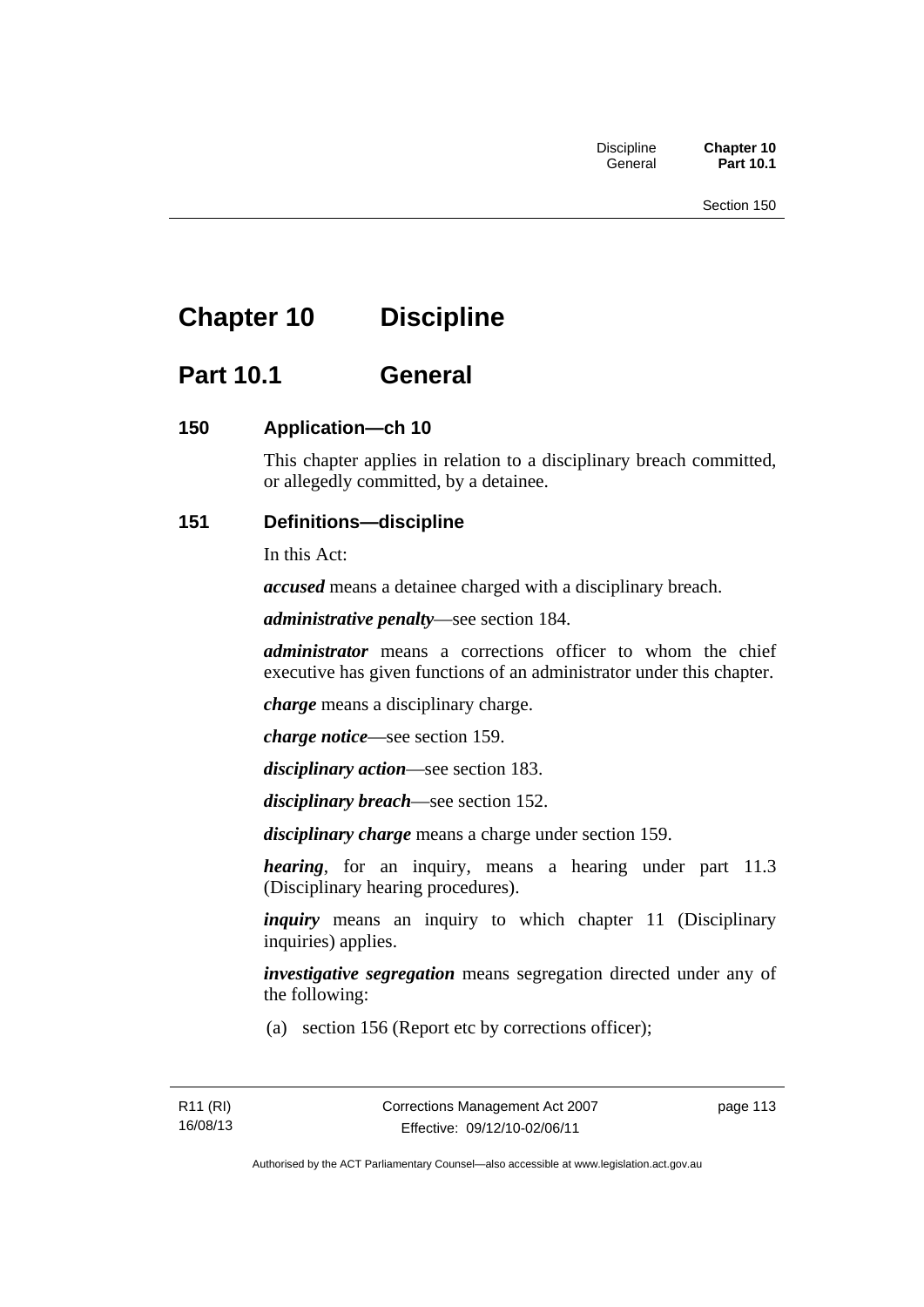- (b) section 157 (Report etc by investigator);
- (c) section 158 (Action by administrator);
- (d) section 160 (Chief executive directions—investigative segregation).

*investigator*—see section 153.

*investigator's report*—see section 157.

*privilege*, in relation to a detainee—see section 154.

*separate confinement*, of a detainee, means confinement of the detainee in a cell, away from other detainees.

# **152 Meaning of** *disciplinary breach*

For a detainee, each of the following is a *disciplinary breach*:

- (a) contravening a direction given to the detainee by the chief executive or a corrections officer under this Act or the *Crimes (Sentence Administration) Act 2005*;
	- *Note* A reference to an Act includes a reference to the statutory instruments made or in force under the Act, including any regulation (see Legislation Act, s 104).
- (b) being in a prohibited area, without the chief executive's approval;
- (c) smoking in a nonsmoking area at a correctional centre;
- (d) taking (in any way) alcohol or a drug into the detainee's body;
- (e) providing a positive test sample for alcohol or a drug when directed, under this Act or the *Crimes (Sentence Administration) Act 2005*, to provide a test sample;
- (f) making, possessing, concealing, knowingly consuming or dealing with a prohibited thing, without the chief executive's approval;

R11 (RI) 16/08/13

Authorised by the ACT Parliamentary Counsel—also accessible at www.legislation.act.gov.au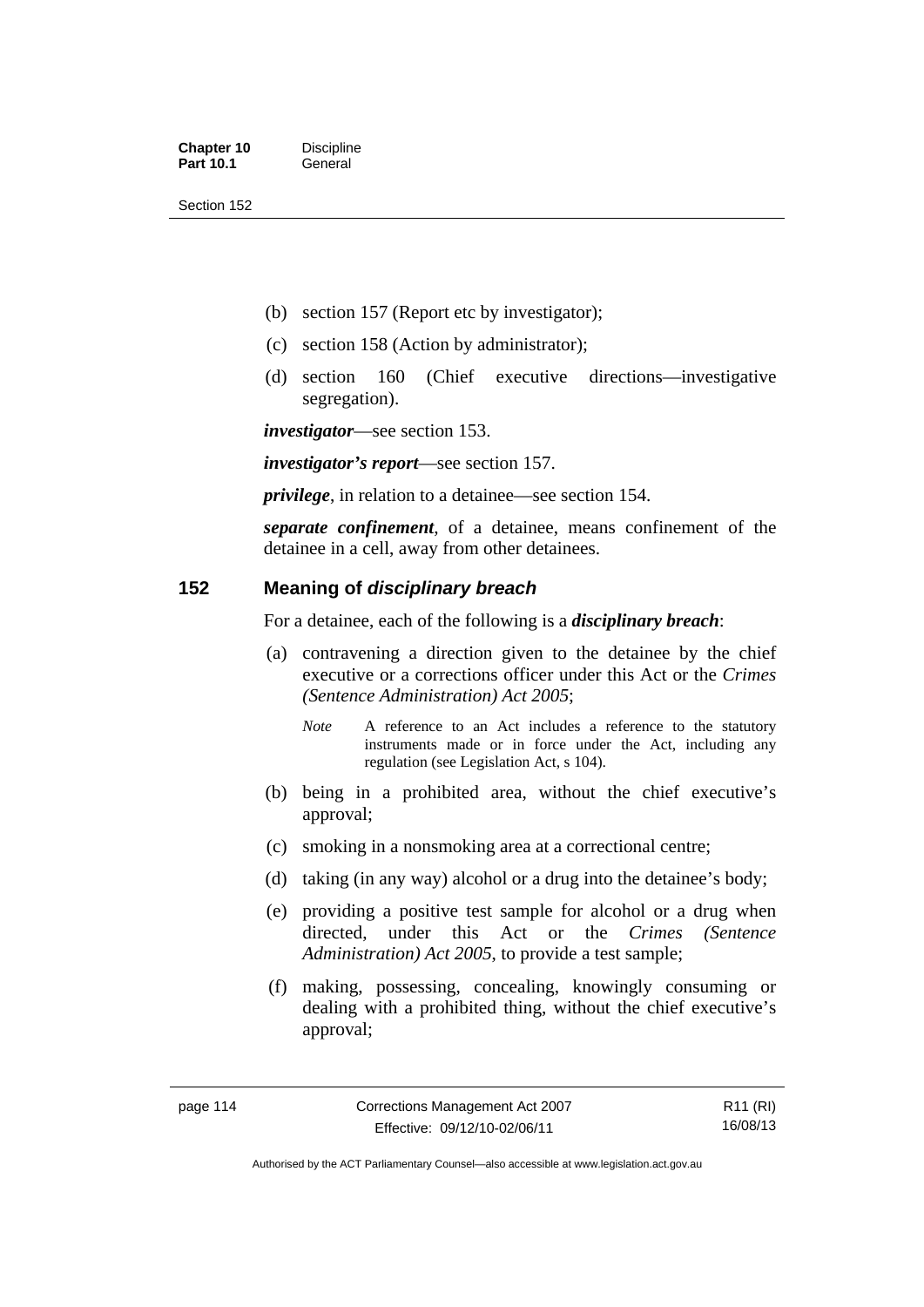- (g) gambling;
- (h) being disrespectful or abusive towards a corrections officer in a way that undermines the officer's authority;
- (i) being disrespectful or abusive towards someone in a way that is likely to provoke a person to be violent;
- (j) intentionally or recklessly engaging in conduct that endangers, or may endanger, the health or safety of the detainee or anyone else;
- (k) fighting;
- (l) assaulting someone else;
- (m) theft;
- (n) possessing stolen property;
- (o) possessing or dealing in things without the chief executive's approval;
- (p) intentionally or recklessly damaging or destroying property belonging to someone else;
- (q) interfering with property belonging to someone else, without approval by the owner of the property;
- (r) interfering with anyone's personal monitoring device without the chief executive's approval;
- (s) creating or participating in a disturbance, or other activity, likely to endanger security or good order at a correctional centre;
- (t) contravening a condition of any of the following:
	- (i) a direction under section 204 (Local leave directions);
	- (ii) a local leave permit;
	- (iii) an interstate leave permit;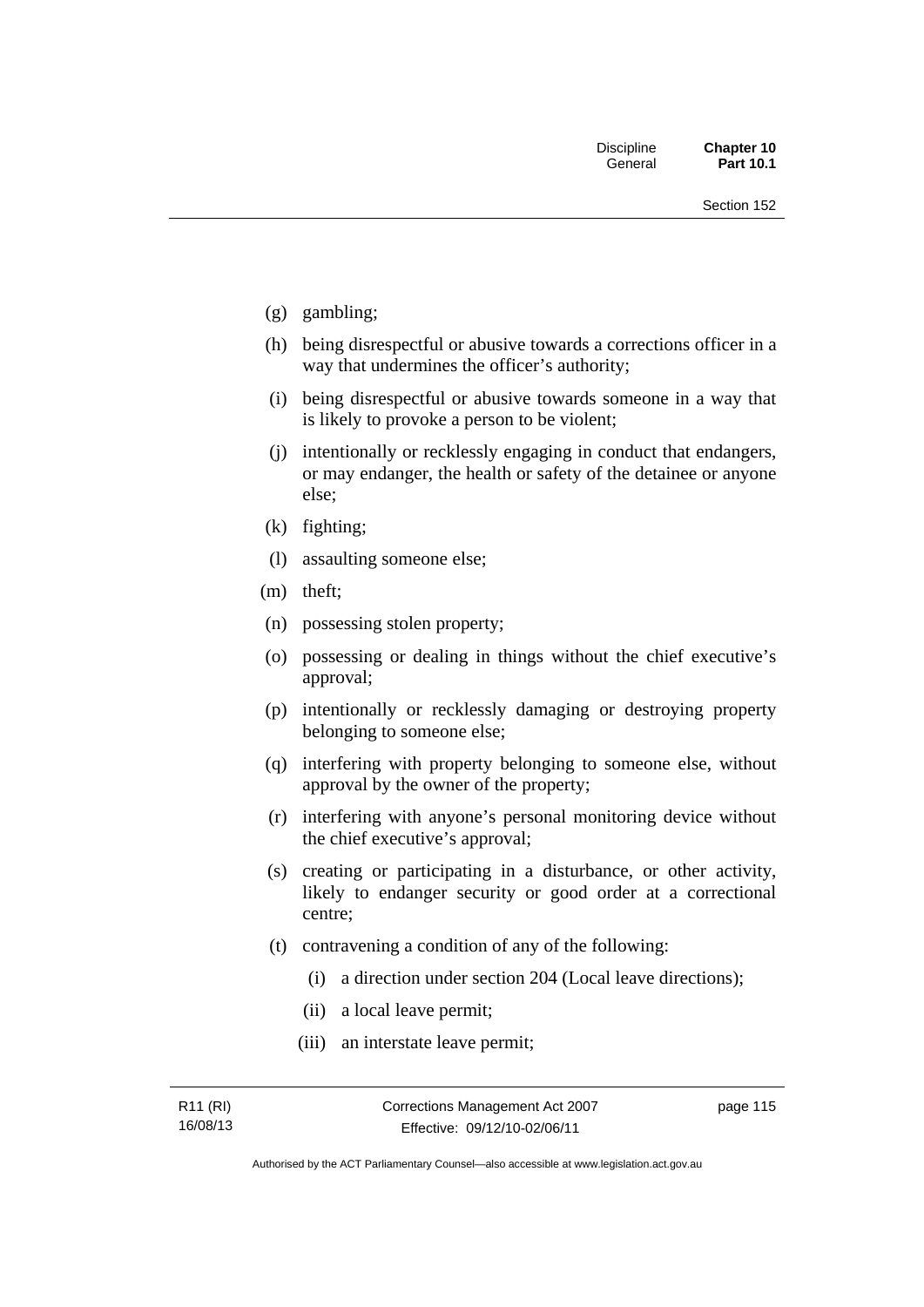| <b>Chapter 10</b> | <b>Discipline</b> |
|-------------------|-------------------|
| <b>Part 10.1</b>  | General           |

- (u) doing anything for the purpose of escaping, or assisting a detainee to escape, from detention;
- (v) offering, giving or taking a bribe;
- (w) attempting, or assisting anyone else attempting, to commit another disciplinary breach;
- $(x)$  threatening to do anything mentioned in paragraphs (j), (k), (l), (p) or (s);
- (y) anything else prescribed by regulation.

#### **Examples of contravening chief executive directions—par (a)**

failing to comply with a direction by the chief executive to provide a test sample or submit to a search under this Act

*Note* An example is part of the Act, is not exhaustive and may extend, but does not limit, the meaning of the provision in which it appears (see Legislation Act, s 126 and s 132).

# **153 Meaning of** *investigator*

- (1) An *investigator* is—
	- (a) a corrections officer to whom the chief executive has given functions of an investigator; or
	- (b) a person engaged under subsection (2).
- (2) The chief executive may, on behalf of the Territory, engage a person (other than a corrections officer) to exercise the functions of an investigator.
- (3) The chief executive may engage a person under subsection (2) only if satisfied the person has appropriate qualifications or experience to exercise the functions of an investigator.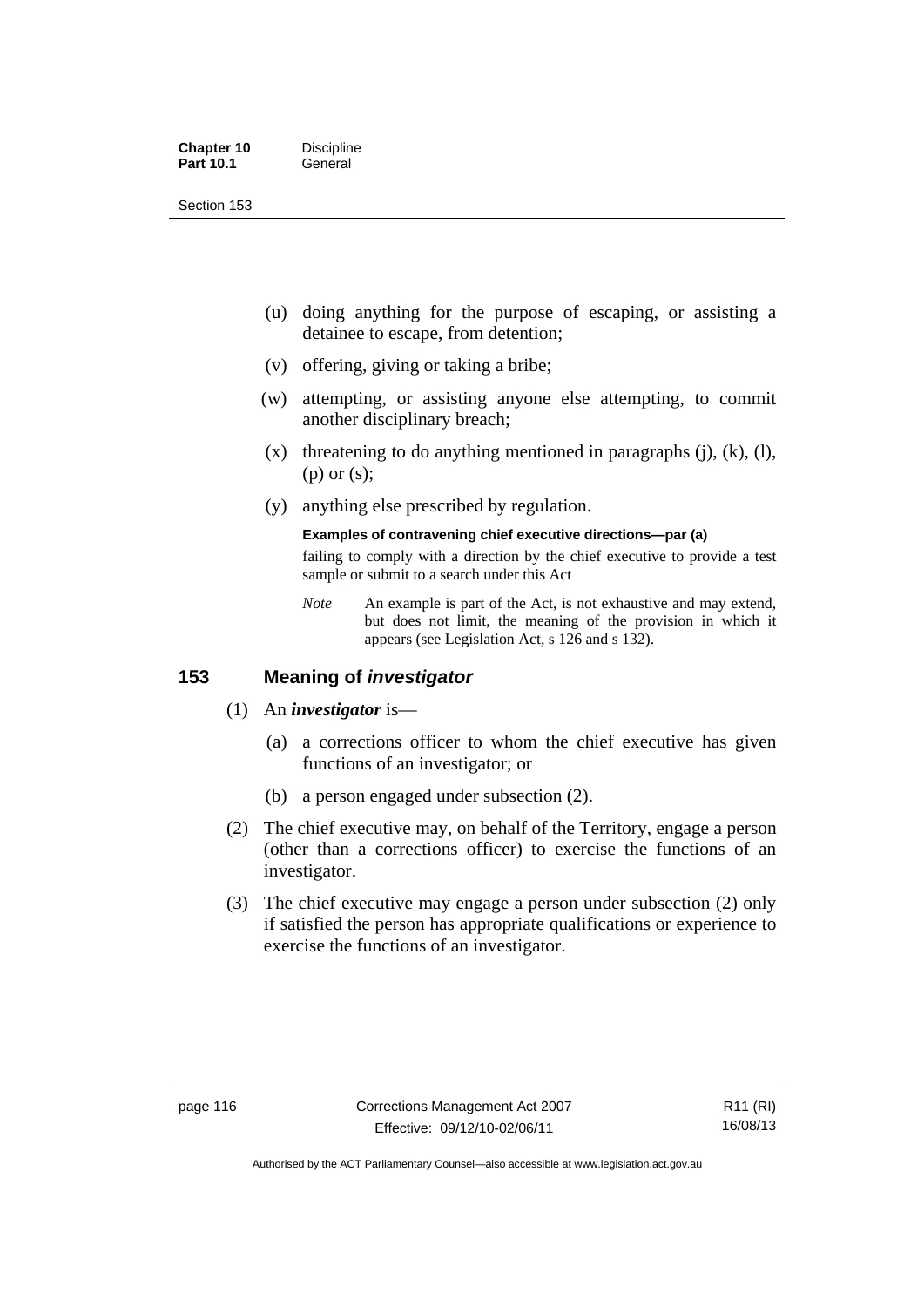# **154 Meaning of** *privilege*

A *privilege*, in relation to a detainee*—*

- (a) is any amenity, facility or opportunity the detainee may have the benefit of in detention; but
- (b) does not include anything that is, for this chapter, an entitlement for the detainee.

### **Examples of privileges**

- 1 using common areas at a correctional centre for mixing with other detainees
- 2 participating in activities other than those forming part of a detainee's case management plan
- 3 using phones, email or the internet other than for entitled usage
- 4 buying non-essential goods from money held in trust for a detainee
- 5 using a radio, television, CD or DVD player or other electronic equipment for recreational purposes
- 6 pursuing hobbies and crafts
- 7 keeping personal property in a cell

### **Examples of entitlements**

things expressed in chapter 6 (Living conditions at correctional centres) to be entitlements for detainees

*Note* An example is part of the Act, is not exhaustive and may extend, but does not limit, the meaning of the provision in which it appears (see Legislation Act, s 126 and s 132).

# **155 Overlapping disciplinary breaches and criminal offences**

- (1) This section applies if a detainee engages, or is alleged to have engaged, in conduct that is both—
	- (a) a disciplinary breach; and
	- (b) an offence (a *criminal offence*) against a territory law, including this Act.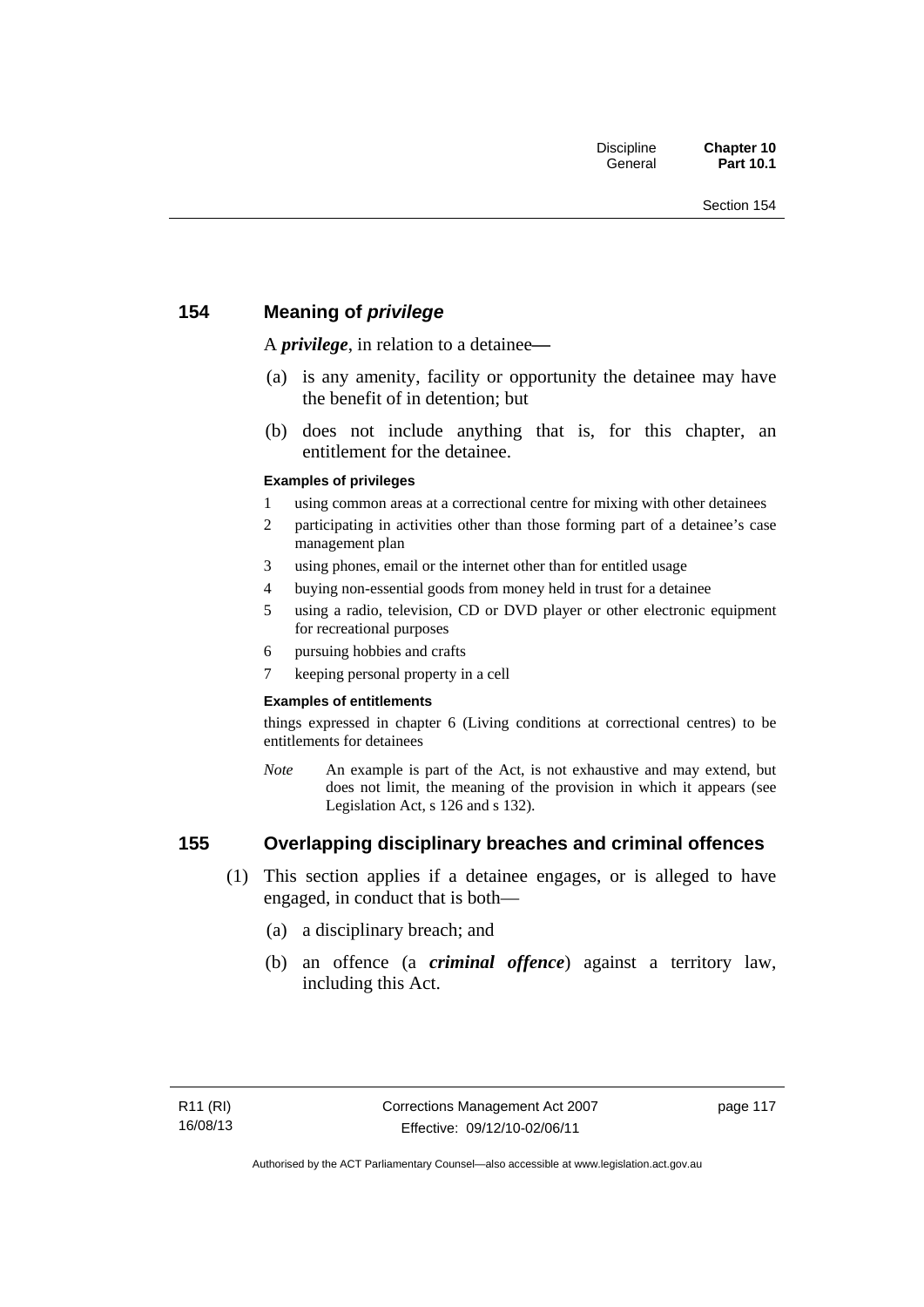| <b>Chapter 10</b> | <b>Discipline</b> |
|-------------------|-------------------|
| <b>Part 10.1</b>  | General           |

- (2) The detainee must not be prosecuted for the criminal offence if an administrative penalty has been imposed on the detainee because of the disciplinary breach.
- (3) A disciplinary charge for the disciplinary breach must not be started, or further dealt with, under this chapter if a prosecution for the criminal offence has been started in a court.
- (4) Disciplinary action for the disciplinary breach must not be taken against the detainee if the detainee has been convicted or found guilty of the criminal offence by a court.

*Note* For the kinds of disciplinary action that may be taken, see s 183.

page 118 Corrections Management Act 2007 Effective: 09/12/10-02/06/11

Authorised by the ACT Parliamentary Counsel—also accessible at www.legislation.act.gov.au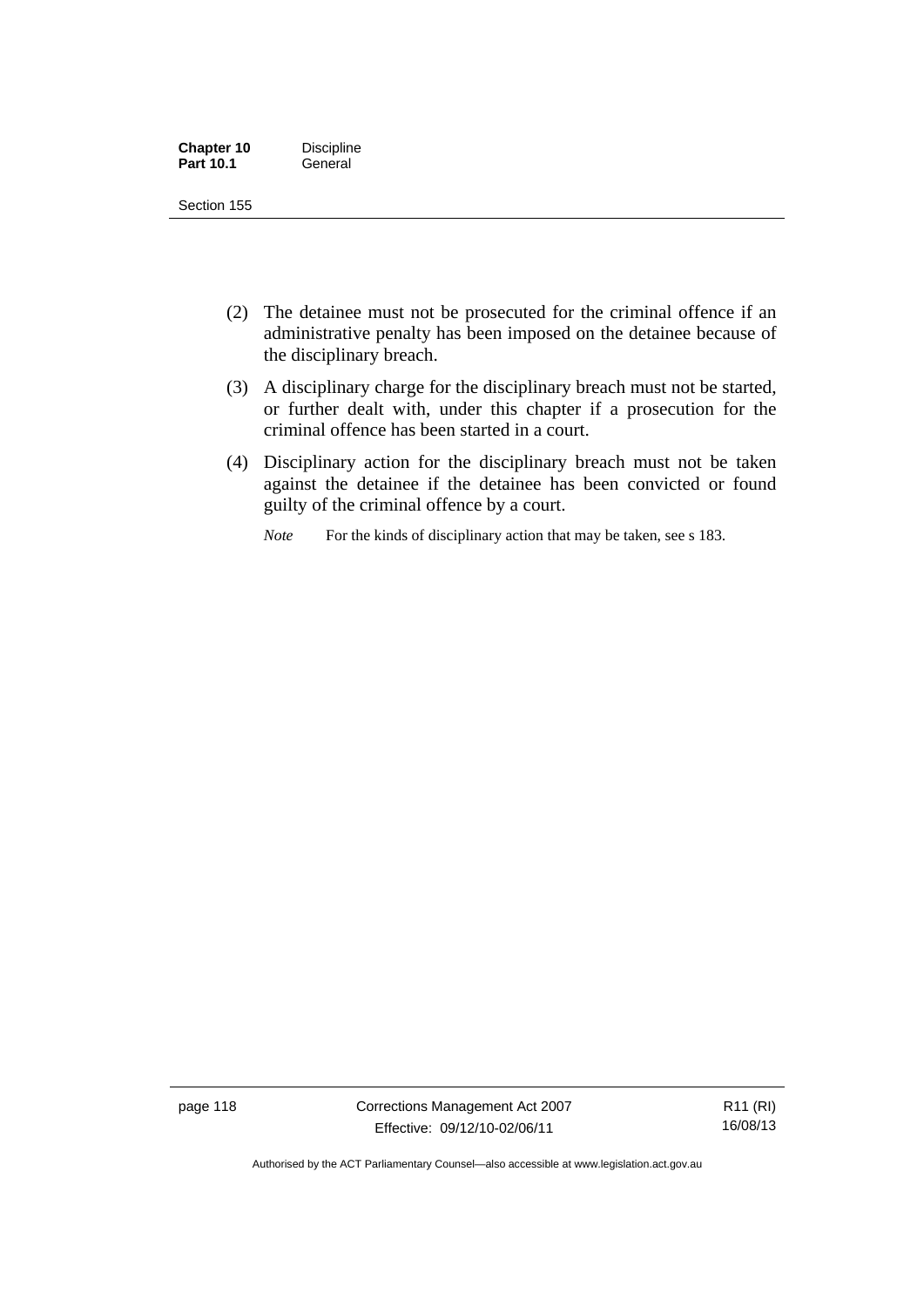# **Part 10.2 Disciplinary investigations**

# **Division 10.2.1 Investigation of disciplinary breaches**

# **156 Report etc by corrections officer**

- (1) This section applies if a corrections officer believes, on reasonable grounds, that a detainee has committed a disciplinary breach.
- (2) The corrections officer may do 1 or more of the following if the officer believes, on reasonable grounds, that it is appropriate in the circumstances:
	- (a) counsel the detainee;
	- (b) warn the detainee about committing a disciplinary breach;
	- (c) reprimand the detainee;
	- (d) subject to section 161 (Grounds for investigative segregation), direct that the detainee be segregated from other detainees for the purposes of this part;
	- (e) give an investigator a report about the alleged disciplinary breach.
- (3) A report under subsection (2) (e) must be given to an investigator as soon as possible, and must set out the following:
	- (a) details of the alleged disciplinary breach;
	- (b) the officer's reasons for believing the detainee has committed the disciplinary breach;
	- (c) if subsection  $(2)$  (d) applies—
		- (i) details of the segregation directed; and
		- (ii) the officer's reasons for the direction; and
		- (iii) a recommendation about the detainee's segregation;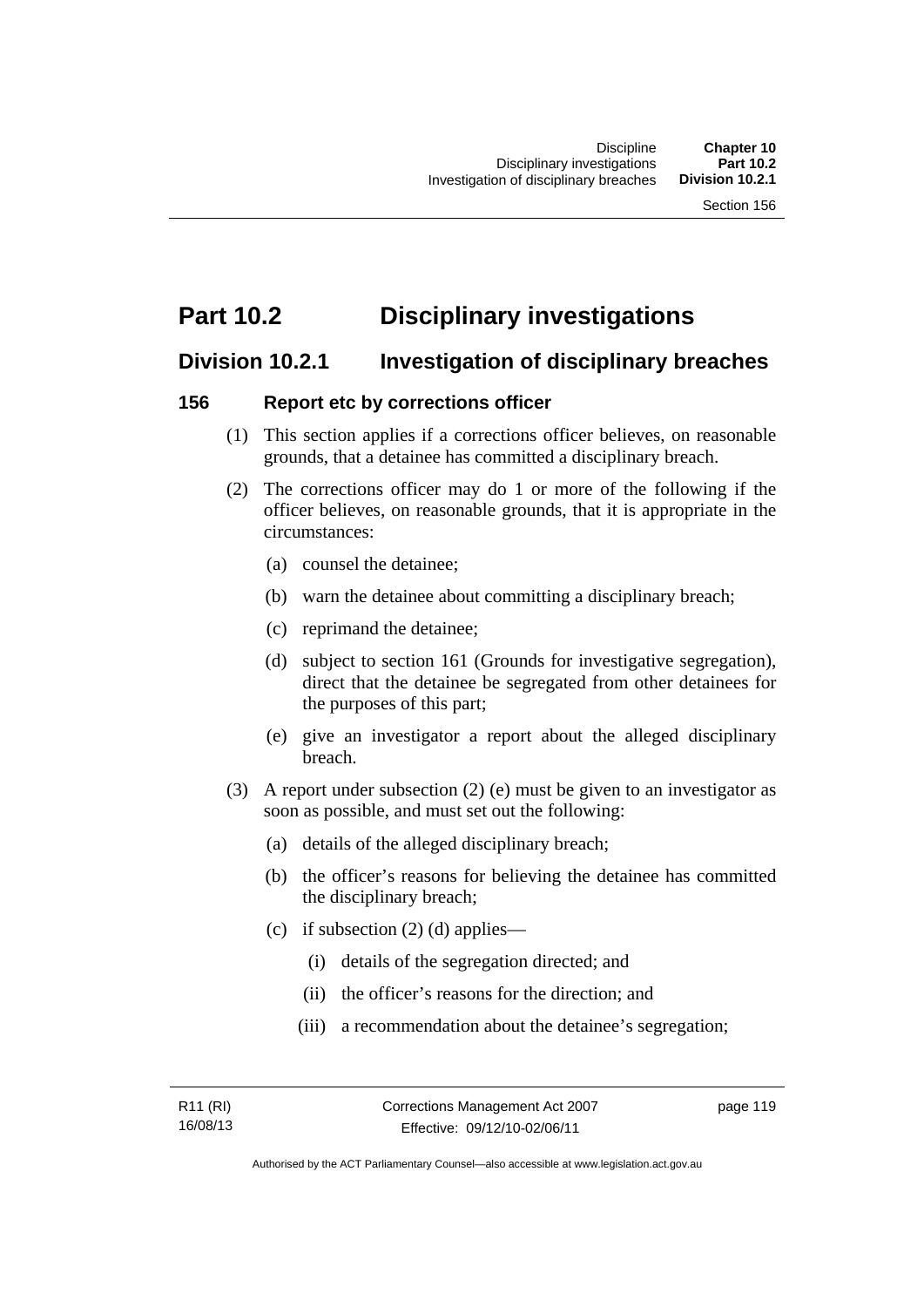(d) anything else prescribed by regulation.

# **157 Report etc by investigator**

- (1) This section applies if an investigator is given a report by a corrections officer under section 156 about an alleged disciplinary breach by a detainee.
- (2) After considering the report and making any investigation the investigator considers appropriate, the investigator may do 1 or more of the following if the investigator believes, on reasonable grounds, that it is appropriate in the circumstances:
	- (a) take no further action in relation to the report;
	- (b) counsel the detainee;
	- (c) warn the detainee about committing a disciplinary breach;
	- (d) reprimand the detainee;
	- (e) refer the allegation to the chief police officer;
	- (f) subject to section 161 (Grounds for investigative segregation), direct that the detainee be segregated from other detainees for the purposes of this part;
	- (g) give an administrator a report (an *investigator's report*) about the alleged disciplinary breach.
- (3) An investigator's report must be given to an administrator as soon as possible, and must set out the following:
	- (a) details (or a copy) of the corrections officer's report;
	- (b) details of any referral of the allegation to the chief police officer;
	- (c) if subsection  $(2)$  (f) applies—
		- (i) details of the segregation directed; and
		- (ii) the investigator's reasons for the direction; and

Authorised by the ACT Parliamentary Counsel—also accessible at www.legislation.act.gov.au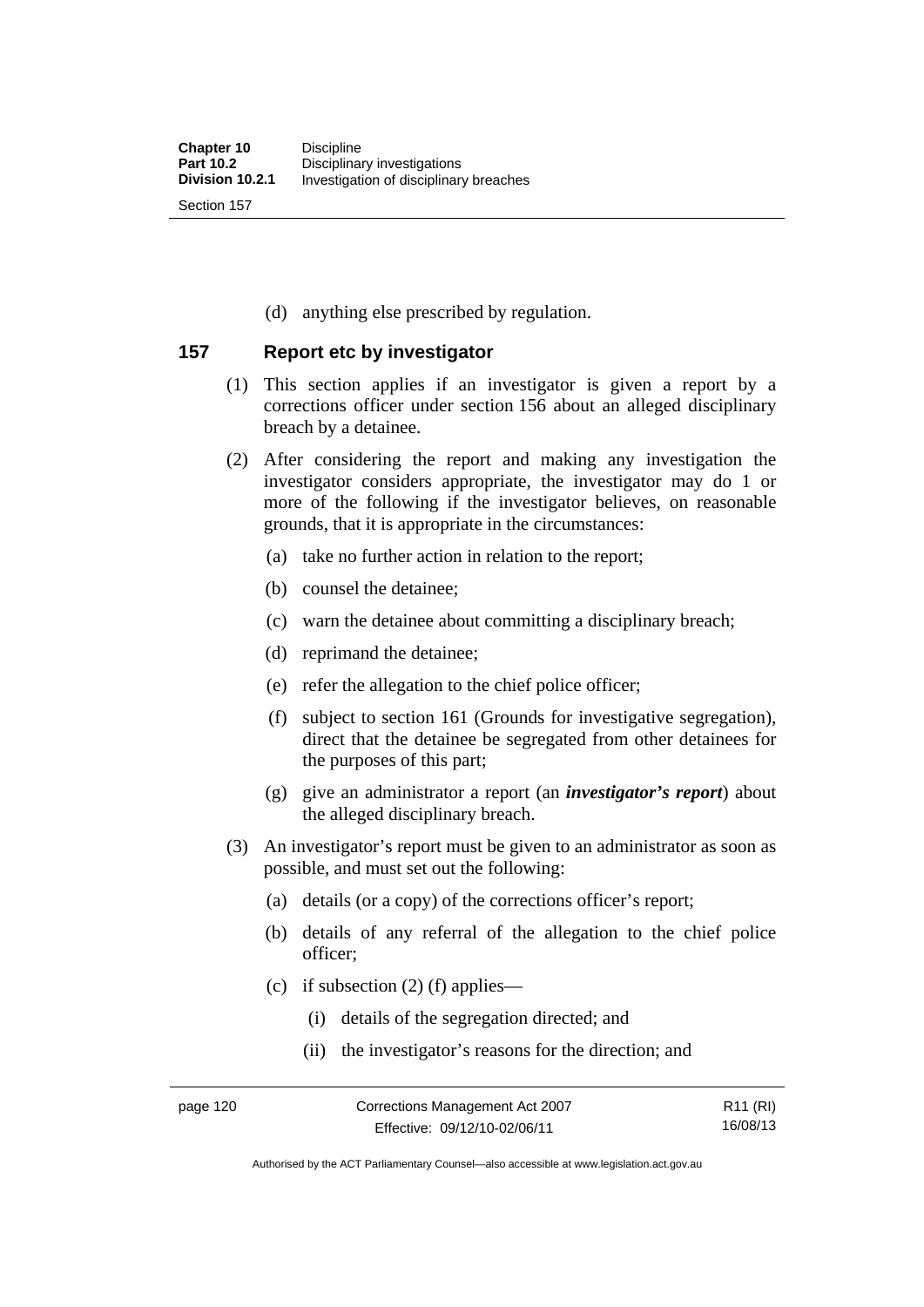- (iii) a recommendation about the detainee's segregation;
- (d) a recommendation for any action by the administrator under section 158;
- (e) anything else prescribed by regulation.
- (4) A referral under subsection (2) (e) must be in writing and be accompanied by the investigator's report.
- (5) A corrections officer who is also an investigator must not exercise any function as an investigator in relation to any report made by the officer under section 156.

### **158 Action by administrator**

- (1) This section applies if an administrator is given a report under section 157 about an alleged disciplinary breach by a detainee.
- (2) After considering the report and making any further investigation the administrator considers appropriate, the administrator may do 1 or more of the following if the administrator believes, on reasonable grounds, that it is appropriate in the circumstances:
	- (a) take no further action in relation to the report;
	- (b) counsel the detainee;
	- (c) warn the detainee about committing a disciplinary breach;
	- (d) reprimand the detainee;
	- (e) refer the allegation to—
		- (i) the chief police officer; or
		- (ii) the director of public prosecutions;
	- (f) charge the detainee under section 159 (Disciplinary charge);
	- (g) subject to section 161 (Grounds for investigative segregation), direct that the detainee be segregated from other detainees for the purposes of this part;

| R11 (RI) | Corrections Management Act 2007 | page 121 |
|----------|---------------------------------|----------|
| 16/08/13 | Effective: 09/12/10-02/06/11    |          |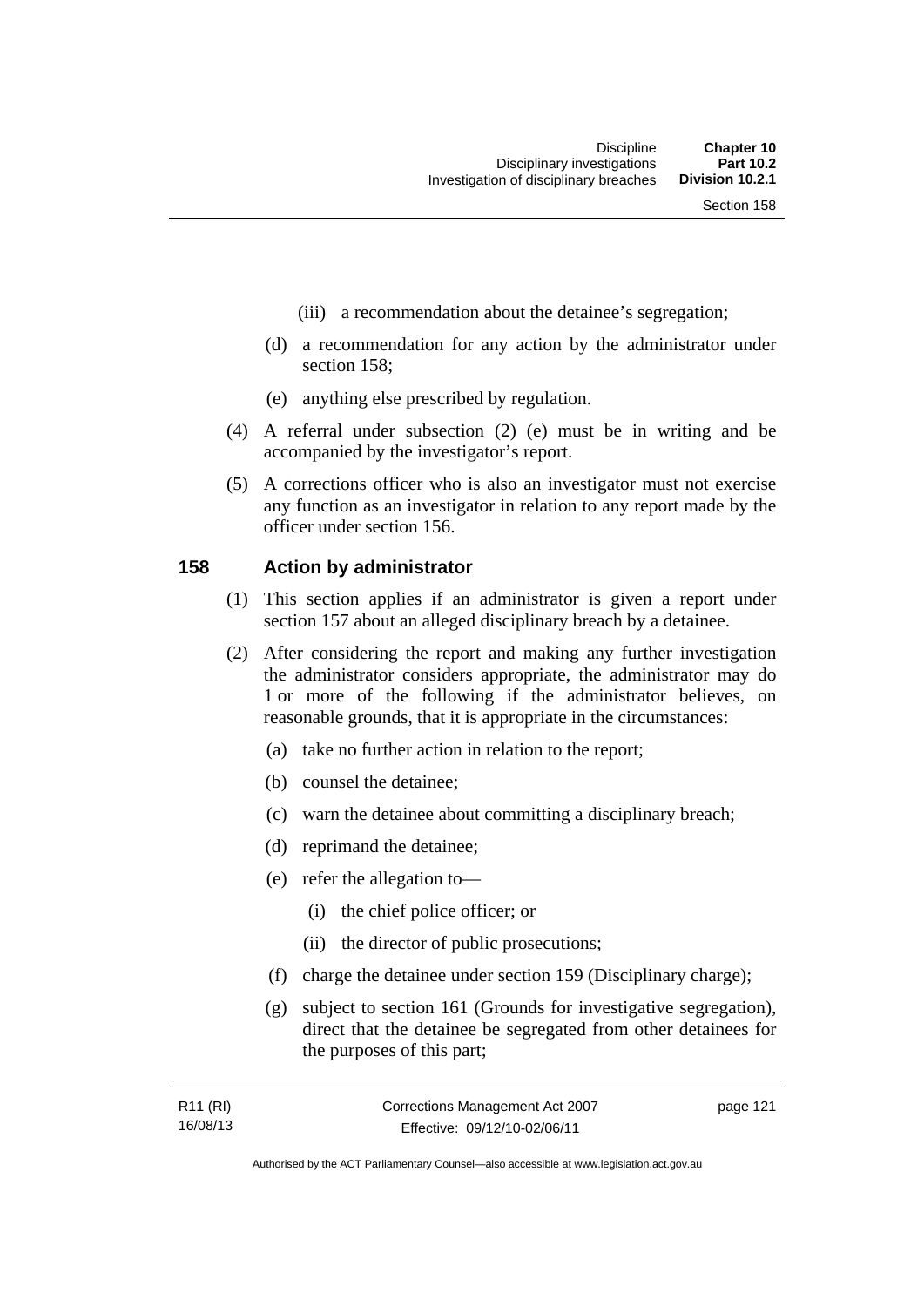(h) anything else prescribed by regulation.

- (3) A referral under subsection (2) (e) must be in writing and be accompanied by the investigator's report.
- (4) A corrections officer who is also an administrator, or who is or has been an investigator, must not exercise any function as an administrator under this section in relation to any report made by the officer under section 156 or section 157.

## **159 Disciplinary charge**

To charge a detainee with a disciplinary breach, the administrator must give the detainee written notice of the charge (a *charge notice*), including details of the following:

- (a) the disciplinary breach charged;
- (b) a brief statement of the conduct to which the charge applies and when, or the period during which, it happened or is alleged to have happened;
- (c) the option of having the charge dealt with by consent under division 10.3.1 (Disciplinary action—with accused's consent);
- (d) the election available under section 167 (Disciplinary breach admitted by accused) to accept the disciplinary action proposed by the administrator;
- (e) the disciplinary action the administrator believes, on reasonable grounds, would be appropriate if the charge were dealt with under section 168 (Presiding officer's powers breach admitted by accused).
- *Note* If a form is approved under s 228 for a disciplinary charge, the form must be used.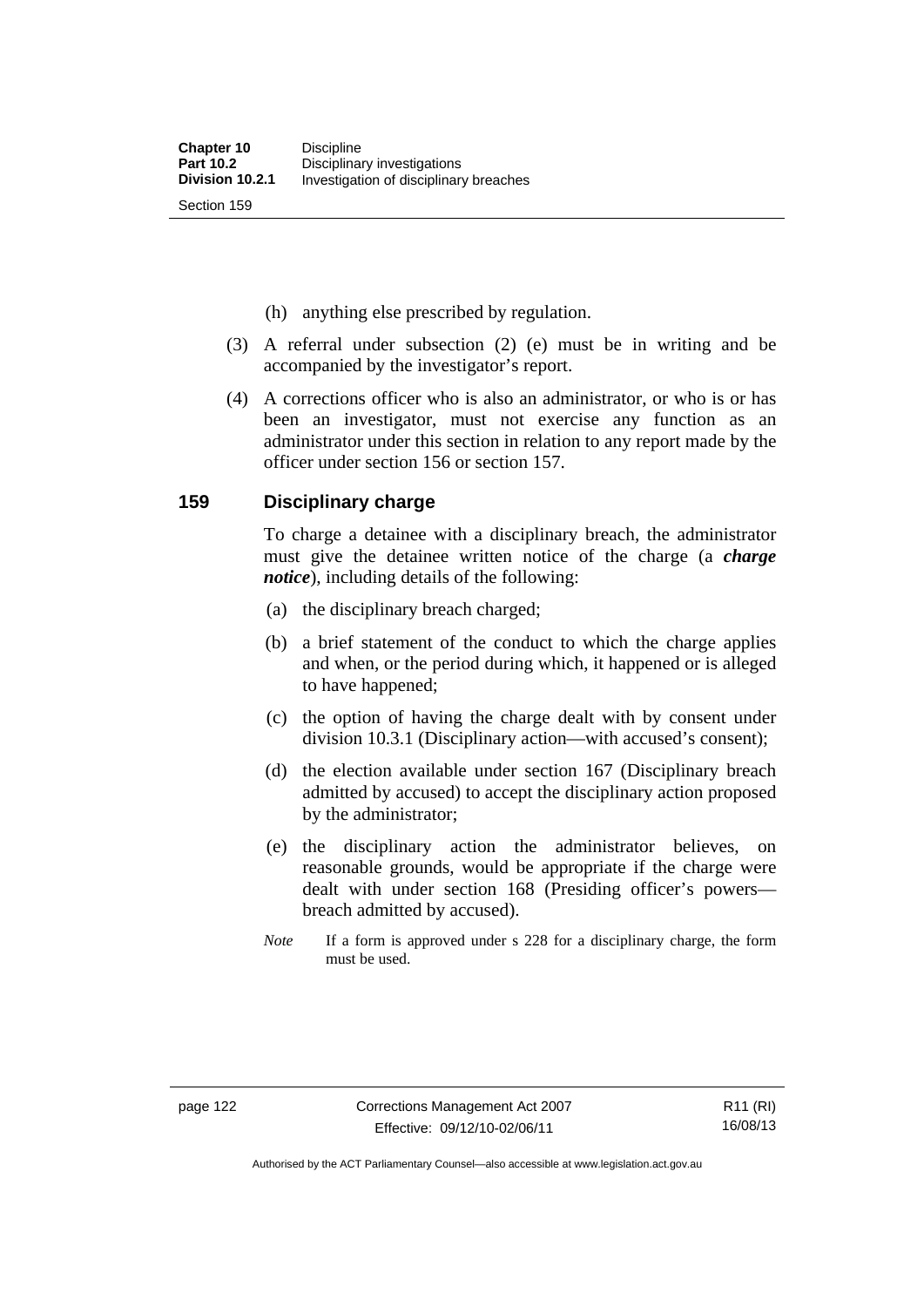# **Division 10.2.2 Investigative segregation**

# **160 Chief executive directions—investigative segregation**

- (1) Subject to section 161, the chief executive may direct that a detainee be segregated from other detainees for the purposes of this part.
- (2) To remove any doubt, this section is additional to, and does not limit, the power to direct that a detainee be segregated from other detainees under any of the following:
	- (a) section 156 (Report etc by corrections officer);
	- (b) section 157 (Report etc by investigator);
	- (c) section 158 (Action by administrator).

# **161 Grounds for investigative segregation**

- (1) This section applies to a direction for investigative segregation.
- (2) The direction may be given only if the person giving the direction believes, on reasonable grounds, that segregation of the detainee is necessary or prudent for the purposes of this part.
- (3) Without limiting subsection (2), the direction may be given if the person giving the direction believes, on reasonable grounds, that the opportunity for the detainee to associate with anyone else creates, or is likely to create, a risk of—
	- (a) harm, or threatened harm, to the detainee or anyone else; or
	- (b) the perverting, or attempted perverting, of an investigation, under this part; or
	- (c) undermining security or good order at a correctional centre.

# **162 Notice of investigative segregation**

The person giving a direction for investigative segregation of a detainee must give the detainee prompt notice of the direction, why

| R <sub>11</sub> (RI) | Corrections Management Act 2007 | page 123 |
|----------------------|---------------------------------|----------|
| 16/08/13             | Effective: 09/12/10-02/06/11    |          |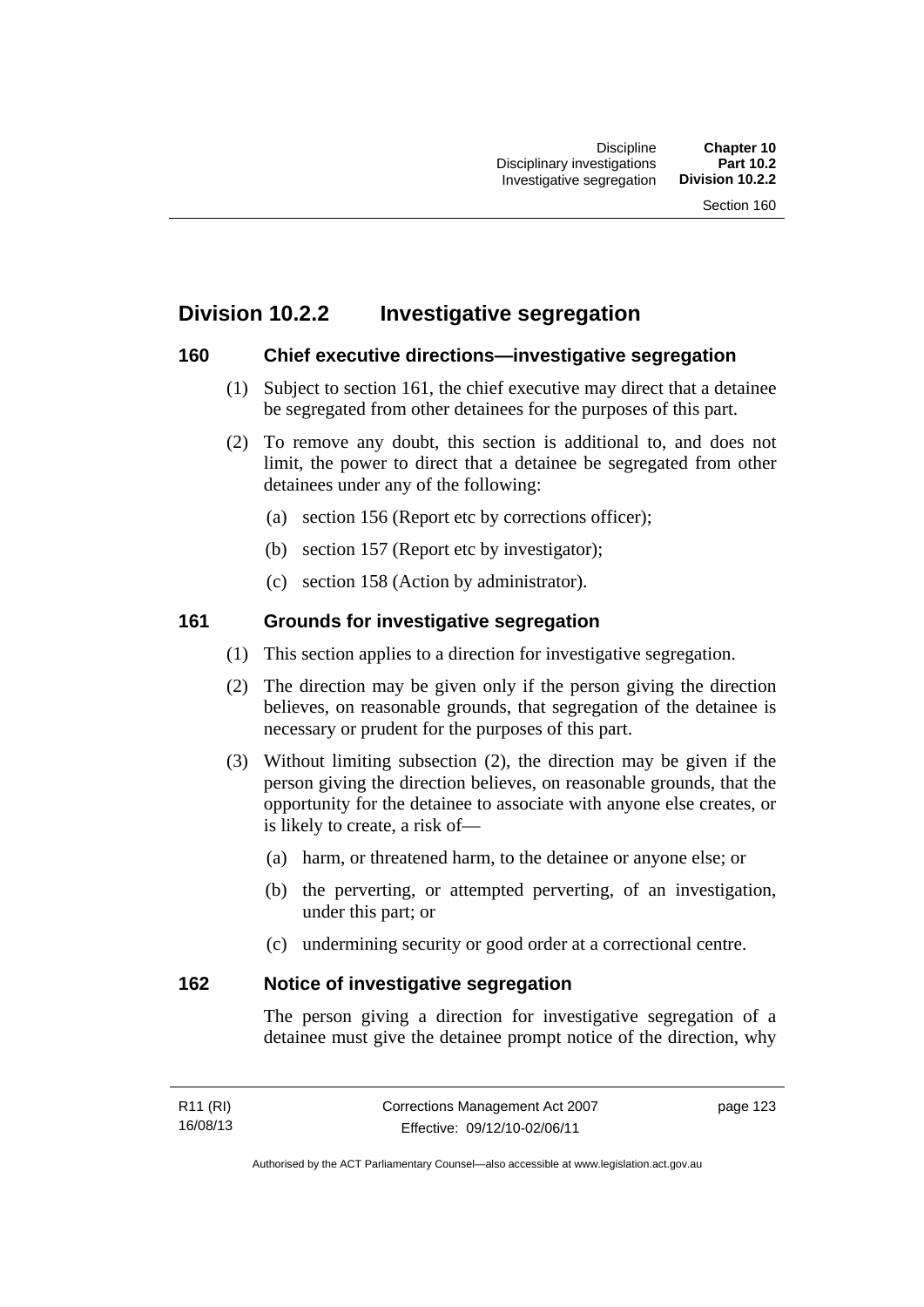it was given, when it takes effect and the provisions for its duration and review under this part.

# **163 Duration of investigative segregation**

- (1) The chief executive must revoke a direction for investigative segregation if the chief executive believes, on reasonable grounds, that the direction is no longer necessary or prudent.
- (2) The chief executive—
	- (a) may review a direction for investigative segregation of a detainee at any time on the chief executive's own initiative or on request by the detainee; and
	- (b) must review the direction before any transfer of the detainee to another correctional centre; and
	- (c) must review the direction at least once every 7 days while it remains in force.
- (3) After reviewing a direction for investigative segregation, the chief executive may—
	- (a) confirm the direction; or
	- (b) make a direction or further direction under section 160 (1); or
	- (c) revoke the direction under subsection (1).
- (4) To remove any doubt, the chief executive may make more than 1 direction under section 160 (1) in relation to a detainee for the same investigation.
- (5) Subject to this section and section 94 (Segregated detainees removed to NSW), a direction, or further direction, for investigative segregation ends at the end of the earlier of the following days:
	- (a) the 7th day after the day the direction is given;
	- (b) the day the administrator makes a decision under section 158 (Action by administrator) in relation to the alleged disciplinary

R11 (RI) 16/08/13

Authorised by the ACT Parliamentary Counsel—also accessible at www.legislation.act.gov.au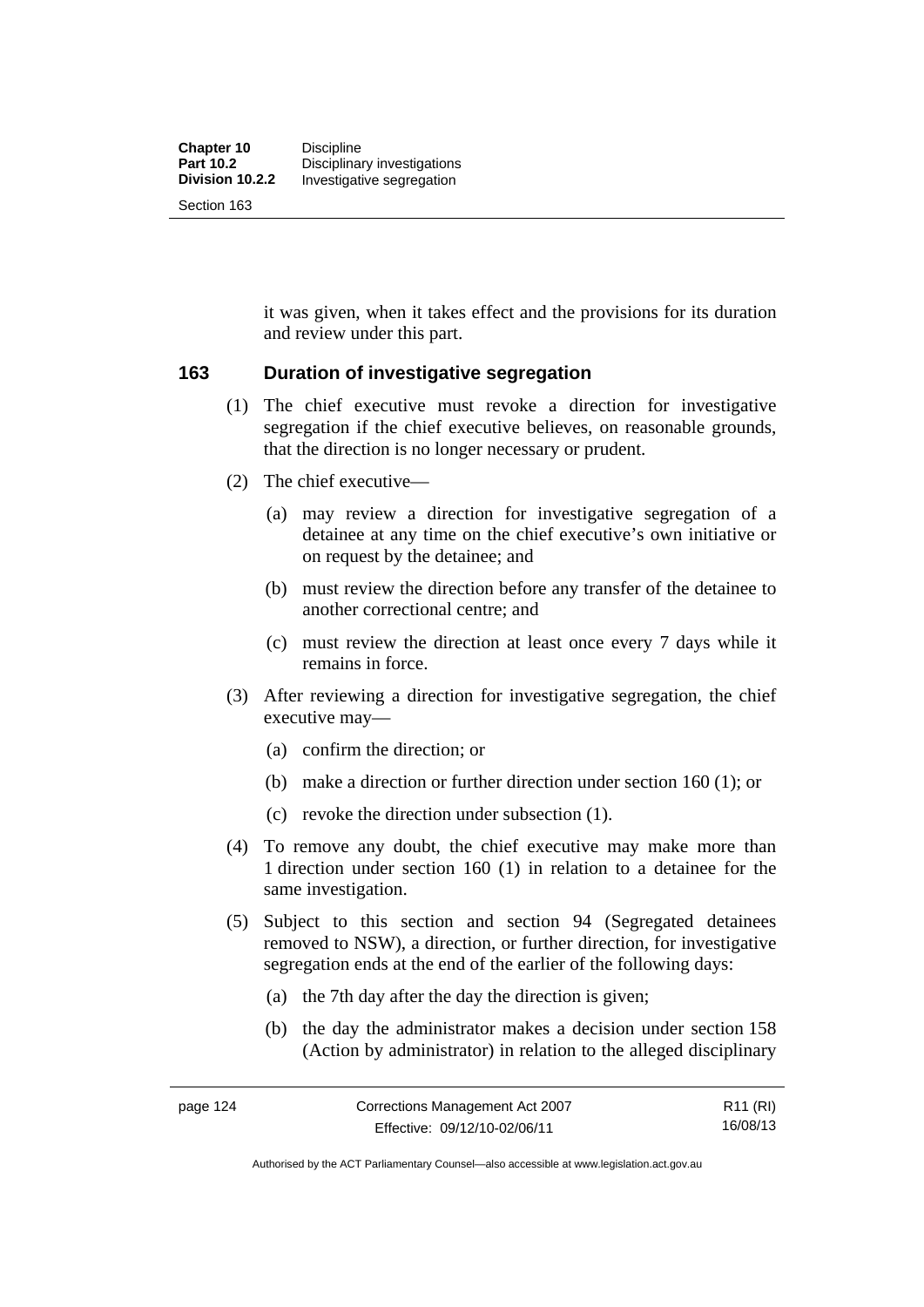breach to which the direction applies (other than a decision to direct investigative segregation of the detainee).

# **164 Application for review of investigative segregation directions**

- (1) A detainee may apply to an adjudicator for a review of a direction for investigative segregation of the detainee.
- (2) The application must be made no later than 7 days after the day the person making the direction gives the detainee notice under section 162 of the direction.

 (3) Subject to any decision by the adjudicator under section 165, the making of the application does not affect the segregation of the detainee under the direction.

# **165 Review of investigative segregation directions**

- (1) On application under section 164, an adjudicator may—
	- (a) conduct an inquiry to review the direction for investigative segregation of the detainee; or
	- (b) refuse to review the direction.
- (2) Chapter 11 (Disciplinary inquiries) applies to the inquiry, with any changes prescribed by regulation, as if it were an inquiry under that chapter.
- (3) After completing an inquiry under this section, the adjudicator may—
	- (a) confirm the direction under review; or
	- (b) amend the direction under review; or
	- (c) set aside the direction under review; or

*Note* If a form is approved under s 228 for an application under this section, the form must be used.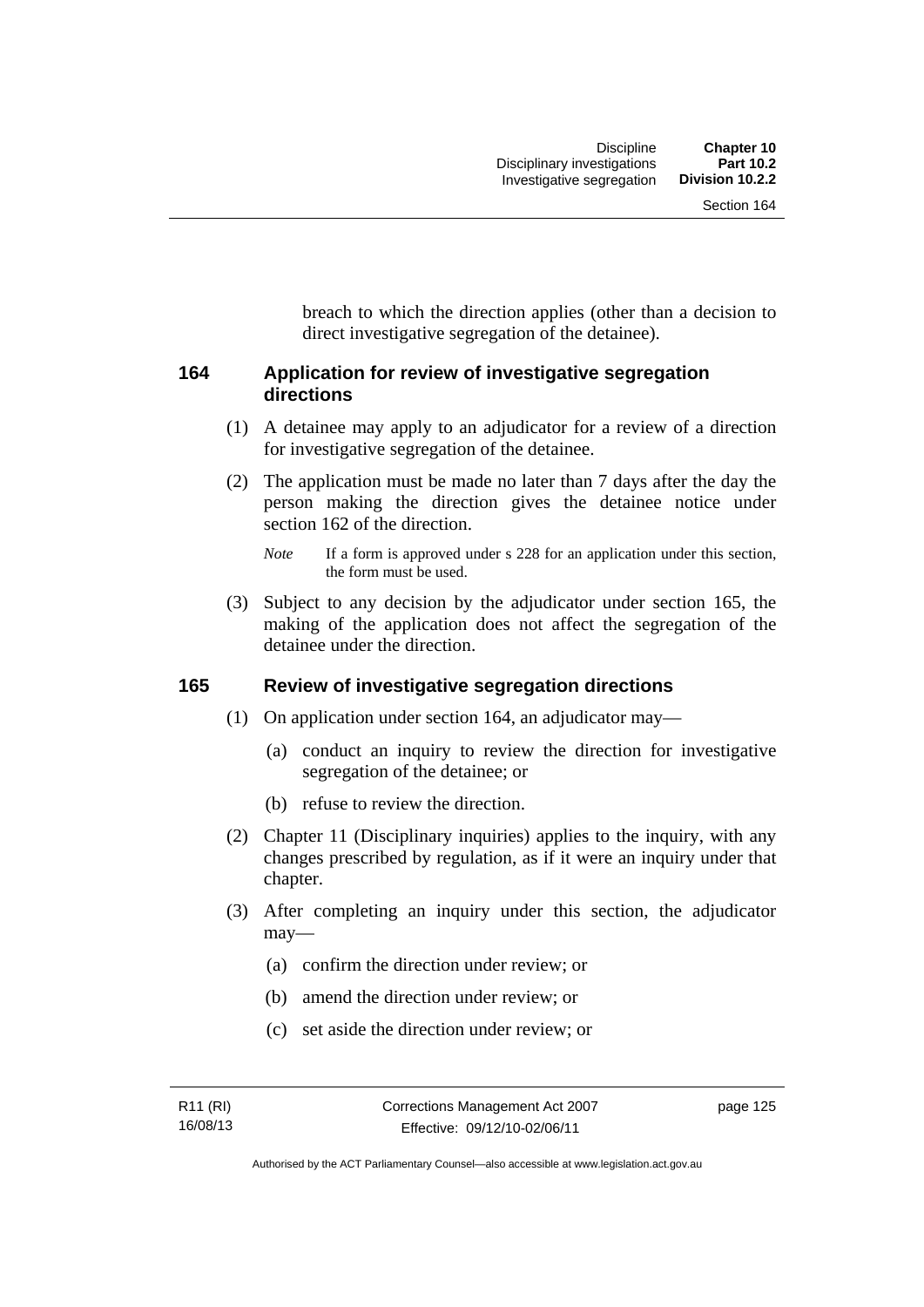- (d) set aside the direction under review and make a substitute direction that the detainee be segregated from other detainees for the purposes of this part.
- (4) The adjudicator must give the detainee prompt written notice of the adjudicator's decision under this section.
- (5) If the adjudicator refuses to review the direction, the notice must include the reasons for the refusal.
	- *Note* Under the *Administrative Decisions (Judicial Review) Act 1989*, a person aggrieved by an administrative decision made under an enactment may apply to the Supreme Court for a review of the decision. Subject to any order of the court, the making of the application does not affect the operation of the decision or prevent its implementation (see that Act,  $s$  16).

page 126 Corrections Management Act 2007 Effective: 09/12/10-02/06/11

R11 (RI) 16/08/13

Authorised by the ACT Parliamentary Counsel—also accessible at www.legislation.act.gov.au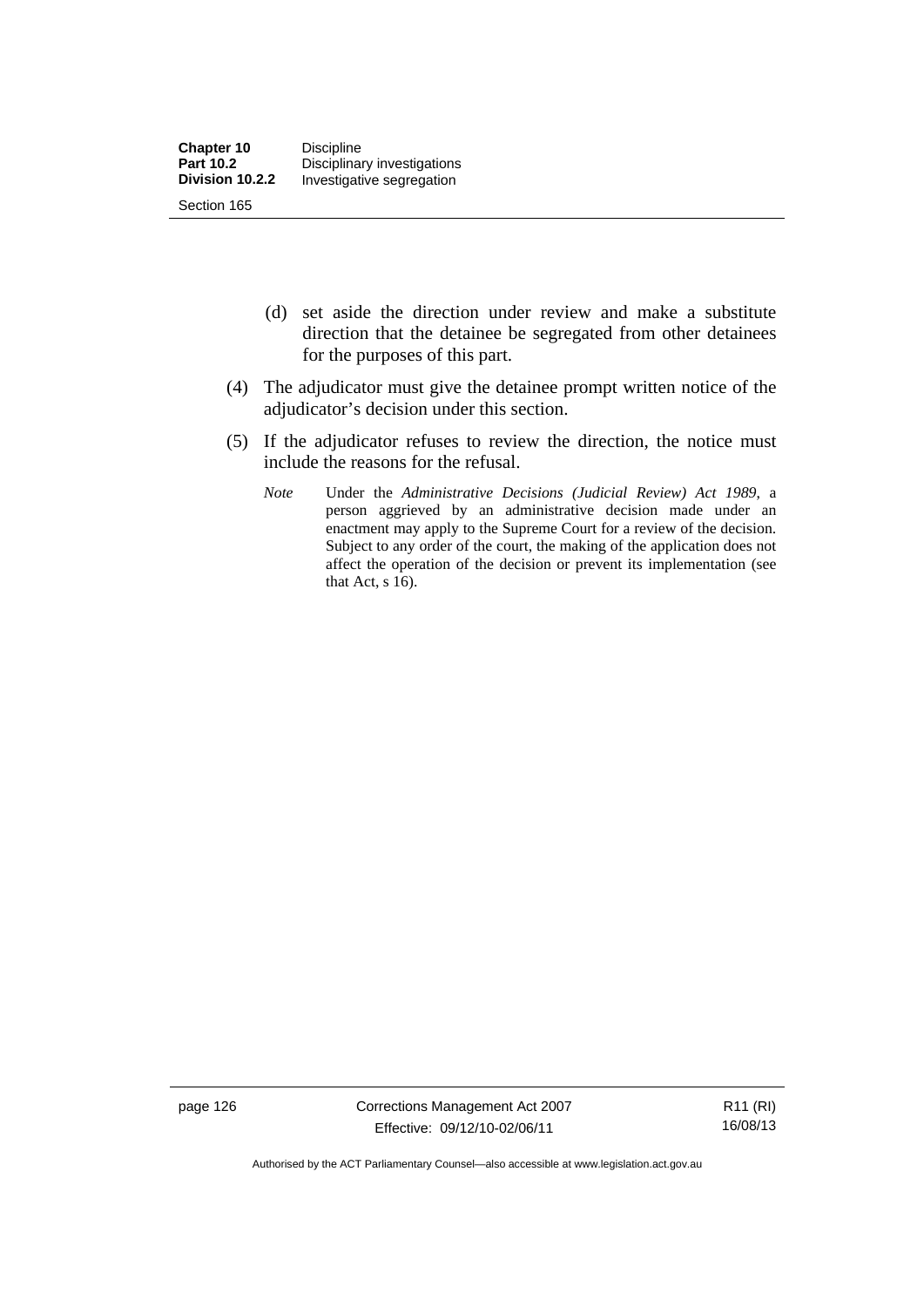# **Part 10.3 Disciplinary action and review**

# **Division 10.3.1 Disciplinary action—with accused's consent**

## **166 Meaning of** *presiding officer***—div 10.3.1**

In this division:

*presiding officer* means a corrections officer to whom the chief executive has given functions of a presiding officer under this division.

## **167 Disciplinary breach admitted by accused**

- (1) An accused may elect to have a disciplinary charge against the detainee dealt with under this division by giving the administrator a written notice in which the accused—
	- (a) admits the disciplinary breach charged; and
	- (b) accepts the proposed disciplinary action stated in the charge notice.

### **Example of election**

a signed admission and acceptance on the charge notice

- *Note 1* An example is part of the Act, is not exhaustive and may extend, but does not limit, the meaning of the provision in which it appears (see Legislation Act, s 126 and s 132).
- *Note* 2 If a form is approved under s 228 for an election under this section, the form must be used.
- (2) The election must be given to the administrator—
	- (a) no later than the day after the day the administrator gives the accused the charge notice; or
	- (b) within any extended period allowed under subsection (3).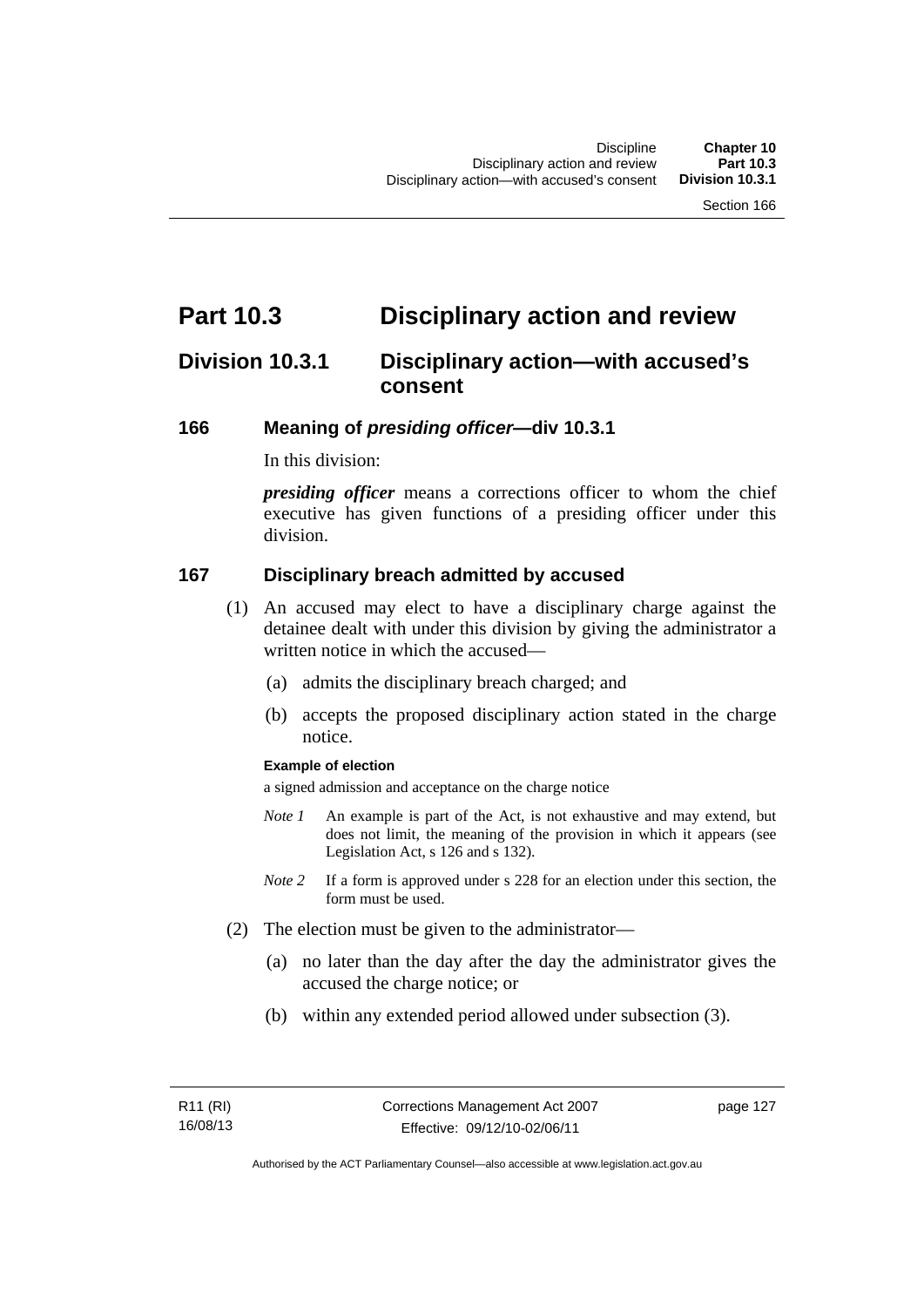- (3) For subsection (2) (b), the administrator may extend the period within which the election must be made if the administrator believes, on reasonable grounds, that is appropriate.
	- *Note* An extension of the time for making an election may be given even though the relevant time has ended (see Legislation Act, s 151C (Power to extend time)).
- (4) The administrator must give the accused written notice of a decision under subsection (3).

# **168 Presiding officer's powers—breach admitted by accused**

- (1) This section applies if the accused elects under section 167 to have a disciplinary charge dealt with under this division.
- (2) A presiding officer may, without further investigation or inquiry, counsel the accused and take disciplinary action against the accused in accordance with division 10.3.5 (Disciplinary action).
- (3) However, the only disciplinary action the presiding officer may take under this section is the disciplinary action stated as the appropriate action in the charge notice.
- (4) The presiding officer must give the accused written notice of a decision made under this section.

# **Division 10.3.2 Internal disciplinary inquiry**

# **169 Meaning of** *presiding officer***—div 10.3.2**

In this division:

*presiding officer* means a corrections officer to whom the chief executive has given functions of a presiding officer under this division.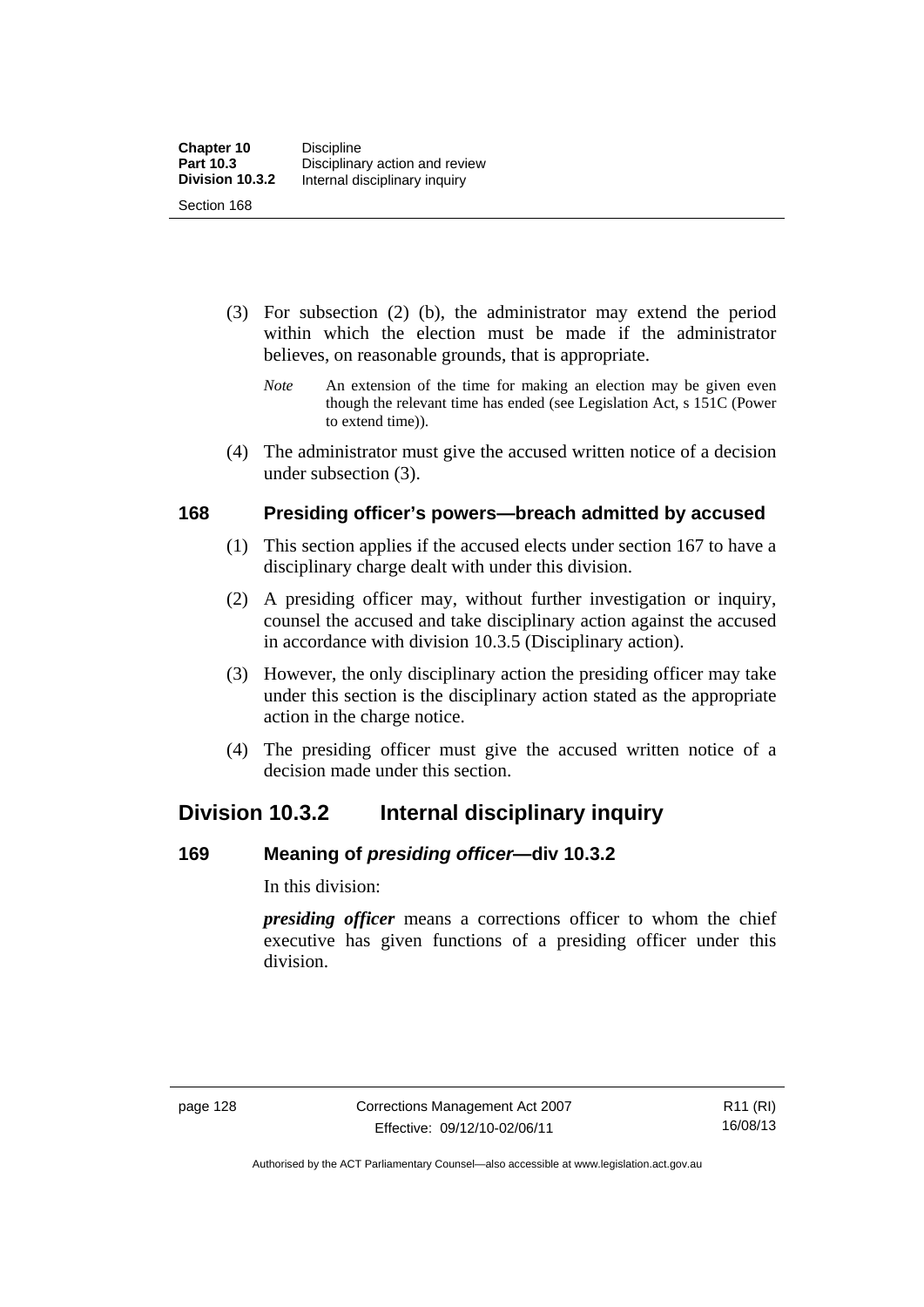# **170 Disciplinary inquiry into charge**

- (1) This section applies if an accused—
	- (a) is given a charge notice; and
	- (b) does not elect under section 167 to have the charge dealt with under division 10.3.1 (Disciplinary action—with accused's consent).
- (2) A presiding officer must conduct an inquiry into the disciplinary breach charged.
- (3) A corrections officer must not exercise any function of a presiding officer under this division in relation to the disciplinary charge if the officer—
	- (a) made a report under either of the following sections in relation to the alleged disciplinary breach to which the charge relates:
		- (i) section 156 (Report etc by corrections officer);
		- (ii) section 157 (Report etc by investigator); or
	- (b) made the charge under section 158 (Action by administrator).
	- *Note* Ch 11 (Disciplinary inquiries) applies in relation to an inquiry under this division (see s 190).

# **171 Presiding officer's powers after internal inquiry**

- (1) This section applies if a presiding officer has completed an inquiry under section 170.
- (2) If the presiding officer is satisfied, on the balance of probabilities, that a disciplinary breach charged has been proven, the presiding officer may take disciplinary action against the accused in accordance with division 10.3.5 (Disciplinary action).
- (3) The presiding officer must dismiss the charge—
	- (a) if not satisfied, on the balance of probabilities, that the disciplinary breach charged has been proven; or

| R11 (RI) | Corrections Management Act 2007 | page 129 |
|----------|---------------------------------|----------|
| 16/08/13 | Effective: 09/12/10-02/06/11    |          |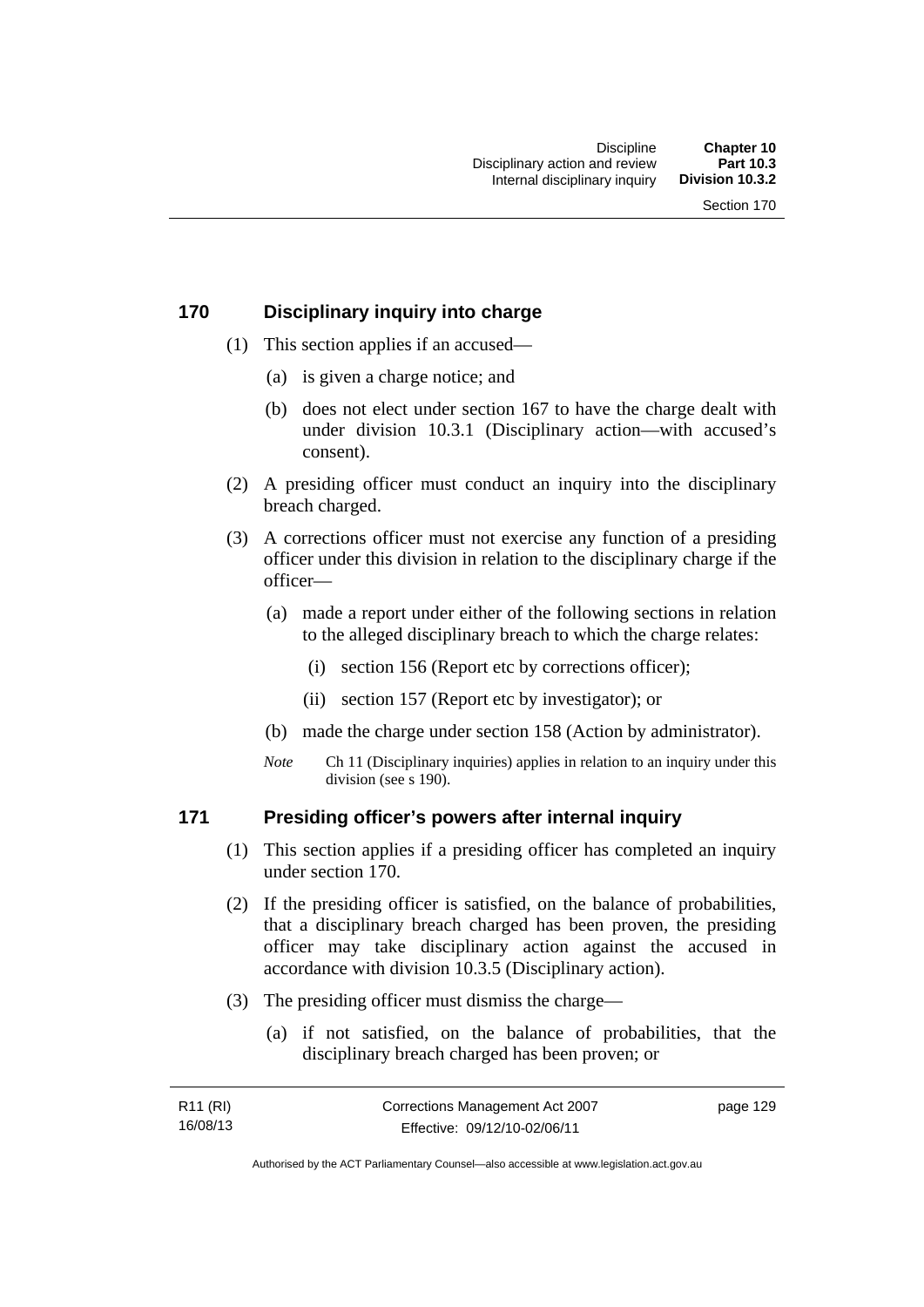(b) if satisfied, on reasonable grounds, that it would otherwise be appropriate to do so.

- (4) If the presiding officer believes, on reasonable grounds, that it is necessary or desirable to do so, the presiding officer may refer the charge to—
	- (a) the chief police officer; or
	- (b) the director of public prosecutions.
- (5) The presiding officer must give the accused prompt written notice of the presiding officer's decision under this section, including—
	- (a) a statement of the reasons for the decision; and
	- (b) a statement about the effect of division 10.3.3.
	- *Note 1* If a form is approved under s 228 for the notice, the form must be used.
	- *Note 2* For the meaning of a statement of reasons, see the Legislation Act, s 179.
- (6) A referral under subsection (4) must be in writing and be accompanied by a report by the presiding officer.

# **Division 10.3.3 Internal review of inquiry decision**

# **172 Meaning of** *review officer*—**div 10.3.3**

In this division:

*review officer* means a corrections officer to whom the chief executive has given functions of a review officer under this division.

Authorised by the ACT Parliamentary Counsel—also accessible at www.legislation.act.gov.au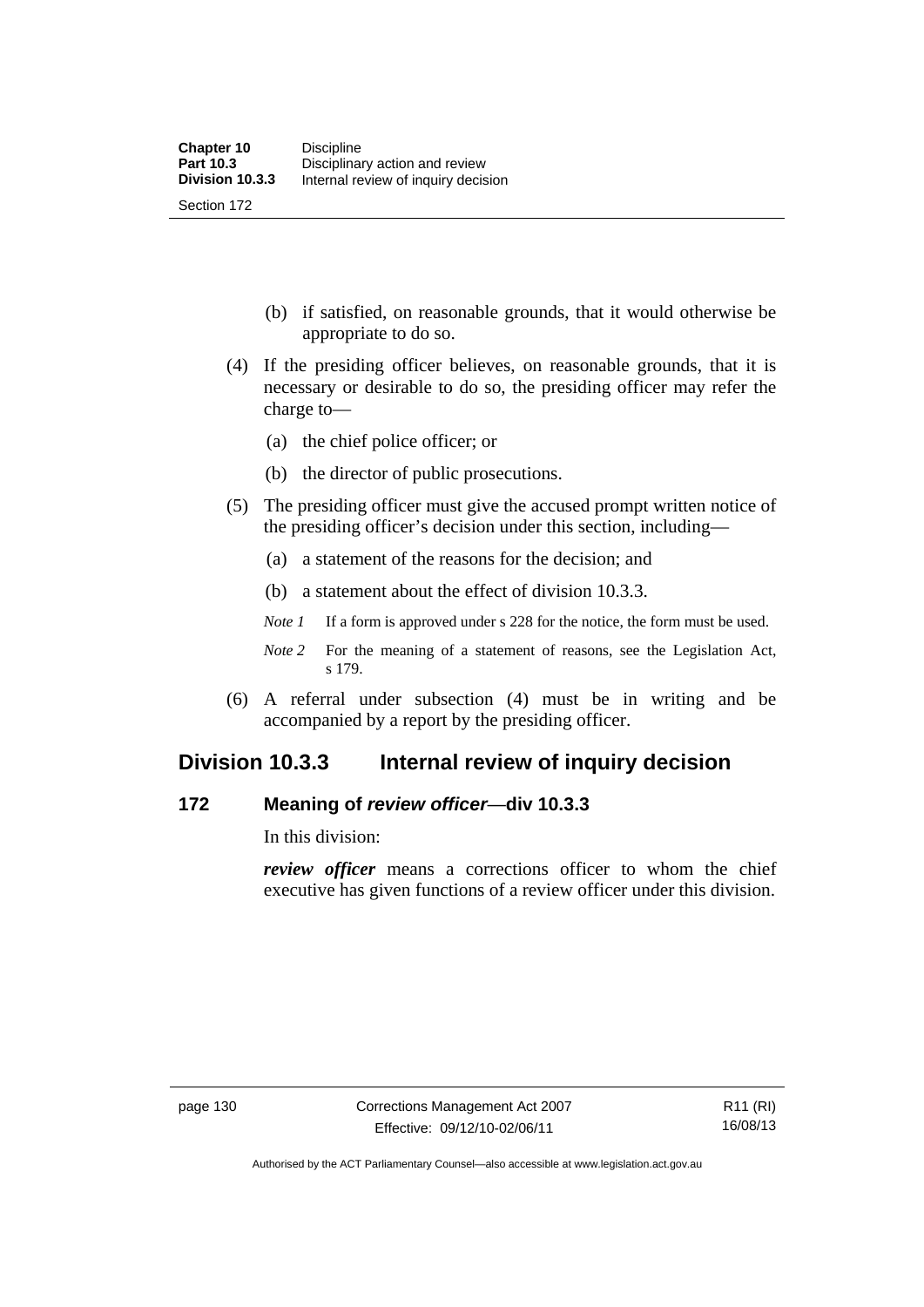# **173 Application for review of inquiry decision**

 (1) An accused may apply to the chief executive for a review of a decision by a presiding officer under section 171 in relation to the accused.

#### **Example of application for review**

a signed application on the presiding officer's notice under section 171

- *Note 1* An example is part of the Act, is not exhaustive and may extend, but does not limit, the meaning of the provision in which it appears (see Legislation Act, s 126 and s 132).
- *Note* 2 If a form is approved under s 228 for an application under this section, the form must be used.
- (2) The application must be made no later than 7 days after the day the accused is given notice of the decision under section 171.
- (3) Subject to any decision by a review officer under section 176, the making of the application does not affect the taking of disciplinary action under the decision under review.

## **174 Chief executive to assign review officer**

- (1) On application under section 173, the chief executive must assign a review officer, or review officers, to review the decision to which the application relates.
- (2) A corrections officer must not exercise any function of a review officer under this division in relation to a disciplinary charge if the officer—
	- (a) made a report under either of the following sections in relation to the alleged disciplinary breach to which the charge relates:
		- (i) section 156 (Report etc by corrections officer);
		- (ii) section 157 (Report etc by investigator); or
	- (b) made the charge under section 158 (Action by administrator); or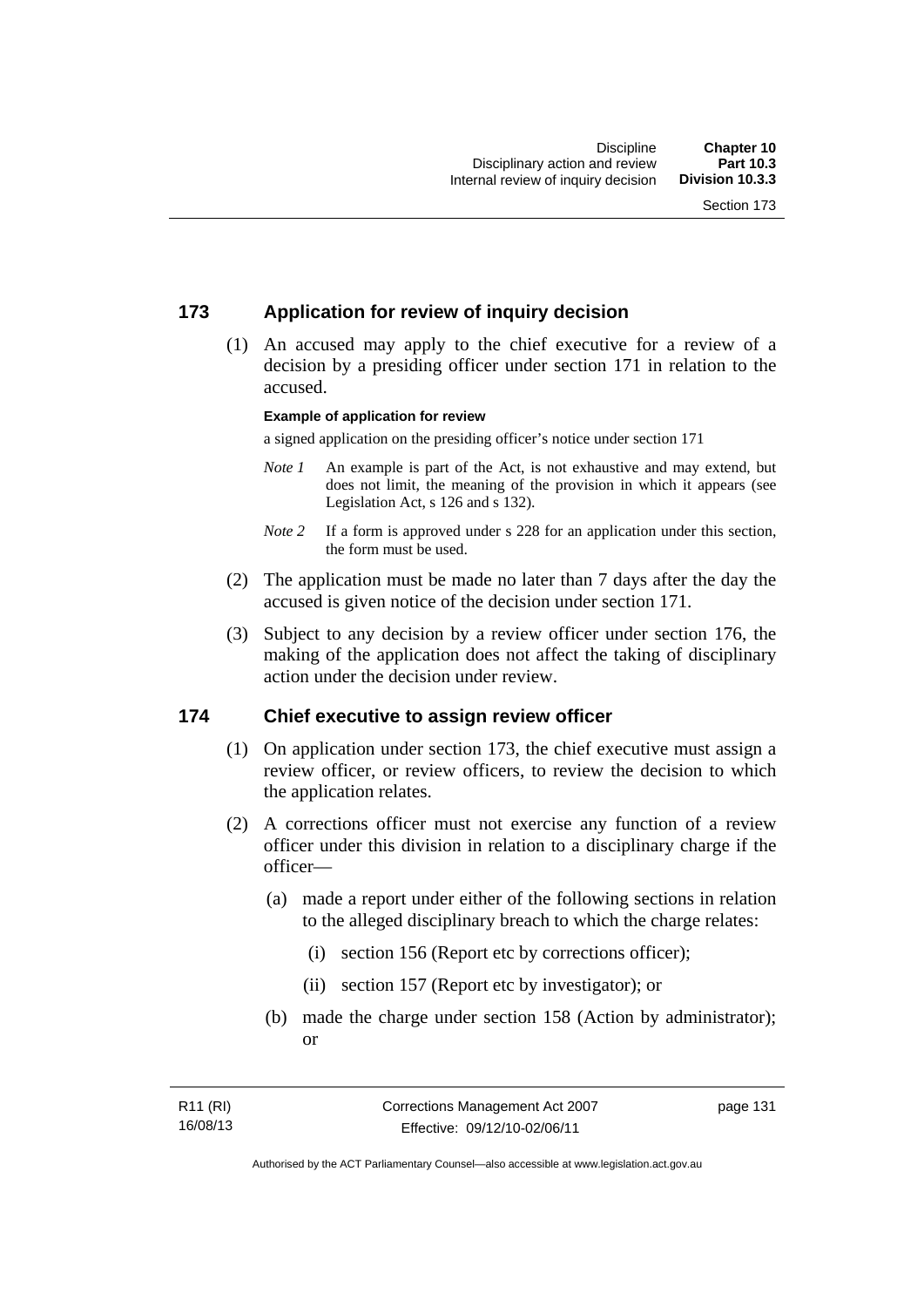(c) conducted an inquiry as presiding officer under section 170 (Disciplinary inquiry into charge) in relation to the charge.

# **175 Review of inquiry decision**

A review officer assigned under section 174 to review a decision under section 171 (Presiding officer's powers after internal inquiry) must conduct a further inquiry to review the decision.

*Note* Ch 11 (Disciplinary inquiries) applies in relation to an inquiry under this division (see s 190).

## **176 Review officer's powers after further inquiry**

- (1) After completing a review under section 175, the review officer may—
	- (a) confirm the decision under review; or
	- (b) exercise any function of a presiding officer under section 171 in relation to the accused, either by—
		- (i) amending the decision under review; or
		- (ii) setting aside the decision under review and making a decision in substitution for the decision set aside.
- (2) The review officer must give the accused prompt written notice of the review officer's decision under this section, including—
	- (a) a statement of the reasons for the decision; and
	- (b) a statement about the effect of division 10.3.4.
	- *Note 1* If a form is approved under s 228 for the notice, the form must be used.
	- *Note 2* For the meaning of a statement of reasons, see the Legislation Act, s 179.

Authorised by the ACT Parliamentary Counsel—also accessible at www.legislation.act.gov.au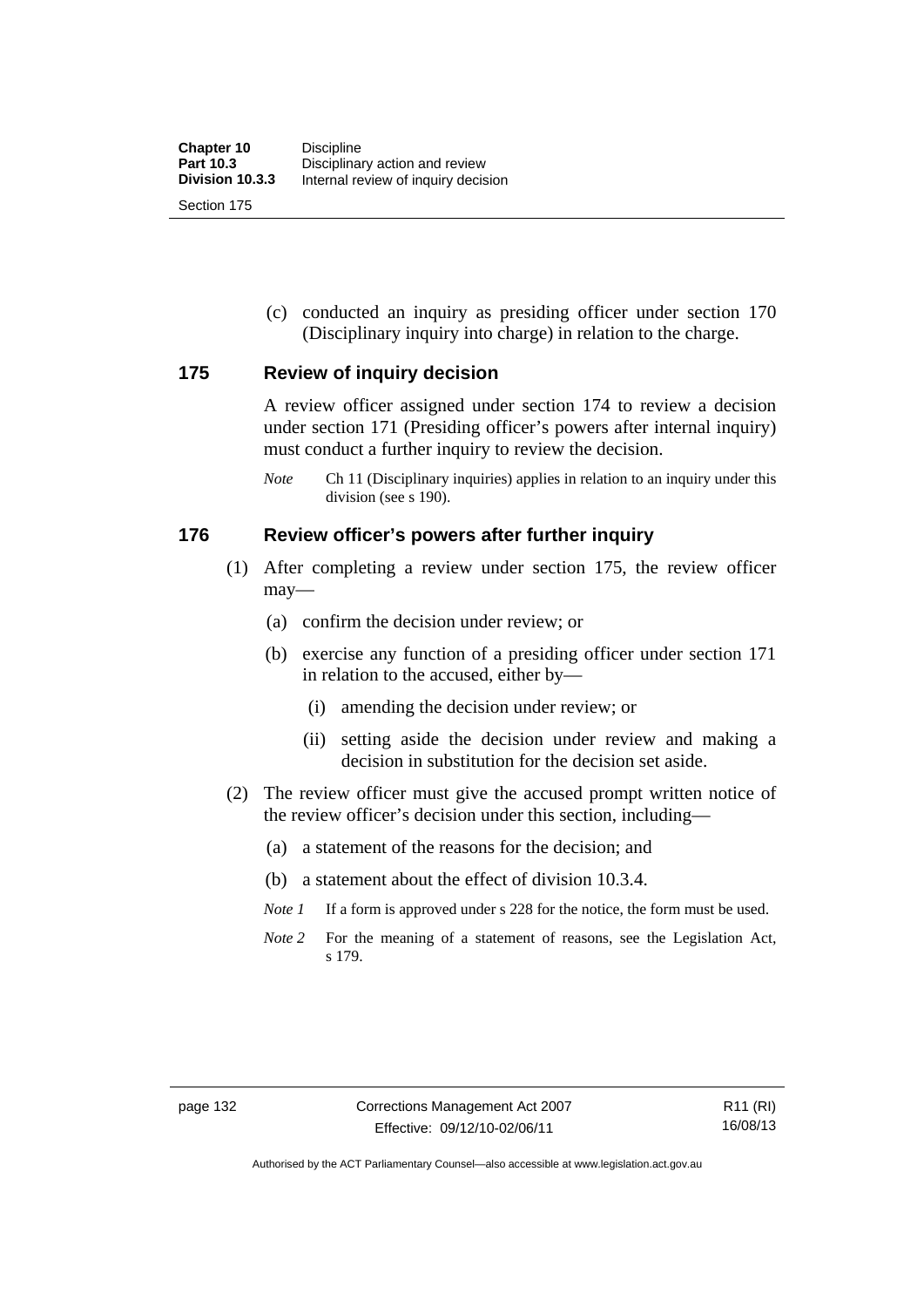# **Division 10.3.4 External review of inquiry decisions**

# **177 Appointment of adjudicator**

- (1) The Minister may appoint at least 1 adjudicator.
	- *Note* For the making of appointments (including acting appointments), see the Legislation Act, pt 19.3.
- (2) A person may be appointed as an adjudicator only if the person is a magistrate and consents, in writing, to be appointed as an adiudicator.
	- *Note* The appointment of a magistrate to another position under a law of the Territory requires consultation between the Attorney-General and the Chief Magistrate (see the *Magistrates Court Act 1930*, s 7G (Magistrates not to do other work)).
- (3) The Legislation Act, division 19.3.3 (Appointments—Assembly consultation) does not apply to an appointment of an adjudicator under subsection (1).

# **178 Application for review by adjudicator**

 (1) An accused may apply to an adjudicator for a review of a decision under section 176 (Review officer's powers after further inquiry) in relation to the accused.

## **Example of application for review**

a signed application on the review officer's notice under section 176

- *Note* An example is part of the Act, is not exhaustive and may extend, but does not limit, the meaning of the provision in which it appears (see Legislation Act, s 126 and s 132).
- (2) The application must be made no later than 7 days after the day the accused is given notice of the review officer's decision under section 176.
- (3) Subject to any decision by the adjudicator under section 180, the making of the application does not affect the taking of disciplinary action under the decision under review.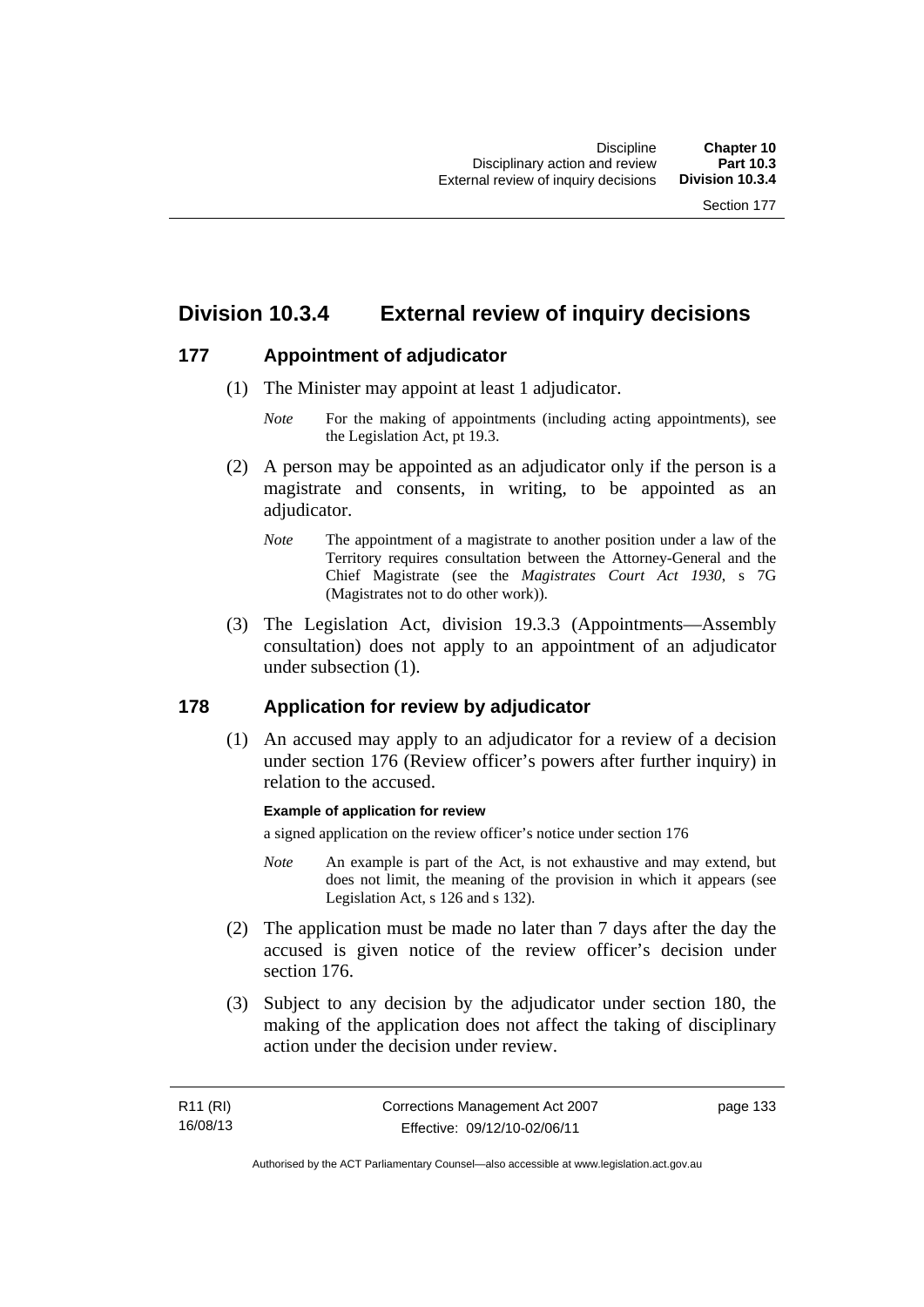# **179 Review by adjudicator**

Section 179

- (1) On application under section 178, an adjudicator may—
	- (a) conduct an inquiry to review the review officer's decision; or
	- (b) refuse to review the review officer's decision.

- (2) If the adjudicator refuses to review the review officer's decision, the adjudicator must give the accused prompt written notice of the refusal, including—
	- (a) a statement of the reasons for the refusal; and
	- (b) notice that a person aggrieved by the decision may apply for a review of the decision under the *Administrative Decisions (Judicial Review) Act 1989*.
	- *Note 1* If a form is approved under s 228 for the notice, the form must be used.
	- *Note 2* For the meaning of a statement of reasons, see the Legislation Act, s 179.
	- *Note 3* Under the *Administrative Decisions (Judicial Review) Act 1989*, a person aggrieved by an administrative decision made under an enactment may apply to the Supreme Court for a review of the decision. Subject to any order of the Court, the making of the application does not affect the operation of the decision or prevent its implementation (see that Act, s 16).

## **180 Adjudicator's powers after review**

- (1) After completing a review under section 179, the adjudicator may—
	- (a) confirm the decision under review; or
	- (b) exercise any function of a review officer under section 176 in relation to the accused, either by—
		- (i) amending the decision under review; or

R11 (RI) 16/08/13

*Note* Ch 11 (Disciplinary inquiries) applies in relation to an inquiry under this division (see s 190).

Authorised by the ACT Parliamentary Counsel—also accessible at www.legislation.act.gov.au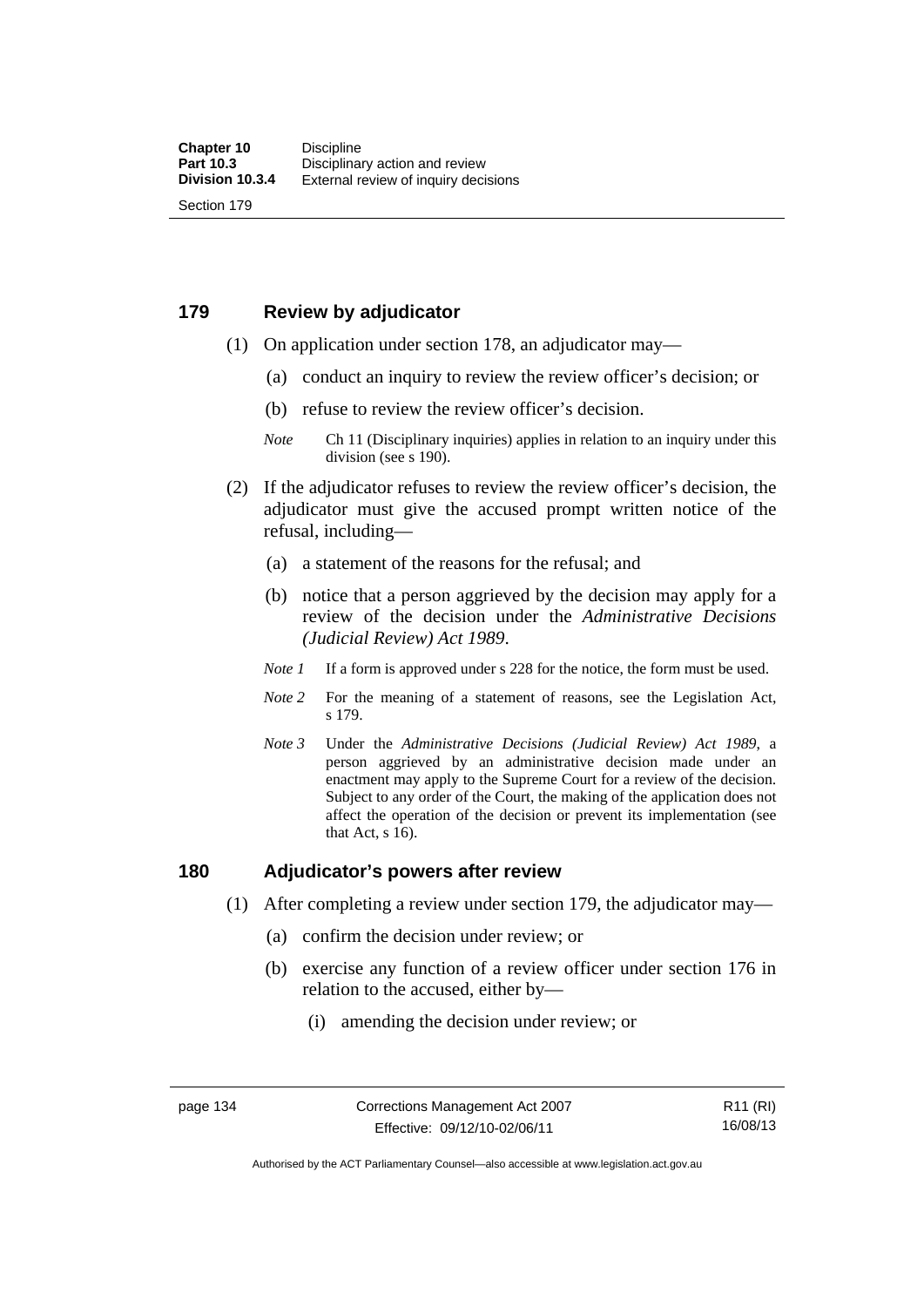- (ii) setting aside the decision under review and making a decision in substitution for the decision set aside.
- (2) The adjudicator must give the accused prompt written notice of the adjudicator's decision under this section, including—
	- (a) a statement of the reasons for the decision; and
	- (b) notice that a person aggrieved by the decision may apply for a review of the decision under the *Administrative Decisions (Judicial Review) Act 1989*.
	- *Note 1* If a form is approved under s 228 for the notice, the form must be used.
	- *Note* 2 For the meaning of a statement of reasons, see the Legislation Act, s 179.
	- *Note 3* Under the *Administrative Decisions (Judicial Review) Act 1989*, a person aggrieved by an administrative decision made under an enactment may apply to the Supreme Court for a review of the decision. Subject to any order of the Court, the making of the application does not affect the operation of the decision or prevent its implementation (see that Act, s 16).

# **Division 10.3.5 Disciplinary action**

## **181 Application—div 10.3.5**

This division applies to a detainee against whom disciplinary action may be taken under this chapter.

# **182 Meaning of** *relevant presiding officer***—div 10.3.5**

In this division:

*relevant presiding officer* means any of the following:

- (a) a presiding officer under division 10.3.1 (Disciplinary action with accused's consent);
- (b) a presiding officer under division 10.3.2 (Internal disciplinary inquiry);

page 135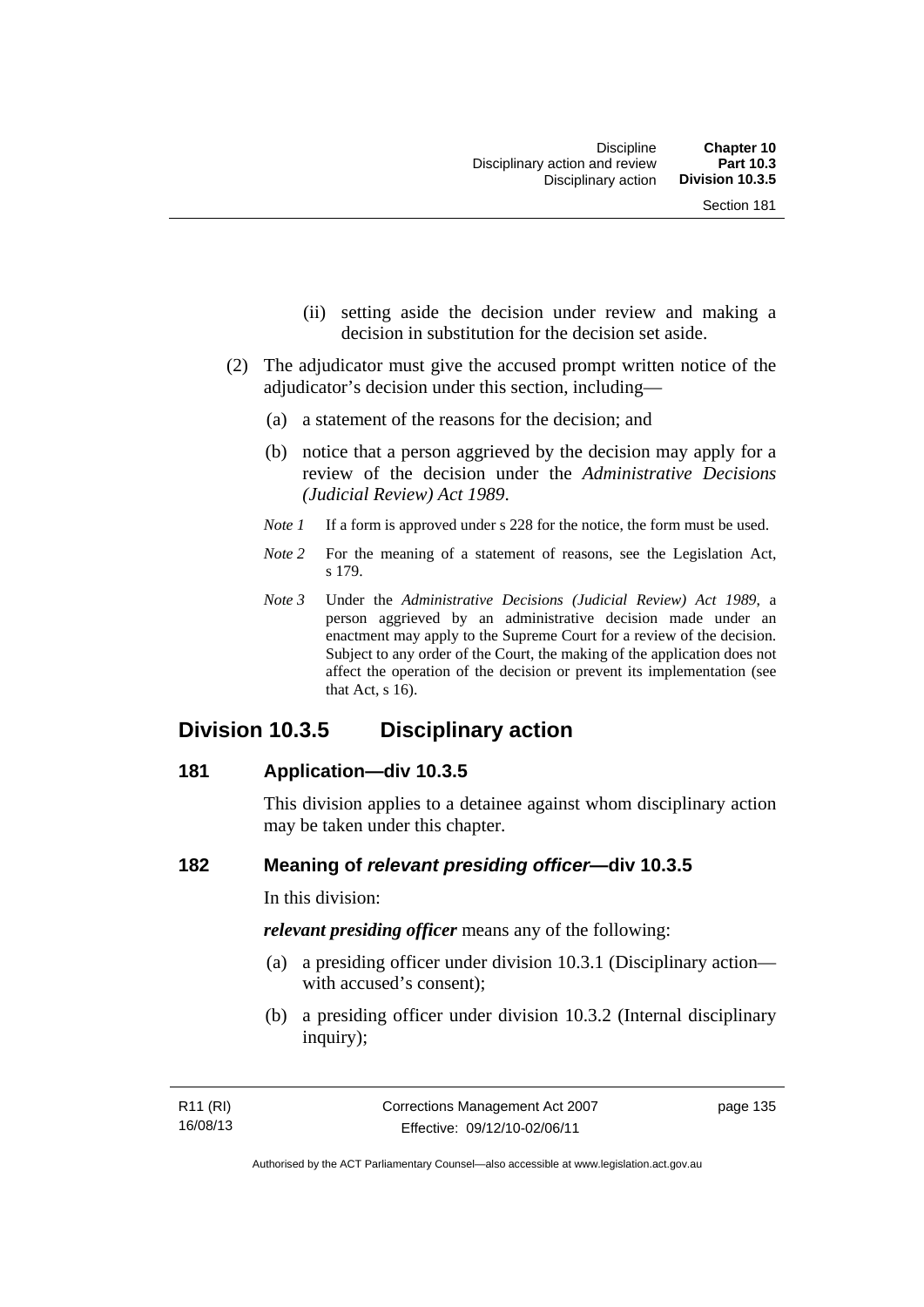- (c) a review officer under division 10.3.3 (Internal review of inquiry decision);
- (d) an adjudicator under division 10.3.4 (External review of inquiry decisions).

# **183 Disciplinary action by relevant presiding officer**

- (1) As disciplinary action against a detainee, a relevant presiding officer may do 1 or more of the following (each of which is *disciplinary action*):
	- (a) warn the detainee about committing a disciplinary breach;
	- (b) reprimand the detainee;
	- (c) impose an administrative penalty, or a combination of administrative penalties, on the detainee;
	- (d) give the detainee a direction under section 185 (Reparation).
- (2) The relevant presiding officer must ensure that the disciplinary action against a detainee for a disciplinary breach is proportionate to the breach.
- (3) Without limiting section 14 (Corrections policies and operating procedures), the chief executive must make a corrections policy and operating procedure providing for matters to be considered when deciding whether disciplinary action is proportionate to a disciplinary breach.

## **184 Administrative penalties**

Each of the following is an *administrative penalty*:

- (a) a financial penalty not exceeding \$500;
- (b) a withdrawal of privileges for not longer than 180 days;
- (c) a requirement to perform extra work;

Authorised by the ACT Parliamentary Counsel—also accessible at www.legislation.act.gov.au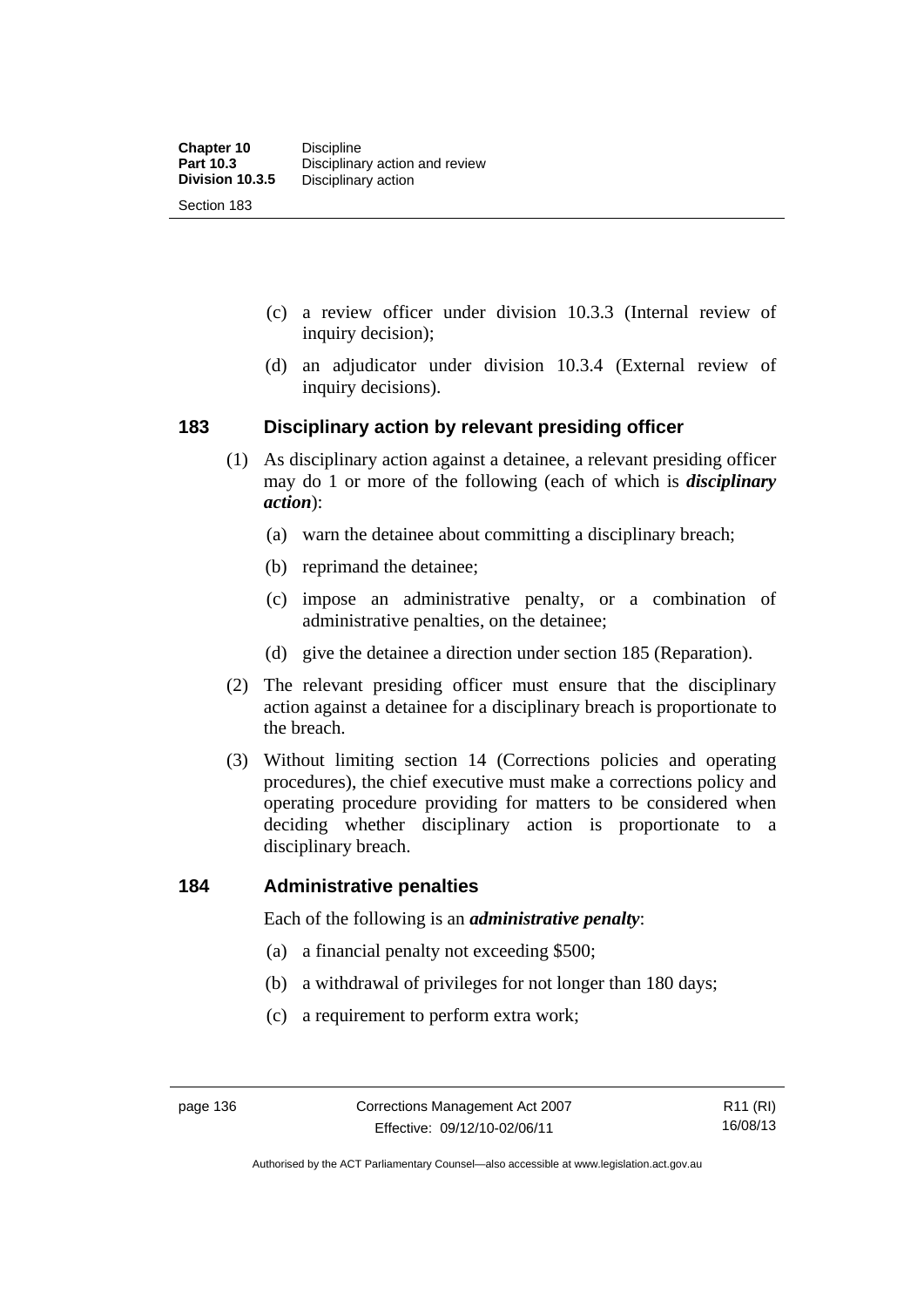- (d) separate confinement for 1 of the following:
	- $(i)$  3 days;
	- $(ii)$  7 days;
	- $(iii)$  28 days;
- (e) anything declared by regulation to be an administrative penalty.

# **185 Reparation**

- (1) This section applies if a relevant presiding officer finds that—
	- (a) a charge for a disciplinary breach by a detainee is proven; and
	- (b) a person (the *injured person*) suffered loss as a direct result of the breach.
- (2) The relevant presiding officer may direct the detainee to make reparation for the injured person's loss by payment of an amount or otherwise.
- (3) An amount directed to be paid must not exceed—
	- (a) \$100; or
	- (b) if a higher amount is prescribed by regulation—the prescribed amount.
- (4) An amount payable under a direction is payable out of any money held by the chief executive for the detainee.
- (5) In this section:

*loss*—

- (a) see the Criminal Code, section 300; and
- (b) includes out-of-pocket or other expense incurred.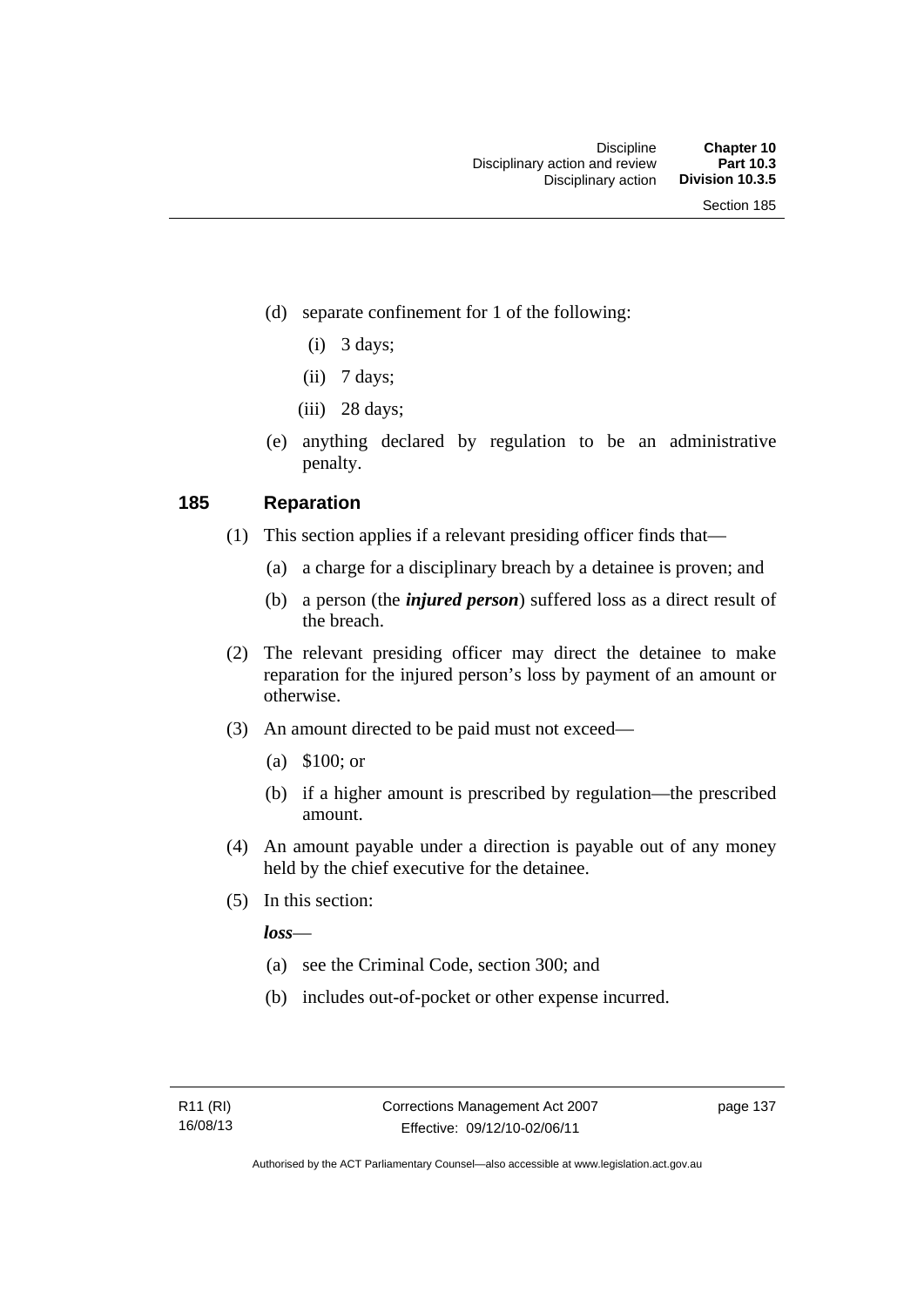Section 186

# **186 Maximum administrative penalties**

- (1) This section applies if—
	- (a) a detainee is charged with 2 or more disciplinary breaches; and
	- (b) the charges arise out of the same conduct.
- (2) The total of the administrative penalties imposed for the breaches must not, for any particular kind of penalty, be more than the maximum penalty that may be imposed for any 1 of those breaches.

# **187 Separate confinement conditions**

- (1) This section applies if separate confinement is imposed on a detainee as an administrative penalty for a disciplinary breach.
- (2) The chief executive must ensure that—
	- (a) a doctor appointed under section 21 (Doctors—health service appointments) examines the detainee as soon as practicable after the separate confinement starts and ends; and
	- (b) a corrections officer monitors the detainee's condition in separate confinement at least daily.

# **188 Privileges and entitlements—impact of discipline**

To remove any doubt—

- (a) anything expressed in chapter 6 (Living conditions at correctional centres) to be an entitlement for this chapter is not affected by anything that happens under this chapter, including—
	- (i) investigative segregation; and
	- (ii) disciplinary action; and
- (b) anything else mentioned in chapter 6 is, for this chapter, a privilege.

R11 (RI) 16/08/13

Authorised by the ACT Parliamentary Counsel—also accessible at www.legislation.act.gov.au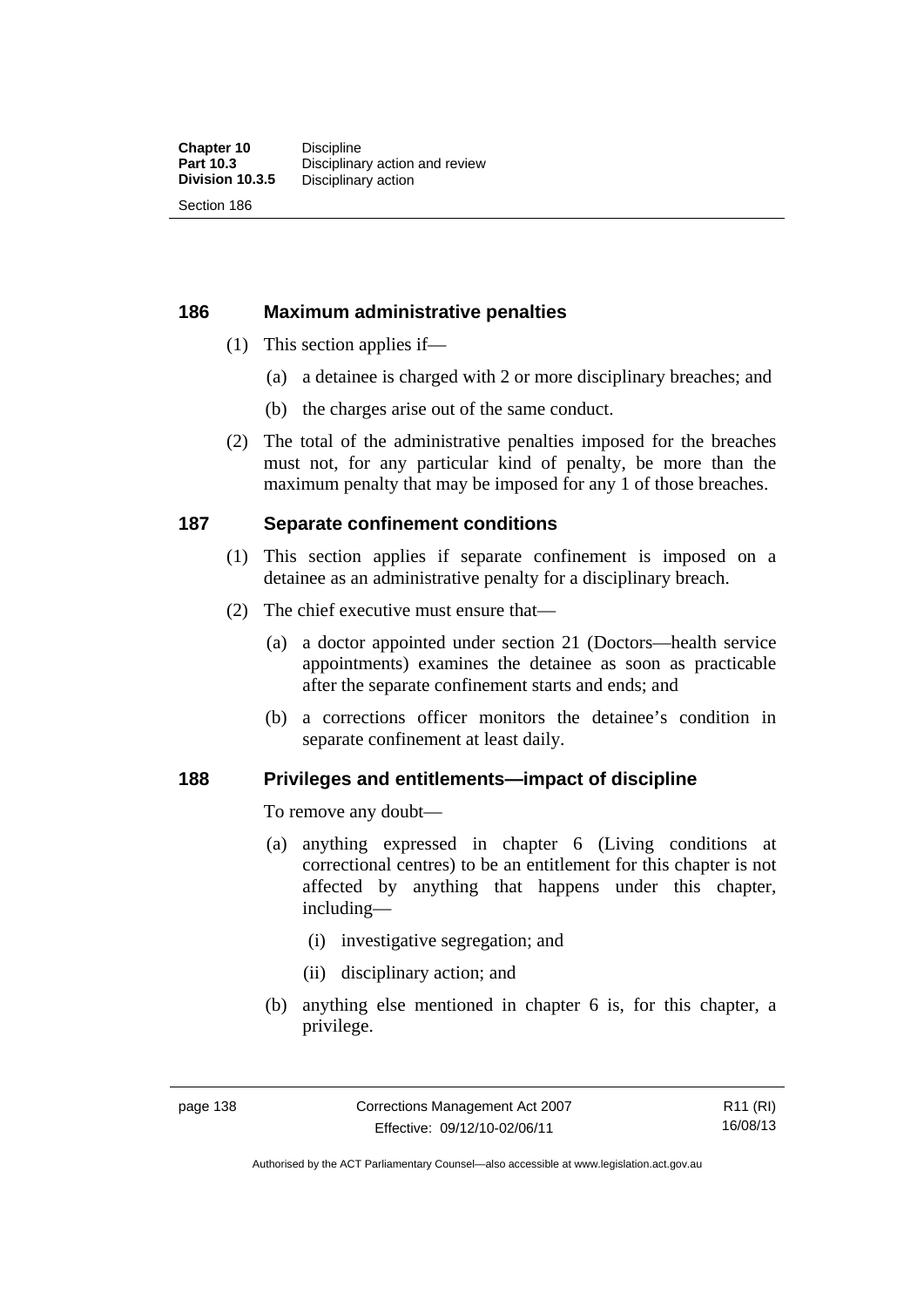# **189 Record of disciplinary action**

- (1) The chief executive must keep a record of any disciplinary action taken against a detainee.
- (2) The record must include details of the following:
	- (a) the detainee's name;
	- (b) the disciplinary breach;
	- (c) a brief statement of the conduct to which the disciplinary breach applies and when, or the period during which, it happened;
	- (d) the disciplinary action taken against the detainee;
	- (e) anything else prescribed by regulation.
- (3) The record must also include details of any finding by a relevant presiding officer that a disciplinary breach is proven against the detainee if the relevant presiding officer decides not to take disciplinary action against the detainee.
- (4) The record must be available for inspection under chapter 7 (Inspection of correctional centres).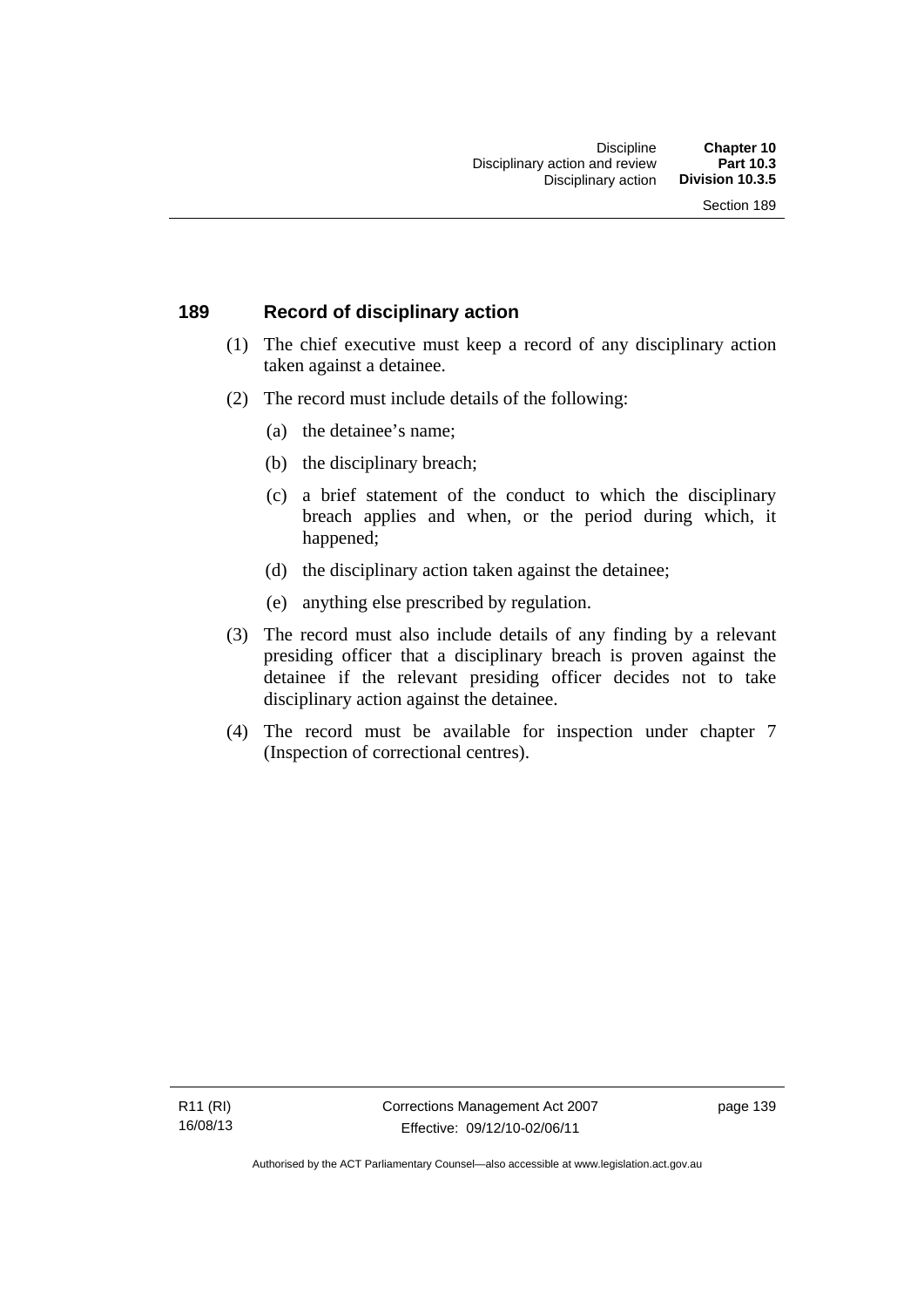Section 190

# **Chapter 11 Disciplinary inquiries**

# **Part 11.1 Conduct of disciplinary inquiries—general**

# **190 Application—ch 11**

This chapter applies to an inquiry under any of the following:

- (a) division 10.3.2 (Internal disciplinary inquiry);
- (b) division 10.3.3 (Internal review of inquiry decision);
- (c) division 10.3.4 (External review of inquiry decisions).

# **191 Meaning of** *presiding officer—***ch 11**

In this chapter:

*presiding officer*, for an inquiry, means the relevant presiding officer under division 10.3.5 (Disciplinary action) for the inquiry.

page 140 Corrections Management Act 2007 Effective: 09/12/10-02/06/11

R11 (RI) 16/08/13

Authorised by the ACT Parliamentary Counsel—also accessible at www.legislation.act.gov.au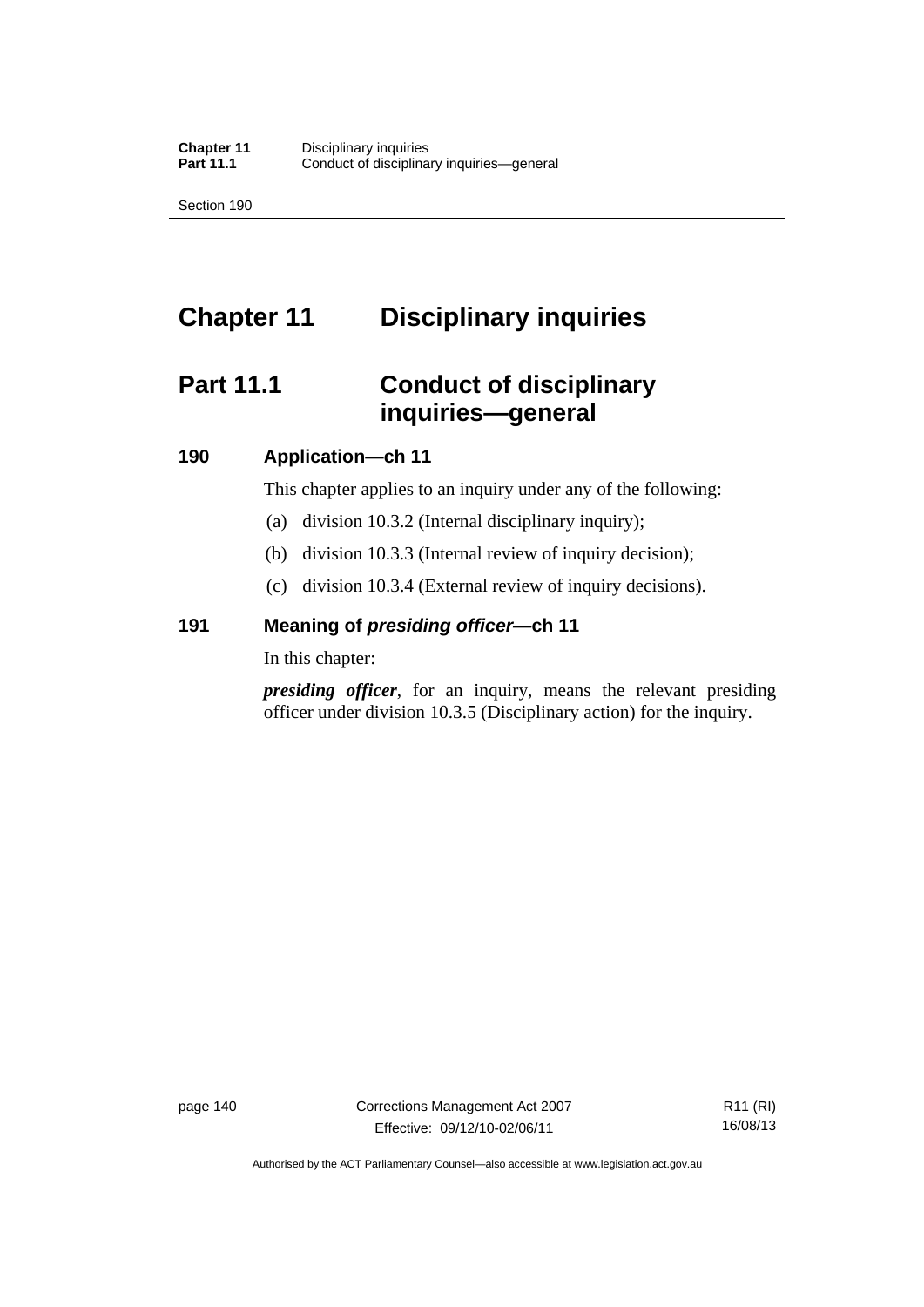# **Part 11.2 Disciplinary inquiry procedures**

# **192 Nature of disciplinary inquiries**

- (1) To remove any doubt, an inquiry is an administrative process.
- (2) At an inquiry—
	- (a) the rules of natural justice apply; and
	- (b) the laws of evidence do not apply; and
	- (c) evidence must not be given on oath or by affidavit; and
	- (d) the question whether a detainee has committed a disciplinary breach must be decided on the balance of probabilities.

# **193 Application of Criminal Code, ch 7**

To remove any doubt, an inquiry is not a legal proceeding for the Criminal Code, chapter 7 (Administration of justice offences).

*Note* That chapter includes offences (eg perjury, falsifying evidence, failing to attend and refusing to be sworn) applying in relation to an inquiry.

# **194 Notice of disciplinary inquiry etc**

- (1) The presiding officer for an inquiry in relation to an accused must give the accused written notice of the inquiry.
- (2) The notice must include the following:
	- (a) a statement about where and when the inquiry is to start;
	- (b) details of the disciplinary charge or disciplinary action to which the inquiry relates;
	- (c) the closing date for the accused to give the presiding officer submissions to the inquiry;
	- (d) a statement about the effect of section 192 (Nature of disciplinary inquiries);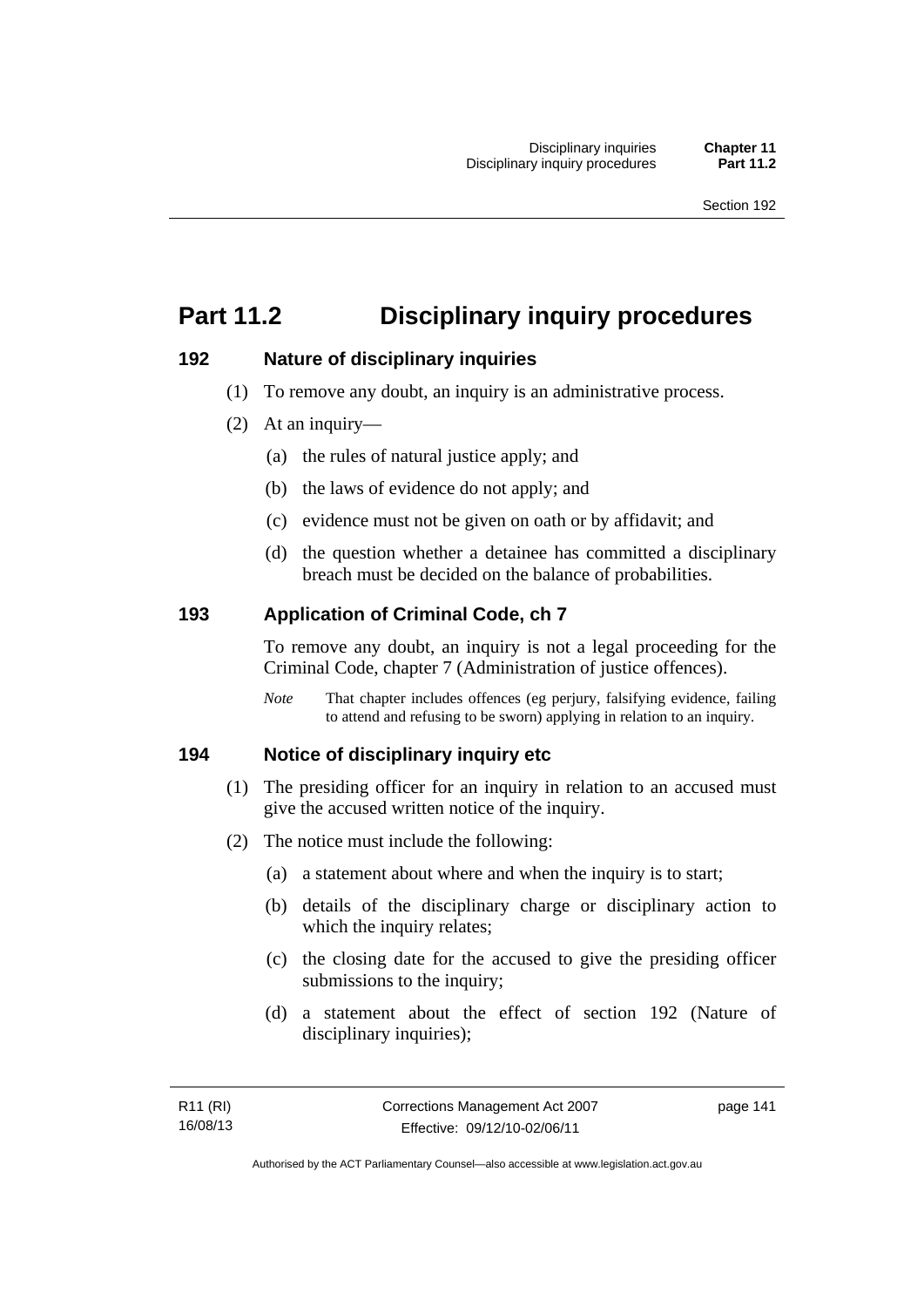Section 195

- (e) a statement about the effect of subsections (3) and (4);
- (f) a statement to the effect that the presiding officer may hold a hearing for the inquiry in accordance with part 11.3 (Disciplinary hearing procedures).
- (3) The accused may make submissions to the presiding officer for the inquiry in any form acceptable to the presiding officer.

#### **Example of acceptable form**

an audio recording or a document written for a detainee

- *Note* An example is part of the Act, is not exhaustive and may extend, but does not limit, the meaning of the provision in which it appears (see Legislation Act, s 126 and s 132).
- (4) The presiding officer must consider any submission given to the presiding officer by the accused before the closing date for submissions stated in the notice of the inquiry given to the accused.

# **195 Conduct of disciplinary inquiries**

- (1) An inquiry must be conducted with as little formality and technicality, and as quickly as the requirements of this Act and a proper consideration of the charge allow.
- (2) The presiding officer at an inquiry may hold a hearing for the inquiry.
- (3) A hearing for an inquiry must be held in accordance with part 11.3.
- (4) Proceedings at an inquiry are not open to the public, unless the presiding officer decides otherwise in a particular case.
- (5) A decision of the presiding officer at an inquiry is not invalid only because of any informality or lack of form.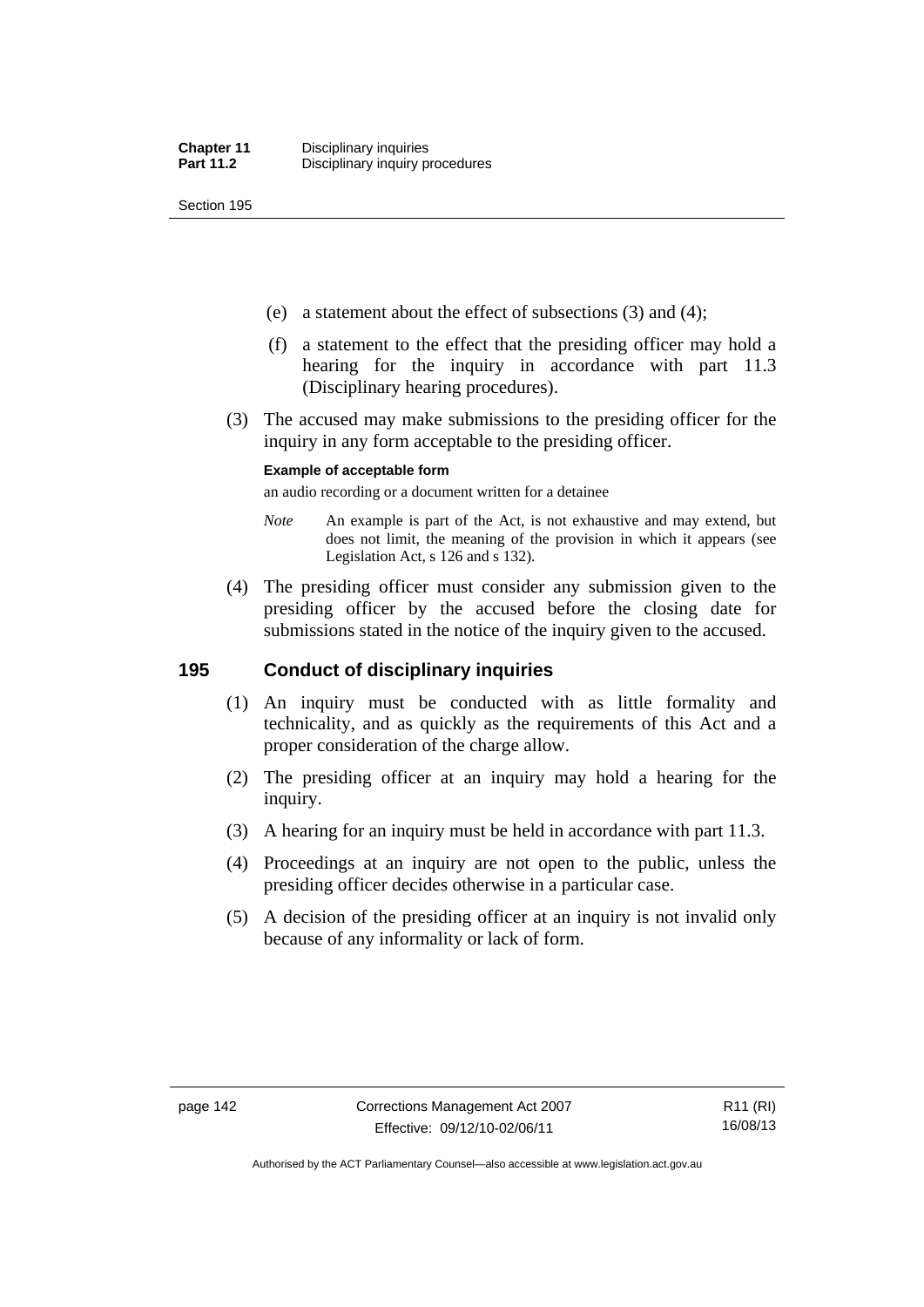# **196 Presiding officer may require official reports**

- (1) For an inquiry, the presiding officer may, by written notice given to any of the following, require the person to give the presiding officer a written report about the accused:
	- (a) the chief executive;
	- (b) if the accused has been detained at a NSW correctional centre—the commissioner of corrective services under the *Crimes (Administration of Sentences) Act 1999* (NSW);
	- (c) the director of public prosecutions;
	- (d) a corrections officer;
	- (e) a public servant.
- (2) The person given the notice must comply with it.

# **197 Presiding officer may require information and documents**

- (1) For an inquiry, the presiding officer may, by written notice given to a person, require the person—
	- (a) to provide stated information to the presiding officer relevant to the inquiry; or
	- (b) to produce to the presiding officer a stated document or thing relevant to the inquiry.
- (2) This section does not require a person to give information, or produce a document or other thing, to the presiding officer if the Minister certifies in writing that giving the information, or producing the document or other thing—
	- (a) may endanger a detainee or anyone else; or
	- (b) is contrary to the public interest.
	- *Note* The Legislation Act, s 170 and s 171 deal with the application of the privilege against selfincrimination and client legal privilege.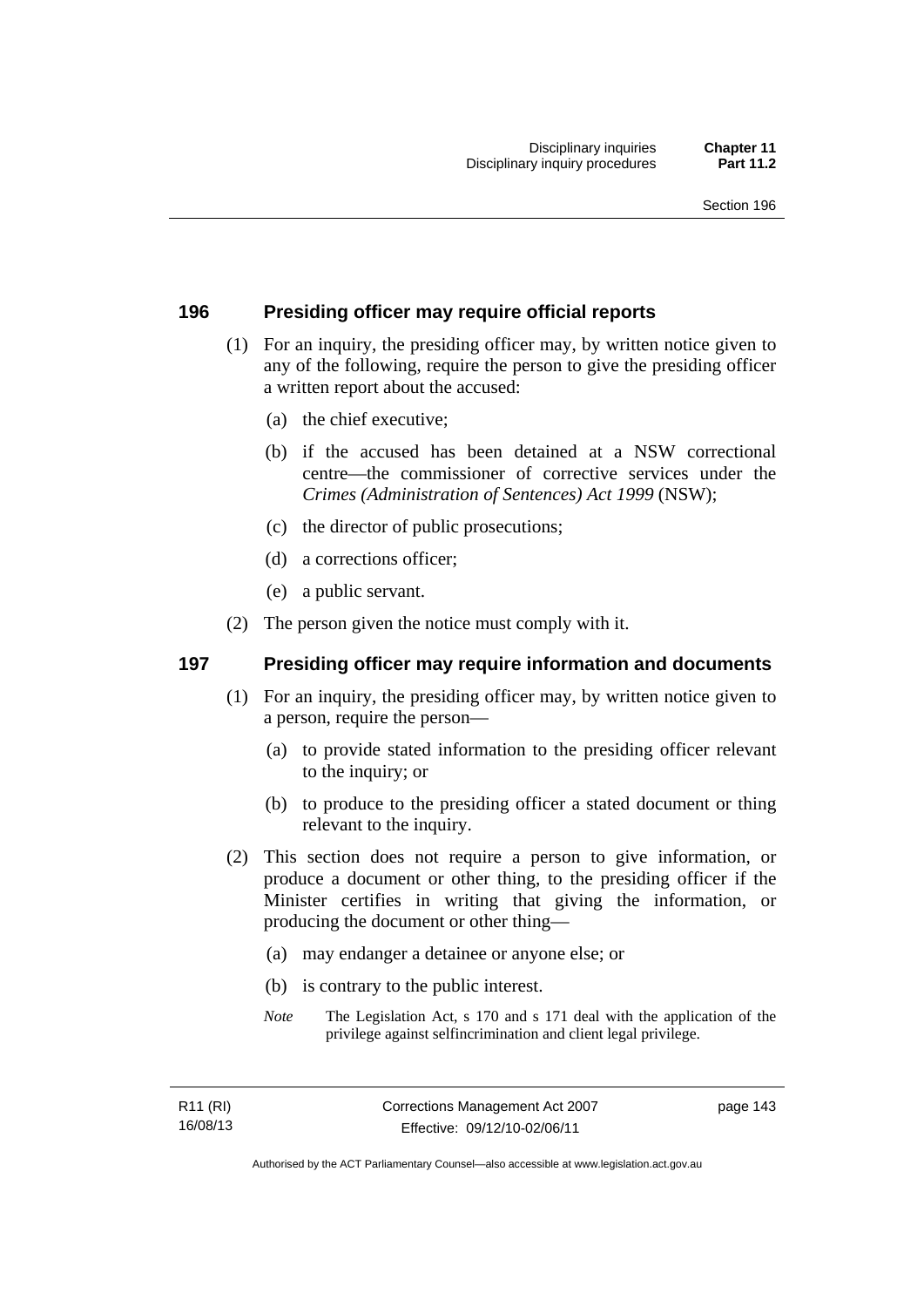| <b>Chapter 11</b> | Disciplinary inquiries          |
|-------------------|---------------------------------|
| <b>Part 11.2</b>  | Disciplinary inquiry procedures |

Section 198

# **198 Possession of inquiry documents etc**

The presiding officer may have possession of a document or other thing produced to the presiding officer for an inquiry for as long as the presiding officer considers necessary for the inquiry.

# **199 Record of inquiry**

The presiding officer for an inquiry must keep a written record of proceedings at the inquiry.

page 144 Corrections Management Act 2007 Effective: 09/12/10-02/06/11

R11 (RI) 16/08/13

Authorised by the ACT Parliamentary Counsel—also accessible at www.legislation.act.gov.au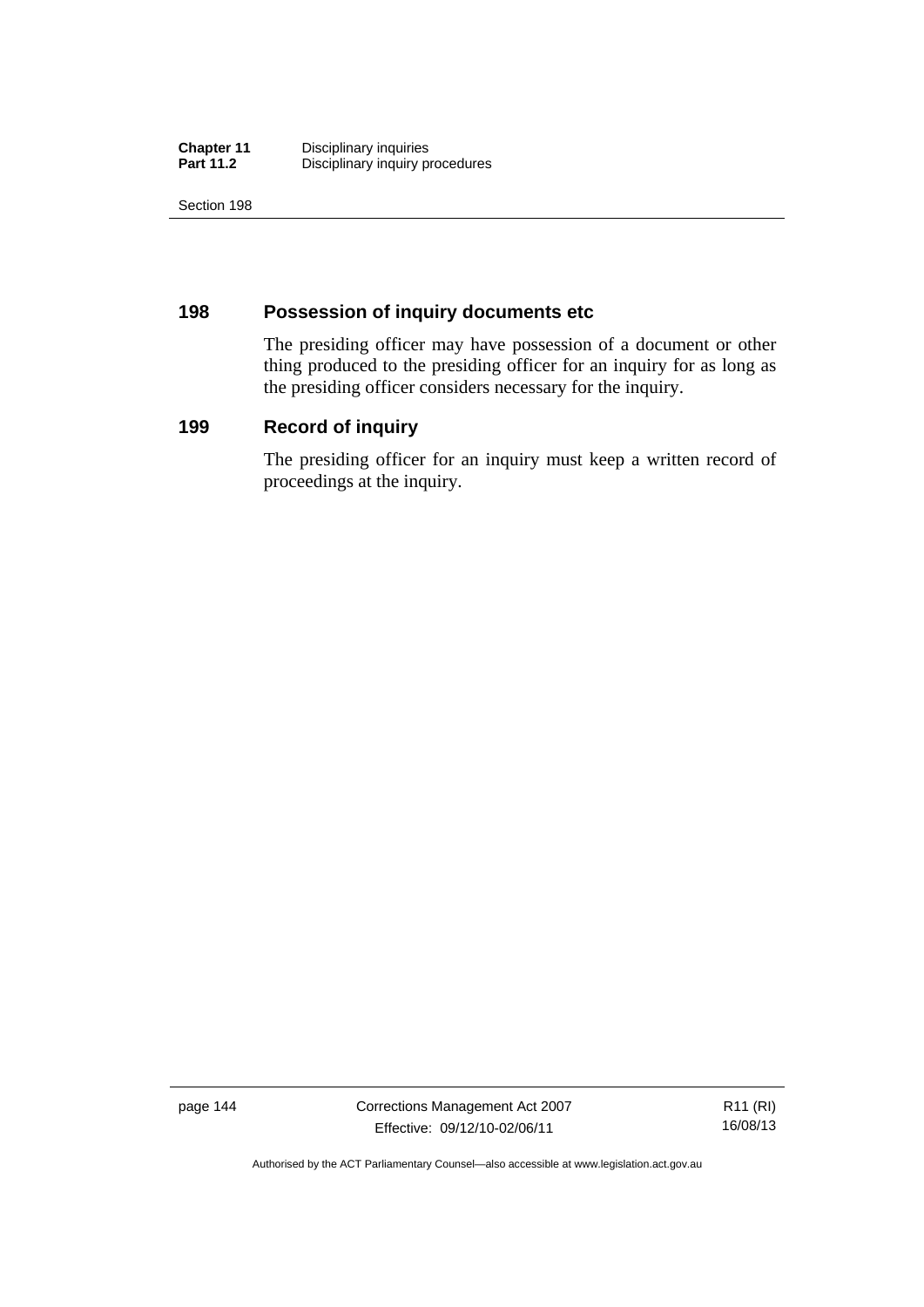# **Part 11.3 Disciplinary hearing procedures**

# **200 Notice of disciplinary hearing**

- (1) The presiding officer for an inquiry must give written notice of a hearing for the inquiry to each of the following:
	- (a) the accused to whom the inquiry relates;
	- (b) the chief executive.
- (2) The notice must include the following:
	- (a) a statement about where and when the hearing is to be held;
	- (b) a statement about the accused's entitlements under section 201 and section 202.
- (3) To remove any doubt, the hearing may be held at the correctional centre where the accused is detained.

# **201 Appearance at disciplinary hearing**

- (1) The accused is entitled to be present at a hearing for an inquiry in relation to the accused.
- (2) For the hearing, the presiding officer may, by written notice given to the accused or anyone else, require the person to appear before the presiding officer, at a stated time and place, to do either or both of the following:
	- (a) answer questions;
	- (b) produce a stated document or other thing relevant to the inquiry.
- (3) A person is taken to have complied with a notice under subsection (2) (b) if the person gives the document or thing to the presiding officer before the time stated in the notice for its production.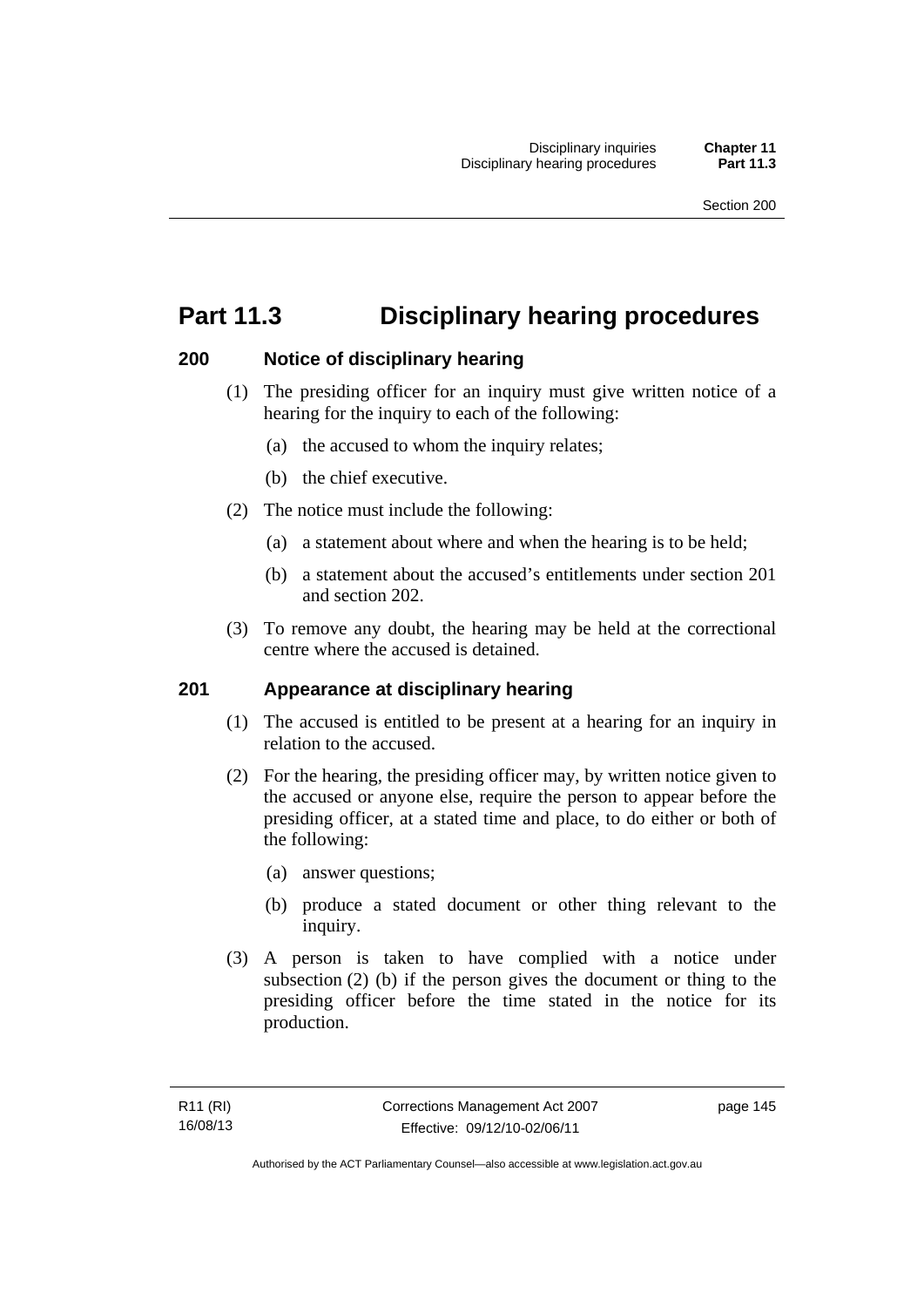Section 202

- (4) The presiding officer at a hearing for an inquiry may require the accused, or a witness, appearing before the presiding officer to do 1 or more of the following:
	- (a) answer a question relevant to the inquiry;
	- (b) produce a document or other thing relevant to the inquiry.
- (5) The presiding officer at the hearing may disallow a question put to a person if the presiding member considers the question—
	- (a) is unfair, unduly prejudicial or vexatious; or
	- (b) involves an abuse of the inquiry process.
	- *Note* The Legislation Act, s 170 and s 171 deal with the application of the privilege against selfincrimination and client legal privilege.
- (6) The presiding officer may allow a corrections officer or anyone else to be present, and to be heard, at a disciplinary hearing.

# **202 Rights of accused at disciplinary hearing**

- (1) An accused who appears at a hearing for an inquiry in relation to the accused—
	- (a) is entitled to be heard, to examine and cross-examine witnesses, and to make submissions for the inquiry; and
	- (b) is not entitled to be represented by a lawyer or anyone else, without the presiding officer's consent.
- (2) In deciding whether to grant leave for legal representation, the presiding officer must have regard to the following:
	- (a) the seriousness of the disciplinary breach charged;
	- (b) the administrative penalty likely to be imposed for the disciplinary breach charged;
	- (c) the likely procedural complexities;
	- (d) the accused's capacity for selfrepresentation;

Authorised by the ACT Parliamentary Counsel—also accessible at www.legislation.act.gov.au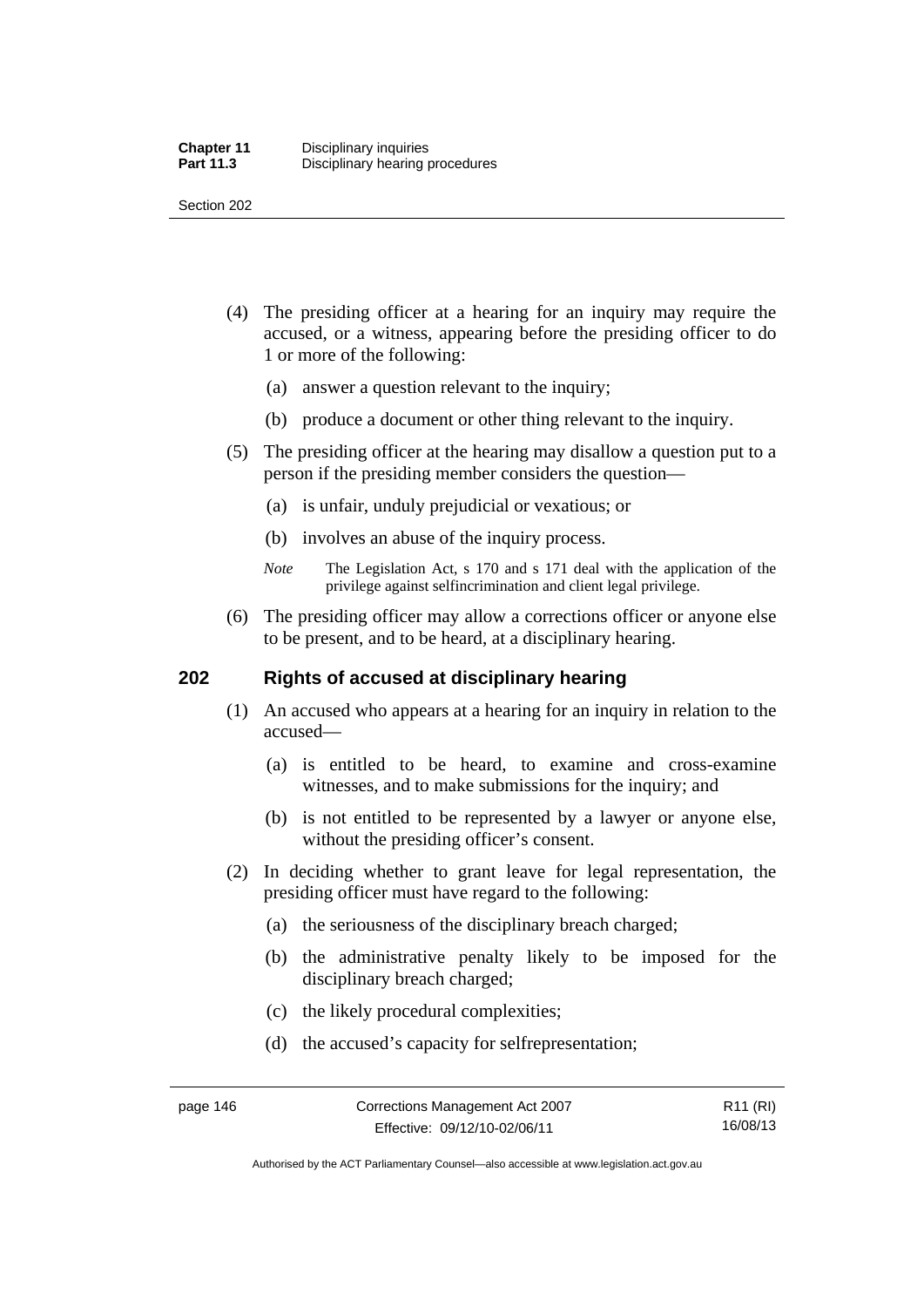(e) the need for a fair and prompt resolution of the charge.

#### **Example—par (c)**

the extent of cross-examination that might be required

- *Note* An example is part of the Act, is not exhaustive and may extend, but does not limit, the meaning of the provision in which it appears (see Legislation Act, s 126 and s 132).
- (3) However, the presiding officer may, by written order, exclude the accused from a hearing for the inquiry if the accused—
	- (a) unreasonably interrupts, interferes with or obstructs the hearing; or
	- (b) contravenes a reasonable direction by the presiding officer about the conduct of the hearing.
- (4) If the accused fails to attend a hearing for the inquiry, the presiding officer may conduct the hearing, and make a decision on the charge, in the accused's absence.

# **203 Appearance at disciplinary hearing—audiovisual or audio link**

- (1) This section applies if, in relation to a hearing for an inquiry, or part of the hearing, the presiding officer has given a direction under either of the following sections of the *Evidence (Miscellaneous Provisions) Act 1991*:
	- (a) section 20 (1) (Territory courts may take evidence and submissions from participating States);
	- (b) section 32 (1) (Territory courts may take evidence and submissions from place other than participating State).
- (2) A person may appear and take part in the hearing in accordance with the direction, if the person—
	- (a) is required or entitled to appear personally, whether as the accused or as a witness; or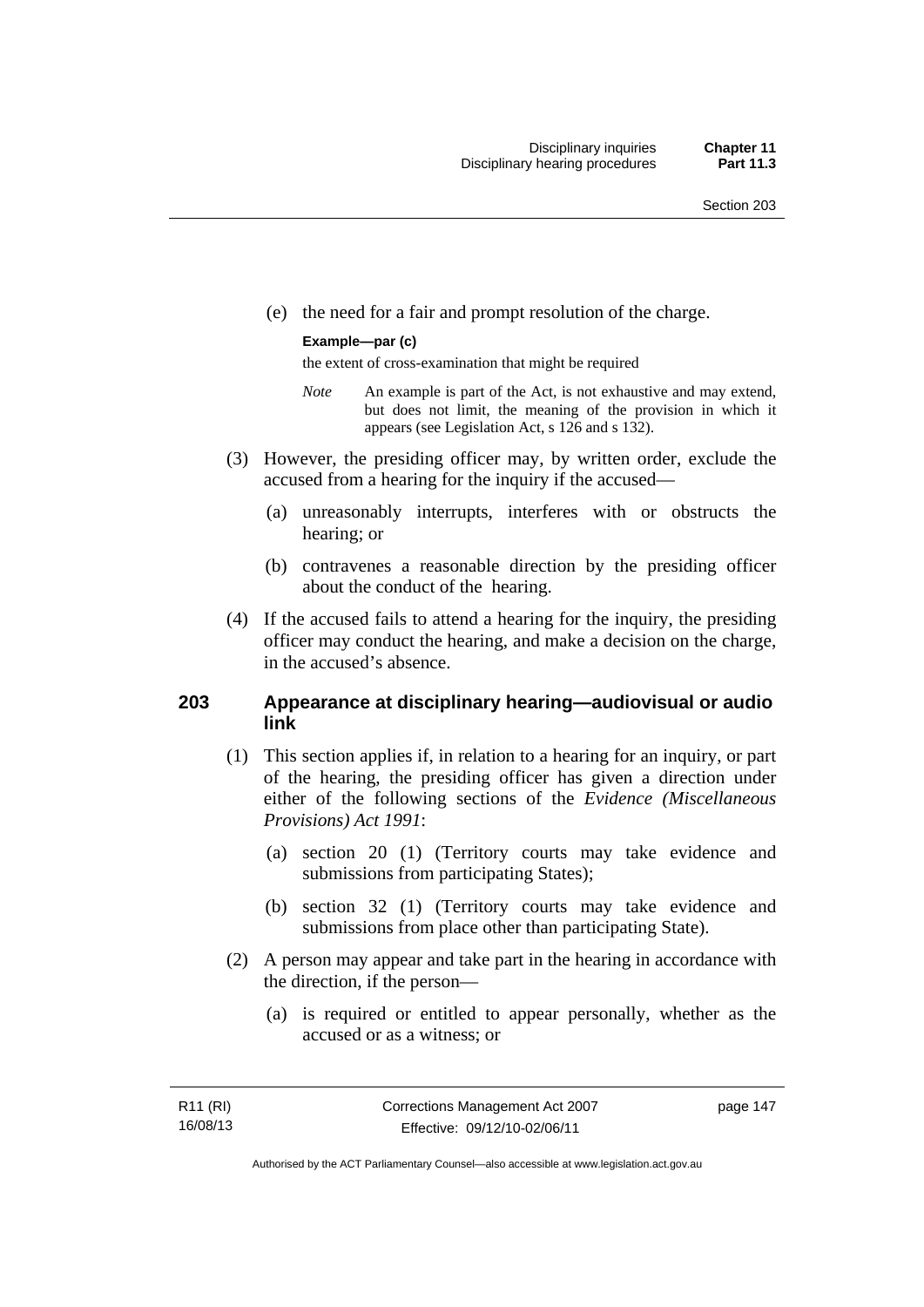| <b>Chapter 11</b> | Disciplinary inquiries          |
|-------------------|---------------------------------|
| <b>Part 11.3</b>  | Disciplinary hearing procedures |

Section 203

- (b) is entitled to appear for someone else.
- (3) A person who appears at the hearing under this section is taken to be before the presiding officer.

page 148 Corrections Management Act 2007 Effective: 09/12/10-02/06/11

R11 (RI) 16/08/13

Authorised by the ACT Parliamentary Counsel—also accessible at www.legislation.act.gov.au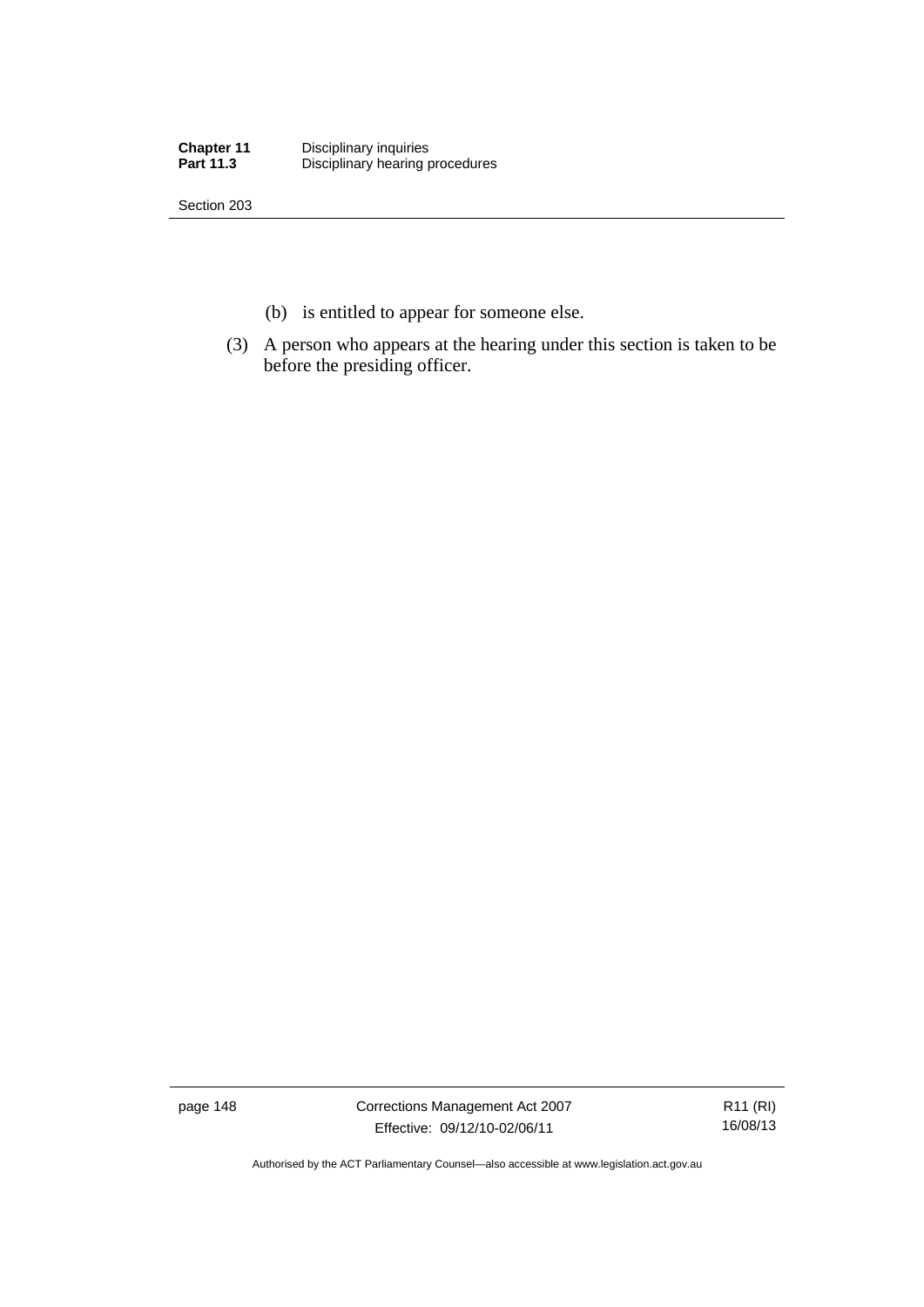# **Chapter 12 Full-time detainees—leave**

# **Part 12.1 Local leave**

## **204 Local leave directions**

 (1) The chief executive may direct that a full-time detainee be taken from a correctional centre to any place in the ACT for any purpose the chief executive considers appropriate.

#### **Example**

a direction that a detainee be taken to a place to assist police or a criminal justice entity in relation to the administration of justice

- *Note 1* An example is part of the Act, is not exhaustive and may extend, but does not limit, the meaning of the provision in which it appears (see Legislation Act, s 126 and s 132).
- *Note 2* Power given under an Act to make a statutory instrument (including a direction) includes power to amend or revoke the instrument (see Legislation Act, s 46 (1)).
- (2) The direction is subject to the following conditions:
	- (a) any condition prescribed by regulation;
	- (b) any other condition, consistent with the conditions (if any) prescribed by regulation, that—
		- (i) the chief executive believes, on reasonable grounds, is necessary and reasonable; and
		- (ii) is stated in the permit.

#### **Example of condition stated in direction**

a condition that an escort officer escorts the detainee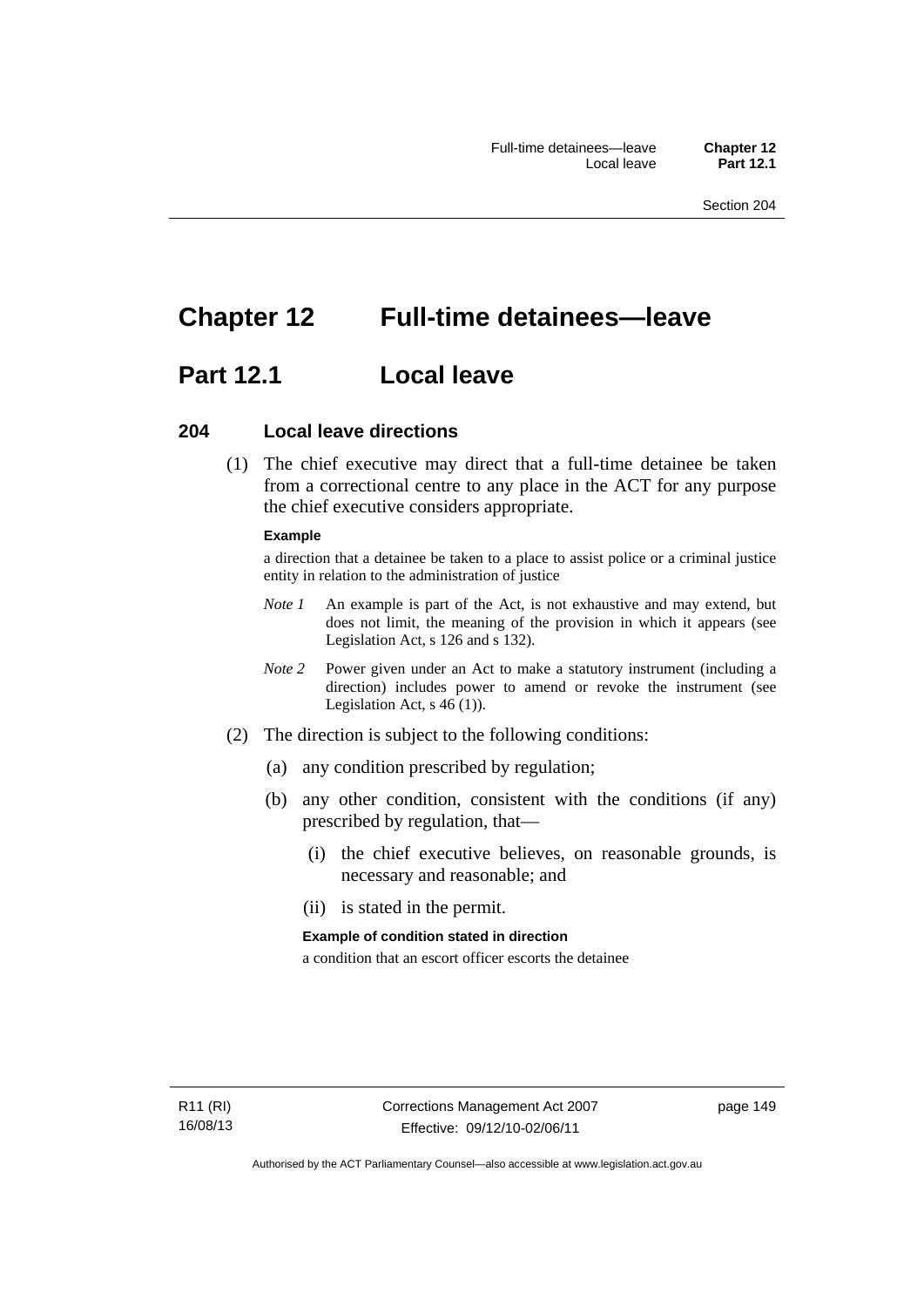#### **Chapter 12** Full-time detainees—leave<br>**Part 12.1** Local leave **Local leave**

Section 205

# **205 Local leave permits**

 (1) The chief executive may give a full-time detainee a written permit (a *local leave permit*) to be absent from a correctional centre for any purpose the chief executive considers appropriate.

#### **Examples of purposes**

- 1 to attend a health or rehabilitation service
- 2 to take part in work or work-related activities
- 3 for compassionate reasons
- *Note 1* An example is part of the Act, is not exhaustive and may extend, but does not limit, the meaning of the provision in which it appears (see Legislation Act, s 126 and s 132).
- *Note* 2 If a form is approved under s 228 for this provision, the form must be used.
- *Note 3* Power given under an Act to make a statutory instrument (including a direction) includes power to amend or revoke the instrument (see Legislation Act,  $s$  46 (1)).
- (2) The permit must include the following:
	- (a) the purpose for which the leave is granted;
	- (b) the period, not longer than 7 days, for which leave is granted.
- (3) The permit is subject to the following conditions:
	- (a) any condition prescribed by regulation;
	- (b) any other condition, consistent with the conditions (if any) prescribed by regulation, that—
		- (i) the chief executive believes, on reasonable grounds, is necessary and reasonable; and
		- (ii) is stated in the permit.

#### **Example of condition stated in permit**

a condition prohibiting association with a particular person or being near a particular place

R11 (RI) 16/08/13

Authorised by the ACT Parliamentary Counsel—also accessible at www.legislation.act.gov.au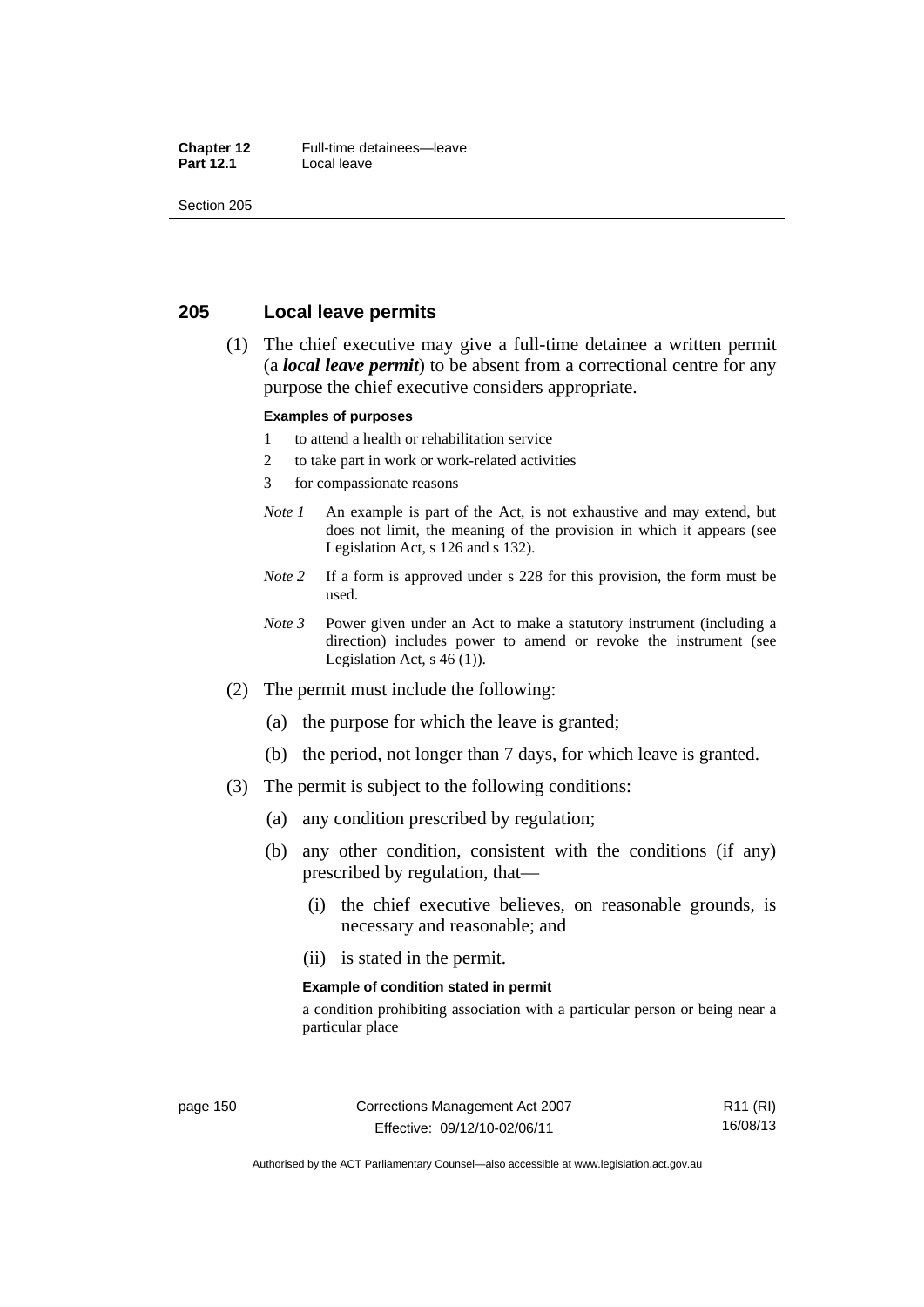# **Part 12.2 Interstate leave**

# **Division 12.2.1 General**

# **206 Definitions—pt 12.2**

In this part:

*corresponding chief executive*, of a participating State, means the person responsible for the administration of correctional centres (however described) for full-time detention in the participating State.

*corresponding leave law* means a law of a State or another Territory declared to be a corresponding leave law under section 207.

*escape*, in relation to an interstate detainee, includes fail to return to lawful custody at the end of the period to which the detainee's interstate leave permit applies.

*interstate detainee* means a person to whom an interstate leave permit under a corresponding leave law applies.

*participating State* means a State or another Territory where a corresponding leave law is in force.

# **207 Declaration of corresponding leave laws**

- (1) The Minister may declare that a law of a State or another Territory is a corresponding leave law.
- (2) The Minister may make the declaration only if satisfied that the law substantially corresponds to this part.
- (3) A declaration under this section is a notifiable instrument.

*Note* A notifiable instrument must be notified under the Legislation Act.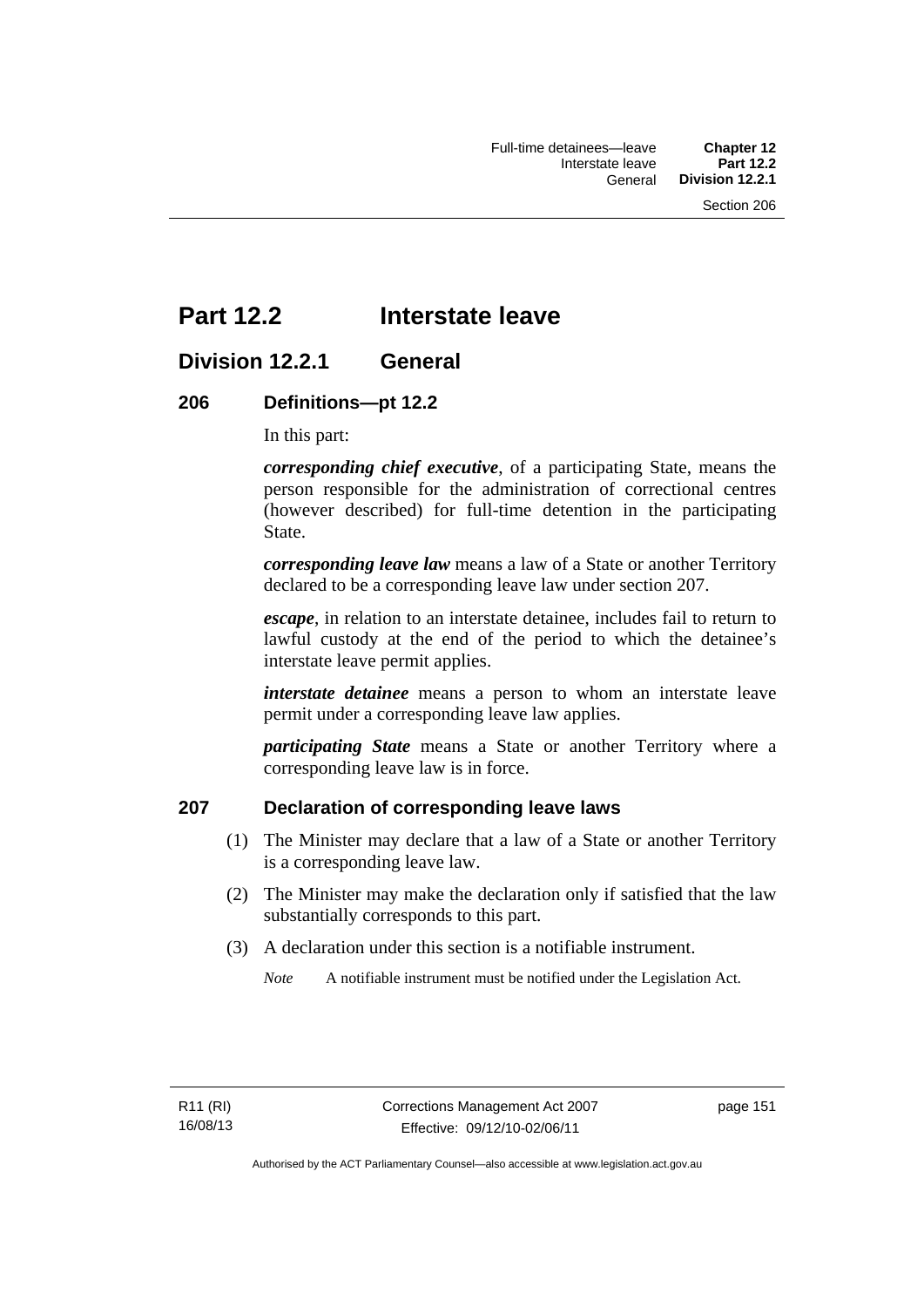# **Division 12.2.2 ACT permits for interstate leave**

## **208 Interstate leave permits**

- (1) The chief executive may, by written notice (an *interstate leave permit*) given to a full-time detainee, give the detainee leave to travel to and from, and remain in, a participating State.
- (2) An interstate leave permit must include the following details:
	- (a) the State or Territory to which the permit applies;
	- (b) the purpose for which the leave is granted;
	- (c) the period, not longer than 7 days, for which leave is granted.
	- *Note 1* If a form is approved under s 228 for this provision, the form must be used.
	- *Note 2* Power given under an Act to make a statutory instrument (including an interstate leave permit) includes power to amend or revoke the instrument (see Legislation Act, s 46 (1)).
- (3) An interstate leave permit may be issued—
	- (a) for a full-time detainee with a high security classification only if the leave is to enable the detainee to receive a health service or for a compassionate reason; or
	- (b) in any other case—for any purpose the chief executive believes, on reasonable grounds, is appropriate.
- (4) An interstate leave permit is subject to the following conditions:
	- (a) any condition prescribed by regulation;

Authorised by the ACT Parliamentary Counsel—also accessible at www.legislation.act.gov.au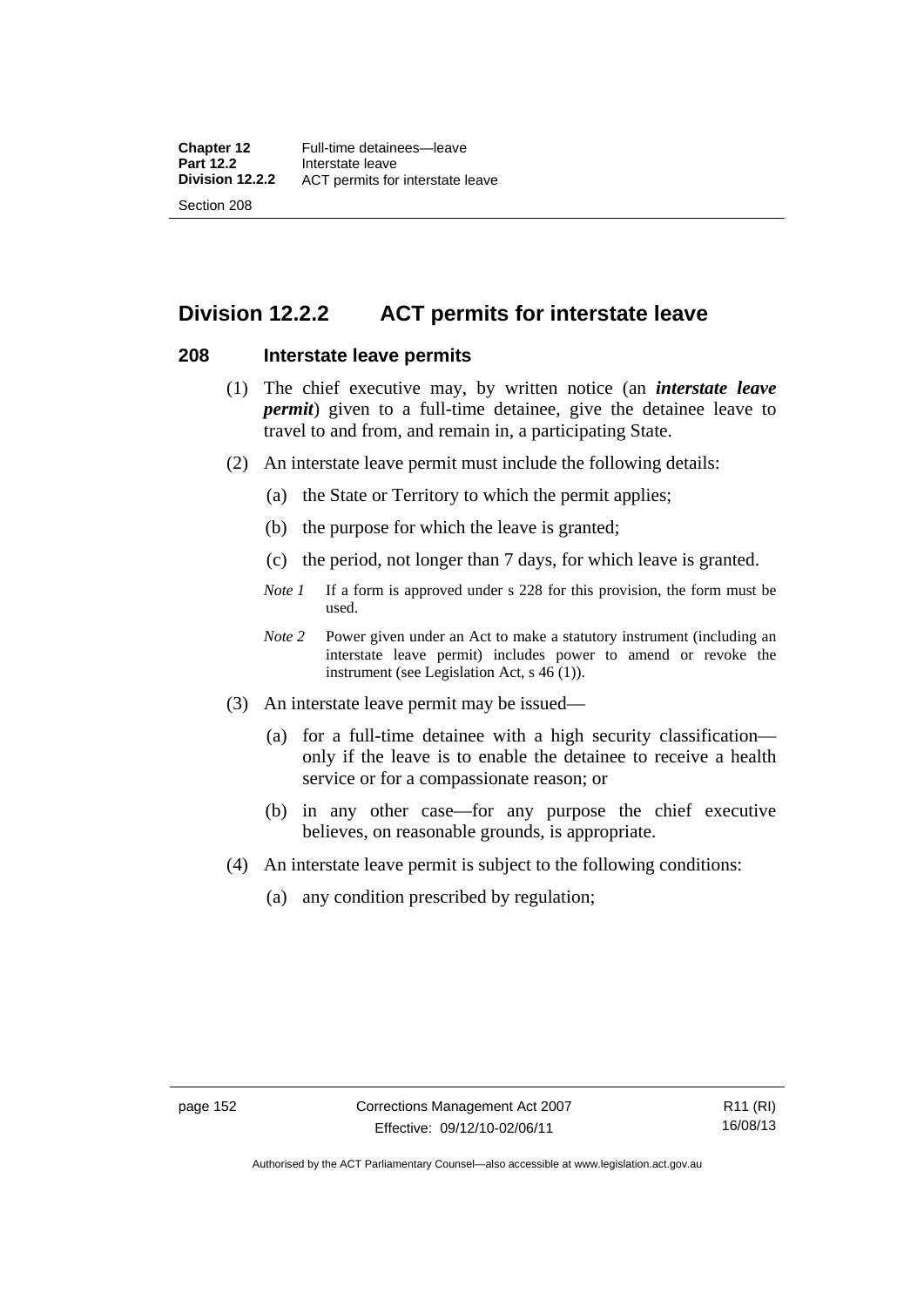- (b) any other condition, consistent with the conditions (if any) prescribed by regulation, that—
	- (i) the chief executive believes, on reasonable grounds, is necessary and reasonable; and
	- (ii) is stated in the permit.

#### **Examples of conditions stated in interstate leave permits**

- 1 a condition that an escort officer stated in the permit escort the detainee
- 2 a condition prohibiting association with a particular person or being near a particular place
- 3 a condition that an indigenous detainee travelling interstate to mark the birth or death of a relative be escorted by an indigenous elder or relative
- *Note* An example is part of the Act, is not exhaustive and may extend, but does not limit, the meaning of the provision in which it appears (see Legislation Act, s 126 and s 132).

# **209 Effect of ACT permit for interstate leave**

- (1) An interstate leave permit for a full-time detainee authorises the detainee to be absent from a correctional centre in accordance with the permit—
	- (a) unescorted; or
	- (b) if the permit is subject to a condition that an escort officer must escort the detainee—while under escort by the escort officer.
- (2) If an interstate leave permit is subject to a condition that the full-time detainee be escorted by an escort officer, the permit authorises the escort officer to escort the detainee in accordance with the permit—
	- (a) to and within the participating State stated in the permit (whether or not through any other jurisdiction); and
	- (b) back to the correctional centre.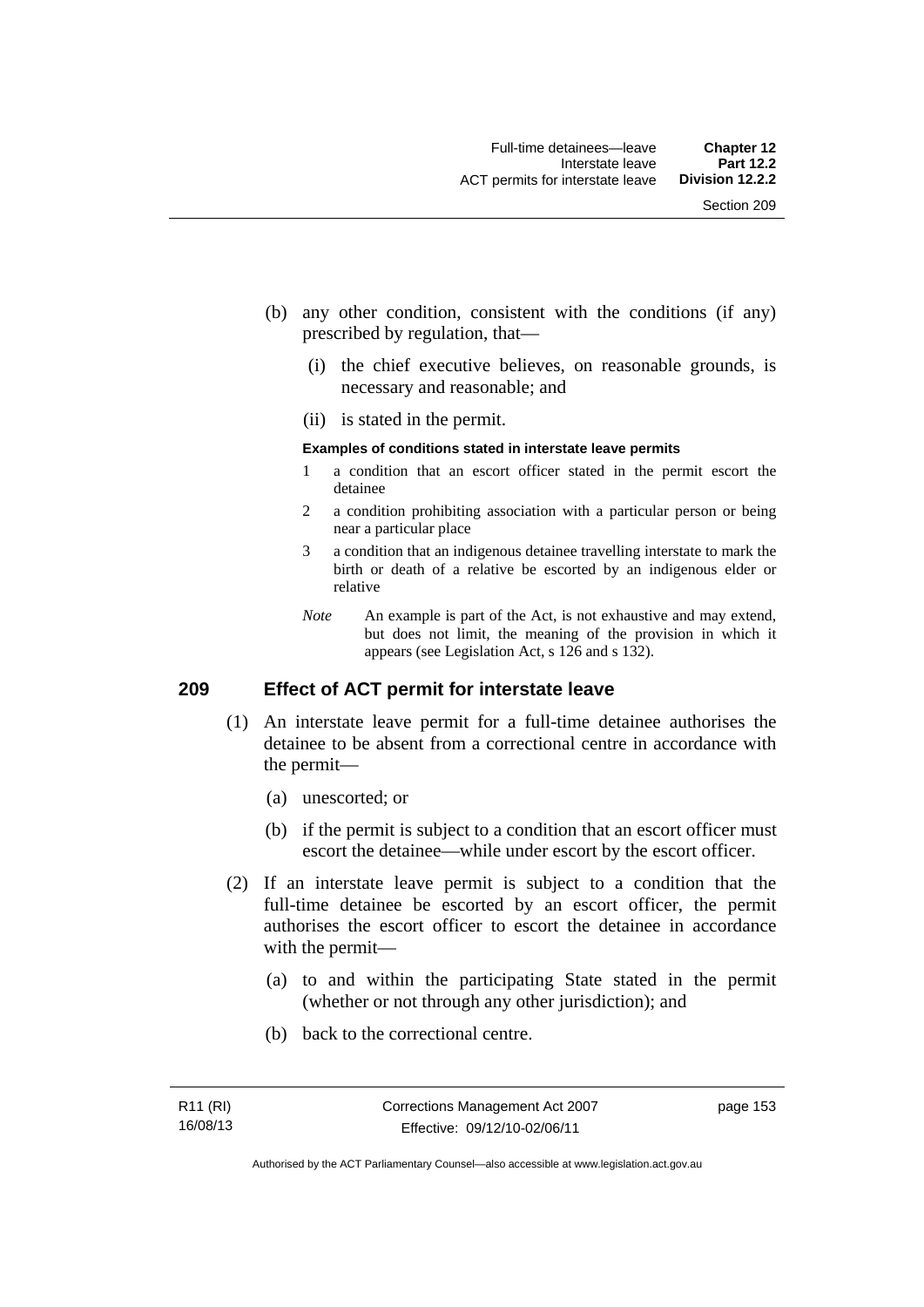# **210 Notice to participating States**

The chief executive must give written notice of an interstate leave permit given to a full-time detainee, and the period of the permit, to each of the following:

- (a) the corresponding chief executive of the participating State to which the permit applies;
- (b) the chief of police (however described) of the participating State to which the permit applies;
- (c) the chief of police (however described) of any other State or Territory through which the detainee may travel under the permit.

# **211 Powers of escort officers**

- (1) An escort officer escorting a full-time detainee under an interstate leave permit may, to keep custody of the detainee under the permit or to arrest the detainee if the detainee has escaped—
	- (a) give the detainee any direction that the officer believes, on reasonable grounds, is necessary and reasonable; and
	- (b) use force in accordance with part 9.7 (Use of force).
- (2) An escort officer escorting a full-time detainee under an interstate leave permit may conduct a scanning search, frisk search or ordinary search of the detainee if the officer suspects, on reasonable grounds, the detainee may be carrying a prohibited thing.
- (3) Part 9.4 (Searches) and part 9.5 (Seizing property) apply, with any necessary changes and any changes prescribed by regulation, in relation to a search under this section.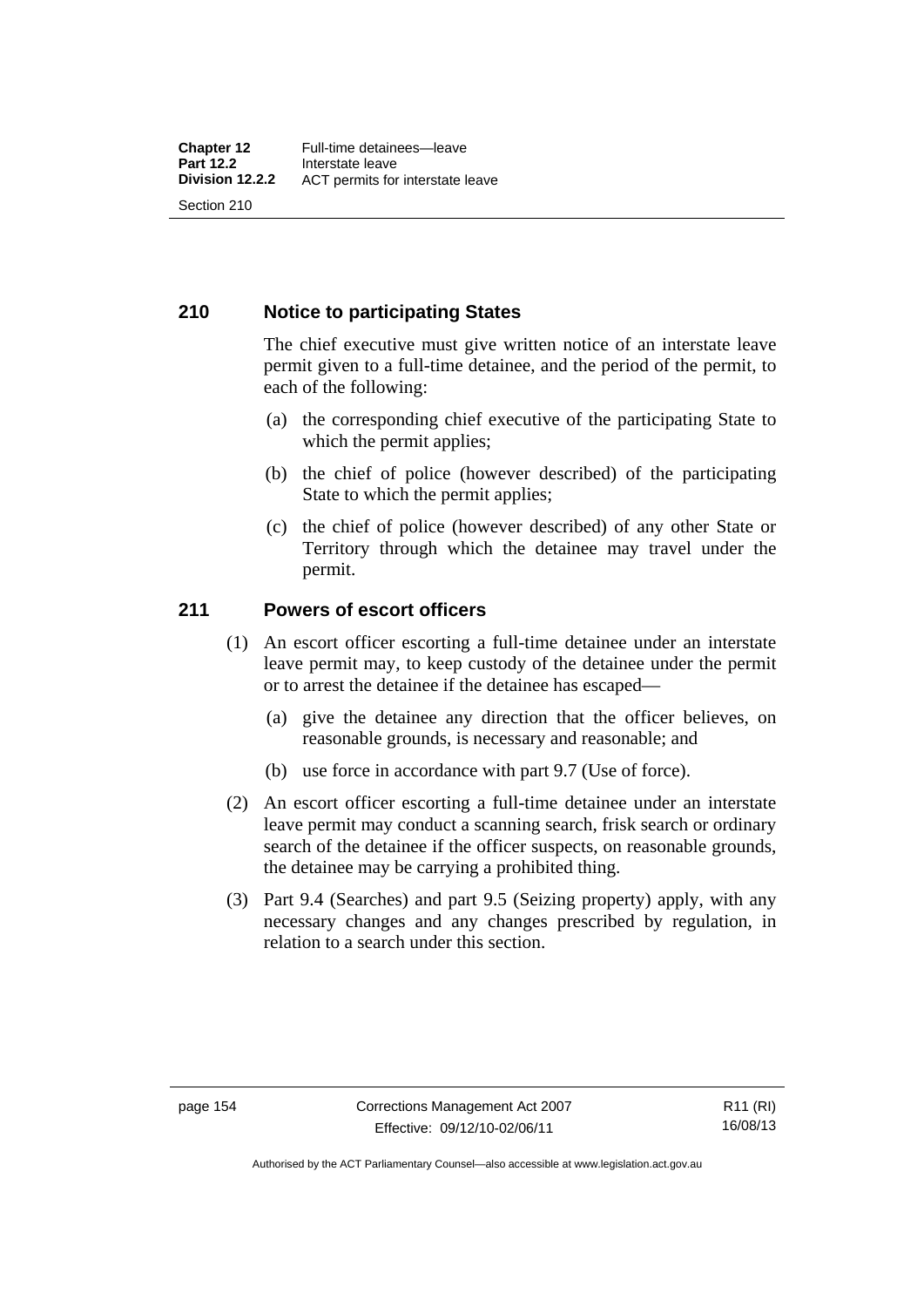# **212 Liability for damage etc**

- (1) The Territory is liable for any damage or loss sustained by anyone in a participating State that is caused by the conduct of a full-time detainee or an escort officer while in the participating State under an interstate leave permit.
- (2) This section does not affect any right the Territory may have against the detainee or escort officer for the damage or loss.

# **Division 12.2.3 Interstate leave under corresponding leave laws**

# **213 Effect in ACT of interstate leave permit under corresponding leave law**

- (1) This section applies to a person (an *interstate escort officer*) who is authorised under an interstate leave permit issued under a corresponding leave law to escort an interstate detainee to or from, or in, the ACT.
- (2) The interstate escort officer is authorised, in the ACT, to escort the interstate detainee in accordance with the interstate leave permit.

# **214 Powers of interstate escort officers**

- (1) This section applies if an interstate escort officer uses force, a weapon, or a means of restraint, in the ACT for—
	- (a) keeping custody of an interstate detainee under an interstate leave permit; or
	- (b) arresting an interstate detainee who has escaped.
- (2) The use of force, weapon or means of restraint is lawful in the ACT if it would have been lawful in the participating State where the interstate permit was issued.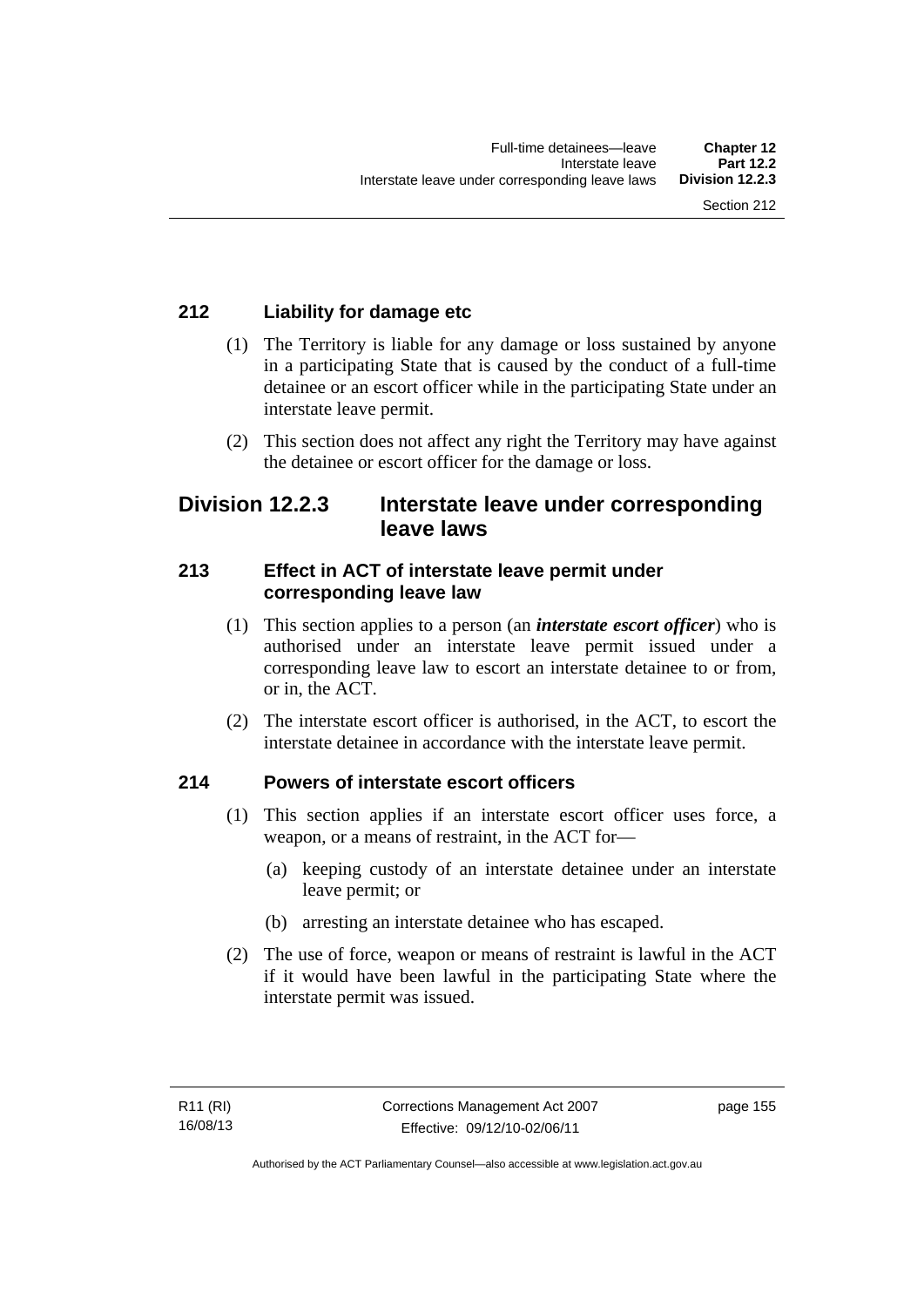# **215 Escape of interstate detainee**

- (1) This section applies to an interstate detainee in the ACT under an interstate leave permit issued under a corresponding leave law.
- (2) If the interstate detainee escapes from lawful custody, the detainee may be arrested without warrant by—
	- (a) an interstate escort officer for the detainee; or
	- (b) a police officer.
- (3) A police officer who arrests the detainee may return the detainee to an interstate escort officer for the detainee.
	- *Note* A police officer may also arrest without a warrant a person who has escaped from lawful custody or who is unlawfully at large (see *Crimes Act 1900*, s 212 and s 214).

## **216 Return of escaped interstate detainee**

- (1) This section applies if, in the ACT, an interstate detainee attempts to escape or is arrested after an escape.
- (2) The interstate detainee may be taken before a magistrate.
- (3) Despite the terms of the interstate detainee's interstate leave permit, the magistrate may by warrant (a *return warrant*)—
	- (a) order the return of the detainee to the participating State where the permit was issued; and
	- (b) order the interstate detainee to be delivered into the custody of a police officer or interstate escort officer for that purpose.
- (4) If a return warrant is issued for the interstate detainee, the detainee may be kept in detention until the earlier of the following events:
	- (a) the detainee is delivered into the custody of a police officer or interstate escort officer in accordance with the warrant;
	- (b) the end of 14 days after the day the warrant was issued.

Authorised by the ACT Parliamentary Counsel—also accessible at www.legislation.act.gov.au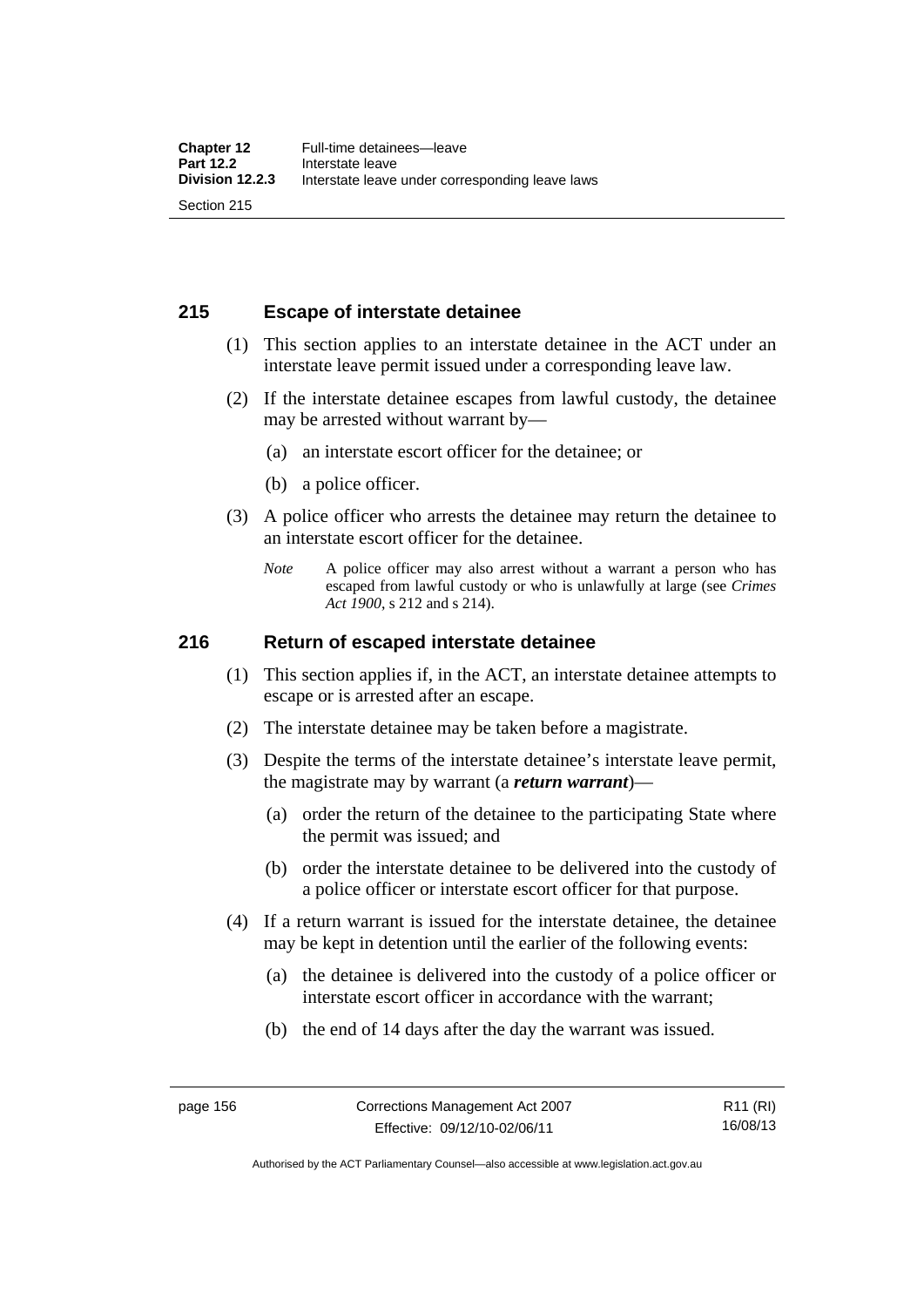(5) The return warrant ends if the interstate detainee is not delivered into the custody of a police officer or interstate escort officer, in accordance with the warrant, before the end of 14 days after the day the warrant is issued.

Authorised by the ACT Parliamentary Counsel—also accessible at www.legislation.act.gov.au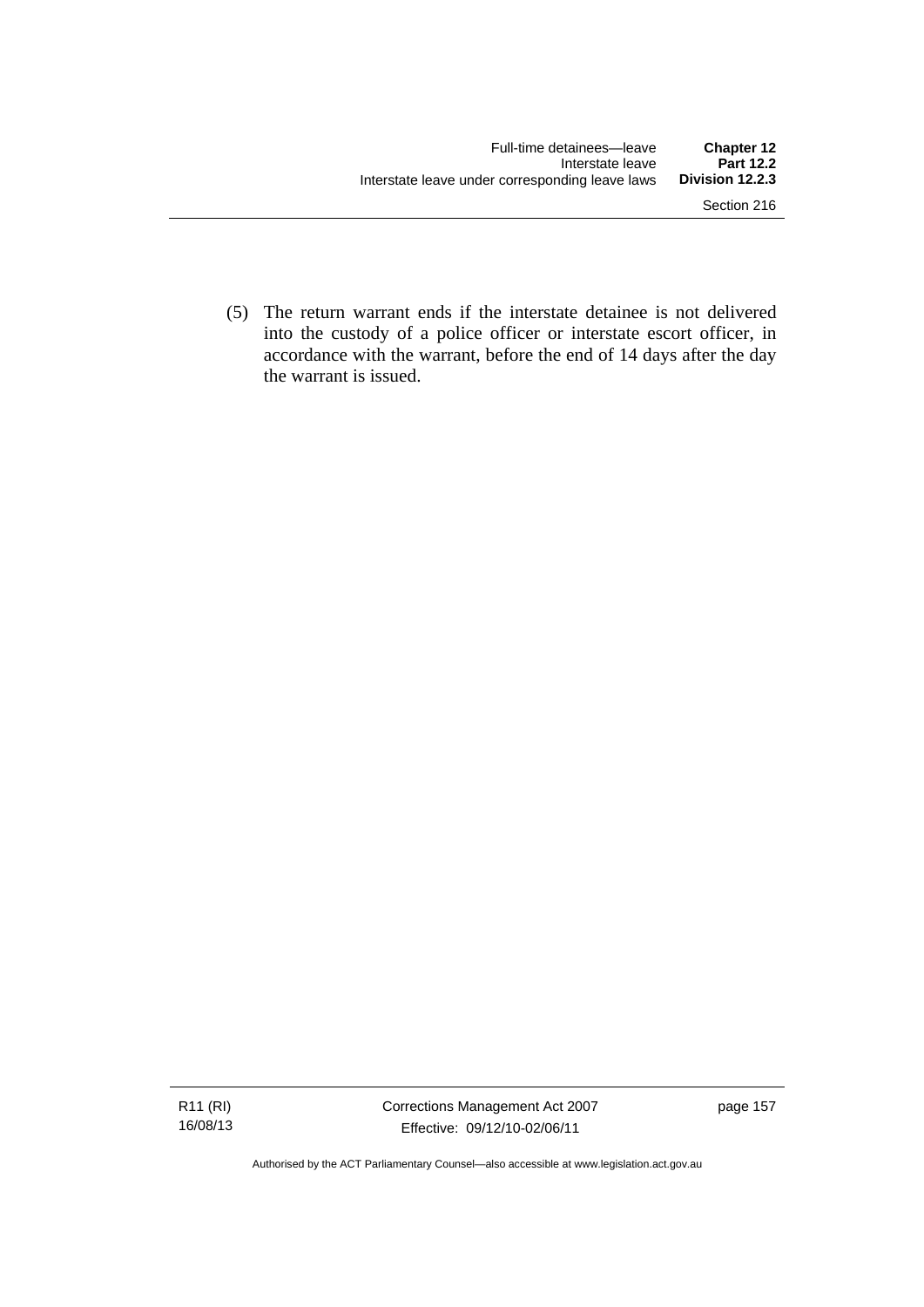#### **Chapter 13** Miscellaneous

# **Chapter 13 Miscellaneous**

## **217 Lawful temporary absence from correctional centre**

- (1) This section applies to a detainee who is absent from a correctional centre under any of the following:
	- (a) a direction by the chief executive, including a direction under—
		- (i) section 54 (Transfers to health facilities);
		- (ii) section 204 (Local leave directions);
	- (b) a local leave permit;
	- (c) an interstate leave permit;
	- (d) any other authority (however described) prescribed by regulation.
- (2) To remove any doubt, the detainee is—
	- (a) taken to be in the chief executive's custody; and
	- (b) if under escort by an escort officer—also taken to be in the escort officer's custody.

# **218 Detainee's work—no employment contract etc**

- (1) To remove any doubt, any work by a detainee under this Act, whether at a correctional centre or elsewhere, is taken not to create a contract of employment or a contract for services.
- (2) In particular, a contract of employment is taken not to exist between the following in relation to work by a detainee:
	- (a) the detainee and the Territory;
	- (b) the detainee and a person involved in the work;
	- (c) the Territory and a person involved in the work.

```
R11 (RI)
16/08/13
```
Authorised by the ACT Parliamentary Counsel—also accessible at www.legislation.act.gov.au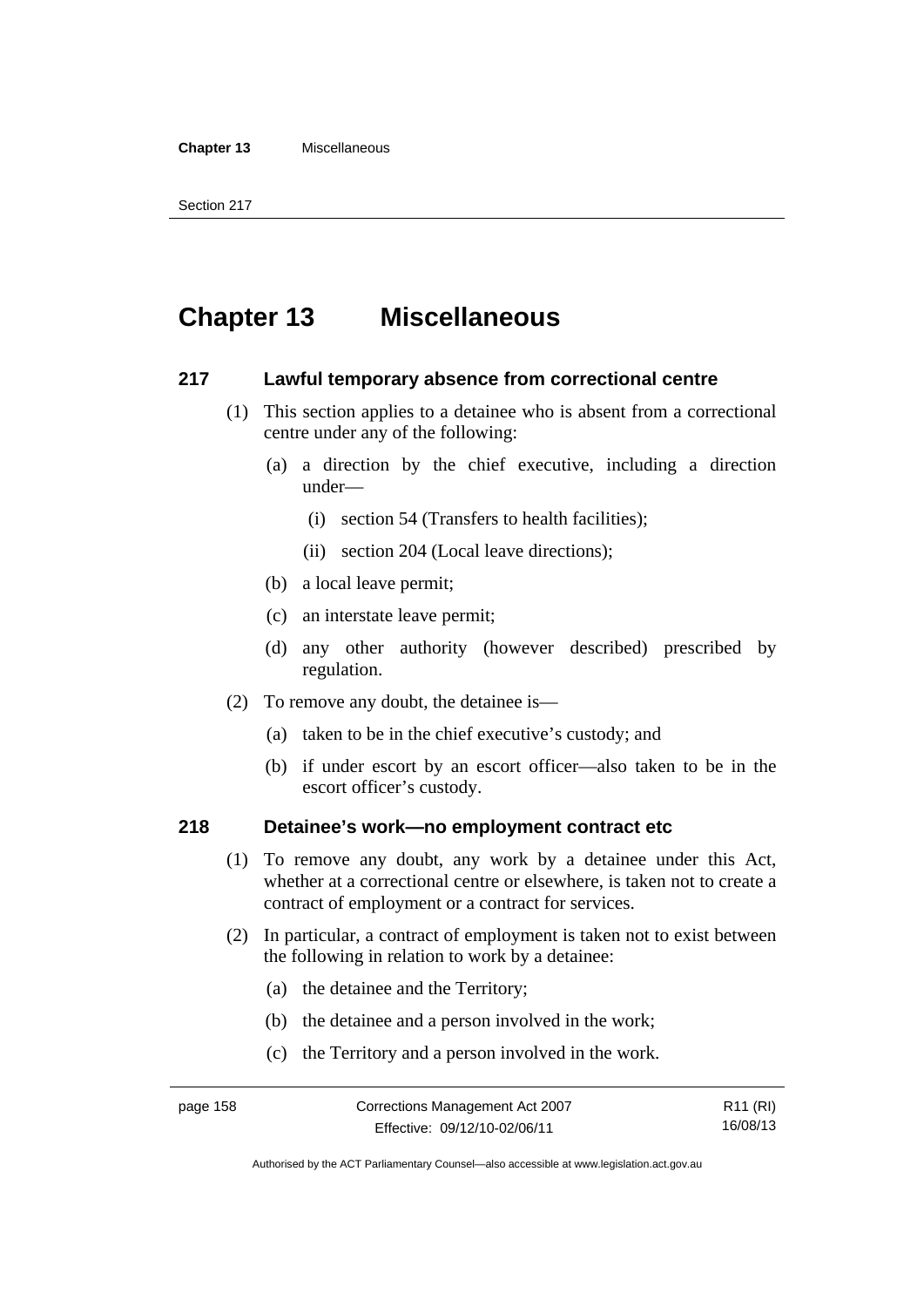# **219 Detainee's work—work safety**

- (1) The chief executive must ensure, as far as practicable, that the conditions in relation to work by a detainee, whether at a correctional centre or elsewhere, comply with requirements under the *Work Safety Act 2008* in relation to work by workers.
- (2) In particular, the chief executive must ensure that arrangements in relation to a detainee's work take account, as far as practicable, of the need—
	- (a) to secure the health, safety and welfare of the detainee; and
	- (b) to protect people at or near the workplace from risks to health or safety arising out of the activities of the detainee.
- (3) A regulation may provide for the application of the *Work Safety Act 2008* in relation to work by a detainee, including for changes to that Act in its application in relation to the work.

# **220 Personal injury management—detainees etc**

- (1) This section applies if—
	- (a) a detainee suffers injury that arises out of, or in the course of, the detainee's detention; or
	- (b) an offender, who is directed to do community service work under the *Crimes (Sentence Administration) Act 2005*, section 91, suffers injury that arises out of, or in the course of, the work.
- (2) A regulation may make provision in relation to the injury, including provision in relation to the following:
	- (a) injury management;
	- (b) vocational rehabilitation;
	- (c) compensation for a permanent injury;
	- (d) death benefits.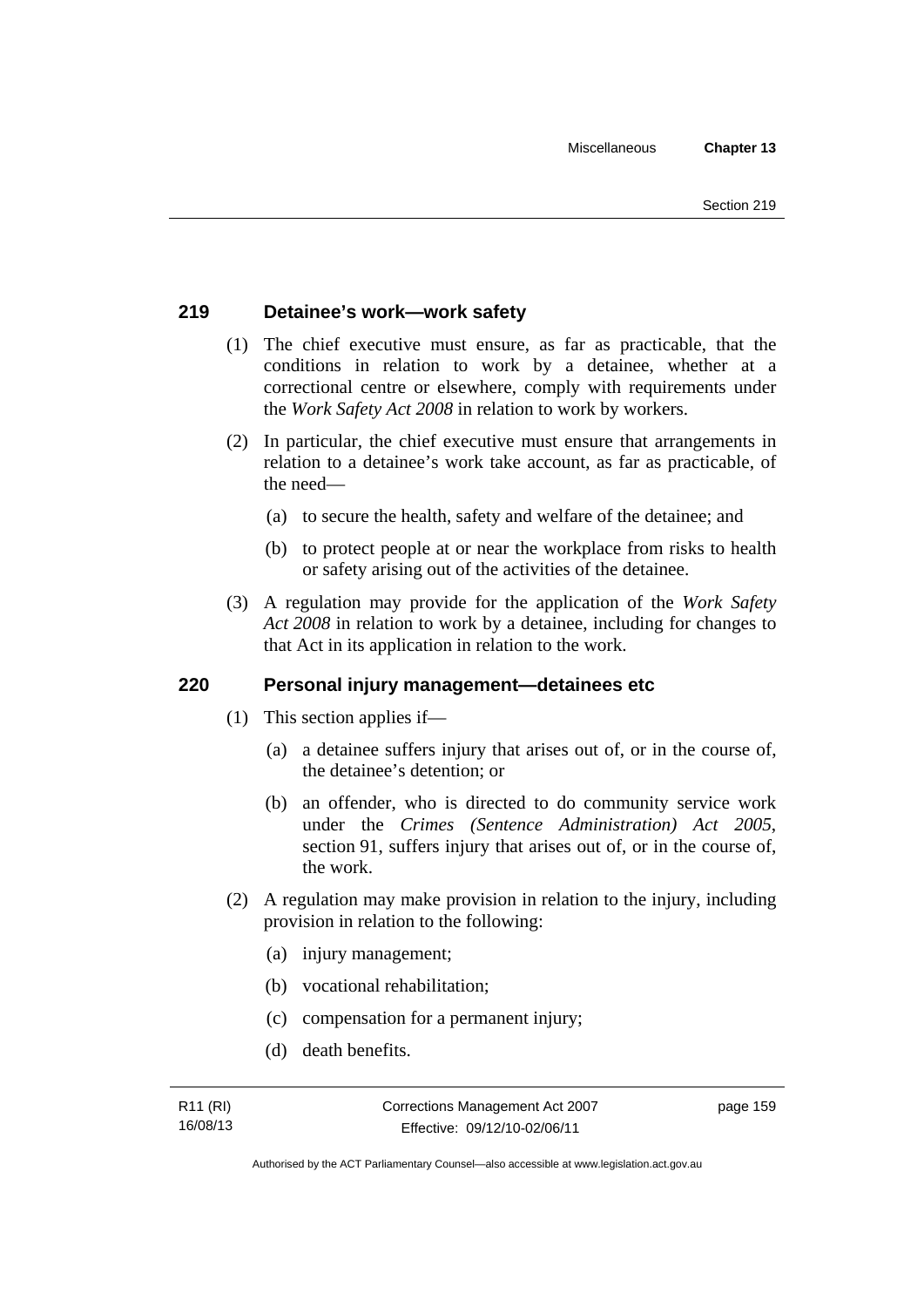(3) In this section:

*injury* includes—

- (a) disease; and
- (b) aggravation, acceleration and recurrence of an injury or disease.

# **221 Random testing of detainees—statistical purposes**

- (1) The chief executive may direct a number of randomly selected detainees at a correctional centre to provide test samples for detecting alcohol or drug abuse.
- (2) The chief executive must ensure that—
	- (a) no record is made that identifies the donor of a test sample; and
	- (b) the results of any tests conducted on the test samples are used only for statistical purposes.
- (3) In this section:

*random selection* means selection by a computer programmed to select names randomly from the register of detainees.

# **222 Confidentiality**

(1) In this section:

*corresponding corrections law* means a law of a State or another Territory declared to be a corresponding corrections law under section 225.

*court* includes a tribunal.

*Note* A *tribunal* includes any entity authorised to hear, receive and examine evidence (see Legislation Act, dict, pt 1).

*divulge* includes communicate.

Authorised by the ACT Parliamentary Counsel—also accessible at www.legislation.act.gov.au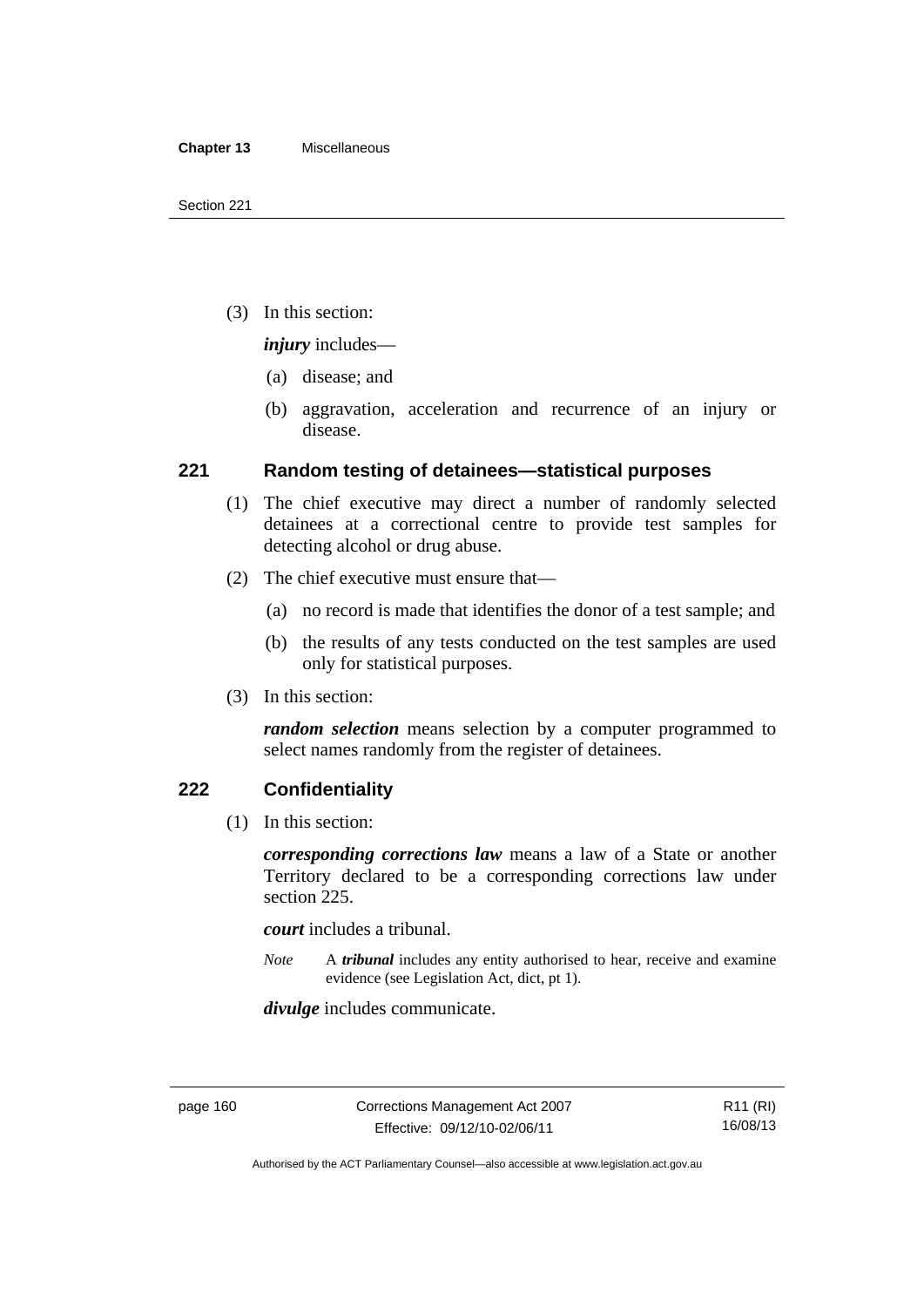## *person to whom this section applies* means a person who—

- (a) exercises, or has exercised, a function under this Act; or
- (b) is, or has been, otherwise involved in the administration of this Act.

*produce* includes allow access to.

*protected information* means information about a person that is disclosed to, or obtained by, a person to whom this section applies because of—

- (a) the exercise of a function under this Act by the person or someone else; or
- (b) the involvement of the person, or someone else, in the administration of this Act.
- (2) A person to whom this section applies commits an offence—
	- (a) if the person—
		- (i) makes a record of protected information about someone else; and
		- (ii) is reckless about whether the information is protected information about someone else; or
	- (b) if the person does something that divulges protected information about someone else and is reckless about whether—
		- (i) the information is protected information about someone else; and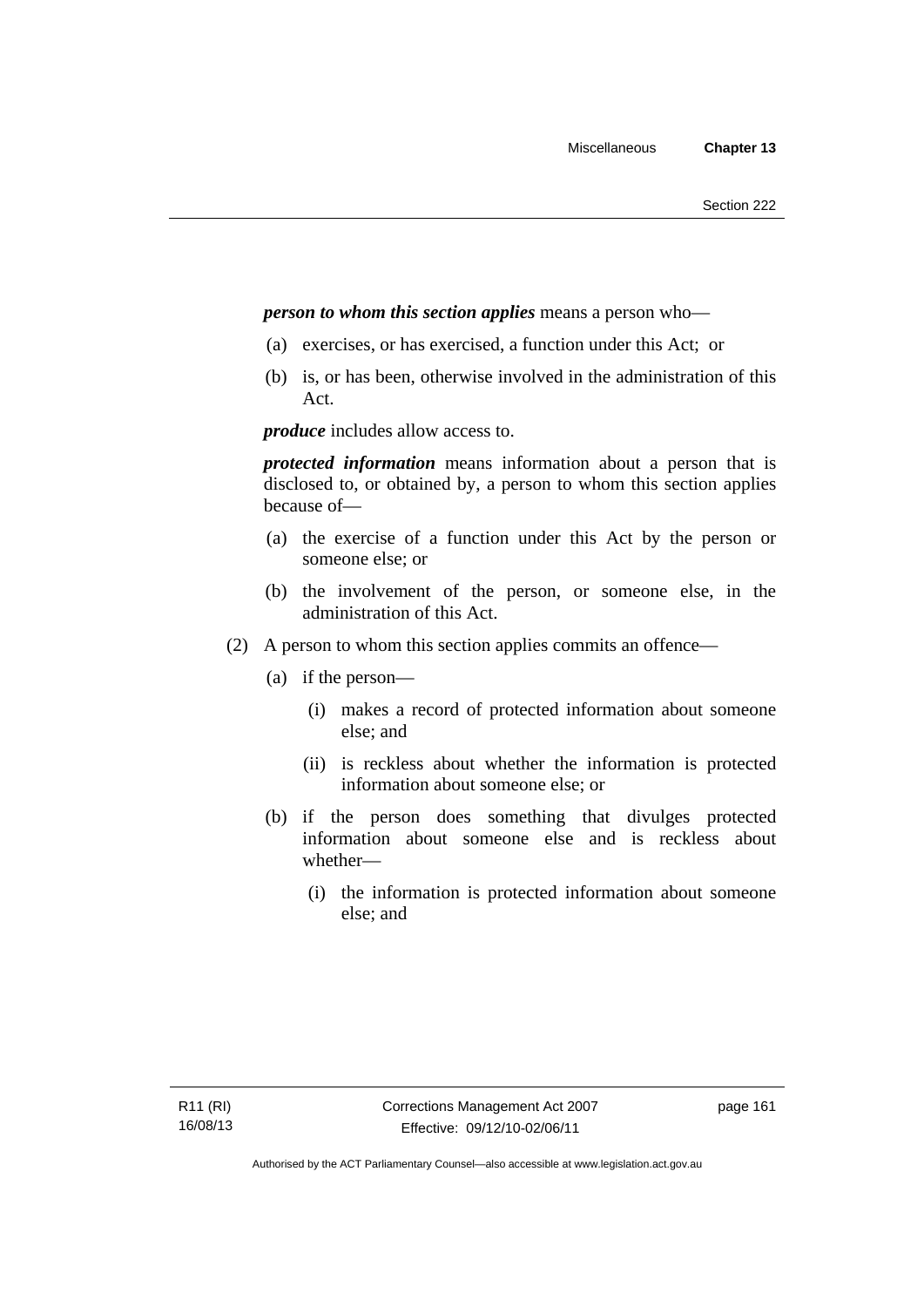(ii) doing the thing would result in the information being divulged to someone else.

Maximum penalty: 50 penalty units, imprisonment for 6 months or both.

- (3) Subsection (2) does not apply if the record is made, or the information is divulged, by the person as follows:
	- (a) under this Act or another territory law;
	- (b) in relation to the exercise of a function under this Act or another territory law;
	- (c) for the *Crimes (Sentencing) Act 2005*, section 136 (Information exchanges between criminal justice entities);
	- (d) to a person exercising a function under, or otherwise involved in the administration of, a corresponding corrections law;
	- (e) to a law enforcement agency;

*Note Law enforcement agency* is defined in the dictionary.

- (f) to an entity prescribed by regulation;
- (g) otherwise in relation to the administration of this Act or another territory law.
- (4) Subsection (2) does not apply to the divulging of protected information about someone—
	- (a) with the person's consent; or
	- (b) if authorised by the chief executive under subsection (5); or
	- (c) if the information only tells someone of the place where a detainee is held in detention; or
	- (d) if the information is disclosed under a regulation.

Authorised by the ACT Parliamentary Counsel—also accessible at www.legislation.act.gov.au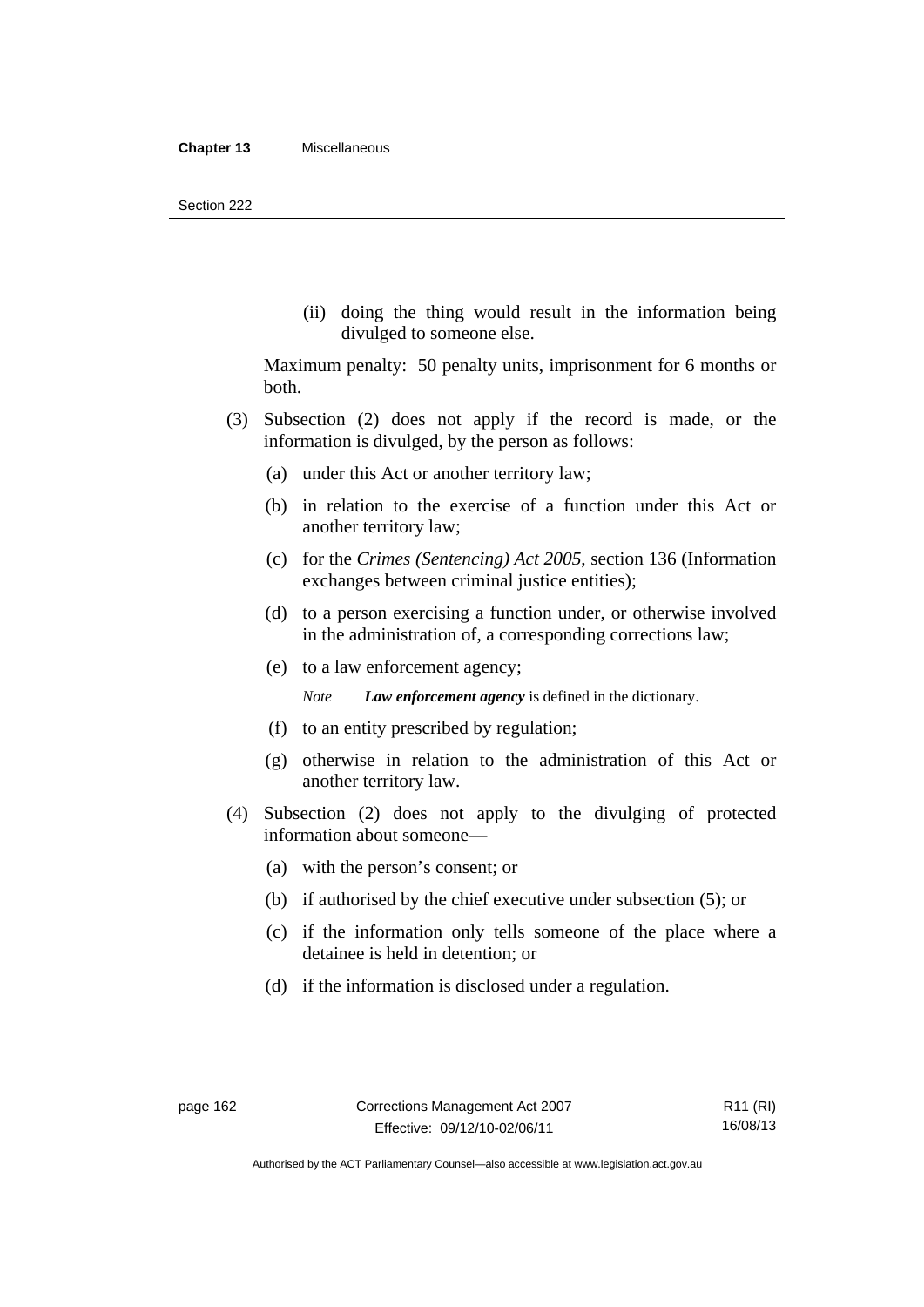- (5) The chief executive may, in writing, authorise the divulging of protected information about a person if the chief executive believes, on reasonable grounds, that divulging the information is—
	- (a) necessary to protect someone whose life or safety is in danger; or
	- (b) otherwise in the public interest.

# **223 Protection from liability**

- (1) This section applies to a person who—
	- (a) exercises, or has exercised, a function under this Act; or
	- (b) is, or has been, otherwise involved in the administration of this Act.
- (2) The person does not incur civil liability for an act or omission done honestly and without recklessness for this Act.
	- *Note* A reference to an Act includes a reference to the statutory instruments made or in force under the Act, including regulations and the corrections rules (see Legislation Act, s 104).
- (3) Any civil liability that would, apart from this section, attach to the person attaches instead to the Territory.

## **224 Corrections dogs**

A regulation may make provision in relation to the use of corrections dogs.

#### **Examples of provision made by regulation**

- 1 the training and approval of dogs for exercising functions under this Act
- 2 approvals for corrections officers to use corrections dogs
- *Note* An example is part of the Act, is not exhaustive and may extend, but does not limit, the meaning of the provision in which it appears (see Legislation Act, s 126 and s 132).

page 163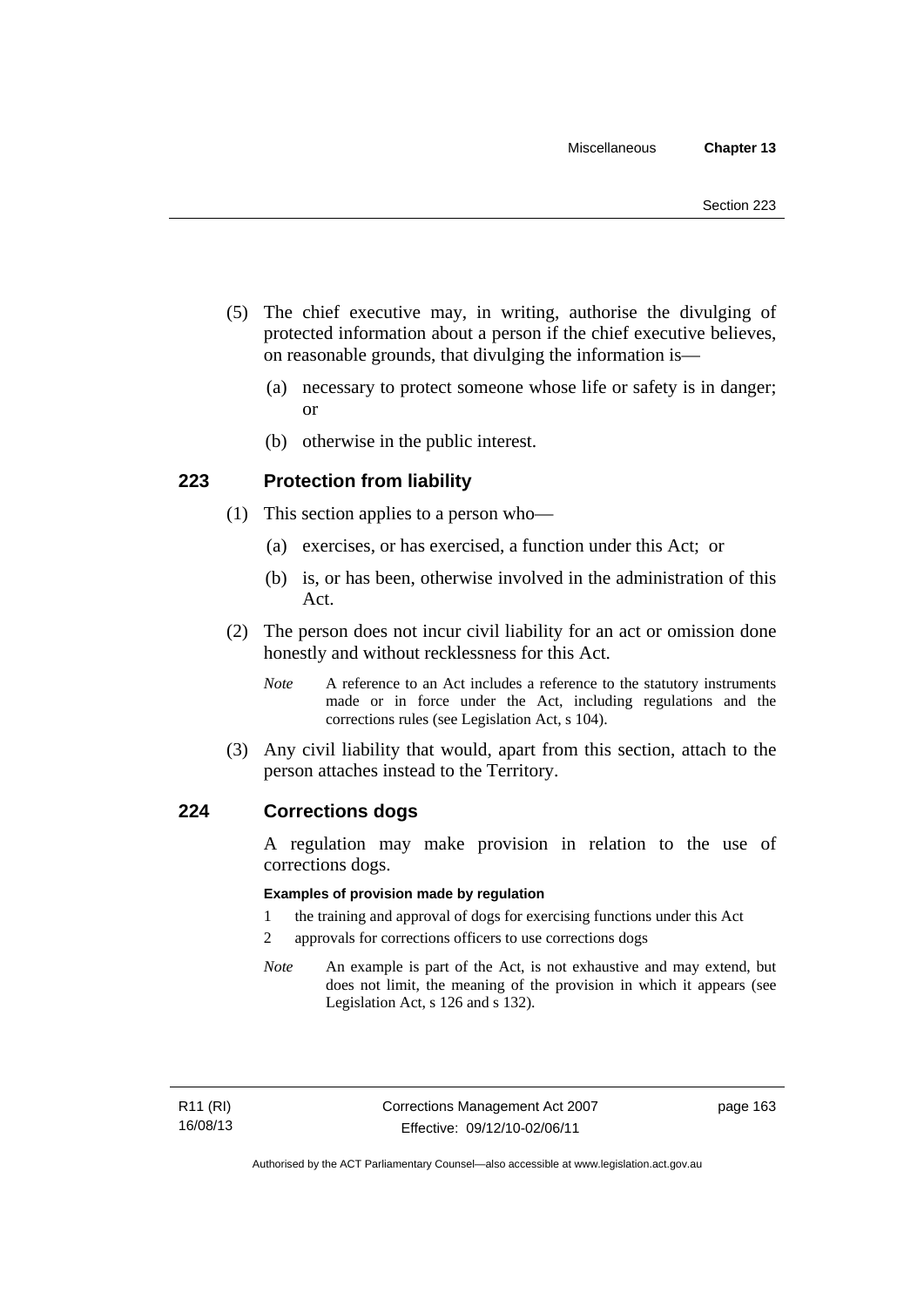#### **Chapter 13** Miscellaneous

# **225 Declaration of corresponding corrections law**

- (1) The Minister may declare that a law of a State or another Territory is a corresponding corrections law.
- (2) The Minister may make the declaration only if satisfied that the law substantially corresponds to this Act or a part of this Act.
- (3) A declaration is a notifiable instrument.

*Note* A notifiable instrument must be notified under the Legislation Act.

# **226 Evidentiary certificates**

- (1) A certificate that appears to be signed by or for the chief executive, and states any matter relevant to anything done or not done under this Act in relation to a detainee, is evidence of the matter.
- (2) Without limiting subsection (1), a certificate under subsection (1) may state any of the following:
	- (a) that a stated person did, or did not, occupy a position under this Act;
	- (b) that a stated person was, or was not, a detainee;
	- (c) that a stated instrument under this Act was, or was not, in force;
	- (d) that a stated disciplinary breach by a stated detainee was, or was not, admitted by the detainee or found proven at an inquiry for chapter 10 (Discipline);
	- (e) that a stated instrument is a copy of an instrument made, given, issued or received under this Act.
- (3) A certificate that appears to be signed by or for the chief executive, and states any matter prescribed by regulation for this section, is evidence of the stated matter.
- (4) A certificate mentioned in subsection (1) or (2) may state a matter by reference to a date or period.

R11 (RI) 16/08/13

Authorised by the ACT Parliamentary Counsel—also accessible at www.legislation.act.gov.au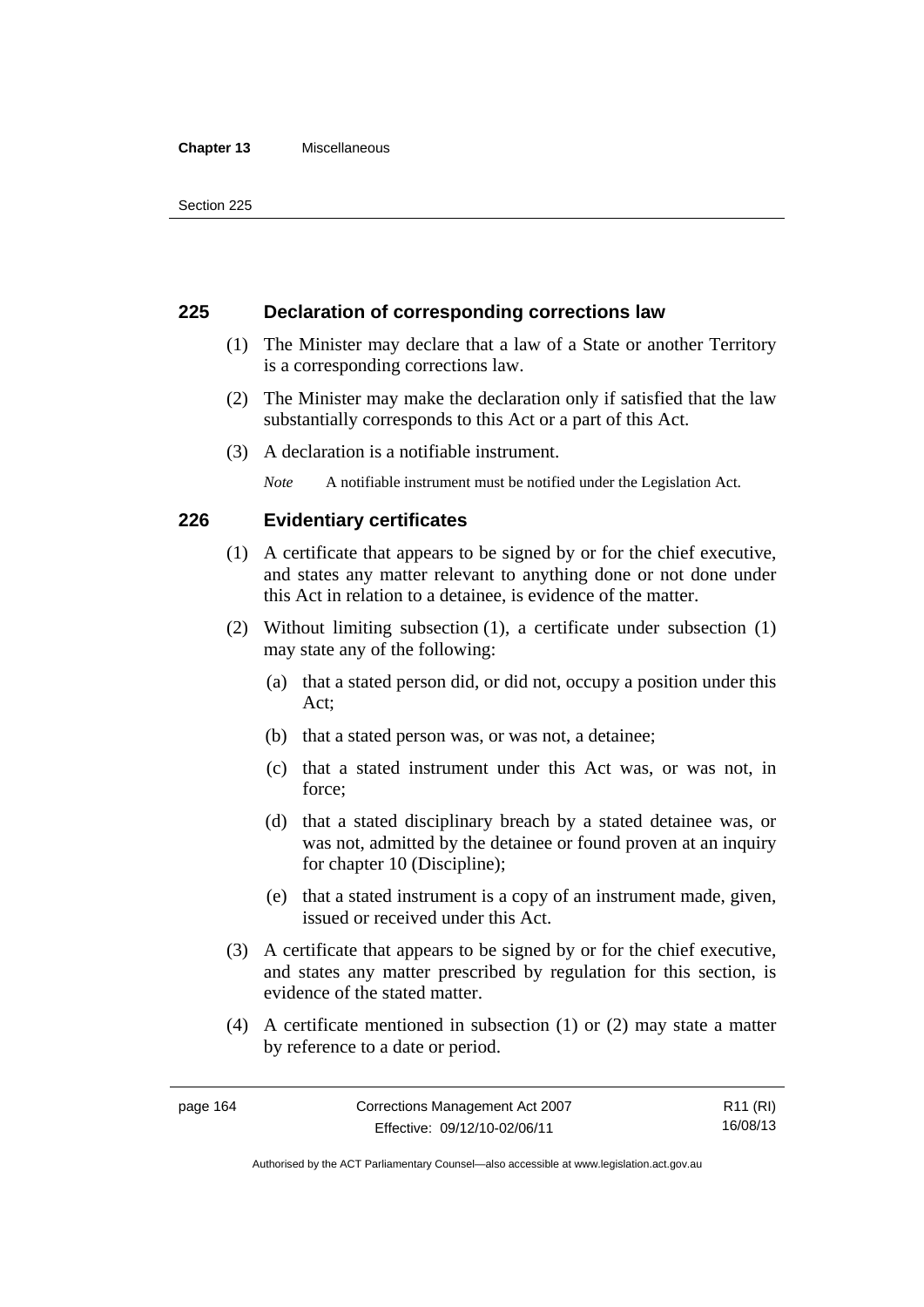- (5) A certificate of the results of the analysis of a substance under this Act, signed by an analyst appointed under subsection (8), is evidence of the facts stated in the certificate.
- (6) A court must accept a certificate or other document mentioned in this section as proof of the matters stated in it if there is no evidence to the contrary.
- (7) However, an instrument mentioned in subsection (2) (c), or certificate mentioned in subsection (5), must not be admitted in evidence by a court unless the court is satisfied that reasonable efforts have been made to serve a copy of the instrument or certificate on the person concerned.
- (8) The chief executive may appoint analysts for this Act.
	- *Note 1* For the making of appointments (including acting appointments), see the Legislation Act, pt 19.3.
	- *Note* 2 In particular, a person may be appointed for a particular provision of a law (see Legislation Act, s 7 (3)) and an appointment may be made by naming a person or nominating the occupant of a position (see s 207).
- (9) An appointment under subsection (8) is a notifiable instrument.
	- *Note* A notifiable instrument must be notified under the Legislation Act.

# **227 Determination of fees**

- (1) The Minister may determine fees for this Act.
	- *Note* The Legislation Act contains provisions about the making of determinations and regulations relating to fees (see pt 6.3).
- (2) A determination is a disallowable instrument.
	- *Note* A disallowable instrument must be notified, and presented to the Legislative Assembly, under the Legislation Act.

# **228 Approved forms**

 (1) The Minister may approve forms for this Act (other than forms for use in or in relation to a court).

| R11 (RI) | Corrections Management Act 2007 | page 165 |
|----------|---------------------------------|----------|
| 16/08/13 | Effective: 09/12/10-02/06/11    |          |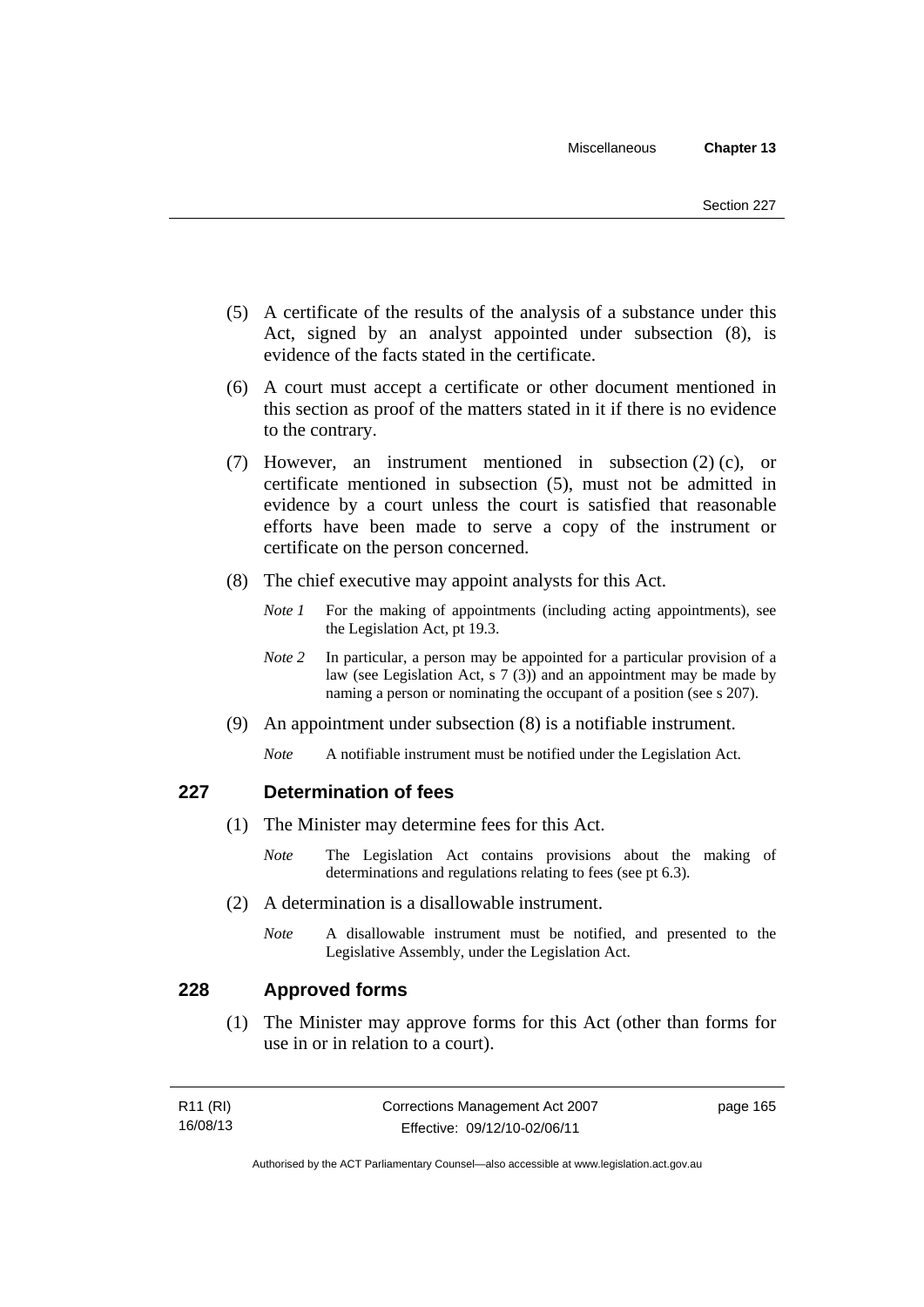(2) If the Minister approves a form for a particular purpose, the approved form must be used for that purpose.

*Note* For other provisions about forms, see the Legislation Act, s 255.

(3) An approved form is a notifiable instrument.

*Note* A notifiable instrument must be notified under the Legislation Act.

## **229 Regulation-making power**

(1) The Executive may make regulations for this Act.

- (2) In particular, a regulation may deal with any of the following:
	- (a) the administration of correctional centres;
	- (b) the detention of people in police and court cells;
	- (c) the escorting of detainees;
	- (d) living conditions at correctional centres, including the treatment of detainees;
	- (e) the inspection of correctional centres and investigation of complaints by detainees;
	- (f) the admission of detainees to correctional centres;
	- (g) the management and security of correctional centres, particularly in relation to any of the following:
		- (i) the assessment of risks and measures to contain risks;
		- (ii) the classification and management of detainees;
		- (iii) work or activities by detainees;
		- (iv) correctional centre routine;
		- (v) detainees' money or property;
		- (vi) communications by detainees with other people, whether by phone or mail or any other means;

R11 (RI) 16/08/13

Authorised by the ACT Parliamentary Counsel—also accessible at www.legislation.act.gov.au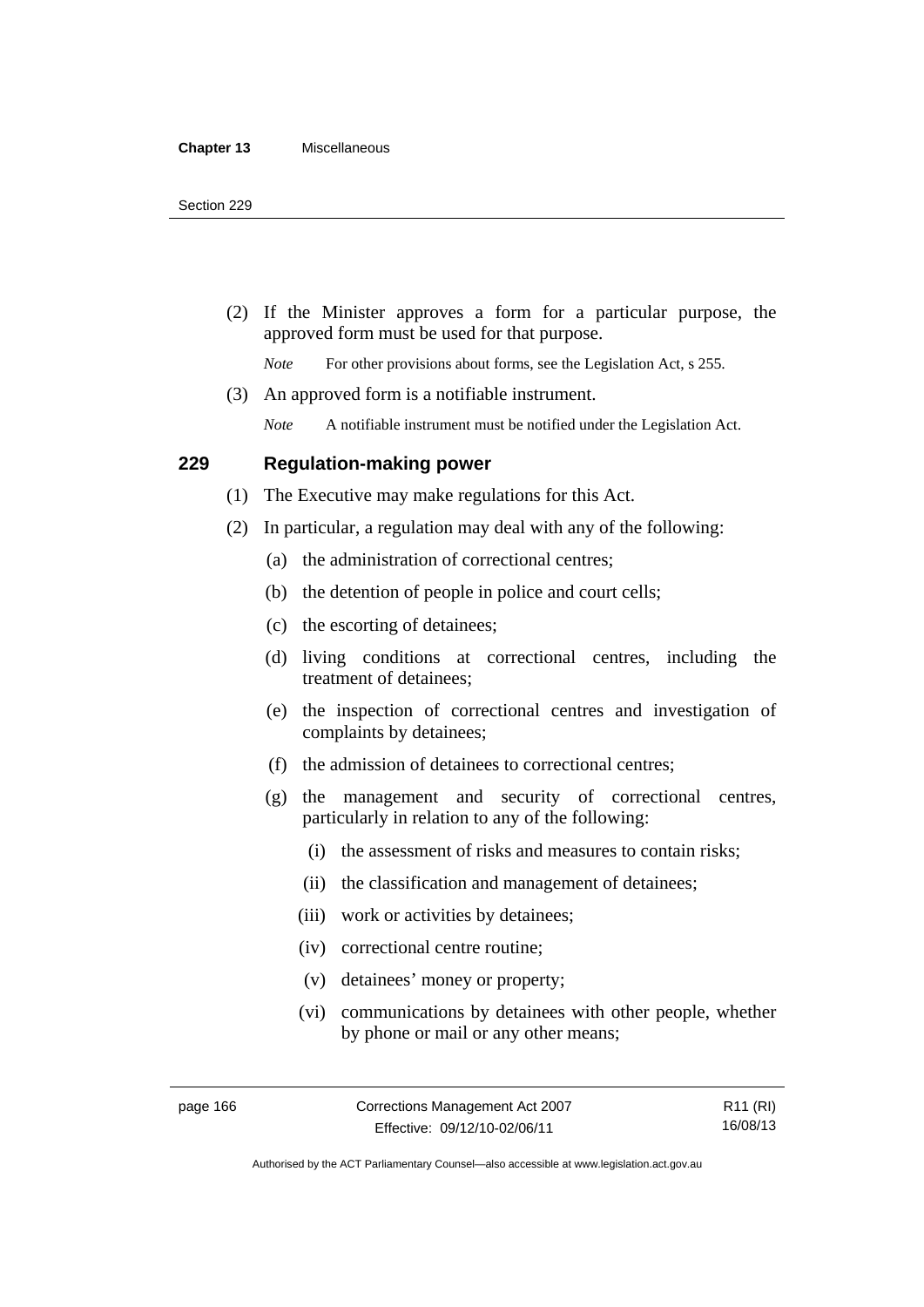- (vii) the movement or segregation of detainees;
- (viii) requirements for the wearing of uniforms by detainees;
	- (ix) searches of people or property and the seizure of property;
	- (x) alcohol or drug testing;
- (xi) the use of force;
- (xii) the analysis of things seized under this Act;
- (xiii) access to correctional centres;
- (xiv) good order and discipline;
- (xv) release procedures;
- (h) leave for detainees to be absent from correctional centres.
- (3) For chapter 10 (Discipline), a detainee's entitlements in relation to chapter 6 (Living conditions at correctional centres) include anything expressed to be an entitlement in a regulation made for a provision of chapter 6.
- (4) A regulation is taken to be consistent with this Act to the extent that it is capable of operating concurrently with this Act.
- (5) A regulation may apply, adopt or incorporate a law of another jurisdiction or an instrument, or a provision of a law of another jurisdiction or instrument, as in force from time to time.
	- *Note 1* The text of an applied, adopted or incorporated law or instrument, whether applied as in force from time to time or at a particular time, is taken to be a notifiable instrument if the operation of the Legislation Act, s 47 (5) or (6) is not disapplied (see s 47 (7)).
	- *Note 2* A notifiable instrument must be notified under the Legislation Act.
- (6) A regulation may create offences and fix maximum penalties of not more than 20 penalty units for the offences.
	- *Note* Regulations must be notified, and presented to the Legislative Assembly, under the Legislation Act.

| R11 (RI) | Corrections Management Act 2007 | page 167 |
|----------|---------------------------------|----------|
| 16/08/13 | Effective: 09/12/10-02/06/11    |          |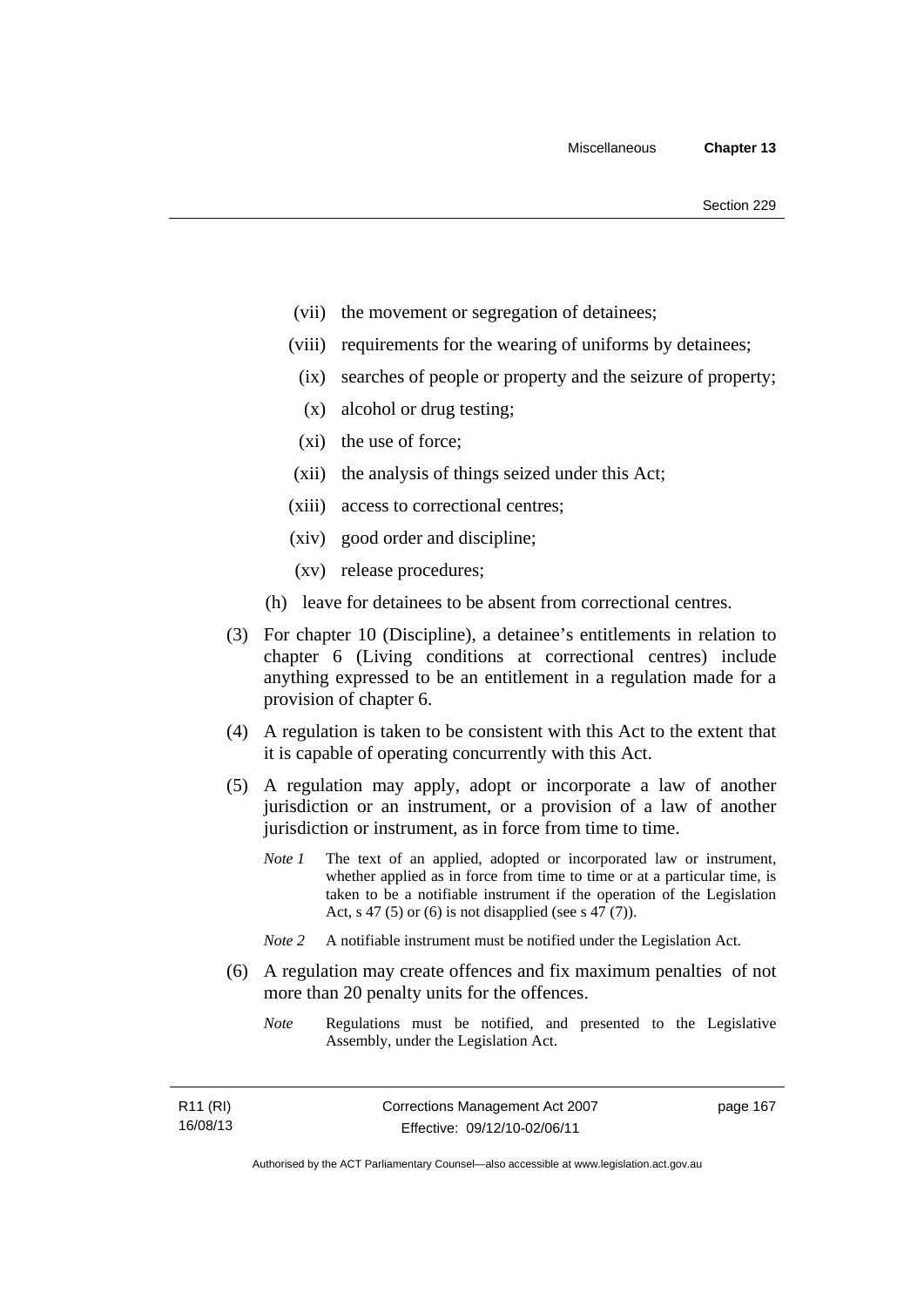#### **Chapter 50 Transitional**

Section 500

# **Chapter 50 Transitional**

# **500 Meaning of** *commencement day***—ch 50**

In this chapter:

*commencement day* means the day this chapter commences.

# **501 Application of Act to transitional detainees**

- (1) To remove any doubt, this Act applies to a person who is a detainee because of any of the following provisions of the *Crimes (Sentence Administration) Act 2005*:
	- (a) section 330 (Full-time imprisonment—sentenced offenders);
	- (b) section 331 (Full-time imprisonment—remandees);
	- (c) section 331A (Full-time imprisonment—other detainees).
- (2) When this section expires, the following note also expires:
	- section  $6(1)$ , note 2.
- (3) This section is a law to which the Legislation Act, section 88 (Repeal does not end effect of transitional laws etc) applies.
- (4) This section expires on the expiry of the *Crimes (Sentence Administration) Act 2005,* chapter 16 (Transitional—general).

# **502 Application of Act to transitional interstate leave permits**

- (1) A permit in force immediately before the commencement day under the Prisoners Interstate Leave Act, section 6 (Grants of interstate leave of absence permits) is taken, on and after the commencement day, to be an interstate leave permit under this Act.
- (2) This section is a law to which the Legislation Act, section 88 (Repeal does not end effect of transitional laws etc) applies.
- (3) This section expires on the expiry of the *Crimes (Sentence Administration) Act 2005,* chapter 16 (Transitional—general).

R11 (RI) 16/08/13

Authorised by the ACT Parliamentary Counsel—also accessible at www.legislation.act.gov.au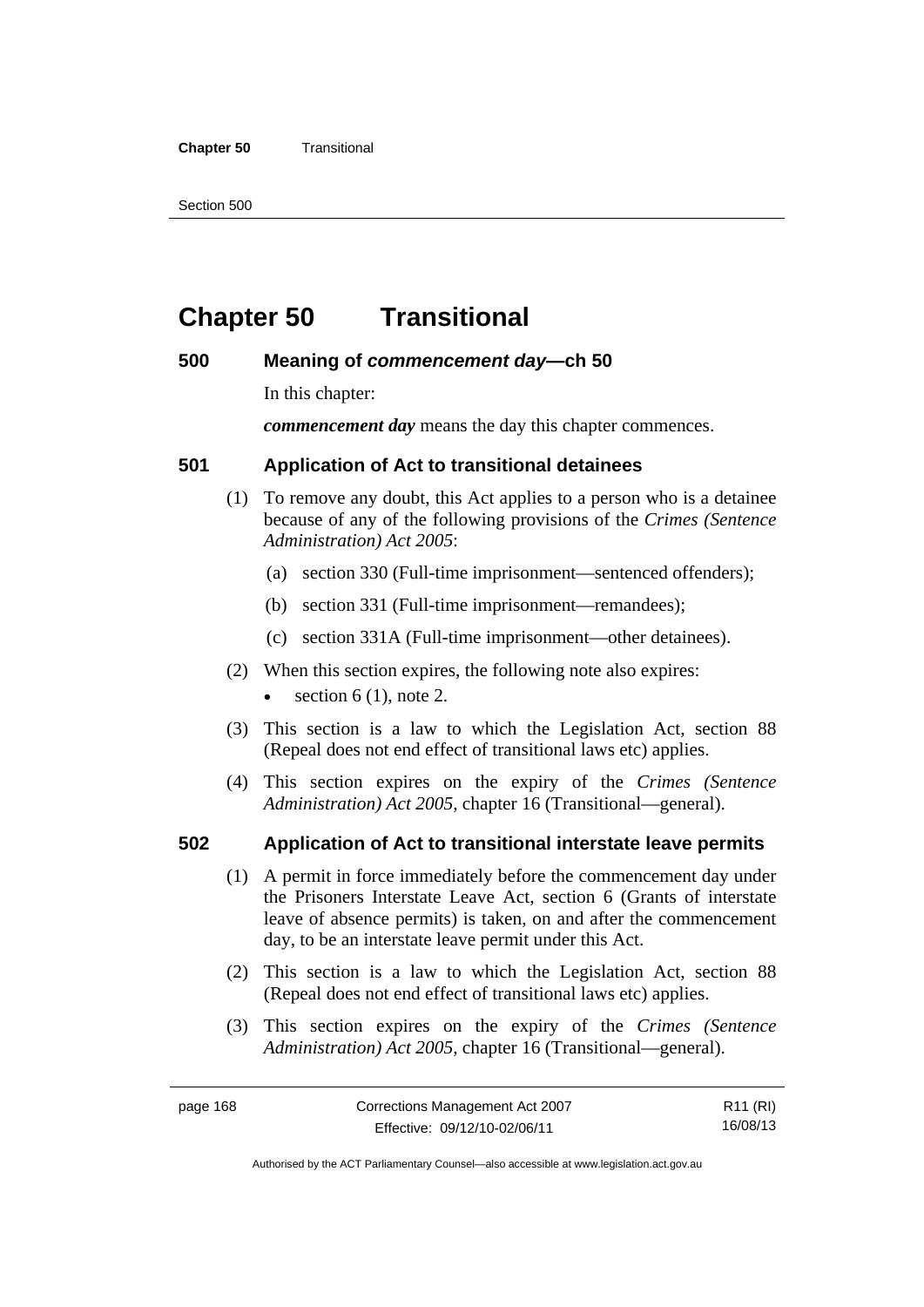(4) In this section:

*Prisoners Interstate Leave Act* means the *Prisoners Interstate Leave Act 1997* (repealed) as applied by the *Crimes (Sentence Administration) Act 2005*, section 605 (Old custody law continues).

# **505 Construction of outdated references**

- (1) In any Act, instrument made under an Act or a document, a reference to an earlier law is, in relation to anything to which this Act applies, a reference to this Act.
- (2) In any Act, instrument made under an Act or a document, a reference to a provision of an earlier law is, in relation to anything to which this Act applies, a reference to the corresponding provision of this Act.
- (3) In any Act, instrument made under an Act or a document, a reference to anything that is no longer applicable because of the repeal or amendment of an earlier law by the *Sentencing Legislation Amendment Act 2006*, and for which there is a corresponding thing under this Act, is taken to be a reference to the corresponding thing under this Act, if the context allows and if otherwise appropriate.
- (4) This section is a law to which the Legislation Act, section 88 (Repeal does not end effect of transitional laws etc) applies.
- (5) This section expires 10 years after the commencement day.
- (6) In this section:

*earlier law* means any of the following:

- (a) *Community Based Sentences (Transfer) Act 2003* (repealed);
- (b) *Crimes Act 1900*;
- (c) *Custodial Escorts Act 1998* (repealed);
- (d) *Magistrates Court Act 1930*;
- (e) *Parole Orders (Transfer) Act 1983* (repealed);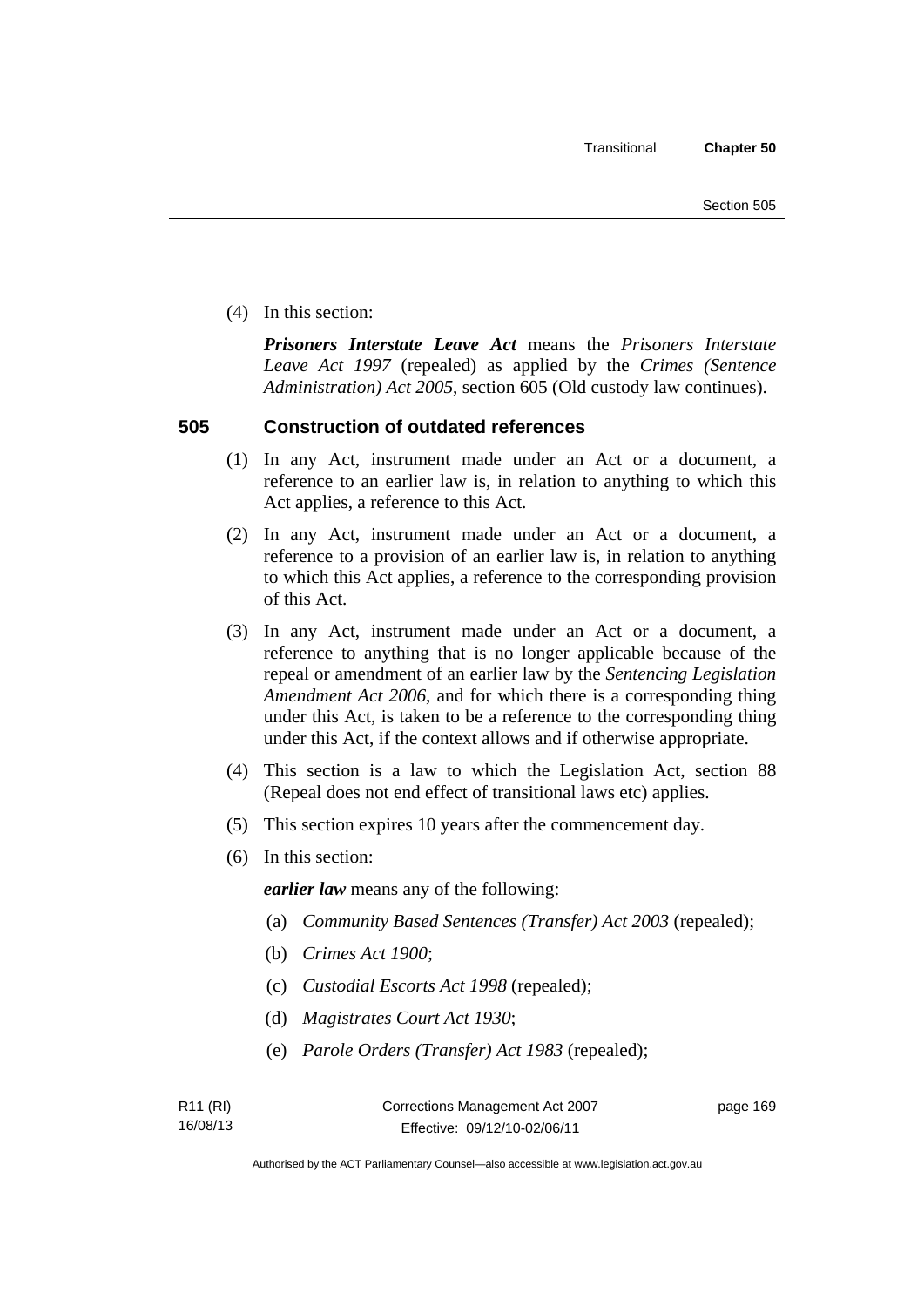Section 505

- (f) *Periodic Detention Act 1995* (repealed);
- (g) *Prisoners (International Transfer) Act 1999* (repealed);
- (h) *Prisoners Interstate Leave Act 1997* (repealed);
- (i) *Prisoners (Interstate Transfer) Act 1993* (repealed);
- (j) *Rehabilitation of Offenders (Interim) Act 2001* (repealed);
- (k) *Remand Centres Act 1976* (repealed);
- (l) *Removal of Prisoners Act 1968* (repealed);
- (m) *Supervision of Offenders (Community Service Orders) Act 1985* (repealed).
- *Note* A reference to an Act includes a reference to the statutory instruments made or in force under the Act, including any regulation (see Legislation Act, s 104).

page 170 Corrections Management Act 2007 Effective: 09/12/10-02/06/11

R11 (RI) 16/08/13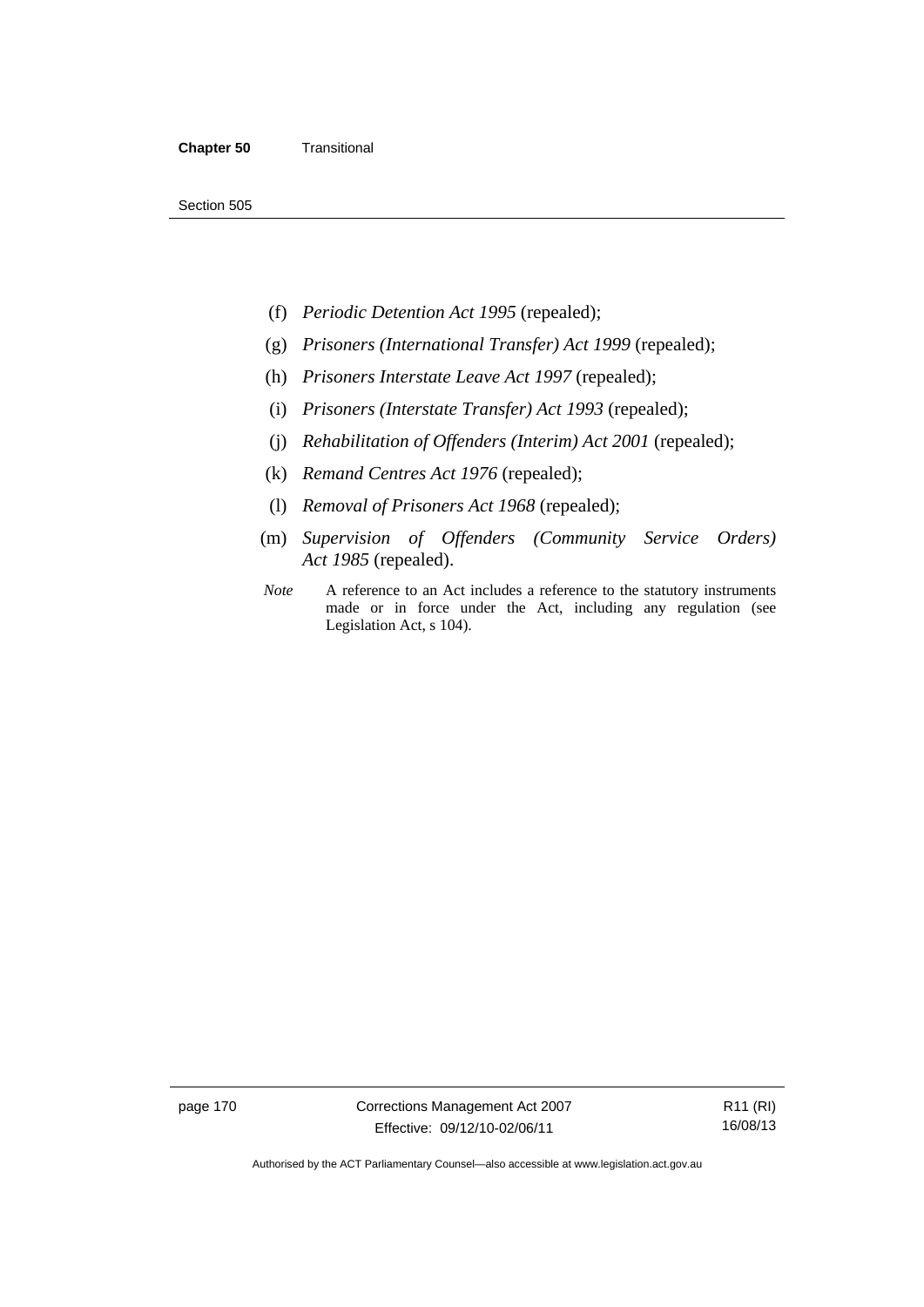# **Dictionary**

(see s 3)

*Note 1* The Legislation Act contains definitions and other provisions relevant to this Act.

*Note 2* For example, the Legislation Act, dict, pt 1, defines the following terms:

- bankrupt or personally insolvent
- chief executive (see s 163)
- chief police officer
- civil partnership
- doctor
- domestic partner (see s 169 (1))
- Governor
- health practitioner
- human rights commissioner
- in relation to
- intersex person (see s 169B)
- judge
- Legislative Assembly
- magistrate
- NSW correctional centre
- nurse
- ombudsman
- police officer
- public advocate
- public employee
- public servant
- quarter
- sentence administration board
- transgender person (see s 169A (1) and (2))
- tribunal.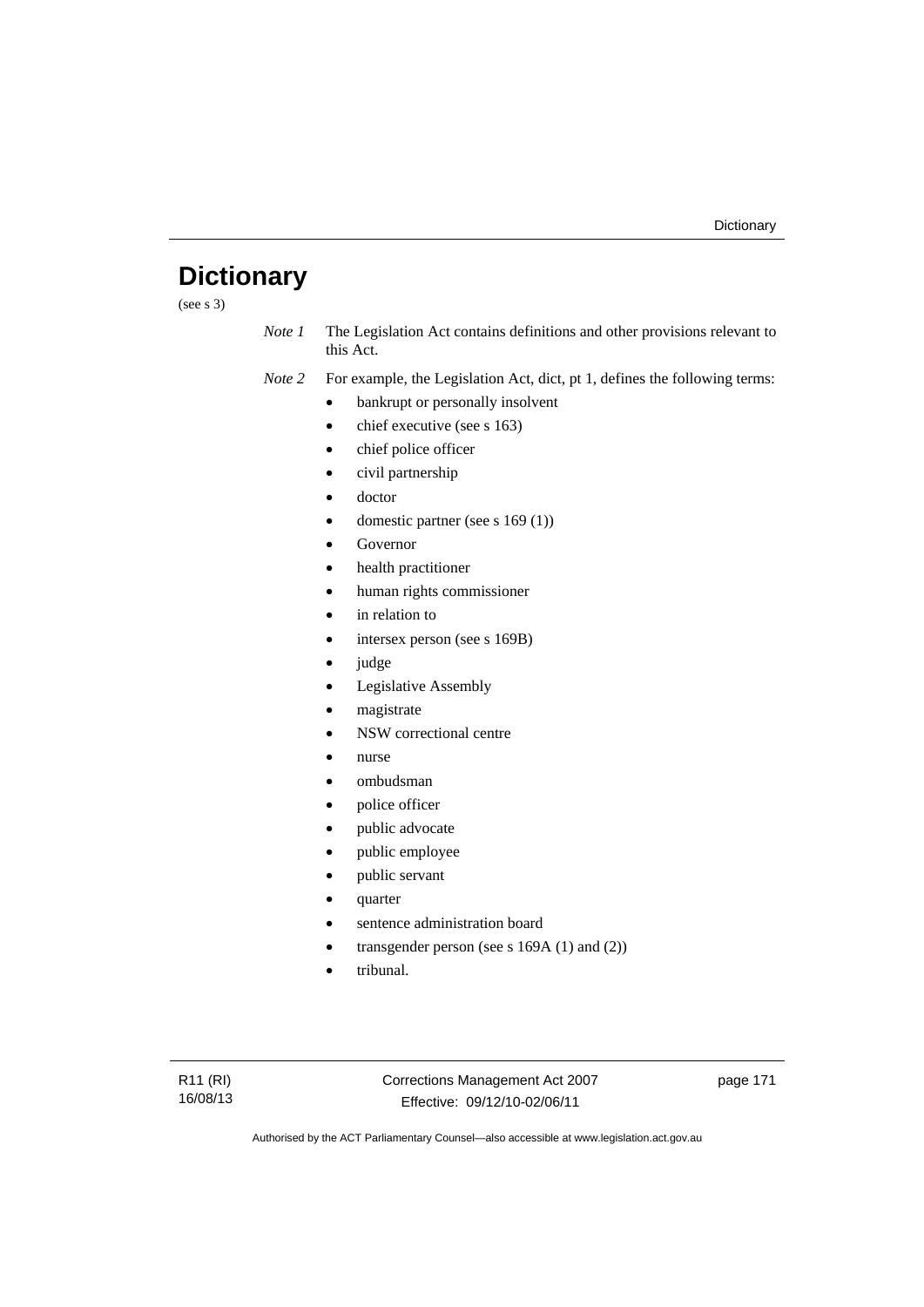*accredited person*, in relation to a detainee, means each of the following:

- (a) if the detainee is a sentenced offender—anyone involved in relation to the administration of the sentence;
- (b) a lawyer representing the detainee;
- (c) an official visitor;
- (d) the human rights commissioner;
- (e) the public advocate;
- (f) the ombudsman;
- (g) a person prescribed by regulation.
- *Note* Territory laws apply to a delegate of a person in the exercise of a delegation as if the delegate were the person who appointed the delegate (see Legislation Act, s 239 (2)).

*accused*—see section 151.

*activity*—see the *Crimes (Sentence Administration) Act 2005*, dictionary.

*adjudicator* means a person who is appointed as an adjudicator under section 177.

*administrative penalty*—see section 151.

*administrator*, in relation to a disciplinary breach—see section 151.

*admission*, of a detainee to a correctional centre—see section 63.

*body search*, of a detainee—see section 107.

*case management plan*, for a detainee, means the detainee's case management plan maintained under section 78.

*charge*—see section 151.

*charge notice*—see section 151.

*conduct* means an act or omission.

page 172 Corrections Management Act 2007 Effective: 09/12/10-02/06/11

R11 (RI) 16/08/13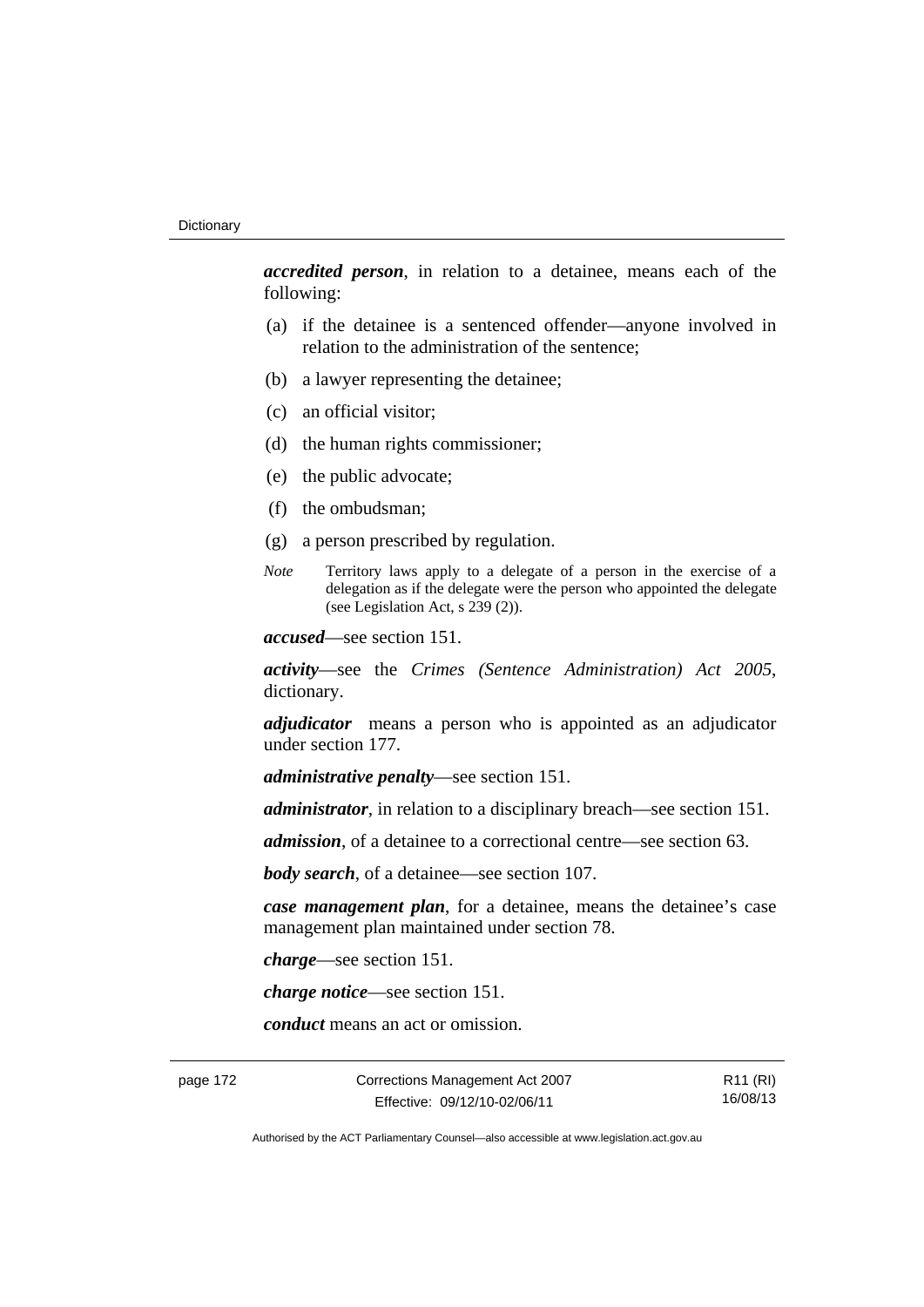*correctional centre* means a place declared to be a correctional centre under section 24.

*corrections dog* means a dog approved under the regulations to exercise functions as a corrections dog under this Act.

*corrections officer* means a person who is appointed as a corrections officer under section 19.

*corrections policy* means a corrections policy under section 14.

*corresponding chief executive*, for part 12.2 (Interstate leave)—see section 206.

*corresponding corrections law*—see section 225.

*corresponding leave law*, for part 12.2 (Interstate leave)—see section 206.

*court cell*, for chapter 4 (Detention in police and court cells etc) see section 29.

*detainee*—see section 6.

*detention period*, for an offender's periodic detention—see the *Crimes (Sentence Administration) Act 2005*, section 41.

*disciplinary action*—see section 151.

*disciplinary breach*—see section 151.

*disciplinary charge*—see section 151.

*drug*—see section 132.

*engage in conduct* means—

- (a) do an act; or
- (b) omit to do an act.

*escape*, for part 12.2 (Interstate leave)—see section 206.

*escort officer*, in relation to a person, means—

(a) a police officer; or

page 173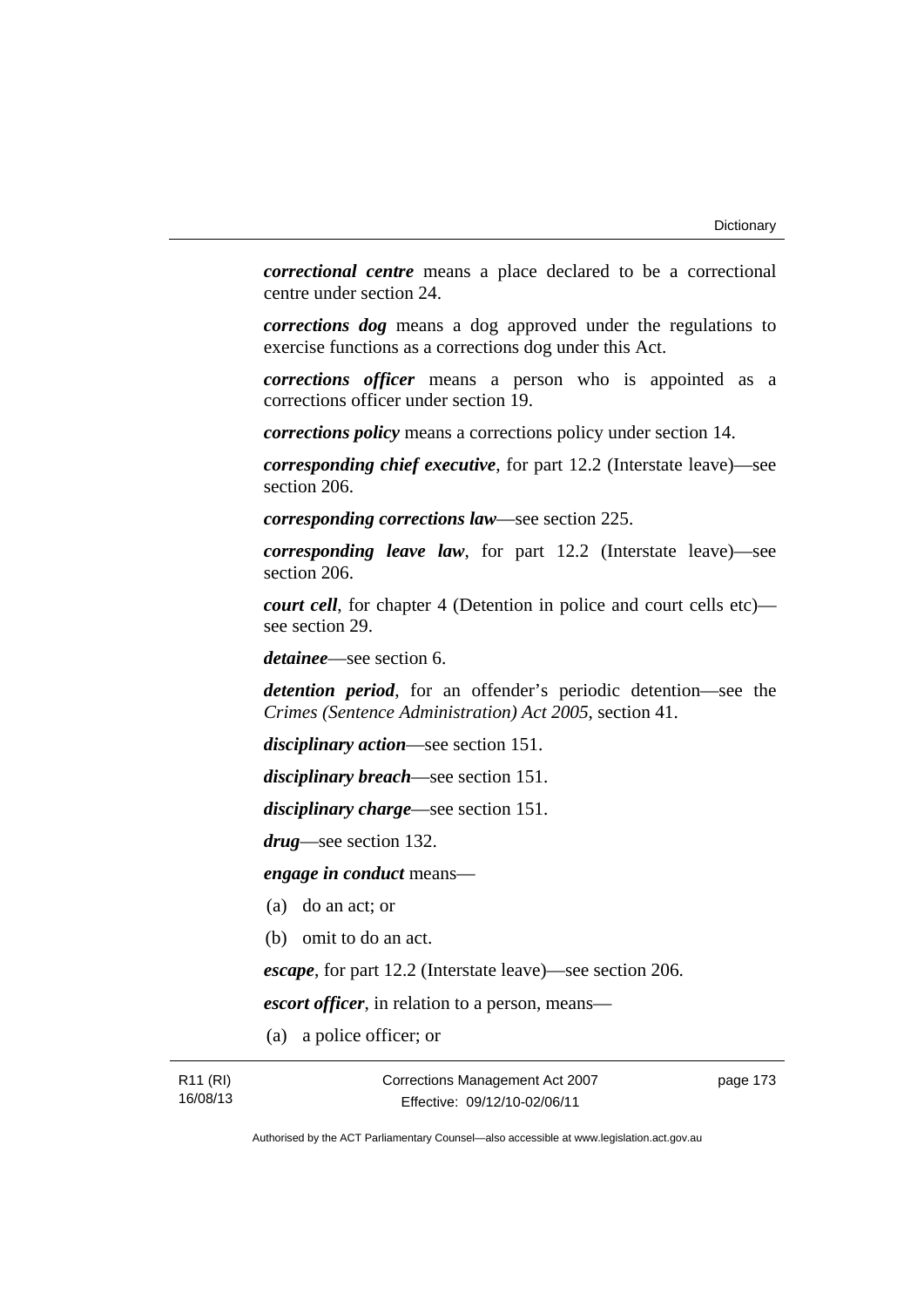(b) a corrections officer whose functions including escorting the person.

*family member*, of a detainee, means any of the following:

- (a) the detainee's domestic partner;
- (b) a parent, step-parent or grandparent of the detainee;
- (c) a child, step-child or grandchild of the detainee;
- (d) a brother, sister, step-brother or step-sister of the detainee;
- (e) a guardian or carer of the detainee.

*frisk search*—see section 107.

*full-time detainee*—see the *Crimes (Sentence Administration) Act 2005*, section 22 (1).

*health facility* means a hospital or other facility where health services are provided.

## *health service*—

- (a) means a service provided to someone (the *service user*) for any of the following purposes:
	- (i) assessing, recording, maintaining or improving the physical, mental or emotional health, comfort or wellbeing of the service user;
	- (ii) diagnosing or treating an illness, disability, disorder or condition of the service user; and
- (b) includes a service provided by a health practitioner in the practitioner's capacity as a health practitioner.

*hearing*, for an inquiry—see section 151.

*inquiry*—see section 151.

*interstate detainee*, for part 12.2 (Interstate leave)—see section 206. *interstate escort officer*—see section 213.

R11 (RI) 16/08/13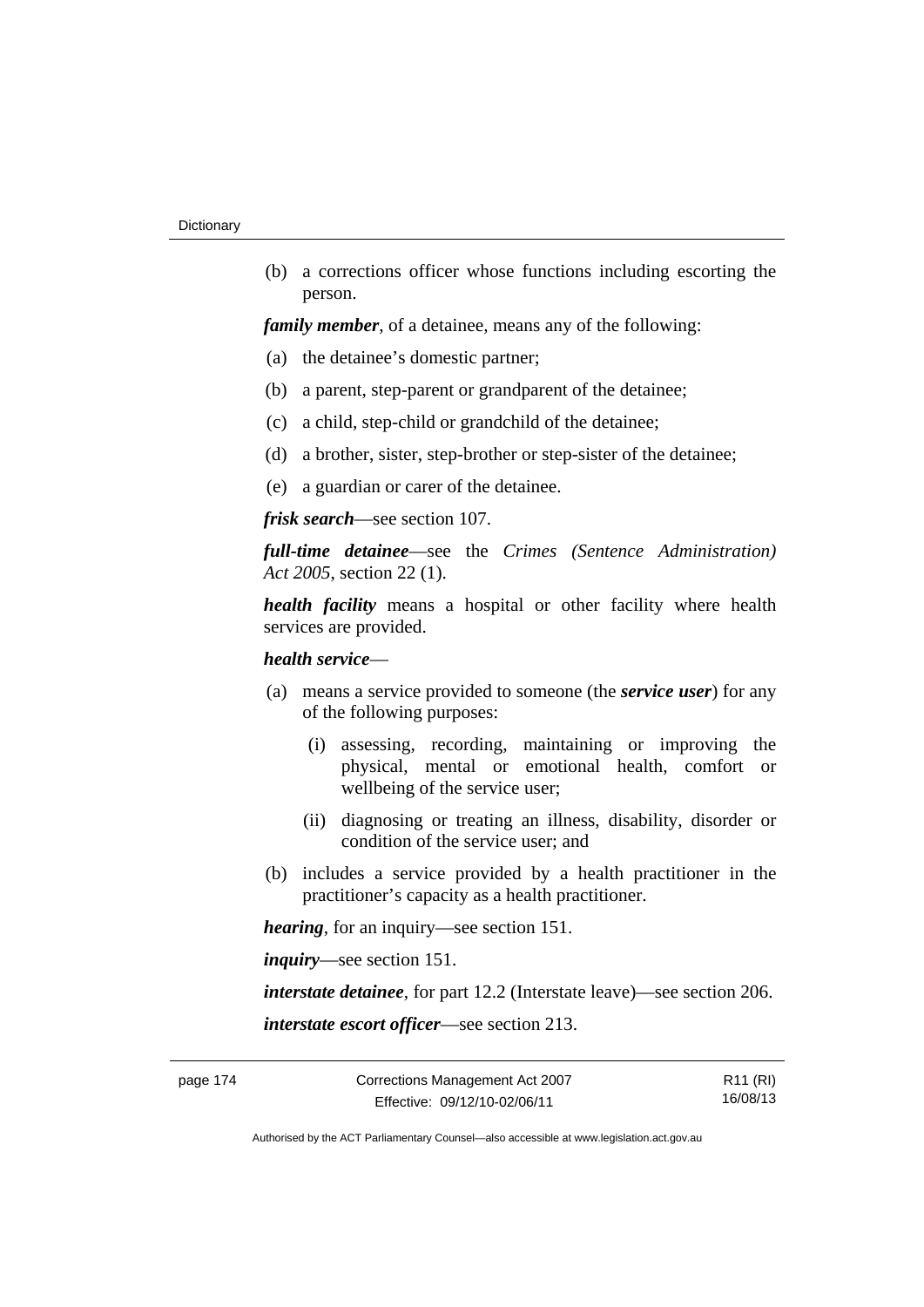*interstate leave permit*—see section 208.

*investigative segregation*—see section 151.

*investigator*—see section 151.

*investigator's report*—see section 151.

*law enforcement agency*—see the *Spent Convictions Act 2000*, dictionary.

*legally privileged—*a thing is *legally privileged* if client legal privilege attaches to the thing.

*local leave permit—*see section 205.

*mail* means postal mail.

*nonsmoking area*, at a correctional centre—see section 86.

*offender*—see the *Crimes (Sentence Administration) Act 2005*, dictionary.

*official visitor* means a person who is appointed as an official visitor under section 57.

*operating procedure* means an operating procedure under section 14.

*ordinary search*—see section 107.

*participating State*, for part 12.2 (Interstate leave)—see section 206.

*periodic detention*, for an offender—see the *Crimes (Sentence Administration) Act 2005*, section 40.

*personal monitoring device*—see section 101.

*police cell*, for Chapter 4 (Detention in police and court cells etc) see section 29.

*positive*, for a test sample for alcohol or a drug—see section 133.

*possession*, of a thing, includes the following:

(a) receiving or obtaining possession of the thing;

| R <sub>11</sub> (RI) | Corrections Management Act 2007 | page 175 |
|----------------------|---------------------------------|----------|
| 16/08/13             | Effective: 09/12/10-02/06/11    |          |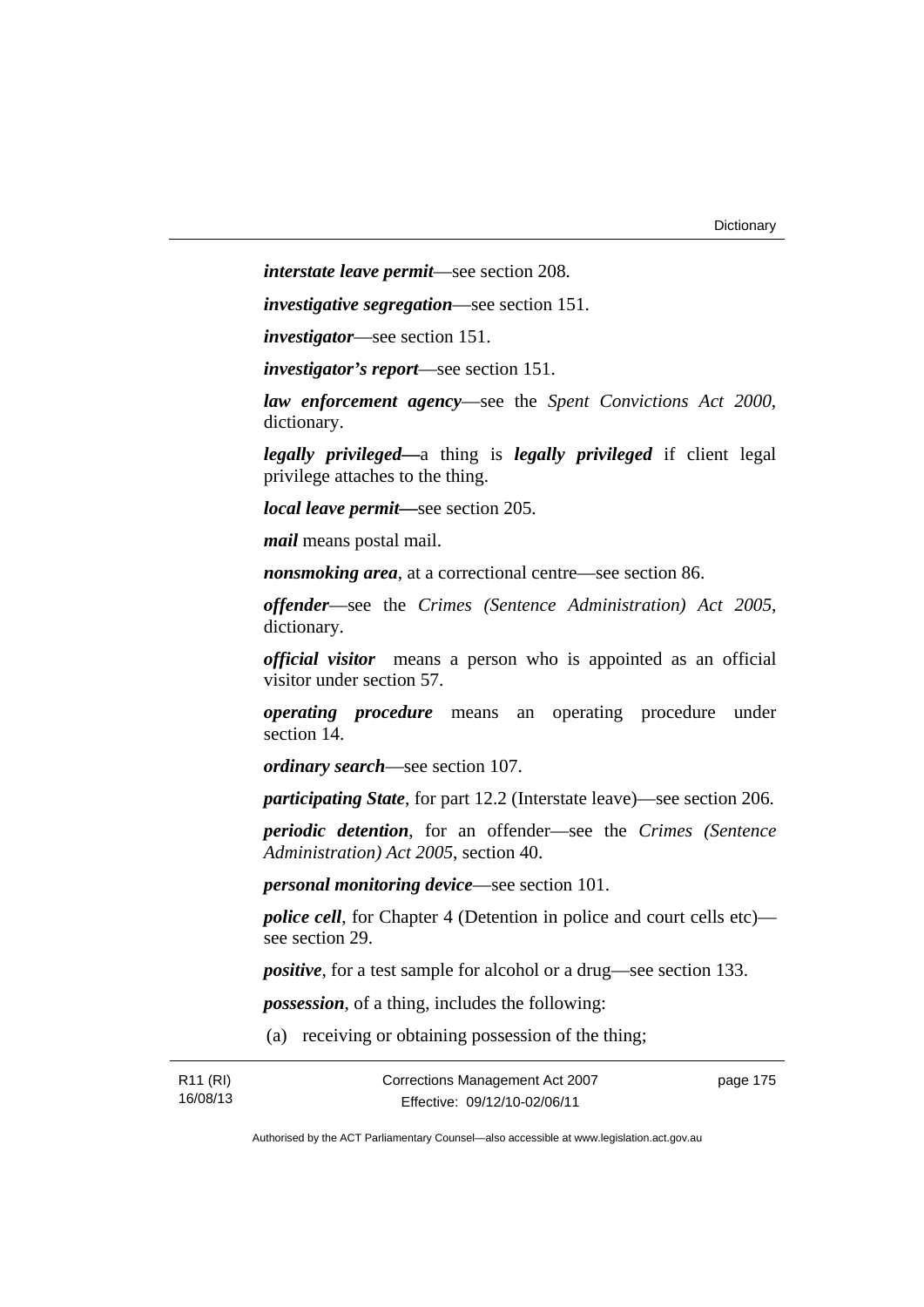- (b) having control over the disposition of the thing (whether or not having custody of the thing);
- (c) having joint possession of the thing.

## *presiding officer*—

- (a) for division 10.3.1 (Disciplinary action—with accused's consent)—see section 166; or
- (b) for division 10.3.2 (Internal disciplinary inquiry)—see section 169; or
- (c) for chapter 11 (Disciplinary inquiries)—see section 191.

*privilege*, in relation to a detainee—see section 151.

*prohibited area*, at a correctional centre—see section 85.

*prohibited thing* means a thing declared to be a prohibited thing under section 81.

*protected mail*—see section 104 (4).

*register of detainees* means the register kept under section 76.

*relevant presiding officer*, for division 10.3.5 (Disciplinary action)—see section 182.

*remandee*—see the *Crimes (Sentence Administration) Act 2005*, dictionary.

*review officer*, for division 10.3.3 (Internal review of inquiry decision)—see section 172.

*scanning search*—see section 107.

*security classification*, for a detainee, means the detainee's security classification under section 80.

*segregation*, of a detainee—see section 88.

*seizeable item*, for division 9.4.3 (Strip searches)—see section 113.

R11 (RI) 16/08/13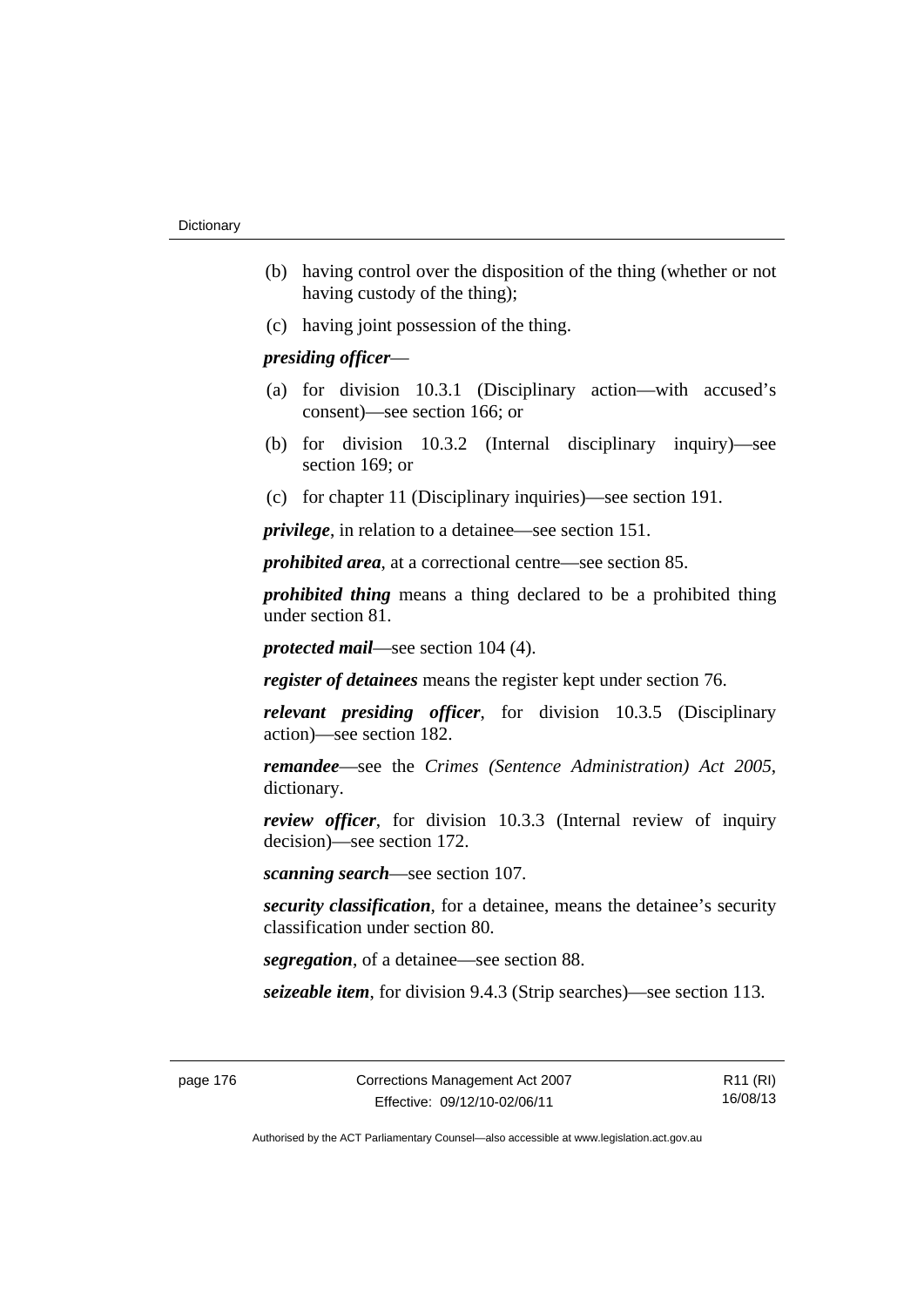*sentence—*see the *Crimes (Sentence Administration) Act 2005*, dictionary.

*separate confinement*, of a detainee—see section 151.

*strip search*, of a detainee—see section 107.

*test sample*—see section 132.

*visiting conditions*, at a correctional centre, means conditions declared under section 143 (Visiting conditions) in relation to the centre.

*visitor*, in relation to a correctional centre, includes a person wishing to enter the centre as a visitor.

R11 (RI) 16/08/13 Corrections Management Act 2007 Effective: 09/12/10-02/06/11

page 177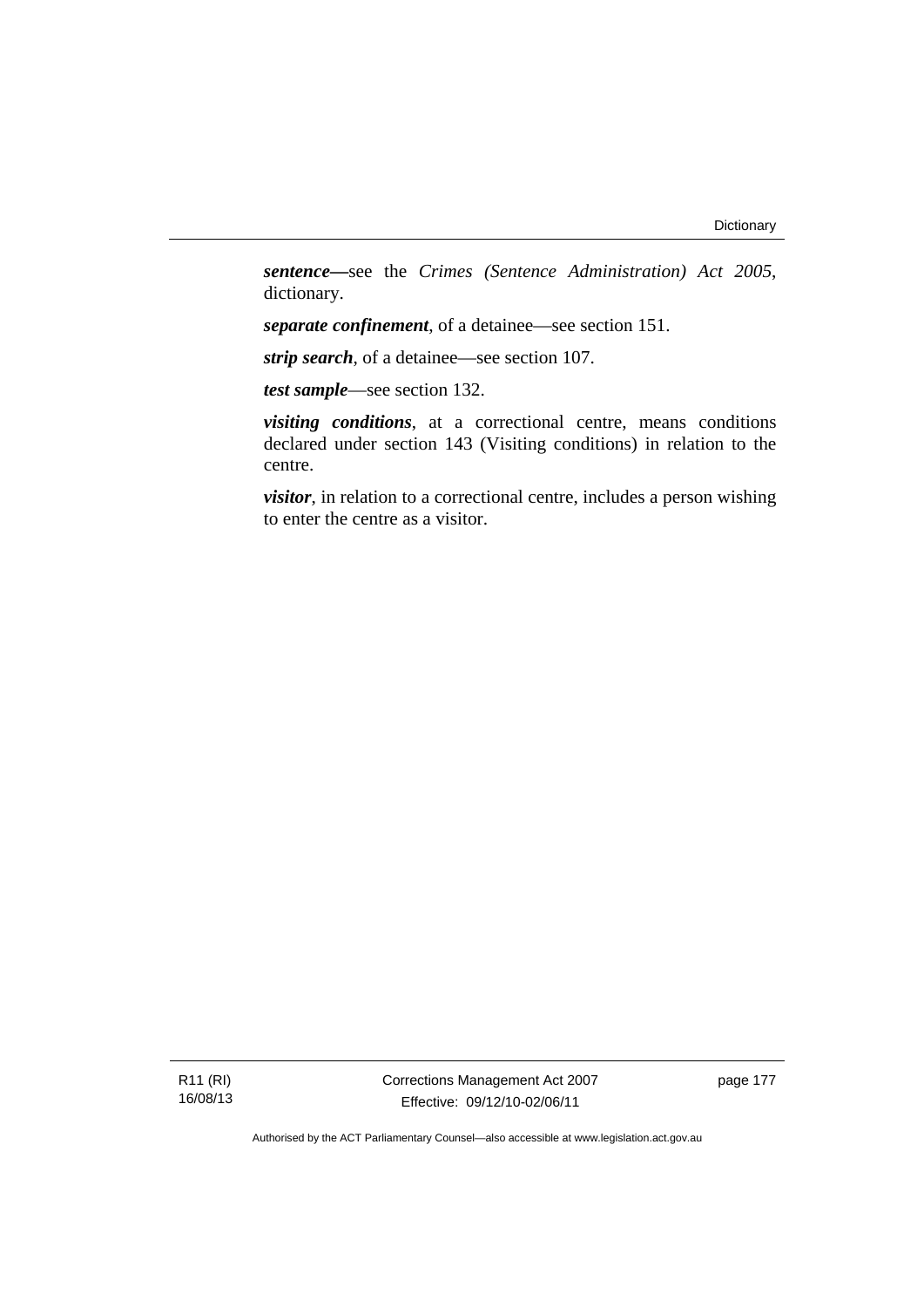1 About the endnotes

# **Endnotes**

# **1 About the endnotes**

Amending and modifying laws are annotated in the legislation history and the amendment history. Current modifications are not included in the republished law but are set out in the endnotes.

Not all editorial amendments made under the *Legislation Act 2001*, part 11.3 are annotated in the amendment history. Full details of any amendments can be obtained from the Parliamentary Counsel's Office.

Uncommenced amending laws and expiries are listed in the legislation history and the amendment history. These details are underlined. Uncommenced provisions and amendments are not included in the republished law but are set out in the last endnote.

If all the provisions of the law have been renumbered, a table of renumbered provisions gives details of previous and current numbering.

The endnotes also include a table of earlier republications.

| $A = Act$                                    | $NI = Notifiable$ instrument              |
|----------------------------------------------|-------------------------------------------|
| $AF =$ Approved form                         | $o = order$                               |
| $am = amended$                               | om = omitted/repealed                     |
| $amdt = amendment$                           | $ord = ordinance$                         |
| $AR = Assembly resolution$                   | $orig = original$                         |
| $ch = chapter$                               | par = paragraph/subparagraph              |
| $CN =$ Commencement notice                   | $pres = present$                          |
| $def = definition$                           | $prev = previous$                         |
| $DI = Disallowable instrument$               | $(\text{prev}) = \text{previously}$       |
| $dict = dictionary$                          | $pt = part$                               |
| $disallowed = disallowed by the Legislative$ | $r = rule/subrule$                        |
| Assembly                                     | $reloc = relocated$                       |
| $div = division$                             | $renum = renumbered$                      |
| $exp = expires/expired$                      | $R[X]$ = Republication No                 |
| $Gaz = gazette$                              | $RI = reissue$                            |
| $hdg =$ heading                              | $s = section/subsection$                  |
| $IA = Interpretation Act 1967$               | $sch = schedule$                          |
| $ins = inserted/added$                       | $sdiv = subdivision$                      |
| $LA =$ Legislation Act 2001                  | SL = Subordinate law                      |
| $LR =$ legislation register                  | $sub =$ substituted                       |
|                                              |                                           |
| $LRA =$ Legislation (Republication) Act 1996 | underlining = whole or part not commenced |
| $mod = modified/modification$                | or to be expired                          |

# **2 Abbreviation key**

page 178 Corrections Management Act 2007 Effective: 09/12/10-02/06/11

R11 (RI) 16/08/13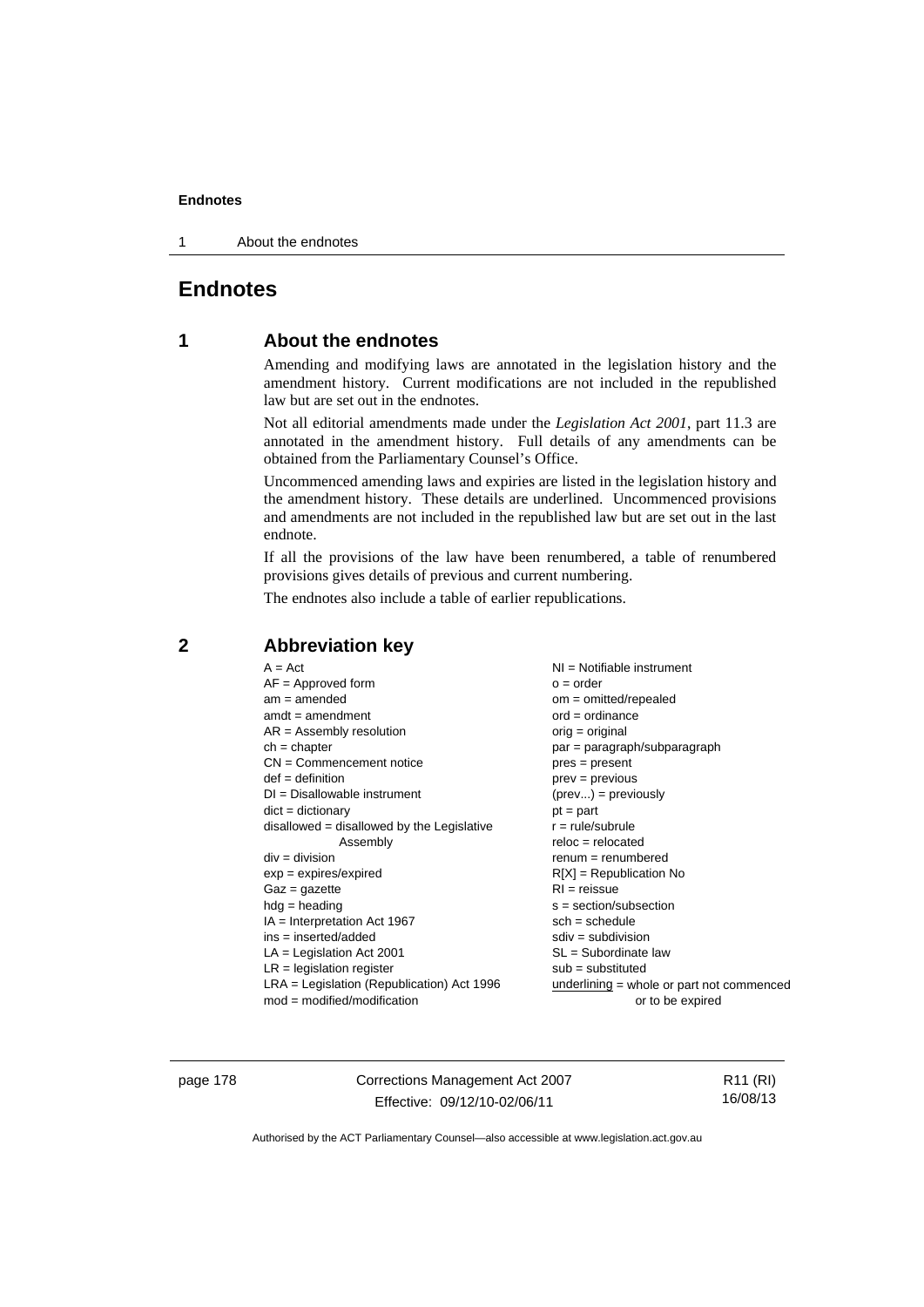## **3 Legislation history**

#### **Corrections Management Act 2007 A2007-15**

notified LR 18 June 2007

s 1, s 2 commenced 18 June 2007 (LA s 75 (1))

s 230 commenced 1 August 2007 (LA s 75AA) sch 1 pt 1.2, pt 1.3 commenced 1 August 2007 (s 2 and CN2007-6)

remainder commenced 18 December 2007 (s 2 and LA s 79)

as amended by

### **Civil Partnerships Act 2008 A2008-14 sch 1 pt 1.6**

notified LR 15 May 2008

s 1, s 2 commenced 15 May 2008 (LA s 75 (1))

sch 1 pt 1.6 commenced 19 May 2008 (s 2 and CN2008-8)

## **Children and Young People Act 2008 A2008-19 sch 1 pt 1.1**

notified LR 17 July 2008 s 1, s 2 commenced 17 July 2008 (LA s 75 (1)) sch 1 pt 1.1 commenced 9 September 2008 (s 2 and CN2008-13)

## **Children and Young People (Consequential Amendments) Act 2008 A2008-20 sch 2 pt 2.4**

notified LR 17 July 2008

s 1, s 2 commenced 17 July 2008 (LA s 75 (1))

s 3 commenced 18 July 2008 (s 2 (1))

sch 2 pt 2.4 commenced 9 September 2008 (s 2 (3) and see Children and Young People Act 2008 A2008-19, s 2 and CN2008-13)

## **Crimes Legislation Amendment Act 2008 A2008-44 sch 1 pt 1.2**

notified LR 9 September 2008 s 1, s 2 commenced 9 September 2008 (LA s 75 (1))

sch 1 pt 1.2 commenced 30 May 2009 (s 2 and CN2009-4)

# **Corrections Management Amendment Act 2008 A2008-49**

notified LR 15 September 2008

s 1, s 2 commenced 15 September (LA s 75 (1)) remainder commenced 16 September 2008 (s 2)

R11 (RI) 16/08/13 Corrections Management Act 2007 Effective: 09/12/10-02/06/11

page 179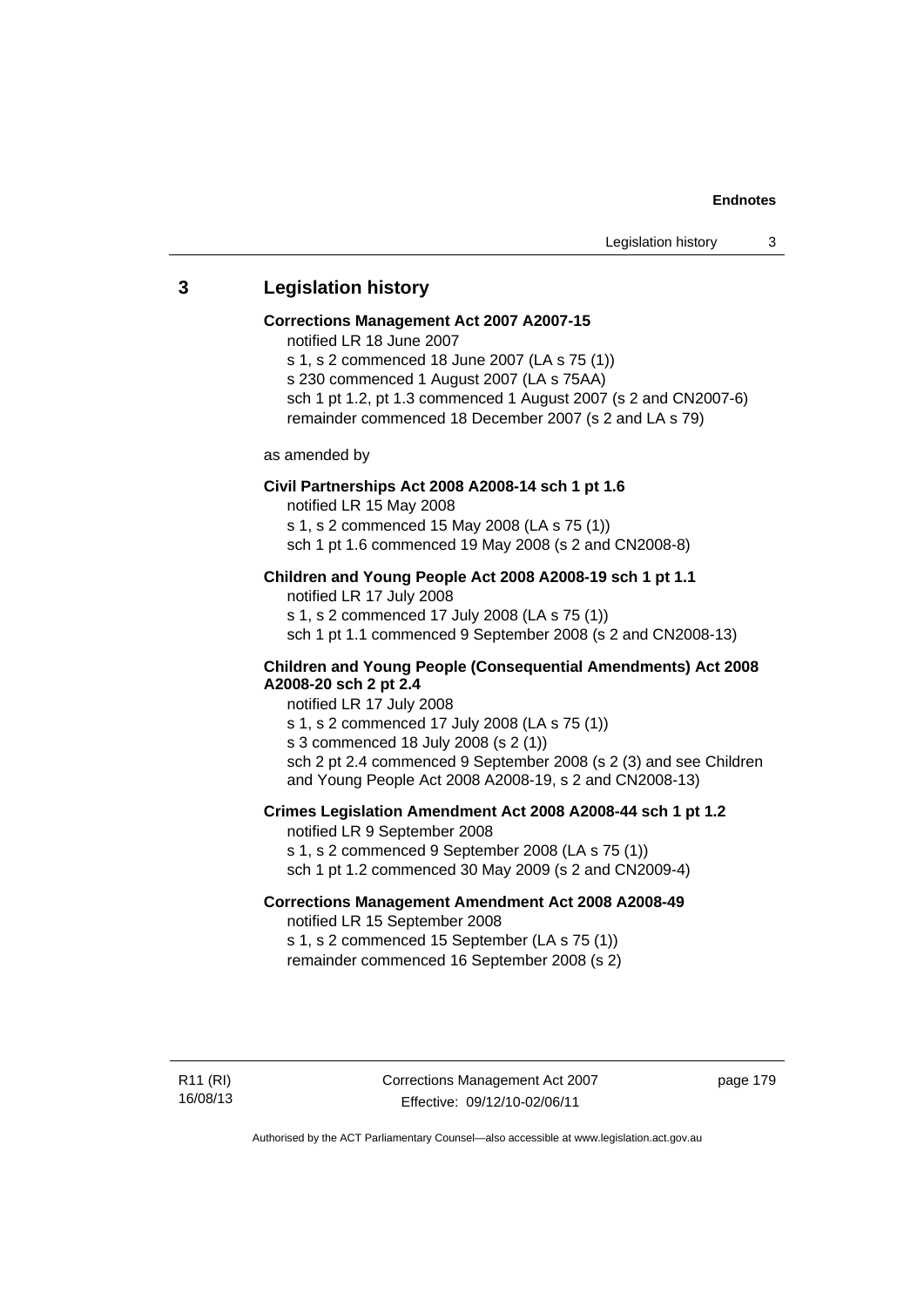| -3 | Legislation history |  |
|----|---------------------|--|
|----|---------------------|--|

#### **Work Safety Legislation Amendment Act 2009 A2009-28 sch 2 pt 2.2**  notified LR 9 September 2009

s 1, s 2 commenced 9 September 2009 (LA s 75 (1))

sch 2 pt 2.2 commenced 1 October 2009 (s 2 and see Work Safety Act 2008 A2008-51, s 2 (1) (b) and CN2009-11)

### **Smoking (Prohibition in Enclosed Public Places) Amendment Act 2009 A2009-51 sch 1 pt 1.1**

notified LR 18 December 2009

s 1, s 2 commenced 18 December 2009 (LA s 75 (1))

sch 1 pt 1.1 commenced 9 December 2010 (s 2 (1) (b) and CN2010-4)

## **Health Practitioner Regulation National Law (ACT) Act 2010 A2010-10 sch 2 pt 2.4**

notified LR 31 March 2010 s 1, s 2 commenced 31 March 2010 (LA s 75 (1)) sch 2 pt 2.4 commenced 1 July 2010 (s 2 (1) (a))

#### **Justice and Community Safety Legislation Amendment Act 2010 (No 2) A2010-30 sch 1 pt 1.5**

notified LR 31 August 2010

s 1, s 2 commenced 31 August 2010 (LA s 75 (1))

s 3 commenced 1 September 2010 (s 2 (1))

sch 1 pt 1.5 commenced 28 September 2010 (s 2 (2))

### **Justice and Community Safety Legislation Amendment Act 2010 (No 3) A2010-40 sch 2 pt 2.4**

notified LR 5 October 2010

s 1, s 2 commenced 5 October 2010 (LA s 75 (1))

s 3 commenced 6 October 2010 (s 2 (1))

sch 2 pt 2.4 commenced 2 November 2010 (s 2 (2))

page 180 Corrections Management Act 2007 Effective: 09/12/10-02/06/11

R11 (RI) 16/08/13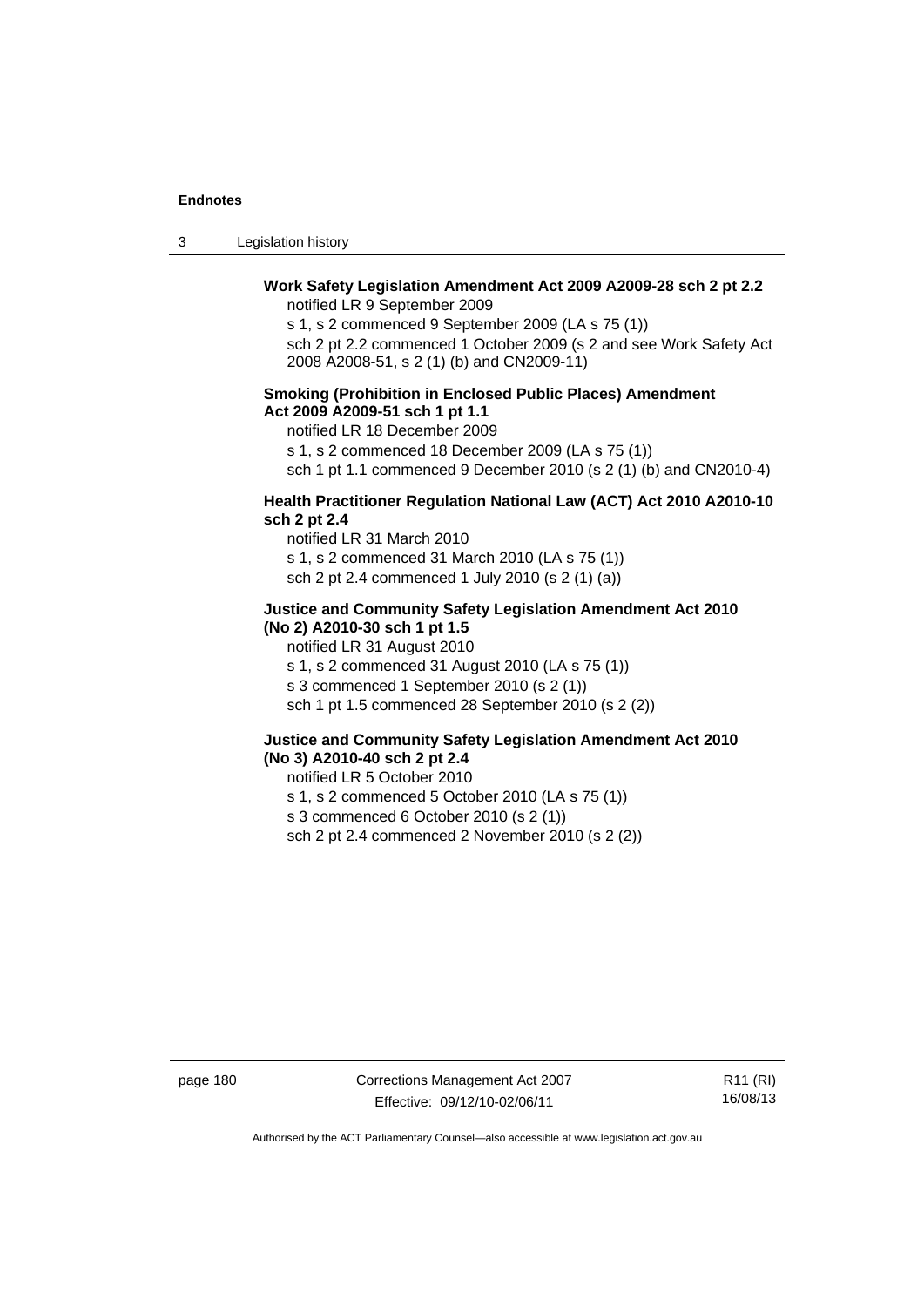## **4 Amendment history**

**Commencement**  s 2 om LA s 89 (4) **Application of Act—***detainees* s 6 am A2008-19 amdt 1.1 (1) note 2 exp 2 June 2011 (s 501 (2), (4) (LA s 88 declaration applies)) **Health practitioners—non-therapeutic functions**  sub A2010-10 amdt 2.15 s 22 am A2010-10 amdt 2.15 **Identity cards**  s 23 am A2010-10 amdt 2.20 **Definitions—ch 4**  s 29 am A2008-19 amdt 1.3 def *chief executive* ins A2008-19 amdt 1.2 def *young detainee* ins A2008-19 amdt 1.2 **Detention in police cells**<br>
s 30 am A2 am A2008-19 amdt 1.4, amdt 1.5 **Detention in police cells—search powers etc**  s 31 am A2008-19 amdt 1.6, amdt 1.7 **Detention in police cells—additional provisions for young detainees**  s 31A ins A2008-19 amdt 1.8 am A2008-44 amdt 1.14 **Detention in court cells**<br>s 33 am A am A2008-19 amdts 1.9-1.12 **Detention in court cells—additional provisions for young detainees**  s 33A ins A2008-19 amdt 1.13 **Detainees accommodated away from correctional centre**  am A2008-19 amdt 1.14 **Food and drink**  s 40 am A2010-10 amdt 2.20 **Health care**  am A2010-10 amdt 2.20 **Transfers to health facilities**  s 54 am A2010-10 amdt 2.20 **Official visitors—ending appointments**  s 61 am A2010-30 amdt 1.19

R11 (RI) 16/08/13 Corrections Management Act 2007 Effective: 09/12/10-02/06/11

page 181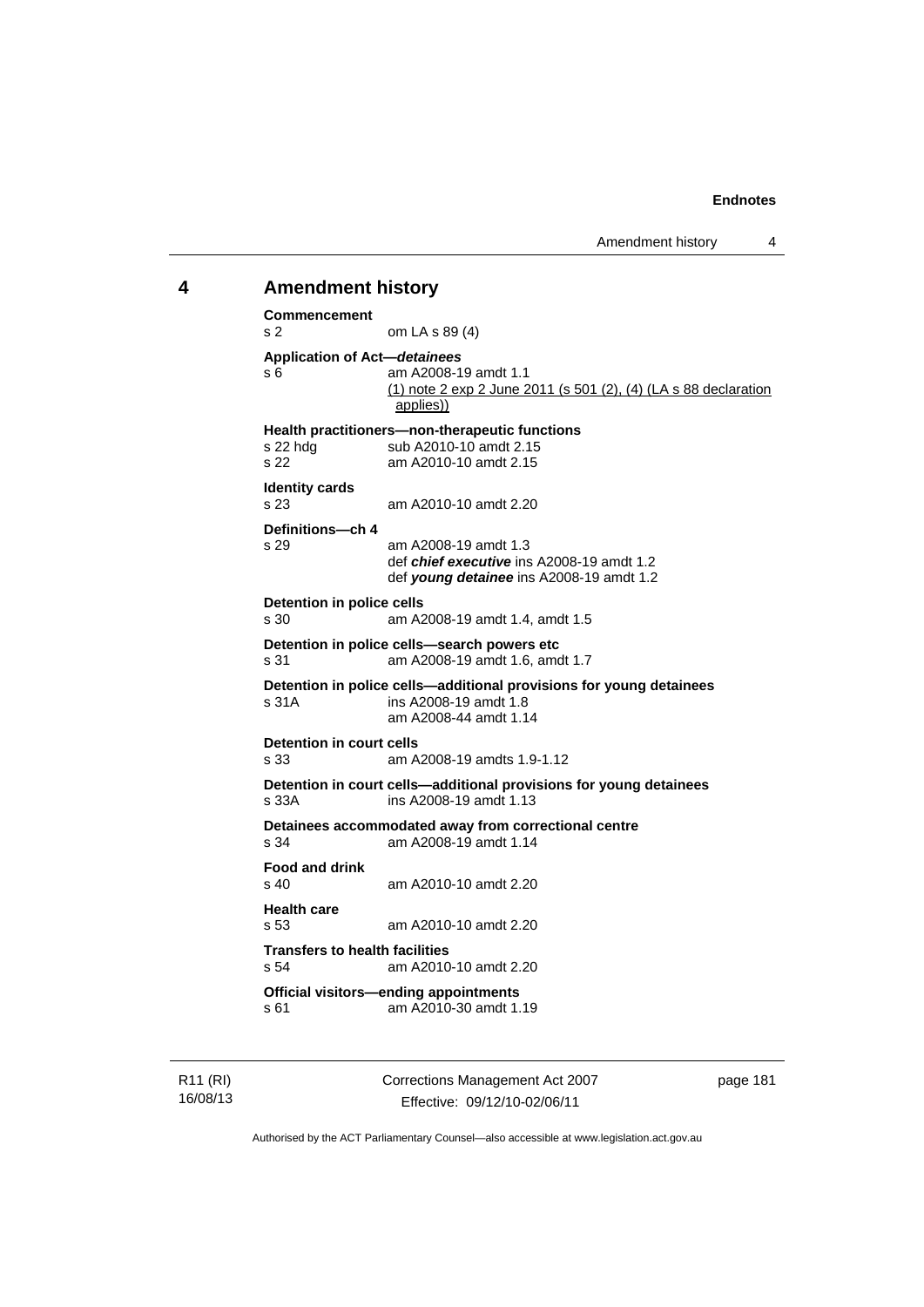4 Amendment history

```
Identification of detainees 
s 65 am A2010-10 amdt 2.16 
Health reports 
s 77 am A2008-20 amdt 2.14 
Transgender and intersex detainees—sexual identity 
s 79 am A2010-10 amdt 2.20 
Nonsmoking areas 
s 86 am A2009-51 amdt 1.1 
Management and security—corrections policies and operating procedures 
s 87 am A2008-14 amdt 1.17
Meaning of seizeable item—div 9.4.3 
s 113 sub A2008-49 s 4 
Strip searches—when may be conducted 
s 113A ins A2008-49 s 4 
Strip searches—on suspicion 
s 113B ins A2008-49 s 4 
Strip searches—where prudent 
s 113C ins A2008-49 s 4
Body searches—directions 
s 116 am A2010-10 amdt 2.20 
Body searches—presence of nurse and corrections officers 
s 117 am A2010-10 amdt 2.20 
Definitions—drug and test sample
s 132 am A2010-10 amdt 2.20 
Alcohol and drug testing of detainees 
s 134 am A2010-10 amdt 2.20 
Use of restraints or weapons 
s 140 am A2010-10 amdt 2.17 
Appearance at disciplinary hearing—audiovisual or audio link 
s 203 am A2010-40 amdt 2.4 
Detainee's work—work safety 
s 219 hdg sub A2009-28 amdt 2.3
s 219 am A2009-28 amdt 2.4, amdt 2.5 
Legislation amended—sch 1 
s 230 om LA s 89 (3) 
Application of Act to transitional detainees 
s 501 exp 2 June 2011 (s 501 (4) (LA s 88 declaration applies))
```
page 182 Corrections Management Act 2007 Effective: 09/12/10-02/06/11

R11 (RI) 16/08/13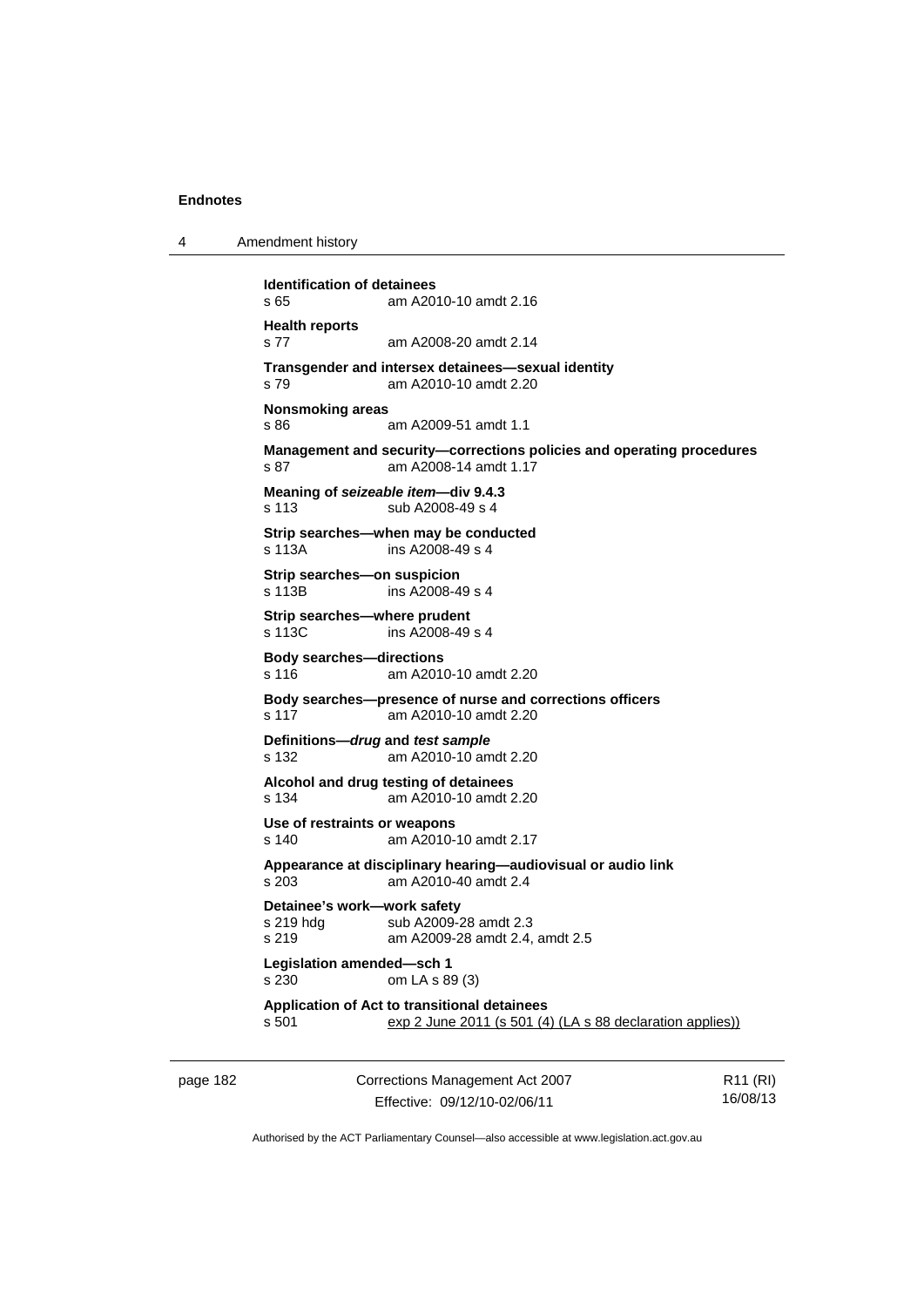| Amendment history |  |
|-------------------|--|
|-------------------|--|

| s 502                           | Application of Act to transitional interstate leave permits<br>$\frac{\text{exp 2 June 2011 (s 502 (3) (LA s 88 declaration applies))}}{(\text{L})}$                                                               |
|---------------------------------|--------------------------------------------------------------------------------------------------------------------------------------------------------------------------------------------------------------------|
| s <sub>503</sub>                | Application of Act to certain transitional remandees<br>exp 18 December 2009 (s 503 (6) (LA s 88 declaration<br>applies))                                                                                          |
| Act, s 94                       | Transitional arrangements with NSW-Rehabilitation of Offenders (Interim)                                                                                                                                           |
| s 504                           | exp 18 December 2009 (s 504 (4) (LA s 88 declaration<br>applies))                                                                                                                                                  |
|                                 | <b>Construction of outdated references</b>                                                                                                                                                                         |
| s 505                           | exp 18 December 2017 (s 505 (5) (LA s 88 declaration<br>applies))                                                                                                                                                  |
| s 506                           | Crimes (Sentence Administration) Act 2005, ch 17 (Transitional-interim<br>custody arrangements)-definition of Corrections Management Act 2007<br>exp 18 December 2009 (s 506 (4) (LA s 88 declaration<br>applies)) |
| <b>Transitional regulations</b> |                                                                                                                                                                                                                    |
| s 507                           | exp 18 December 2009 (s 507 (4) (LA s 88 declaration<br>applies))                                                                                                                                                  |
| <b>Consequential amendments</b> |                                                                                                                                                                                                                    |
| sch 1                           | om LA s 89 (3)                                                                                                                                                                                                     |
| <b>Dictionary</b><br>dict       | am A2008-14 amdt 1.18; A2010-10 amdt 2.18; A2010-30<br>amdt $1.20$<br>def health professional om A2010-10 amdt 2.19<br>def health service sub A2010-10 amdt 2.19                                                   |
|                                 |                                                                                                                                                                                                                    |

def *seizable item* ins A2008-49 s 5

R11 (RI) 16/08/13 Corrections Management Act 2007 Effective: 09/12/10-02/06/11

page 183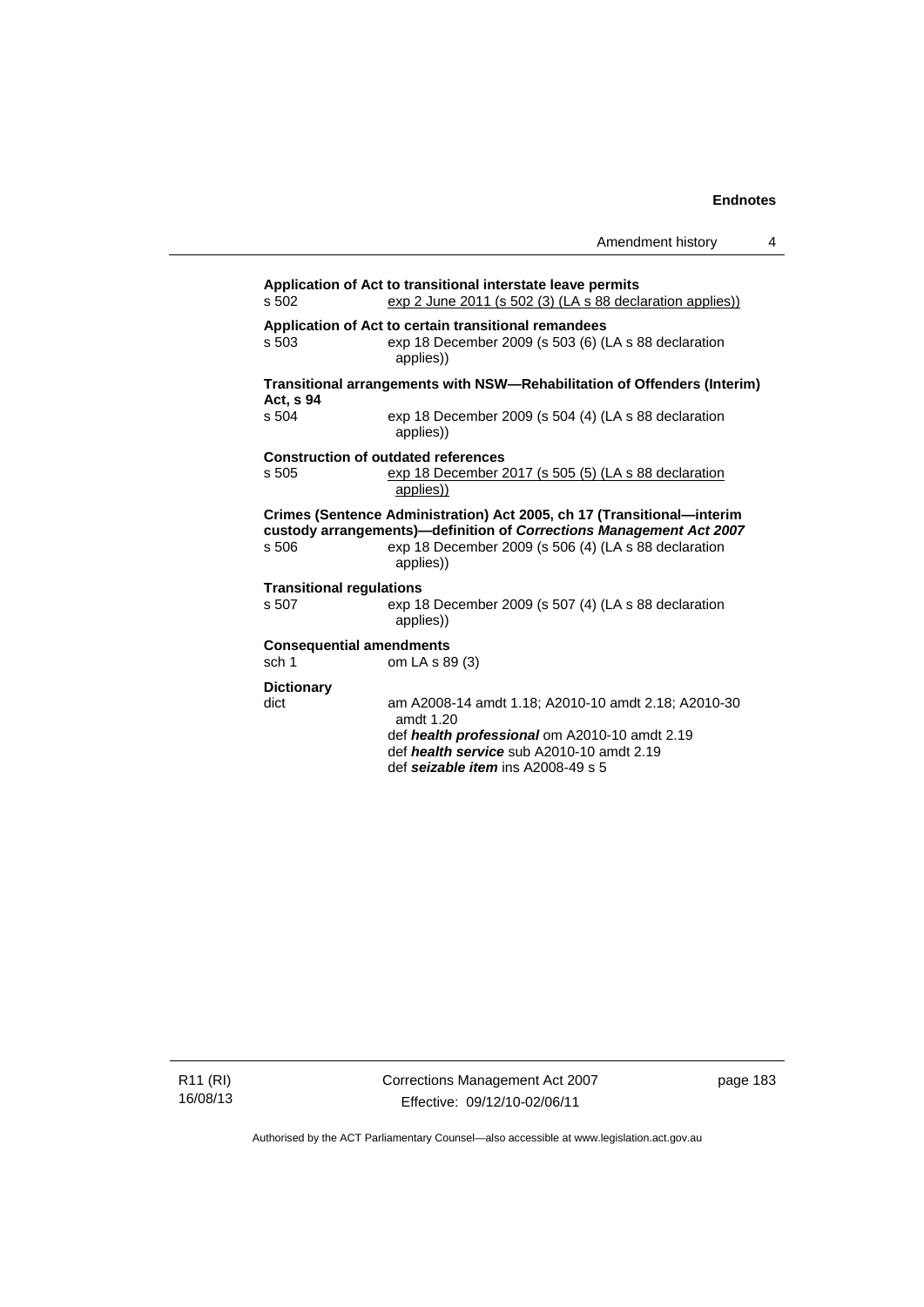5 Earlier republications

# **5 Earlier republications**

Some earlier republications were not numbered. The number in column 1 refers to the publication order.

Since 12 September 2001 every authorised republication has been published in electronic pdf format on the ACT legislation register. A selection of authorised republications have also been published in printed format. These republications are marked with an asterisk (\*) in column 1. Electronic and printed versions of an authorised republication are identical.

| <b>Republication</b><br>No and date | <b>Effective</b>             | Last<br>amendment<br>made by | <b>Republication</b><br>for                                            |
|-------------------------------------|------------------------------|------------------------------|------------------------------------------------------------------------|
| R <sub>1</sub><br>18 Dec 2007       | 18 Dec 2007-<br>18 May 2008  | not amended                  | new Act                                                                |
| R <sub>2</sub><br>19 May 2008       | 19 May 2008-<br>8 Sept 2008  | A2008-14                     | amendments by<br>A2008-14                                              |
| R <sub>3</sub><br>9 Sept 2008       | 9 Sept 2008-<br>15 Sept 2008 | A2008-44                     | amendments by<br>A2008-19 and<br>A2008-20                              |
| R4<br>16 Sept 2008                  | 16 Sept 2008-<br>29 May 2009 | A2008-49                     | amendments by<br>A2008-49                                              |
| R <sub>5</sub><br>30 May 2009       | 30 May 2009-<br>30 Sept 2009 | A2008-49                     | amendments by<br>A2008-44                                              |
| R <sub>6</sub><br>1 Oct 2009        | 1 Oct 2009-<br>18 Dec 2009   | A2009-28                     | amendments by<br>A2009-28                                              |
| R7 (RI)<br>16 July 2013             | 19 Dec 2009-<br>30 June 2010 | A2009-51                     | commenced expiry<br>reissue for textual<br>correction (s 505)          |
| R8 (RI)<br>16 July 2013             | 1 July 2010-<br>27 Sept 2010 | A2010-10                     | amendments by<br>A2010-10<br>reissue for textual<br>correction (s 505) |
| R9 (RI)<br>16 July 2013             | 28 Sept 2010-<br>1 Nov 2010  | A2010-30                     | amendments by<br>A2010-30<br>reissue for textual<br>correction (s 505) |

page 184 Corrections Management Act 2007 Effective: 09/12/10-02/06/11

R11 (RI) 16/08/13